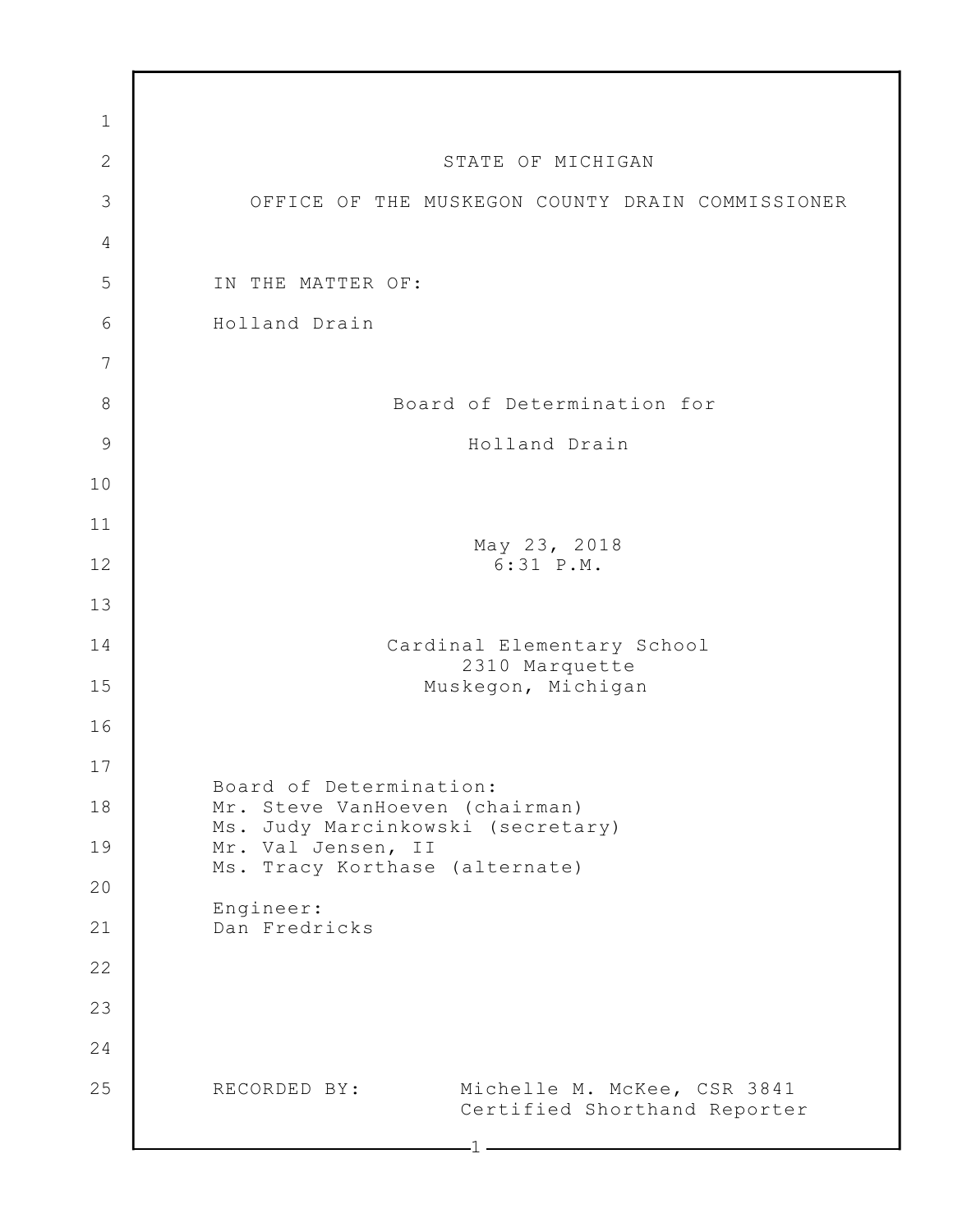1 2 3 4 5 6 7 8 9 10 11 12 13 14 15 16 17 18 19 20 21 22 23 24 25 MS. BRENDA MOORE: Good evening. MS. STACY HISSONG: There is a microphone. MS. BRENDA MOORE: Good earning, everyone. Thank you very much for coming out tonight, and especially thank you for coming from one facility to the other. We realize this was online on Facebook and there was a lot of hub bub, so we thought we better move it to a bigger spot so we're not shoulder to shoulder, so hopefully everybody made it over okay. And again, we appreciate you making the effort. I hope you can hear. My allergies are kind of -- Hopefully you'll be able to hear. I'm Brenda Moore. I'm the county drain commissioner. Ms. Barrett is our deputy drain commissioner. This is our Board of Determination, Tracy Korthase, Val Jensen, Steve VanHoeven and Judy Marcinkowski. These are citizens of the county. They can't live in the district. They can't live in the communities that are affected by this and they're -- they're impartial. They're going to listen to you, they're going to listen to the engineer, and in the end tonight, they'll make some decisions. And I'll let Stacy get into that more. Stacy Hissong is the attorney for the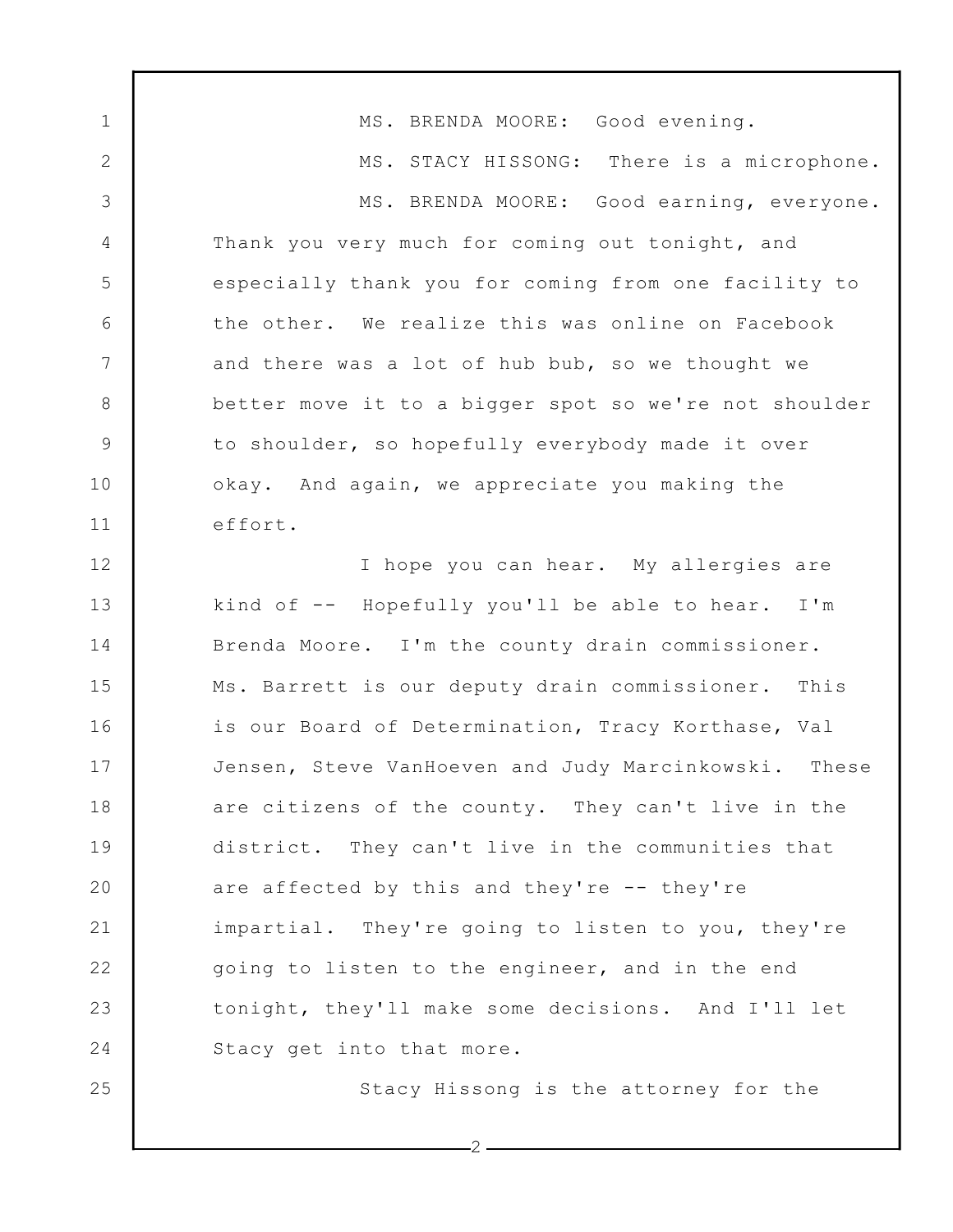1 2 3 4 5 6 7 8 9 10 11 12 13 14 15 16 17 18 19 20 21 22 23 24 25 district. Each district is their own corporation, and she's representing the district. Michelle McKee is actually our court reporter. She takes this down verbatim. So if you want to go back and look at the record, we usually post it within a week or so. And then Dan Fredricks is the project engineer. He will be giving a report. When we get a petition, we're obligated to start this public process, this hearing process, and it involves an engineer who goes out and inspects the site. So what I need to do is administer the oath for the Board of Determination and we'll turn it over to Ms. Hissong. Would you all raise your right hands, please. Do you each solemnly swear that you will faithfully perform and discharge the duties imposed upon you as required by law as members of the Board of Determination appointed by the Muskegon County Drain Commissioner to determine the necessity for maintenance and improvement of the Holland Drain located in Egelston, Muskegon Charter Township and City of Muskegon in said county? MS. JUDY MARCINKOWSKI: Yes. MR. STEVE VAN HOEVEN: Yes. MR. VAL JENSEN: Yes.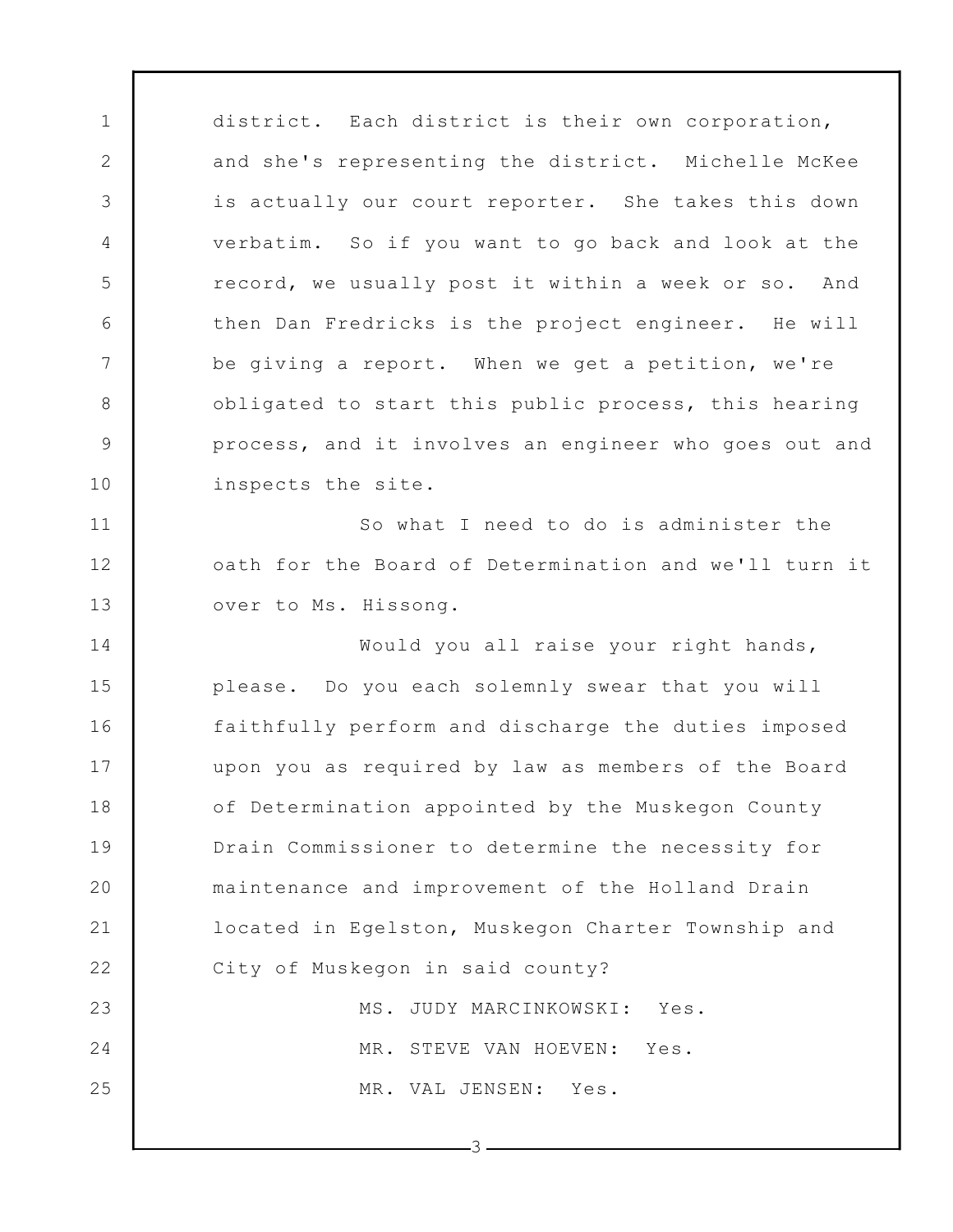1 2 3 4 5 6 7 8 9 10 11 12 13 14 15 16 17 18 19 20 21 22 23 24 25 4 MS. TRACY KORTHASE: Yes. MS. BRENDA MOORE: Do you each affirm that you are land owners and residents of Muskegon County but do not own lands or reside in Egelston Township, Muskegon Charter Township or the City of Muskegon? MR. STEVE VAN HOEVEN: Yes, I do. MS. JUDY MARCINKOWSKI: Yes. MR. VAL JENSEN: Yes. MS. TRACY KORTHASE: Yes. MS. BRENDA MOORE: Thank you very much. Would you please sign this (indicating)? MS. STACY HISSONG: And then election first. MS. BRENDA MOORE: I'm going to let you -- Thank you. MS. STACY HISSONG: Now on the agenda is the election of officers. MS. JUDY MARCINKOWSKI: Where do we sign? MR. STEVE VAN HOEVEN: Would you -- Somebody like to make a motion? MS. JUDY MARCINKOWSKI: I'll make a -- I'll make a motion that we elect Steve VanHoeven as chair tonight. MR. VAL JENSEN: I will second that. MR. STEVE VAN HOEVEN: All in favor, say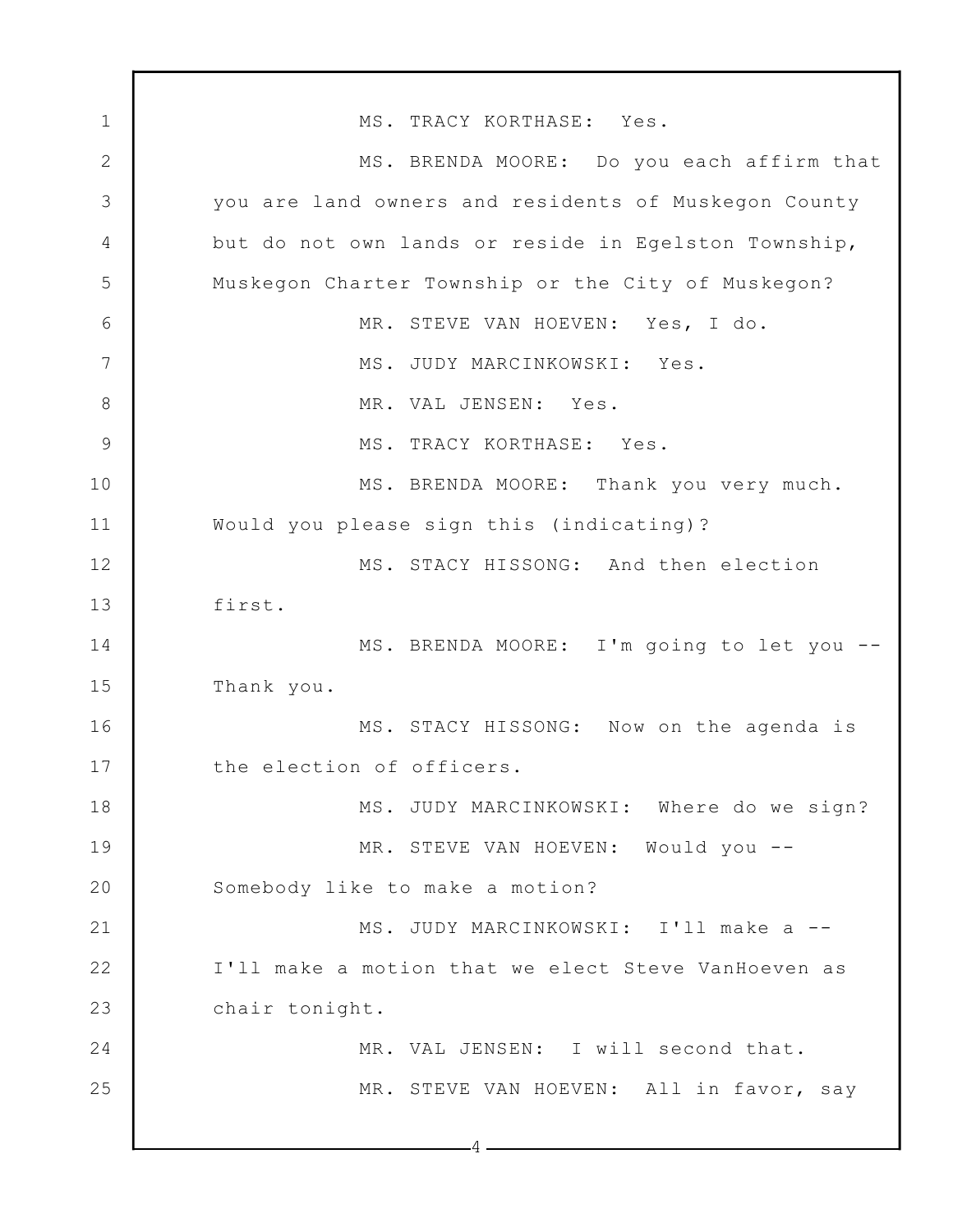1 2 3 4 5 6 7 8 9 10 11 12 13 14 15 16 17 18 19 20 21 22 23 24 25 aye. MS. JUDY MARCINKOWSKI: Aye. MR. VAL JENSEN: Aye. MR. STEVE VAN HOEVEN: Aye. I'll make a motion that Val -- excuse me, that Judy Mar -- MS. JUDY MARCINKOWSKI: Marcinkowski. MR. STEVE VAN HOEVEN: -- Marcinkowski be the secretary. Is there support for that? MR. VAL JENSEN: I will second that. MR. STEVE VAN HOEVEN: Any discussion? If not, all in favor, say aye. MS. JUDY MARCINKOWSKI: Aye. MR. VAL JENSEN: Aye. MR. STEVE VAN HOEVEN: Aye. May I proceed with rules of public comment? Okay. We've all had an opportunity when we came in to sign public comment cards and you should have turned them in by now. If not, if you want to bring them up front and turn those in, that will control who has the opportunity to come up and speak in the microphone. So if there's anybody that has a public comment card or would like a public comment card to be able to talk tonight, those are the people that are going to get the opportunity to speak.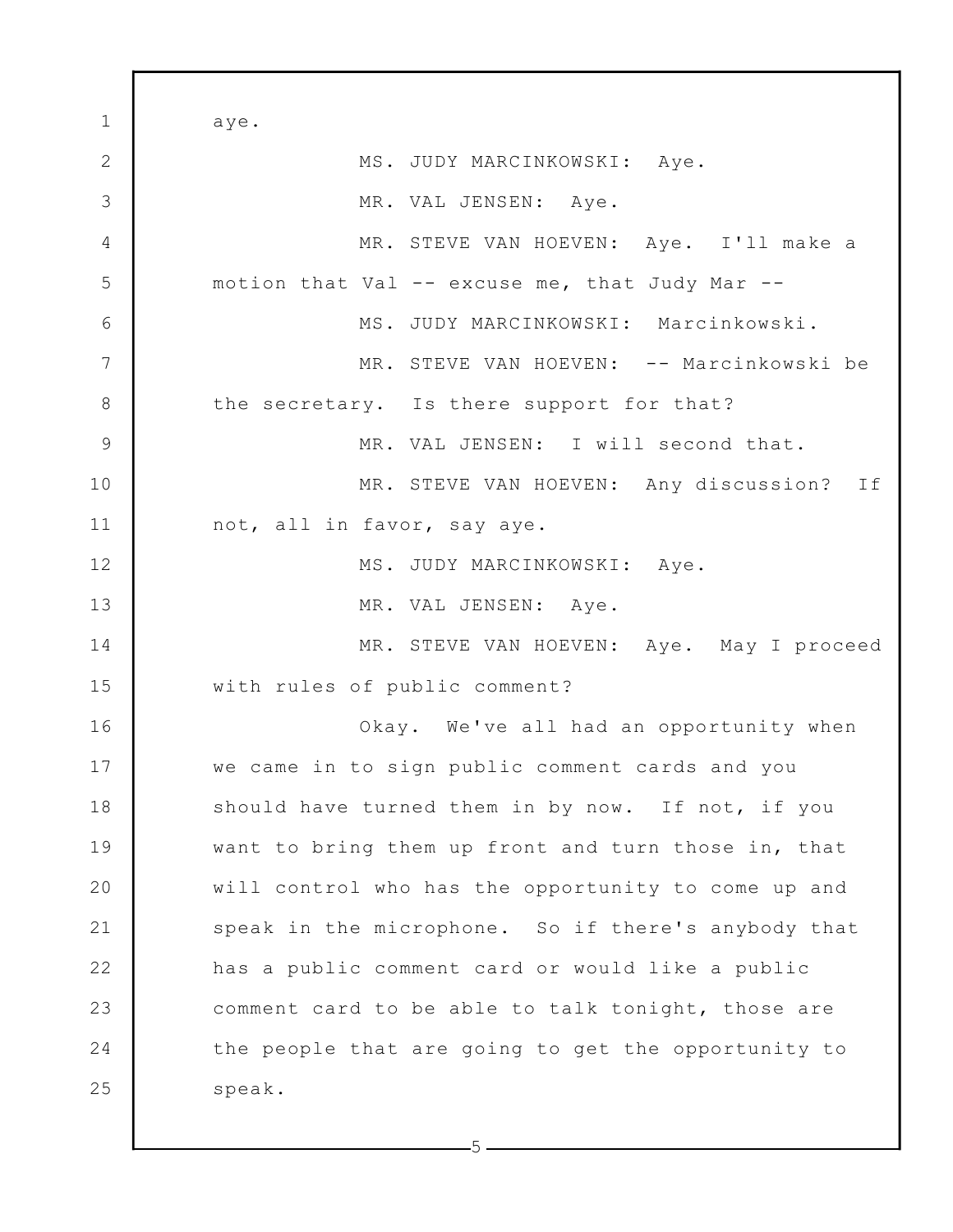1 2 3 4 5 6 7 8 9 10 11 12 13 14 15 16 17 18 19 20 21 22 23 24 25 With that, we have quite a crowd tonight and it would not be possible to let everybody speak as long as they want, so I'm going to start out by making a motion that we put an approximate three-minute limit on people's opportunity to speak. Is there support for that? MS. JUDY MARCINKOWSKI: Support. MR. STEVE VAN HOEVEN: Any discussion? UNIDENTIFIED SPEAKER: I request you make it five. MR. STEVE VAN HOEVEN: I guess my -- the way that I worded it, it's approximately three minutes. If you got something relevant to say, I don't think that any Board member will have a problem with listening to your entire comment. Anybody want to say different than three minutes here? (Whereupon, no response.) MR. STEVE VAN HOEVEN: If not, all in support of the motion -- MS. JUDY MARCINKOWSKI: Aye. MR. STEVE VAN HOEVEN: -- say aye. MR. VAL JENSEN: Aye. MR. STEVE VAN HOEVEN: Aye. Okay. Now we're going to go over the role of the Board. And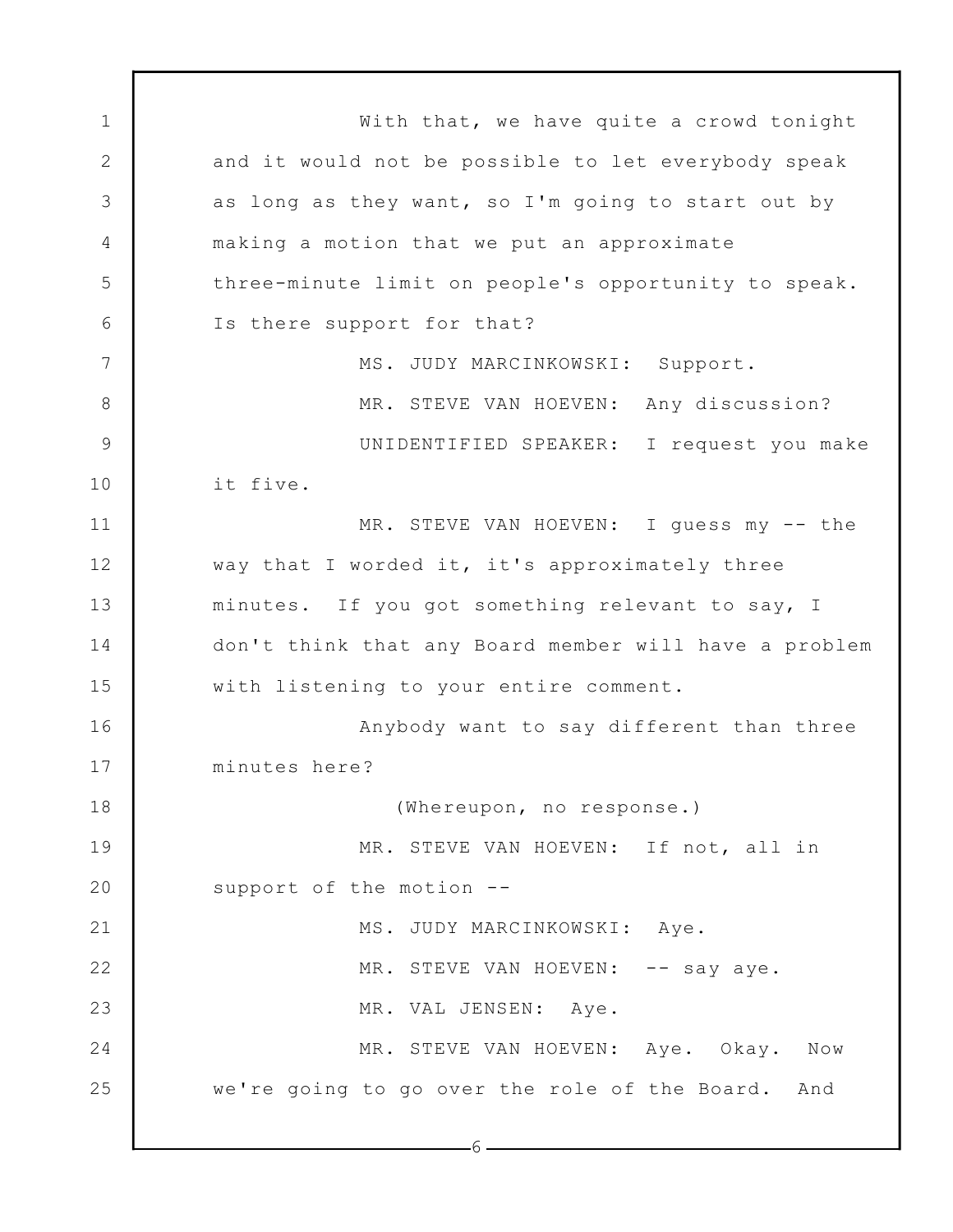1 2 3 4 5 6 7 8 9 10 11 12 13 14 15 16 17 18 19 20 21 22 23 24 25 I'll turn over the microphone to Stacy. MS. STACY HISSONG: Good evening. My name is Stacy Hissong. I'm the attorney for the drainage district. And we have one microphone tonight, so we're going to be passing it around tonight. It's not as work -- so it will be a little awkward. There's a couple things I want to go through. First of all, the location change. This meeting was originally scheduled for a different location, as I'm sure you're all aware, and that was properly posted under the Open Meetings Act. Based on the number of phone calls -- Normally, we have very low attendance at boards of determination. But based on the number of phone calls and social media with regard to tonight's meeting, it was determined that it made sense to move the meeting location to a larger meeting space to accommodate everyone. First of all, the Open Meetings Act requires that. And if we think we're going to have more people than a location requires, we need to move the meeting. And it's -- we want everybody to be comfortable and be able to be heard and to be able to hear and to see what is taking place. So as a result, and thanks to the wonderful deputy drain commissioner who pulled this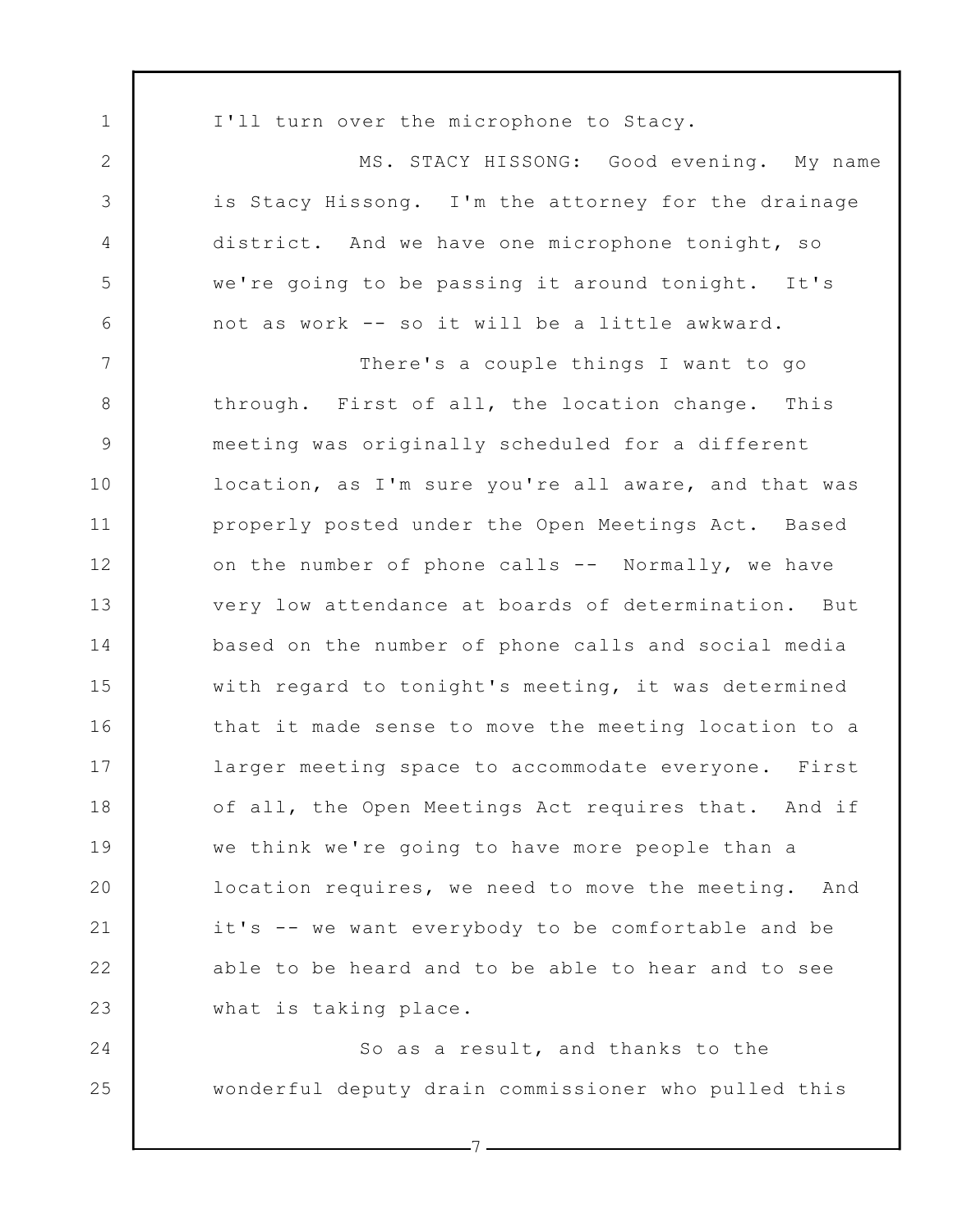off this morning, there was a change in location to where we are right now, approximately one mile from the original location. The deputy drain commissioner notified each municipality, provided them an amended notice and asked them to post the notice, as well as the county officials. The notice with the change in location was posted on the county website and at the drain commissioner's office. It was also posted at the original location and we had two people at the location to direct anyone who went to the original location to the new location, provided them copies of the notice and maps, if requested.

1

2

3

4

5

6

7

8

9

10

11

12

13 14 15 16 17 18 19 Also, we waited to start 15 minutes later than was originally posted because we wanted to ensure to accommodate folks who came in after the 6:30 starting time to make sure that they could hear everything that was being said, and indeed we did have people come in up to this last 15 minutes and that's why we started.

20 21 22 23 24 25 So, a Board of Determination is required under the drain code once the drain commissioner receives a petition. So a Board of Determination is not started or this process is not started on -- you know, on the discretion of the drain commissioner. It is started when a property owner -- property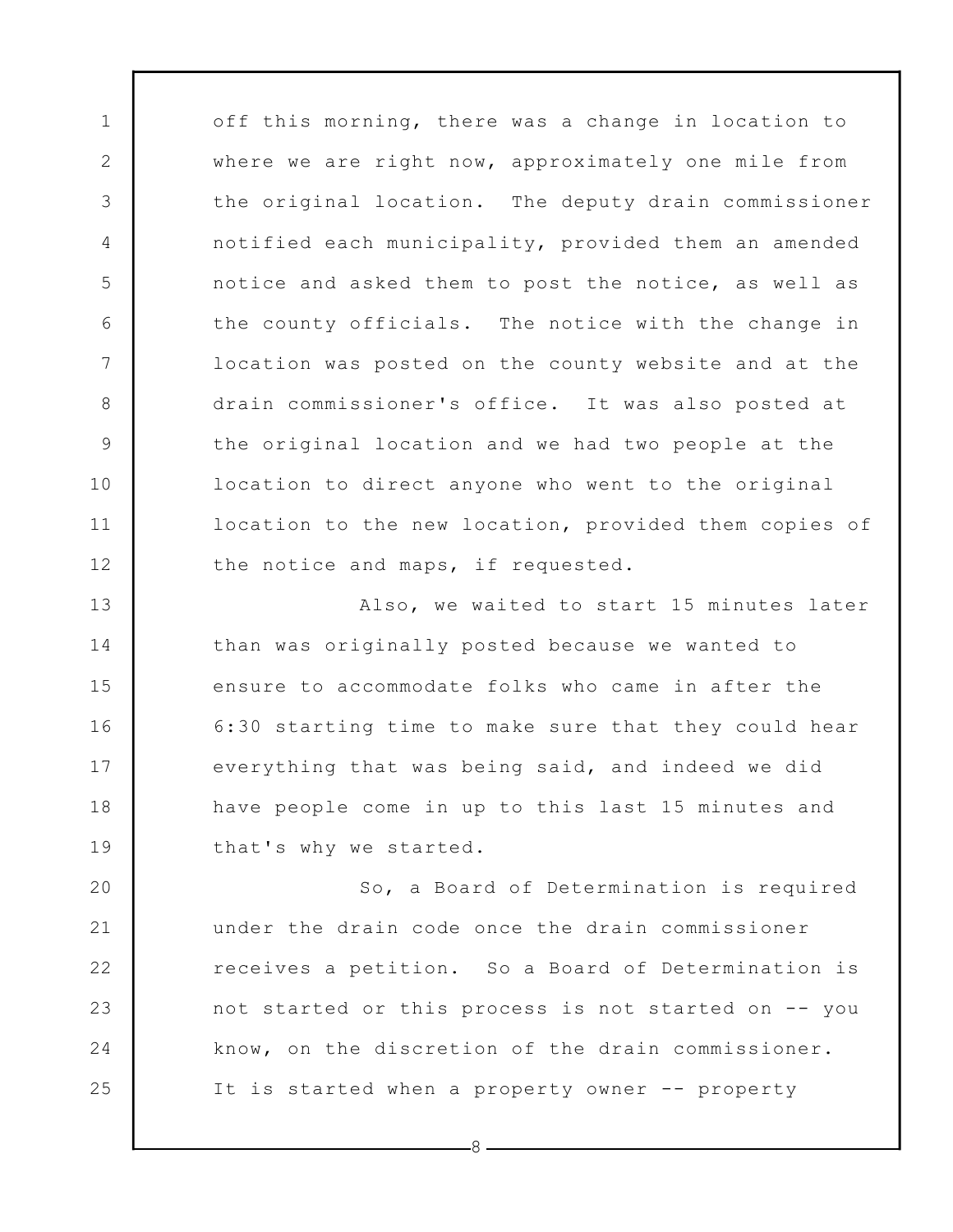owners or municipality decides to petition the drain commissioner to perform maintenance/improvement on an established drain. In this case of the Holland Drain, the Holland Drain had property owners petition for maintenance and improvement. Under the drain code, when that happens, then the drain commissioner is required to hold what we're having today, which is a board of determination meeting. The purpose of a board of determination meeting is for three property owners who reside and own property in Muskegon County but do not live in any of the affected municipalities to hear evidence and testimony and then make a decision as to whether maintenance of -- and improvement of the drain is necessary and conducive to the public health, convenience or welfare. That's what the drain code requires.

1

2

3

4

5

6

7

8

9

10

11

12

13

14

15

16

25

17 18 19 20 21 22 23 24 So to explain that, they decide should the drain commissioner's office move forward with a project or not. And it's a project, not a particular project. There's no project been designed for this whatsoever. A conditioned assessment has taken place of the drain to show the Board of Determination what exists today, and the engineer is here to go over that, but there has been no design.

So the drain -- the Board of Determination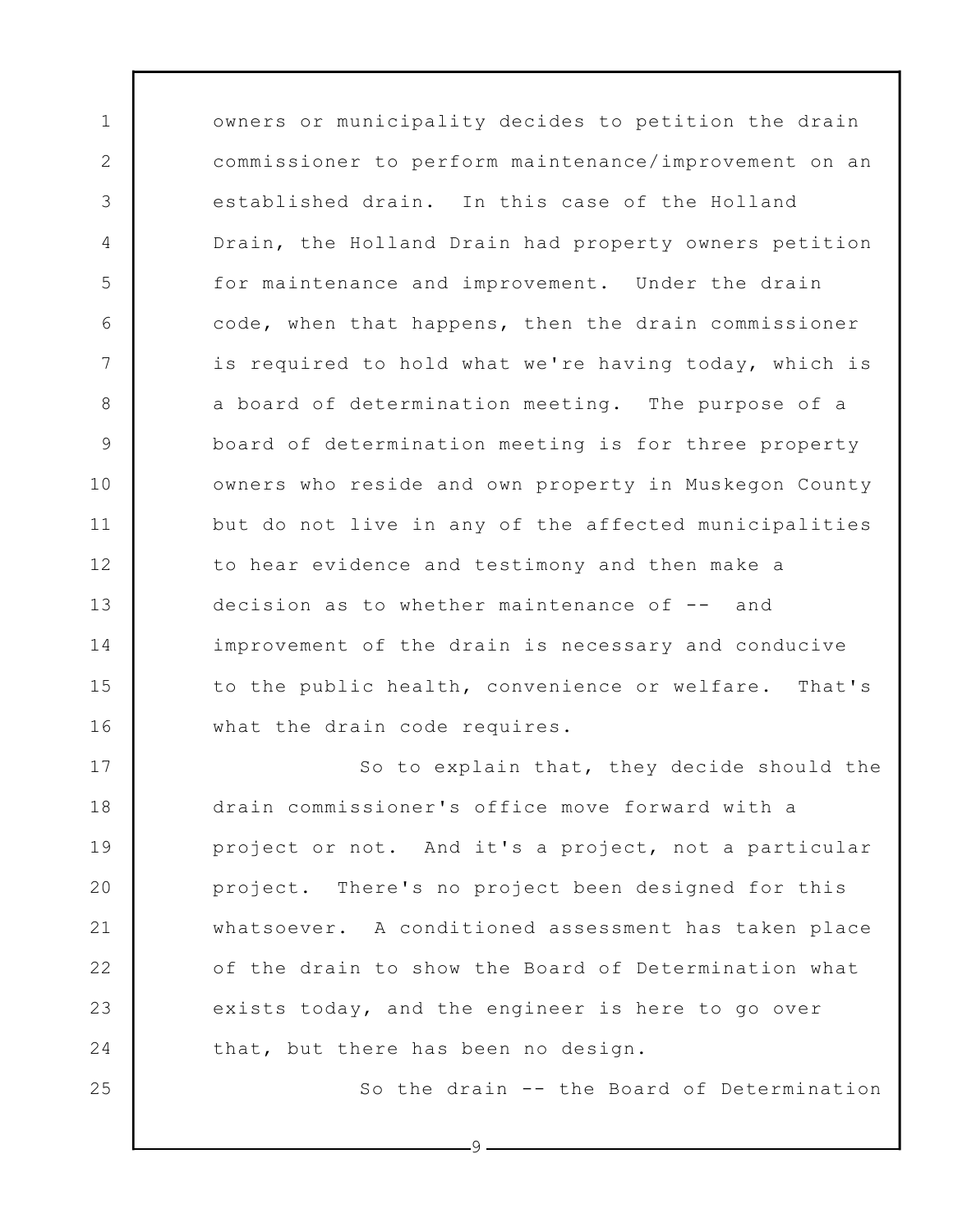decides necessity. If there is a decision of no necessity then that ends the meeting. The meeting is adjourned and no petition can be submitted for one year from today if there is decision of no necessity. If there is a decision of necessity then the Board makes a decision as to a second question, which is whether the -- the drain is necessary for the protection of public health and that each or any of the municipalities within the drainage district should receive all or a portion of the costs of the drainage project. That vote only occurs if necessity is found in the first place.

1

2

3

4

5

6

7

8

9

10

11

12

13 14 15 16 17 18 19 20 21 22 23 24 25 What the drain -- I think more importantly, what does this drain -- or Board of Determination not decide? They do not decide what will be done. They only decide, yes, something needs to be done or, no, something does not need to be done under that necessity question and then it is up to the drain commissioner, in consultation with an engineer, to decide the specific scope of a project. The Board of Determination does not decide the cost. So the Board can't say: Yes, it is necessary but only spend \$25,000. There is, yes, necessary or no, there is no -- it should only be this part of the drain, it should only cost this much, nothing like

 $-10-$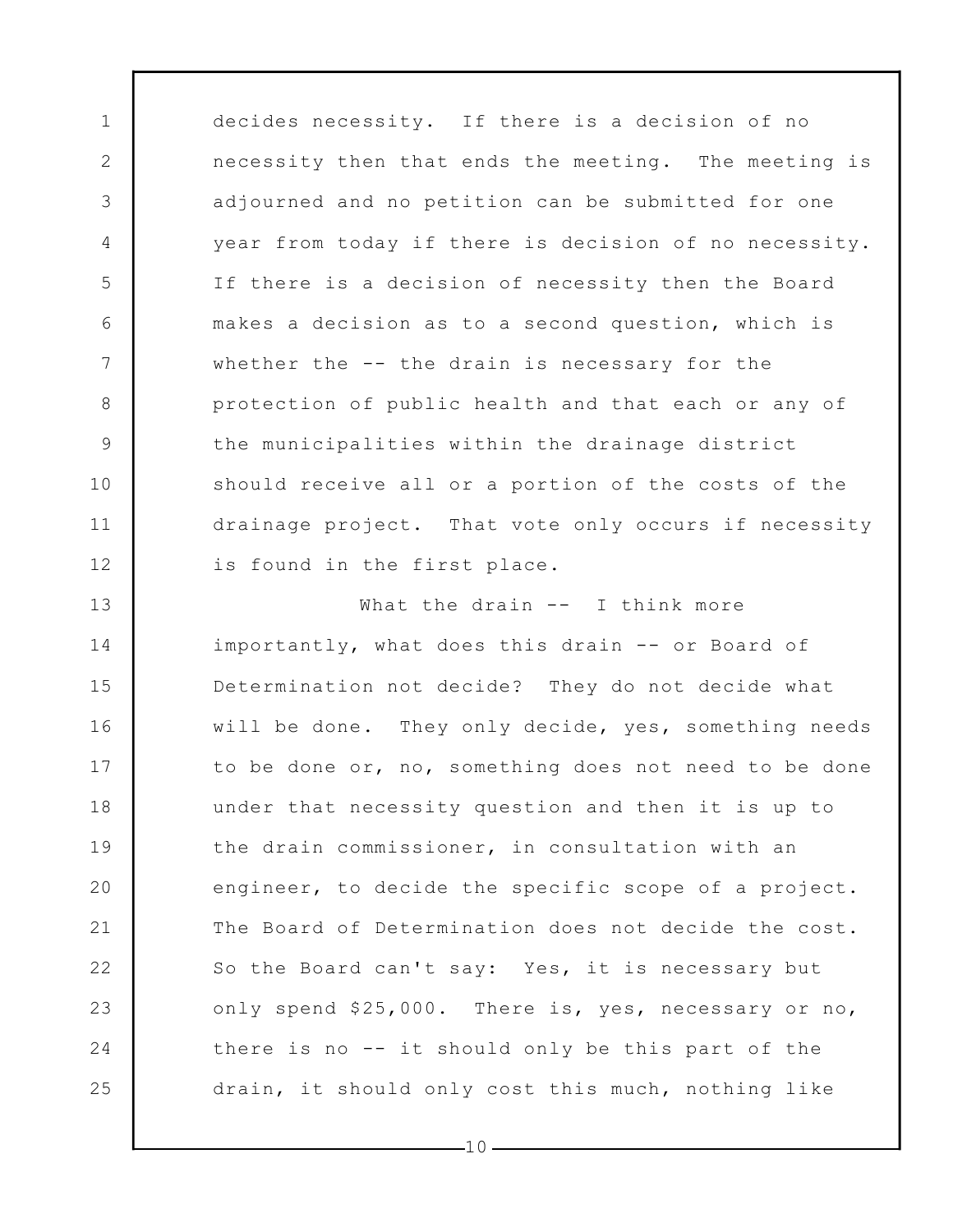that.

1

2 3 4 5 6 7 8 9 10 11 12 13 14 15 16 17 18 19 20 21 22 23 The other question that we get often is how much is my assessment going to be? We do not know the cost. We do not know the scope of the project, so that will not take place at this meeting. What will happen is if there is a determination of necessity, a project will be engineered. The project will be bid out and you will receive notice again in the mail, like you did today, for what's called a day of review of apportionments where you will get information with regard to the apportionment percentage at that time and what the cost of your assessment will be. That will not be known today. We don't have a guess. We're not going to guess because we simply don't know. Part of the reason of a Board of Determination, we like the engineer here not only to give the presentation but to hear from property owners who actually live there what the problems are. The project scope, if it is not  $--$  if it is found necessary, is not limited to what the petitioners want but if other people who didn't petition have a problem, the drain commissioner can also look at

24

25

A couple of other items I think are

 $-11$  –

those issues, as well.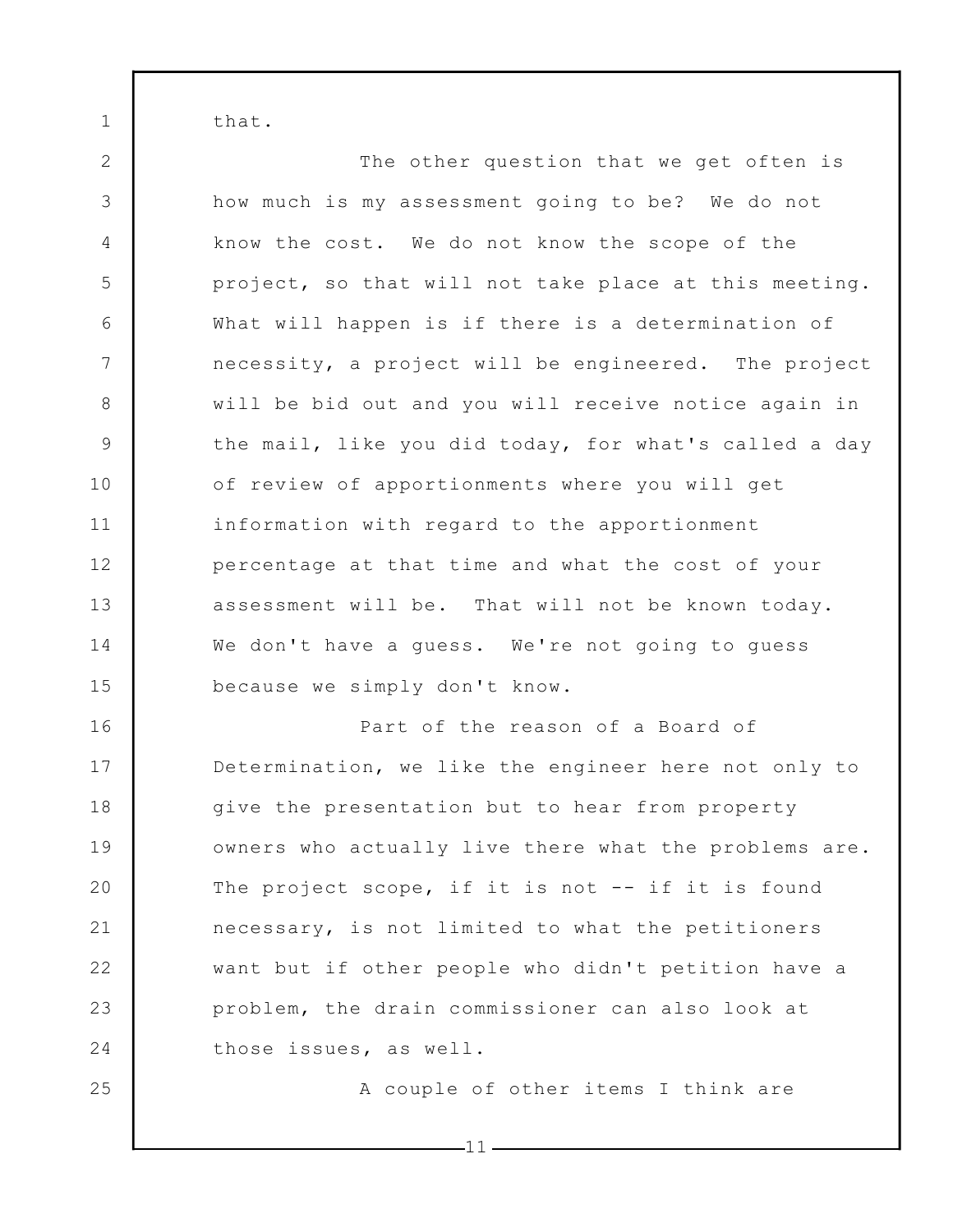important. Some of you or many of the property owners who received a notice are not in the current Holland Drain Drainage District. The drain commissioner made a determination to over notice, so to speak, to provide notice to property owners outside of what is currently established, because it is likely that the drainage district boundaries will be revised through this process if it is found necessary and she wanted to ensure that everybody who has even the remote possibility of being added has an opportunity to hear the original Board of Determination information.

1

2

3

4

5

6

7

8

9

10

11

12

13 14 15 16 17 18 19 20 21 22 23 24 25 The other question that we expect, based on phone calls, is there are two established drains that are tributary drains, the Kent Drain and the Round Marsh Drain. When I say tributary, that means they both flow into the Holland Drain. And we know that these two drains both were -- had special assessments levied on them and people in the room most likely got assessments for one of those two drains. Because you are a tributary, your property is on one of those two drains and it flows into the Holland, you are in both drainage districts. So it's kind of like in Russian nesting dolls, they go within each other, so you are in both drainage districts.

 $-12$  -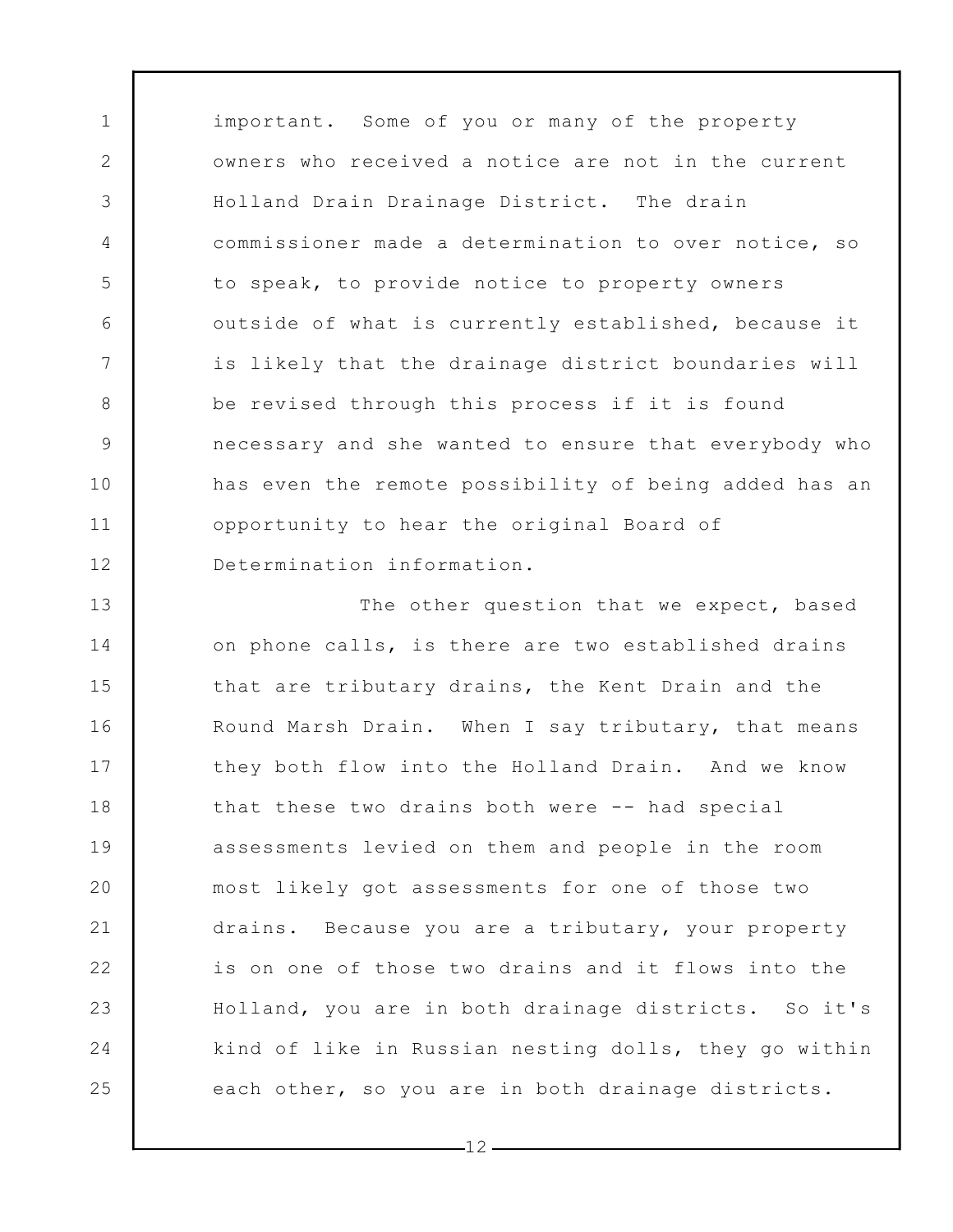1 2 3 4 5 6 7 8 9 10 11 12 13 14 15 16 17 18 19 20 21 22 23 24 25 That is not unusual, not only to Muskegon County, but also throughout the State of Michigan. I was in Calhoun County and we had a poor fellow who was in five drainage districts on one piece of property. We don't have that issue today. We only have two. But if you're wondering why did I get notice for this when I'm already in one, because you are in both. With that, unless the Board has any questions with regard to the role and function of the Board of Determination, I'll turn it back to the chair. MR. STEVE VAN HOEVEN: Thank you, Stacy. Once again -- MS. STACY HISSONG: I meant to go to Dan next. Right? MR. STEVE VAN HOEVEN: -- there may be late arrivals and for those people that come in late, there are comment cards that you need to fill out if you want to talk. So if you came in and you didn't get a comment card and you want to fill one out or speak tonight then make sure you get a comment card and bring it up front so everybody that wants to talk has an opportunity to do so. Mr. Fredricks, the engineer, you have a

 $-13-$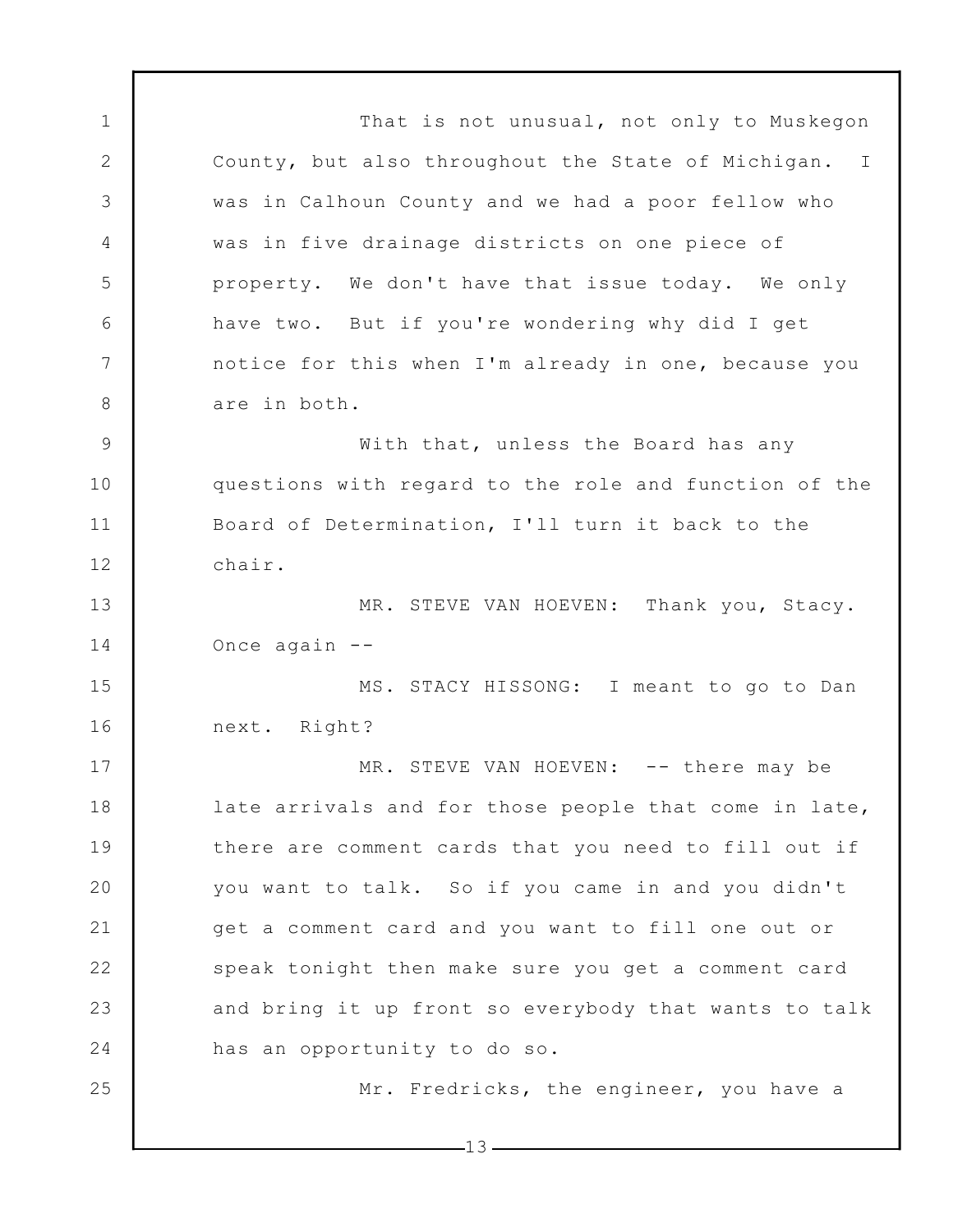1 2 3 4 5 6 7 8 9 10 11 12 13 14 15 16 17 18 19 20 21 22 23 24 25  $-14$ presentation for us tonight? MR. DAN FREDRICKS: Yes, I do. MR. STEVE VAN HOEVEN: Just -- MR. MARK FAIRCHILD: Excuse me. Mr. Chairman -- Mr. Chairman. Court privilege, please. Mark Fairchild, 893 Seventh Street. I was a county commissioner, represented most of these people for 13 years, now I'm the Muskegon County Register of Deeds. You said the reason we're having this Board of Determination meeting tonight was because there was a petition filed with the drain commissioner. Can you produce that petition? I'd like to see that petition. MR. DAN FREDRICKS: Do you have the petition? MR. STEVE VAN HOEVEN: Do you have a copy of the petition? (Whereupon, unintelligible conversation.) MR. STEVE VAN HOEVEN: Can you bring that up here? Could I see that? MS. BRENDA MOORE: Yeah. MS. STEPHANIE BARRETT: You each have one in your packet. MR. STEVE VAN HOEVEN: A copy? MS. STEPHANIE BARRETT: Yes.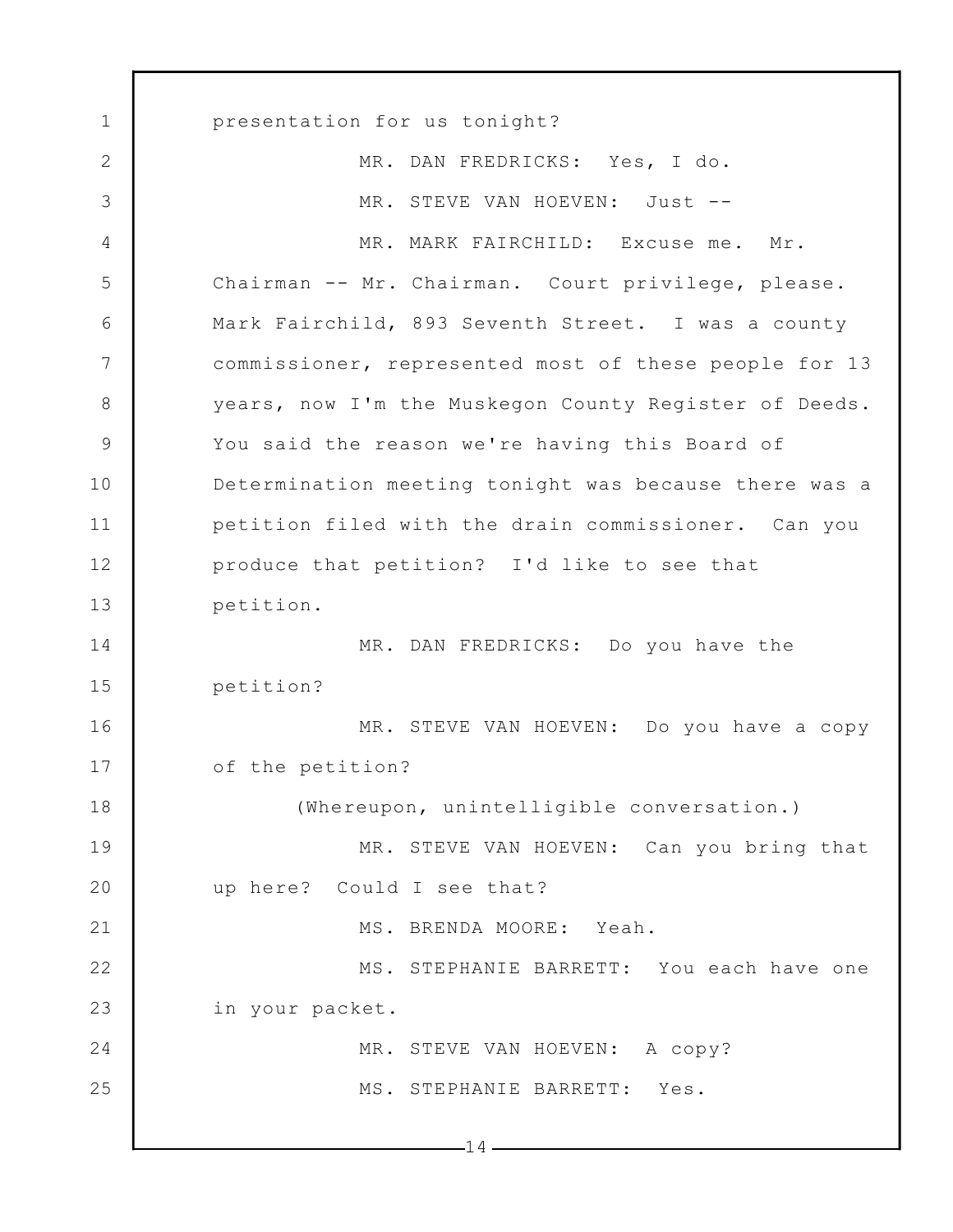1 2 3 4 5 6 7 8 9 10 11 12 13 14 15 16 17 18 19 20 21 22 23 24 25 UNIDENTIFIED SPEAKER: I'll give one to Mr. Fairchild. MR. STEVE VAN HOEVEN: Would you like me to read it or -- UNIDENTIFIED SPEAKER: Yes, please. UNIDENTIFIED SPEAKER: Some people have seen this. MR. STEVE VAN HOEVEN: Excuse me. MS. STACY HISSONG: We just have one other reminder. And it may not be easily seen by everybody, but we have Ms. McKee here and maybe Brenda even announced her, but she's a court reporter and she is taking a record of everything that is said at the meeting tonight. And while she can work wonders, she cannot transcribe multiple people talking at the same time. So I'm not asking you to not say anything, I'm just asking you to be very mindful that it makes her job very difficult when that happens. MR. STEVE VAN HOEVEN: Thank you. I think it's a good idea to take a look at the petition, to read it. This is -- Actually, as secretary, why don't you go ahead and read the petition. MS. JUDY MARCINKOWSKI: Muskegon County Drain Commissioner, Petition for Maintenance and

 $-15-$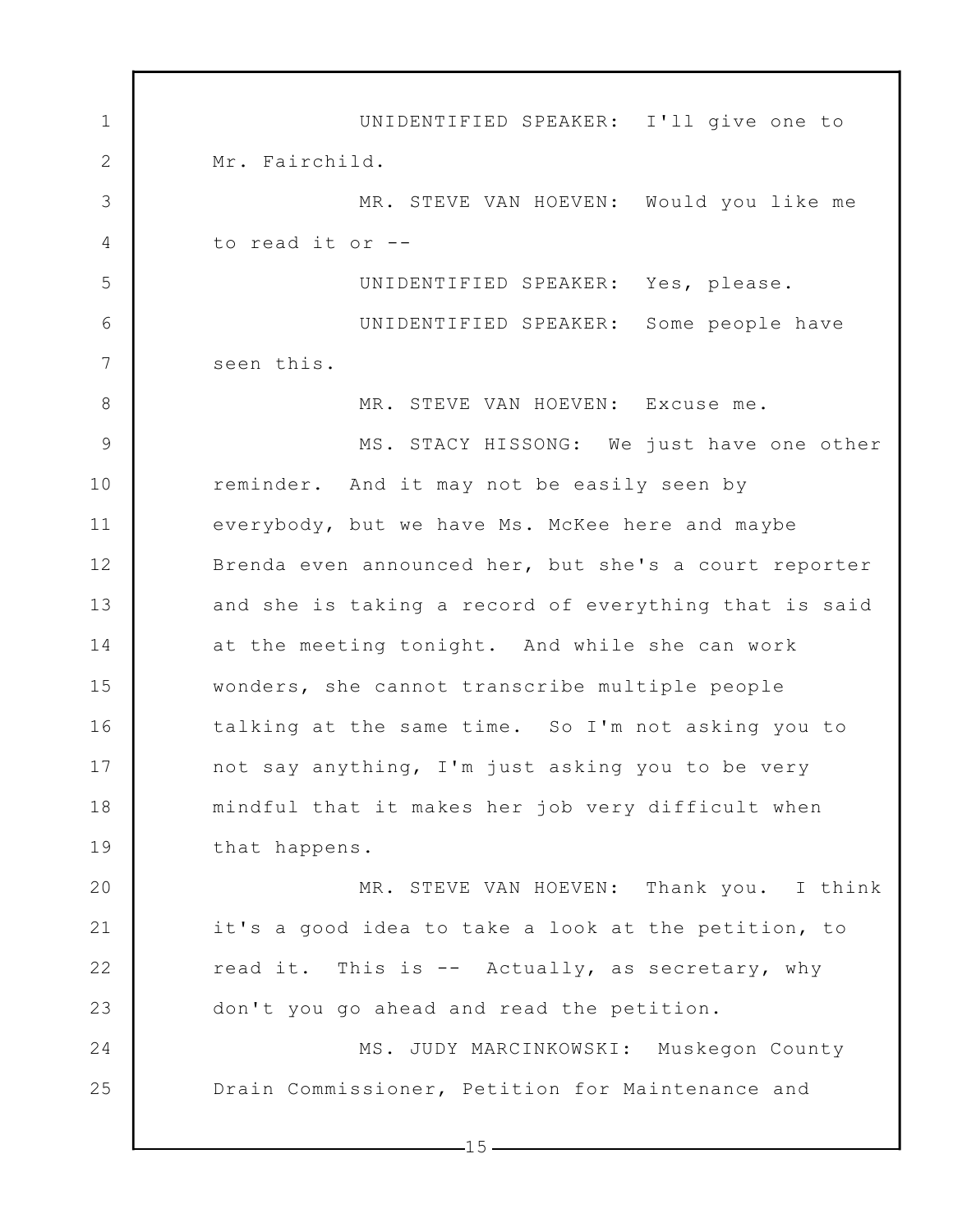1 2 3 4 5 6 7 8 9 10 11 12 13 14 15 16 17 18 19 20 21 22 23 24 25 Improvement, Holland Drain. To the Muskegon County Drain Commissioner: The signers of this petition request the maintenance and improvement of the Holland Drain as provided in Chapter 8 of Public Act 40 of 1956 as amended to alleviate drainage issues in the drainage district. The Holland Drain is located in Muskegon Charter Township, Egelston Township, and the City of Muskegon, Muskegon County, Michigan. This petition is signed by at least five freeholders with lands liable for assessment in the Holland Drain District. Signers acknowledge and understand that this petition may be circulated and signed in counterparts and that all such counterparts together constitute a single petition. There are eight names on this petition. They had to sign it, print their name, their address and the date. Robert Conley, Ruby Conley, Brian Zufor -- Zuf something. I'm so sorry. UNIDENTIFIED SPEAKER: Could you -- MS. JUDY MARCINKOWSKI: Sue Hernandez, Jerald Ruve -- Rupe, Patricia Rupe, Thomas Hernandez, and Curtis Norwood. At the bottom of the page, it's affidavit

 $-16-$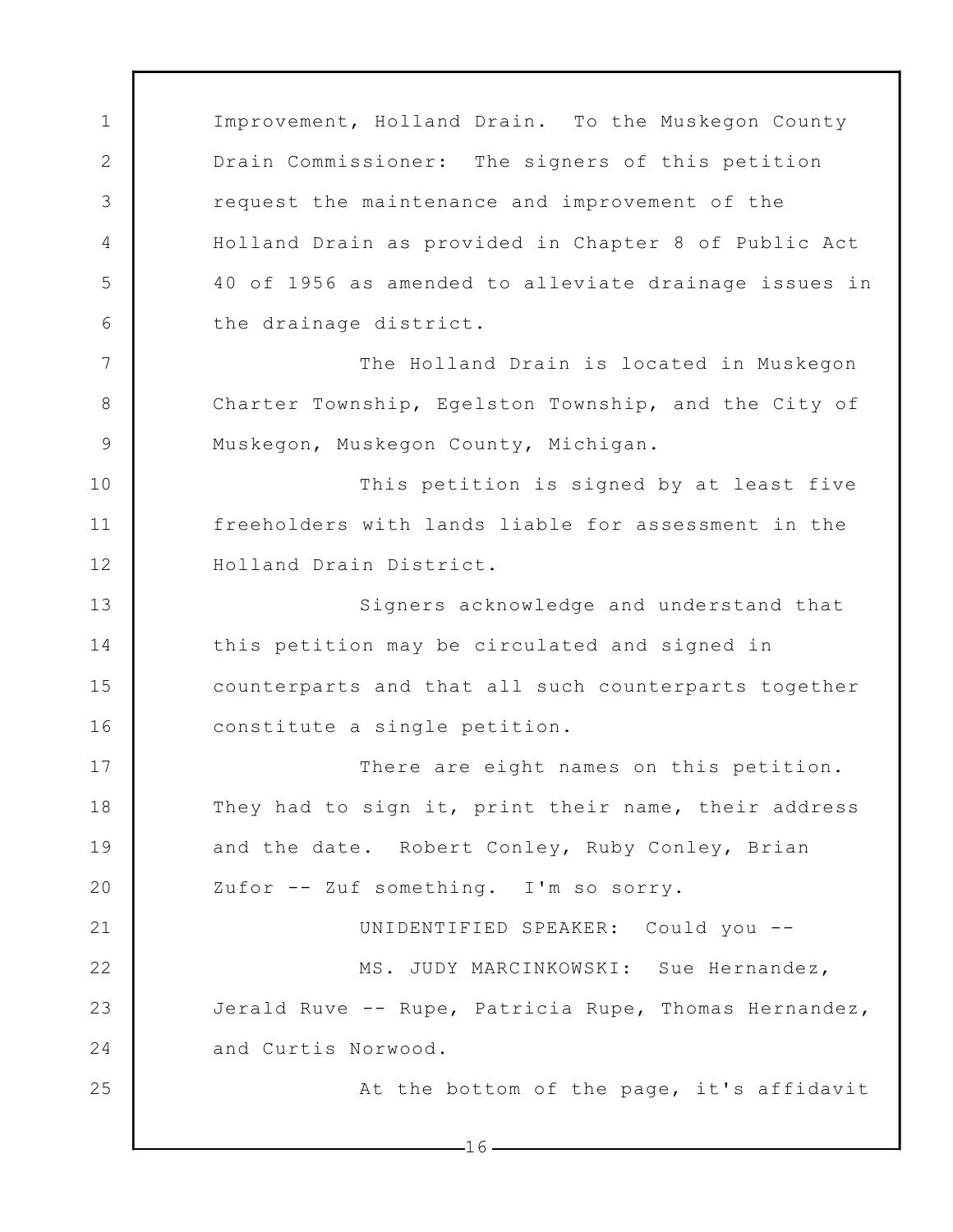1 2 3 4 5 6 7 8 9 10 11 12 13 14 15 16 17 18 19 20 21 22 23 24 25  $-17$ of circular -- affidavit of circulator of petition. I hereby -- hereby certify that I did personally circulate this petition and the signatures to same were made in my presence and are the genuine signatures of those whose names are affixed. Dated 5-8-2017, Robert Conley, the State of Michigan, County of Muskegon, on May 8th, 2017, before me, a notary public in and for said county, and it's Stephanie Barrett. That's it. MR. STEVE VAN HOEVEN: And I assume the drain commissioner's office has verified that these are tax paying and live within the drainage system? MS. BRENDA MOORE: Yes, sir. MR. STEVE VAN HOEVEN: Okay. UNIDENTIFIED SPEAKER: Can she -- She can just go ahead and sign her own -- Really? She don't have to have a notary do it, not the girl that works there? Why would a girl that works there sign her own notary? Isn't that kind of weird? I think. MR. STEVE VAN HOEVEN: I'm not quite sure what you're referring to. UNIDENTIFIED SPEAKER: Well, Brenda works for the -- MR. STEVE VAN HOEVEN: There's a notary in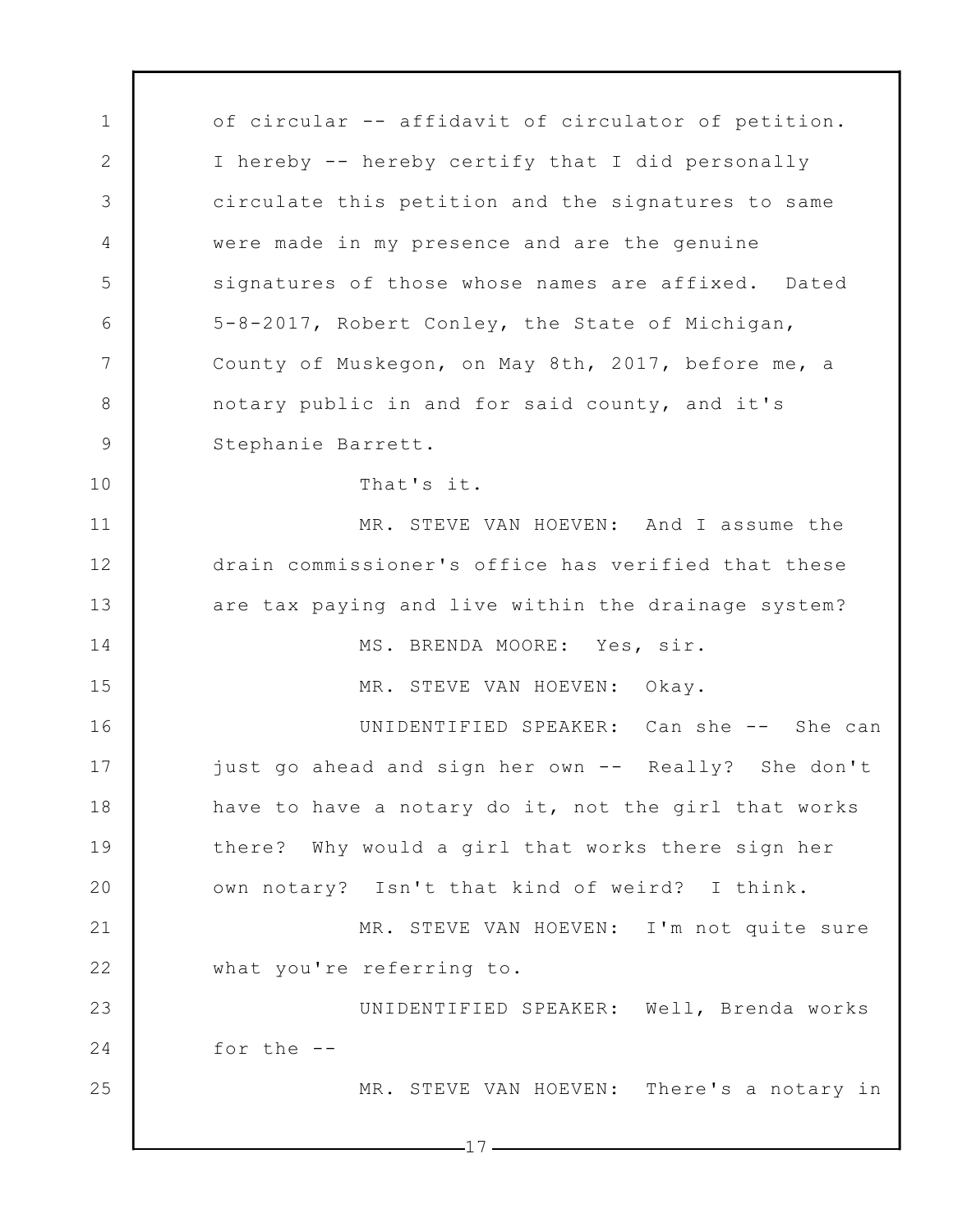1 2 3 4 5 6 7 8 9 10 11 12 13 14 15 16 17 18 19 20 21 22 23 24 25  $-18$ here. UNIDENTIFIED SPEAKER: She's the deputy right there. MS. JUDY MARCINKOWSKI: Stephanie Barrett. UNIDENTIFIED SPEAKER: Sitting right there in front of me. MR. STEVE VAN HOEVEN: So I'm going to --(Whereupon, unintelligible conversation.) THE COURT REPORTER: Can we just have one person speak at a time? MR. STEVE VAN HOEVEN: Representative of the drain commissioner's office can sign as a notary. MR. JEFFERY COLLINS: She can notarize her own stuff? MS. STACY HISSONG: Okay. She just asked if one person can speak at a time and so we will do that  $-$ MR. JEFFREY COLLINS: I was the one speaking. THE COURT REPORTER: Can you state your name, please? MR. JEFFREY COLLINS: (Whereupon, unintelligible.) MS. STACY HISSONG: And I can't speak until you're done, so I'll wait.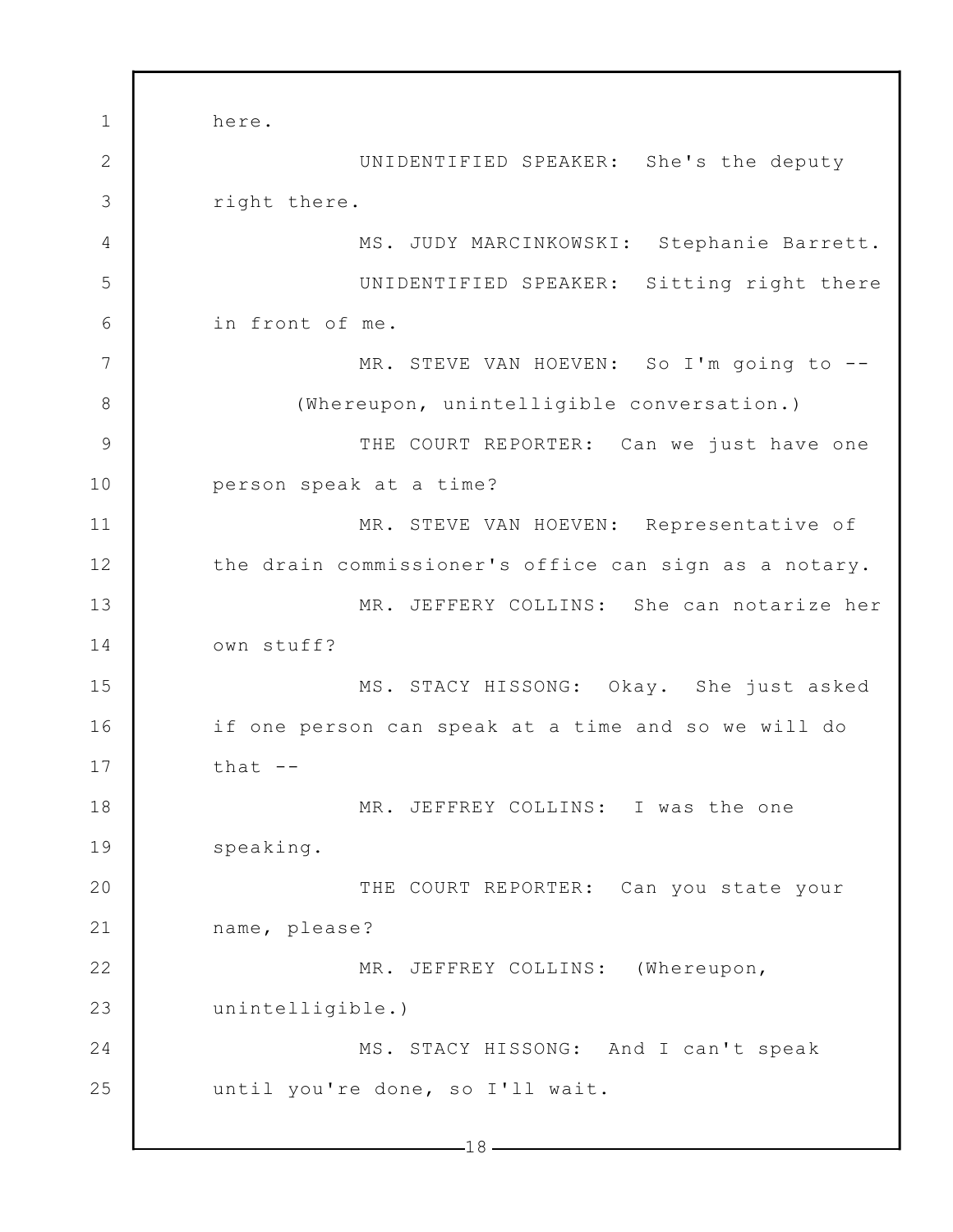1 2 3 4 5 6 7 8 9 10 11 12 13 14 15 16 17 18 19 20 21 22 23 24 25 THE COURT REPORTER: State your name, please. MR. JEFFREY COLLINS: My name is Jeffrey Allen Collins. I live at 837 Center Street. And I'm the one that came through my yard and wrecked my whole yard, my fence, everything, and they know, two years ago. On 837 Center, and I welcome everybody to come look at my yard, my fence, everything. You guys are welcome to come and the whole gang, come see what they did to my yard. And I want it fixed. MS. STACY HISSONG: All right. So the question that the Board Chair asked me was is it appropriate for the deputy drain commissioner, if she is a notary public, to notarize the signature of a circulator. In my opinion, I don't think there's any reason why that's not acceptable. MR. STEVE VAN HOEVEN: Okay. Now we're not to public comment yet. I want to hear the report of the engineer, so let's move forward with that and then you'll have your opportunity to speak after that. Dan. MR. DAN FREDRICKS: Thank you, Steve. Once again, my name is Dan Fredricks and I'm with Land & Resource Engineering. And we were retained by the drain commissioner to do a study on the drain, a

 $-19-$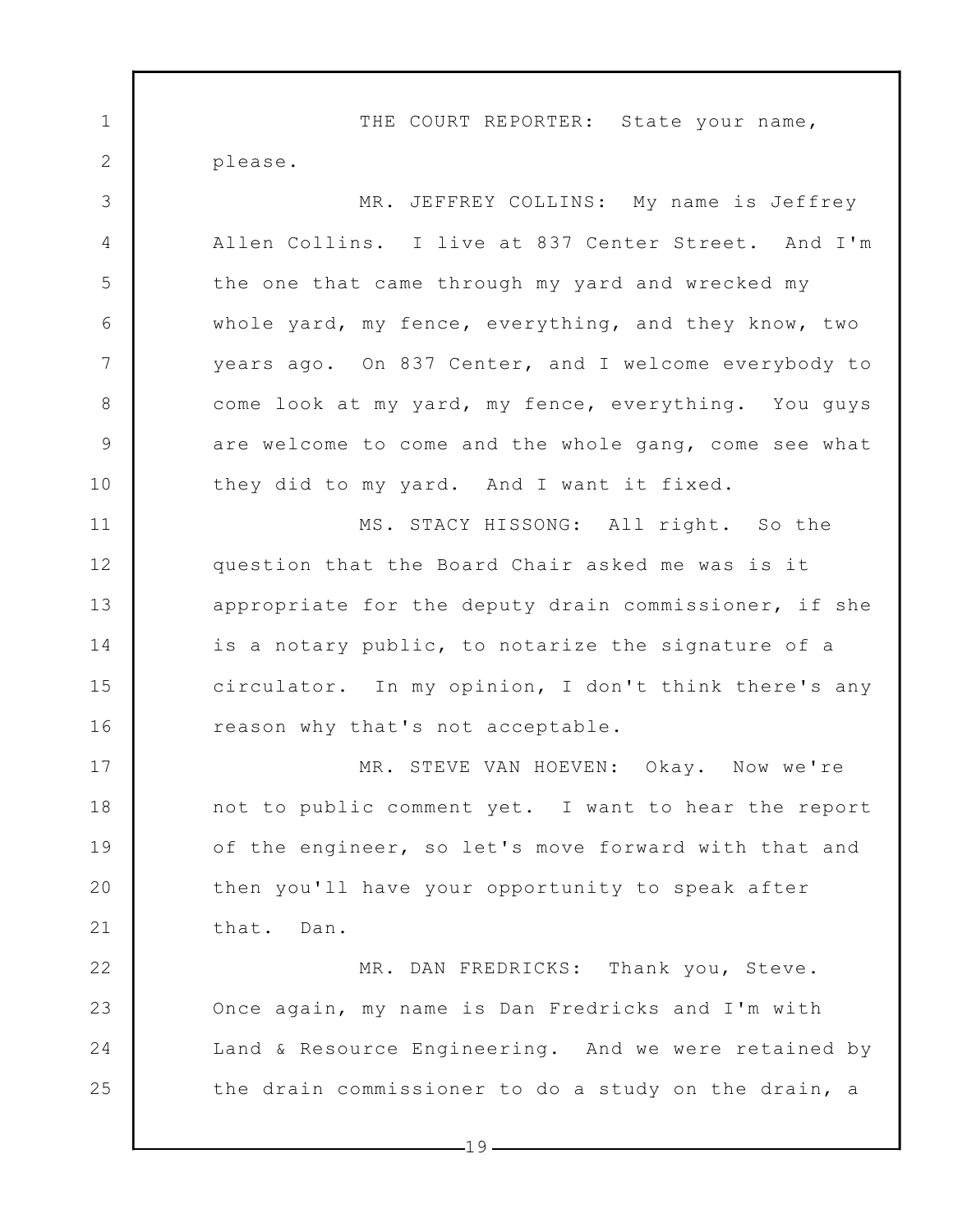1 2 3 4 5 6 7 8 9 10 11 12 13 14 15 16 17 18 19 20 21 22 23 24 25 preliminary assessment, and we also did a preliminary topographic survey. And I'm going to present some of our findings today with you. MS. JUDY MARCINKOWSKI: Give us a moment, Dan. We got to get down so we can see. MR. DAN FREDRICKS: Okay. Sorry. Okay. I'm going to give you a little overview of the presentation today. We're going to start with a brief overview of the drain and the drainage district or the watershed, then I'll talk about the history of the drain, when it was established, when the projects have been done. We'll go into current drainage issues based on our preliminary assessment of the drain, and then I'll briefly talk about what happens next. Okay. So this outline here in green is essentially the drainage district, which is the watershed, which means every drop of rain -- water that falls within this green outline is ultimately going to drain to the Holland Drain. The Holland Drain starts just west of US-31, kind of near Holmes Street in the City of Muskegon along what is historically the natural Ryerson Creek water course, then progresses upstream, so it flows basically from east to west. So starting at the downstream end, at

 $-20-$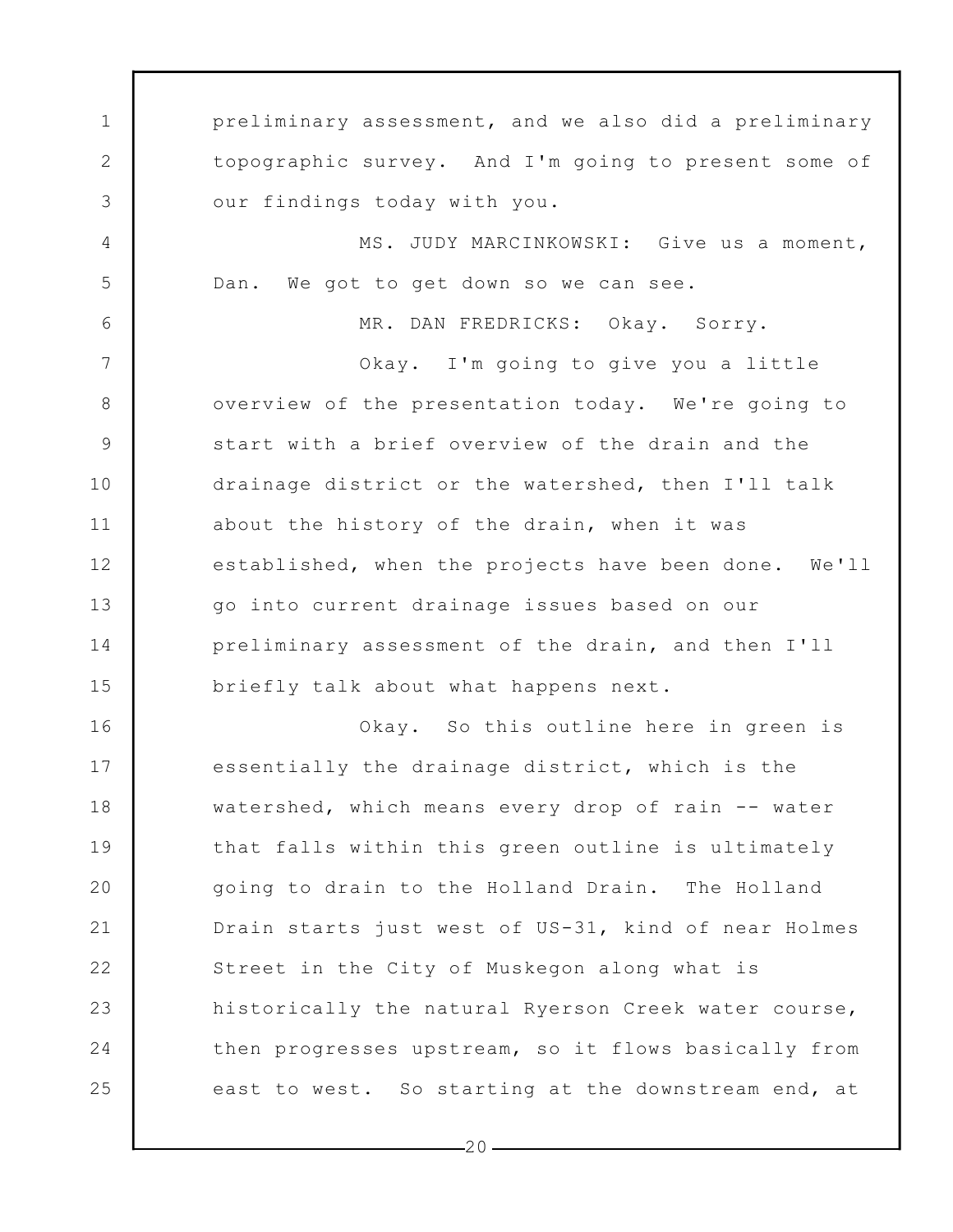1 2 3 4 5 6 7 8 9 10 11 12 13 14 15 16 17 18 19 20 21 22 23 24 25 Holmes Street it crosses US-131 -- or US-31, I apologize. This area, we surveyed it. We walked it. There is a substantial amount of sediment that is built up within the -- downstream of the US-31 culvert. I'll have some photos that show that in a little bit. Also, the Holmes Street culvert and Oak Street culvert, we saw significant amounts of sediment built up in those culverts, as well. From Oak Street up to Quarterline, it kind of is a nice natural meandering stream that goes through a wooded floodplain area. And then when you start heading upstream or to the east of Quarterline, it -- that's where it really starts picking up grade. From Quarterline to about Shirley Street or -- or Sidell, that's where the drain really picks up grade. And then it starts to flatten out as it crosses Sheridan and then continues upstream easterly along M-46. As far as one note on where the -- a lot of you guys were asking where the petitioners were from, it was primarily on this kind of Shirley Street area. There is a really large kind of like three - two-to-three-foot diameter willow tree that has fallen across the drain in that area and it's in one guy's backyard, so there's -- that area right there has a lot of issues with tree fall and woody debris.

 $-21-$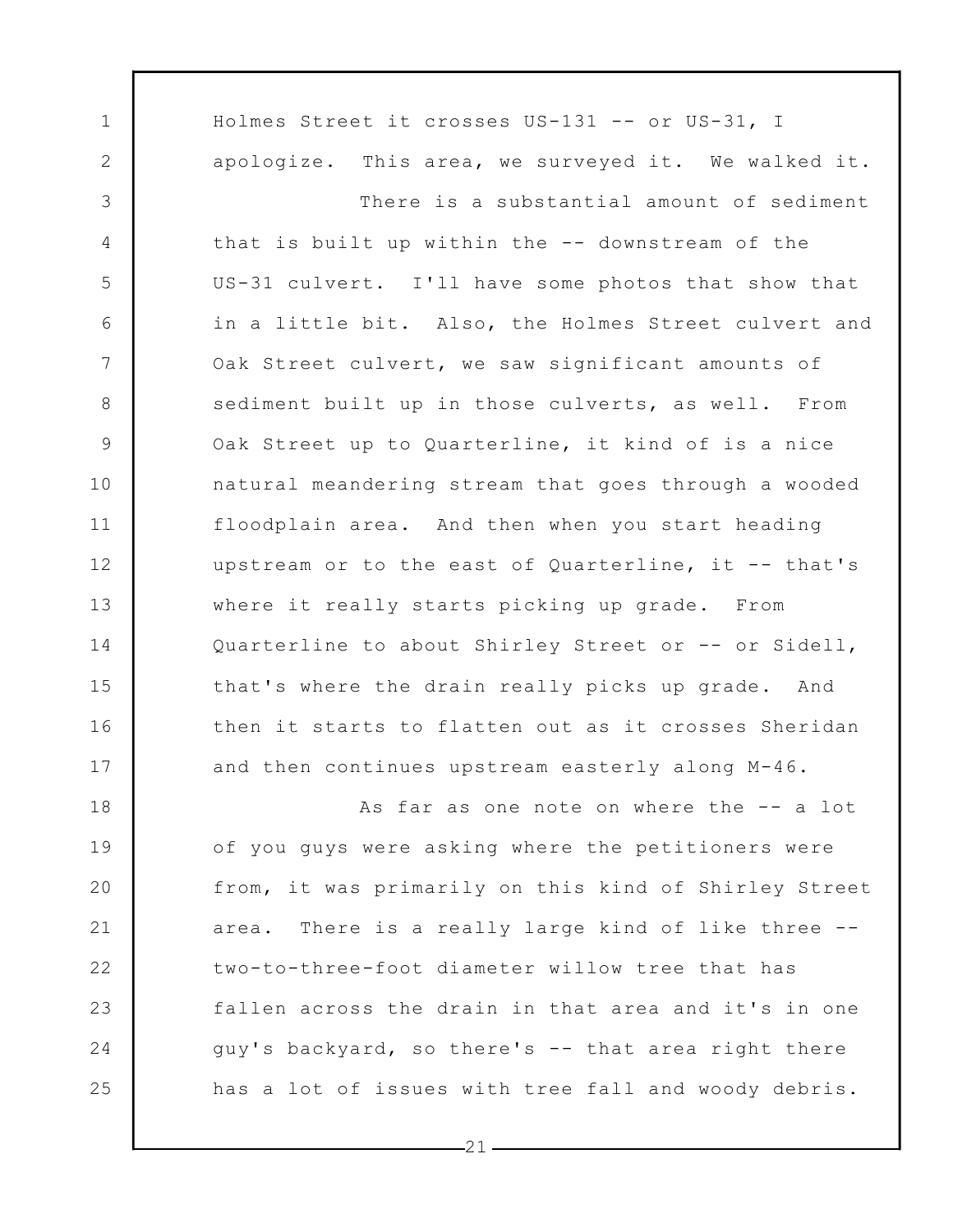And then as we keep moving upstream here between Sheridan and Walker Street, that part of the drain was actually cleaned in 2016 as part of a maintenance project that was funded by M-DOT. And then as you keep going from Walker Street to more or less Mill Iron Road, that is primarily a closed storm sewer. It's an 18-inch diameter. And then it opens up for a little bit and then it -- it closes again at Brooks, and then the drain itself continues to just right near Carr Street, basically. That's basically the upper limits of the drain.

1

2

3

4

5

6

7

8

9

10

11

12 13 14 15 16 17 18 19 20 21 I'll go into some of these in a little more detail, but that's kind of a brief overview. The drain was originally established in 1890. The total length of drain that I just described is just over 24,000 feet, which equates to about 4-1/2 miles. The historic bottom width of the drain varies from 3 to 8 feet, and it also has an 18-inch storm sewer in some of the upper reaches of it. There are -- there is a 50-foot easement, 25 feet either side of the centerline.

22 23 24 25 I guess a couple points to note here, again, as I said before, the green area, that's basically the watershed or the drainage district. Any property within that would be liable potentially

 $-22-$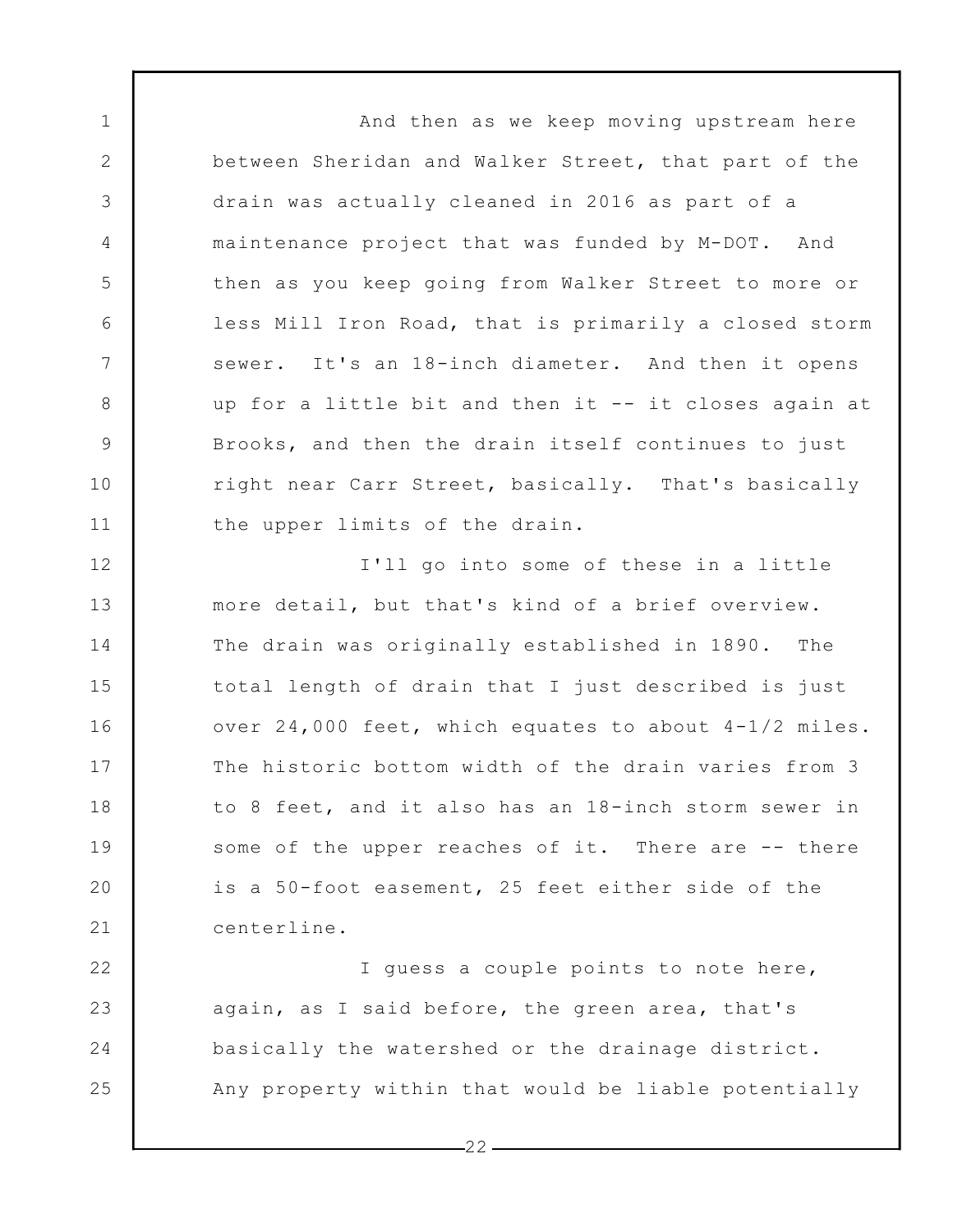1

2

3

4

5

6

7

16

17

18

19

20

21

22

23

24

25

for an assessment.

The major tributaries that Stacy had talked about before, you have the Round Marsh Drain which flows from the north and comes in near Clark Street, and then you also have the Kent Drain which flows from south to north and crosses M-46 near Barlow Street.

8 9 10 11 12 13 14 15 Kind of just a brief overview of some of the soils within the area. It's primarily sandy soils out here that are well-drained soils. That doesn't mean that you don't have a high groundwater table, but in general they're sandy, more well-draining soils. It's primarily commercial and residentially, it's just more of an urban environment, urban drain system.

Kind of give you a brief overview here of the history of the drain. As I said before, it was established in 1890. In 1909, it was extended to its current up upstream terminus near Carr Road. In 1960, it was extended to its current downstream terminus west of US-31 near Holmes Street.

Back in the '30s, the state highway department started doing some minor relocations. On 42, there was a petitioned project to basically clean out the entire drain. In the '60s, there were a

 $-23-$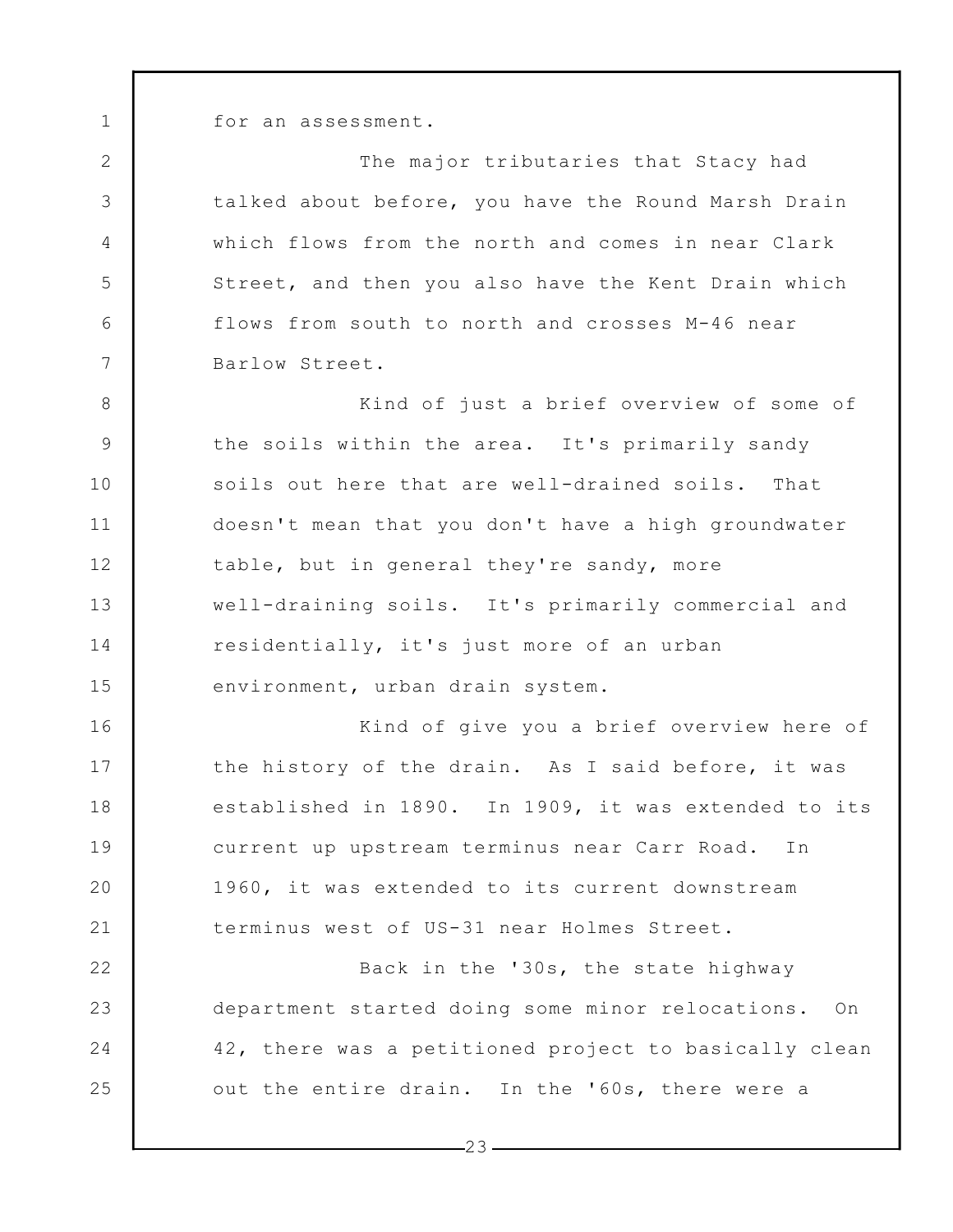couple projects that were found not necessary because M-DOT was going to come in there and they did the improvements along M-46 and put in a storm sewer system. So the last real maintenance overhaul project happened, it was petitioned in 1974. It was completed in 1976. And it essentially went from Clark Street all the way to the point of ending near Carr.

1

2

3

4

5

6

7

8

9

10

11

12

13

All that -- When we talked about all that 18-inch storm sewer along the Apple Avenue, that is all pre-1976. That's -- We believe it was installed in the '60s, but sometime between 1942 and 1974 that -- that was put in.

14 15 16 17 18 19 20 21 22 23 24 25 More recently, there was some studies -- Back in 2013 under a previous drain commissioner, some studies were conducted because along Apple Avenue, pretty much east of -- I apologize, east of Walker Street, there were significant number of continual blow-outs in that 18-inch storm sewer that had to be repaired, so there was look at, okay, what would we have to do to either overhaul that existing storm sewer system? Could we put it into the M-DOT storm sewer system? Are there ways that we could create regional detention basins maybe so that we wouldn't have to upsize the pipe if there were any

 $-24-$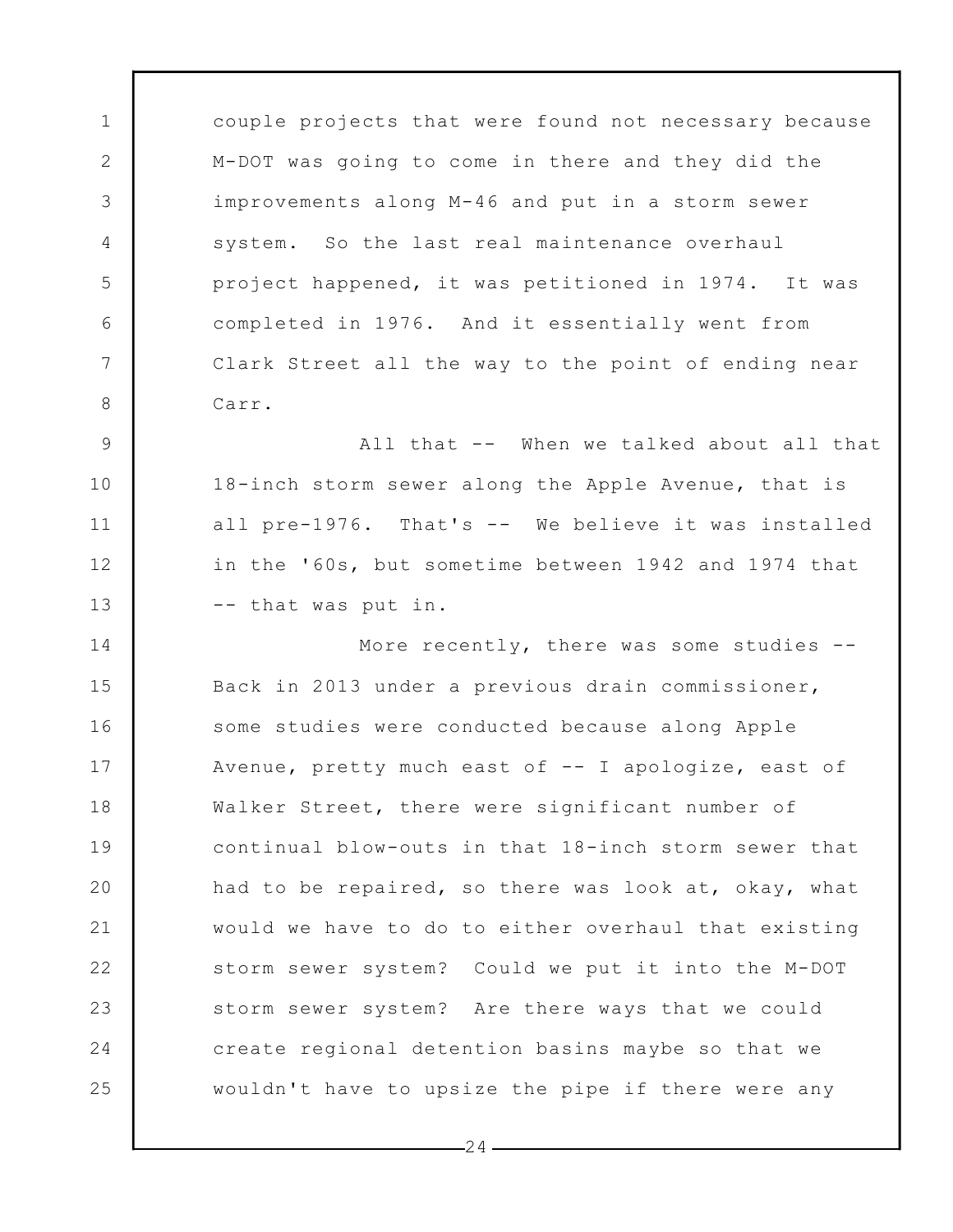kind of flooding issues?

1

2

3

4

5

6

7

8

9

10

11

12

13

14

15

16

17

24

25

But there -- The action that was taken out of this at this point is that M-DOT did purchase about 13 acres of land which potentially could be used as a regional detention basin or area to capture storm water, primarily for the use of M-DOT.

In 2016, as I said before, there was a petition project done on the Kent Drain in order to give a better outlet to the Kent Drain. The Holland Drain was cleaned out from Sheridan up to Walker Street. No work was done downstream of Sheridan, so there -- you go out there, you'll see the water starts getting a little more stagnant there. But this work was done, I believe the majority of it was funded from supplemental benefits from M-DOT so that basically M-DOT said, we want to improve the drainage here and they covered the majority of that cost.

18 19 20 21 22 23 In 2017, there was also an adjustment. The drainage district boundary that was reviewed and there will be some updates  $--$  minor updates to the  $-$ to the drainage district boundary based on that study and that, if there is a day of review, would be handled at that time, any of those changes.

Okay. Going to go over then some of the drainage issues that we saw based on our

 $-25-$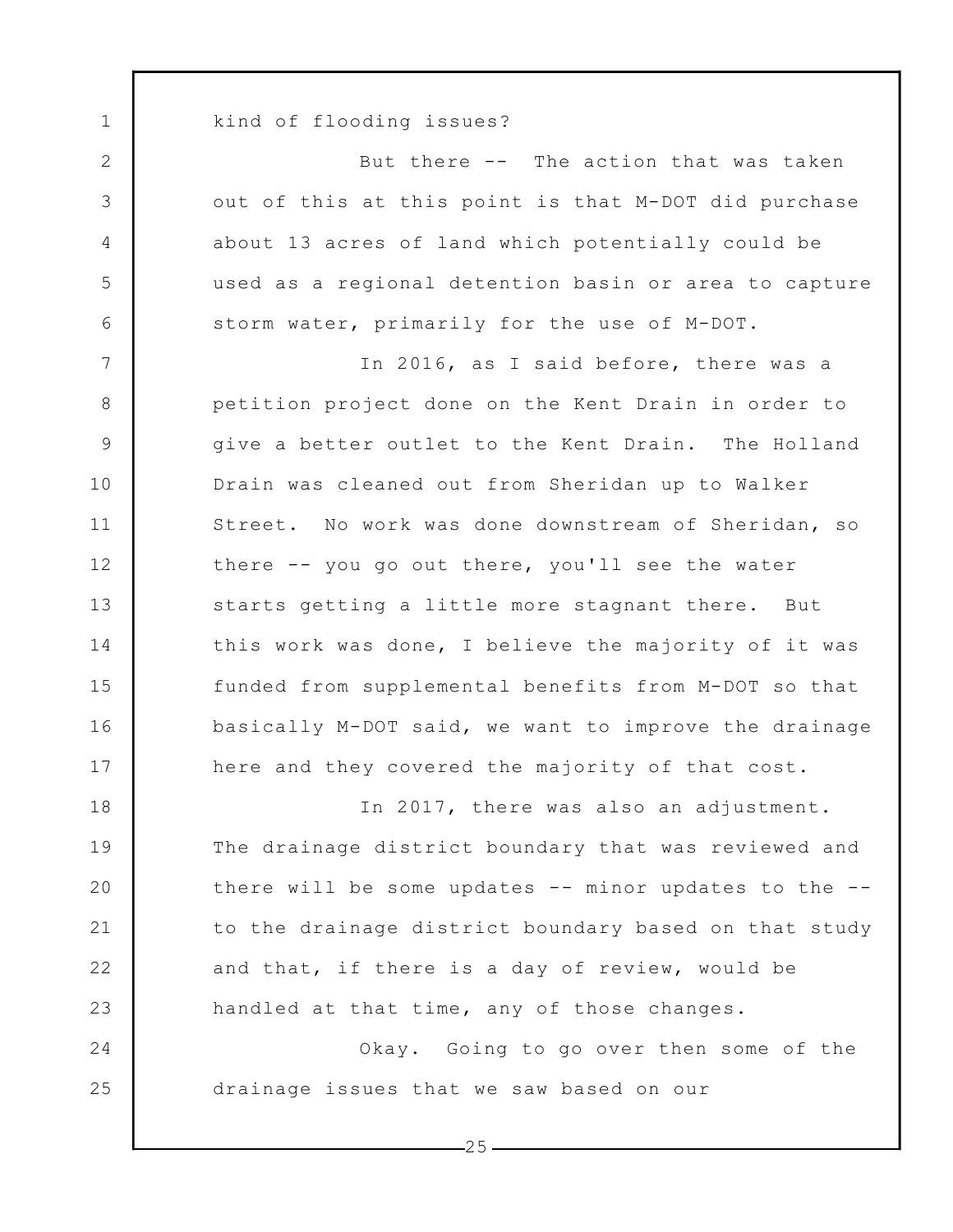investigation. Some of the things we noticed were impaired culverts, impaired culverts being culverts that were either corroded, deteriorated, culverts that might be more than half filled up with sediment, culverts that might be set two feet below the grade of the channel, culverts that might be perched two feet above the grade of the channel. We found areas of localized bank erosion and sediment deposition. I'll talk a little bit more about -- briefly about those in the next couple of slides. Woody debris, obviously that was that big willow and some of the woody debris there by -- that we talked about that caused the petition. Trash and litter, which may not seem like as big a deal, but when you're talking about 18-inch storm sewers, you get a bunch of trash and debris in there, that clogs up pipes, so that is an issue.

1

2

3

4

5

6

7

8

9

10

11

12

13

14

15

16

17

22

23

24

25

18 19 20 21 And then another complaint the drain office had received complaints on was the Pine Hollow Subdivision and Apple Carr Village area, so those are some other things we'll just kind of note, as well.

I apologize. The computer is way back here, so it's hard for me to change slides.

All right. So impaired culverts. Kind of as I -- as I said before, those could be culverts

 $-26-$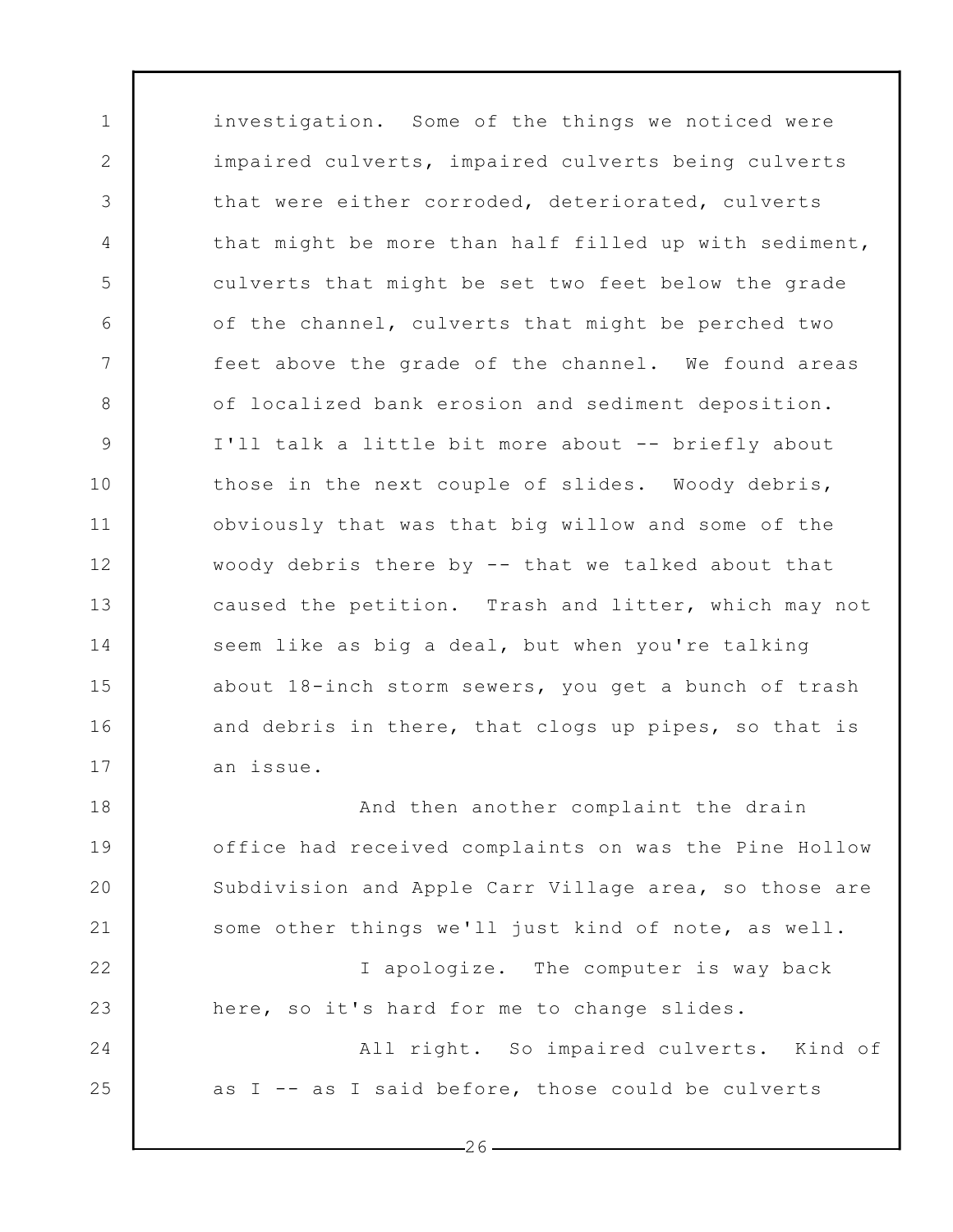that are deteriorated, culverts that are set too low, culverts that are set too high, culverts that have filled with sediment, basically. So anytime you have one of these conditions, more than likely you're going to be creating some -- you're creating a obstruction in the drain, which is going to stop flow, which is probably going to create some level of flooding, which is going to adversely affect people's property or it's going to create stagnant water, which creates breeding grounds for mosquitos, it creates additional sediment depositions to drop out and cattails and vegetation to grow out, which impedes flow and further exacerbate the problem and cause the sediment to drop out.

1

2

3

4

5

6

7

8

9

10

11

12

13

14

15 16 17 18 19 20 21 22 23 24 25 So here is an example, these culverts are east of Brooks Road and some of the open channel. If you can see this dash line right here, this is the survey channel bottom of the drain. And if you look at where these culverts are placed, these are the inverts of these -- pretty much they're all 18-inch culverts. But you know, this one -- this culvert - this driveway right here, maybe it has, I don't know, two, three inches of three board, that's it. If you go out there and look at it, you'll pretty much just see water up to the top of those.

 $-27-$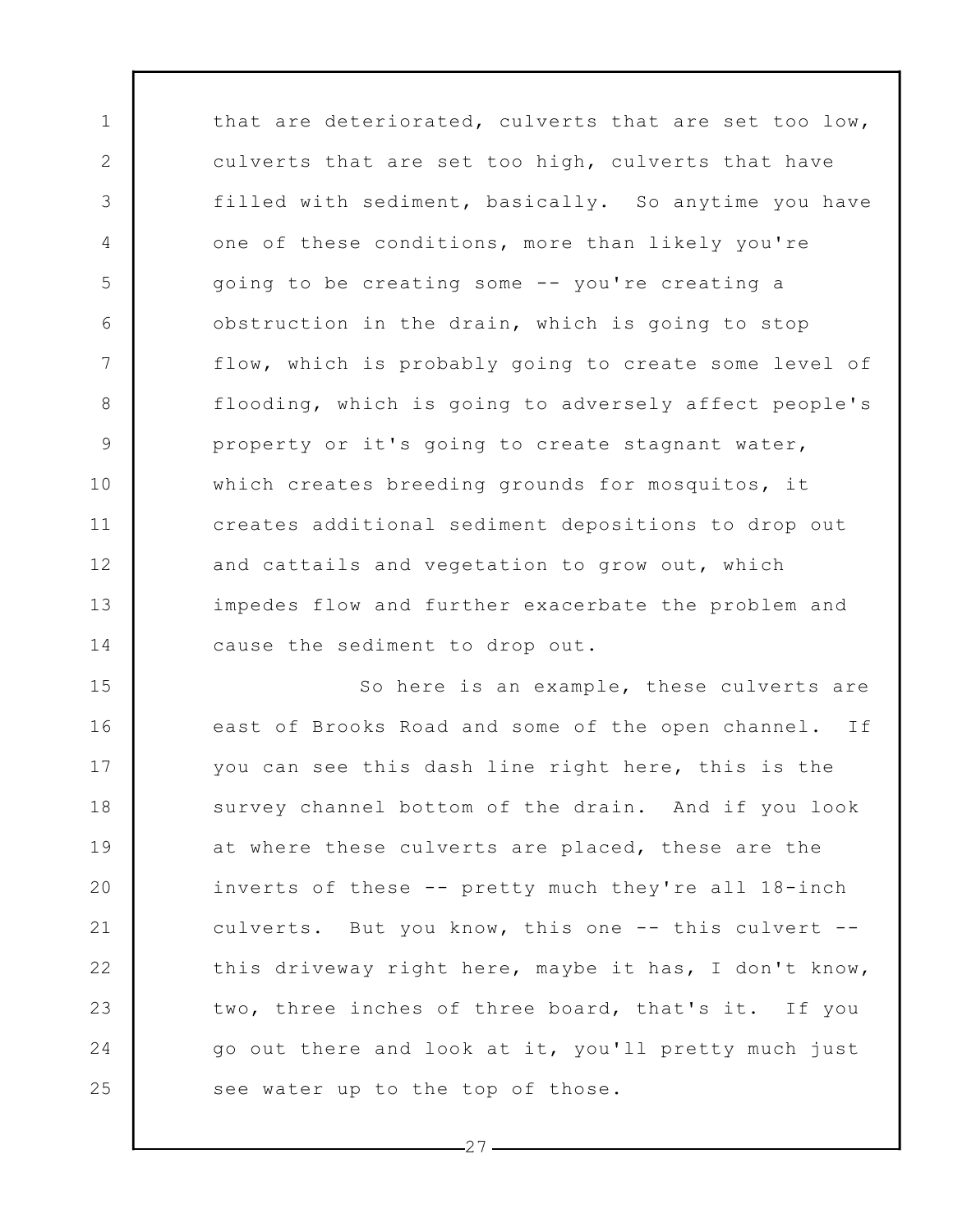So this is an example of basically just sedimentation obstructing the flow through the drain and having a situation where you have buried culverts.

1

2

3

4

5

6

7

8

9

10

11

12

13

14

15

16

17

18

So here's a photograph of what I just showed right there. The culvert right -- as -- you can barely see the top of it is right there. You can see there's trash collecting up and stagnant water. Here you had so much sediment deposition, you can barely see the top of the culvert right there, that you got aquatic vegetation that's growing up in the drain. This is all east of -- of Brooks Road.

More examples of the same. Again, the majority of it, you go out there and look at the private crossing along Apple Avenue, especially as you go east of Walker and Brooks Road, it will look very -- very much like this.

Sorry.

19 20 MS. STACY HISSONG: I can go back and do it, if you want.

21 22 23 24 25 MR. DAN FREDRICKS: If you don't mind. This is an example, this is a private crossing that's downstream of Quarterline Road. This is kind of a deteriorated condition. Back in the 1976 project, they replaced a lot of culverts with these corrugated

 $-28-$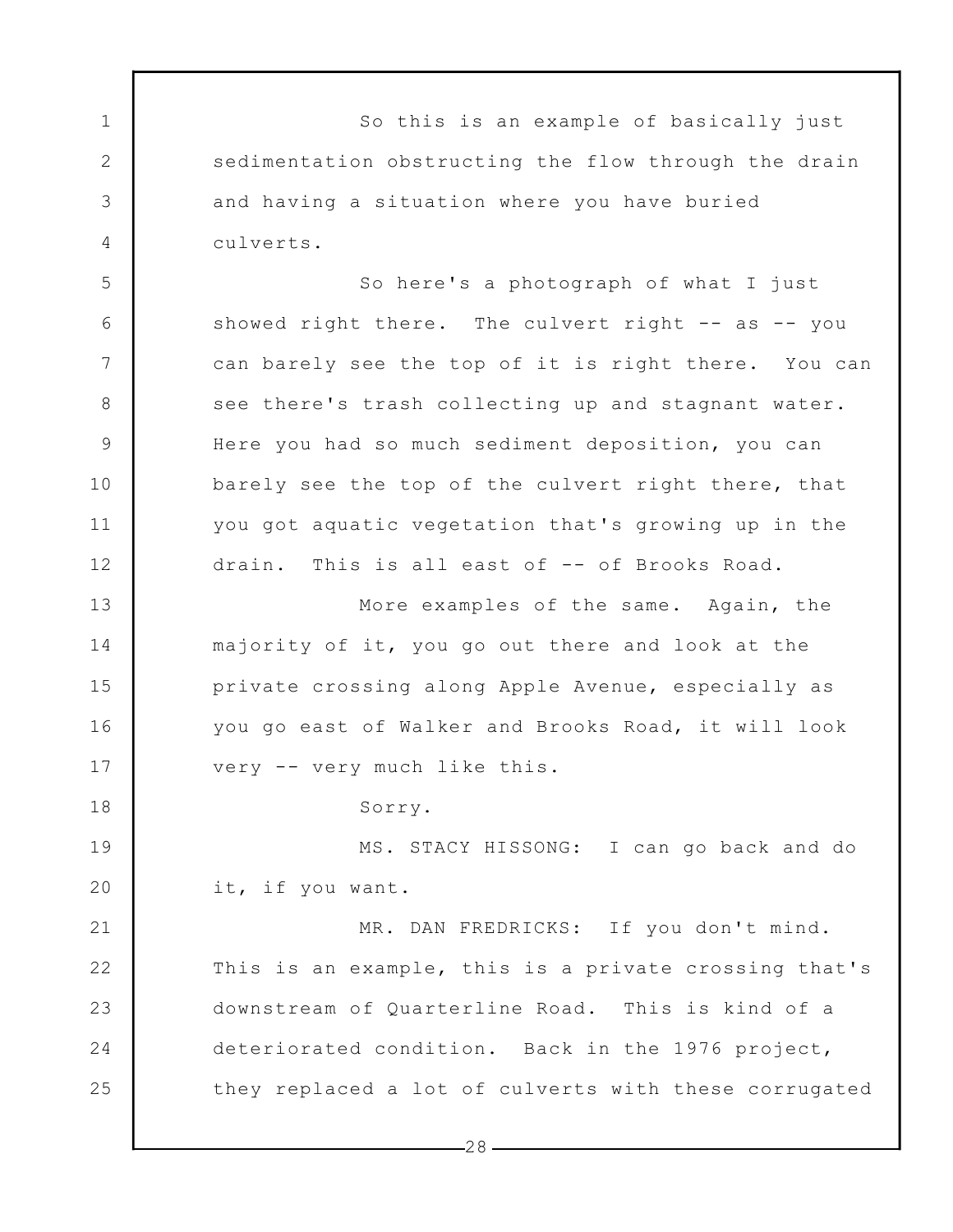1 2 3 4 5 6 7 8 9 10 11 12 13 14 15 16 17 18 19 20 21 22 23 24 25 metal pipe culverts, which they've been -- they're about 42 years old now. Usually you get 30 years or so out of these before they completely rust out on you and collapse, fail. And when that happens then you got a restriction of flow. So there's several of these culverts that were put in in the -- in that 1976 project that are in very poor condition. Next slide, please. Localized bank erosion. In general, I'd say the strain from a stability wise, there aren't any like massive eroding -- eroded areas. On the downstream section from Quarterline going down to US-31, there were a few areas where you do get some scour and bank erosion. When you get bank erosion, that means sediment is dropping out into the drain and then it's going to deposit somewhere and then create blockages to flow. Next slide. And as I said before, when you get erosion, the drain -- the sediment will drop out within the drain and it will create humps in the drain, basically, as you can see in these photographs right here. So this right here is US-31 downstream. It's a 72-inch culvert, I believe, and probably half of that culvert almost is blocked by sediment on the

 $-29-$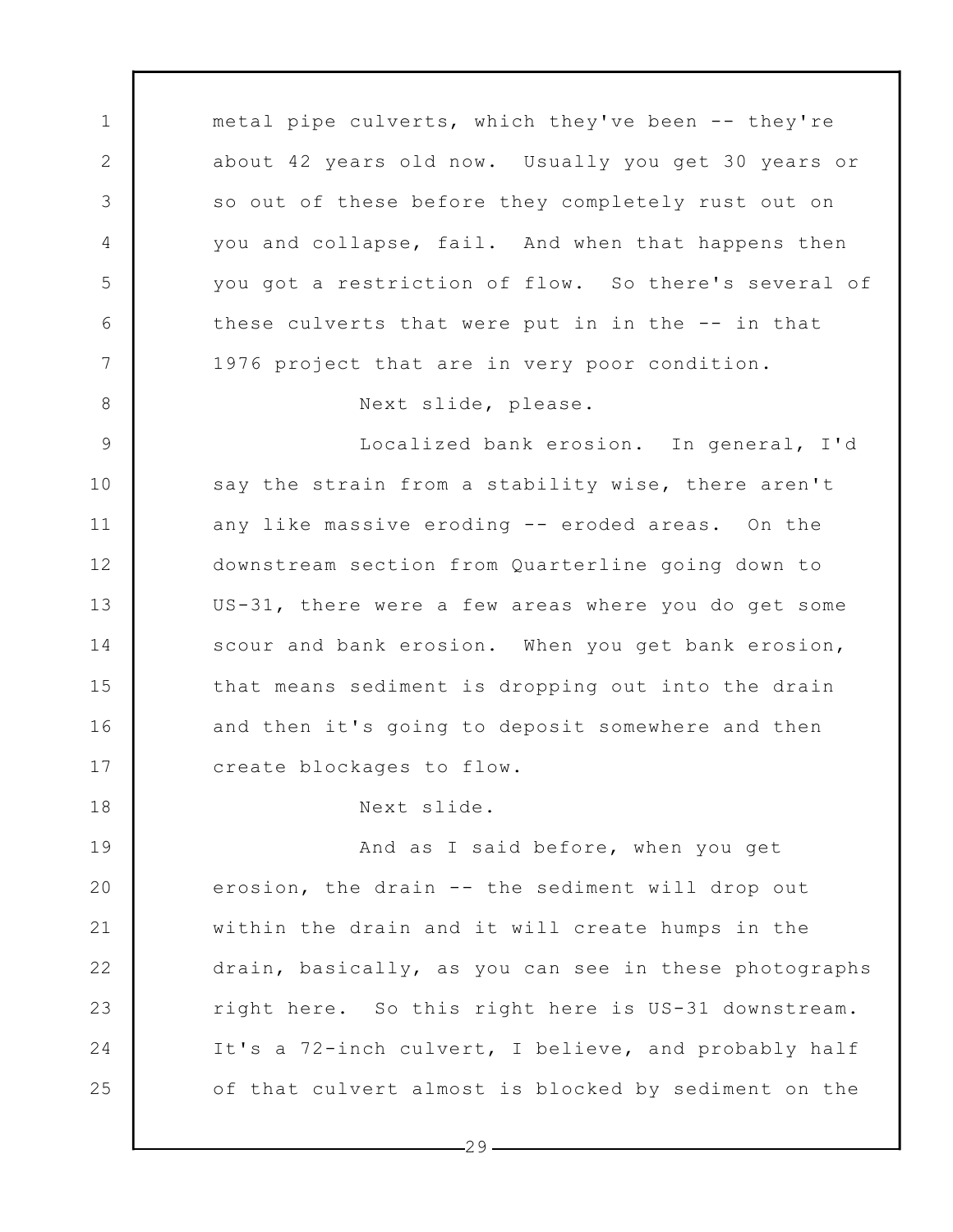1 2 3 4 5 6 7 8 9 10 11 12 13 14 15 16 17 18 19 20 21 22 23 24 25 downstream end. This is a 36-inch pipe right here and you can maybe see the top foot of it or so. This is an example of the ditch along M-40 -- yeah, M-46. Again, here we're looking at this gray patch here represents sediment it's actually in the drain. And this would be a photograph of it, you can see -- you see the water here and all you see basically is full vegetation is growing up there, litter, trash depositing, as well. Next slide, please. Woody debris. Again, as you get -- This happens more when you start going downstream of Sheridan where you get into a more wooded corridor going through people's backyards. That's where you see more of the woody debris. These are just some examples. You get big log jam clogs in front of a culvert. Obviously, that's going to impede flow and it can also potentially cause bank erosion when a tree falls down and diverts water against a bank. UNIDENTIFIED SPEAKER: I got a question. MR. DAN FREDRICKS: I'm almost done. If you don't mind, I'll just finish quick and then I can answer questions later. Woody debris. This is actually looking -- This is close to the area of concern here. This

 $-30-$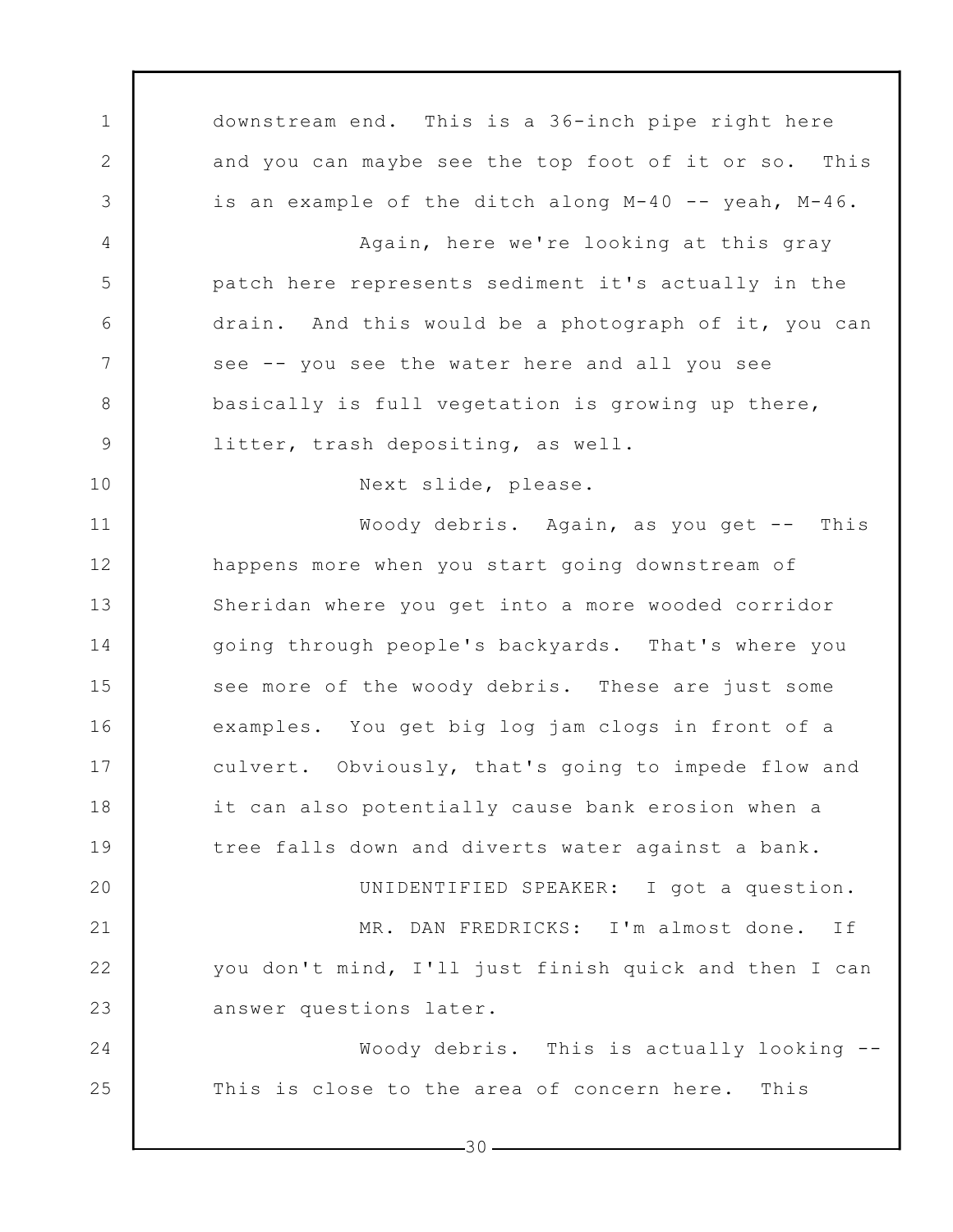would actually be downstream of Sidell -- I call it Sidell. I don't know if it's Sidell or Sidell. I apologize. But either way, it's looking down there. It's near the area of concern. You can kind of see there's -- there's a log way down there growing up in the drain. And this is an example, too, where we have, downstream of Quarterline, all the brush and debris growing into the drain and kind of choking the flow down.

1

2

3

4

5

6

7

8

9

15

24

25

10 11 12 13 14 Trash and litter. As we said before, obviously from a water quality standpoint, it's not a good thing. But also from a hydraulic standpoint, it gets into the pipes, it clogs them up and it restricts flow.

More examples of trash and litter.

16 17 18 19 20 21 22 23 Pine Hollow. Okay. So back in 2016, the drain commission was getting a lot of complaints about basement flooding, high groundwater levels, lack of adequate drainage outlet. A basic, very preliminary study was done at that point to look at a potential outlet. Again, if we look at this is the Apple Carr Village, this is Pine Hollow right here, the Holland Drain is down on M-46.

And basically the -- when they looked at the different alternatives, this water from Pine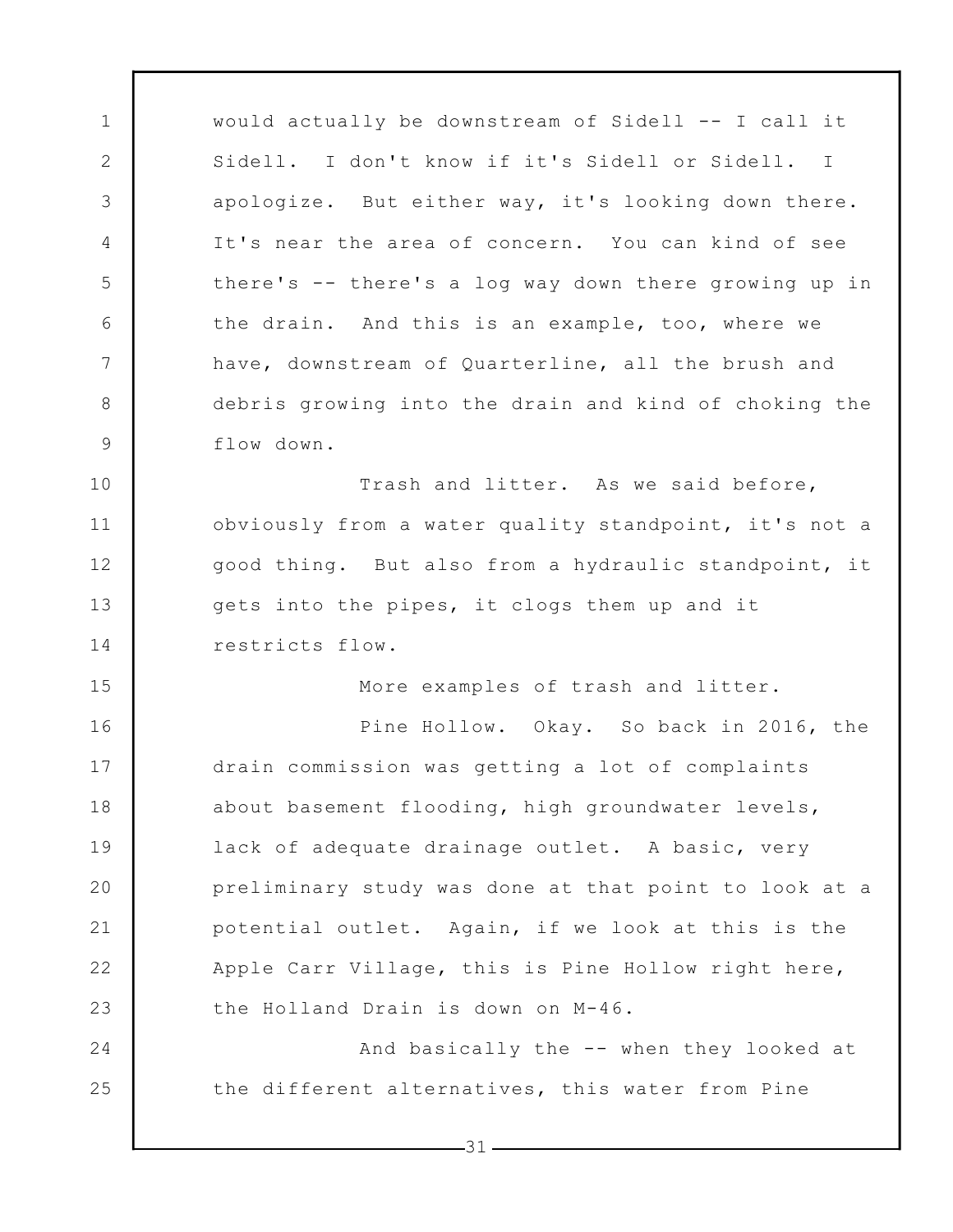Hollow could either be routed towards the Round Marsh Drain or it could go down south. But the problem with it going to the Holland Drain would be that the Holland Drain is set -- it's too high. It's basically -- The Holland Drain is the same elevation as the ground surfaces roughly up here, so there's not enough fall for the water to come down. To tie in, to make this work, to go south, we'd actually have to go into the M-DOT storm sewer, which is 10 feet deeper than the current drain, but then that would have to get agreements with M-DOT to be able to do this. So that was -- that was the result of that study at that time. Again, it wasn't directly located on the drain itself, but there has been a preliminary study done, but no way to implement any -- any work at this time.

1

2

3

4

5

6

7

8

9

10

11

12

13

14

15

16

17 18 19 20 21 22 23 24 25 This was a photograph here that we were given. It was also my understanding, and don't quote me on it, but they had tried to build a retention basin in Pine Hollow, but the groundwater level was so high up there that it basically just sits kind of with water in there and it doesn't do anything to help the basement flooding because, as you guys are -- the groundwater is so high. And when you're running your sump pumps, you're just recharging --

 $-32-$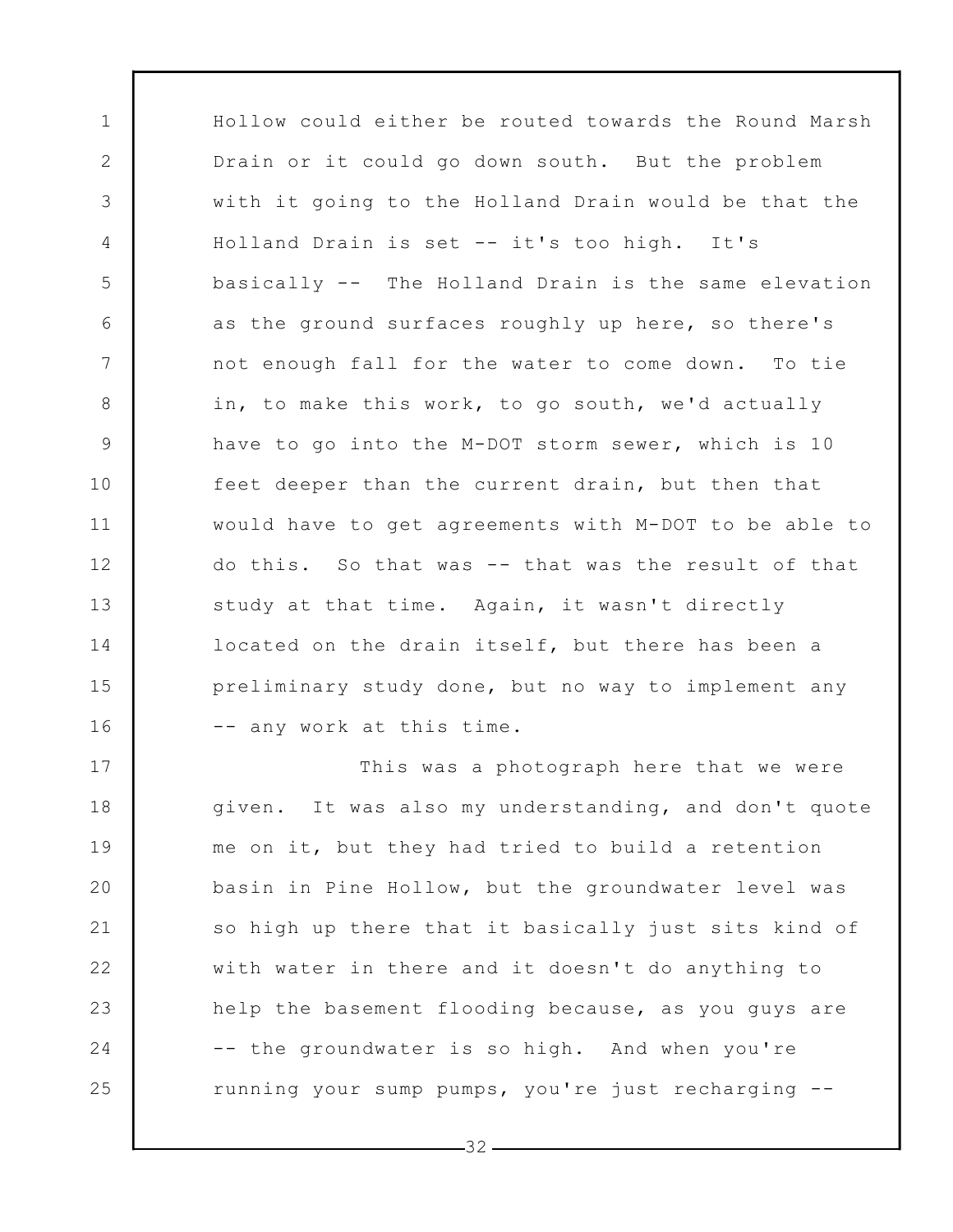1 2 3 4 5 6 7 8 9 10 11 12 13 14 15 16 17 18 19 20 21 22 23 24 25  $-33$ recirculating it constantly back into the ground. And unless there was a way to alleviate the groundwater, that issue isn't going to go away. Again, just another issue that was in the file. UNIDENTIFIED SPEAKER: Put it in the sewers. MR. DAN FREDRICKS: I don't get to -- Okay. So as far as this -- This is my last slide right here. So what happens next. Right now, we're going to open the floor up so you guys can get your public comment. We'll be happy to answer any questions at that -- at that time. You know, if you have drainage problems, let us know. And at this point, then the BOD, the Board of Determination, will make a decision on whether they have determined the project is necessary. And -- and if it is determined necessary, then we'll move forward with some level of project, the scope of which has not been defined. If it's not found necessary then a petition cannot be -- the project cannot be repetitioned for another 12 months. Thank you. MR. STEVE VAN HOEVEN: Okay. Thank you for the presentation. We have board members, first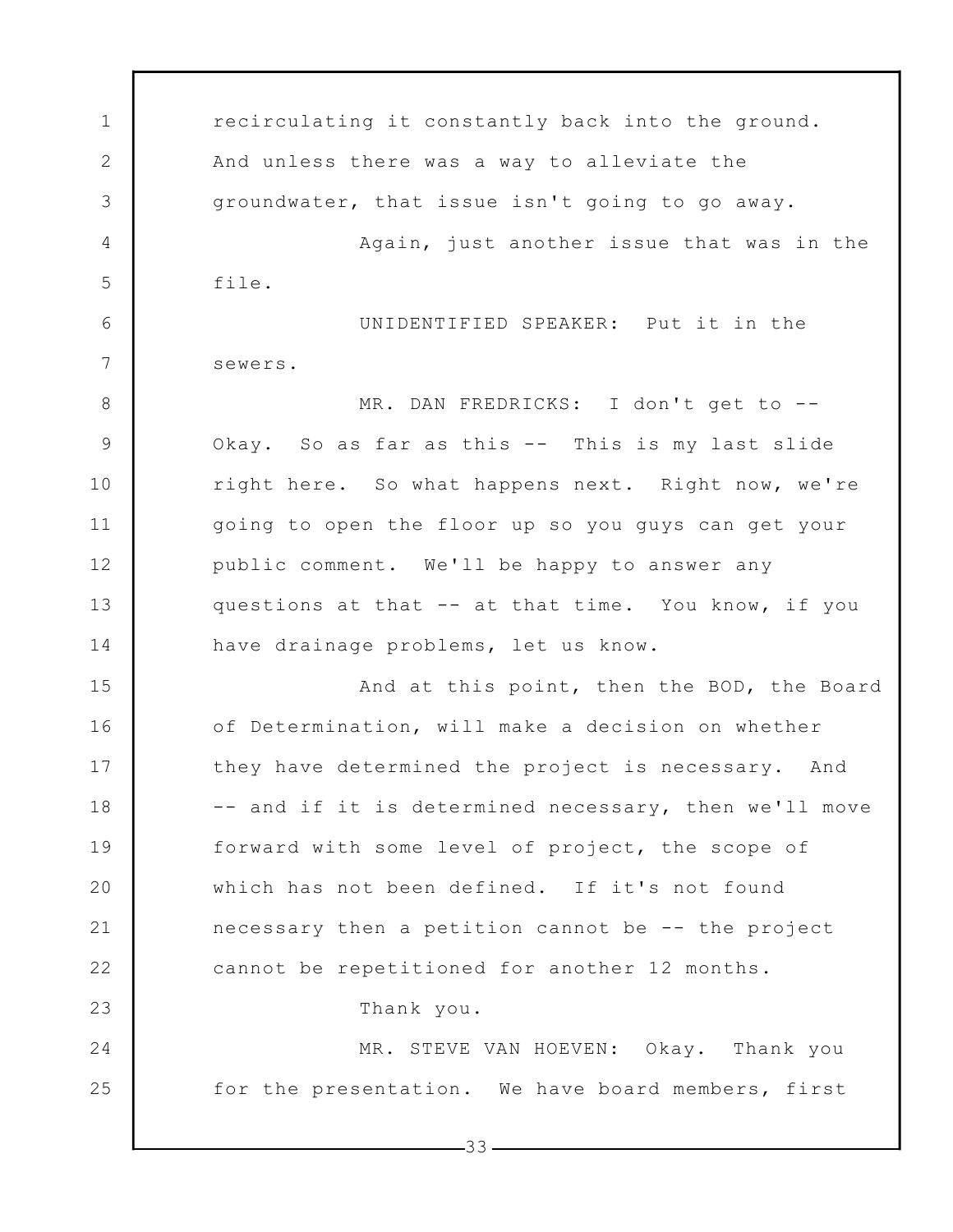1 2 3 4 5 6 7 8 9 10 11 12 13 14 15 16 17 18 19 20 21 22 23 24 25  $-34$ of all. Do you have any questions of the engineer? MS. JUDY MARCINKOWSKI: Not at this time. MR. VAL JENSEN: I have questions. MR. STEVE VAN HOEVEN: Do you have questions? MR. VAL JENSEN: Yes, I do. This is for the engineer. Are repairs needed for only open drains or the ditches, basically? MR. DAN FREDRICKS: Short answer, I would say that there's impairments to both. I mean, there's been -- there's been several sink holes that the drain commissioner has had to fix along that 18-inch storm sewer and there's definitely sediment build up in the open channel, as well. MR. VAL JENSEN: I have another question. I have a question on does a municipality normally bear some financial liability for closed portions of the drain outside of having a petition? MR. STEVE VAN HOEVEN: Hold on a second on that one. To me, that's more a question for the drain commissioner, not the engineer, so can we hold on that one? MR. VAL JENSEN: Sure. MR. STEVE VAN HOEVEN: Okay. You have more questions? I see a number three.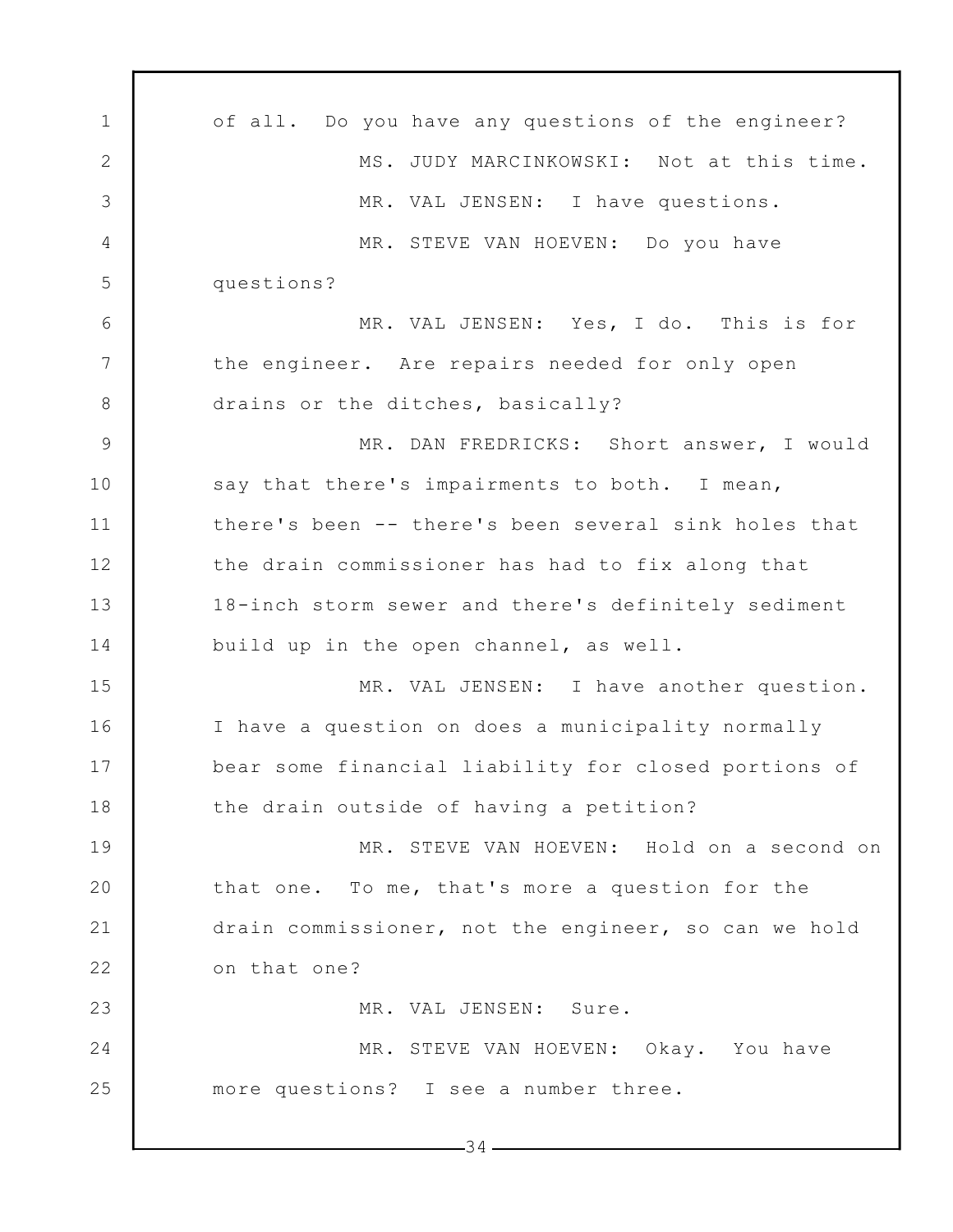1 2 3 4 5 6 7 8 9 10 11 12 13 14 15 16 17 18 19 20 21 22 23 24 25  $-35-$ MR. VAL JENSEN: Number three. Are these issues that's occurring with the drain more prevalent now due to high water tables in this water cycle? MR. STEVE VAN HOEVEN: Want to try that one, Dan? MR. DAN FREDRICKS: As far as other problems within the drainage district that we talked about right at the end, especially along Pine Hollow and Apple Carr Village, I'm sure that those are definitely having high groundwater levels. However, the issues in the drain itself, the sediment buildup and not raising the water levels and obstructing flow I would say is an issue of lack of maintenance in the drain, just from the -- Yeah. MR. STEVE VAN HOEVEN: Any more questions from the Board to the engineer? (Whereupon, no response.) MR. STEVE VAN HOEVEN: If not, I'll take a motion to move into the public comment portion of the meeting. MS. JUDY MARCINKOWSKI: I'll make the motion that at this time we open public comment. MR. STEVE VAN HOEVEN: Motion is made. MR. VAL JENSEN: I would second that. MR. STEVE VAN HOEVEN: Support. Is there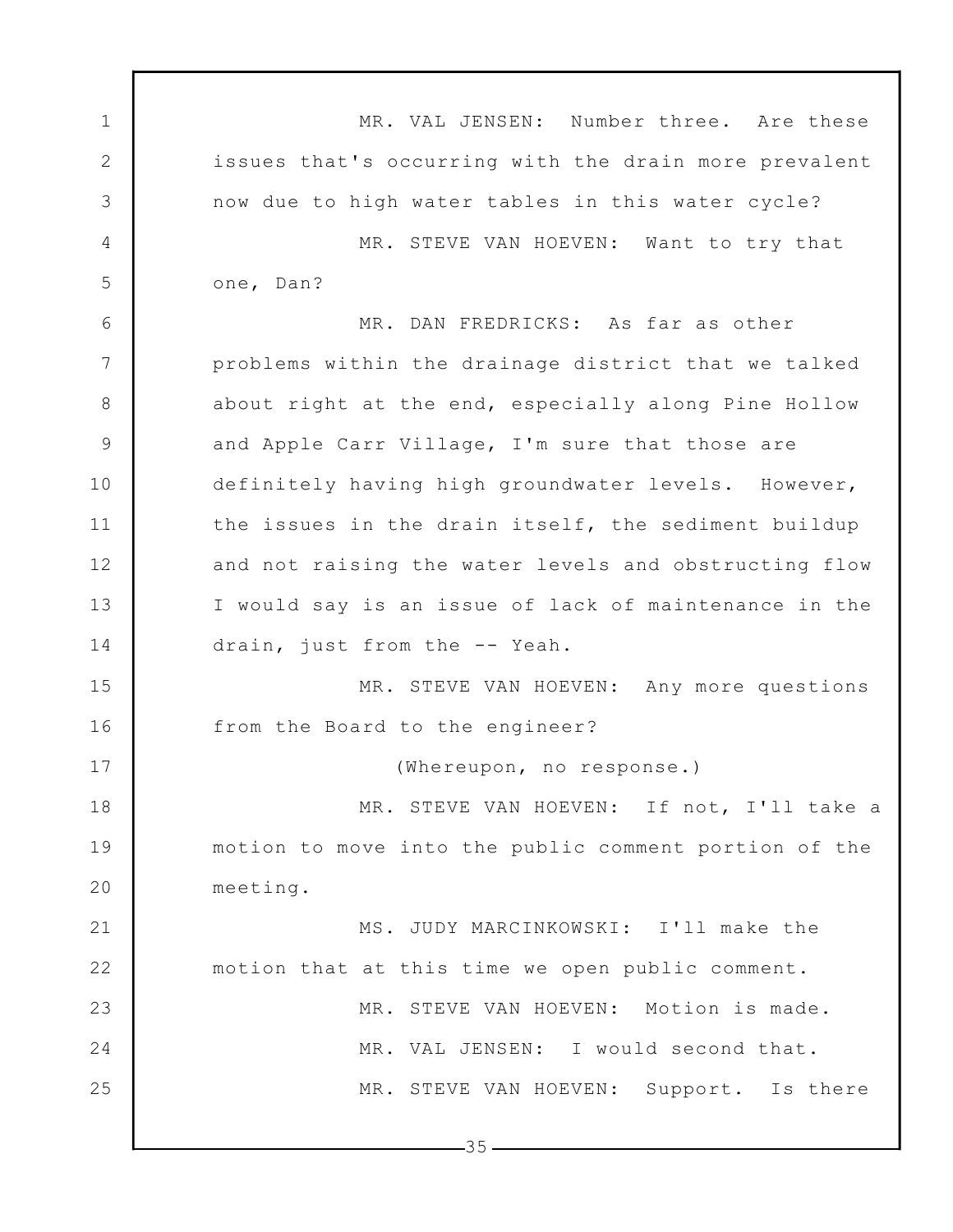1 2 3 4 5 6 7 8 9 10 11 12 13 14 15 16 17 18 19 20 21 22 23 24 25 any discussion? (Whereupon, no response.) MR. STEVE VAN HOEVEN: If not, vote on the motion. All in favor, say aye. MS. JUDY MARCINKOWSKI: Aye. MR. VAL JENSEN: Aye. MR. STEVE VAN HOEVEN: Aye. Okay. We're in the public comment portion. Once again, got cards up here with people's names that want to give comment tonight. And if you want to give comment, if you walked in late and you don't have a comment card, you want to get one, I'm sure the drain commission's office can help you with that so that you have an opportunity to speak. We want everybody that wants to speak to have an opportunity to speak tonight. UNIDENTIFIED SPEAKER: I'd like to hear what John has got to say. MR. STEVE VAN HOEVEN: Hold on. Hold on a second. Now that includes there's some people that have questions of the engineer. If you have a question for the engineer, you're going to want to fill out a comment card to get those questions answered. People already filled out a comment card then you can ask your question when your turn comes. Okay. I'd like to start out with the

 $-36-$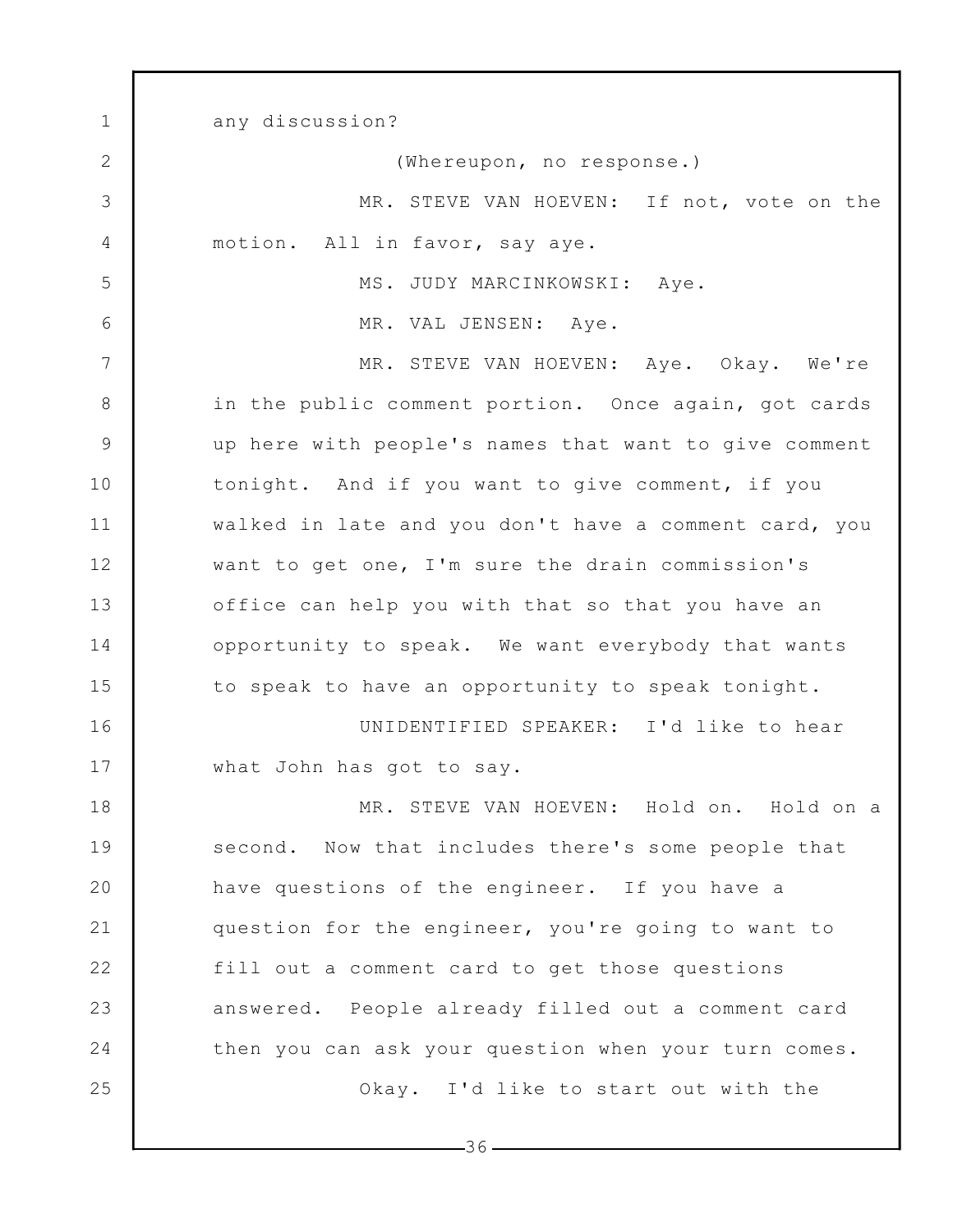1 2 3 4 5 6 7 8 9 10 11 12 13 14 15 16 17 18 19 20 21 22 23 24 25 public comment portion of the meeting by asking units of government or agencies -- public agencies that are in the drainage district if they would like an opportunity to speak. And I'll start with M-DOT. Is anybody here from Michigan Department of Transportation? I know this involves M-DOT. M-46 is a state highway. (Whereupon, no response.) MR. STEVE VAN HOEVEN: Nobody from M-DOT. Is there anybody from the Muskegon County Road Commission that would like to speak? (Whereupon, no response.) MR. STEVE VAN HOEVEN: I'm talking about speaking for your unit of government on behalf of this petition, not as an individual landowner, if you happen to be in the drainage district. (Whereupon, no response.) MR. STEVE VAN HOEVEN: Okay. Next, City of Muskegon, would the -- somebody from the City of Muskegon that wants to speak on behalf of, you know, regarding the petition? (Whereupon, no response.) MR. STEVE VAN HOEVEN: If not, I know the Township of Muskegon is also in the drainage district. Is somebody here from the Township of

 $-37-$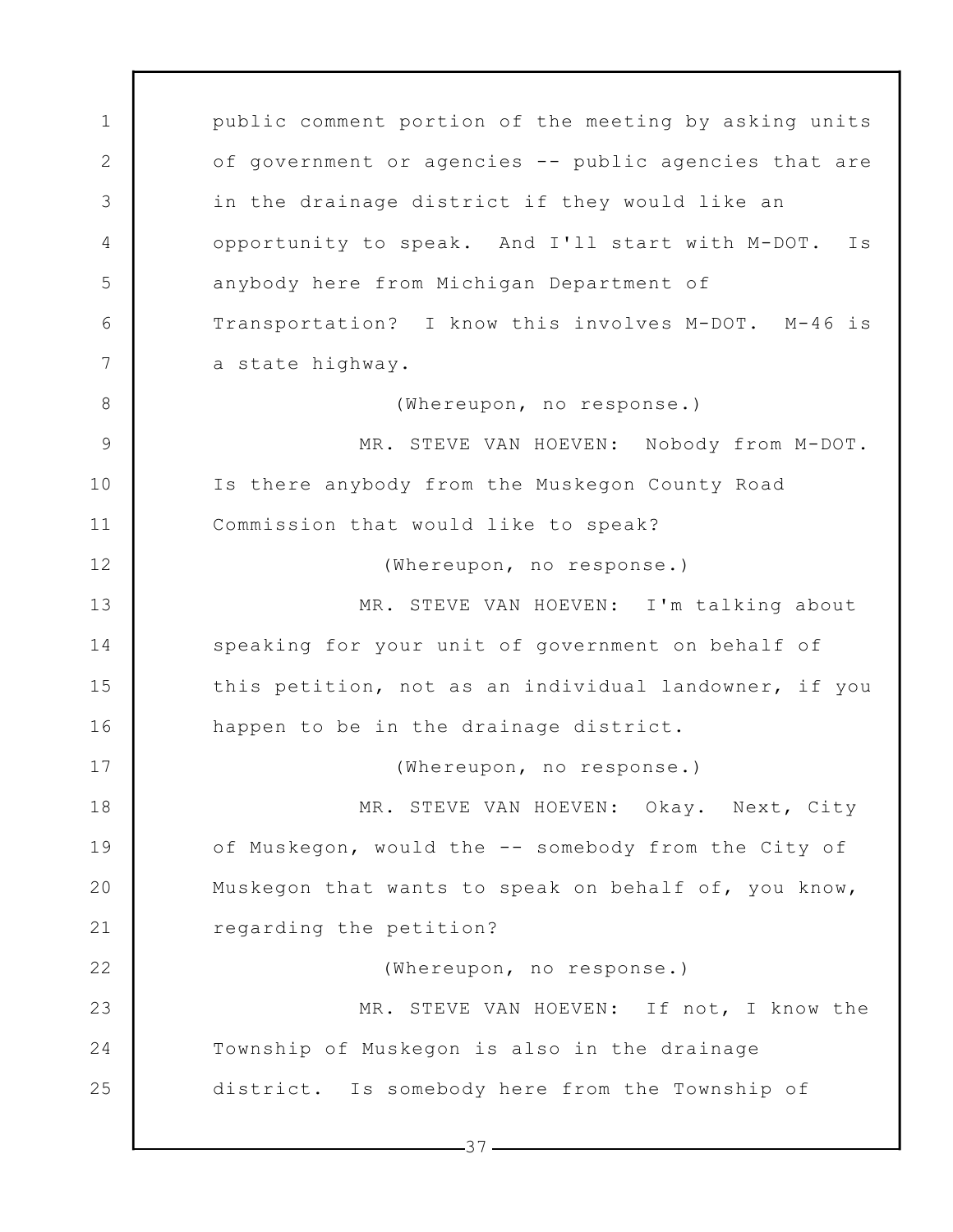1 2 3 4 5 6 7 8 9 10 11 12 13 14 15 16 17 18 19 20 21 22 23 24 25 Muskegon that would like to speak on behalf of the Township? MS. JENNIFER HERNANDEZ: (Whereupon, raised hand.) MR. STEVE VAN HOEVEN: State your name for the record. MS. JENNIFER HERNANDEZ: I'm Jennifer Hernandez, supervisor of Muskegon Township. I also live at 2680 Ducey. I have a few questions, more so than comments at this time. I may circle back, though. But first, I'm wondering what makes this Board of Determination qualified, if education and training is done for these people in order to know whether or not this is actually a project that needs to be done? Do you guys take classes, training? MS. STACY HISSONG: All right. Mr. Chair, would you like me to answer that question or respond to it or do you want to? MR. STEVE VAN HOEVEN: I'm just grabbing the mic so that everybody can hear me. I do not have a problem with legal counsel responding to that one, so if you would. MS. STACY HISSONG: So the state legislature dictates who can serve on the Board of

 $-38-$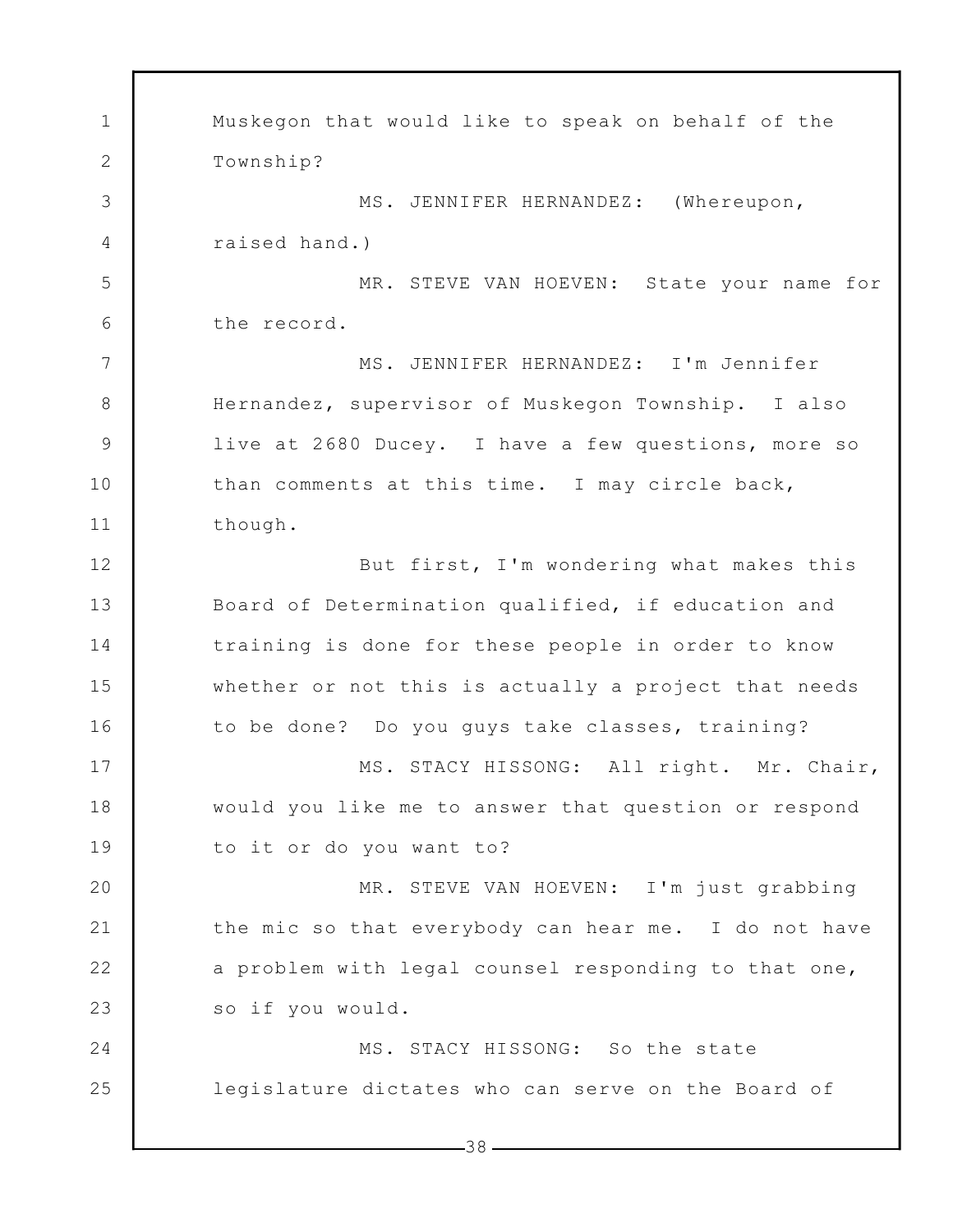Determination, and so the statute says that it's a property owner that resides within the county but not in the municipalities. The statute does not specify any training, as with most planning commissions, different things like that, doesn't require certain educational backgrounds to hold that position.

1

2

3

4

5

6

7

8

9

10

11

12

The drain commissioner's office did hold a training session for all Board of Determination members. I know the three Board of Determination members who are here today were present at that training with regard to how this meeting takes place under the drain code.

13 14 15 16 17 MS. JENNIFER HERNANDEZ: Well, you can stay right there, Stacy. So they sat through a class that is determined by our drain commissioner on how the meeting runs or how drainage districts work and how drains flow?

18 19 20 MS. STACY HISSONG: So at the training, it was how to follow the legal procedures for having a Board of Determination meeting.

21 22 23 MS. JENNIFER HERNANDEZ: So there's no training on actual determining -- MS. STACY HISSONG: Engineering?

24 25 MS. JENNIFER HERNANDEZ: Engineering. MS. STACY HISSONG: No. You don't have to

 $-39-$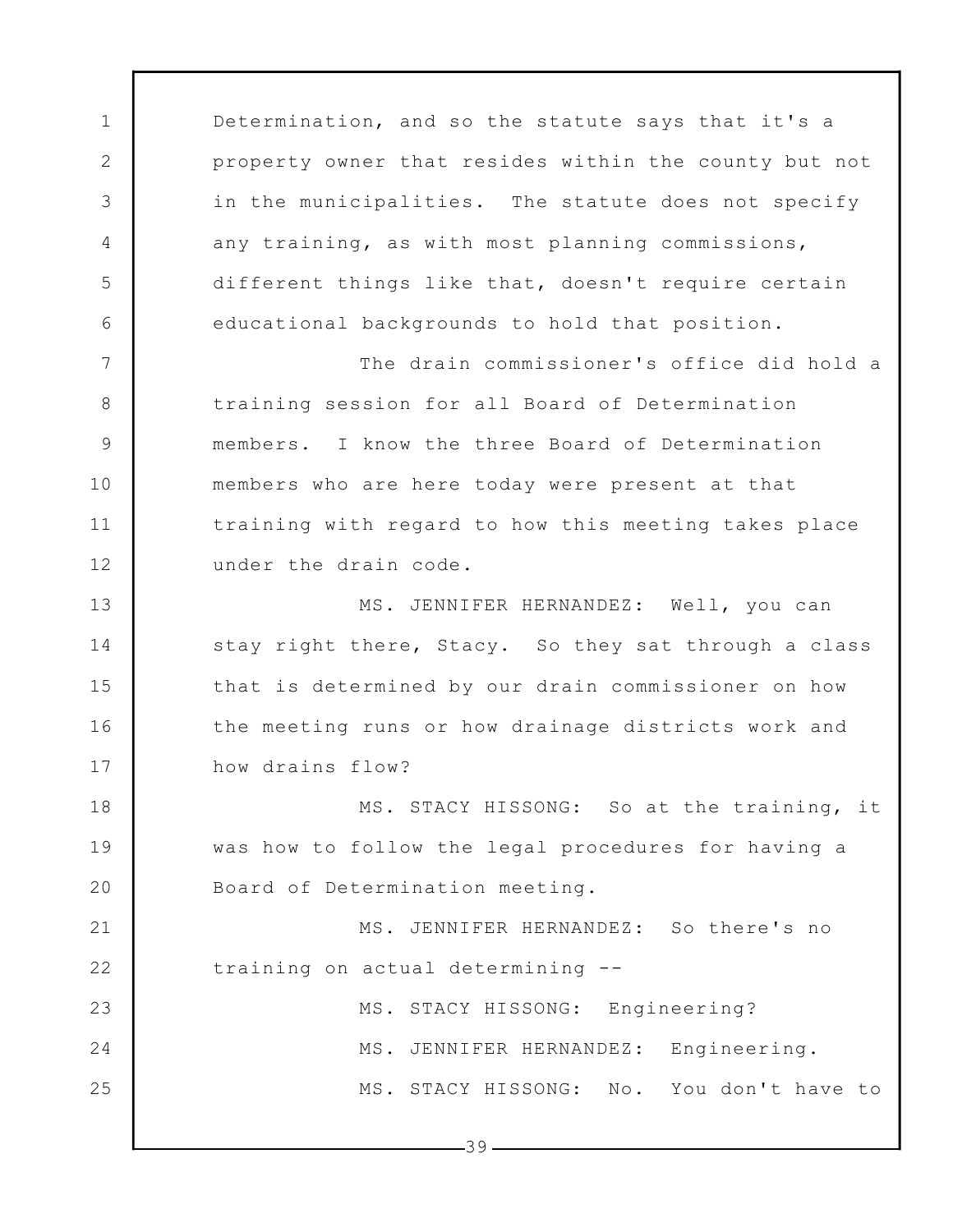hold an engineering degree.

1

2

3

4

5

MS. JENNIFER HERNANDEZ: I'm just clarifying, that's all. I just want to make sure of that. Another question is -- I have a whole sheet, so let me prioritize here.

6 7 8 9 10 11 12 13 14 15 16 17 18 19 20 21 22 23 24 25 According to a recent statement that I received from the drain commissioner, a property owner cannot be charged if they do not benefit from the work of the drain. How do you justify this to not -- to those that are not affected by the problem that's happening now? There were eight signatures, five households, and four miles worth of residents and parcels affected by this. How do you justify this based on eight signatures and -- Hold on for one second. What were the concerns of the petitioners specifically? What was negatively affecting them? And what would it take to resolve the issues for just those in the district, is that - or that were affected directly out of the petition as opposed to the four miles of district? MS. STACY HISSONG: I'm going to go back -- We only have one microphone -- (Whereupon, unintelligible conversation.) MS. STACY HISSONG: My day didn't end the way I thought it was going to be when it started.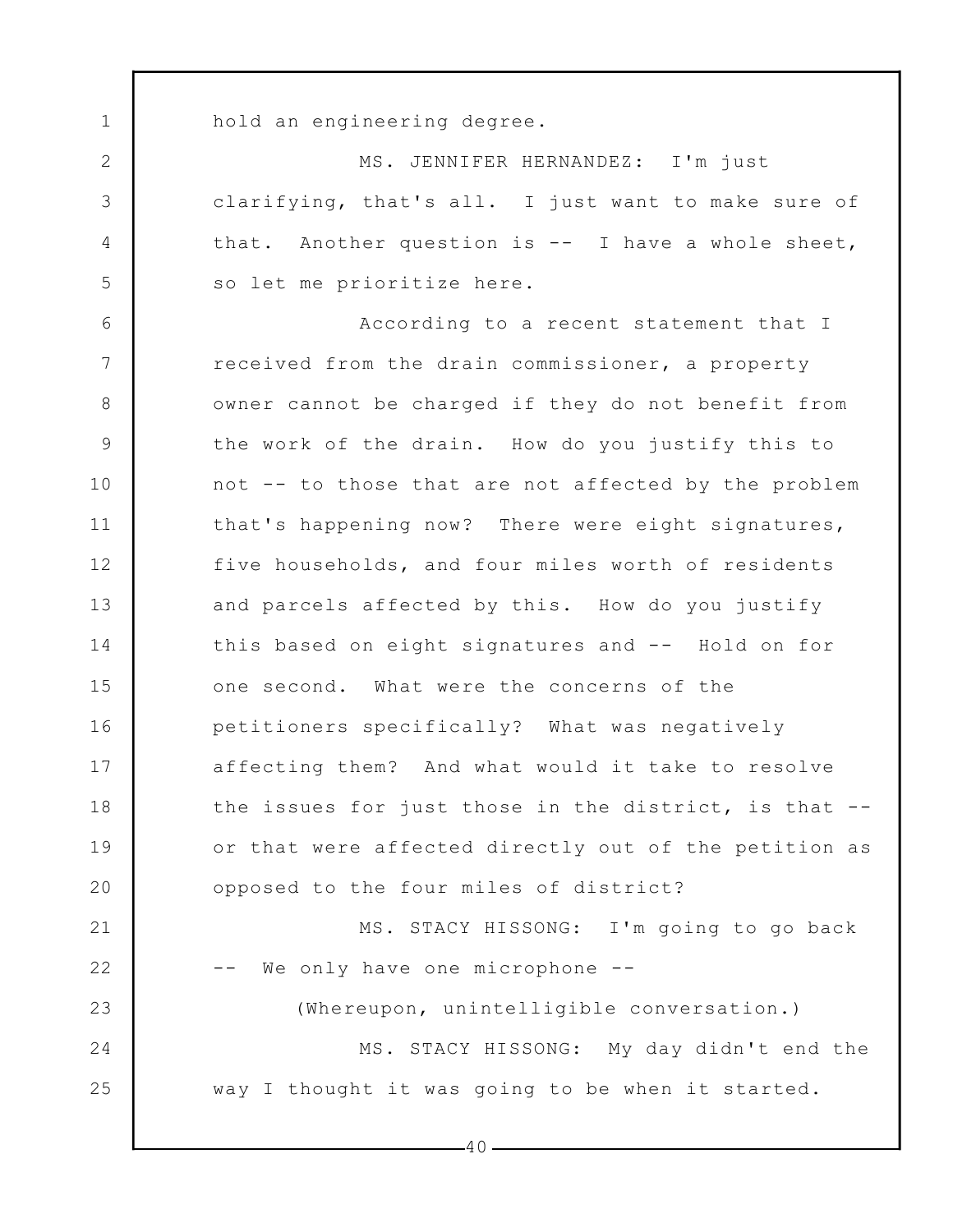1 2 3 4 5 6 7 8 9 10 11 12 13 14 15 16 17 18 19 20 21 22 23 24 25 Go ahead. MR. STEVE VAN HOEVEN: I guess I'm looking at my Board a little bit, but we set a three-minute timetable for people to talk and, my opinion, it applies to units of government, as well. (Whereupon, unintelligible conversation.) UNIDENTIFIED SPEAKER: Answer the question. MS. JENNIFER HERNANDEZ: Have you started a timer so I could see -- UNIDENTIFIED SPEAKER: I didn't see one. MS. JENNIFER HERNANDEZ: -- how much time is left? MR. STEVE VAN HOEVEN: We'll start the timer. UNIDENTIFIED SPEAKER: Come on, now. She -- (Whereupon, unintelligible conversation.) UNIDENTIFIED SPEAKER: Wait. Wait. Wait. MS. JENNIFER HERNANDEZ: Hold on, please. Hold on, please. I would like my time to be stopped as my questions are answered, as well. I don't mind being on a timer once I can see it. UNIDENTIFIED SPEAKER: She can have my time.

 $-41-$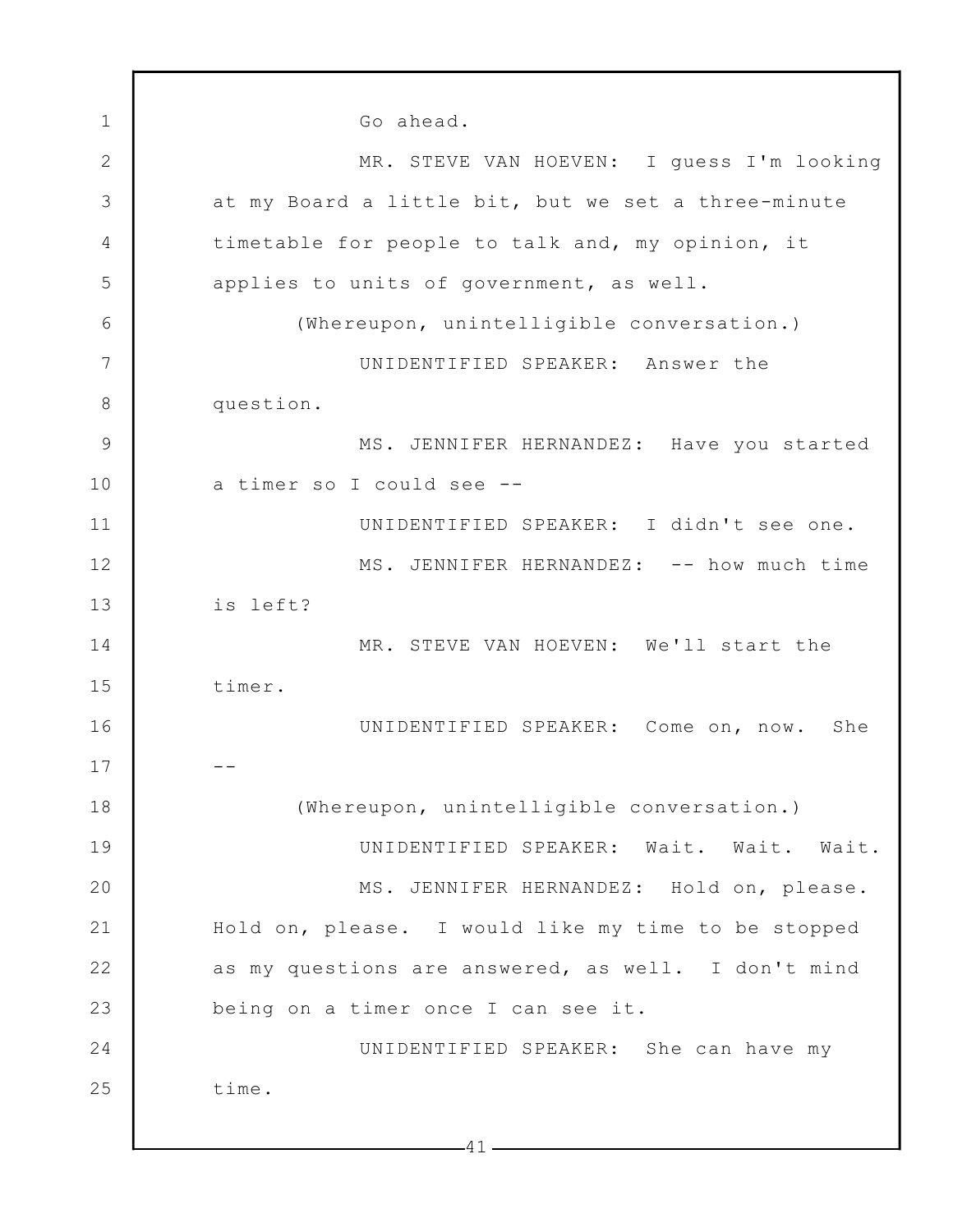1 2 3 4 5 6 7 8 9 10 11 12 13 14 15 16 17 18 19 20 21 22 23 24 25 UNIDENTIFIED SPEAKER: And mine. UNIDENTIFIED SPEAKER: And mine. UNIDENTIFIED SPEAKER: She can have mine, too. UNIDENTIFIED SPEAKER: Yeah, she can have mine, too. UNIDENTIFIED SPEAKER: She can have mine, as well. MS. JENNIFER HERNANDEZ: I may not have that many questions (unintelligible). MS. STACY HISSONG: Okay. I'll advise the Board. The Board can handle this however you want. I think those questions are good. As you can imagine, we don't have a timer that the audience can see, so we'll do our best. We'll do our best. (Whereupon, unintelligible conversation.) MS. STACY HISSONG: We'll do our best with regard to that. Of course it's not required, but we will do our best. With regard to answering questions, we'll be pleased to do that. If you have a whole sheet, I would be pleased to speak with you on questions relating to assessments which are not subject to this meeting at another time as much as you would like to answer those questions. If you do have questions,

 $-42-$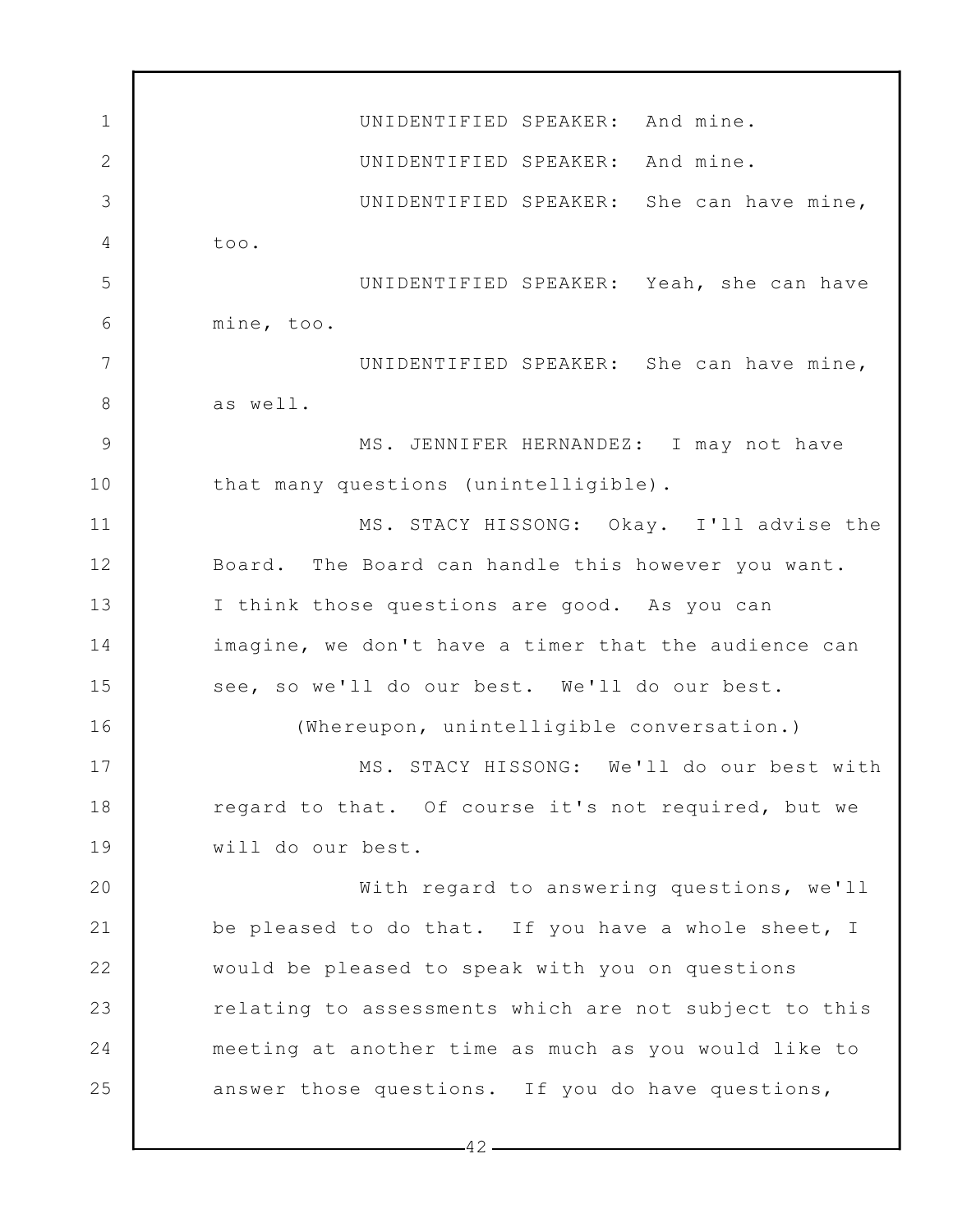1 2 3 4 5 6 7 8 9 10 11 12 13 14 15 16 17 18 19 20 21 22 23 24 25 I'd be happy to answer those. As far as the three-minute rule, that's for the Board to move forward as you want. Proxies are normally not allowed under the three-minute rule, meaning you can't give time to somebody else. It's three minutes per person. As to the questions that you have right now, it's been awhile. MS. JENNIFER HERNANDEZ: Yes. MS. STACY HISSONG: Apportionments are based on benefits to right, and that's based on a number of different factors that are -- could be different for each project, and those are not subject or even relevant for purposes of the assessment as to whether there's a determination of necessity. So the answer is very lengthy. And unless the Board Chair directs me to give a very lengthy answer to a question that's not before the Board, I am not going to unless he asks me to, and then I -- MS. STEVE VAN HOEVEN: Are you comfortable with that, her answer? UNIDENTIFIED SPEAKER: I still want to know why she can't talk more than three minutes. MS. STACY HISSONG: Sir, she's got a court reporter.

 $-43-$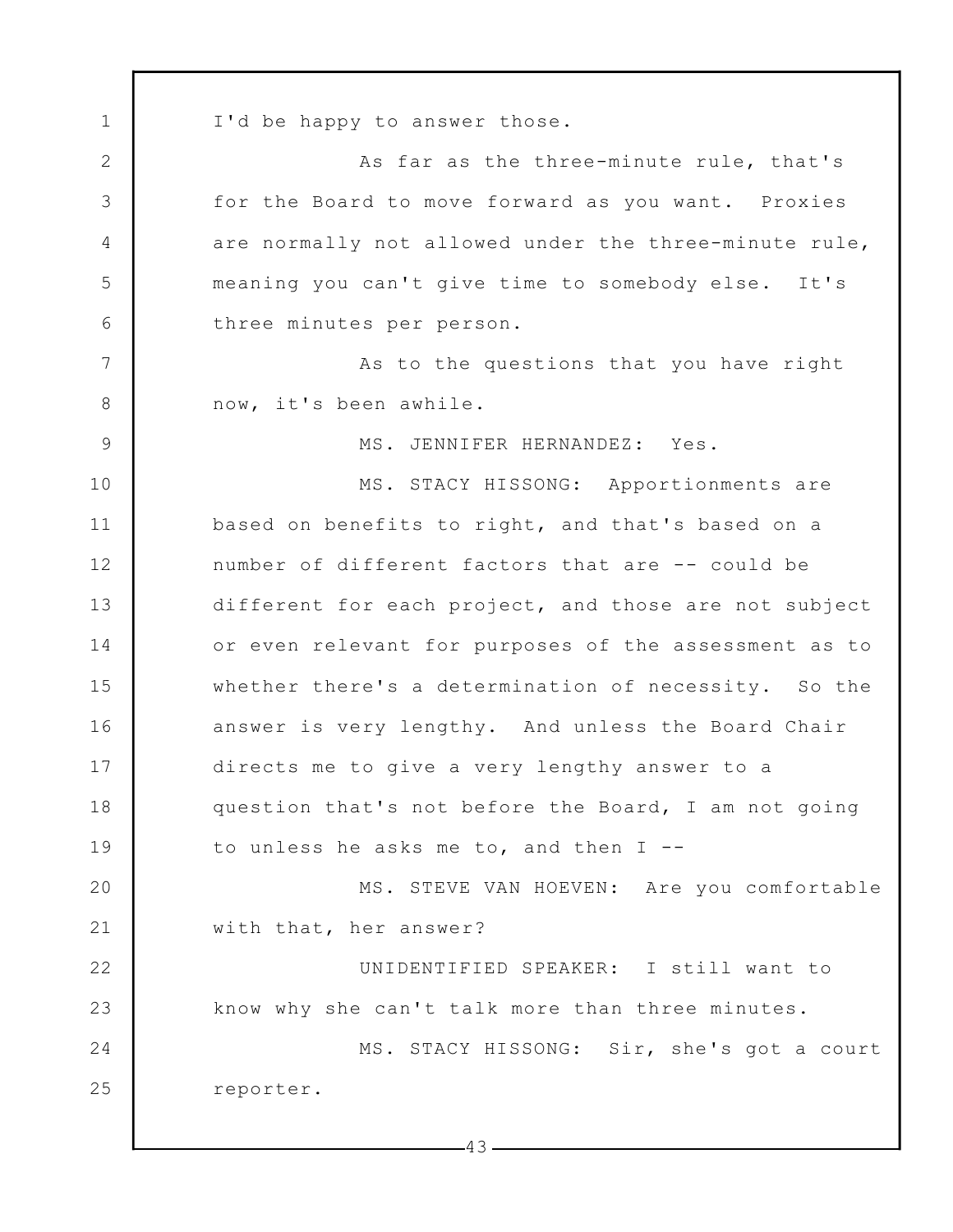1 2 3 4 5 6 7 8 9 10 11 12 13 14 15 16 17 18 19 20 21 22 23 24 25  $-44-$ UNIDENTIFIED SPEAKER: I still want to know. I still want to know why a lady who works for all of us cannot talk more than three minutes. MR. STEVE VAN HOEVEN: You're not --(Whereupon, unintelligible conversation.) MR. STEVE VAN HOEVEN: It's not your turn. If you filled out a card, you will get your turn. UNIDENTIFIED SPEAKER: I did that. I did all that. MR. STEVE VAN HOEVEN: Okay. Well, you've interrupted several times now. UNIDENTIFIED SPEAKER: I'd still like her to talk more. UNIDENTIFIED SPEAKER: That's all right. UNIDENTIFIED SPEAKER: Come on, now. For real. She's got things to talk about. She's our supervisor. MR. STEVE VAN HOEVEN: She's the supervisor. She's the one that's recognized as the person at the podium right now and you're not. So move forward. And by the way, legal counsel's time doesn't count against her. MS. JENNIFER HERNANDEZ: Thank you for clarifying that. I didn't really -- I guess I would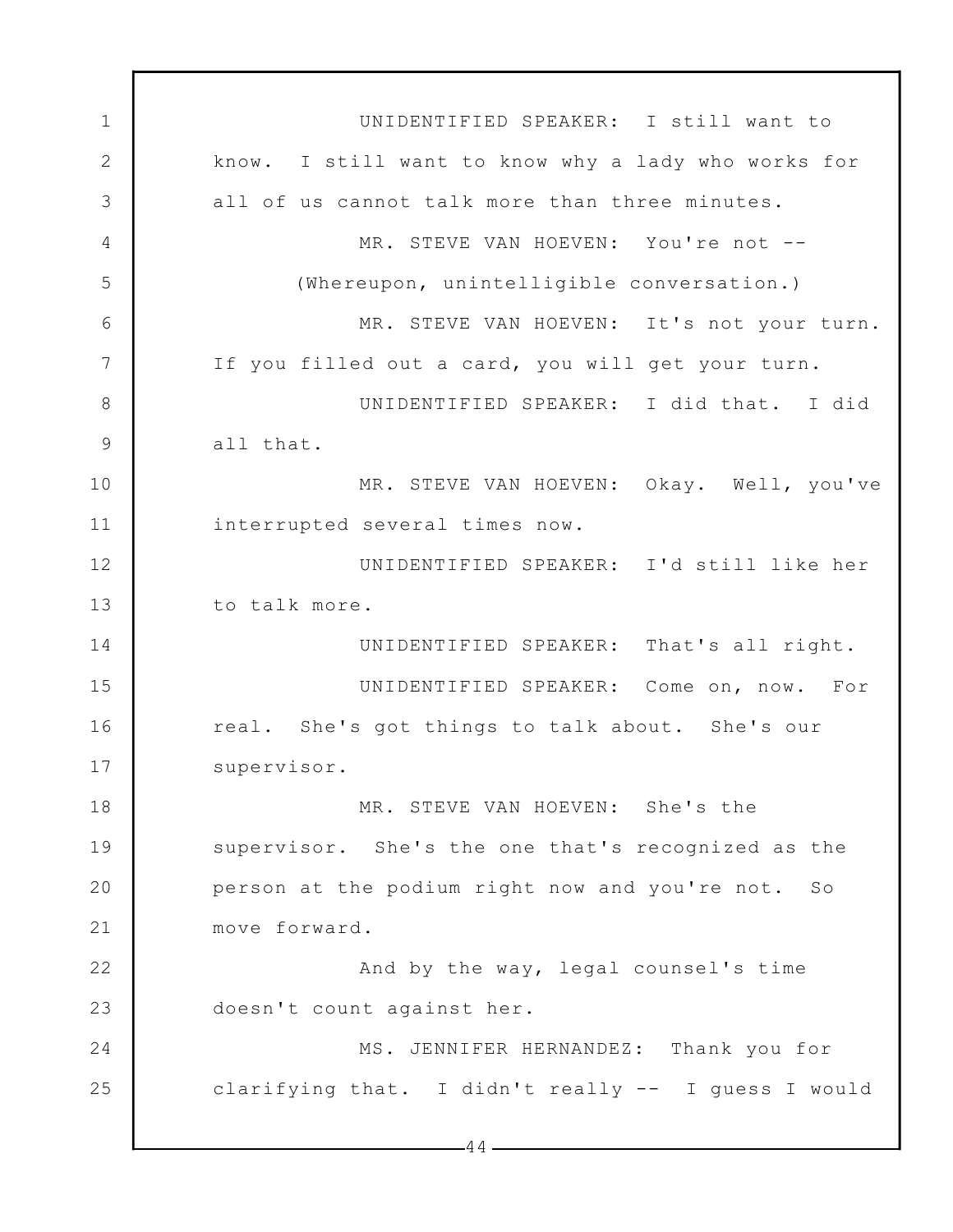1 2 3 4 5 6 7 8 9 10 11 12 13 14 15 16 17 18 19 20 21 22 23 24 25 ask Stacy to clarify that a little bit better on how everyone is going to benefit from this and how do we justify it to those not affected by it? MR. STEVE VAN HOEVEN: I think one of the things that -- You're kind of jumping ahead. I mean, our job as a Board is to determine if this is necessary for public health, welfare and convenience. There's been no decision made about whether anything is going to be done. I haven't decided. I don't think my Board has decided, so you're presuming that something is going to be done. MS. JENNIFER HERNANDEZ: You are absolutely correct and I will agree with you on that. And that kind of brings me back to what makes you qualified to determine this, but we already answered that so we don't need to visit that. UNIDENTIFIED SPEAKER: That's right. MS. JENNIFER HERNANDEZ: What would it --In this process, you -- does the engineer have other alternatives for taking care of just the trees down and the brush that's in there and who should be responsible for taking care of that in the meantime before we get to this point? MR. STEVE VAN HOEVEN: Well, we all listened to the engineer's report. I'm not going to

 $-45-$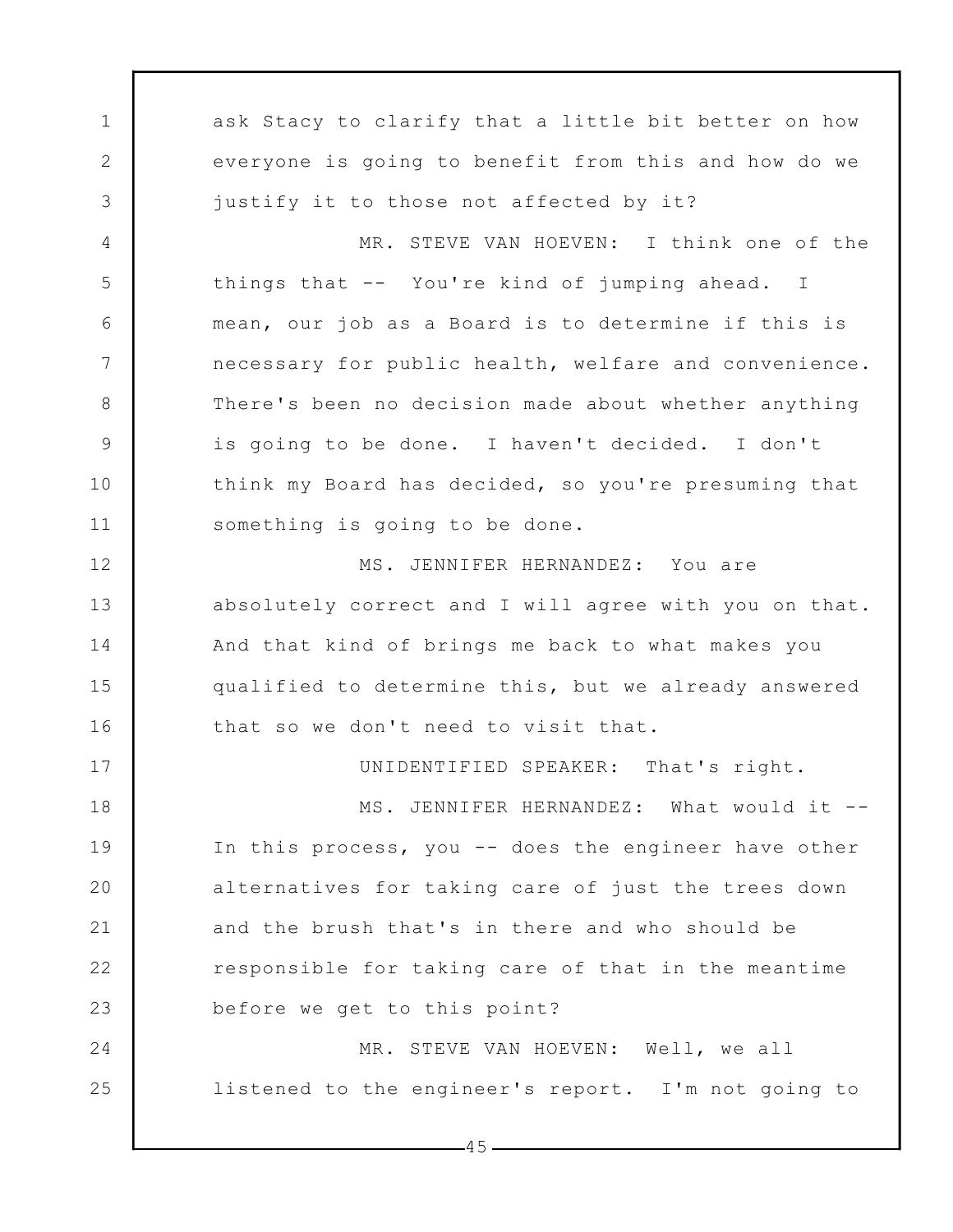1 2 3 4 5 6 7 8 9 10 11 12 13 14 15 16 17 18 19 20 21 22 23 24 25  $-46$ make my decision based on just the engineer's report. I want to hear what the people say. You're going to tell us as Board members whether or not improvements are necessary. The drain can be totally collapsed, according to the engineer. You don't want anything done, I'm listening. It's up to you. You're going to tell us where the problems are, we're going to hear if there's problems from these people here or if there's not. MS. JENNIFER HERNANDEZ: Okay. At that, then I will respectfully let somebody else ask questions and hopefully there will be a lot of -- (Whereupon, unintelligible conversation.) MR. STEVE VAN HOEVEN: Okay. Let's see. Egelston Township, would you like -- would you like to speak? UNIDENTIFIED SPEAKER: Talk fast, John. UNIDENTIFIED SPEAKER: You can have my three minutes. MS. JUDY MARCINKOWSKI: I'll hold the timer up so you can see. MR. JOHN HOLTER: John Holter, resident of Egelston, supervisor of -- THE COURT REPORTER: Can you say your last name again, please?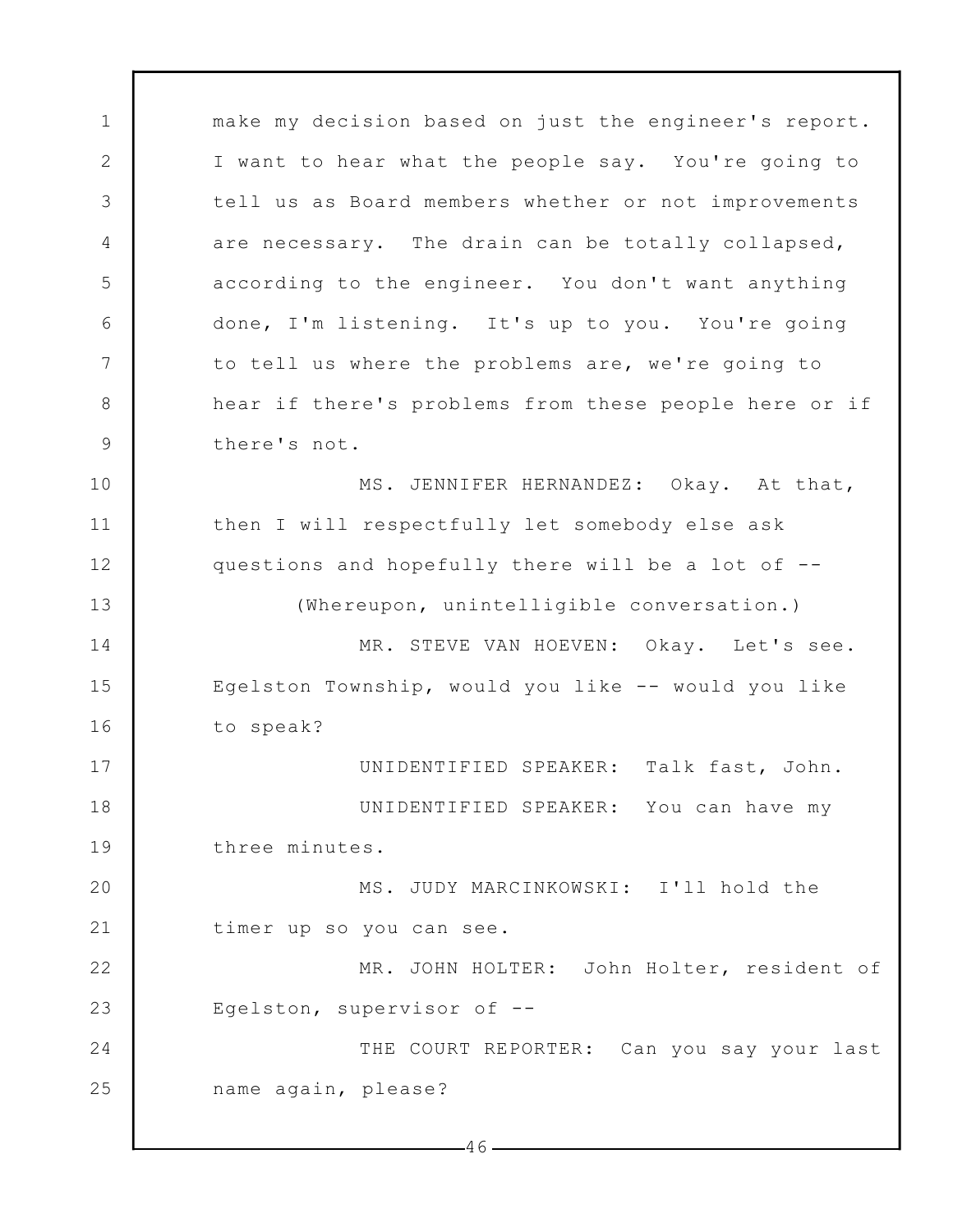1 2 3 4 5 6 7 8 9 10 11 12 13 14 15 16 17 18 19 20 21 22 23 24 25 MR. JOHN HOLTER: H-O-L-T-E-R. THE COURT REPORTER: Thank you. MR. JOHN HOLTER: Supervisor, Egelston Township. I reside 1199 Drent Road, representing the township. I'm going to go back to the people on Pine Hollow. I understand their plight. I know most - most of those residents personally. They've never signed a petition, number one, so I don't know how they're going to be included. Number two, Apple Carr is still in infancy stage. Nobody has contacted our building and zoning administrator, so we don't know for sure if that storm water is going to leave that property, so that shouldn't be brought up. As far as where we're at here with Shirley, the five or six addresses that signed the petition, they should be paying for that. There is no way that the residents of Egelston Township is going to benefit for something three miles away, period. (Whereupon, applause.) MR. JOHN HOLTER: Now I'd also like to state that it looks like some of these areas have residents that -- The property owners north of Hall,

 $-47-$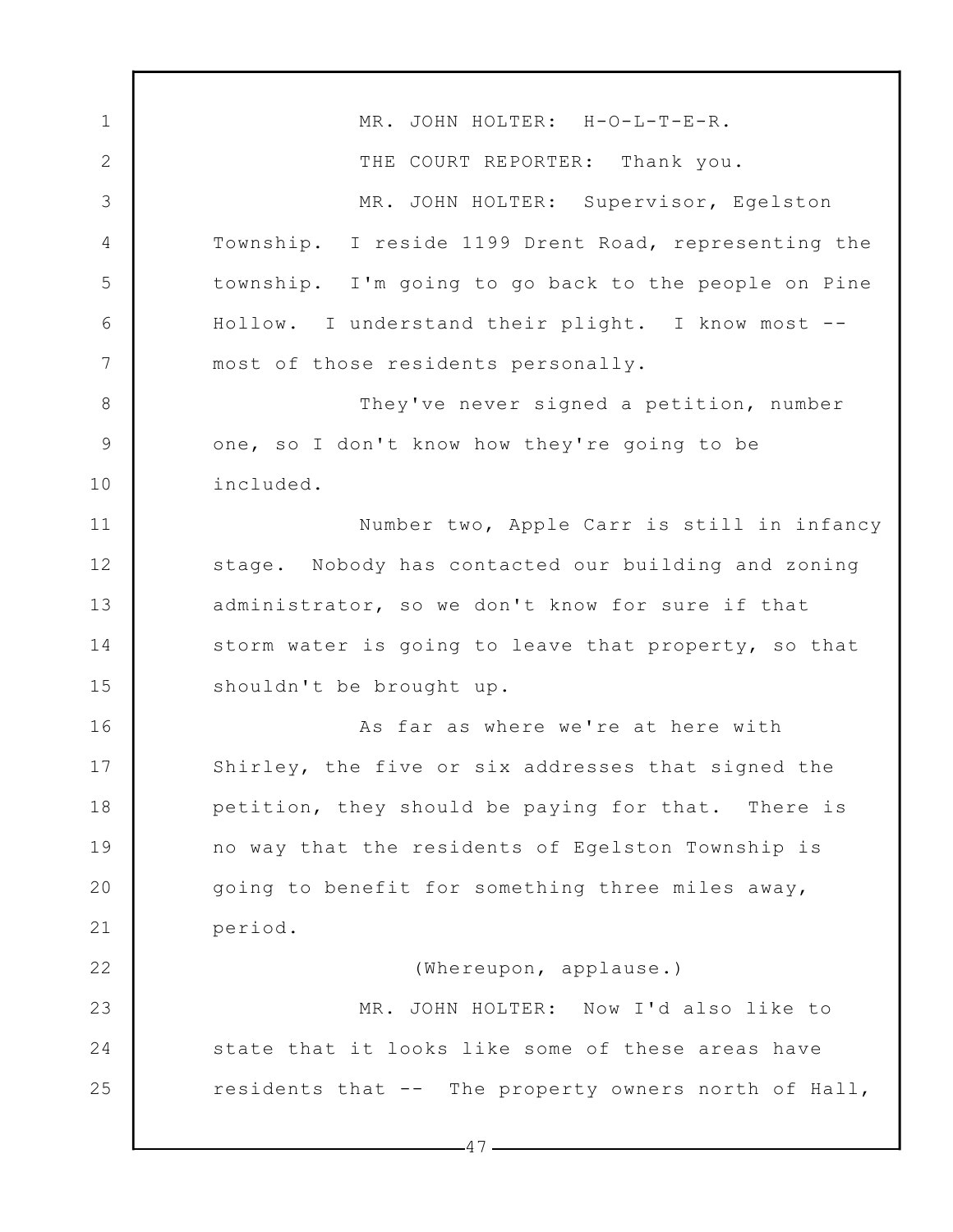1 2 3 4 5 6 7 8 9 10 11 12 13 14 15 16 17 18 19 20 21 22 23 24 25 I don't see where any of that property goes to the Holland Drain, period. Some of those residents happen to be in the former -- without -- before redistricting the lines were in the Wolf Lake Drainage District area. And now I have a property owner on Bock that received it and there's no way that water -- you can tell me that that water is going to get to the Holland Drain, period. I -- I do have property in the Holland Drain, but as representing the township, a lot of this stuff is the residents should have been maintaining this. But I'm going right back to with -- with owning the size of property that I do with the trees on it and the growth, my water at Drent and Apple, I will tell you right now, probably doesn't even reach Brooks Road. So to say that our water is going all the way down Apple Avenue, out of Egelston Township down to Sheridan, Quarterline and to where these residents live in this subdivision area is not right. And I would like to also state, are you the engineer who designed the Dollar Store retention ponds? MR. DAN FREDRICKS: No. MR. JOHN HOLDER: Well, whoever did,

 $-48-$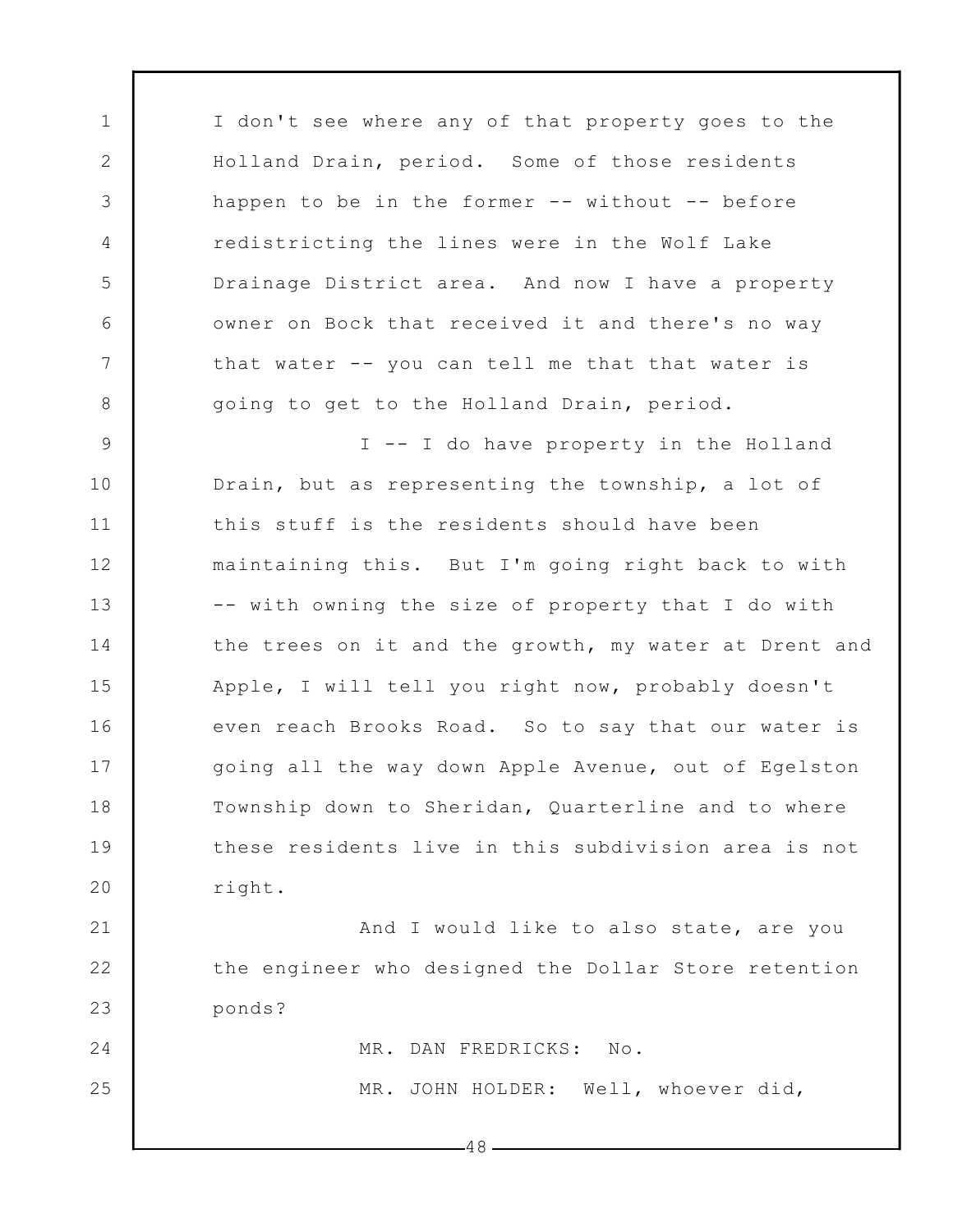1 2 3 4 5 6 7 8 9 10 11 12 13 14 15 16 17 18 19 20 21 22 23 24 25  $-49$ that's overkill because you don't even see water in those ponds, period. And to think that a water now from my township is going down to that highway, no. It's not reaching that water. We will not benefit, period. (Whereupon, applause.) UNIDENTIFIED SPEAKER: Thank you, John. MR. STEVE VAN HOEVEN: I'm ready for comment cards. MR. JOHN HOLTER: I have one more question. (Whereupon, unintelligible conversation.) MR. JOHN HOLTER: Use up the three minutes. Did anybody on this Board walk the complete drain to really take a good look at it? MS. JUDY MARCINKOWSKI: We're not allowed to. MR. JOHN HOLTER: You're not allowed to but you're going to make a decision on what needs to be done? MS. JUDY MARCINKOWSKI: We're to come here  $with$   $-$ UNIDENTIFIED SPEAKER: That's not right. MS. JUDY MARCINKOWSKI: -- clear --MR. STEVE VAN HOEVEN: We're supposed to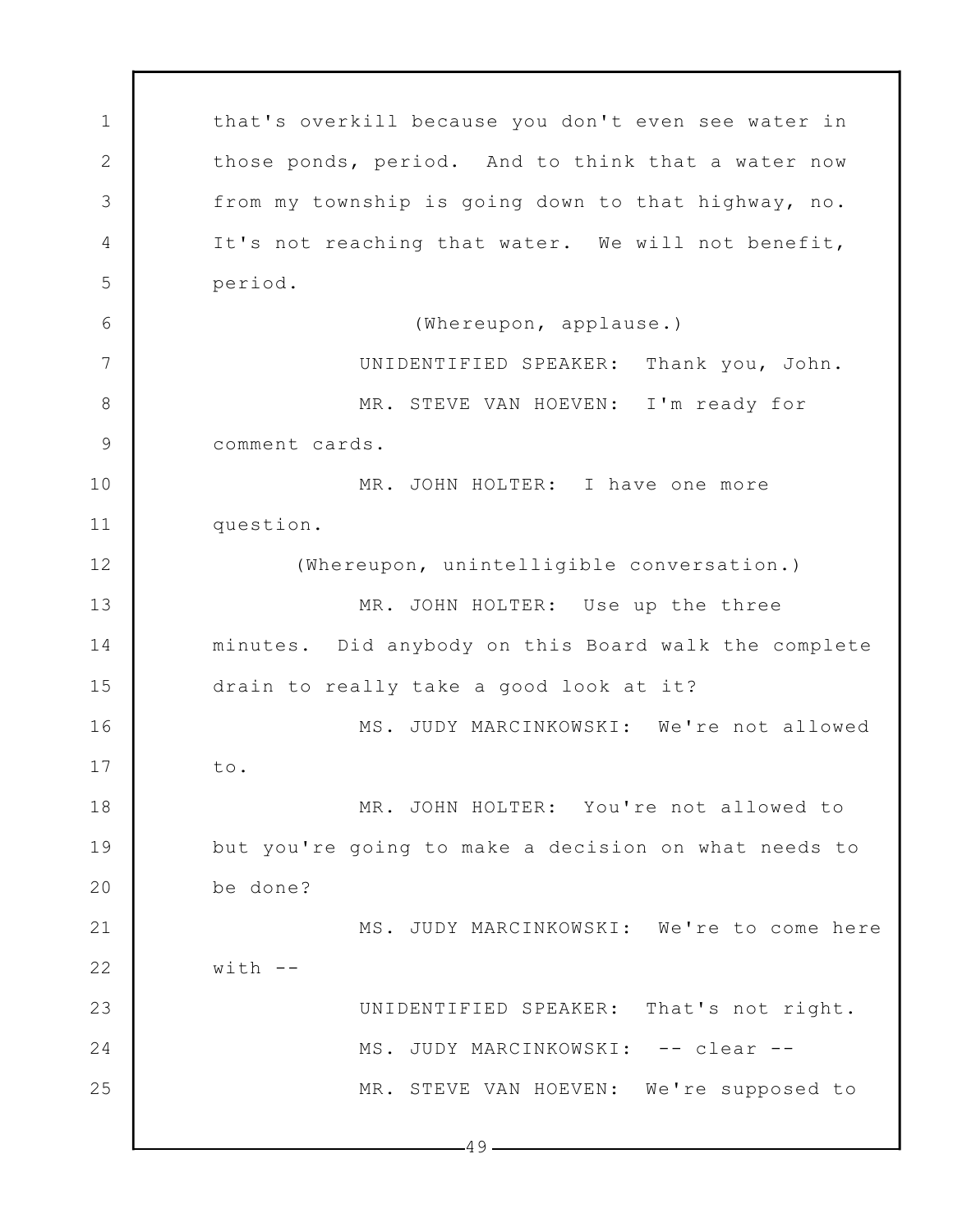1 2 3 4 5 6 7 8 9 10 11 12 13 14 15 16 17 18 19 20 21 22 23 24 25 be unprejudiced and not biased in any way. And by going out and looking at the drain, if I would see what the engineer reported, I might come here. UNIDENTIFIED SPEAKER: You may have a different view. MR. STEVE VAN HOEVEN: Maybe, but, you know, I might come here to the meeting thinking this drain needs to be maintained, needs to be improved and I don't want to start with that opinion. And I'm still not necessarily of that opinion. So what's -- UNIDENTIFIED SPEAKER: You just saw the pictures of it on the screen. MR. STEVE VAN HOEVEN: Here we go with comment cards. We've got Brandon Vetter from 3917 Timberwood Road. Want to come up front? MR. BRANDON VETTER: It don't matter. It's just quick. MR. STEVE VAN HOEVEN: Here is Brandon. MR. BRANDON VETTER: Do I have to say my name again? THE COURT REPORTER: No. MR. BRANDON VETTER: Okay. I just want to say that I'm not affected by this at all. And I want to know why nothing has been done, like why is trash just sitting in these drains? Why is debris just

 $-50-$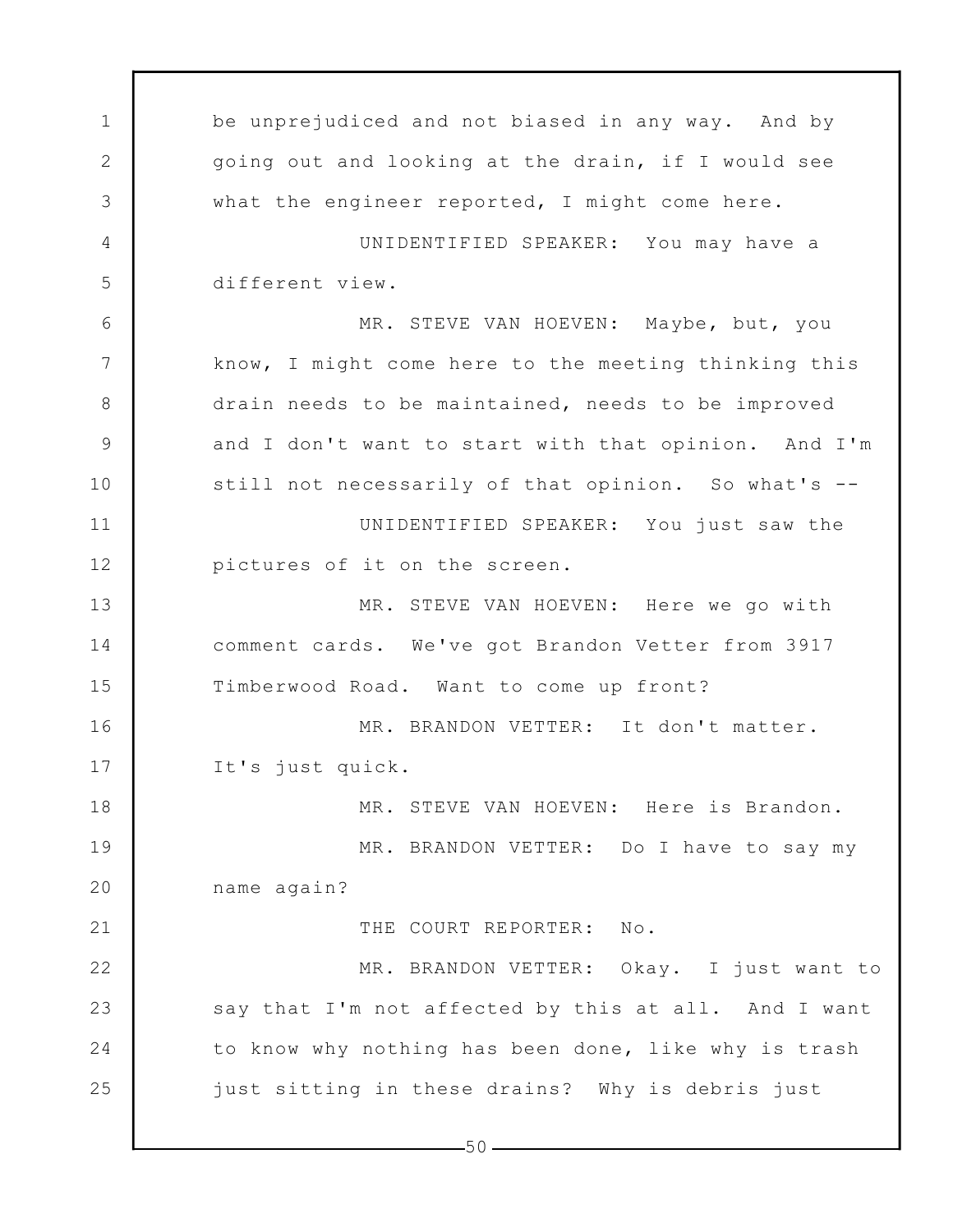1 2 3 4 5 6 7 8 9 10 11 12 13 14 15 16 17 18 19 20 21 22 23 24 25 sitting in these drains? Why does no one clean it out? You take pictures of it but you're not taking anything out of it. Like who -- why is no one doing anything? UNIDENTIFIED SPEAKER: That's a good question. MR. STEVE VAN HOEVEN: Thank you, Brandon. That's the second time maintenance has come up, so I'll just take a second and ask Brenda Moore to talk a little bit about how maintenance is handled through the drain commissioner's office. MS. BRENDA MOORE: In terms of general maintenance, we have the ability to do some maintenance without petition. What we're finding, unfortunately, is a lot of the work we need to do, not the trash, but getting a crew together for that, but a lot of the maintenance we need to do is beyond our spending limits and so that's what's pushing these petitions. In terms of like sediment removal and culvert replacement, one of the difficulties is is this is a whole system. If you replace one culvert and downstream another three aren't in good shape, you really -- you're not helping the situation. You have to look at it as a watershed system. So part of

 $-51-$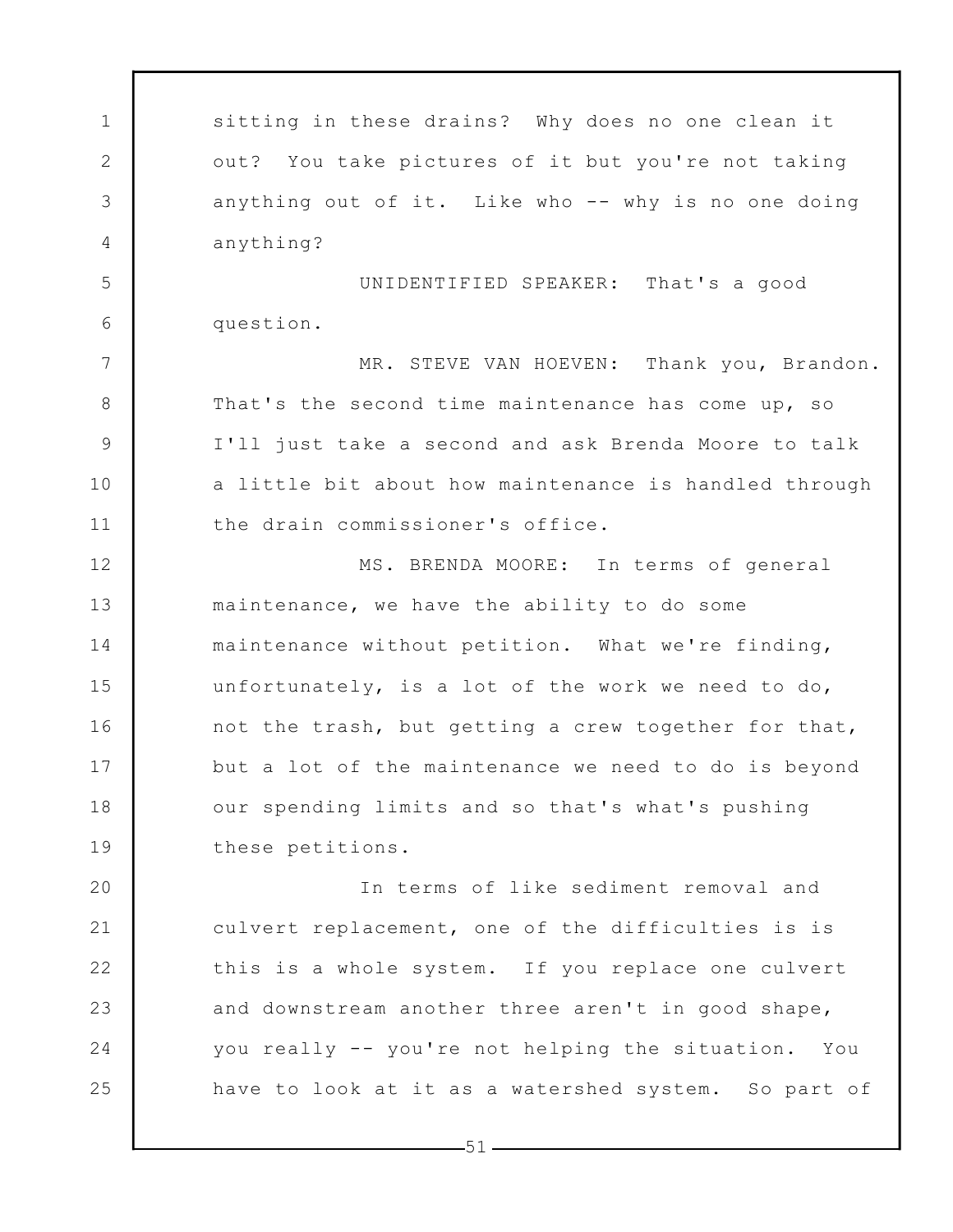1 2 3 4 5 6 7 8 9 10 11 12 13 14 15 16 17 18 19 20 21 22 23 24 25  $-52$ the maintenance, we can go in and do bits and pieces. We try to do that. But unfortunately, for the last 40 years, since the '70s, there hasn't been regular maintenance so we're dealing with 40 years of backlog. Hopefully that's answered the question. MR. BRANDON VETTER: What about like --What about Adopt a Highway, like adopt a drain --MR. STEVE VAN HOEVEN: Hold it. Hold it. Are you -- Have you signed a comment card? UNIDENTIFIED SPEAKER: It's the guy that just asked the question. MR. BRANDON VETTER: I just talked. MR. STEVE VAN HOEVEN: Yeah, but it's -- We can ask questions all night long, and I -- you know, we'll be here until -- UNIDENTIFIED SPEAKER: Three minutes -- MR. STEVE VAN HOEVEN: -- 3:00 in the morning. Next person. UNIDENTIFIED SPEAKER: He has three minutes. That wasn't three minutes. MR. STEVE VAN HOEVEN: I'm not sure what you're talking about. Curtis -- Curtis Norwood from  $2247 - -$ MR. CURTIS NORWOOD: Right here. MR. STEVE VAN HOEVEN: -- Madalene.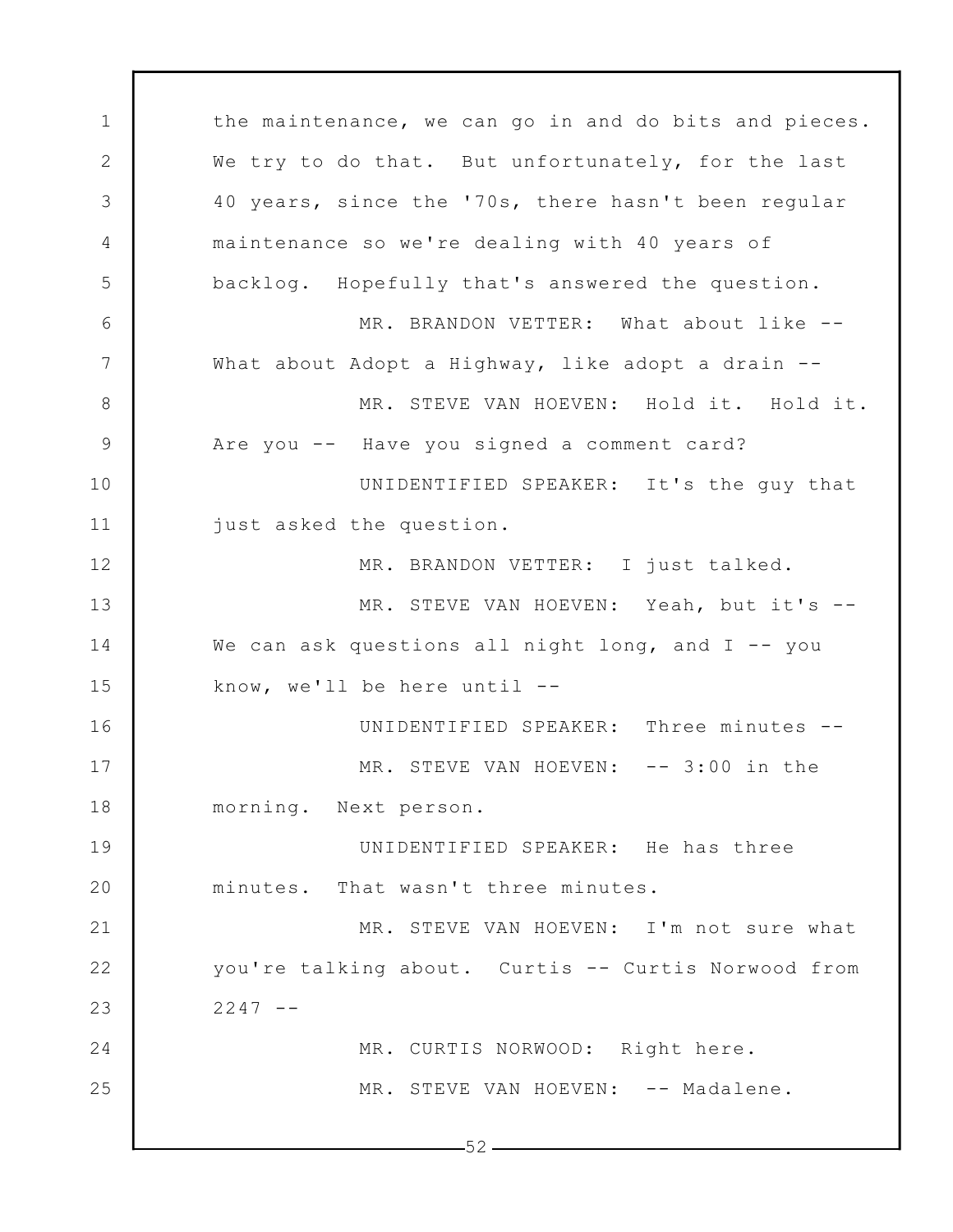Curtis?

1

2 3 4 5 6 7 8 9 10 11 12 13 14 15 16 17 18 19 20 21 22 23 24 25 MR. CURTIS NORWOOD: Let's see. I'm one of the people that signed the petition. And this is way -- This has like gone crazy. All we needed to do, we went to the township to help my neighbor. The reason I signed the petition, he has a tree in the damn way. So we go to the township and then they say: Well, no, you got to deal with the drain commission. We didn't -- There's no way we're looking at getting a whole drain cleaned. We have one little problem there, we need this tree removed, and that's - that's really -- Like I'm sitting here listening to all this thinking this is way blown out of proportion. And for me,  $I - - a$  road used to go through called Shirley. Van's built a car wash there. We got screwed on that by the Muskegon Township because no one ever put a road closed sign out, nothing. I'm in favor, when I talked to the drain commissioner about getting the culvert taken out, because we have traffic going through there. I built -- cost me almost \$300 to build a barricade and then someone busted through it. The township never put a road closed sign up. They didn't even -- I'm sure the

 $-53-$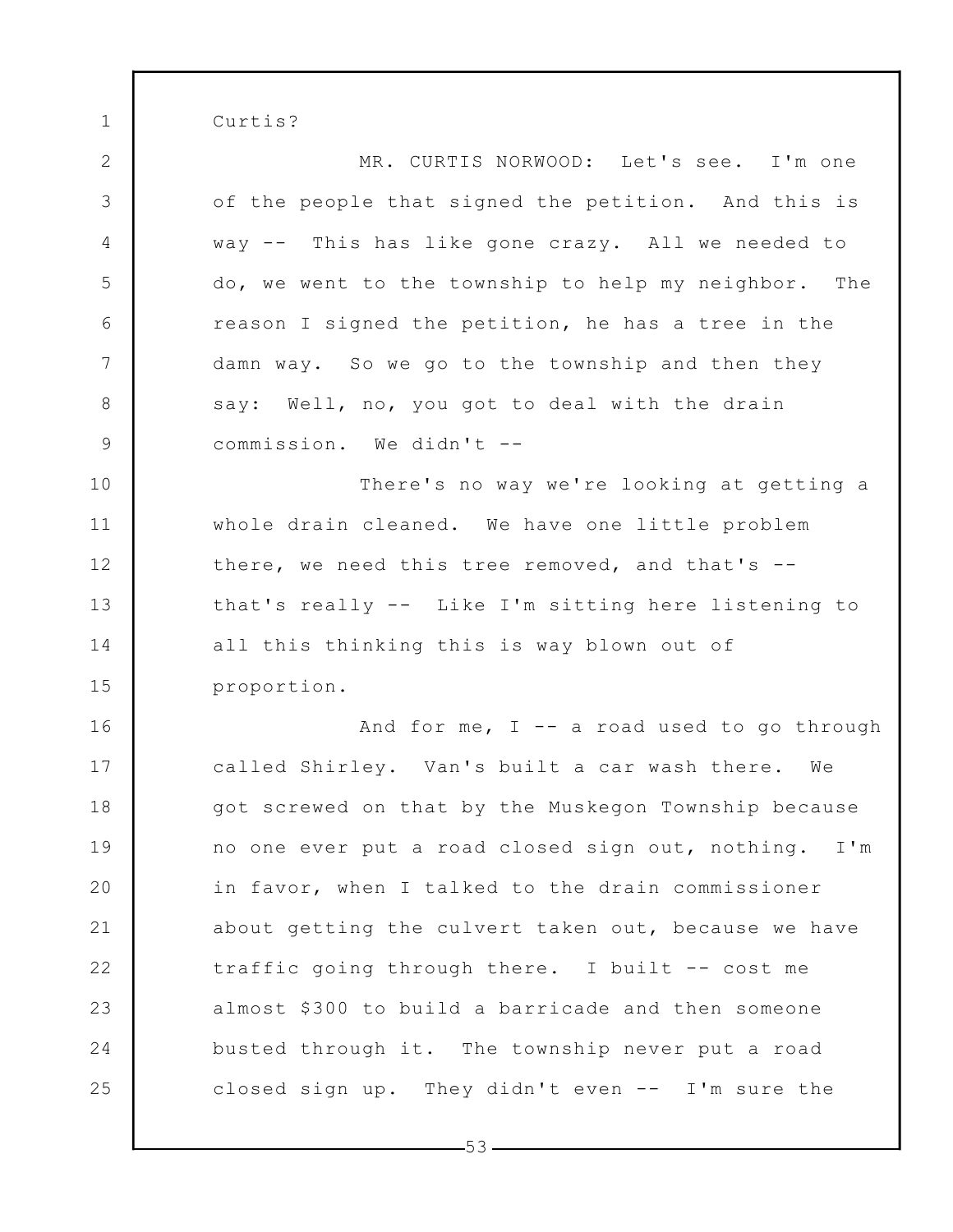1 2 3 4 5 6 7 8 9 10 11 12 13 14 15 16 17 18 19 20 21 22 23 24 25  $-54$ code is -- This is off the subject. -- that if a business goes in in a residential area, they need to put a fence up. They never did that, either. It was all hearsay by some guy named Fisher several years back. But I'm sorry, I'm getting off the subject, but I do want to just voice the opinion that we just wanted this tree out of there, that's it. And now it's -- (Whereupon, unintelligible conversation.) MR. CURTIS NORWOOD: Now it's like gazillion dollar project to do the whole damn thing. That's all I got to say. (Whereupon, applause.) MR. STEVE VAN HOEVEN: Thank you. And the next person is Joe Kemp, lives at 750 Jones. Come up. MR. JOE KEMP: I just kind of had a question concerning selection of the Board of Determination. Who actually selected them? UNIDENTIFIED SPEAKER: Drain commissioner. MR. STEVE VAN HOEVEN: The drain commissioner selects the Board. (Whereupon, applause.) MR. JOE KEPT: Just a follow-up on that.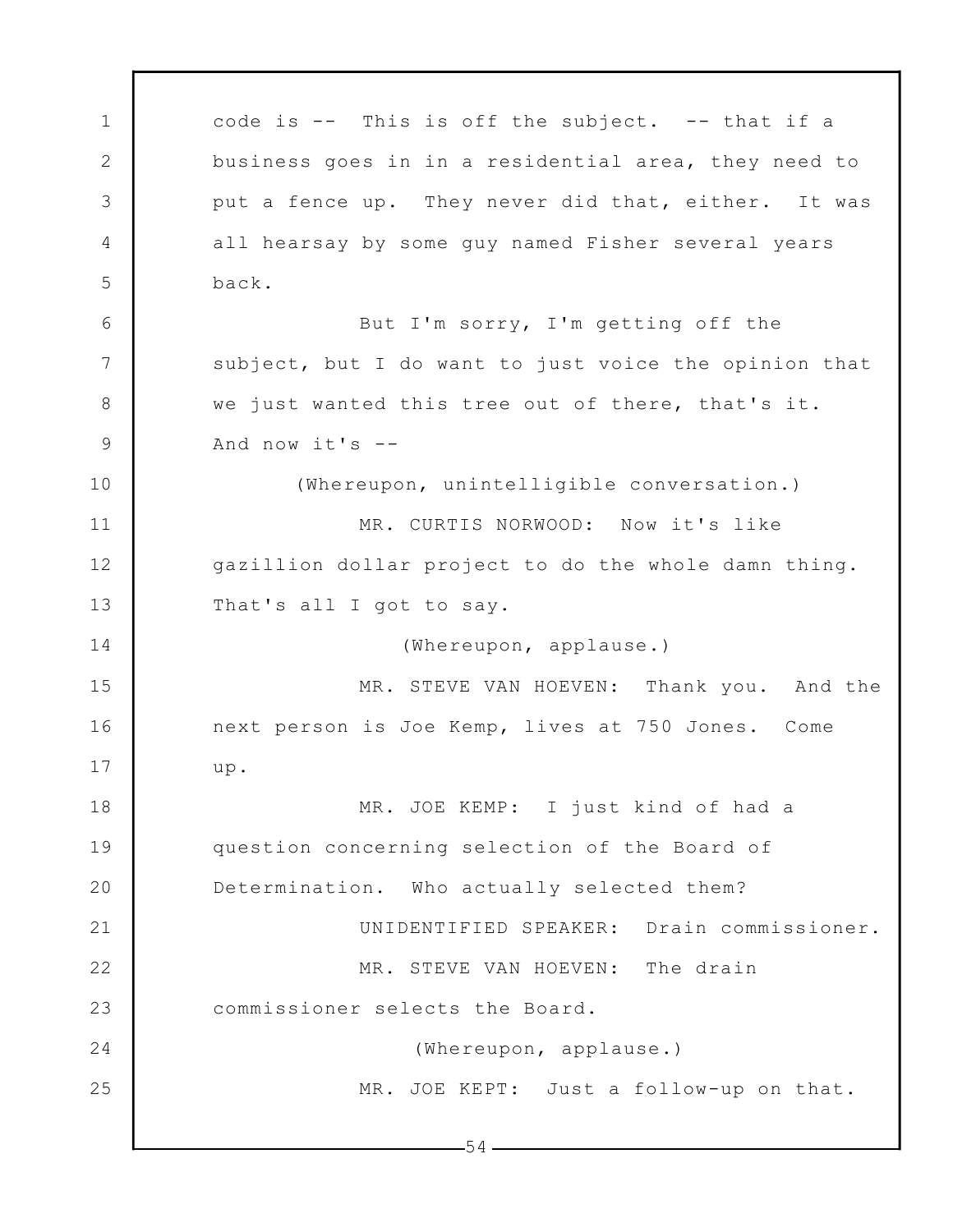1 2 3 4 5 6 7 8 9 10 11 12 13 14 15 16 17 18 19 20 21 22 23 24 25 How many candidates were there? MS. BRENDA MOORE: May I -- May I speak to that, please? MR. STEVE VAN HOEVEN: It is Brenda. MS. BRENDA MOORE: So the drain code says that the drain commissioner appoints the BOD and that's just a fact of law. So when I came into office, what I did is I talked to different township supervisors and I said: Who has served in the community maybe on a planning commission or zoning boards of appeal, people who have been at meetings who wouldn't freak out if people were rude or loud, who could have -- keep their head and be objective. So I got a list of maybe 12 different people and that was the basis of the training and I asked if any would be willing to serve. And we try to mix it up in terms of availability and different members so they're not always serving together. So yeah, it seems kind of odd that I have to appoint, but that's the law. But in terms of the process of finding people, I ask supervisors and elected officials to get good objective minds that wouldn't freak out at public meetings, so here we are. MR. STEVE VAN HOEVEN: So if you're

 $-55-$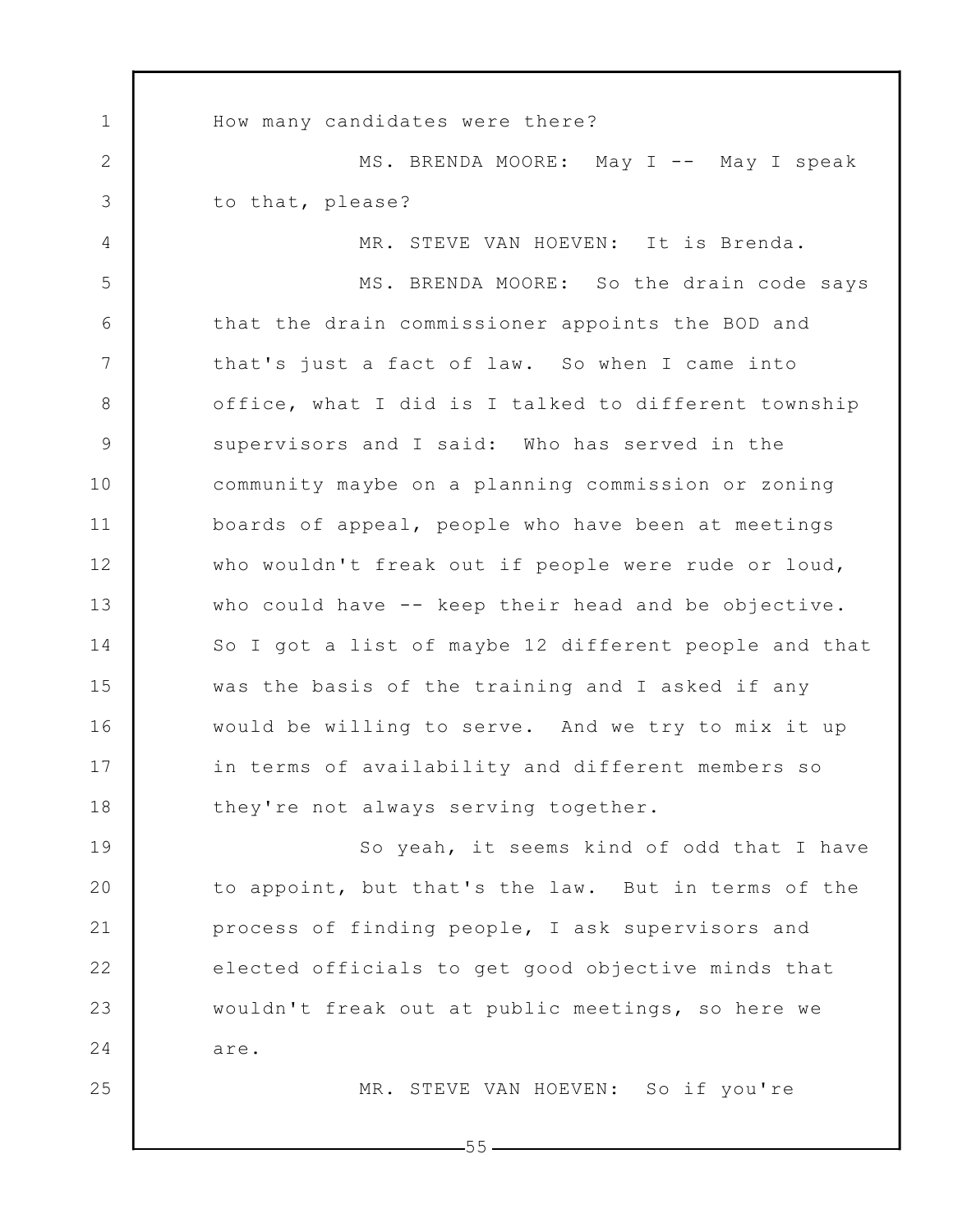1 2 3 4 5 6 7 8 9 10 11 12 13 14 15 16 17 18 19 20 21 22 23 24 25 interested in serving on a Board of Determination, all you have to do is ask the drain commissioner and she would appoint you. You got more? MR. JOE KEMP: Yes. As a follow-up to that, is it fair for me to ask if -- if you -- any of you four have served before and done this before? MS. BRENDA MOORE: I think Tracy is -- MR. STEVE VAN HOEVEN: Yeah. I've served before. I've been at least on three boards, Brenda, and my secretary has been -- MS. JUDY MARCINKOWSKI: Four. MR. STEVE VAN HOEVEN: -- was on four? MS. JUDY MARCINKOWSKI: Yeah. MR. STEVE VAN HOEVEN: Val, how about you? MR. VAL JENSEN: Second time. MR. STEVE VAN HOEVEN: Val is saying that he has been on the Board now twice. Are you done? MR. JOE KEMP: Yeah. Thank you. MR. STEVE VAN HOEVEN: Thanks for your questions. Okay. Gary Foster, county commission. MR. GARY FOSTER: Gary Foster. Thank you. Hi. Gary Foster, county commissioner of District 7, which is Egelston Township. This is my third Board of Determination and my hat goes off to you guys

 $-56-$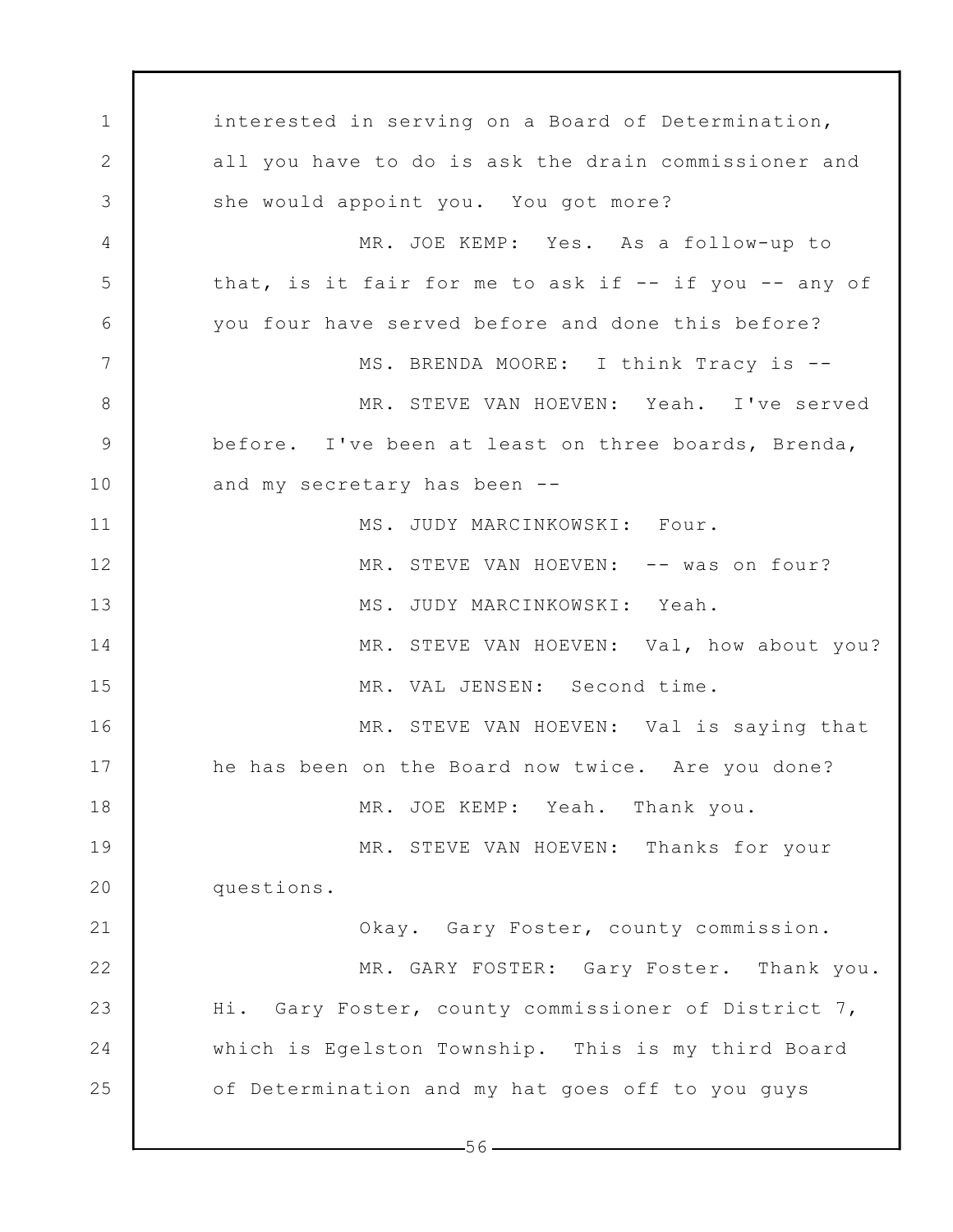sitting up there. Do you realize how much -- what you're going to do tonight if you approve this? I've seen this in Black Creek. Black Creek was in December of 2016. It's now 48 miles long. That's a lot of people paying a lot of money.

1

2

3

4

5

6

7

8

9

10

11

12

13

14

15

16

17

18

19

We just did this in Holton three months ago. That Board had enough common sense to say no. The need for that drain, it wasn't worth the money it was going to cost. The outcome wasn't worth it. Excuse me.

To the engineer. I'm sorry. I seen you in a lot of places and your slides, I seen them before. Those can't be Brooks. I mean, come on. That's the Lorainne Taylor Drain. I'm just saying. I go to a lot of your stuff and I seen the slides over and over, and I think I seen one at Brenda's campaign.  $I$  -- I'm just not -- I'm not accusing you, but change them up a little bit.

(Whereupon, applause.)

20 21 22 23 24 25 MR. GARY FOSTER: But Board, please take this very, very serious. You're going to affect 6, 8, 9,000 people who cannot afford this to happen. You don't realize how many people are on fixed income in this area. If you approve this, you give her a blank check. It's not 5,000 a mile no more like she

 $-57-$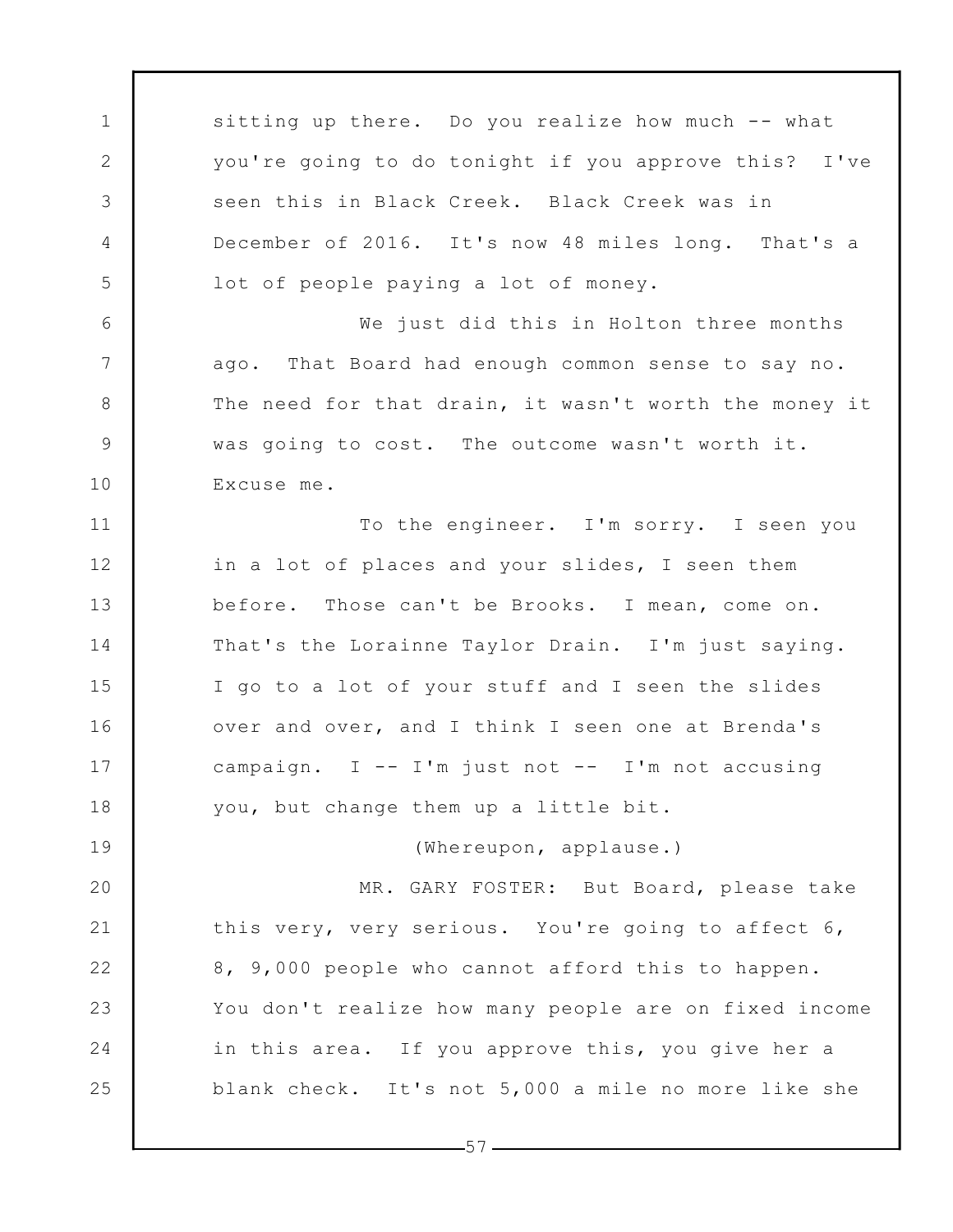1 2 3 4 5 6 7 8 9 10 11 12 13 14 15 16 17 18 19 20 21 22 23 24 25 has now to take the trees out. Like that resident said, that's where that should have came from. She gets 5,000 per mile to work on drains. You're going to give her a blank check for over millions of dollars. And it won't end. It'll grow. I guarantee it. I see it too often. Thank you. I probably went over my three minutes. (Whereupon, applause.) MR. STEVE VAN HOEVEN: Thank you. Okay. Kim Betts, 467 South Broton Road. Can you make it up front? (Whereupon, unintelligible conversation.) MS. KIM BETTS: Thank you. I am here to represent the people that live on Broton Road. I live at 467 Broton Road and we have been experiencing -- experiencing for quite some time, after living there for decades, after pipes have been run down Hall Road, and we don't quite understand how this drain may be affecting our properties, but we are constantly pumping water out of our basements, which we never had to do before. We replaced furnaces and water heaters and redid basements over the last six or seven years that for decades we have not had to do.

 $-58-$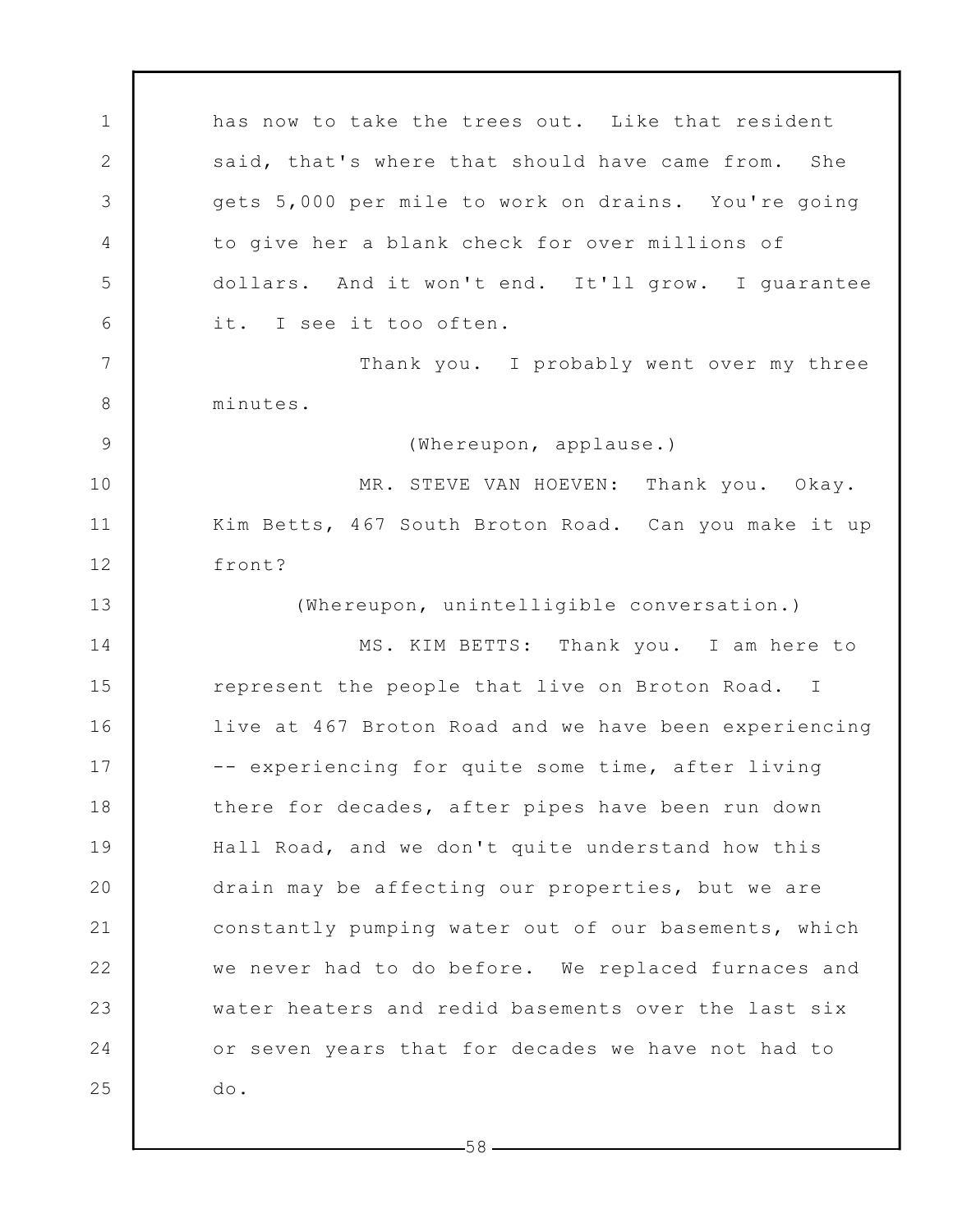1 2 3 4 5 6 7 8 9 10 11 12 13 14 15 16 17 18 19 20 21 22 23 24 25 So this may not affect us with this drain problem, but there is an opportunity somewhere to have something addressed that has changed the water flow in our area. If this drain is one of those things and it's backing up east of it then we'd like to know and we'd like to have something go on record that would say somebody is looking into this, because we have sent e-mails and they take a long time to get responded to, and so far mine has went dead in the water. So I just want to get that on record that east of this area, there is an issue that hasn't been there before. UNIDENTIFIED SPEAKER: Farther down the road. MR. STEVE VAN HOEVEN: Thank you, Kim. I missed one thing earlier. We do have one piece of correspondence. That's true? MS. STACY HISSONG: Yeah. MR. STEVE VAN HOEVEN: There -- there are times when people can't make it to hearings like this and they e-mail the drain commissioner, send a letter, and we want to make sure that that gets into the record. And I was told about it earlier and I forgot, so can we have the secretary read the letter or the correspondence?

 $-59-$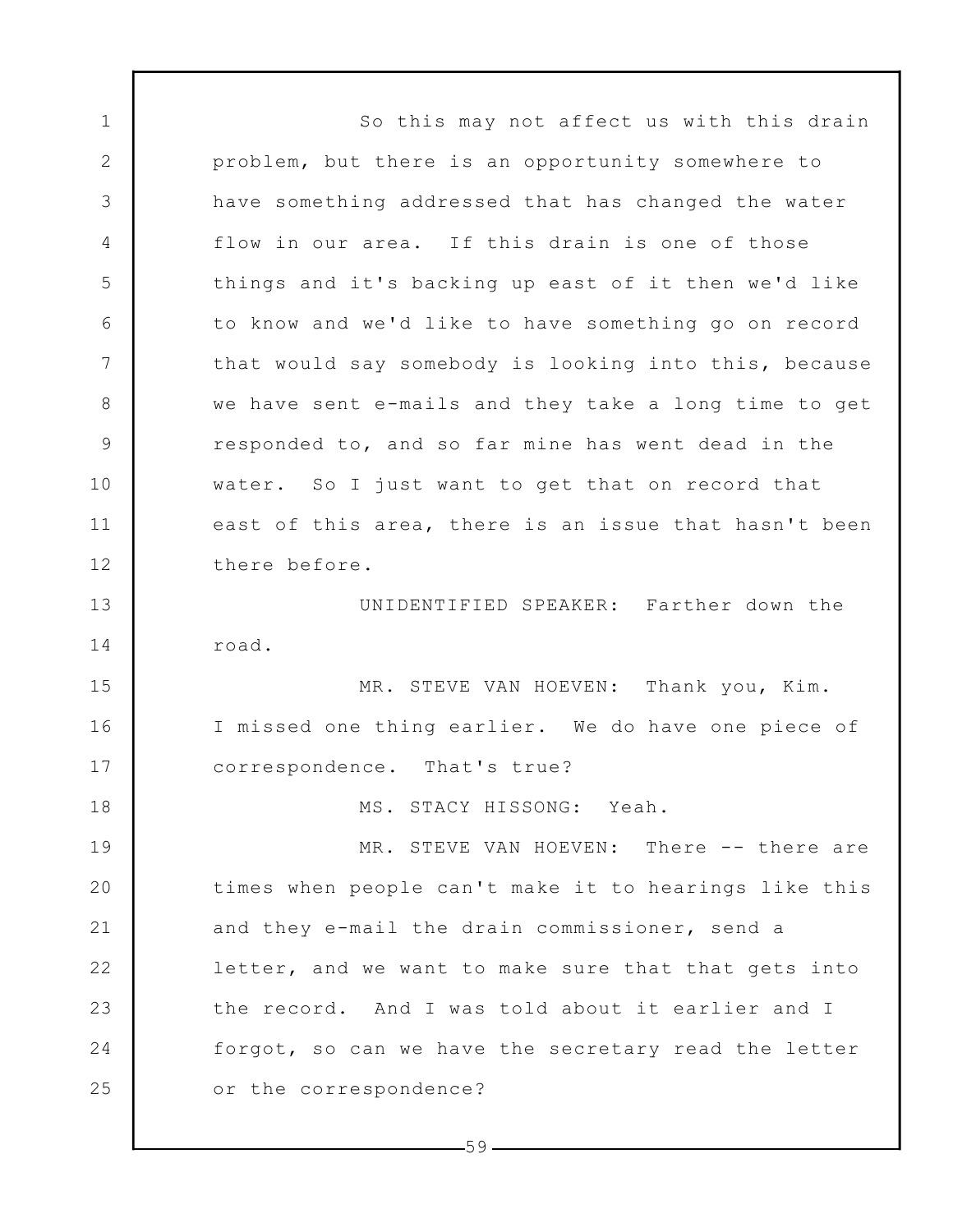1 2 3 4 5 6 7 8 9 10 11 12 13 14 15 16 17 18 19 20 21 22 23 24 25 MS. STEPHANIE BARRETT: Stacy, it was in your spot. MS. STACY HISSONG: Yeah. I gave it to Steve. MS. JUDY MARCINKOWSKI: Okay. This message is dated Wednesday, May 16th, to Brenda Moore. Question or message: Good evening. I just had some questions. I live at 400 South Mill Iron Road and when it rains hard for a long time on multiple days in a row, we get a pond in our backyard. And when it was raining and snow is melting the water was almost to our sliding door. I was wondering is there any way to have someone come look at it and see what can be done about it. We have contacted other professionals and they told us to talk to our county drainage place. Thank you. And it's from Alexis McCombs. And she's provided a picture of her flooding or pond in the backyard. MR. STEVE VAN HOEVEN: Okay. Thank you. If you pass that on to the commissioner. The next person is Joseph Houseman of 4584 Pine Hollow Court. Joseph? MR. JOSEPH HOUSEMAN: I just have two questions. One is why is there no preventative

 $-60-$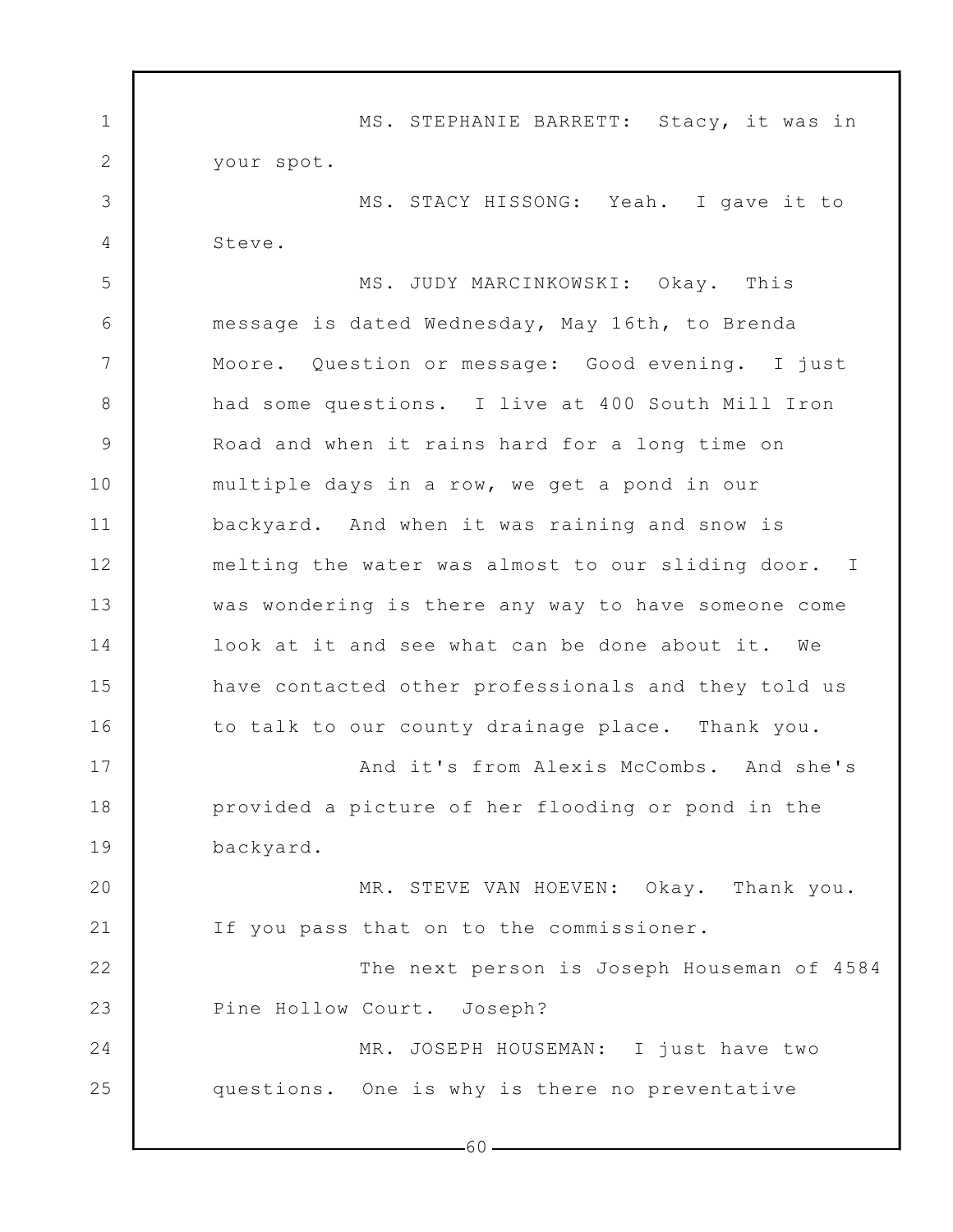1 2 3 4 5 6 7 8 9 10 11 12 13 14 15 16 17 18 19 20 21 22 23 24 25 maintenance program for this drainage system? And the second is can residents do repairs on the drain system in their own backyard? MR. STEVE VAN HOEVEN: Those are questions for the drain commissioner. I know you talked a little bit about maintenance already, but Brenda? MS. BRENDA MOORE: I can't speak for what happened before I took office in 2014. We do have a backlog of regular maintenance. We're trying to get protocols in place for regular inspection of walking things, so we're working on that. It's kind of hard to go against 40 years of inertia, but we're working on that. The other thing about people working in the drain, I tend to say no unless they have the plans and they have an engineer working with them, because one of the problems we have in particular, excuse me, in outlying areas is somebody digs a ditch and they think deeper is better. And if you dig it too deep and too wide and what that does is it invites the water to rush downstream -- Please let me finish. So that's an example of  $I$  -- I get nervous when property owners want to tamper. If, you know, someone wants to take out the wood or the logs, of course. I mean, a lot of

-61 -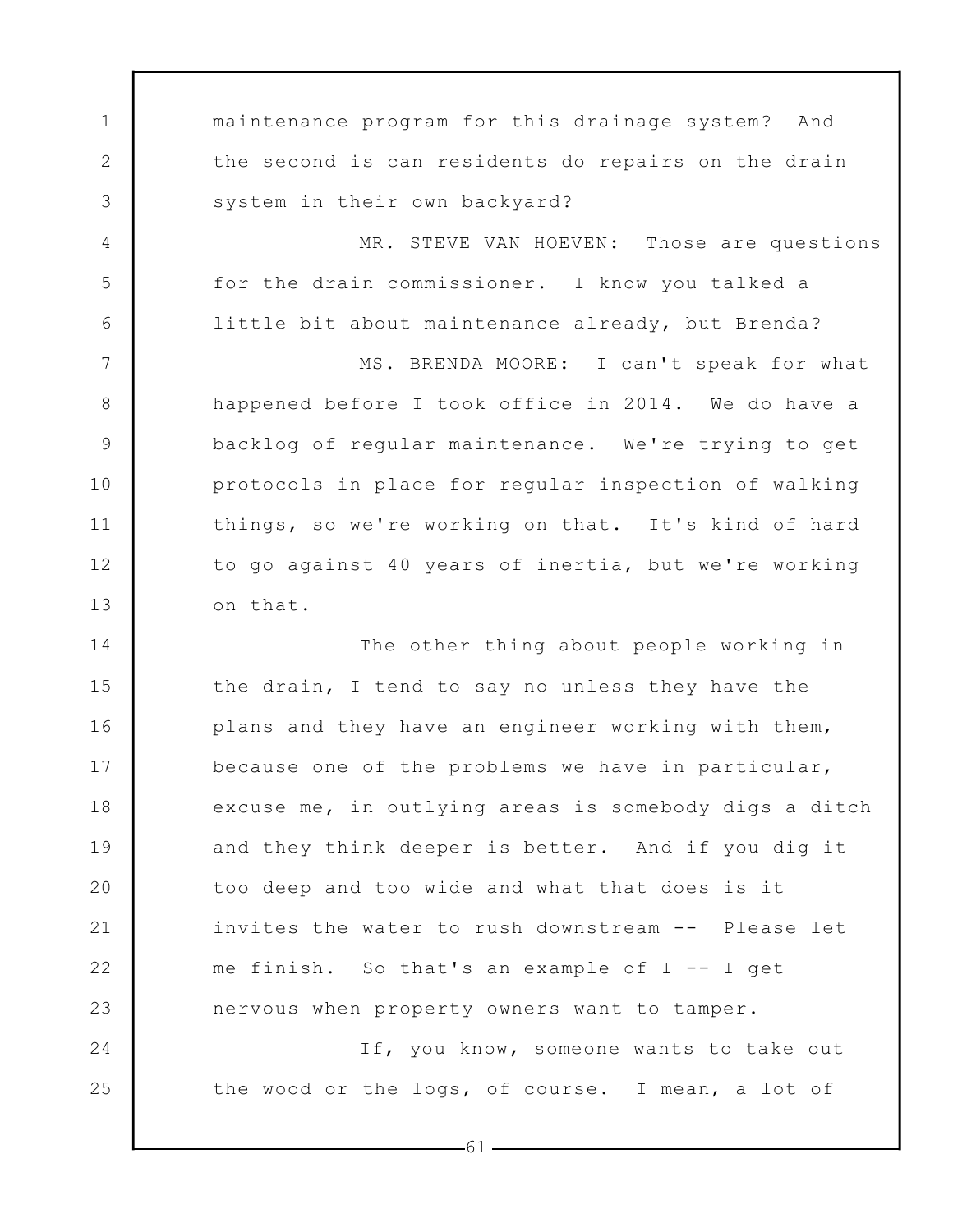1 2 3 4 5 6 7 8 9 10 11 12 13 14 15 16 17 18 19 20 21 22 23 24 25  $-62$ people have done that on their own for years and that's certainly appreciated. But when we get a willow tree that's, I don't know, three, four feet across, it's a bit much for a property owner. But in certain cases, like with garbage or wood, absolutely. MR. JOSEPH HOUSEMAN: If I volunteer to go over there and cut it out of there, you don't have any problem with that? MS. BRENDA MOORE: There's liabilities and some other things going on. So if we could talk offline -- You know, I don't want you cutting off your arm in the name of the drain commission office. MR. JOSEPH HOUSEMAN: Don't worry about it. I run a tree --- MS. BRENDA MOORE: I try to be open minded and creative about how we get things done, so yes. MR. STEVE VAN HOEVEN: You have just a little bit more time left. (Whereupon, unintelligible response.) MR. STEVE VAN HOEVEN: Okay. So Scott Anderson, 4318 Tompkins Trail. Scott, are you here? MR. SCOTT ANDERSON: I'm going to pass. UNIDENTIFIED SPEAKER: Pass. UNIDENTIFIED SPEAKER: Pass. UNIDENTIFIED SPEAKER: Pass.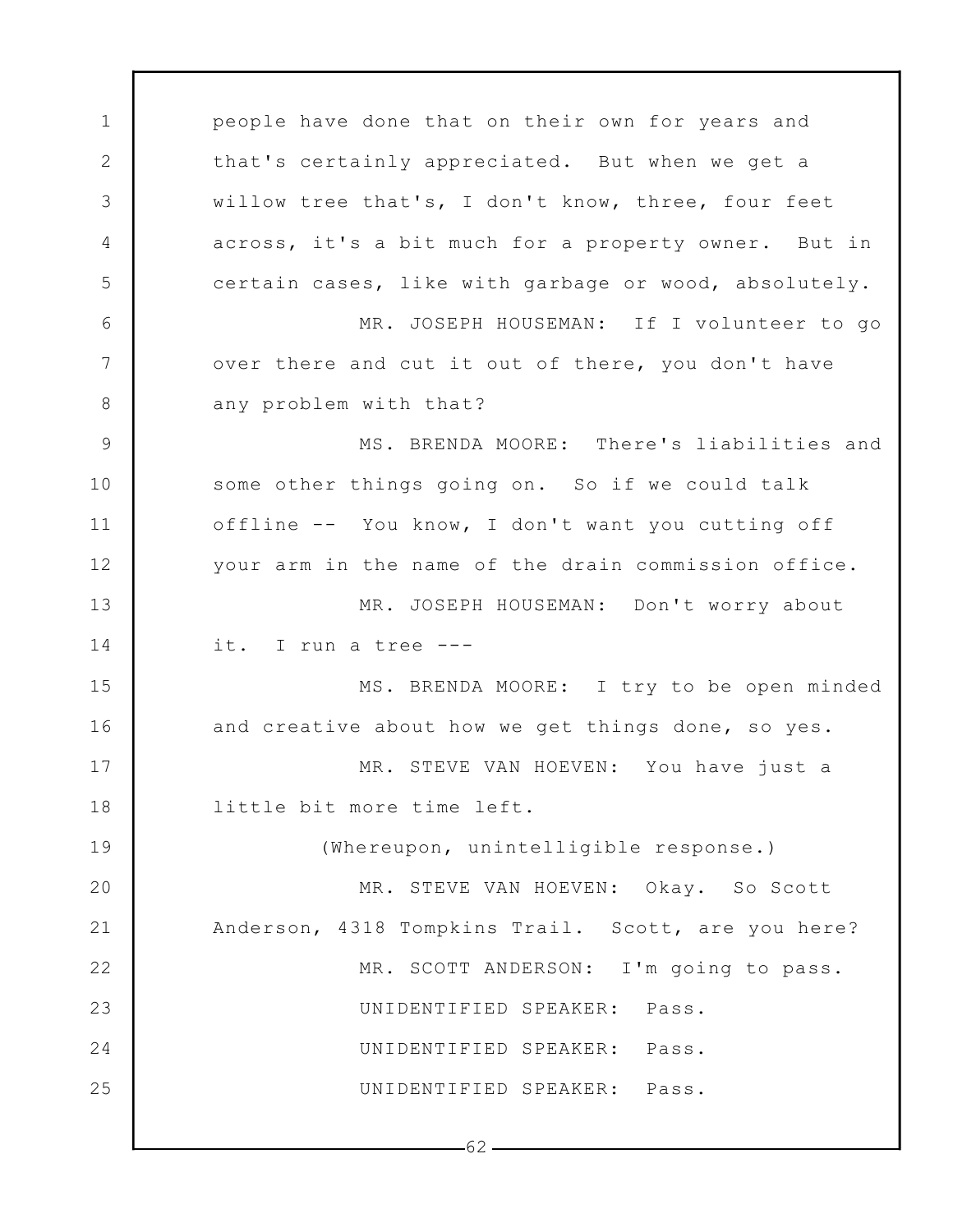1 2 3 4 5 6 7 8 9 10 11 12 13 14 15 16 17 18 19 20 21 22 23 24 25  $-63$   $-$ MR. SCOTT ANDERSON: Pass. MR. STEVE VAN HOEVEN: You said he's in the rest room? UNIDENTIFIED SPEAKER: No. He said he's going to pass. UNIDENTIFIED SPEAKER: He's going to pass. UNIDENTIFIED SPEAKER: He passes, he says. UNIDENTIFIED SPEAKER: He doesn't want to talk to you. UNIDENTIFIED SPEAKER: He withdraws (unintelligible). MR. STEVE VAN HOEVEN: Okay. I knew I would run into some tough names. Robert Michelli, 3983 Cloverville. MS. BRENDA MOORE: He's left. It's different drain district. MR. STEVE VAN HOEVEN: Okay. No Robert. Gary Hysell, 3914 Cloverville Road. (Whereupon, no response.) MR. STEVE VAN HOEVEN: Allen Hardenburgh, 789 South Carr Road. MR. ALLEN HARDENBURGH: Right here. MR. STEVE VAN HOEVEN: Allen? MR. ALLEN HARDENBURGH: Thank you. I just have a question. I grew up on Carr Road. I'm 67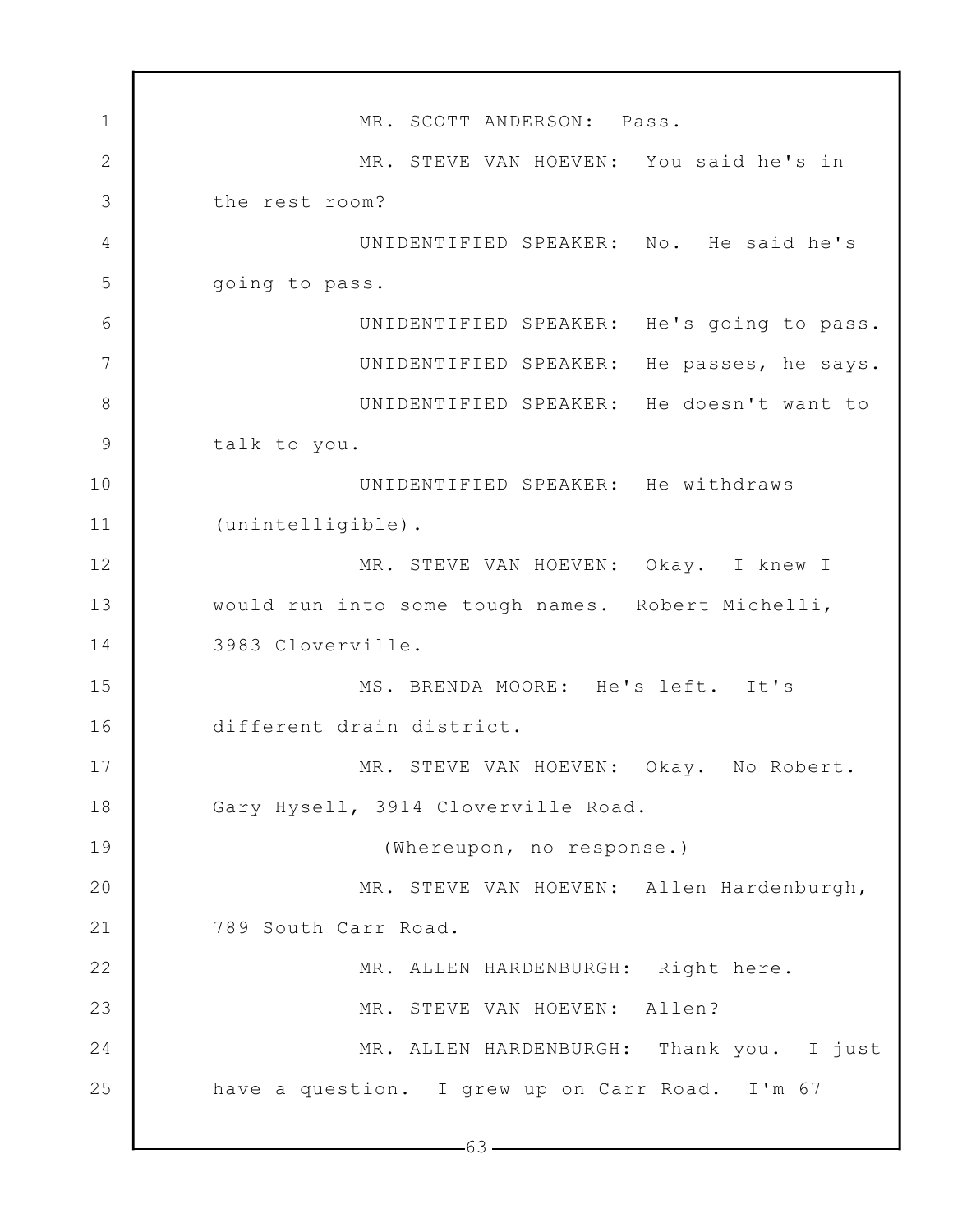1 2 3 4 5 6 7 8 9 10 11 12 13 14 15 16 17 18 19 20 21 22 23 24 25 years old. When I was a kid, Apple Avenue had ditches that were four or five foot deep on both sides. Carr Road had ditches both sides from Hall to Apple. Who's responsible to keep those ditches and why aren't they there? From Drent Road east, there's no ditches along Apple. Could somebody answer that? MR. STEVE VAN HOEVEN: I don't know if I want to try to answer that. MS. BRENDA MOORE: I could try. UNIDENTIFIED SPEAKER: Let the drain commissioner answer it. MR. DAN FREDRICKS: I can answer that. MS. BRENDA MOORE: Go ahead. It's okay. MR. STEVE VAN HOEVEN: You want to talk to one person at a time about those ditches and who's responsible for water movement. MR. DAN FREDRICKS: Again, Dan Fredricks of Land & Water Resource Engineering. I'll hit this as quick as I can. As far as Carr Road itself, that was never an established county drain. So if there were ditches on there, that would be the responsibility of the road commission. So probably 9 times out of 10, if there's a drainage issue on the road, it's the responsibility of the road commission. As far as the established drain, that was

 $-64-$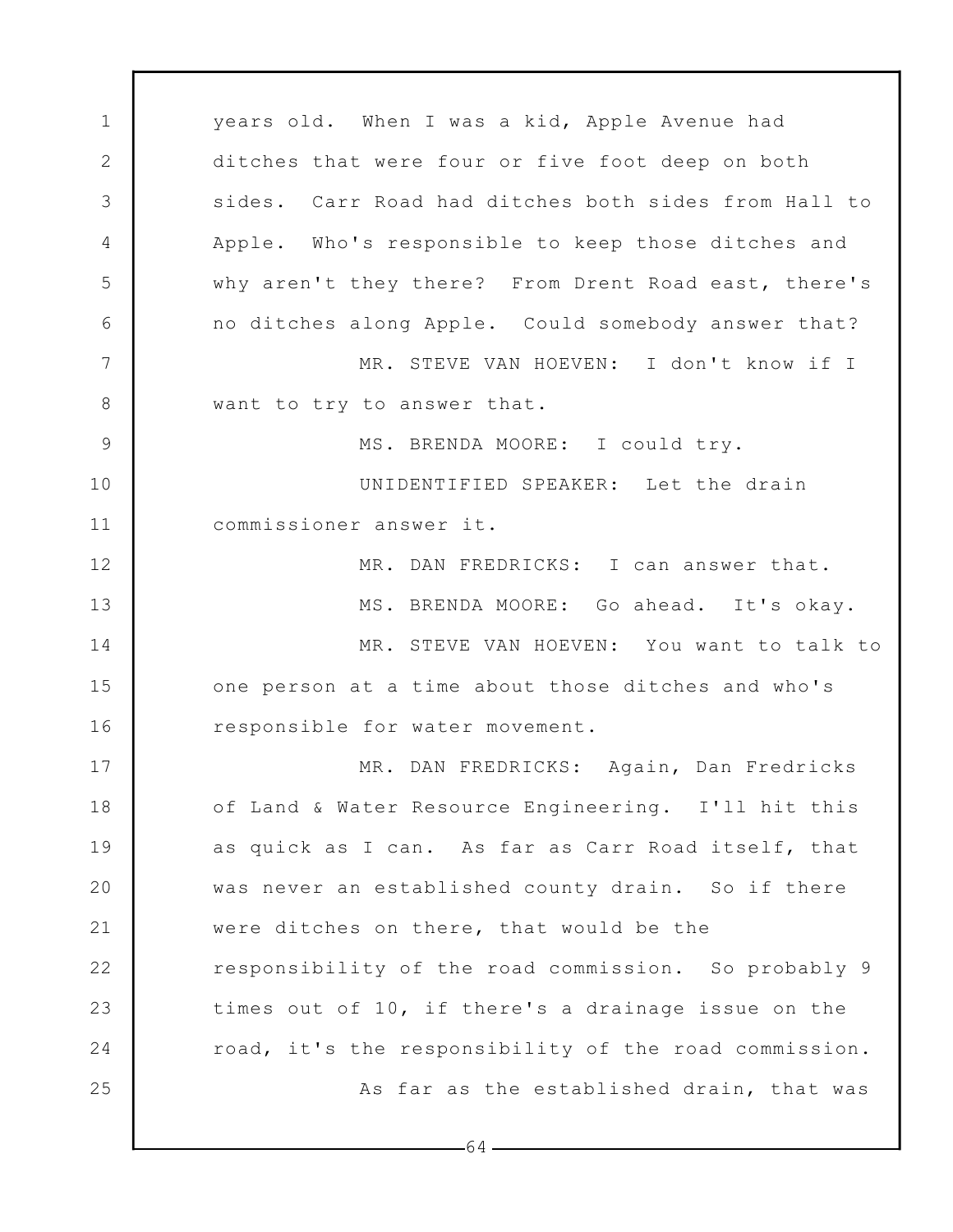1 2 3 4 5 6 7 8 9 10 11 12 13 14 15 16 17 18 19 20 21 22 23 24 25 stopped basically just short or right about at Carr Road. And sometimes we run the north side -- it's a little bit on the north side of Apple Avenue, if there's parts that you go and you look down and say where's the -- there's a ditch here and all of the sudden it's gone, those are generally the parts of the drain that are enclosed in that 18-inch storm sewer. And then also remember that M-DOT has a storm sewer as well on Apple Avenue, M-46, right of way. MR. STEVE VAN HOEVEN: Allen, is that all you have? MR. ALLEN HARDENBURGH: Well, one other question I have. MR. STEVE VAN HOEVEN: Hold on a second. Let me get the mic to you or you can say it without any mic. MR. ALLEN HARDENBURGH: I can say it loud enough. You just said that it's an underground drain along Apple Avenue. Well, where does it -- If they put the ditches back in on Carr Road, what do they do, end at Apple Avenue and the drain is at ground level? What good does that do for draining? MR. STEVE VAN HOEVEN: You're talking about the tributary drainage system that's not a county drain or an established drain. Am I right?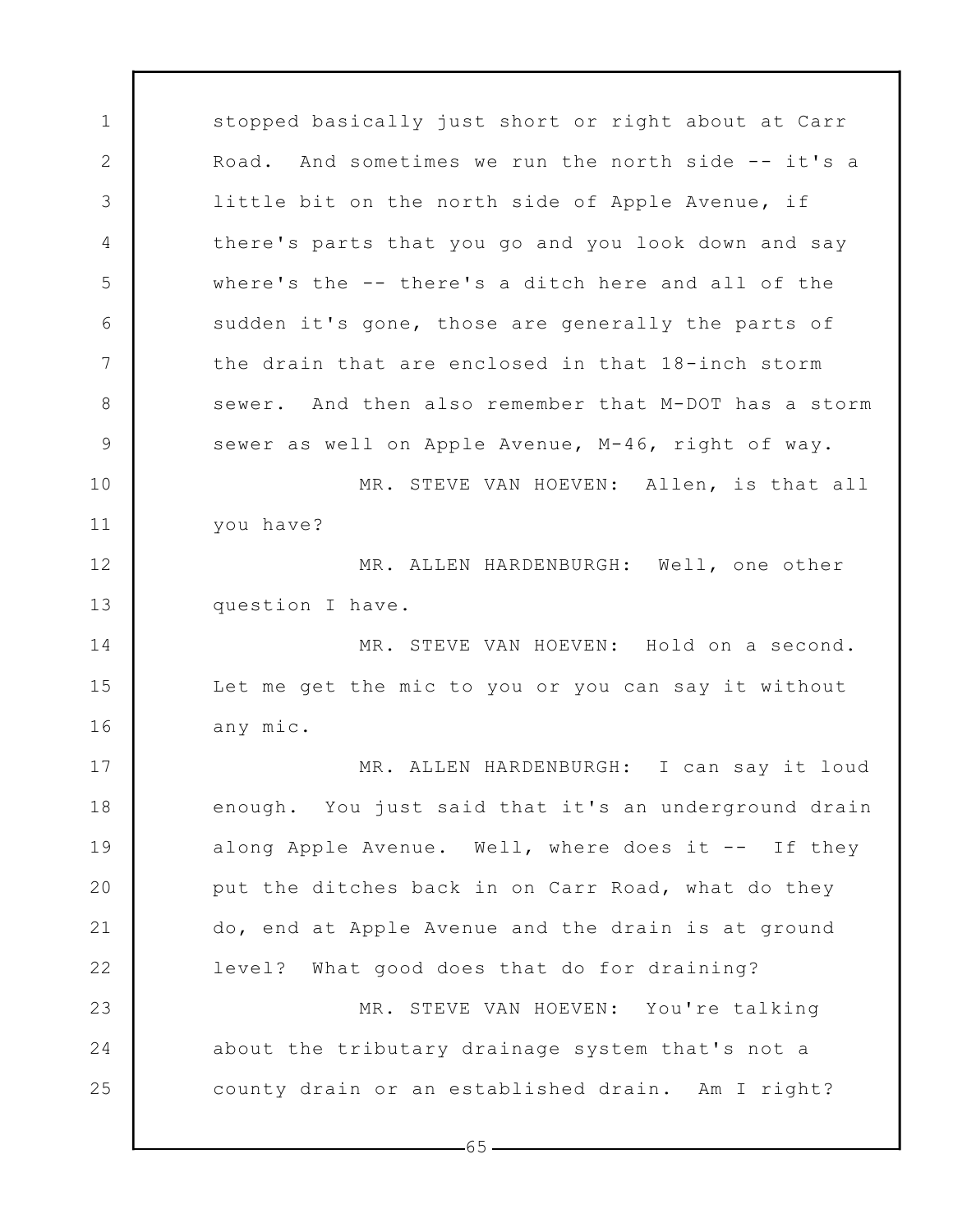1 2 3 4 5 6 7 8 9 10 11 12 13 14 15 16 17 18 19 20 21 22 23 24 25 That's what you said earlier? MR. DAN FREDRICKS: Correct. MR. STEVE VAN HOEVEN: So I don't think that Dan necessarily is aware of where each roadside ditch or what the outline is for every ditch along the way. Do you know that? MR. DAN FREDRICKS: I'll say something, yeah. Again, Dan Fredricks, Land & Resource Engineering. So yeah, I understand. So back historically, there was a ditch along Carr Road and there was a ditch along M-6, those ditches all fed into each other. Now it goes underground and you tried to re-establish a ditch along Carr Road, you would have to have an inlet that would go into that storm sewer, whether it was the M-DOT storm sewer or the Holland Drain. MR. ALLEN HARDENBURGH: And there is one at ground level -- MR. DAN FREDRICKS: Okay. MR. ALLEN HARDENBURGH: -- at Apple Avenue and Carr. MR. DAN FREDRICKS: Yeah. And it's very -- As I said before that it's 18-inch pipe with very minimal cover, so that is not a very deep storm sewer system in that area. But at this point, we -- that

 $-66-$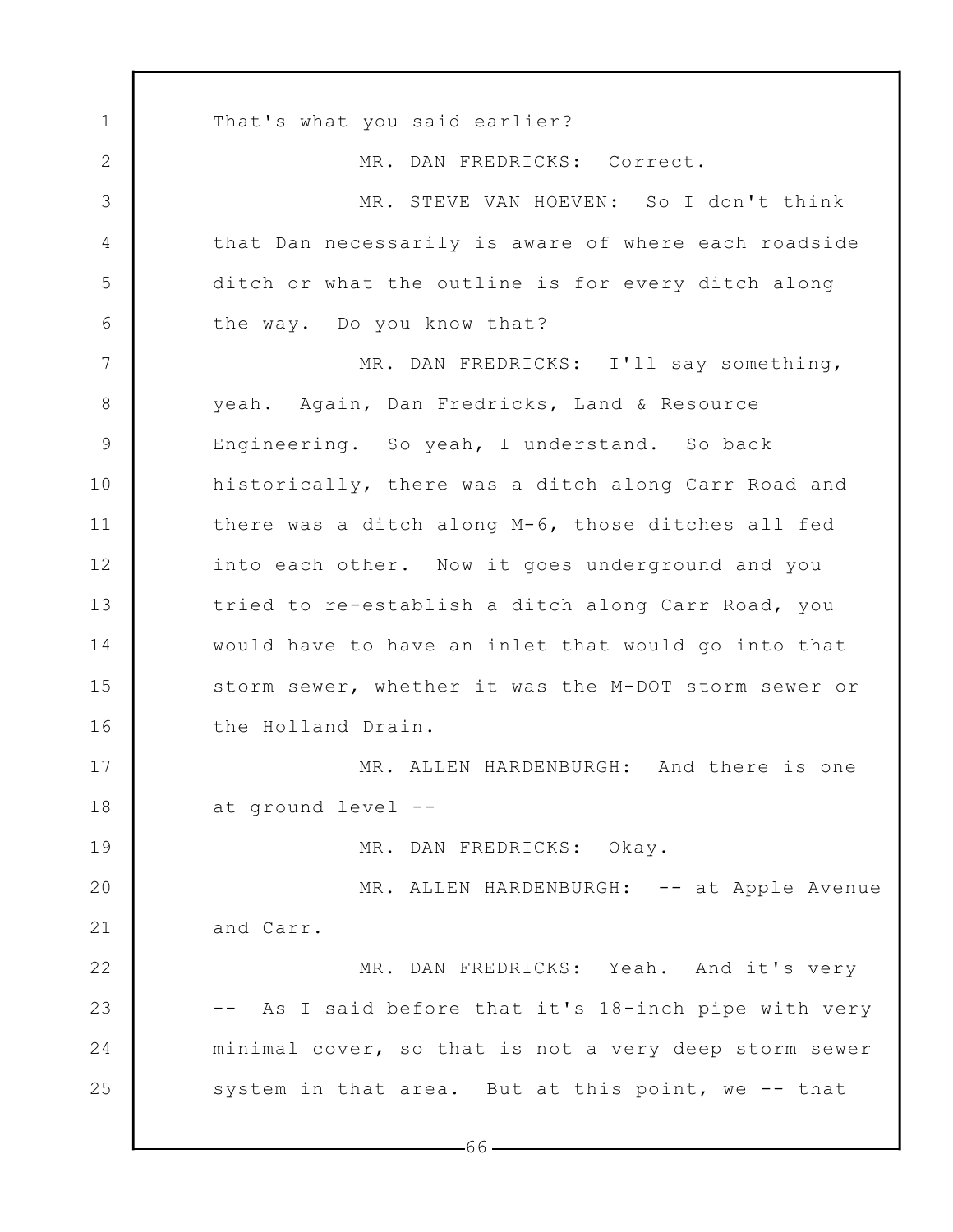1 2 3 4 5 6 7 8 9 10 11 12 13 14 15 16 17 18 19 20 21 22 23 24 25 was put in, like I said 50, 60 years ago. That's  $-$ I don't know why they decided to put it in at that depth, but that's what they did back then. MR. STEVE VAN HOEVEN: Thanks, Dan. Mike Shannahan, 648 South Woodland. Mike? MR. MIKE SHANNAHAN: Thank you. At this point, I would like to urge this Board to find not to do this. Myself, all of my neighbors already are being assessed in a multi-year assessment for the Round Marsh Drain, so those improvements will help part of this. We are well out of where the problem is. I have sympathy for the home owners but you know what? If a tree falls in my yard, I don't get to ask taxpayers to pay for it. UNIDENTIFIED SPEAKER: Yeah. MR. MIKE SHANNAHAN: I have to either call my insurance company or hire a tree service. So where the biggest problems are, you're asking a huge taxpayer base, some of us which already are paying multi-year assessments on a previous project to -- to be willing to accept taking on yet another assessment. And in my neighborhood, on top of the assessment, we banded together and already took care of a lot of the problems as far as welfare by putting in sewers, by paving the roads, by putting in water,

 $-67-$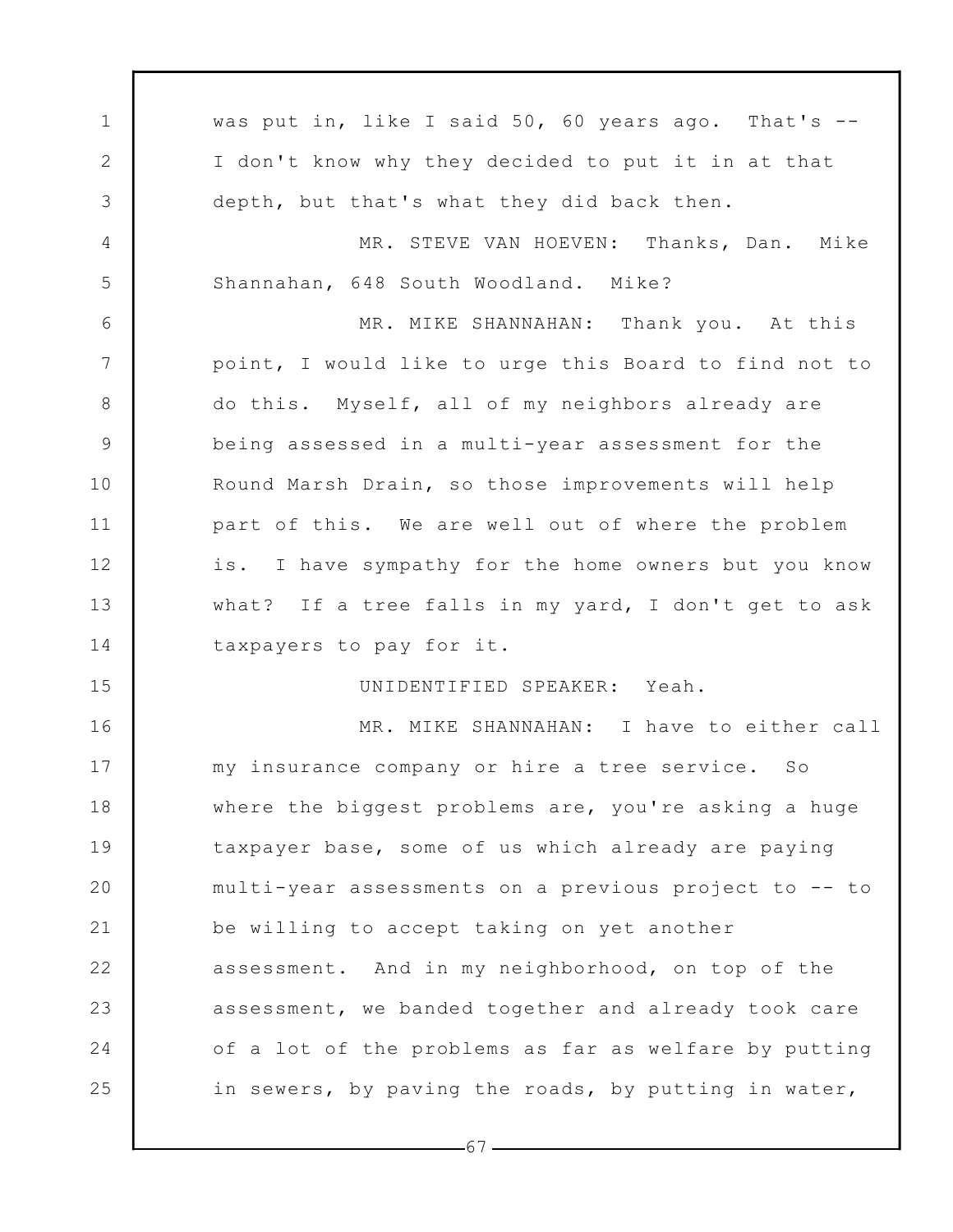1 2 3 4 5 6 7 8 9 10 11 12 13 14 15 16 17 18 19 20 21 22 23 24 25 by limiting the groundwater, and so I think you just need to let it go and figure out how to take care of the narrow scope that it is and let maintenance do what it's supposed to do. (Whereupon, applause.) MR. STEVE VAN HOEVEN: Thank you for your comment. Quick question for the engineer. The drain that you referred to, is that one of the tributaries that you mentioned in the presentation that's a tributary to the Holland Drain? MR. DAN FREDRICKS: Yes. MR. STEVE VAN HOEVEN: Okay. Next person is Susie Hughes, 2425 Safari Lane. Did that come through all right? THE COURT REPORTER: Yes. MR. STEVE VAN HOEVEN: You're quick. MS. SUSIE HUGHES: I am quick. I'm the county commissioner for Muskegon Township, so I represent a lot of you today. I have a couple of questions. Number one, if you took the tree and all the debris out of the drain where the problem was, does that solve it? Does that solve their problem? UNIDENTIFIED SPEAKER: Ask the home owner. UNIDENTIFIED SPEAKER: Who you asking? Yeah.

68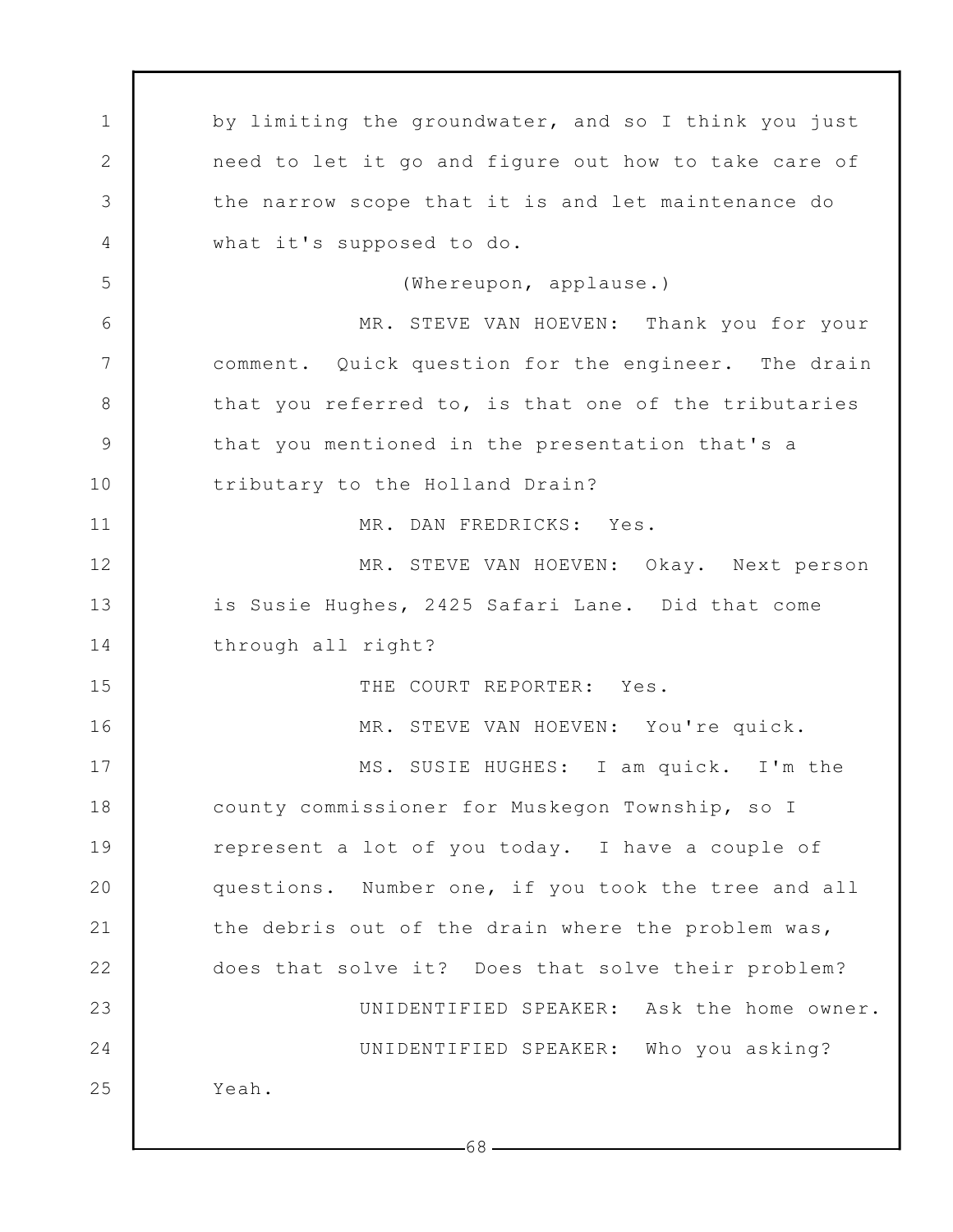1 2 3 4 5 6 7 8 9 10 11 12 13 14 15 16 17 18 19 20 21 22 23 24 25 -69-MS. SUSIE HUGHES: I'm not saying the drain commissioner do it, I'm saying if you removed the tree and removed the debris that caused these people that signed the petition to have a problem, does that solve -- does that solve his problem? Because that's what we're here about, this petition. Correct? I mean, that sounds like a simple thing to do to solve the problem and it doesn't involve hundreds of other homes. Brenda? I guess does that -- would that solve that problem for the petitioners? Would that solve the problem for the petitioners? I know this job is hard. I appreciate all you guys that are up here taking all the questions from all of us but, you know, I mean, just seems like  $a - -$ MR. STEVE VAN HOEVEN: I quess one -- one thing that I would say is that when a petition is filed, everybody in the drainage district has an opportunity to speak about what problems they might have, not just the petitioners. MS. SUSIE HUGHES: But since I haven't heard from anybody but them -- MR. STEVE VAN HOEVEN: Well, I haven't been through all the cards yet so --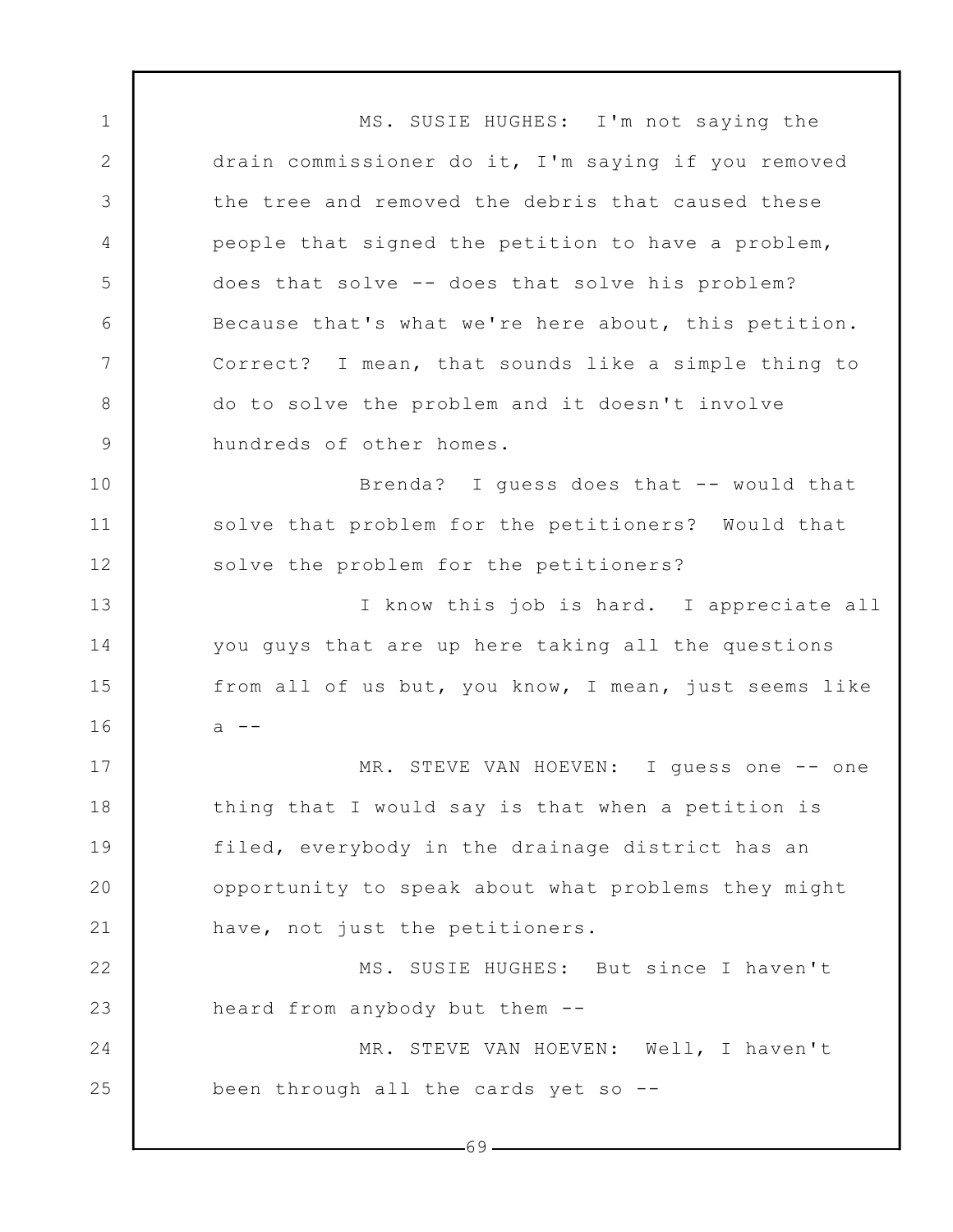1 2 3 4 5 6 7 8 9 10 11 12 13 14 15 16 17 18 19 20 21 22 23 24 25 MS. SUSIE HUGHES: But would there -- MR. STEVE VAN HOEVEN: -- I'm trying to say  $--$ MS. SUSIE HUGHES: -- would their -- would their issue be resolved? We don't know. Is that what you're saying, you don't know if their issue would be resolved? MR. STEVE VAN HOEVEN: As a Board member, I don't know. MS. SUSIE HUGHES: Is it the drain -- MR. STEVE VAN HOEVEN: Hold on a second. I'm going to give you the mic back. MS. SUSIE HUGHES: Oh, good. I usually don't have to have a mic. Another question I have, are -- the engineer indicated that Brooks, Holmes Street, Quarterline and Oak, that's a long way from where the guys signed the petition said they had problems. And evidently, I'm guessing that none of the municipalities were contacted by the people or, if they were, they were sent to the drain commissioner and we only had just the one petition signed, so I really have a concern with going forward on allowing -- allowing a person who financially benefits from the bigger the project is turning it over. I'm

 $-70-$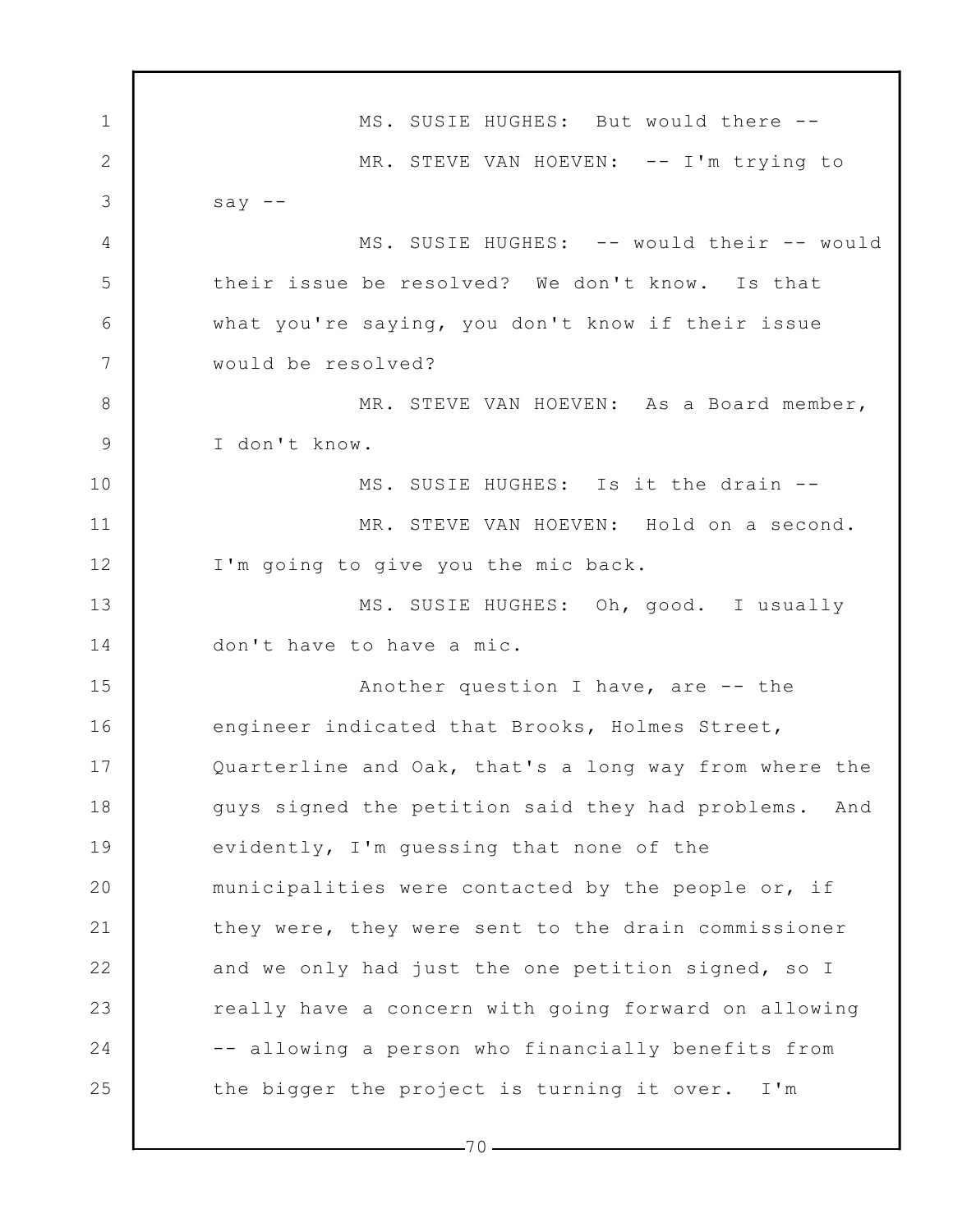talking about the engineer. I mean, let's face it. He -- he does not benefit if all we do is fix the trees and solve the guy's problem. But if we do from City of Muskegon all the way through Egelston Township, that's a huge project and he gets a big financial benefit from that.

1

2

3

4

5

6

7

8

9

10

11

12

25

So gentlemen, I have -- I have a problem with cutting him loose with all the money -- tax payer's money to develop a drain when we got one guy that's got a problem or five people that have a problem, so I'd like you to take that into consideration, please.

13 14 15 16 17 18 19 20 21 22 23 24 Another thing that I need you to address that is about the water in this drain. I know we've had a lot of runoff, a lot of -- a lot of problems there. You indicated there were some problems at Pine Hollow and Apple Carr. Both of those are big developments and none of them have indicated to the drain commission in a petition that they have any issues there. The storm sewer drains, a lot of those are also Muskegon County Road Commission. Muskegon County Road Commission can be contacted for a lot of those issues, especially for removing the tree out of the drain, so I think that there's --

I really -- I really ask you to consider

 $-71-$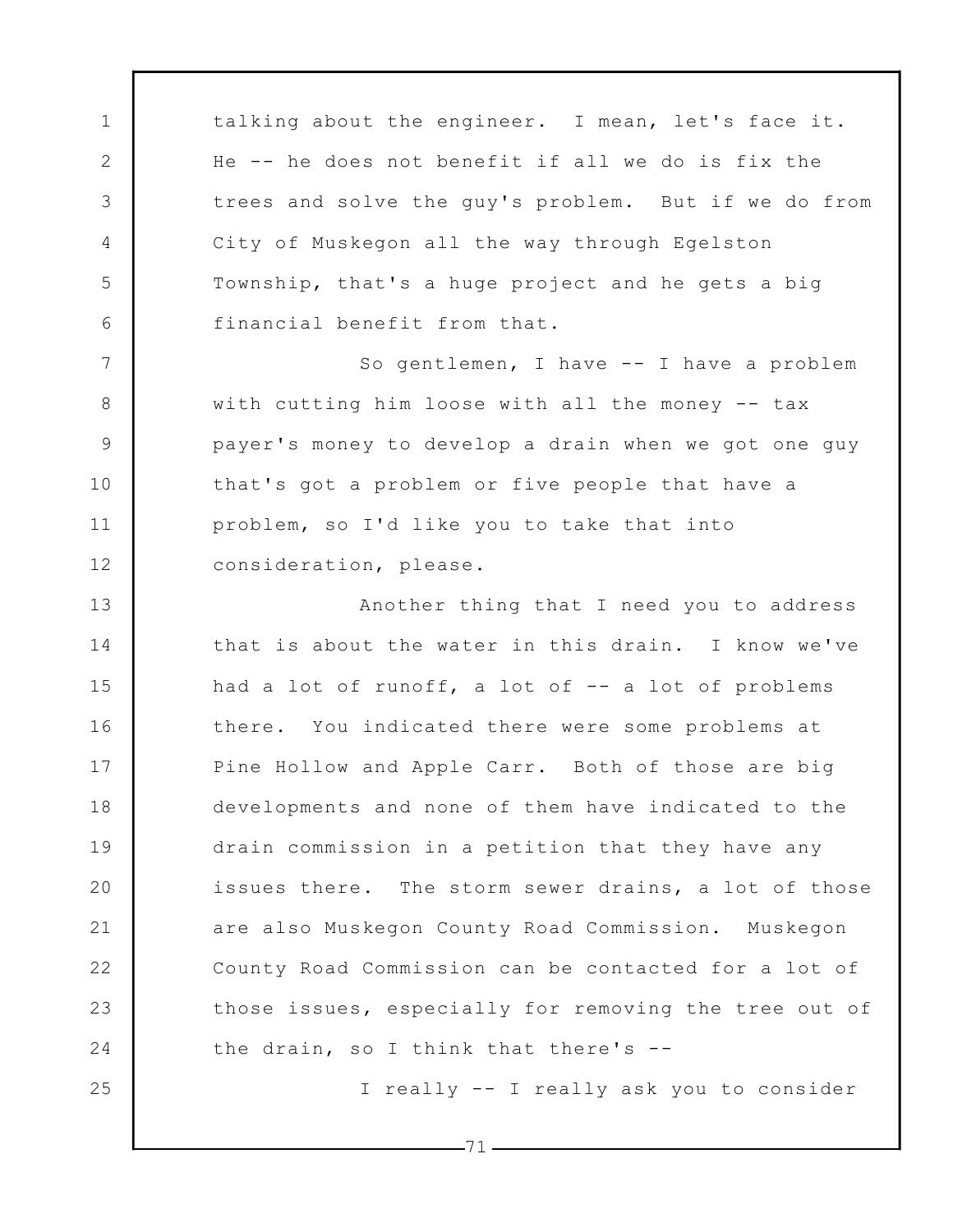1 2 3 4 5 6 7 8 9 10 11 12 13 14 15 16 17 18 19 20 21 22 23 24 25 the minor issues that have occurred in this position -- in the petition here compared to what the potential would affect hundreds and hundreds of homes. Thank you. (Whereupon, applause.) MR. STEVE VAN HOEVEN: John Hughes, 2425 Safari Lane. MR. JOHN HUGHES: Thank you. I'm John Hughes. I'm a trustee with Muskegon Township and I'm also a property owner. I have property in both Muskegon Township, Egelston Township and the City of Muskegon, so this really affects me a lot. First thing, don't we get \$5,000 a mile to take care of drains? MS. BRENDA MOORE: May I -- may I answer that? MR. STEVE VAN HOEVEN: Okay. I'm going to give you Brenda Moore. MS. BRENDA MOORE: I've heard this a few times. I hear this at every meeting and please bear with me. We don't get \$5,000. We get no general fund money. We did get a state grant for part of this work, but we do not get funds. We are able -- We are able to assess up to 5,000 per mile per year. We still recoup it from people in the district. And

 $-72-$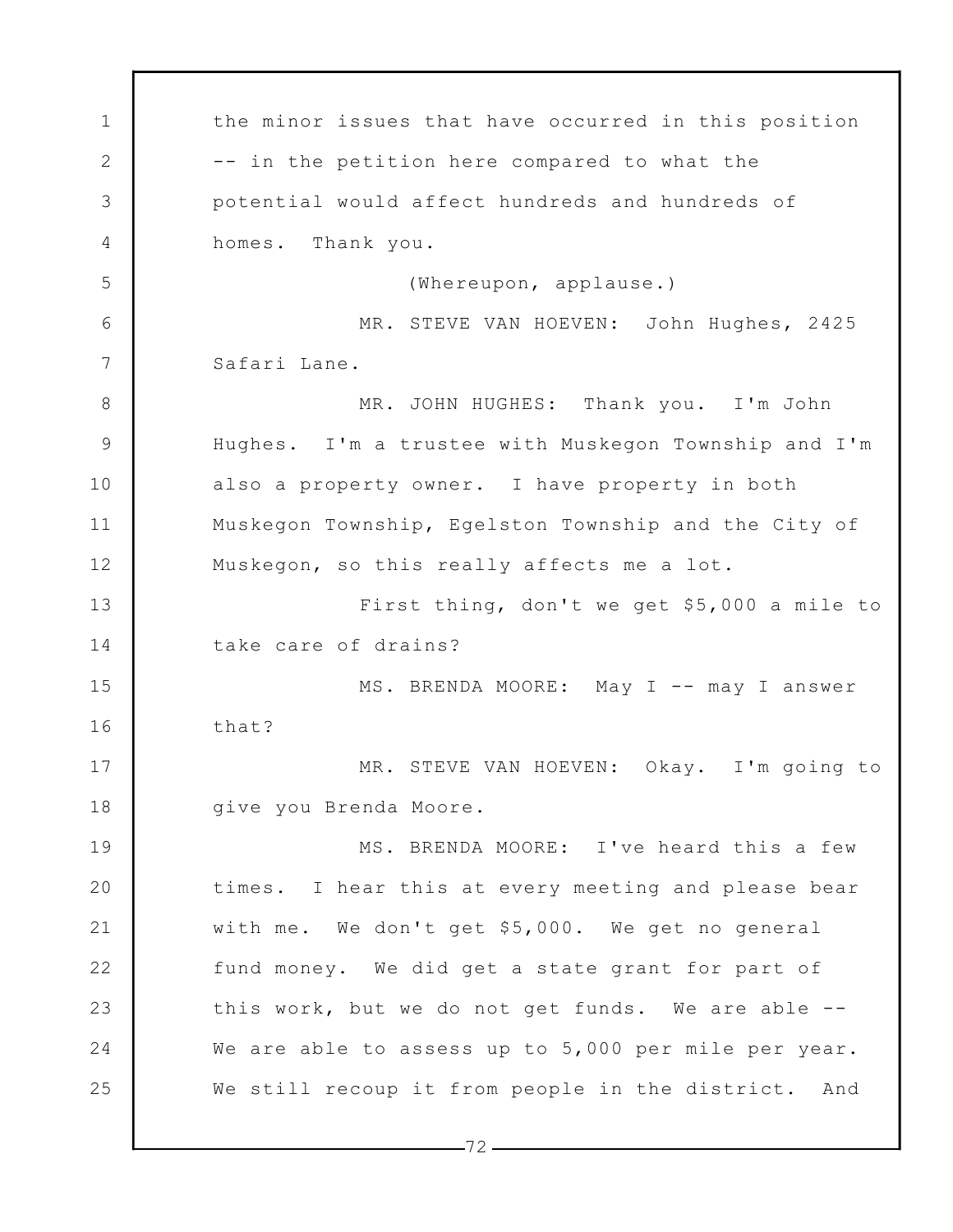1 2 3 4 5 6 7 8 9 10 11 12 13 14 15 16 17 18 19 20 21 22 23 24 25  $-73$ even if it's maintenance and I'm doing that little bit of here, there or whatever, everybody still gets an assessment for that. That's how the drain code works. Now if there's -- There's a thing that's called supplemental benefit, which I won't get into, but we do not receive money to do any maintenance. We're allowed to assess that much. Just point of clarification. Thank you. MR. STEVEN VAN HOEVEN: Want to continue? MR. JOHN HUGHES: Yes. Well, you take a tree out of the drain, it's not a very expensive thing and for what the person said, that's all they wanted done, and you got a lot of people here that are going to be assessed because of somebody wanting a tree taken out of the drain. I own a large construction company and this is something that most people would do themselves or have somebody do or the drain commissioner could afford to do without going through all this here. I mean, one other question I got. To sit on the Board, are you paid? UNIDENTIFIED SPEAKER: Yes. UNIDENTIFIED SPEAKER: Yes.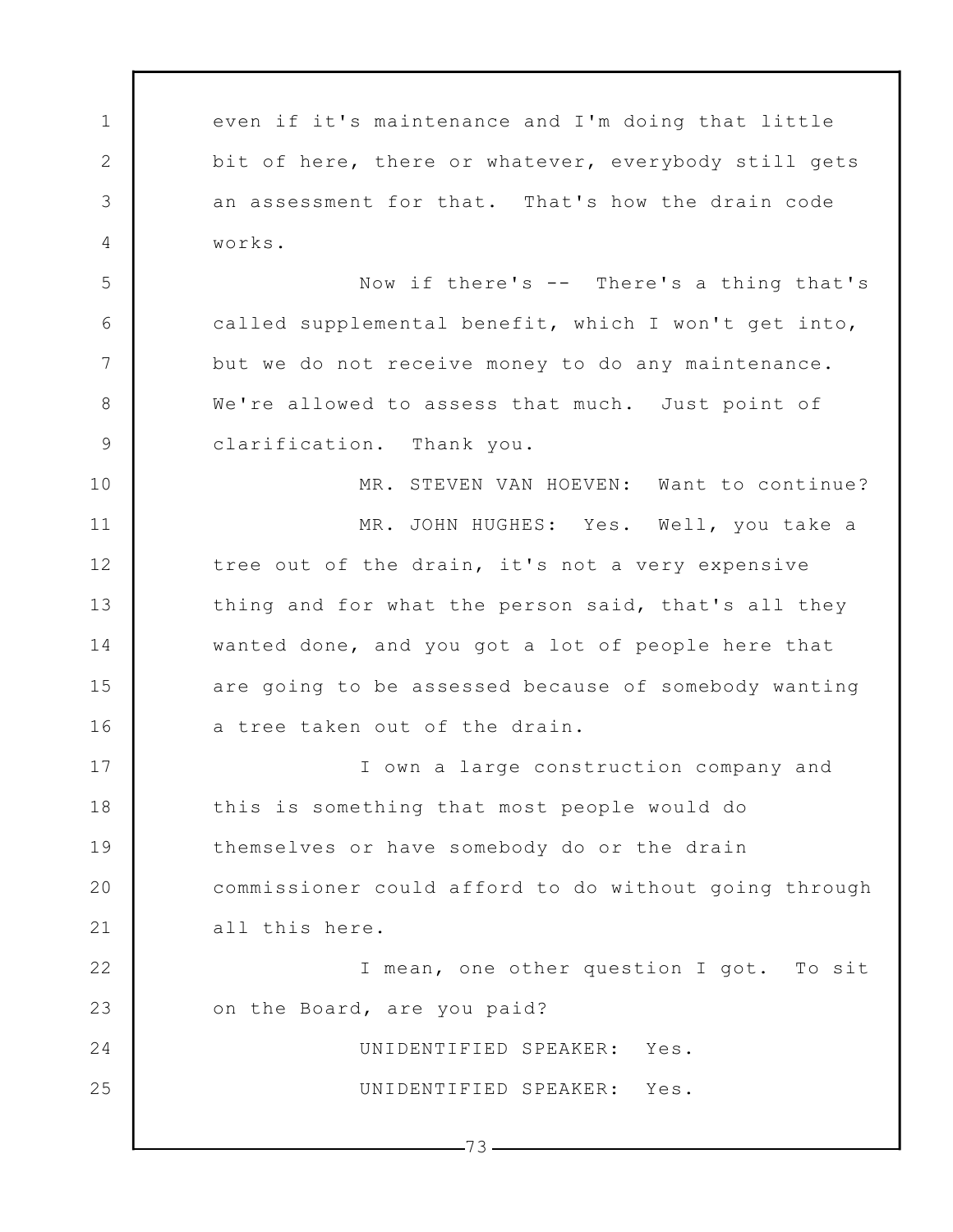1 2 3 4 5 6 7 8 9 10 11 12 13 14 15 16 17 18 19 20 21 22 23 24 25  $-74-$ UNIDENTIFIED SPEAKER: Yes. UNIDENTIFIED SPEAKER: Yes, they are. MR. STEVE VAN HOEVEN: Question about payment. I know I'm paid mileage. MS. STEPHANIE BARRETT: \$40 stipend and mileage. MR. STEVE VAN HOEVEN: Oh, I get a \$40 stipend. Okay. So I'm -- I'm paid mileage and \$40 stipend, and that would be the same for all three Board members. And then that's per the drain code. Got more? Don't you like that? MR. JOHN HUGHES: You answered pretty much the questions I had. Thank you. MR. STEVE VAN HOEVEN: Okay. Thank you. (Whereupon, applause.) MR. STEVE VAN HOEVEN: John Holter, 1199 -- MR. JOHN HOLTER: Right here in front of you. MR. STEVE VAN HOEVEN: Yep. Is that Drent Road? MR. JOHN HOLTER: Yes. MR. STEVE VAN HOEVEN: Okay. John? MR. JOHN HOLTER: You know, I think there should be some options as far as even some light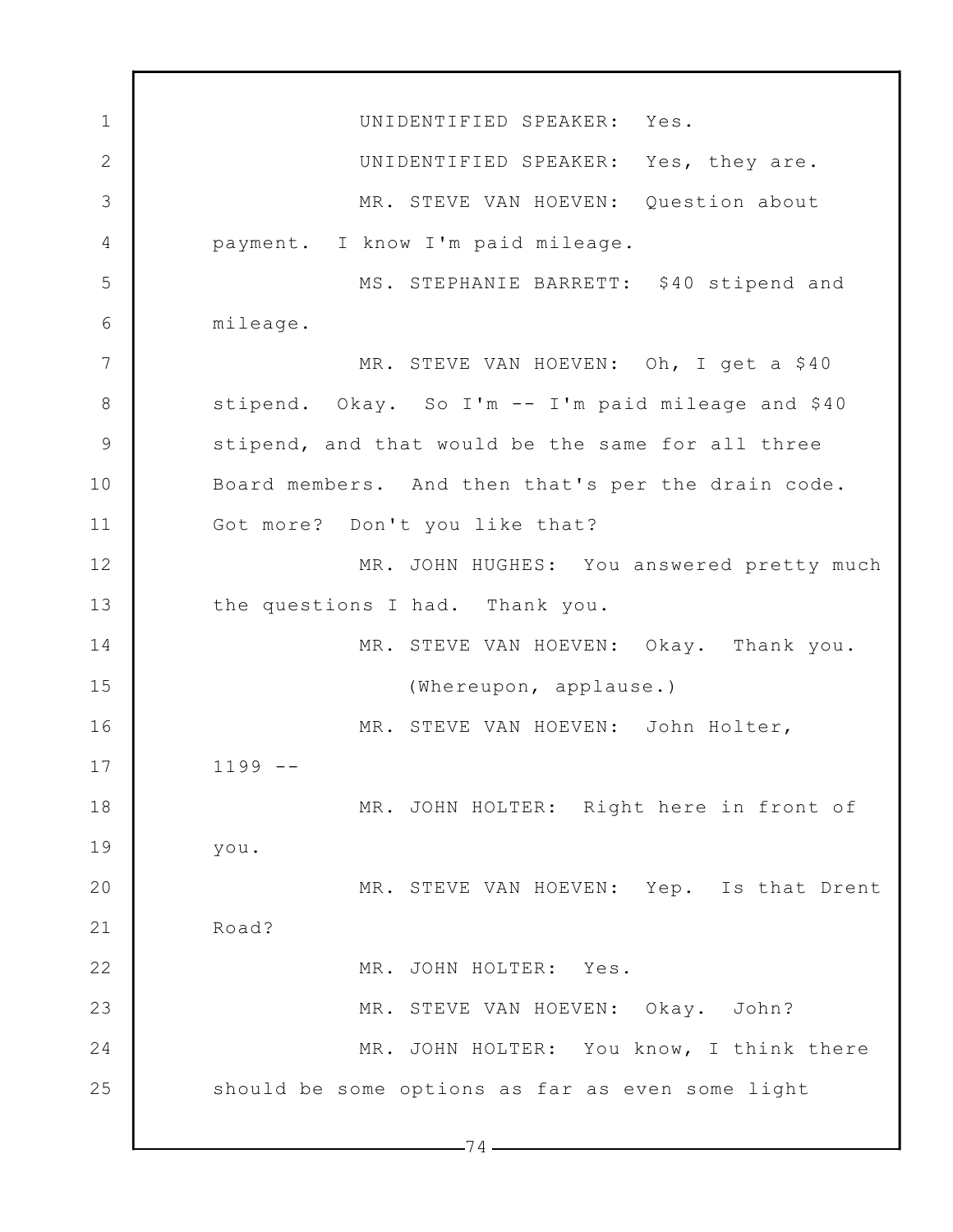maintenance. I think years ago I think the past drain commissioner would use trustees from the county jail system. I don't know if that's still allowed anymore, but I think that would also help to go that route.

1

2

3

4

5

6 7 8 9 10 11 12 13 14 15 16 17 But I will tell you, we moved here in '72 to Egelston Township and I can remember back in the early '80s when Drent Road, you could actually float boats out to the road. Drainage ditch was put in by Marty Hulka. We've never had a problem. But I think, whether people like to hear it or not, in the last three, four, five years, if you look around, the water table is up, also. So I think for some of these pictures of stagnant water, the water table is up. You can go right over to Five Lakes, I was over in that area with my zoning administrator there a couple days ago. I've never seen it that high.

18 19 20 21 22 23 24 25 So I've got a call to the township, from all over the township that they're having problems with water, so it's not just in this Holland Drain. I think it's everywhere, not just Egelston, Muskegon Township, as well as all over the county. There's issues. And I think anybody could tell, hydrologists, you could dig a hole down two foot and see water.

 $-75-$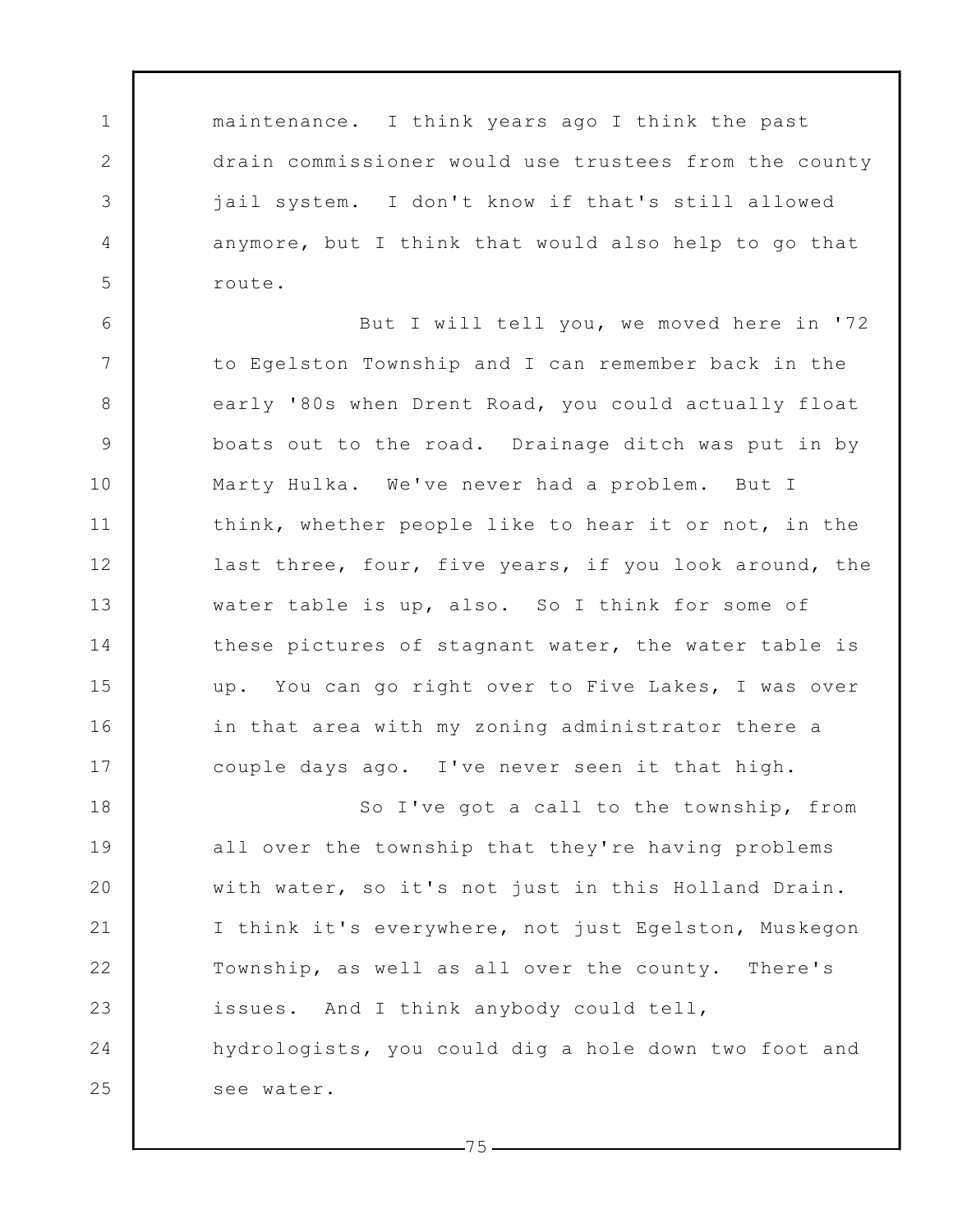1 2 3 4 5 6 7 8 9 10 11 12 13 14 15 16 17 18 19 20 21 22 23 24 25 So but  $I$  -- I want to go back to who is going to benefit from this project? And I applaud the gentleman who signed the petition and stand up and say what he said, because I think if a lot of the residents would just not put their leaves in the ditches and do a little extra like that, we wouldn't be here today. I think we're making more out of this than really what should be done. So thank you. (Whereupon, applause.) MR. STEVE VAN HOEVEN: Thank you. Okay. For some reason, I think I called this one already. Robert Conley on Shirley, 923 Shirley? MR. ROBERT CONLEY: Right here. Yep. MR. STEVE VAN HOEVEN: I haven't? Okay. Robert Conley, 932 Shirley. Robert, can you get out of there? UNIDENTIFIED SPEAKER: Hand him the mic. UNIDENTIFIED SPEAKER: We can pass the microphone. We're not going to keep it. MR. STEVE VAN HOEVEN: You're sure you're not going to keep it? UNIDENTIFIED SPEAKER: You wouldn't like what I have to say. MR. ROBERT CONLEY: I started this petition, I don't know, a year and a half ago. I did

 $-76-$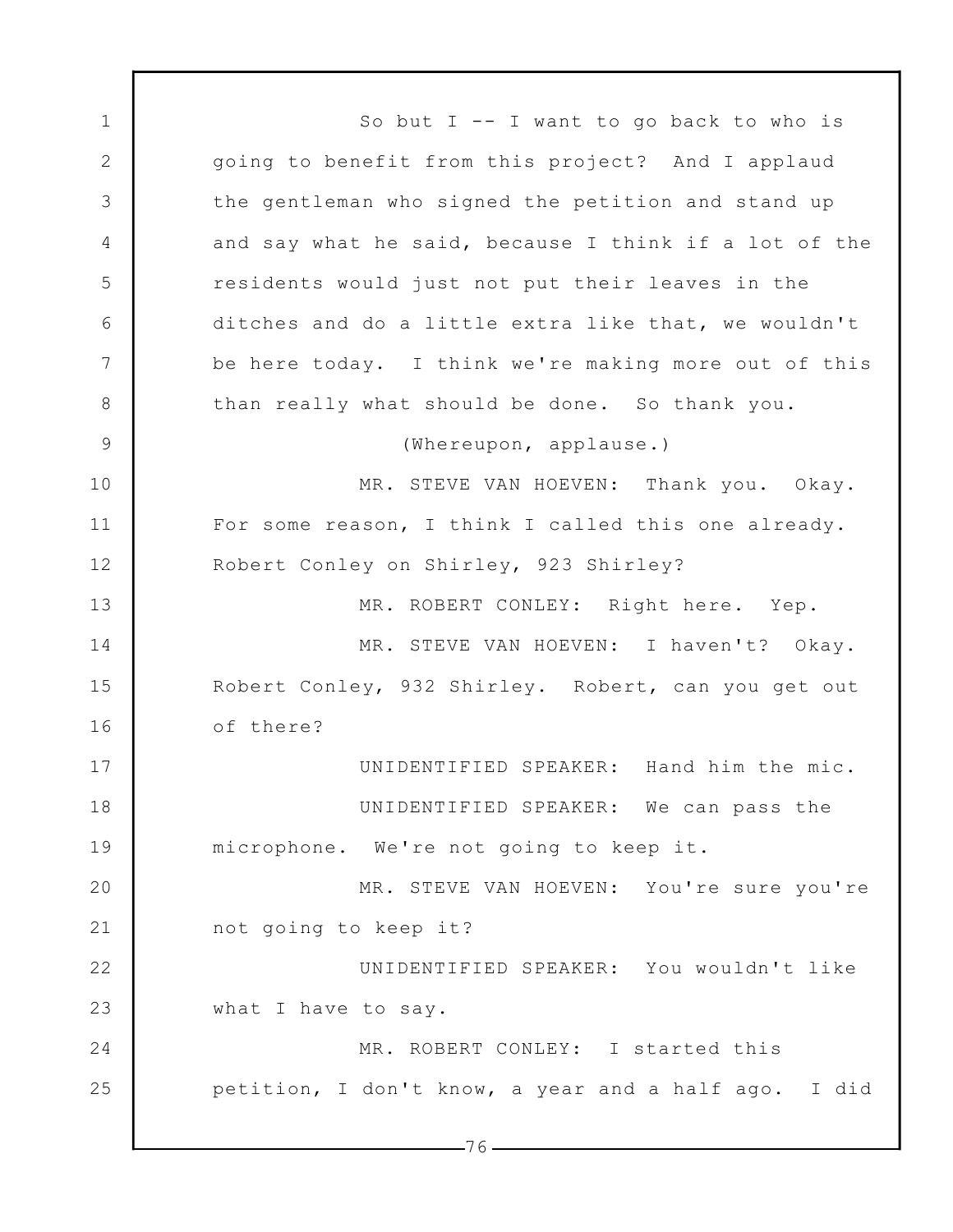not expect anything like this. Two years ago, this huge tree came down, took out power, lines are still underneath, they're on the bottom of the drain. I wasn't worried about that piece. I'm worried about the piece that's still standing up that's about 25 feet from my garage. This is not even on my property. I can't legally go there and cut it down. The dang thing is about three foot around, I'm not going to cut it down anyways.

1

2

3

4

5

6

7

8

9

20

25

10 11 12 13 14 15 16 17 18 19 So everything I did, I went through the township. They said: No, we can't do anything. Road commission says: No, we don't do anything, talk to the drain commissioner. So I went down and talked to Brenda. She's the only one that wanted to help me out. Okay? I did a petition. I did not expect everybody from half the damn county to come down. I don't think half the county should pay for it, but I'm not going to pay for it by myself. It's not my tree.

(Whereupon, applause.)

21 22 23 24 MR. STEVE VAN HOEVEN: Thank you, Robert. And now I know how I remembered your name, because you're one of the petitioners. Did you circulate the petition?

MR. ROBERT CONLEY: Yes, I did.

 $-77-$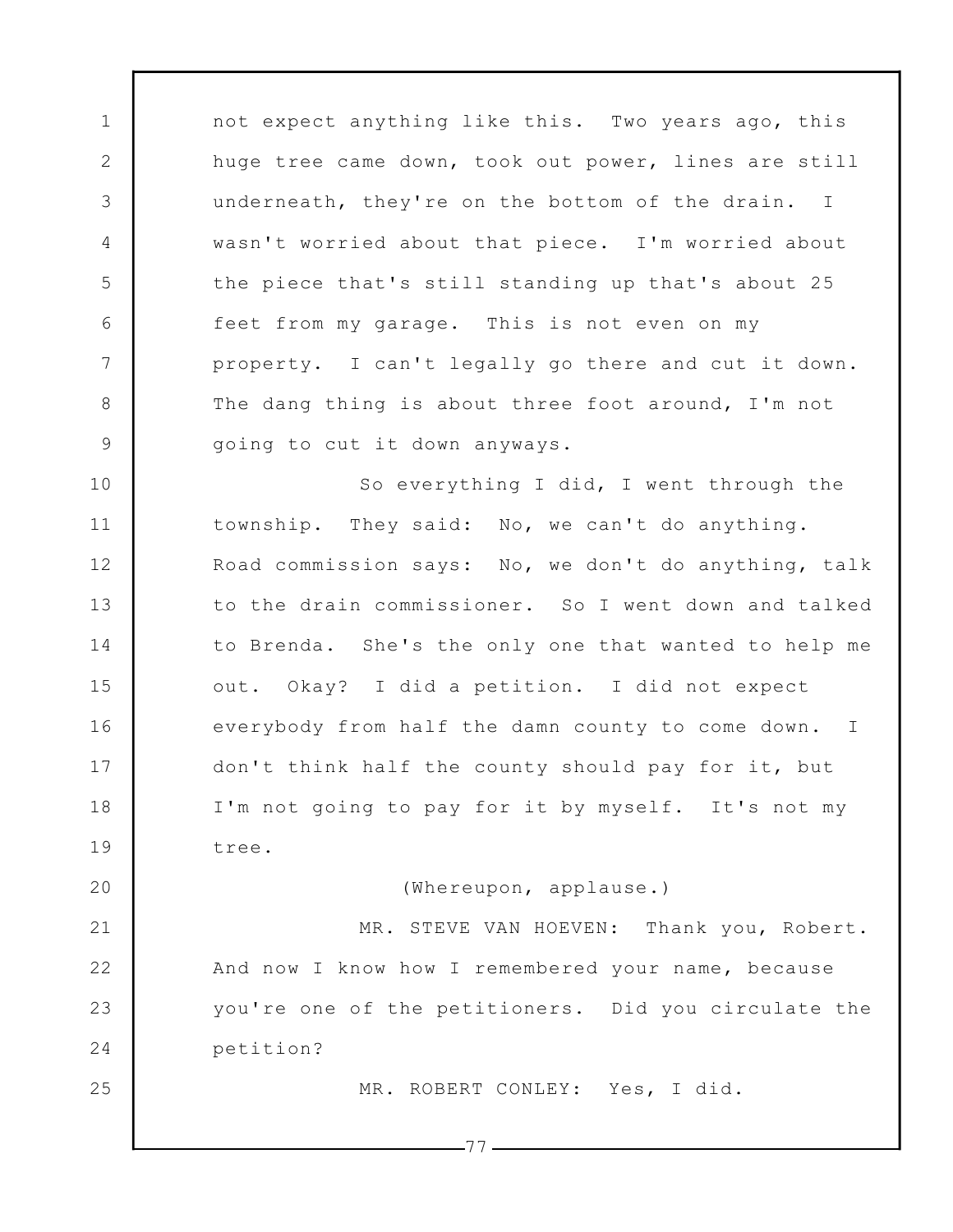1 2 3 4 5 6 7 8 9 10 11 12 13 14 15 16 17 18 19 20 21 22 23 24 25 MR. STEVE VAN HOEVEN: Okay. (Whereupon, unintelligible conversation.) MR. ROBERT CONLEY: I couldn't tell you that. I don't know whose tree it is. MR. STEVE VAN HOEVEN: George Tinbeck - no, Tindall. George Tindall, 4599 Pine Hollow Court. George? MR. GEORGE TINDALL: I know that the residents of Pine Hollow, we never did petition to anything. We -- we did have meetings with Mrs. Moore about everything that's going on in our neighborhood with -- with the high water table. We -- that was one of the options and she did do a quick preliminary study about either going into the Holland or the Round Marsh Drain. But you know with this, you know, all these issues that are downstream like we've already heard and normal maintenance issue, maintenance would probably take care of all this stuff. But here is an idea, and I think you had -- John had a good idea about, you know, some - getting some trustees from the -- from the prisons, but let's all get together, instead of using public funds, and get some of this stuff cleaned up but with like -- let's have somebody from the drain commission

 $-78-$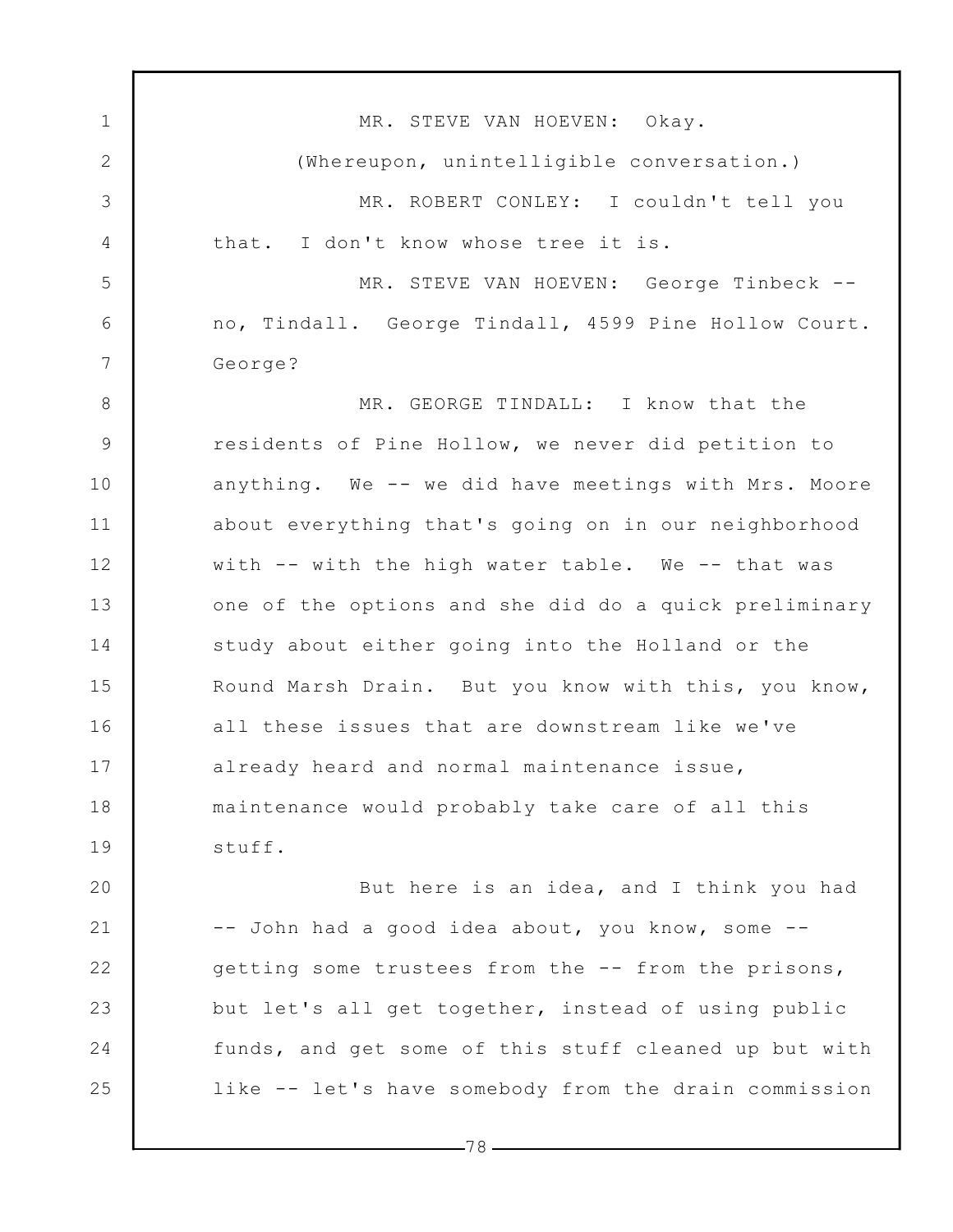1 2 3 4 5 6 7 8 9 10 11 12 13 14 15 16 17 18 19 20 21 22 23 24 25 just help organize like -- like a cleanup. I'm -- I'm the grand knight for the Knights of Columbus council over, it's Fathers Rudy and Clem 13035, and we do a road cleanup and we do that between Dangl all the way to US-31. And I don't know if -- and most of that is the Holland Drain. I don't know how much trash I picked up. We've had our Boy Scout Troop 1006, they went ahead and do that. Why can't we just all come together instead of using public funds to do all this? How about that? Let's -- Isn't that what we used to do? UNIDENTIFIED SPEAKER: Yeah. UNIDENTIFIED SPEAKER: Yeah. MR. GEORGE TINDALL: All right. (Whereupon, applause.) MR. GEORGE TINDALL: And I got one -- you know, and this is more for my Pine Hollow Subdivision. You know, if the Board does determine with all these comments that they go through with this, I just have a question. Some of this stuff on the engineering drawing, with the Round Marsh discharge for the Pine Hollow, would that be part of that, even though we didn't petition for that? Would that be part of this project? MR. STEVE VAN HOEVEN: I'll take the

-79 -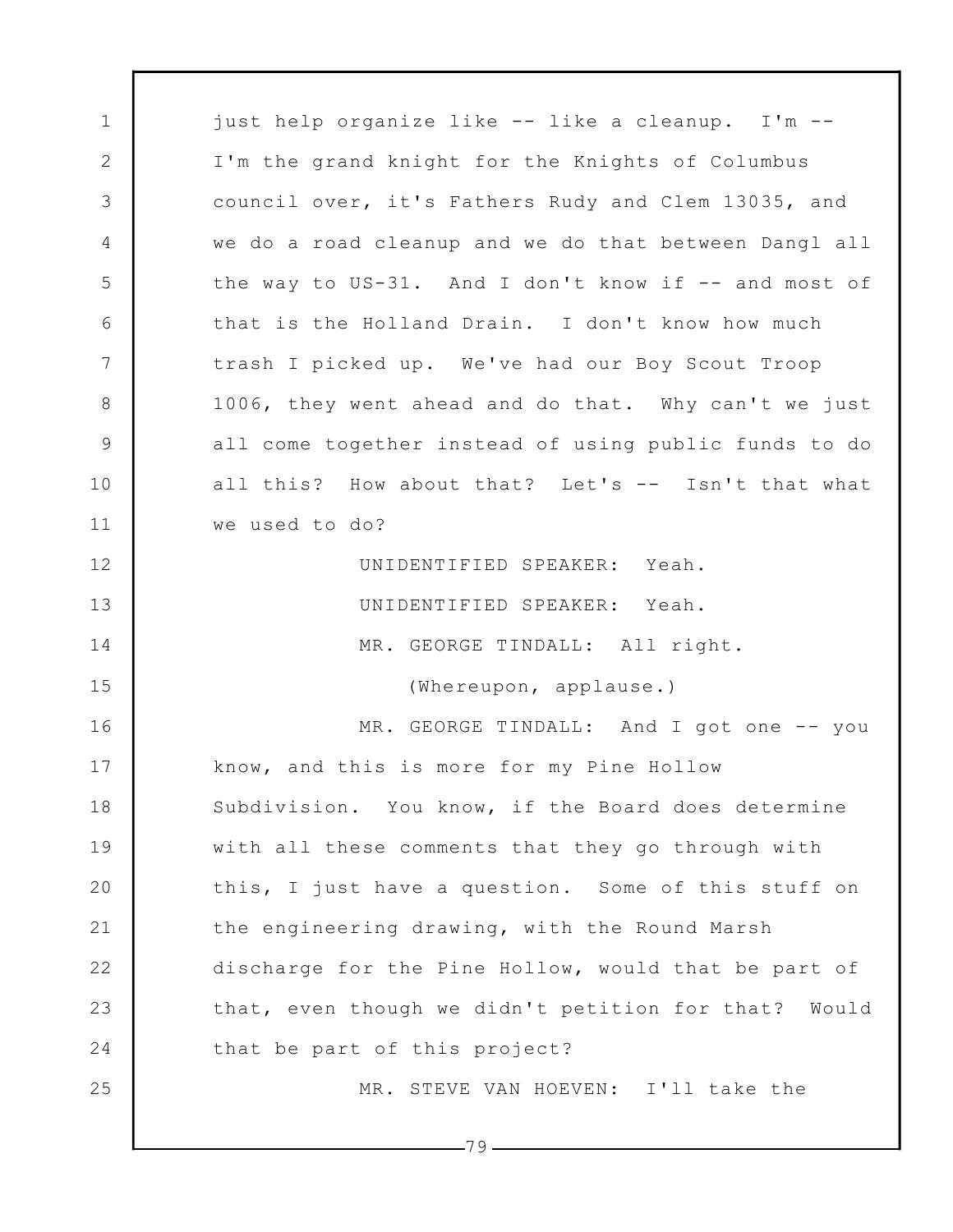1 2 3 4 5 6 7 8 9 10 11 12 13 14 15 16 17 18 19 20 21 22 23 24 25 microphone. Was that your last -- MR. GEORGE TINDALL: That was my last question. MS. STACY HISSONG: Steve? (Whereupon, unintelligible conversation.) MR. STEVE VAN HOEVEN: You can answer the last question, too? This is Stacy Hissong. MS. STACY HISSONG: So a couple times it's been mentioned about everybody getting together privately and I commend you for asking to do that. The laws, with like Adopt a Highway, are different with drains because a drain is not a public right of way. Like as an example, if Steve wanted to go and look at -- go through people's property, look at the drain, that would be trespass. It's not a public right of way. It's a drain easement, so it's not open to the public. And for the drain -- to be honest, for the drain commissioner to get the liabilities and the property owner permissions for each person, forms for -- you know, for each person's property, it would probably cost more in the administration of that than the actual work. So I think it is a very good idea, but you can't go into the next property without us getting permission because it's not like a road. A

80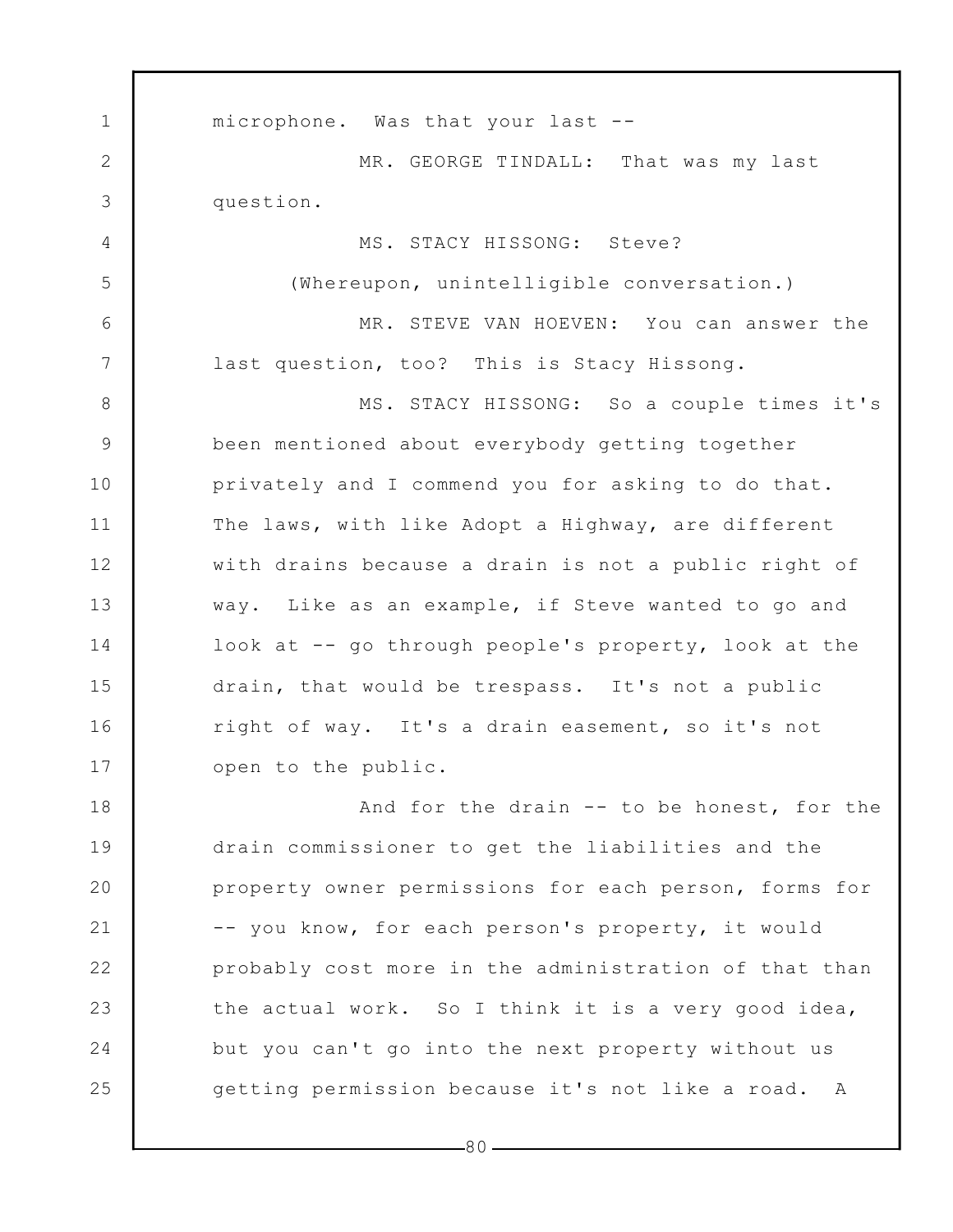1 2 3 road is a public right of way. A drain is -- is not a public right of way so there's no right for the public to enter it.

4

5

6

7

8

9

10

11

I've been asked this question in a number of different counties and it is -- unfortunately, it's very difficult. And in terms of somebody going out there and doing the work, also, I commend you for, you know, those folks who wish to do that for offering to do that and, again, it's a different situation when we're dealing with something that's regulated, as in a lake and stream.

12 13 14 15 16 17 18 19 20 21 22 So the open part of this would all be considered a regulated stream by the DEQ and so to do anything, even something as basic as taking a tree out, might require a soil erosion permit from the county if you wanted to do it. That's not my rule. That's not the drain commissioner's rule. That's the State of Michigan rule. And so when we're working on public infrastructure, we have to treat it like public infrastructure and make decisions that if it was my own property and not regulated, I might do it a different way.

23 24 25 So while those are great opportunities and the law -- The laws aren't just that way anymore to be able to do those types of things.

 $-81-$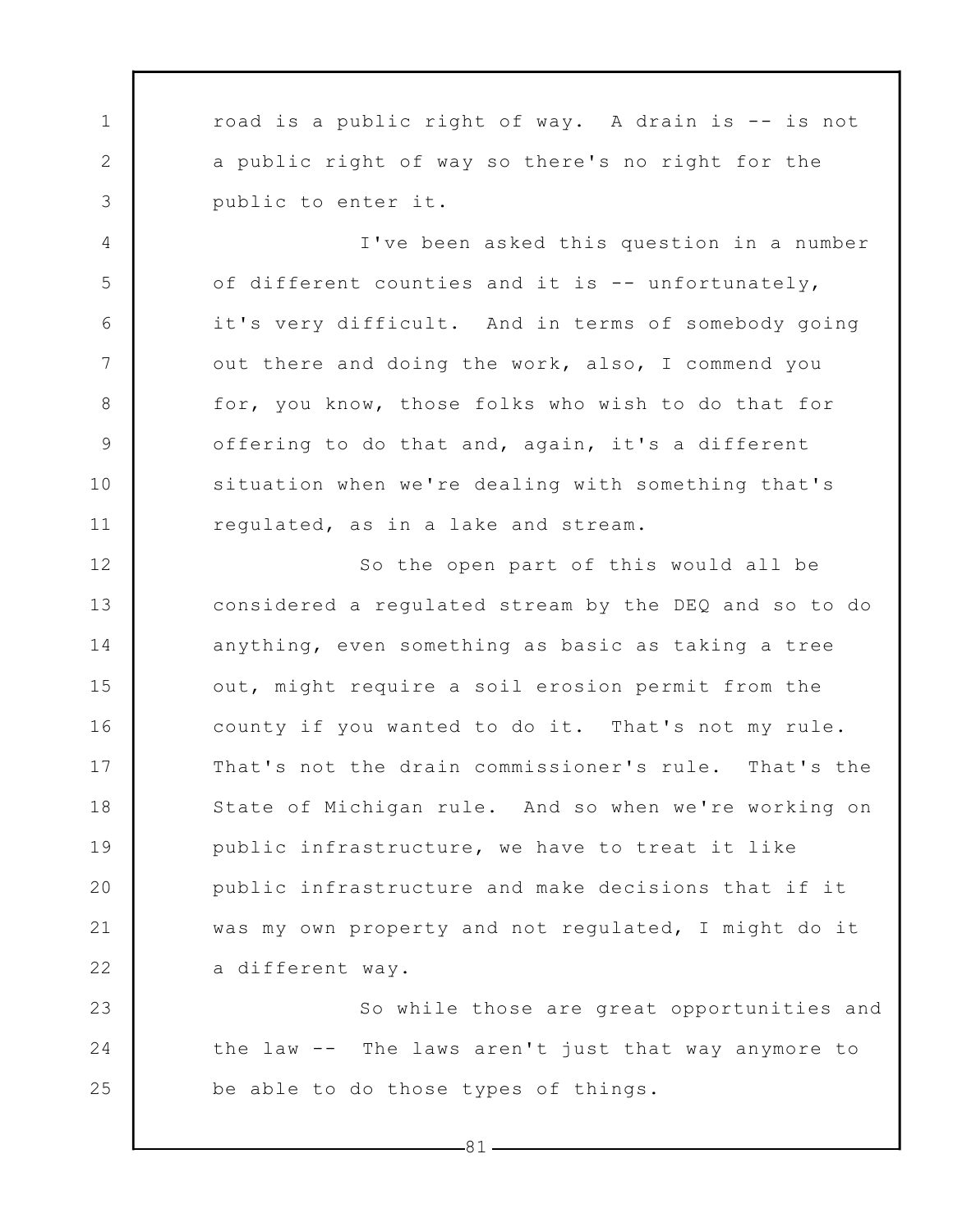1 2 3 4 5 6 7 8 9 10 11 12 13 14 15 16 17 18 19 20 21 22 23 24 25  $-82-$ MR. STEVE VAN HOEVEN: Thank you, Stacy. MR. GEORGE TINDALL: What -- what about the question about the Round Marsh thing? MS. STACY HISSONG: Oh, okay. MR. GEORGE TINDALL: The engineer? MS. STACY HISSONG: Yep. So the question as to that, so there is no development. So the Round Marsh Drain itself, what's established as the Round Marsh Drain cannot be part of this project. So if this is determined necessary, there won't be any work on the Round Marsh Drain itself under this petition. There could be other maintenance work that takes place with separate assessments, but not under this petition. As to what the scope of this project is going to be, that's not been determined even preliminarily at this point. MR. GEORGE TINDALL: So our neighborhood would not benefit whatsoever from what the engineer has said with the -- going into the Holland Drain, you just can handle it, so -- MR. STEVE VAN HOEVEN: That was George talking again. Just want to make sure for the court reporter that the voice is associated with somebody. Okay. Are you set?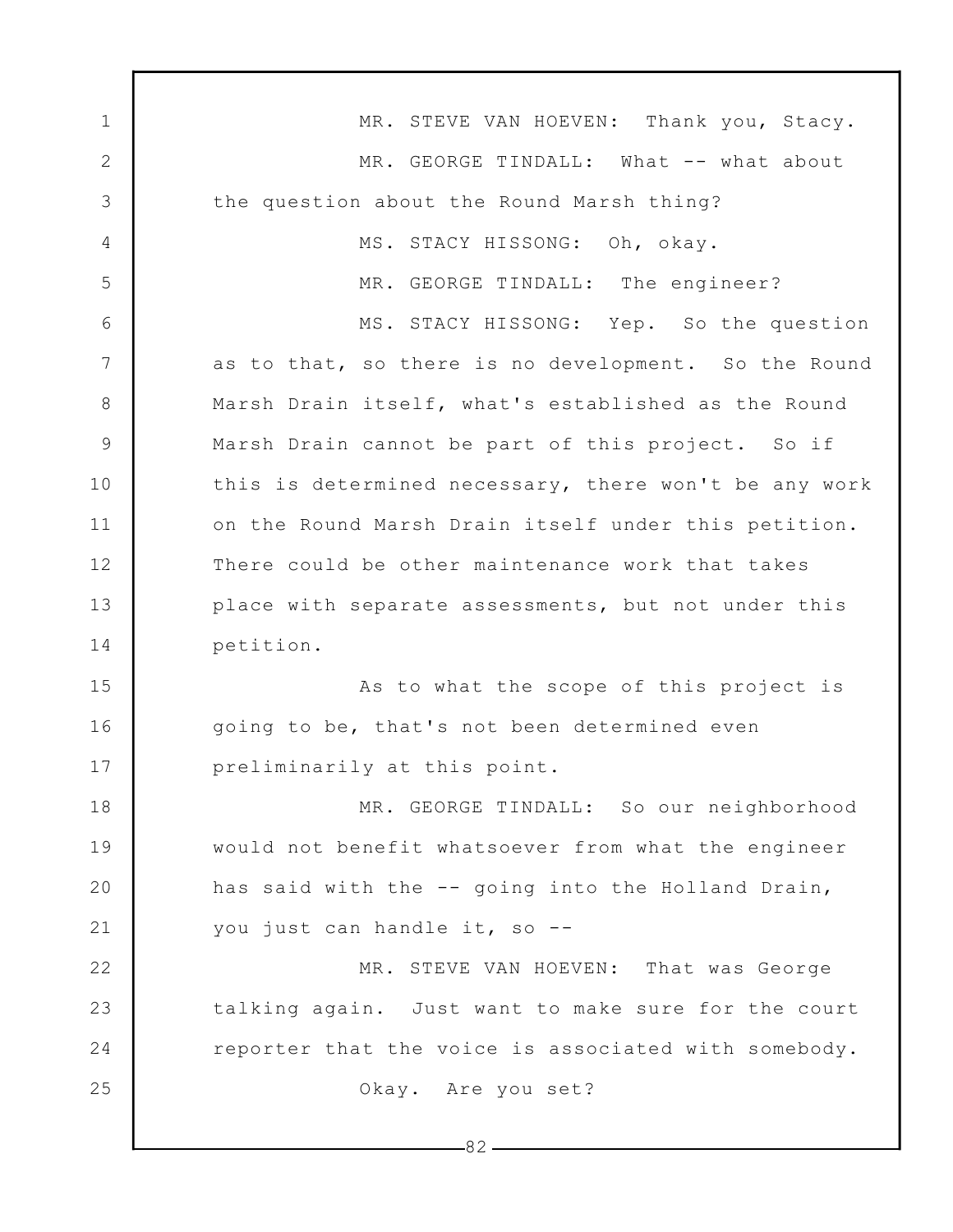1 2 3 4 5 6 7 8 9 10 11 12 13 14 15 16 17 18 19 20 21 22 23 24 25 MR. GEORGE TINDALL: I'm set. MR. STEVE VAN HOEVEN: Okay. We have got Cheryl Poe? MS. CHERYL POE: Yeah. MR. STEVE VAN HOEVEN: At 2872 East Apple Avenue. Cheryl? MS. CHERYL POE: Yeah. My name is Cheryl Poe. I lived just east of the Walker Road intersection which is where the maintenance of the sewer system set. Now, the last three of the four -last four years, last four to five years, we have had flooding one year so bad that I had two inches of water in my living room. I have a problem. I have addressed the drain commissioner when Marty Hulka was in office at that time. He gave me some drainage pipe to put along the edge of my house so my house didn't get flooded and also had the guys come out and do some cleaning of the ditch. This was after my whole family went out on Memorial weekend and cleaned the drain out themselves because it had not been previously done. So my question is what do we have to do to get it fixed and what do we have to do to make this a normal action -- since there are no funds for it, just make it something that maybe we do all pay for

 $-83-$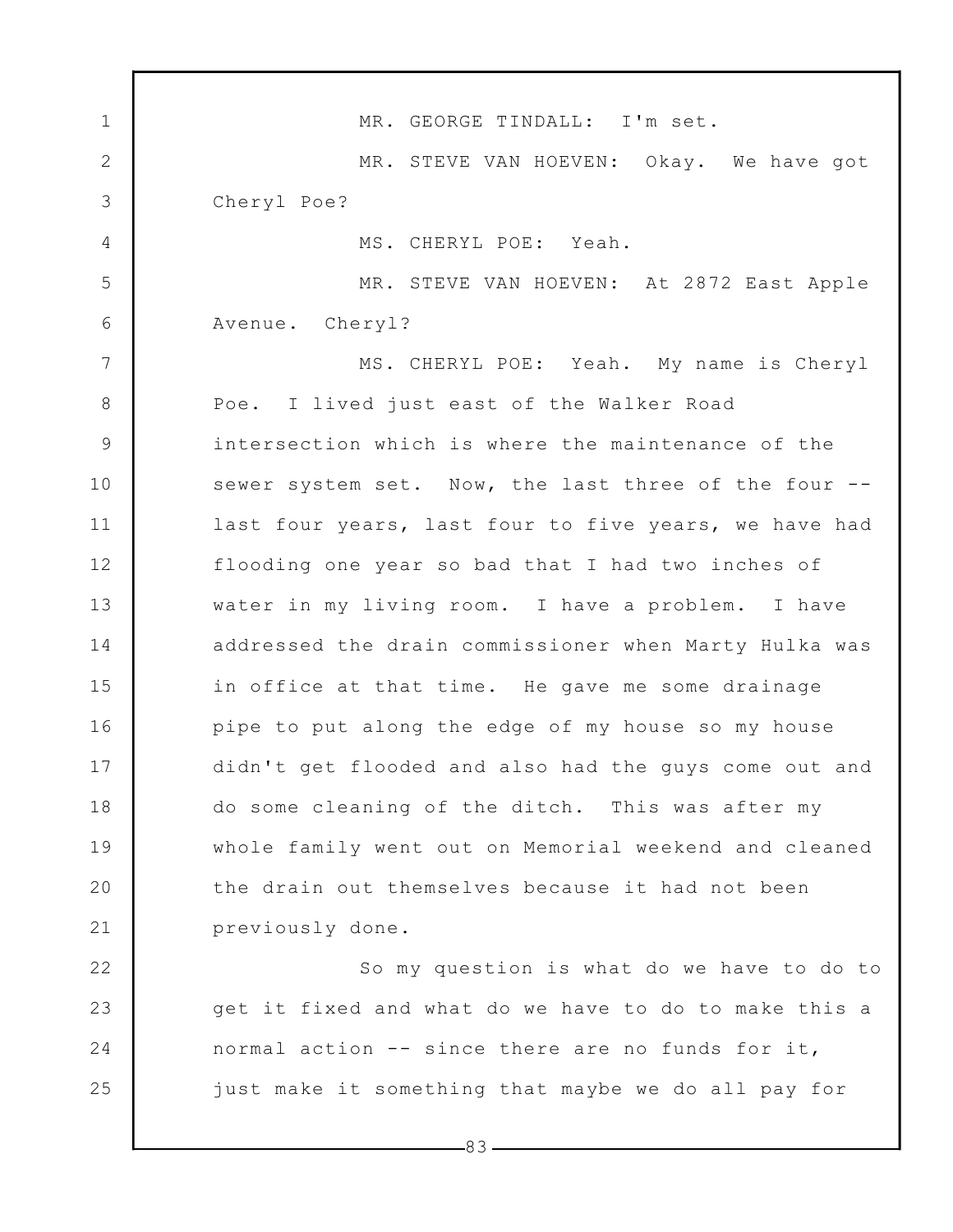1 2 3 4 5 6 7 8 9 10 11 12 13 14 15 16 17 18 19 20 21 22 23 24 25  $-84$ the drain, but only on maintenance, keep it maintained, then you have that fund to drain up from, something on that course. I don't agree that the people who aren't having a problem don't need to pay but, at the same time, they're not having a problem maybe because the drainage system isn't just working for them. It just doesn't work for me. So what can we do? (Whereupon, applause.) MR. STEVE VAN HOEVEN: Thank you. Does my Board have any questions about that comment? And Dan, would you go up and show them where Cheryl is located? 2872 East Apple Avenue, can you identify that? UNIDENTIFIED SPEAKER: Right across from E & A Pit Stop on Apple Avenue by Walker Road. UNIDENTIFIED SPEAKER: East of Apple (unintelligible). MR. STEVE VAN HOEVEN: Is she right on the same side of the road as the drain? UNIDENTIFIED SPEAKER: Yes. UNIDENTIFIED SPEAKER: Yes. UNIDENTIFIED SPEAKER: Yes. MR. DAN FREDRICKS: Right where the drain ditch and it's probably all storm sewer into the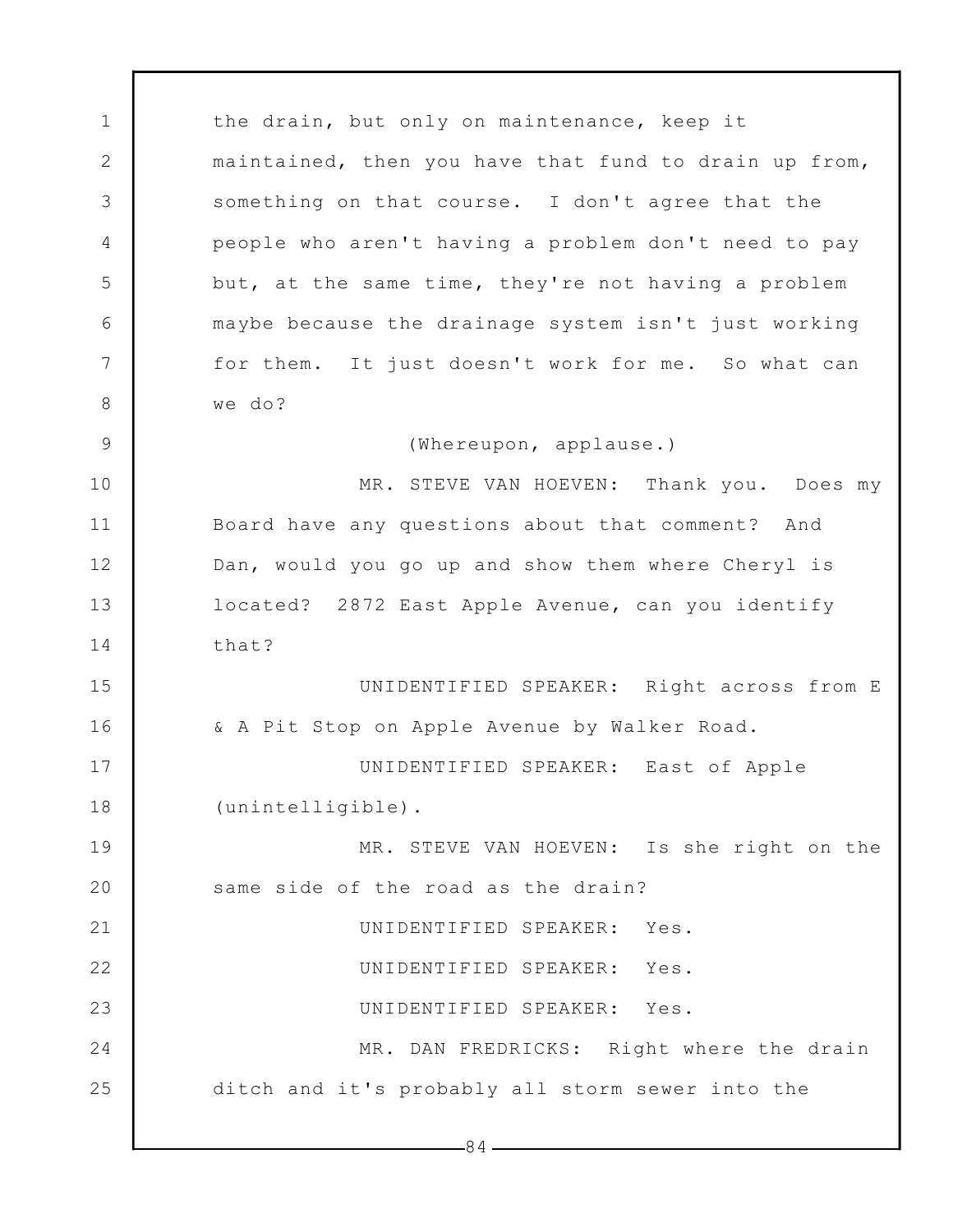1 2 3 4 5 6 7 8 9 10 11 12 13 14 15 16 17 18 19 20 21 22 23 24 25 open -- MR. STEVE VAN HOEVEN: I'm sorry, Dan. MR. DAN FREDRICKS: She's very -- She's basically right where it transitions from the 18-inch storm sewer to the open channel. MS. CHERYL POE: And all the water goes -- UNIDENTIFIED SPEAKER: Artie's Automotive. MR. STEVE VAN HOEVEN: Is she downstream from the 18-inch storm sewer? MR. DAN FREDRICKS: Yes -- or yes. Yeah. So I guess on the map here, which I can't read very well, here is -- Okay. So here is Walker and then she's right about in there. The drain goes more or less from Carr Road here, so she's like right in the middle. MR. STEVE VAN HOEVEN: Dan, would you comment about what you think her problem is? Can you conjecture? No? MR. DAN FREDRICKS: At this point --UNIDENTIFIED SPEAKER: I just want to make sure she can hear you. MR. DAN FREDRICKS: I would want to go out there specifically and look at her problem, because I have not -- I'm not familiar with the area so I don't want to speculate at this point.

 $-85-$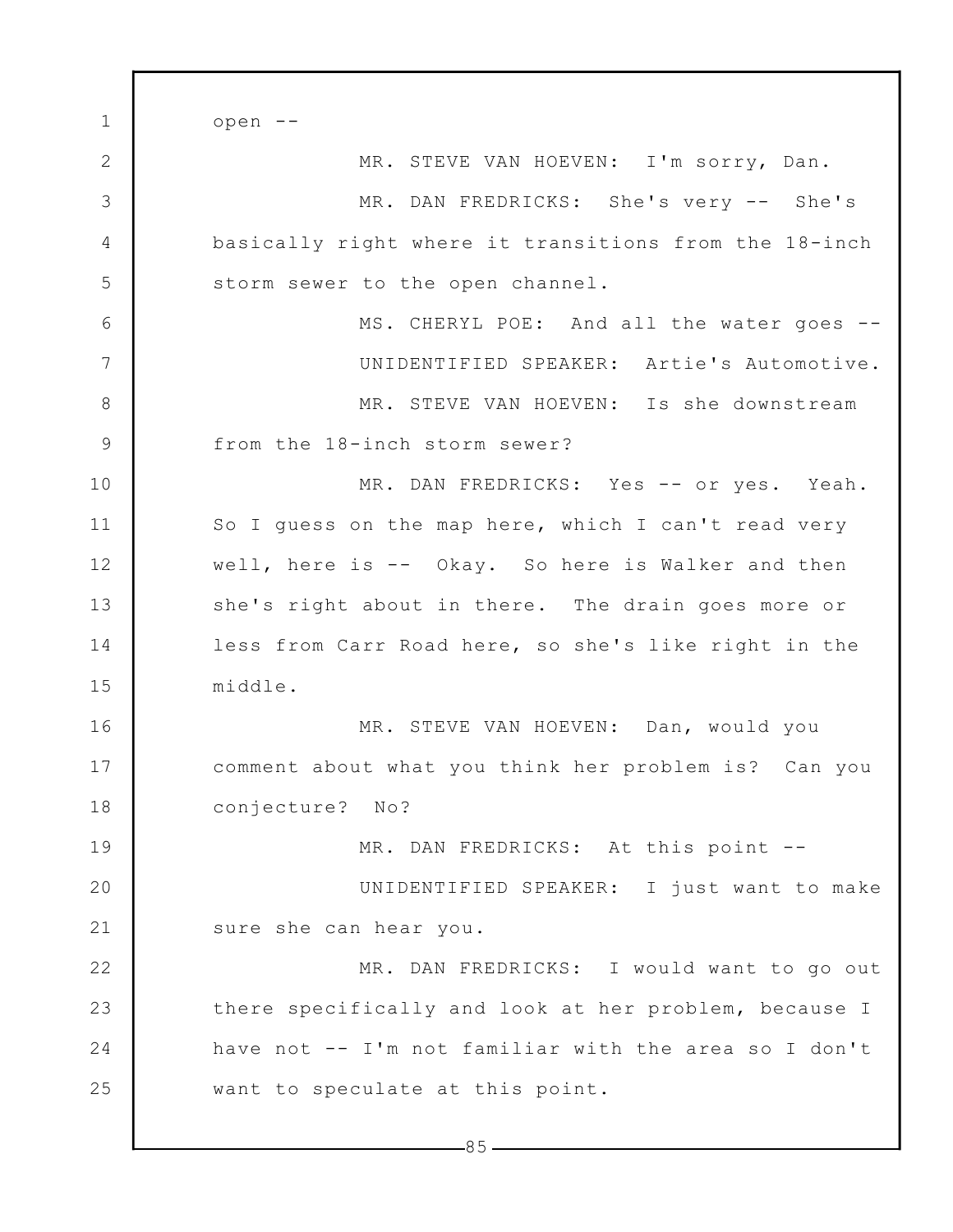1 2 3 4 5 6 7 8 9 10 11 12 13 14 15 16 17 18 19 20 21 22 23 24 25 MR. STEVE VAN HOEVEN: Thank you, Dan. Thank you, Cheryl. Board, I'll just take one second to did that generate any questions for you? I know with the microphone out here, it's hard for you to make comments, but I don't want to not include you. MS. JUDY MARCINKOWSKI: I'm good. MR. STEVE VAN HOEVEN: You're okay? MS. CHERYL POE: So I don't think that question was really answered. MR. STEVE VAN HOEVEN: You feel you had a question that wasn't answered? MS. CHERYL POE: The whole question wasn't answered. What can be done about that problem right there? MR. STEVE VAN HOEVEN: At your location? Specifically at your location? MS. CHERYL POE: I don't need a tree removed. I need something done to make the water not go on my property. I don't care if the water takes -- MR. STEVE VAN HOEVEN: Once again, this is Cheryl talking and she's asking if there's anything that can be done at your specific location to help keep you from flooding? MR. CHERYL POE: Right.

86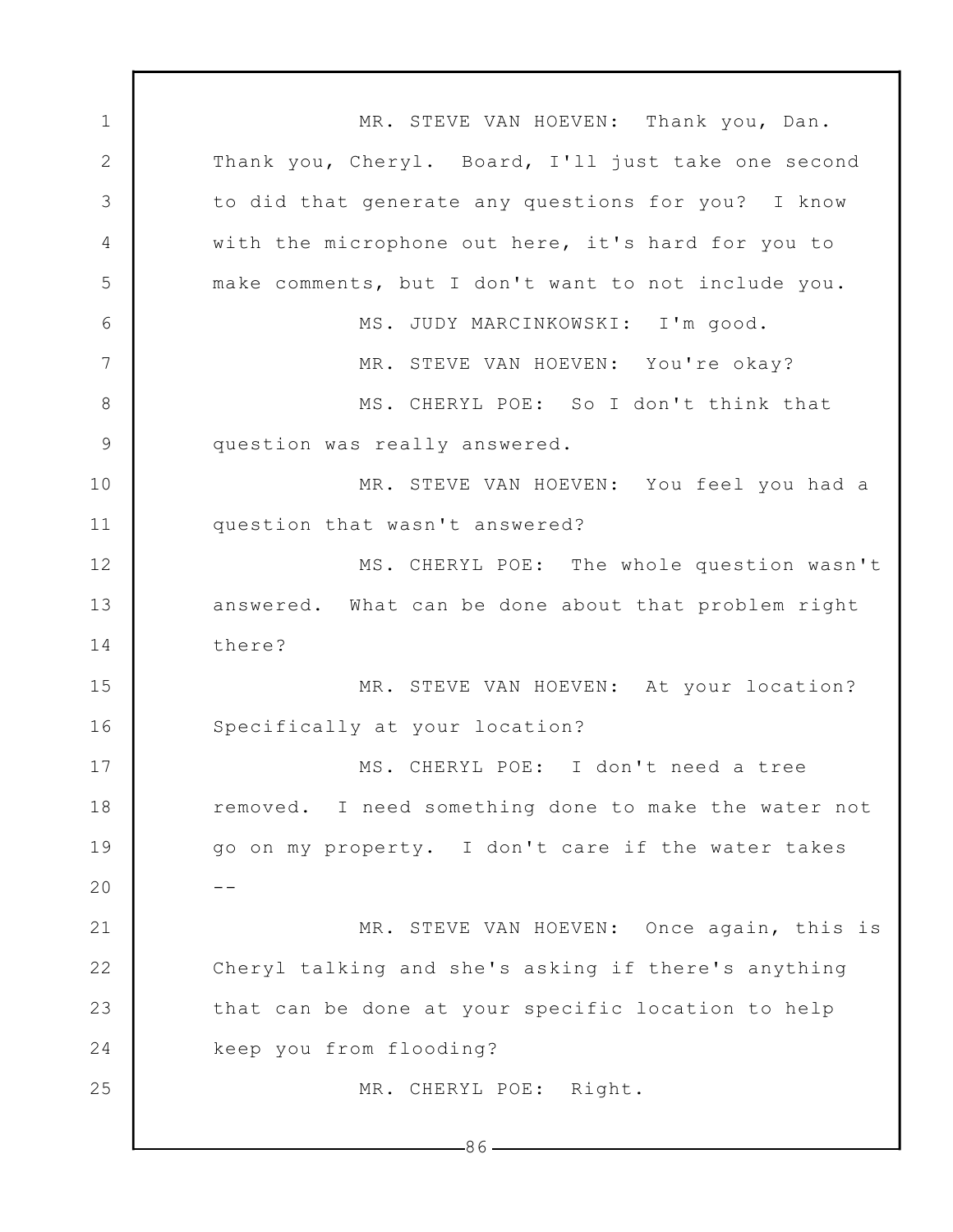1 2 3 4 5 6 7 8 9 10 11 12 13 14 15 16 17 18 19 20 21 22 23 24 25  $-87-$ MR. STEVE VAN HOEVEN: And Dan doesn't know. He's the engineer. Of course, you know, he has not done a full drainage study and evaluate all the houses. MS. CHERYL POE: Been out -- MR. STEVE VAN HOEVEN: I don't think that anybody has an answer, but that's something that they can look into. MS. CHERYL POE: I'd like (unintelligible). MR. STEVE VAN HOEVEN: So you should work with Brenda, contact her and Brenda can come out and meet with you and she can bring Dan along and the two of them can take a look what might be causing your problem. It's really hard to say what that answer would be right here, especially for me. Is that okay? MS. CHERYL POE: Uh-huh. MR. STEVE VAN HOEVEN: Okay. Larry Herzhaft? MR. LARRY HERZHAFT: Yeah. Larry Herzhaft. MR. STEVE VAN HOEVEN: 4587 Pine Hollow Court. Larry, you've been wanting this microphone. MR. LARRY HERZHAFT: Yeah. I could go on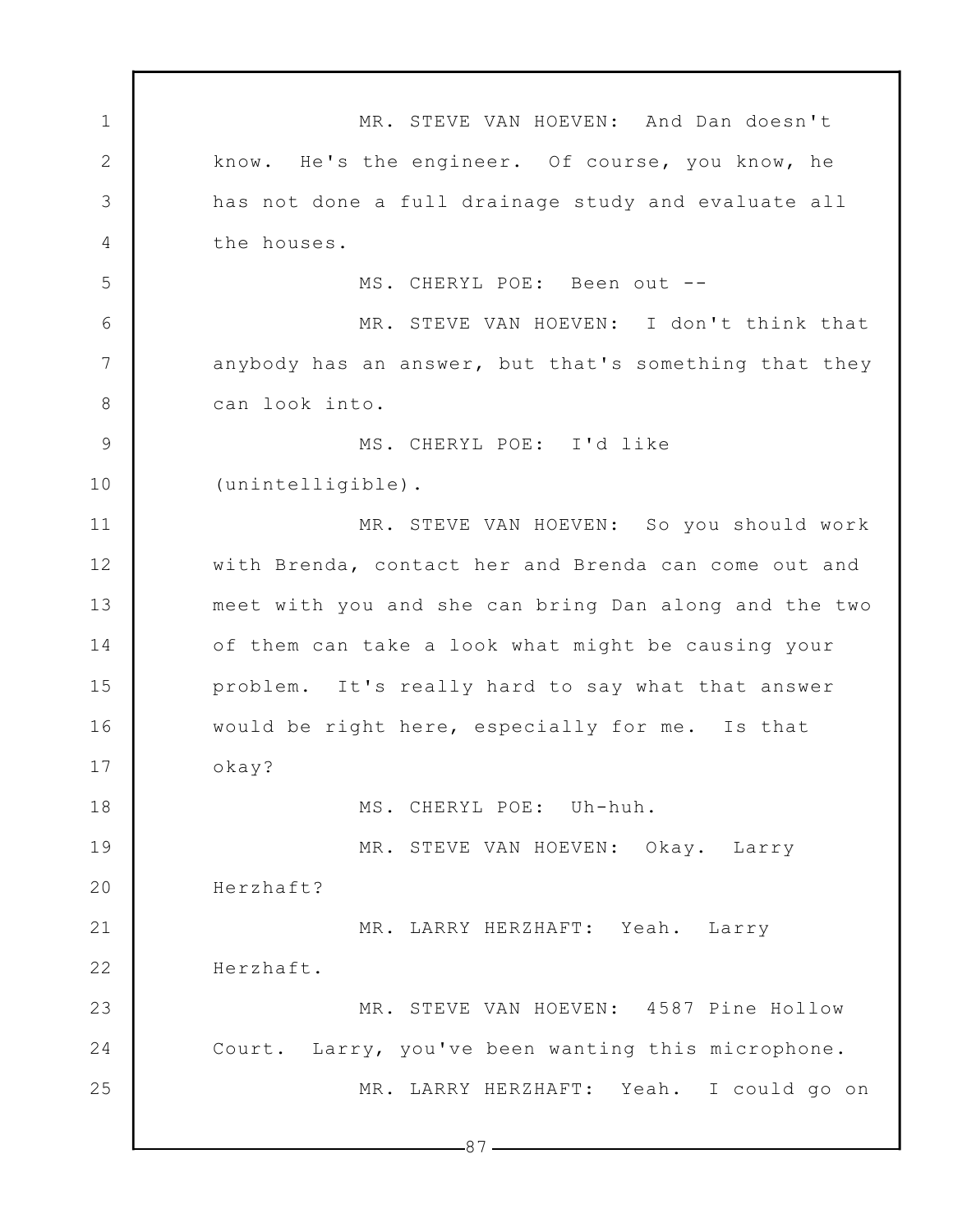1 2 3 4 5 6 7 8 9 10 11 12 13 14 15 16 17 18 19 20 21 22 23 24 25 and on about most of this stuff that's going on, especially from the Pine Hollow Subdivision. You know, I've learned a few things tonight and what really bothers me is these ditches were never maintained. You know, we voted a new fire department in out in Egelston because they didn't take care of the old one. We have the same dang thing right here and I hope you people understand that, that we need to maintain this stuff first before we approve anything to make sure that that will or will not solve the drainage problem around here. You know, if everything is cleaned out, maybe the water will run the hell out of here, maybe it won't, but now is not the time to make the decision. I think we need to get off our butts here. Brenda Moore can seem to find money for everything else that -- any project that she wants that -- going with her name on it. We can find some money someplace to get it taken care of. That's all I got to say. (Whereupon, applause.) MR. STEVE VAN HOEVEN: Thanks, Larry. Okay. Stacey Douglas, 2293 Jerome Avenue. Stacey Douglas. MS. STACEY DOUGLAS: Stacey Douglas, 2293

88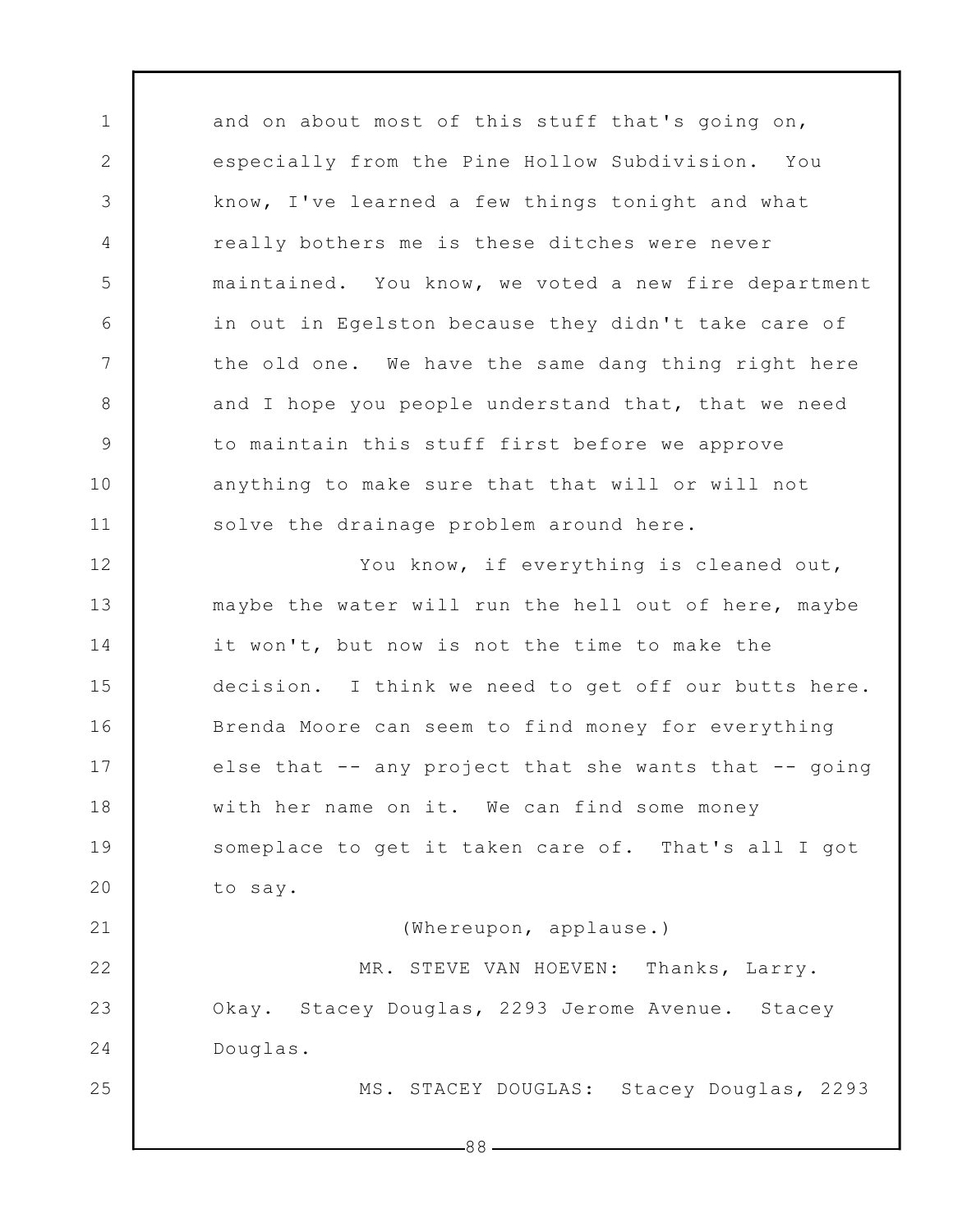1 2 3 4 5 6 7 8 9 10 11 12 13 14 15 16 17 18 19 20 21 22 23 24 25 Jerome Avenue. MR. STEVE VAN HOEVEN: 2293 Jerome Avenue. Is Stacey here? MS. STACEY DOUGLAS: Right here. MR. STEVE VAN HOEVEN: Okay. You're a way back. MS. STACEY DOUGLAS: I don't need the microphone. MR. STEVE VAN HOEVEN: Well, yes, you do, it's -- you know, there's a lot of people in here and they might not be able to hear. You don't (unintelligible). MS. STACEY DOUGLAS: Okay. Round Marsh Drain is -- runs right through our property diagonally. I did start a petition years ago when my children were small to see if anything could be done. The banks of the drain in our yard are very eroded. Under the road that is culverted, we've had children fall through it. We have animals and skunks, raccoons, all those animals. When that child walked through, there could have been so much that could have went wrong. We have -- We have put a fence up to keep our children and our animals safe, but I can't use that other side of our property. It's frustrating

-89 -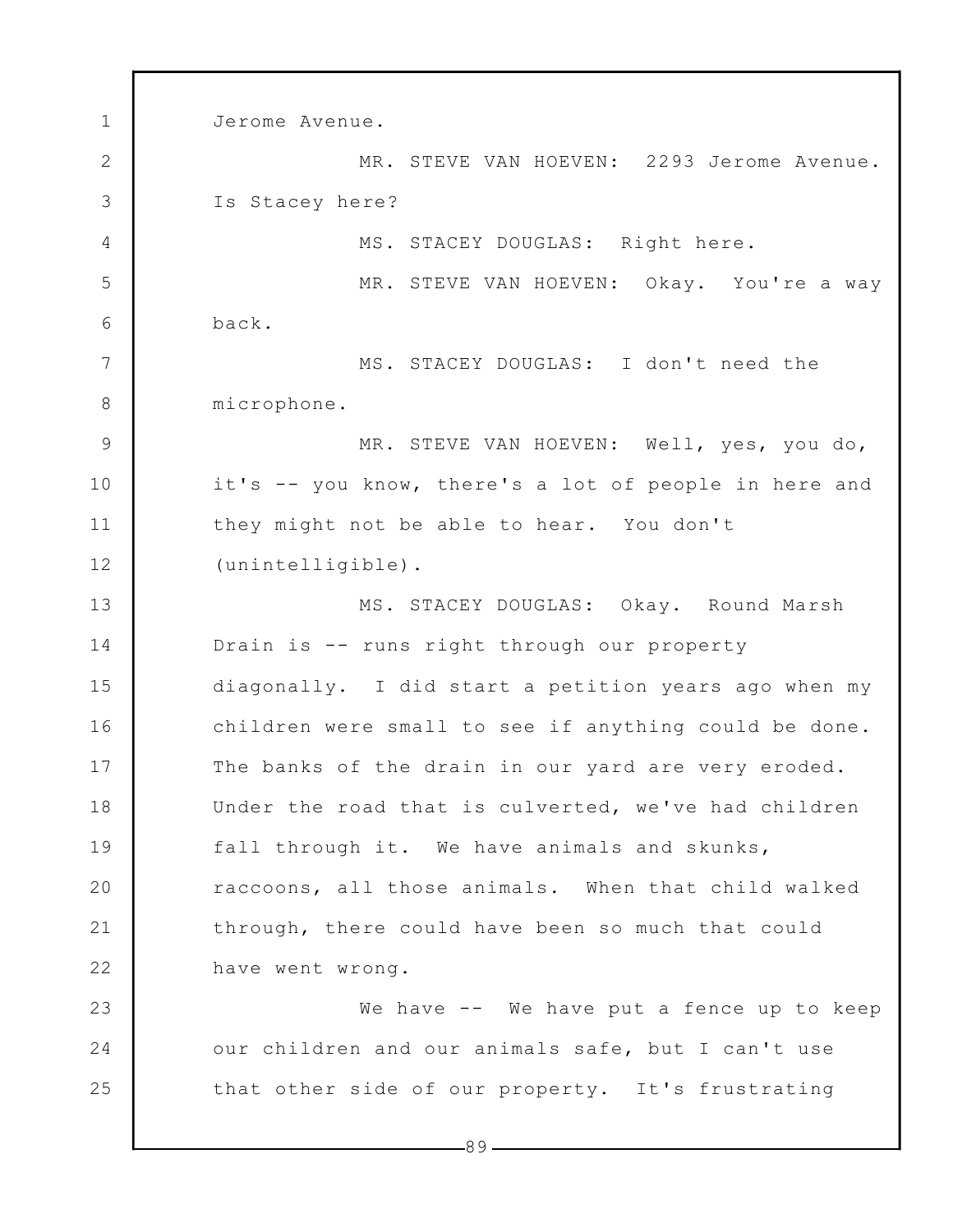1 2 3 4 5 6 7 8 9 10 11 12 13 14 15 16 17 18 19 20 21 22 23 24 25 because things -- trees, branches, we try to haul as much out as we can, but there's still so much more that can be done. It has not been maintained in many, many years. And like a few others have said, maintaining it now and trying to get it to where it should be will definitely help those who are not having problems so -- to continue to not have problems. Our neighbors are constantly pumping out water from their basements. Their sump pumps are running non-stop. Something -- It needs to be cleared out and tried to get a solution for everyone. (Whereupon, applause.) MR. STEVE VAN HOEVEN: Thank you, Stacey. MR. MARK FAIRCHILD: Your drain got fixed last year and you got assessed. MR. STEVE VAN HOEVEN: And what Stacey was talking about is a tributary drain. And it's a drain? (Whereupon, unintelligible conversation.) MR. STEVE VAN HOEVEN: On Jerome Avenue? What did you call the name of the drain? UNIDENTIFIED SPEAKER: The Round Marsh. UNIDENTIFIED SPEAKER: Round Marsh. MR. STEVE VAN HOEVEN: Tributary?

 $-90-$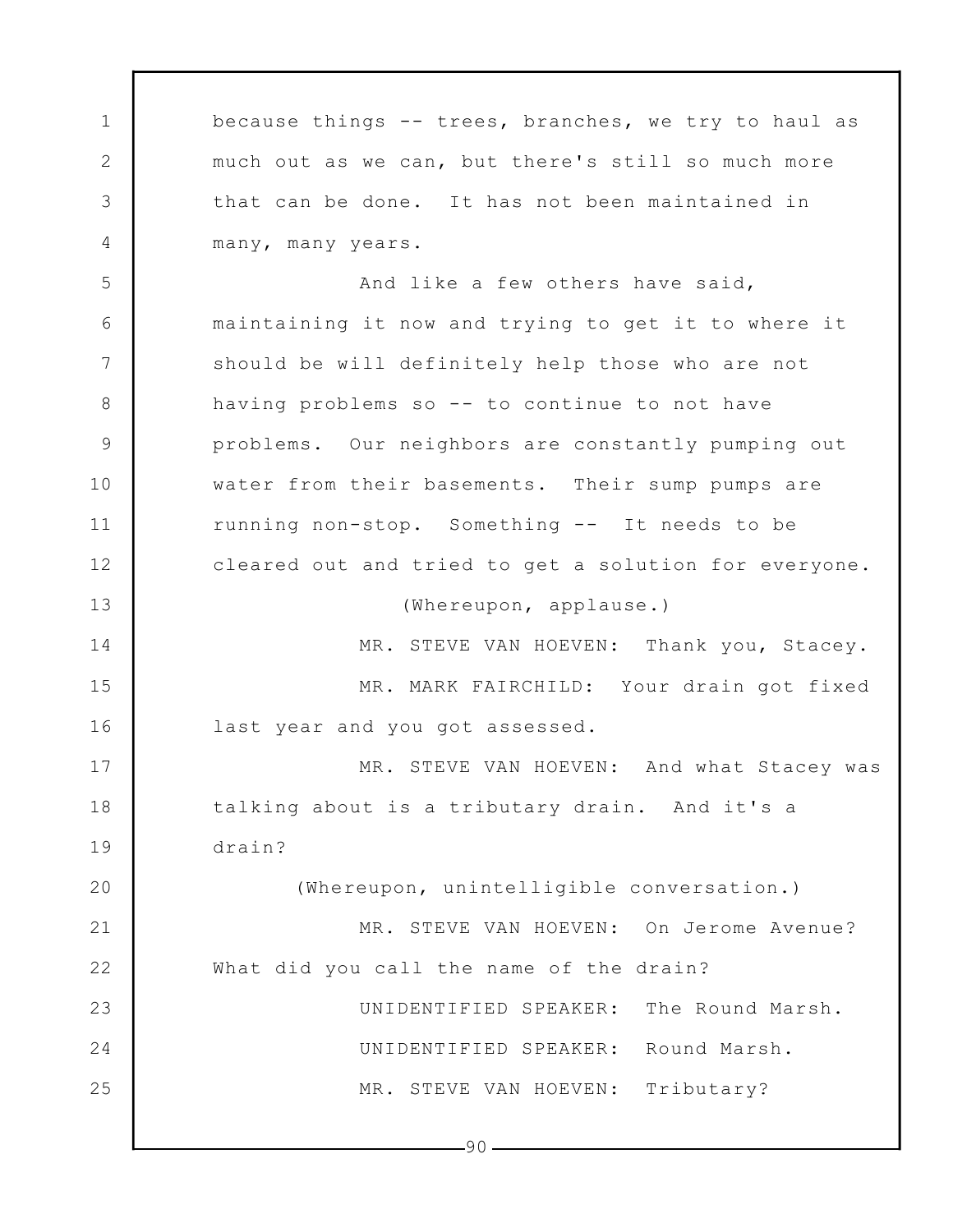1 2 3 4 5 6 7 8 9 10 11 12 13 14 15 16 17 18 19 20 21 22 23 24 25 MS. STACEY DOUGLAS: It's Round Marsh and it was fixed last year, but we're still having problems on the corner of Jerome and Sidell. MR. STEVE VAN HOEVEN: Brenda, is that a tributary drain? Is that an established drain? MS. BRENDA MOORE: Yes. That is not Round Marsh, as far as the -- MR. MARK FAIRCHILD: They got assessed last year. MR. STEVE VAN HOEVEN: (Unintelligible) established county drain. MR. MARK FAIRCHILD: They didn't even fix it right. MR. STEVE VAN HOEVEN: Okay. Questions from the Board? (Whereupon, no response.) MR. STEVE VAN HOEVEN: No? David Glotzbach. Did I slotter that one? 2356 Monica. David? MR. DAVID GLOTZBACH: Thank you. You did pretty good with that. Thanks for being here. I got a couple of questions. I guess to start out with, we're going off a preliminary engineering study on an entire -- how many miles of drain of a petition from a neighborhood.

 $-91-$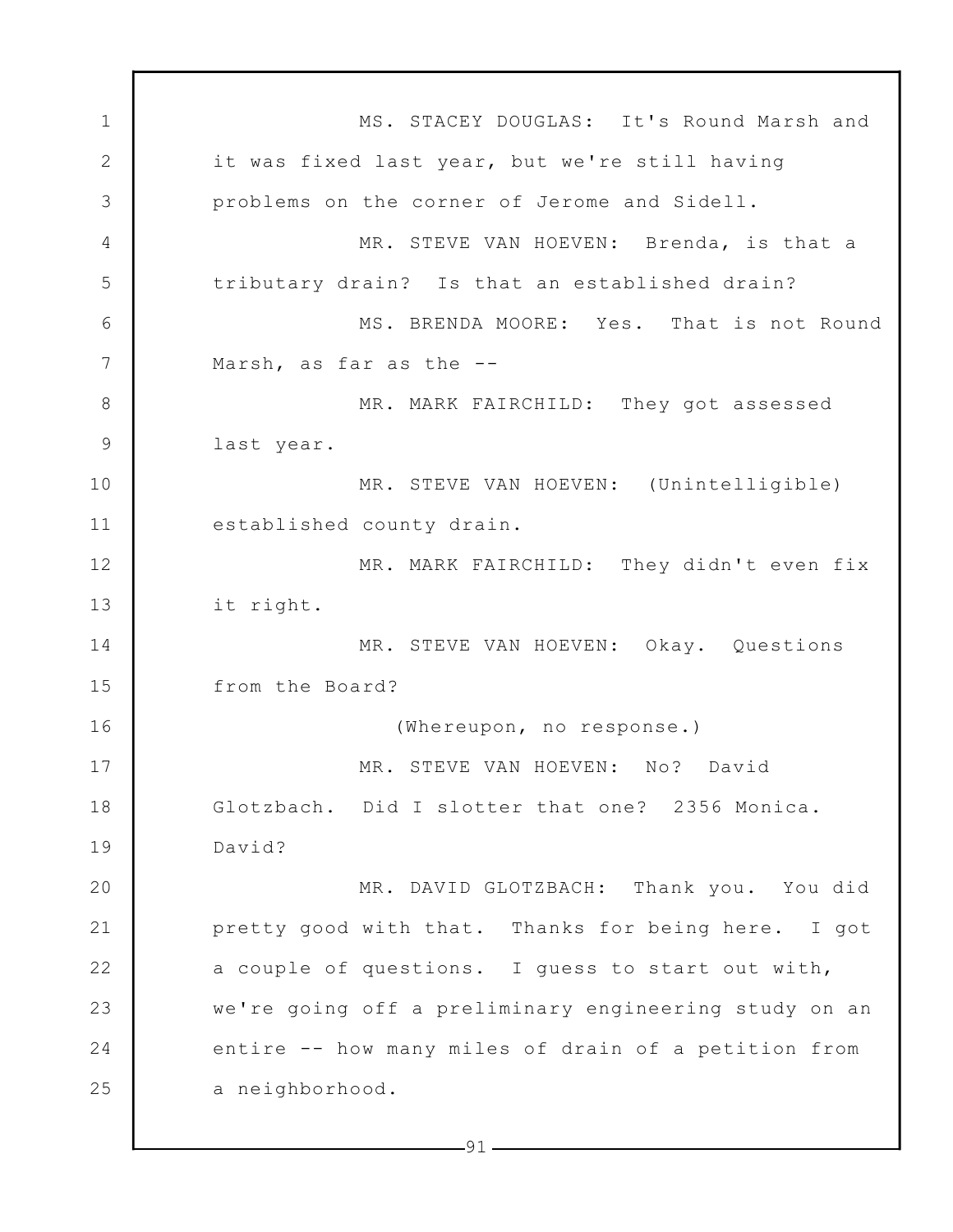1 2 3 4 5 6 7 8 9 10 11 12 13 14 15 16 17 18 19 20 21 22 23 24 25 To start out with, your map is wrong. UNIDENTIFIED SPEAKER: Yep. MR. DAVID GLOTZBACH: The City of Muskegon versus Muskegon Township bordering Brooks is not even correct, so that kind of puts everything else kind of in question. MR. MARK FAIRCHILD: Thanks, chief. MR. DAVID GLOTZBACH: It's interesting, as well, you go to a letter that was published by the drain commissioner May 11th, 2018, regarding Kuis Drain in Fruitport, talks about what can be assessed and what can't be assessed with bullet points. Property owners cannot be charged if they do not derive benefit from the work. The whole district does not help pay for an isolated work in subdivisions. It really appears this petition was driven by an issue within a subdivision. All the pictures that we've seen, clutter, debris, blockage, I didn't see one photo of that drain overflowing anywhere, so it's draining. There are maintenance issues that haven't been up. It needs to be maintained. It's like we need to do a coat of paint, but instead we're going to tear it down to the foundation and rebuild it. (Whereupon, applause.)

-92 -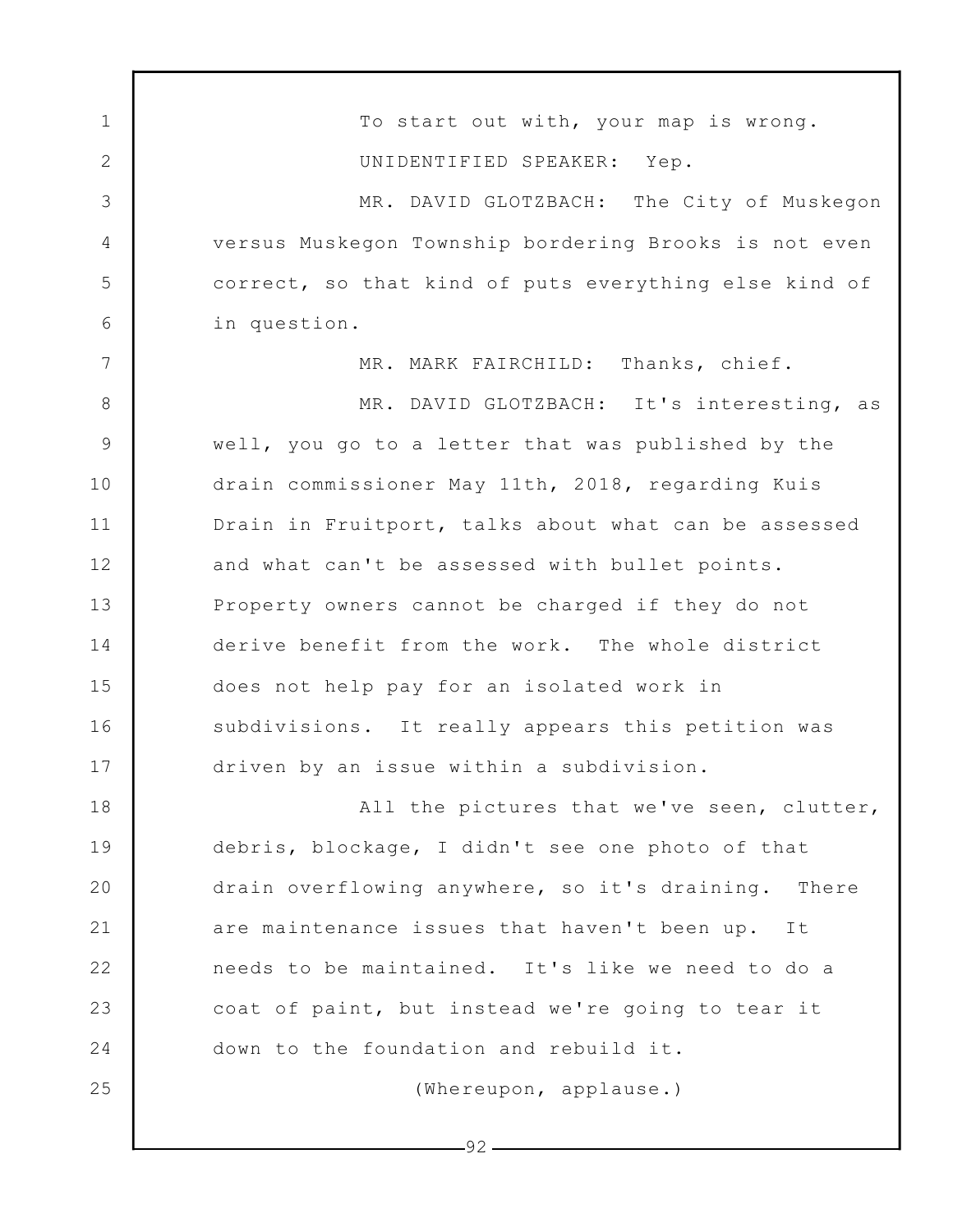1 2 3 4 5 6 7 8 9 10 11 12 13 14 15 16 17 18 19 20 21 22 23 24 25 MR. DAVID GLOTZBACH: Let's start with some basics, take care of the obvious things, make the improvements, see where the major issues are and decide if we got to come back and do something. Not in one of the pictures, not in one of anything that's been presented shows standing water. I lived over where the Kent Drain used to be, 7472 Kent Street, that's high water. It's been high water for as long as this ground has been there. I built a house there. I built it two feet higher than everybody else. I did my homework. I know what the water table was before I went in and created a bigger problem for myself. All my neighbors had water problems. I didn't. I did my homework. Let's deal with the problems for maintenance first instead of just tearing everything down and rebuilding it. (Whereupon, applause.) MR. STEVE VAN HOEVEN: Thank you, David. Okay. Sharri Domke. Sharri lives at 469 -- excuse me, 4639 Pine Hollow. Sharri? MS. SHARRI DOMKE: Thank you. I just want to express what we're going through in Pine Hollow, just to throw it out there. People are suffering. We pump water non-stop. My front yard is a pond

 $-93-$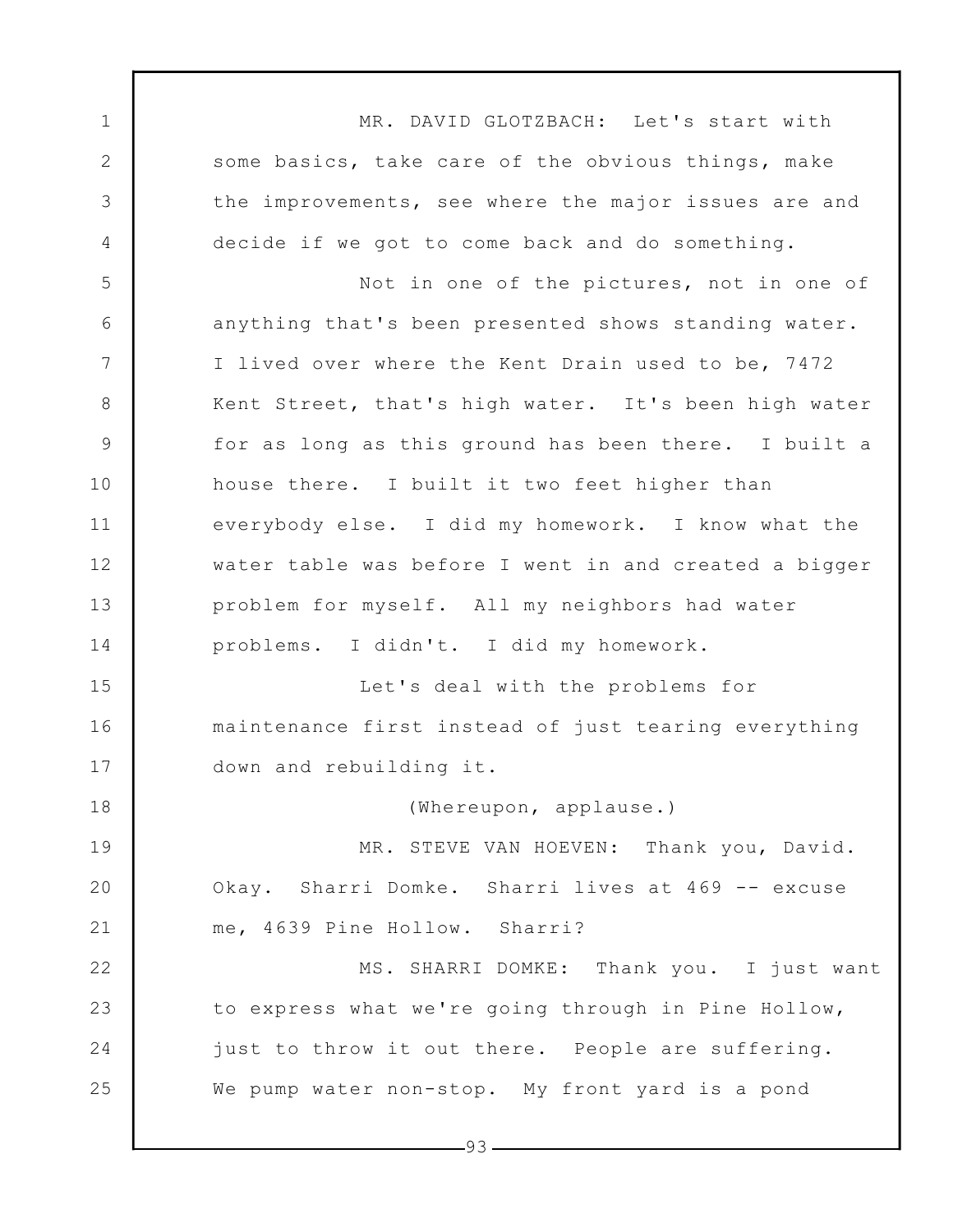1 2 3 4 5 6 7 8 9 10 11 12 13 14 15 16 17 18 19 20 21 22 23 24 25  $-94$ right now. I literally have ducks in the front yard. As we speak right now, my basement is filling with water right now. We are suffering. We need some sort of help. I don't think levying an assessment on everyone is a huge -- I don't think that's the answer. I think these problems are isolated. I feel with Shirley here over on Walker. I totally agree with everything you said. And we just -- we need to fix the problems that are problems. UNIDENTIFIED SPEAKER: Amen. MR. STEVE VAN HOEVEN: Before you leave, how long have you owned the house? MS. SHARRI DOMKE: I've lived there for 13 years. Every year, it gets worse. MR. STEVE VAN HOEVEN: Are you the first owner? MS. SHARRI DOMKE: I bought the house new, yes. MR. STEVE VAN HOEVEN: Joshua is it Charney? MR. JOSHUA CHARNEY: Charney,  $C-H-A-R-N-E-Y$ . MR. STEVE VAN HOEVEN: Okay. I can't read that last part. The address is 5717 Lane Avenue.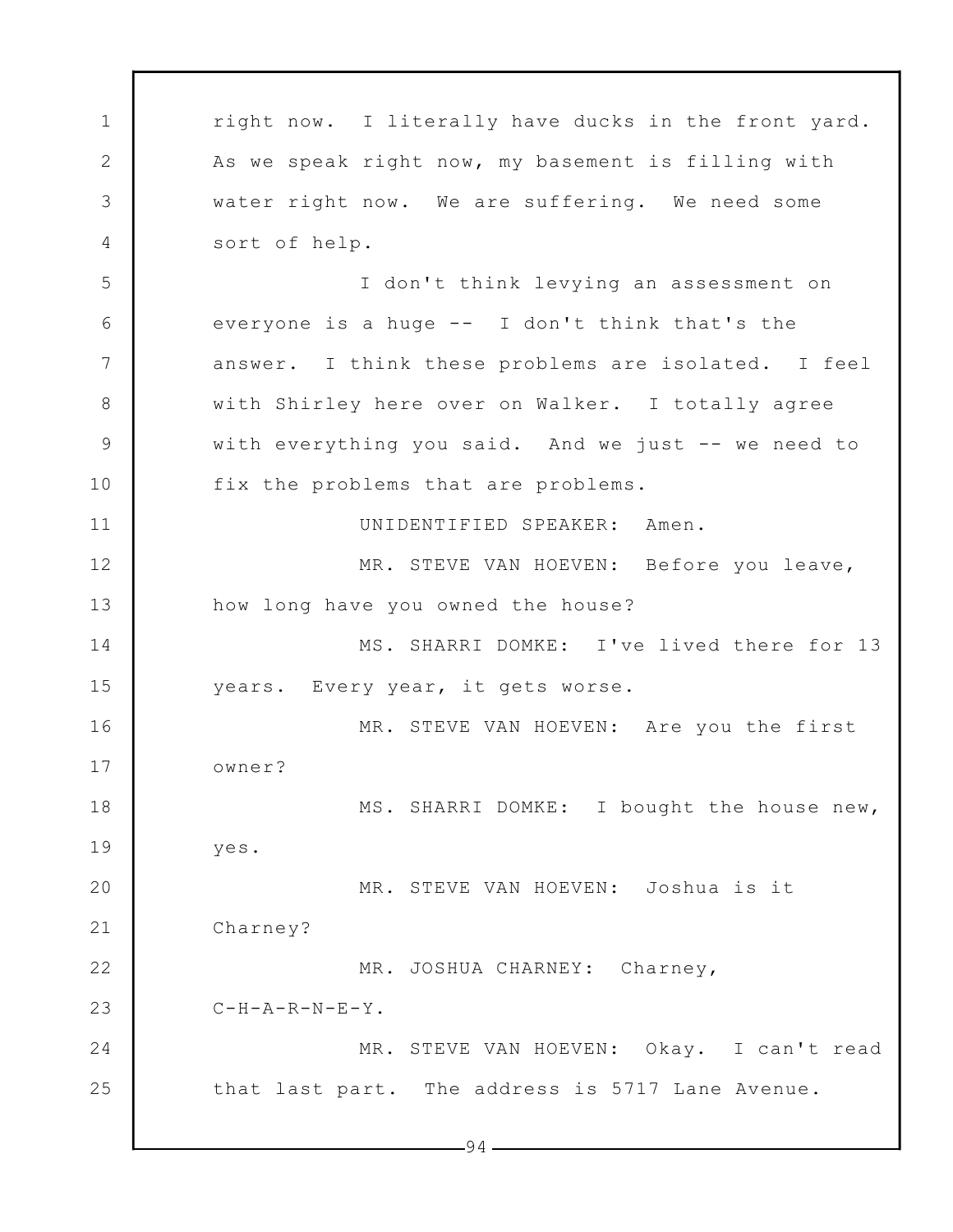Joshua?

1

2 3 4 5 6 7 8 9 10 11 12 13 14 15 16 17 18 19 20 21 22 23 24 25 MR. JOSHUA CHARNEY: All right. For people who have water in their basement, I'm sorry. The water table is high. My brother lives on the mountain in Vermont and he's constantly pumping water out of his basement. He lives on a hill. So any drainage ditch you put in is not going to solve that problem. How much did we pay for this study? MR. DAN FREDRICKS: Actually --MR. STEVE VAN HOEVEN: Hold it. Dan, do you know the answer to that question? Okay. This is Dan Fredricks. MR. DAN FREDRICKS: I don't know the exact amount, but this study was paid thorough a grant that was from the State of Michigan. MR. STEVE VAN HOEVEN: Thank you, Dan. Joshua? MR. JOSHUA CHARNEY: All right. Without any doubt, even if the money came from state taxpayers, you were paid. The drain commissioner, I'm assuming, does levy assessments. Do you know how much that costs each of us? Because you say you can't charge per mile, but you can levy assessments. How much are you bringing in? What are your

 $-95-$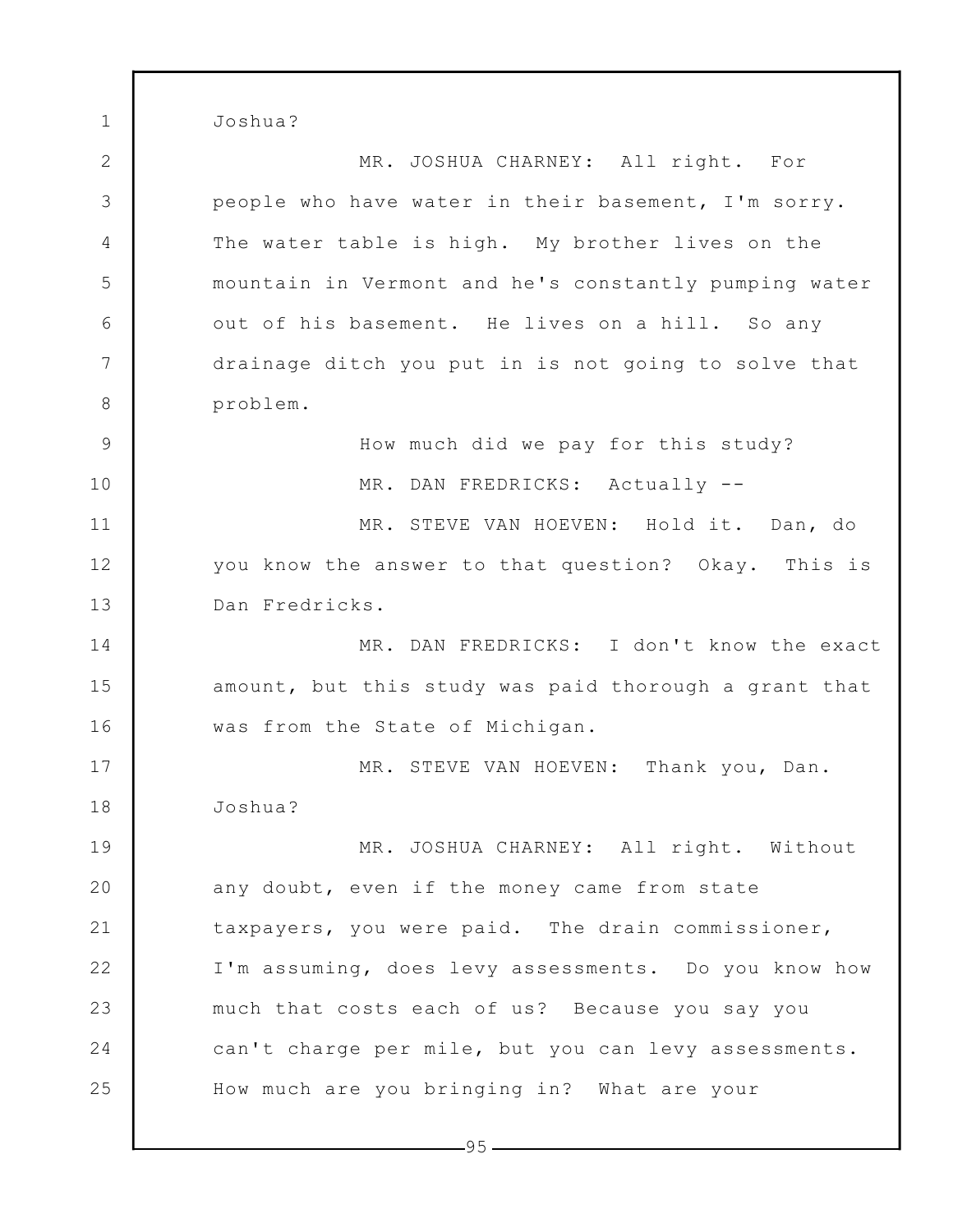1 2 3 4 5 6 7 8 9 10 11 12 13 14 15 16 17 18 19 20 21 22 23 24 25  $-96$ operating costs? How do you get that money and how much is it? MR. STEVE VAN HOEVEN: Brenda? MS. BRENDA MOORE: I'm not sure I understand the question. Per district, we have separate accounts for each district. The only way -- MR. JOSHUA CHARNEY: So for this drain? MS. BRENDA MOORE: Yes. And the only way we get money for that, I repeat, we can raise up to 5,000, but the only way we can do that is assessments. And part of those assessments go to the county, part of them go usually to the township, and then to the residents at large. So in terms of an assessment on the Holland Drain, it hasn't happened. We've been able to cover the costs, either with M-DOT paying or the grant that Mr. Fredricks talked about, so there has not been assessment yet. MR. JOSHUA CHARNEY: So there's zero assessment in the drain, other than the subsets? MS. BRENDA MOORE: You mean subsets like the Kent and Round Marsh? MR. JOSHUA CHARNEY: Right. MS. BRENDA MOORE: Yes, sir. MR. JOSHUA CHARNEY: Other than those?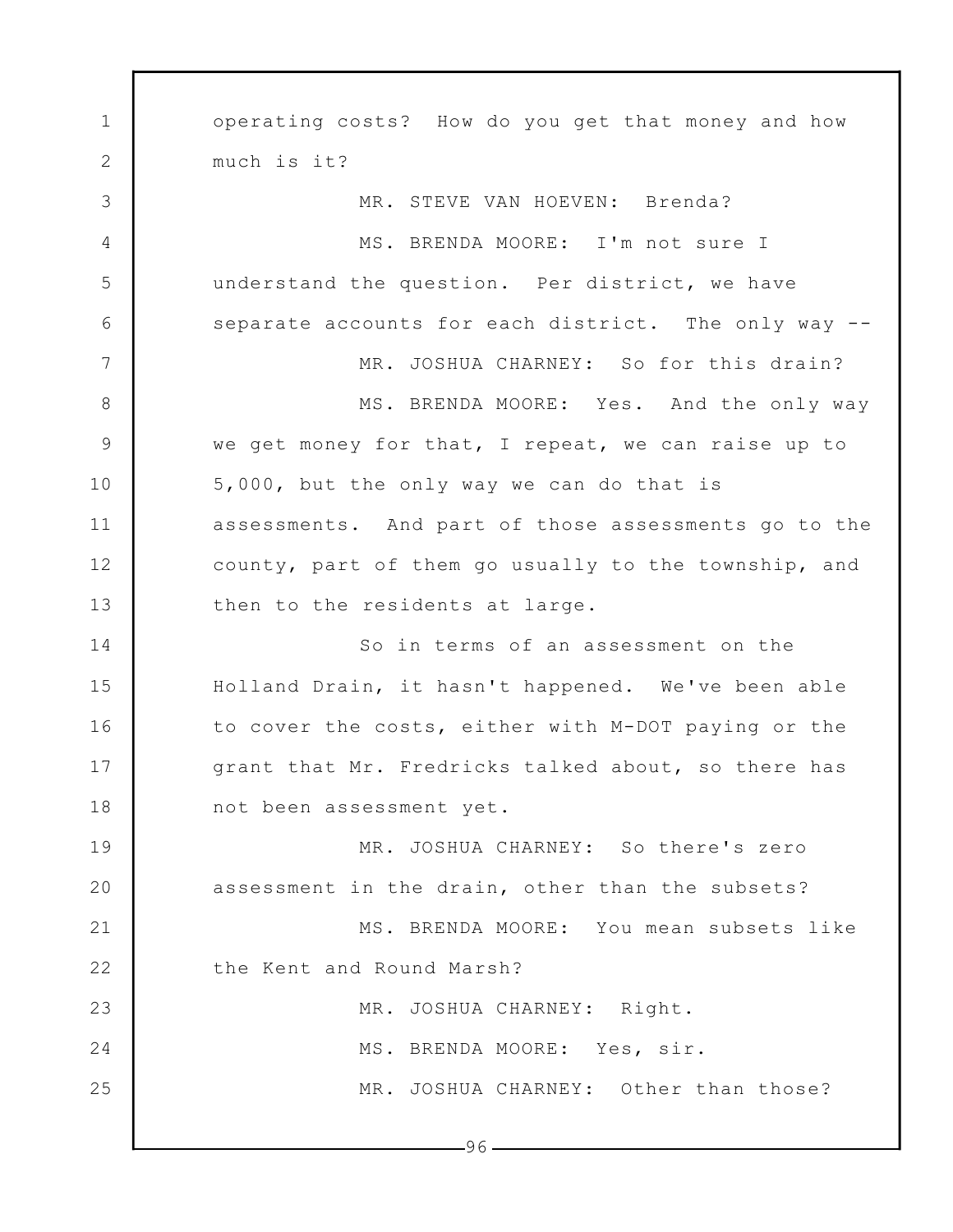1 2 3 4 5 6 7 8 9 10 11 12 13 14 15 16 17 18 19 20 21 22 23 24 25  $-97-$ MS. BRENDA MOORE: Those are actually -- MR. JOSHUA CHARNEY: The rest of the Holland Drain we received no money (unintelligible). MS. BRENDA MOORE: Kent was a petition and we looked at the whole system, that's an assessment. Round Marsh was actually an emergency collapsed culvert in one spot. We didn't do much on the rest of the drain. Answer your question, sir. MR. JOSHUA CHARNEY: Yes. MS. BRENDA MOORE: Okay. MR. STEVE VAN HOEVEN: Okay. Joshua, more? MR. JOSHUA CHARNEY: Yeah. All right. So even if you're not receiving money, it's \$160 for these folks to be here, their time, all of our time. You're getting mileage, so I'm assuming about \$200. I'm assuming one of the gentlemen here that had the tree service before could have removed that stump, which was the original problem, for \$200, so we're doing all this over something, if you'll listen to what they wanted, you could have fixed a long time ago. And the expansion of the map, your map that you have on your website is smaller than that.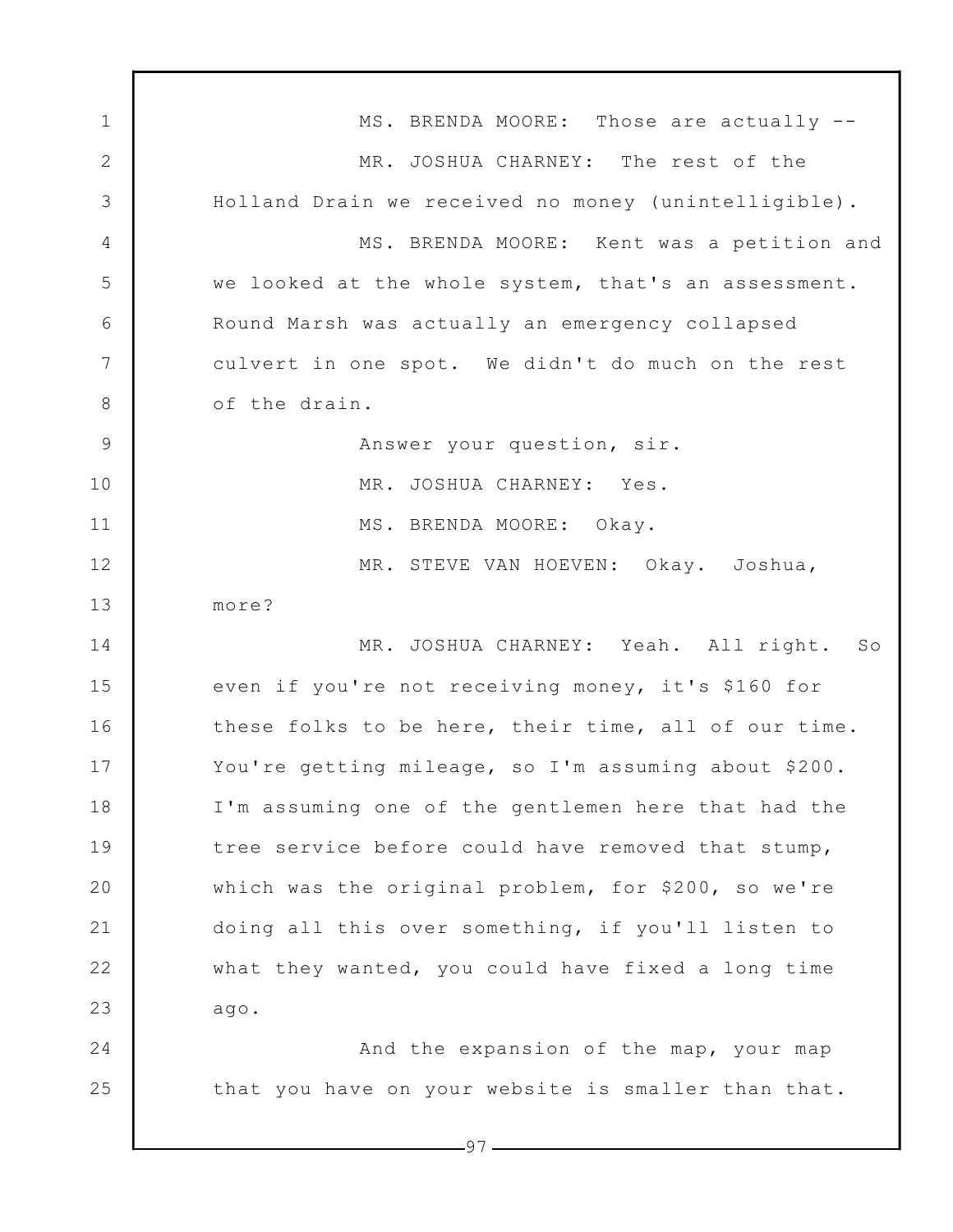You kind of explained the expansion at the beginning. The engineer said nothing east of Carr Road was going to drain into that and that the ditches or the road commission problem.

1

2

3

4

5

6

7

8

9

10

11

12

13

14

15

16

17

For the Board, your charge is to determine whether maintenance and improvement is necessary and conducive to public health, convenience and welfare. Engineer is not qualified to give any information on that. I can tell you I've got no health problems. I haven't heard anybody else say that they've had health problems, welfare problems or convenience that would be affected or fixed by this problem.

(Whereupon, applause.)

MR. STEVE VAN HOEVEN: Thank you, Joshua. Jennifer Hernandez, 2680 Ducey Ave.

MS. JENNIFER HERNANDEZ: That's me.

MR. STEVE VAN HOEVEN: Okay.

18 19 20 21 22 23 24 25 MS. JENNIFER HERNANDEZ: Hi. This may not -- Just one more point to make. I just want to urge the Board to recognize that the scope of this project is unnecessary. While there may be some individual locations that could use some attention, I'd like to then urge the drain commissioner to listen to those few people a little bit more closely before commissioning such a large project that's going to

-98 -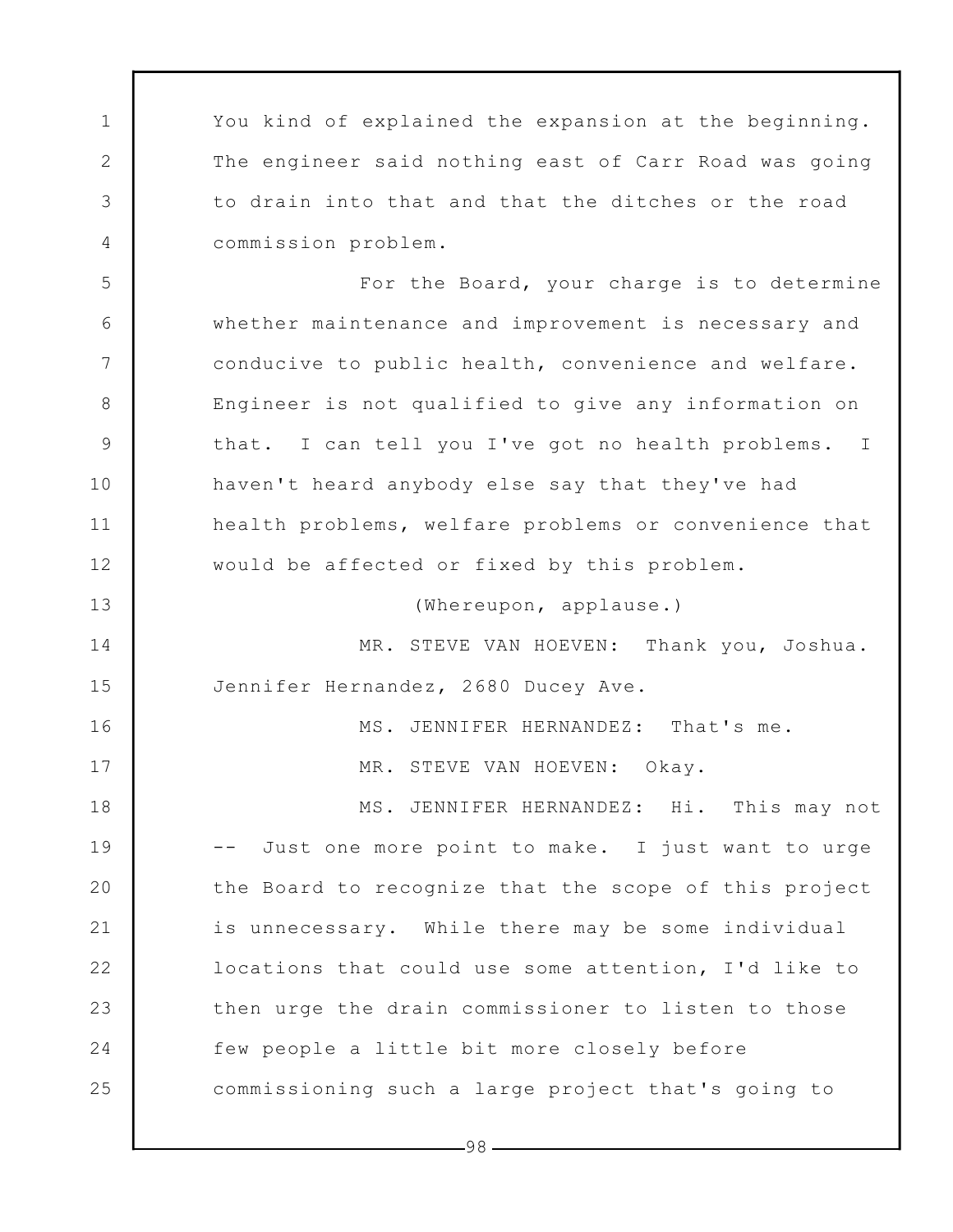1 2 3 4 5 6 7 8 9 10 11 12 13 14 15 16 17 18 19 20 21 22 23 24 25 impact so many people. When we've heard from multiple people that they have no issues versus a few that do, let's focus on maintaining our drains and also listening to our residents with these single concerns. I just want to urge that over and over again. (Whereupon, applause.) MR. STEVE VAN HOEVEN: Comments from the Board? (Whereupon, no response.) MR. STEVE VAN HOEVEN: Okay. The next person is Tony Barnes from Dalton Township, outside of the drainage district. I appreciate everybody sticking to the time limit or close to that. It's been great tonight. Tony? MR. TONY BARNES: Thank you. You might be asking why I'm here tonight. My name is Tony Barnes. I live in Dalton Township. I am the supervisor of Dalton Township and I just wanted to let everyone know that this Board's job is to make sure that they vote on whether there is maintenance/improvement is necessary for the conductive -- or public health and -- excuse me for one second. Oh, and for the convenience and the welfare. We haven't heard any testimony on that tonight. None. There's no sewers

 $-99-$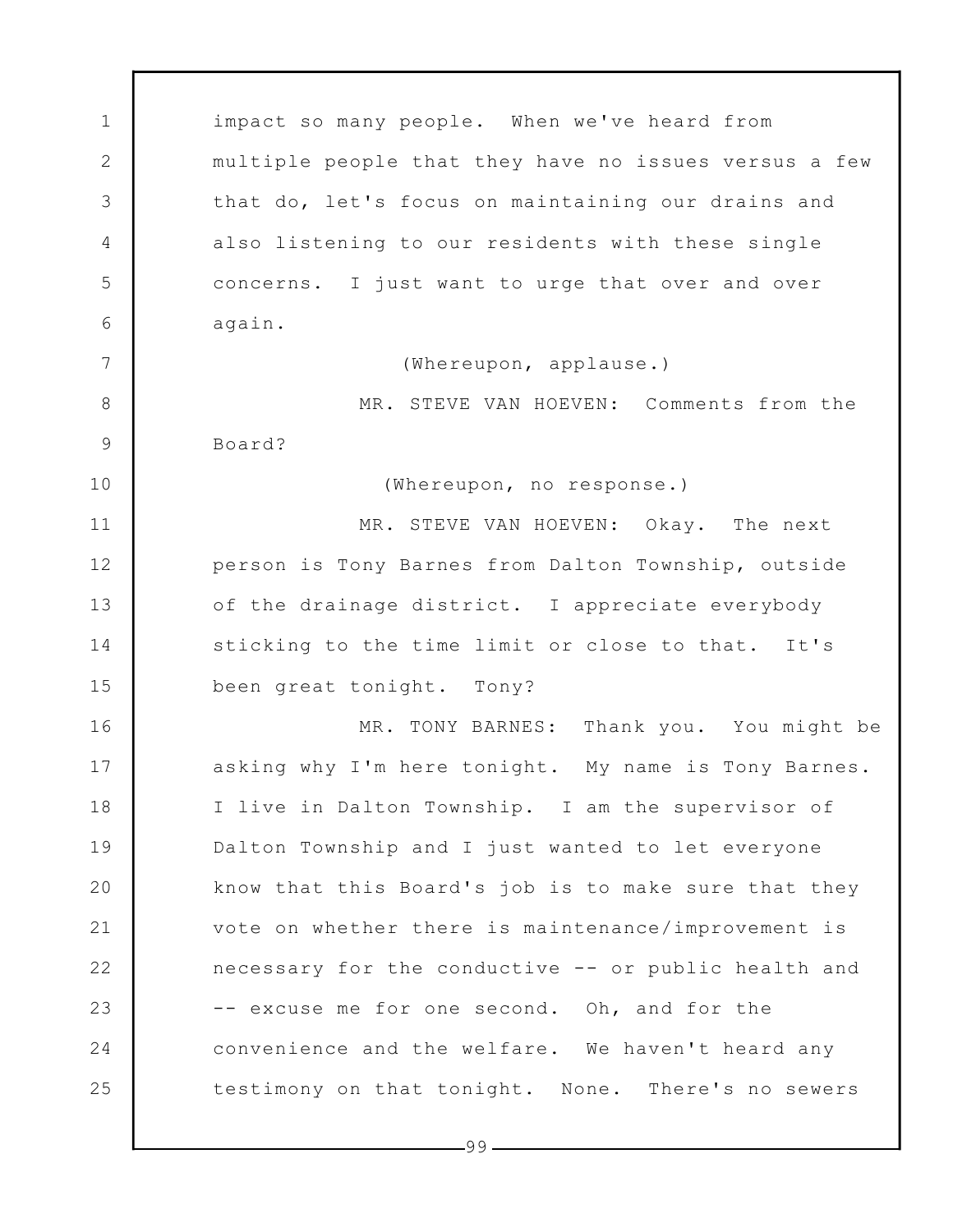1 2 3 4 5 6 7 8 9 10 11 12 13 14 15 16 17 18 19 20 21 22 23 24 25 that are backing up. There's nothing that's going to cause anybody adverse health. These projects have a tendency, and maybe -- You don't know this, but we do because we're stuck with a drain right now. What happens is the drain commissioner, once this gets done and they jam this through, you got -- they got to charge more than one percent or up to one percent more than what the bond rate is. So a project that could be really, really simple, it's four miles long, I can tell you right now is going to cost you a lot of money. So there's other ways to do this and I would urge this Board to seriously consider saying no to this project. Thank you. (Whereupon, applause.) MR. MARK FAIRCHILD: Thank you, Mr. Barnes. MR. STEVE VAN HOEVEN: Okay. Just a reminder that the Board determines whether the drain improvements are necessary or not necessary. We don't determine the scope. I know that was brought up at the last speaker. Moving forward, Dan Willea, 5450 Russ Avenue. Dan? MR. DAN WILLEA: I'll let it slide. It's

 $-100-$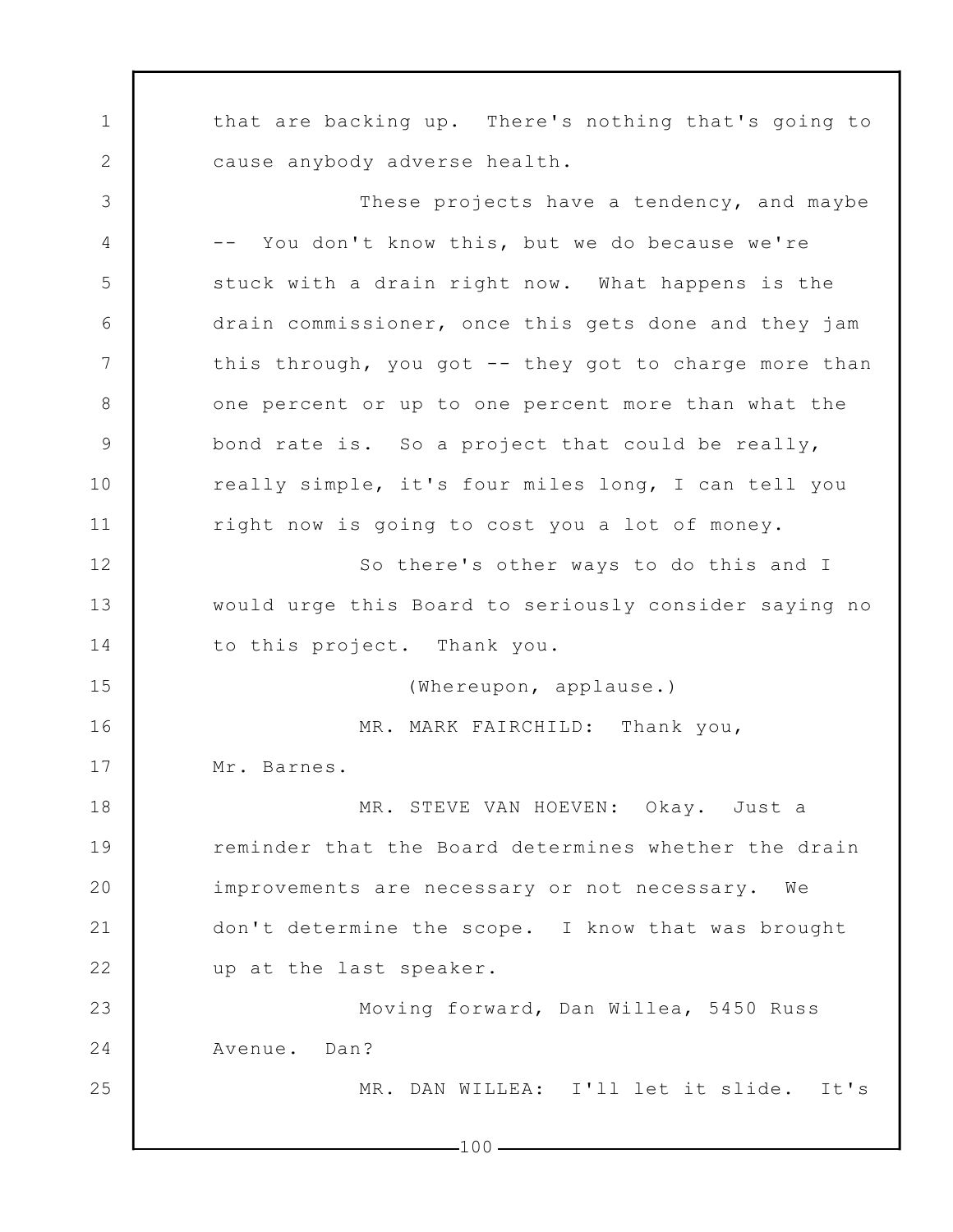Willea.

1

2

3

4

5

6

7

8

9

10

11

12

13

14

15

16

17

18

19

20

21

22

23

24

25

UNIDENTIFIED SPEAKER: Tell him to use the mic.

MR. DAN WILLEA: It's Dan Willea. Anyway, as far as the map goes and so on and so forth, it's quite a large, large area for basically what they call it that has to be -- really has to be done. The cost versus the benefit factor doesn't really add up, especially in the Wolf Lake area. Now I live a quarter mile off of Apple Avenue just west off of Wolf Lake Road and doesn't -- the Holland Drain doesn't concern me at all whatsoever or any of the houses up in the subdivisions up there off  $-$ - north of Hall Road.

As far as the other drain goes, I work for the county -- I worked for the county wastewater system for five years. And from there on, that drains off and goes into Black Creek alongside and behind APS there on Apple Avenue across from Mr. Scribs and that's where that drains at.

There doesn't seem to be a  $-$  any, any problem whatsoever up in those areas that -- that's in this map that you -- that you've got here. You know, and like I say, there was no  $--$  no problem with -- like Mr. Glotzbach said, you didn't see anything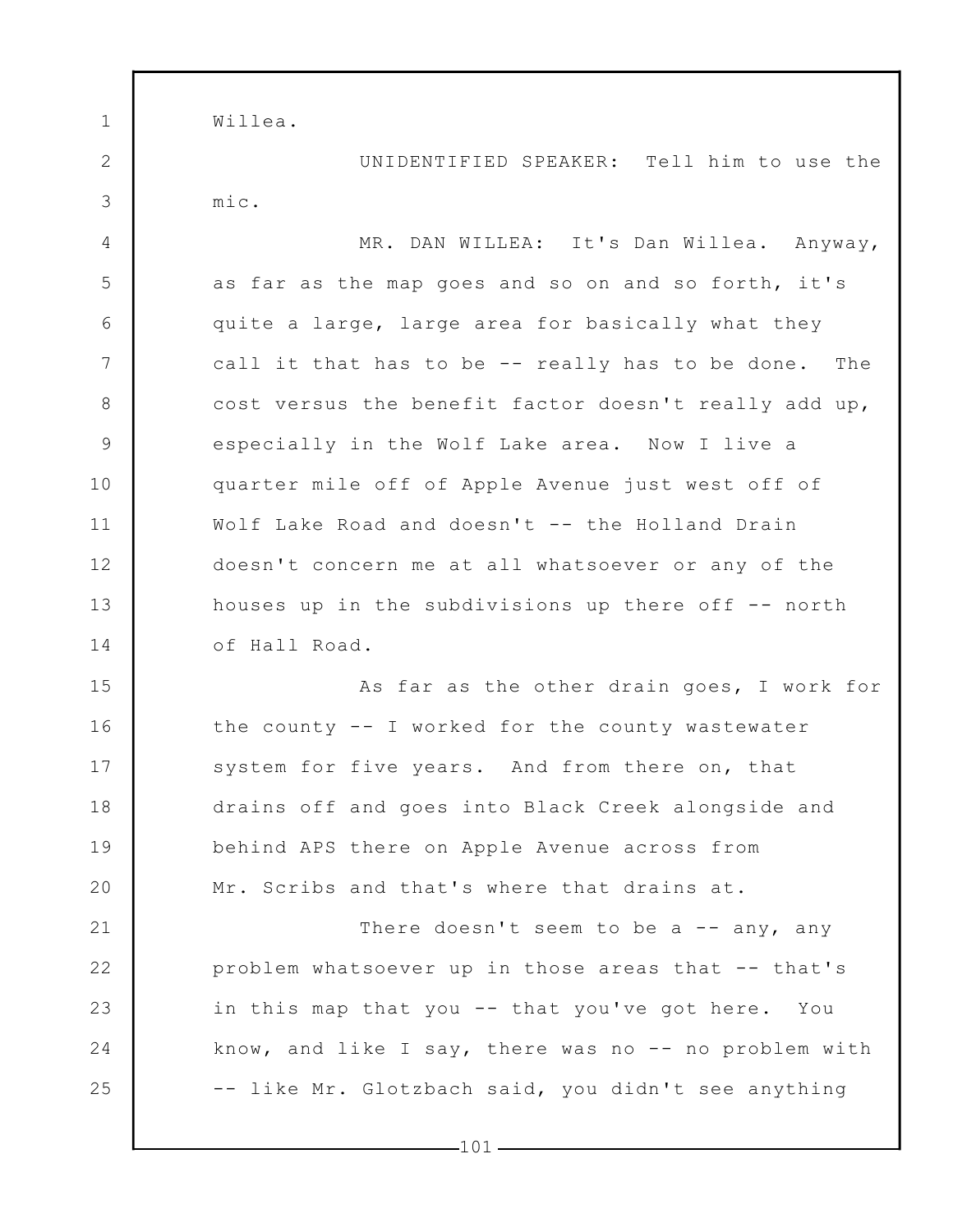1 2 3 4 5 6 7 8 9 10 11 12 13 14 15 16 17 18 19 20 21 22 23 24 25 wrong with anything backing up or overflowing or anything like that. And yeah, we've got -- Muskegon County is a high water table county anyway to begin with. And hell, just this month, we've had over four inches of rain. Now the ground can only take so much water before it puddles up. Okay? It doesn't take an engineer to know that. So as far as what I see, I agree with everybody else is it seems to be a maintenance issue. UNIDENTIFIED SPEAKER: Yep. MR. DAN WILLEA: That seems to be a maintenance issue. UNIDENTIFIED SPEAKER: Yes. MR. DAN WILLEA: So as far as Egelston Township, I don't think we should even be in there, as far as I'm concerned, and the majority of Muskegon Township. And as far as assessments go, you want to talk about assessments on a drain project, talk to the people in Fruitport Township. They got hammered. I heard somebody's assessment was up to \$20,000 a house. MS. BRENDA MOORE: No, sir. MR. DAN WILLEA: Okay. But they got hammered.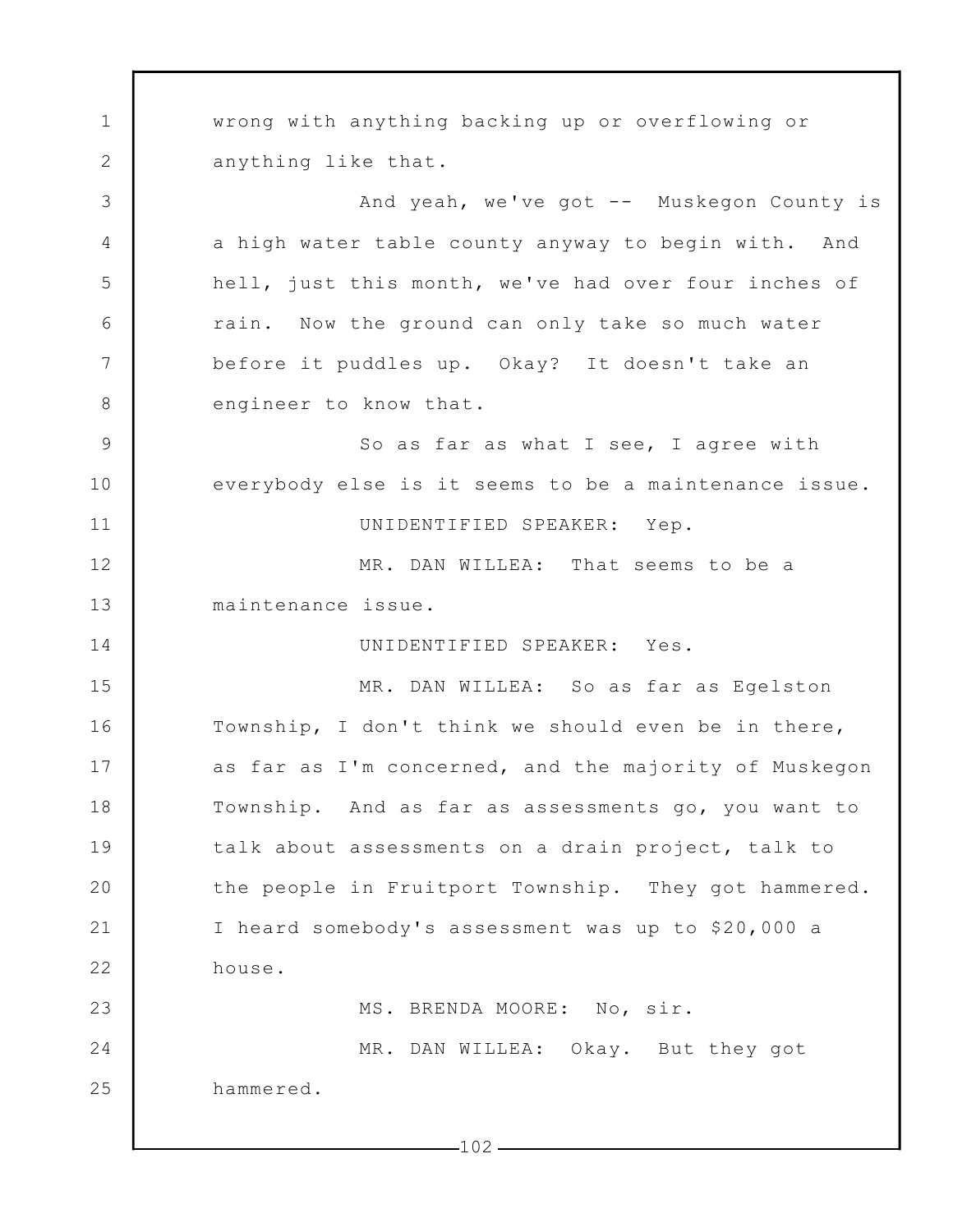1 2 3 4 5 6 7 8 9 10 11 12 13 14 15 16 17 18 19 20 21 22 23 24 25  $-103-$ UNIDENTIFIED SPEAKER: Over 10. UNIDENTIFIED SPEAKER: 12 to 13. MR. DAN WILLEA: Over 10? Over 10? I thought you could only assess up to 5,000. How did it get up to 10? Anyway, this is -- To the Board, this is -- this is totally an unnecessary thing, really it is, as far as -- as far as the cost versus benefit. All the man wanted was a tree removed out of the drain and look what we got here tonight. So thank you very much. (Whereupon, applause.) MR. STEVE VAN HOEVEN: Thanks, Dan. If you do have -- If you feel like you're on the perimeter of the drainage district and you may or may not be in and you want to discuss that with the drain commissioner, definitely should go with that issue. Okay. John and Tina Ramones, 1809 Ada Avenue. John or Tina, are you here? (Whereupon, no response.) MR. STEVE VAN HOEVEN: We've got looks like Kerry Hunt. MR. KERRY HUNT: Bring me that mic. MR. STEVE VAN HOEVEN: 2580 Kent. I think I'm saying that right. Is that an N?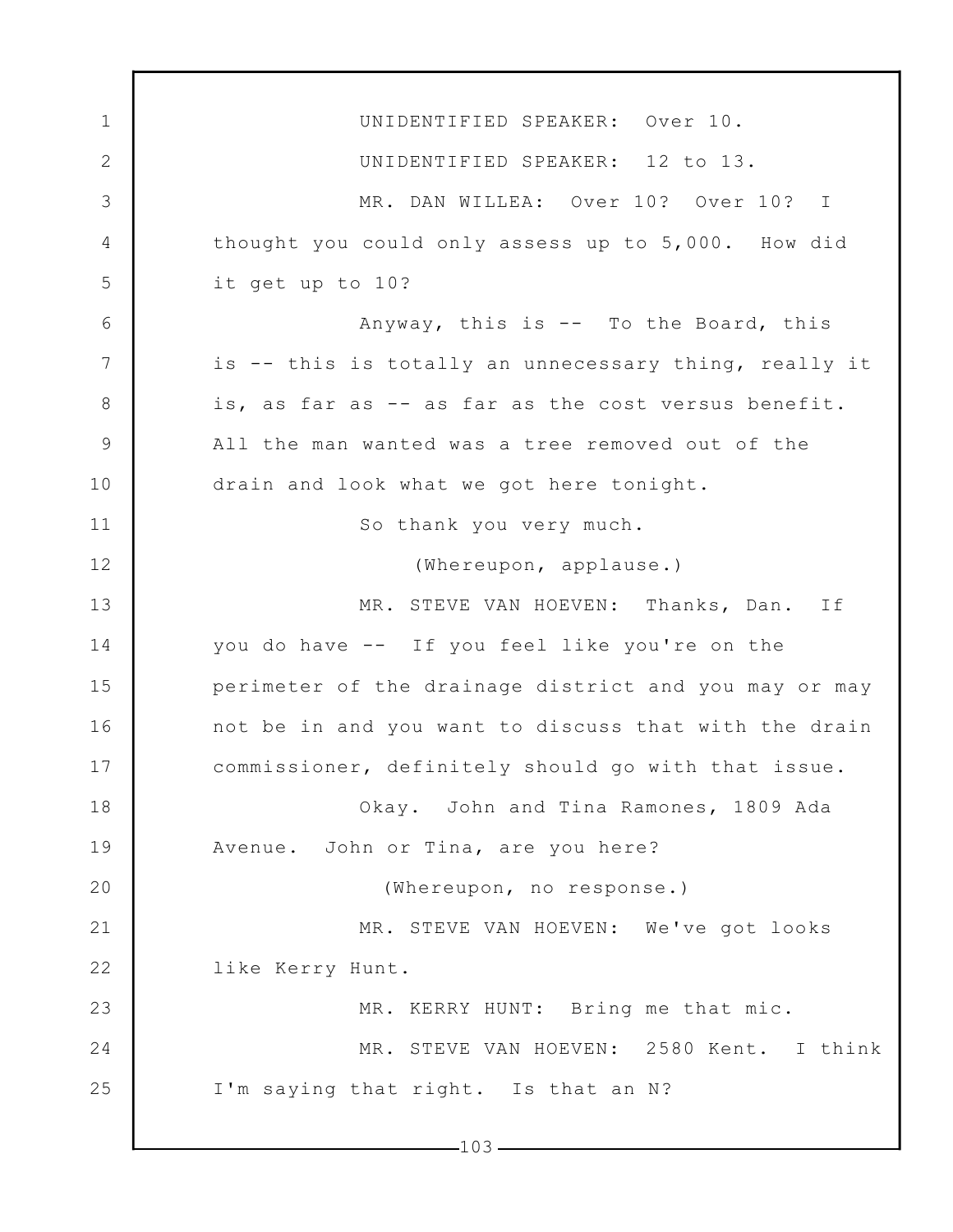1 2 3 4 5 6 7 8 9 10 11 12 13 14 15 16 17 18 19 20 21 22 23 24 25  $-104-$ MR. KERRY HUNT: Question for Brenda. Have you guys tried using the National Guard from Montague that have 250 pieces of rolling stock and they look for projects to do? They have their own insurance. All you have to do for a project is pay their fuel costs and we'll -- I bet you within about two or three drill weekends, they can have that whole drain, the whole five miles, cleaned out. They would not be replacing tiles, but they could clean the ditch and got the equipment and expertise to do it. They're a state organization, as long as they can be paid whatever fuel cost, which is a whole lot less than what all of us are going to be charged. (Whereupon, applause.) UNIDENTIFIED SPEAKER: Army Corp of Engineers. MR. STEVE VAN HOEVEN: Brenda, (unintelligible) give you an opportunity to speak. Would you like to speak to that one? (Whereupon, unintelligible conversation.) MR. STEVE VAN HOEVEN: Okay. She understands your concern. Dean Hibbs, 790 Jones Street. Dean? MR. DEAN HIBBS: Yeah. I live north of Apple Avenue between Jones and Walker. And my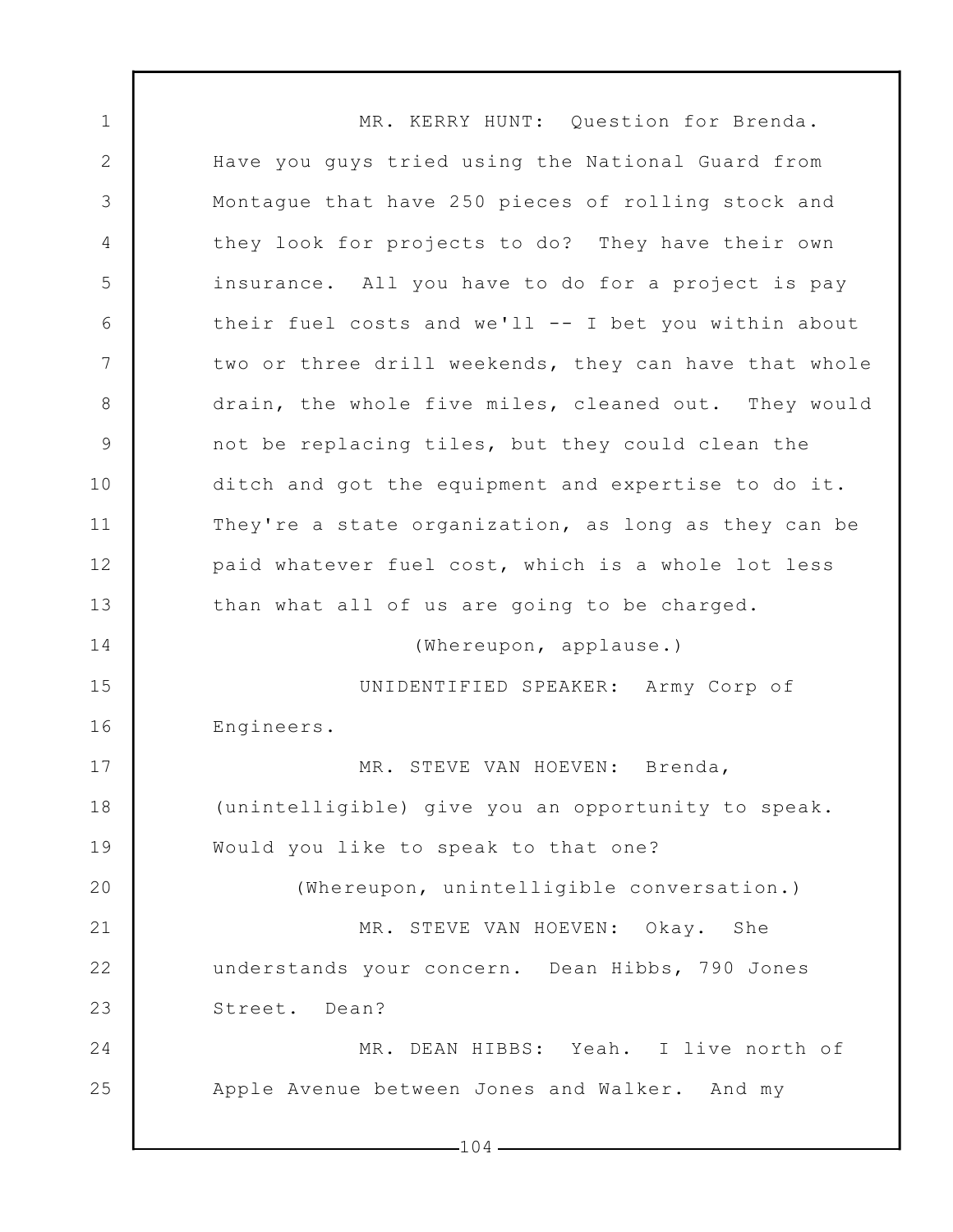1 2 3 4 5 6 7 8 9 10 11 12 13 14 15 16 17 18 19 20 21 22 23 24 25 drainage is not broke so don't fix it. I had a letter here back in 2006, a certified letter, saying that they accused me of filling in my ditch. I went down to the Muskegon County Road Commission to their meeting and they said that they'd look at it. They came out and they said: Well, you used to have culverts underneath your driveway that filled up. I said: Yes. You guys did that. Then they realized, well, there's culverts underneath your driveway, how come there wasn't any underneath Oak Street, which runs east and west of my road. They said they did a test on it. They said there's nothing wrong with your drainage. It's worked since -- I bought that house in 1996 and I never had a problem. (Whereupon, applause.) MR. STEVE VAN HOEVEN: Thank you, Dan. Jeremy is it Hoeker? MR. JEREMY HOEKER: Hoeker. MR. STEVE VAN HOEVEN: 3110 Pinewood Lane. Jeremy? MR. JEREMY HOEKER: First of all, just remember we're all going to be paying for this because 10 percent is going to be your municipalities that are paying and then 20 percent is what the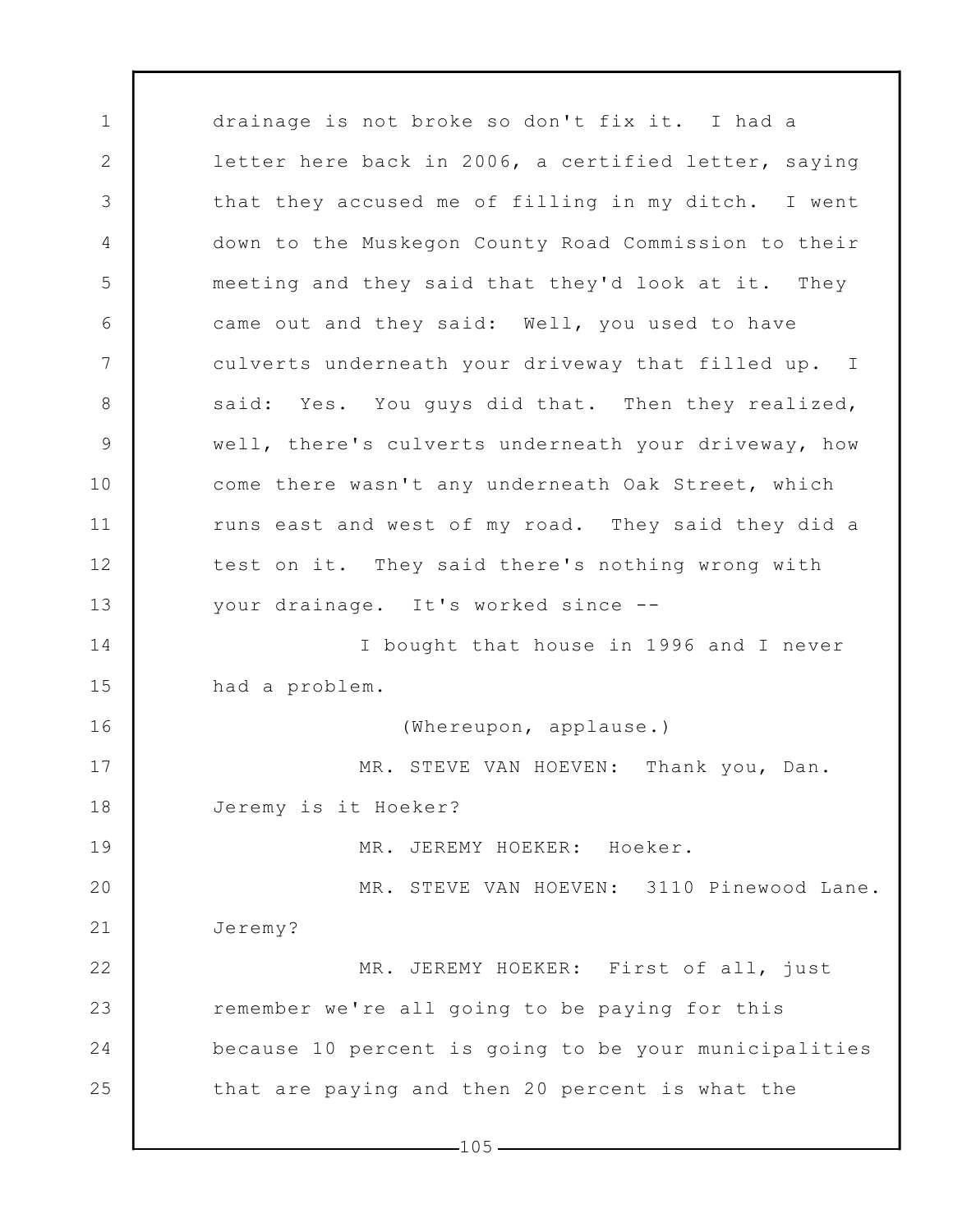1 2 3 4 5 6 7 8 9 10 11 12 13 14 15 16 17 18 19 20 21 22 23 24 25 county will be paying, so you will also be paying. Whatever this assessment is, you'll be paying taxes. But I also have another question for Brenda, specifically. And she says that she has a problem coming up with a solution for maintenance. You can assess 5,000 per mile, so what's stopping her from just assessing per -- per mile and doing the maintenance? MR. STEVE VAN HOEVEN: Brenda, would you like to try that? I know she keeps saying that she would have to collect tax money from the drainage district to do maintenance. I guess I -- I -- What I hear is the people are requesting that. UNIDENTIFIED SPEAKER: That's not true. (Whereupon, unintelligible conversation.) MR. STEVE VAN HOEVEN: I'm going to stay away from that one as a Board member. I think what is at issue here is for maintenance, where does the tax money come from? And my answer will be from the drainage district. Now remember that your local units of government are part of that drainage district. So I'm not saying that they wouldn't contribute, but I'll let Brenda answer that. Brenda? MS. BRENDA MOORE: Well, that's a really good question, actually. We haven't gotten around to

 $-106-$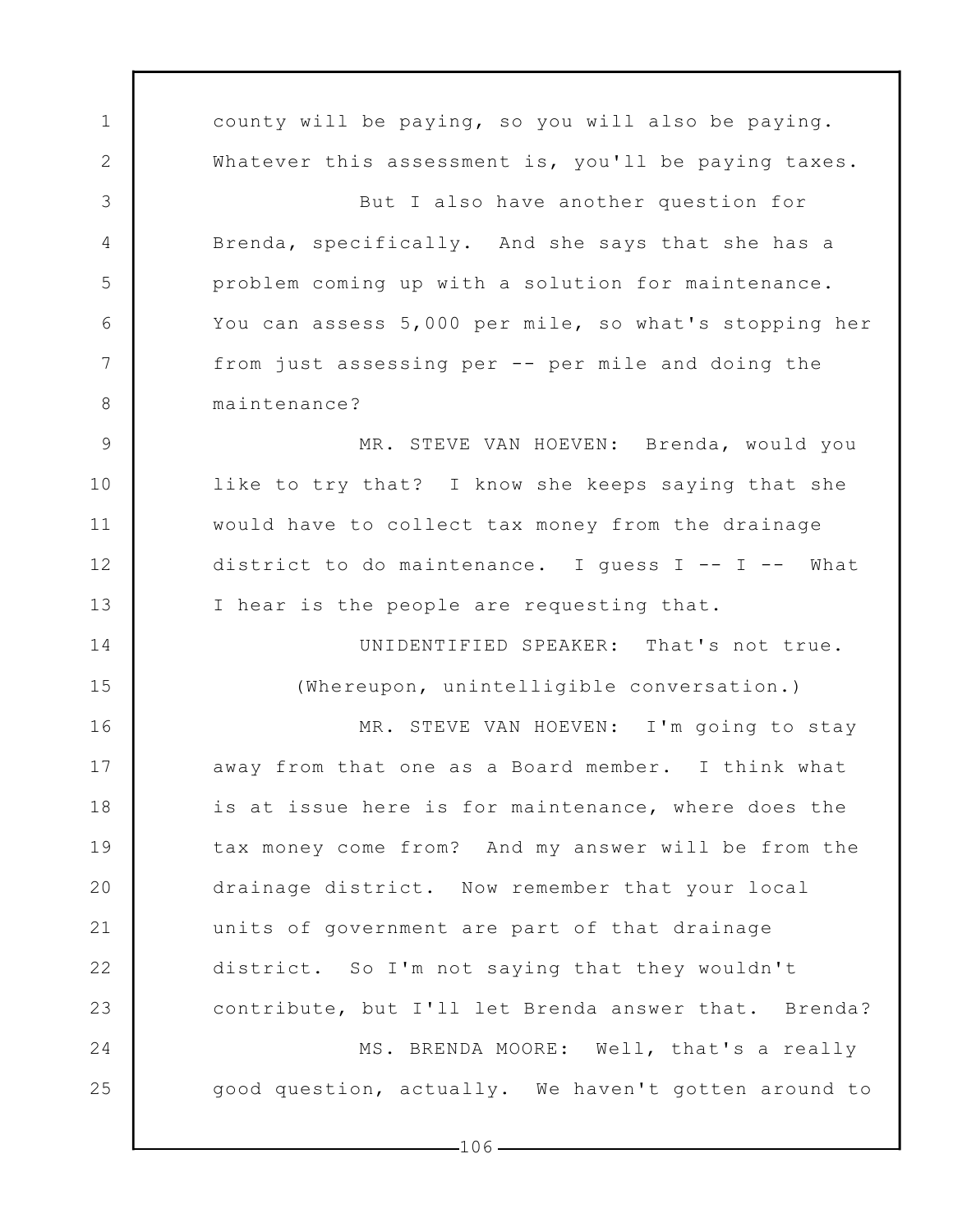assessing Holland. We could based on the fact that it's 4 point some miles, we could collect 25,000. I got a quote for the tree that folks think they can go down and take out that was part of the petition, \$15,000. And I'm not -- I didn't take it. I didn't -- Hear me out. I didn't take it. But I invite you to go look at it.

1

2

3

4

5

6

7

23

24

25

8 9 10 11 12 13 14 15 16 17 18 19 20 21 22 But your average culvert, if we replace a culvert, would be 10, 15,000 right there. The money just doesn't go that far. We could -- And here's the other part of it. We can assess. And what I - we can do, and I can -- we haven't gotten to that yet because we have petitions, is I could do 25,000 year 1, 25,000 year 2, 25,000 year 3, and then we piecemeal it. And what ends up happening, a lot of ways -- and we can certainly do this, is to mobilize a contractor. We take bids and we go through that whole thing. But to mobilize, get out there and do a certain amount of work, then they go away, they come back, you're paying a lot. The economy scale for mobilization to do this piece, this piece, this piece, gets quite expensive now.

That's certainly an option, but I got a petition before we had the actual assessing. And a lot of these we haven't assessed because we're so

 $-107-$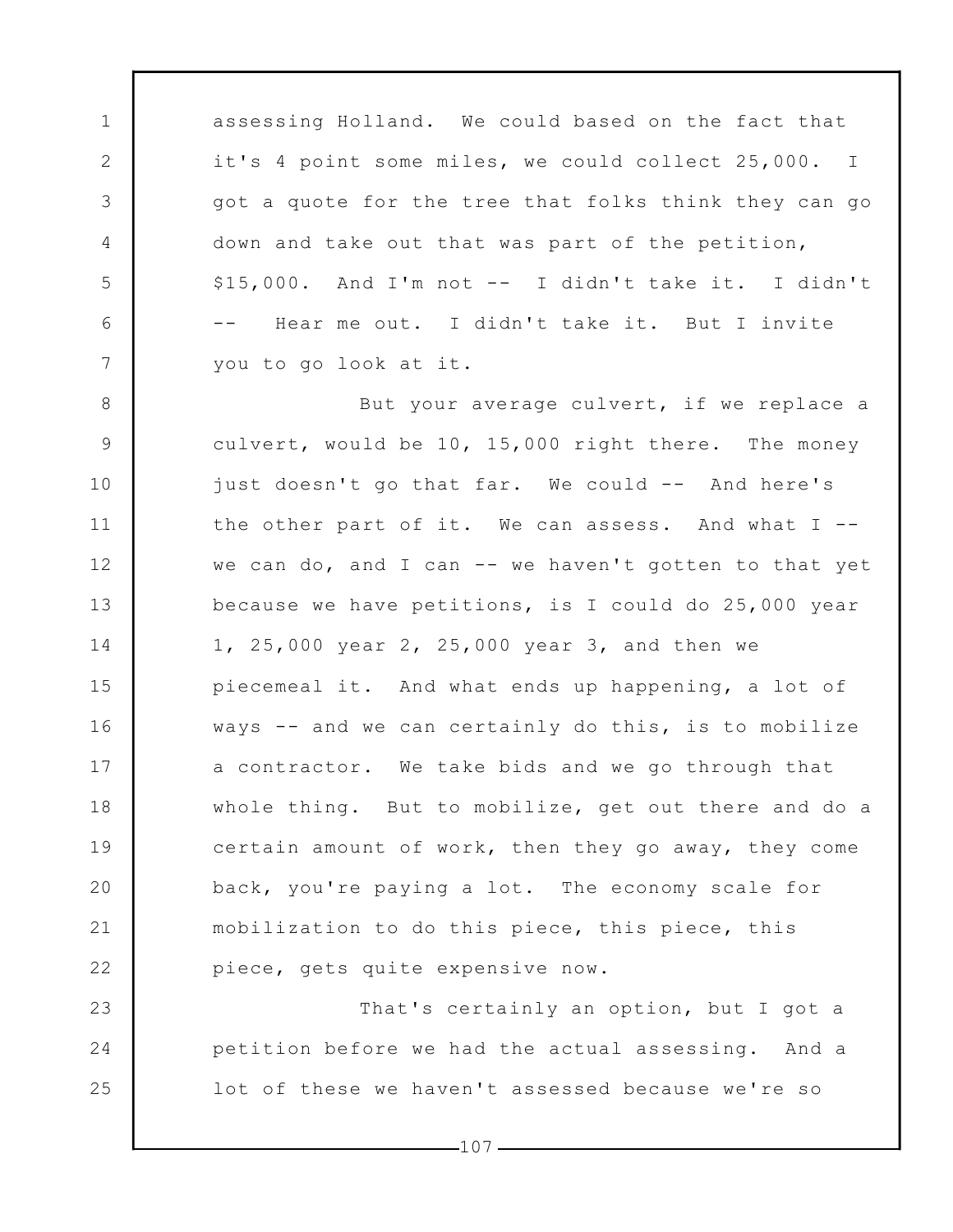1 2 3 4 5 6 7 8 9 10 11 12 13 14 15 16 17 18 19 20 21 22 23 24 25 backlogged with stuff that we're doing. A two-person operation can only handle so much. MR. STEVE VAN HOEVEN: Thank you, Brenda. Scott -- and I'm just having a hard time reading the writing here. S-P-E-R-R, Sperr? 811 South Brooks Road. Is Scott here? (Whereupon, no response.) MR. STEVE VAN HOEVEN: Once again, a writing issue. I'm not saying your writing is bad, but you kind of run one letter into the next and it's a little hard to see it. Jeff is it Collins? MR. JEFF COLLINS: Collins. MR. STEVE VAN HOEVEN: Collins, 837 Center Street. Here's your chance. MR. JEFF COLLINS: I got a chance. MR. STEVE VAN HOEVEN: You got a lot to say. MR. JEFF COLLINS: They already came through my yard. You got -- Everybody here is welcome to come to my house. My -- my grass, I got 15-foot spread between my yard. The grass is just tore up. It's dirt. It's dirt. She didn't make sure everything was taken care of. What they did --And I'm on that Marsh Drain. They was all through my yard.

 $-108-$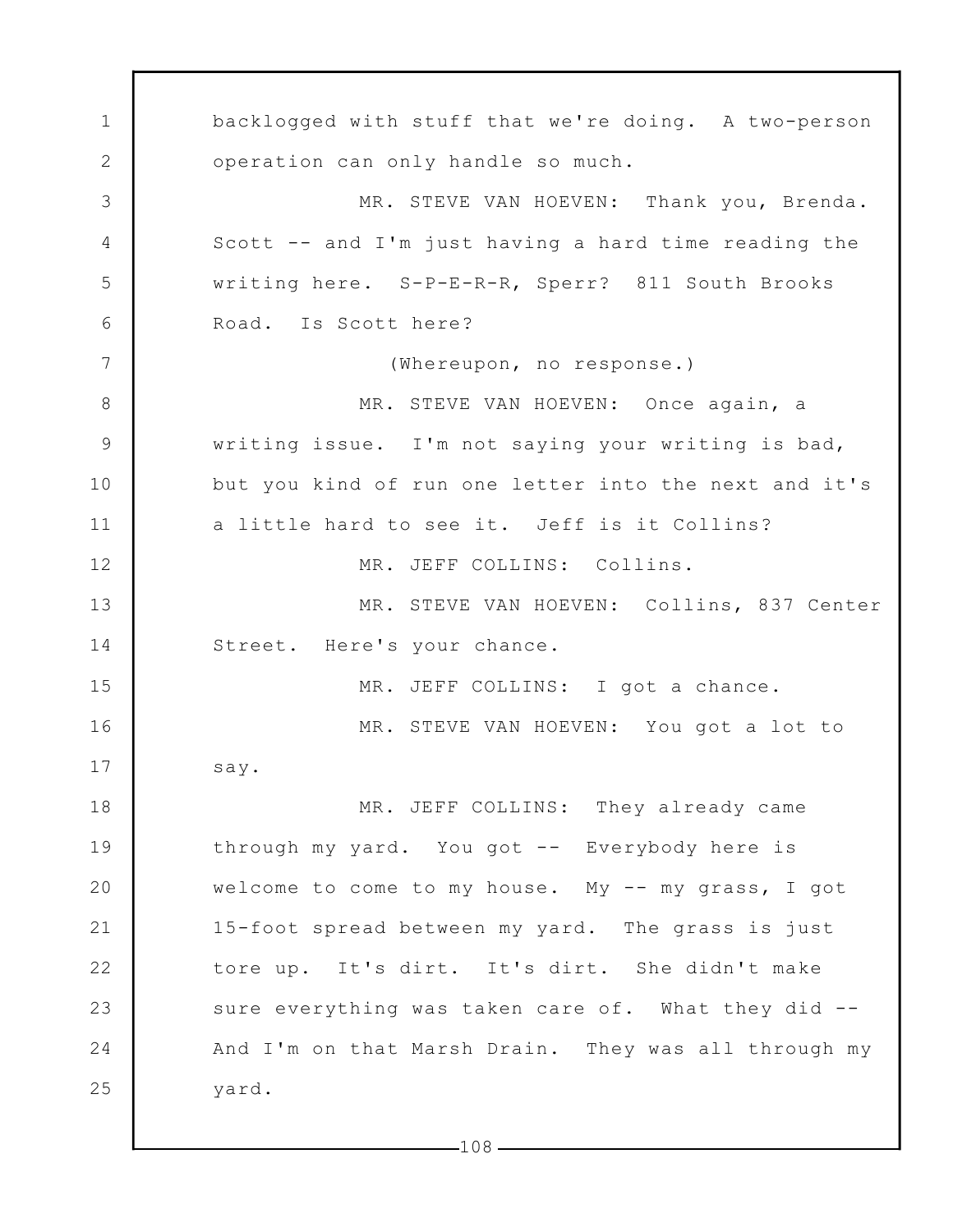I asked her to follow up. I got a yellow and white house. I maintain it every year. I do my grass all the time. I had thousands of flowers that we had to tear up. I lived there  $--$  My  $--$  my garden fence is gone. My shed got tore out. The fence they put back in is weak. You got to see what they put in. I had old fence, sturdy. They put in this -- She paid these people. She paid these people my money to put my fence back. It goes down, it's like this. They left the cement on the -- on the -- on the fence because they came right through my yard. They left a fence and cement on there, they threw that back in the ground. She still paid these people.

1

2

3

4

5

6

7

8

9

10

11

12

13

14

25

15 16 17 18 19 20 21 22 23 24 My yard looks like shit, for sure, and everybody is welcome to come. Just over at 837 Center Street. I live over here. She dug -- They -- When they do these things, they got to make sure they put the same stuff back in the ground. The aggregates, the sand, the soil, everything is supposed -- She -- Ask her if she did it. Brenda, did you take care of this? Did you make sure to put it back correctly, both you two? Nobody did. Nobody did.

My fence is still falling down. If a kid

 $-109-$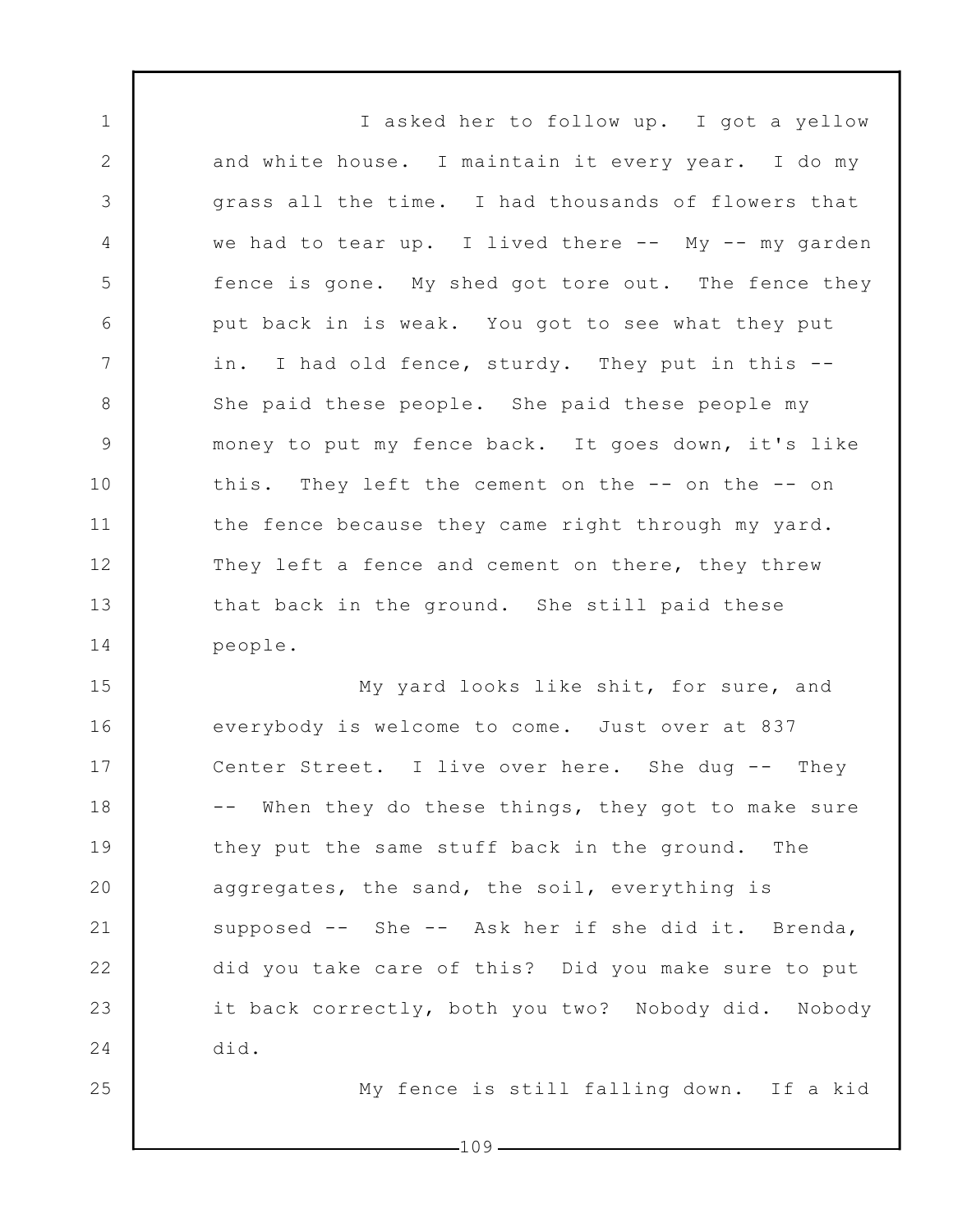comes over and gets hurt, I'm going to bring the bill to her. They cleaned up -- They left -- I would just recommend everybody come see what she did to my house. It was totally ridiculous.

1

2

3

4

5

6

7

8

9

10

11

12

13

14

15

16

17

18

20

21

Mark -- Everybody -- The whole neighborhood come over and looked at this thing. It's unbelievable, what my yard looks like. She won't fix it. You know what she told me? Sue me. This is what she told me, sue me. So instead of suing me, I'm here to tell everybody what's going on in my yard. My fence is falling down. You know this. Come on over, Brenda. Come on over and let's see it.

19 I paid good money for this. It went all the way across my yard like 60, 80 feet down to a culvert. They wanted to put a -- They wanted to put a ditch in the back all the way down my yard, all the way back across about 45, 50 feet the other way. They tore up my fence, they put a cheaper fence up. My fence is falling down. And like I said, she didn't make sure anything was done correctly.

22 23 24 25 And she just don't care. Look at her. Come on, Brenda. Let's talk. I want you to tell everybody what you're going to do if you do come into their yard, because I'm sorry for your yard, because

 $-110-$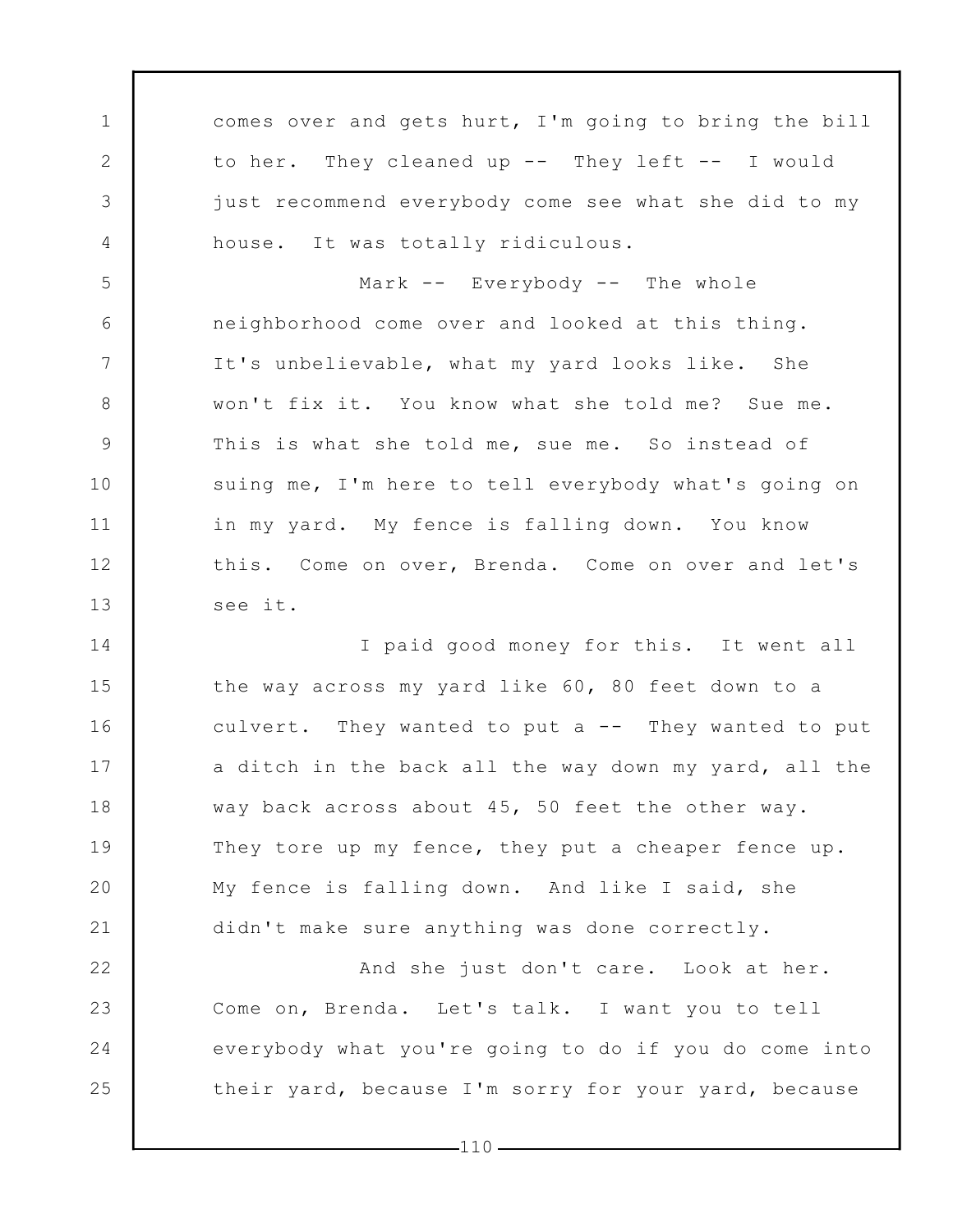1 2 3 4 5 6 7 8 9 10 11 12 13 14 15 16 17 18 19 20 21 22 23 24 25 they're going to probably tear this thing apart. And wait until you see this yard. I fertilized half this thing over and over. They put in sand, dirt, garbage. They could have hydroseeded it. I mean, come on. They went all the way through my yard, all the way back, and I got a long yard and all the way across. And I understand they had to put this drain in because -- because on -- UNIDENTIFIED SPEAKER: Three minutes is over. MR. JEFF COLLINS: You look and see what's going on. Okay. What happened is when we had that earthquake two years ago, I called them up because I had to dig a ditch and I fell walking. I tripped. What's going on. It was like 10:00 o'clock at night. I fell. I explained to them all I needed get this thing fixed and she said she couldn't do nothing. She won't let us clean the drain. She won't let us clean through there, so basically we're going to go all on her, whatever she thinks is right, whatever she thinks is okay. And that's what you guys are going to get. And yeah, either way. (Whereupon, applause.) MR. STEVE VAN HOEVEN: Thank you.

 $-111-$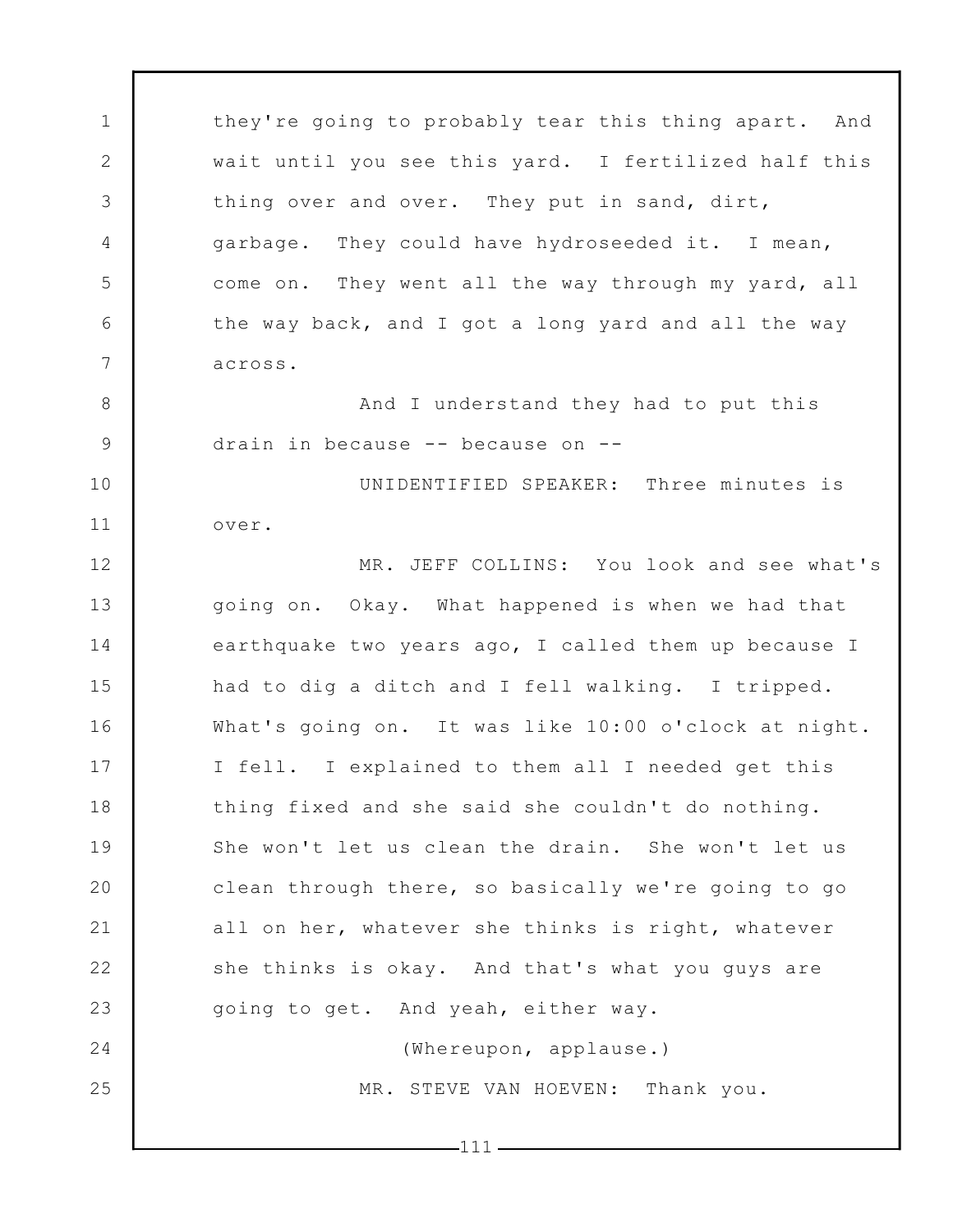1 2 3 4 5 6 7 8 9 10 11 12 13 14 15 16 17 18 19 20 21 22 23 24 25 MR. JEFF COLLINS: Going to cost a bunch of money. MR. STEVE VAN HOEVEN: Brandon Vetter, did I call you already? MR. BRANDON VETTER: Yep. UNIDENTIFIED SPEAKER: Yep. MR. STEVE VAN HOEVEN: Clyde Brown, no address given. UNIDENTIFIED SPEAKER: In the back. MR. STEVE VAN HOEVEN: We'll have him come to the mic. MR. CLYDE BROWN: Let's not make it worse than it is. MR. STEVE VAN HOEVEN: Sorry. MR. CLYDE BROWN: Both of my covering points have been answered, except for the four-mile ratio of who is paying. I still haven't been able to figure that out. But it does sound like a maintenance problem. I mean, for the one lady there that's left and the fellow up there with the problem with his backyard, if all this business had been taken care of year by year, but we don't even know what that is because somebody hasn't tabulated something because she's too busy. So I don't know how anybody with a

 $-112-$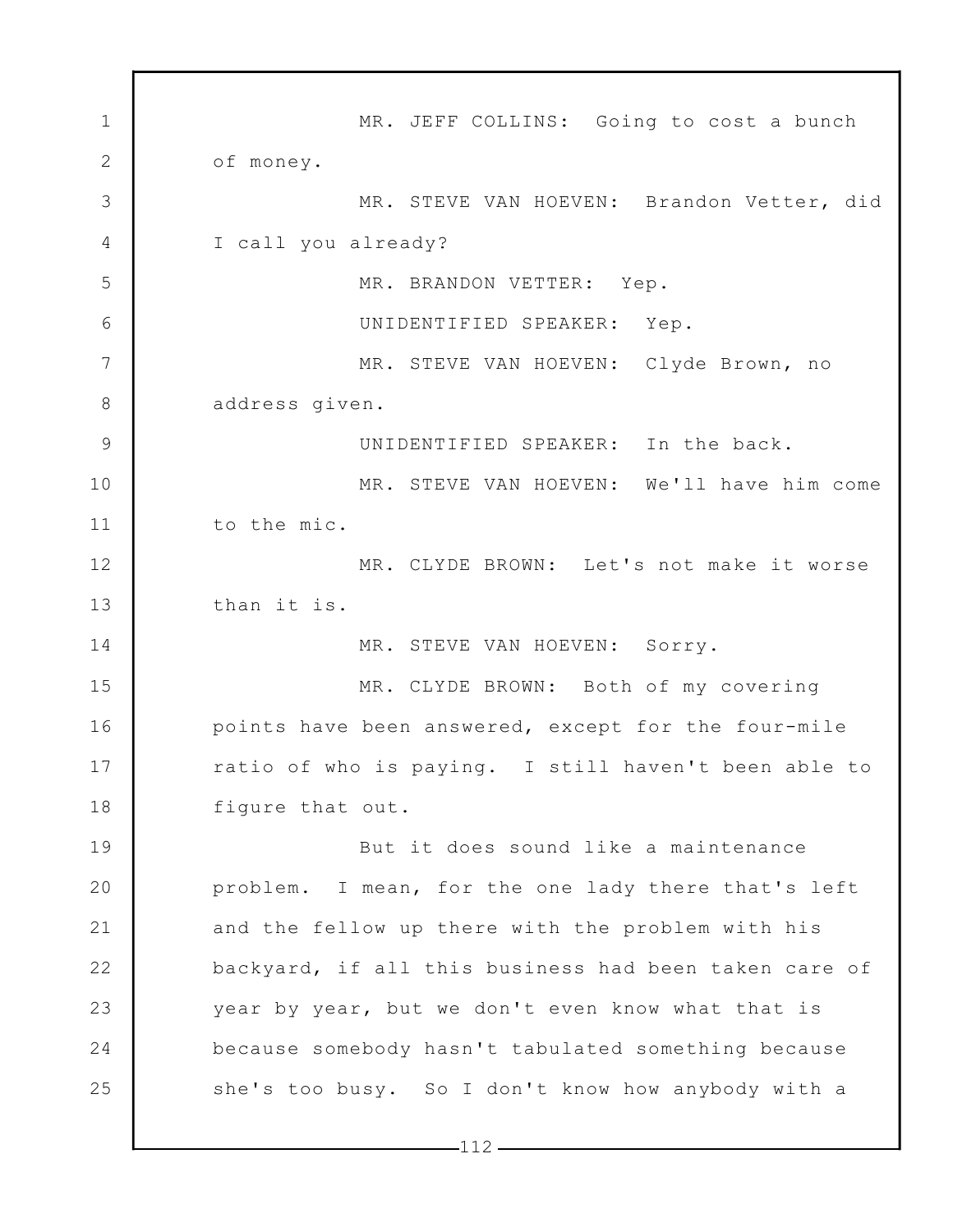1 2 3 fixed income like I got can plan on paying next year's taxes with what I might have to pay other taxes for.

4 5 6 7 8 9 10 11 12 13 14 15 16 So you know, it'd be nice if when something like this is presented they have some kind of ballpark figure for us about what it's going to be or -- you know, instead of pulling our legs out from under us and bring it to us like this and having -- It's out of our hands. We're not even the ones picking it. It's up to them. That doesn't seem fair at all because I think it would come to a vote tonight. And if -- well, what's her name down there, gal in the red, if she was making a motion, I sure as heck would have seconded it as far as being a maintenance problem and everybody not jumping in the rabbit holes all the time.

Well, my goodness, I'm going to stop this because I know we're pressed for time and some of these people got important places to go and things to do.

17

18

19

20

21 22 23 24 25 MR. STEVE VAN HOEVEN: Thanks, Clyde. (Whereupon, applause.) MR. STEVE VAN HOEVEN: All right. I got another one that's -- this is easy to read, but it's not very specific. Linda B, address not in the

 $-113-$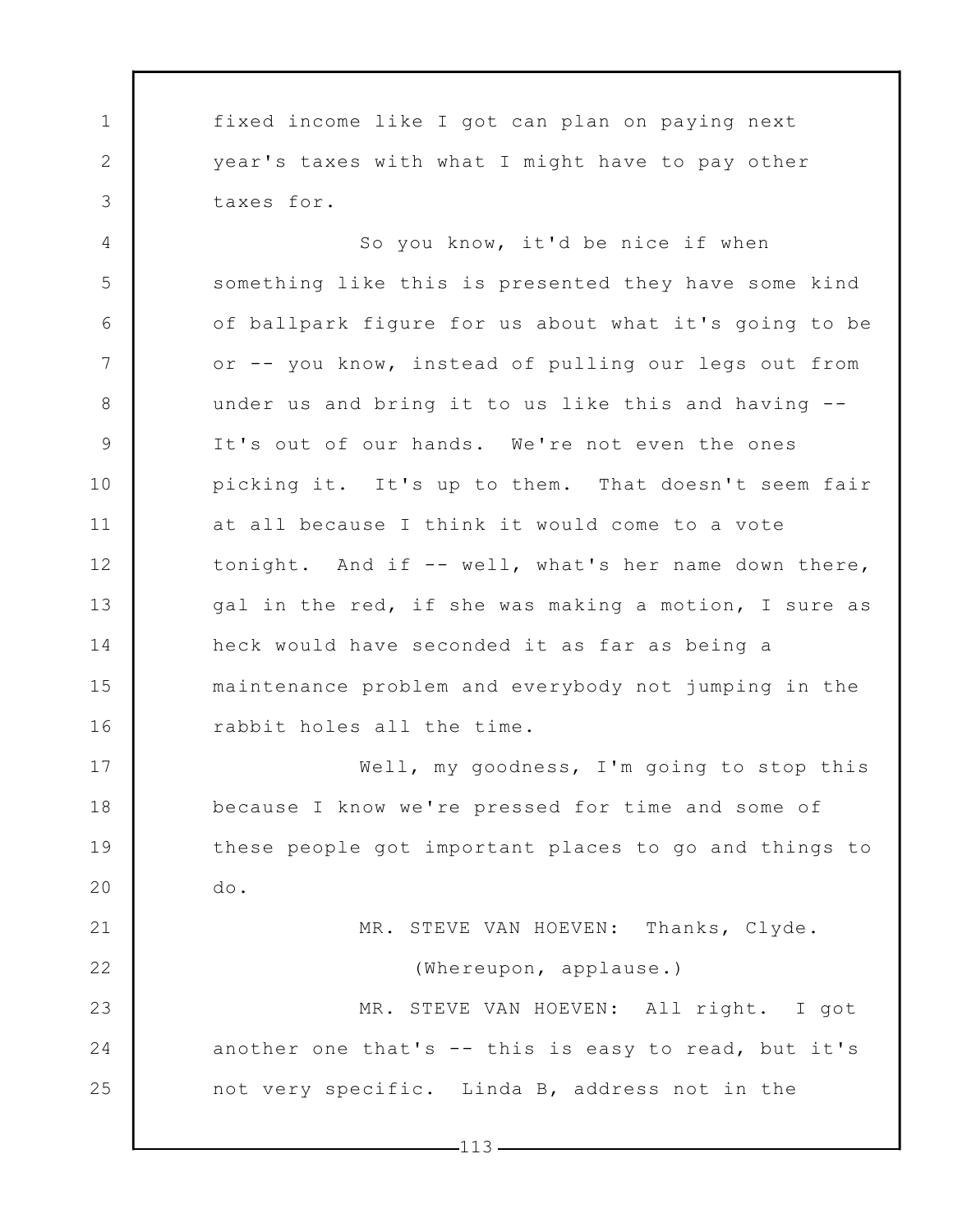1 2 3 4 5 6 7 8 9 10 11 12 13 14 15 16 17 18 19 20 21 22 23 24 25  $-114$ district. MS. LINDA BARNARD: Right here. MR. STEVE VAN HOEVEN: Linda, would you like to come up front? MS. LINDA BARNHARD: I'll meet you halfway. MR. STEVE VAN HOEVEN: Well, yeah. Linda. MS. LINDA BARNHARD: I would like to hear from each one of the people up there what have you heard tonight that shows this is bad for the people's welfare and health? Do each one of you's have an answer for that? Have you heard anything that shows it's bad? MR. STEVE VAN HOEVEN: Brenda, what was your last name? MS. LINDA BARNARD: Brenda? I'm Linda Barnhard. MR. STEVE VAN HOEVEN: I'm sorry. Barnhard? MS. LINDA BARNHARD: Yes. MR. STEVE VAN HOEVEN: Okay. That was Linda Barnhard. Did you -- Did you get the address? MS. LINDA BARNHARD: No. 3561 Kersting. MR. STEVE VAN HOEVEN: Now in answering that question, after everybody has had a chance to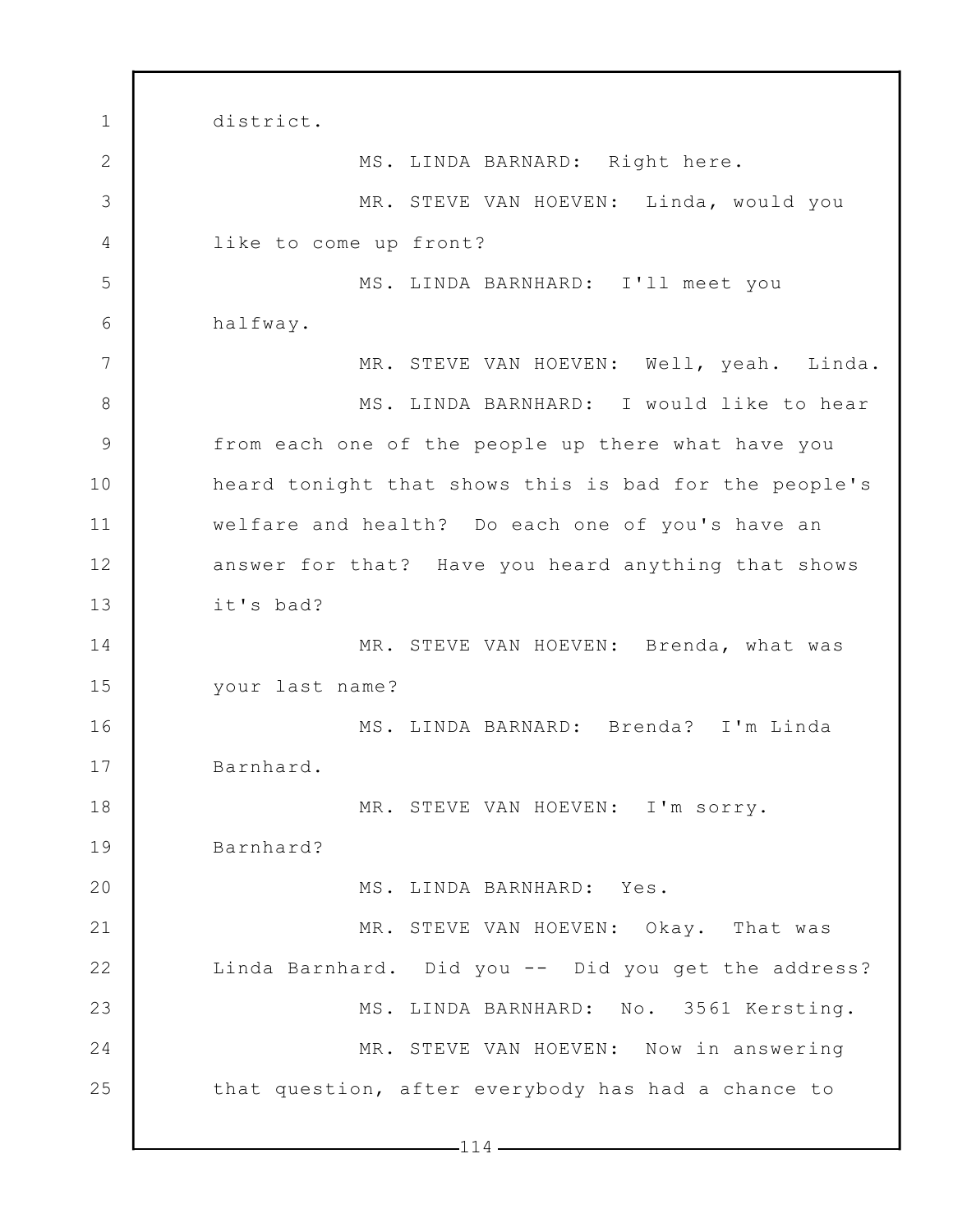1 2 3 4 5 6 7 8 9 10 11 12 13 14 15 16 17 18 19 20 21 22 23 24 25 talk that turned in a card, what I'm going to do as the chairman is close the public input part, when your opportunity to talk would be done then, and then we're going to deliberate as a board. And we're going to deliberate right in front of you and I'm going to ask right now that you're all be quiet while we talk so you'll get to hear what we say and understand what's behind the decision that we make. MS. LINDA BARNHARD: Do I get an answer to my question? UNIDENTIFIED SPEAKER: Answer the question. MR. STEVE VAN HOEVEN: I didn't do it? Ask me the question again. MS. LINDA BARNHARD: So far, what has each one of the members up there heard tonight that shows this drain project is bad for the people's welfare - health and welfare? MR. STEVE VAN HOEVEN: That will be part of our deliberation after everybody has a chance to talk. We'll talk about that. MS. LINDA BARNHARD: You're going to tell what they -- what it shows? MR. STEVE VAN HOEVEN: Or what doesn't show it. Is this conducive to public health, welfare

 $-115-$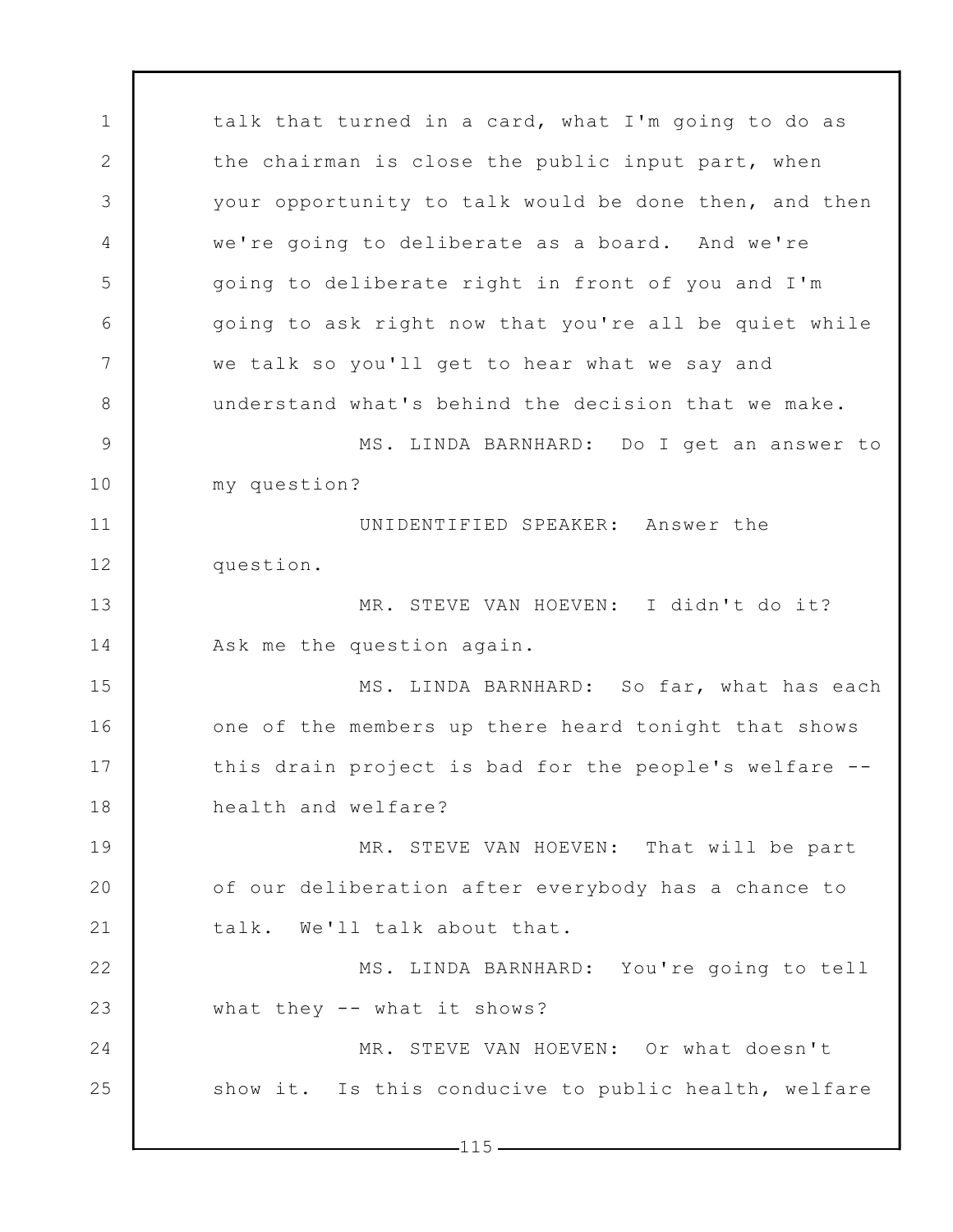1 2 3 4 5 6 7 8 9 10 11 12 13 14 15 16 17 18 19 20 21 22 23 24 25 and convenience or is it not? That's what we have to decide and so that's what we're going to talk about. MS. LINDA BARNHARD: Okay. All right. UNIDENTIFIED SPEAKER: Answer the question. UNIDENTIFIED SPEAKER: Have you heard anything so far? MR. STEVE VAN HOEVEN: I'm not going to speak before the deliberation period about that. UNIDENTIFIED SPEAKER: Maybe we can help you is the point we're getting to. MR. STEVE VAN HOEVEN: You've been doing a good job helping. Okay. Next person, Tammy B, not in the district. Tammy, would you like to talk? MS. TAMMY BARNARD: I certainly would. Thank you. MS. STEVE VAN HOEVEN: I need a last name and address. MS. TAMMY BARNHARD: My name is Barnhard and I live at 3561 Kersting Drive. Now I am not in your district, but I am in the county. And as part of the county member, if this gets approved, I'll have to pay for part of what's going on tonight. And actually, I'd like to thank all of you because you're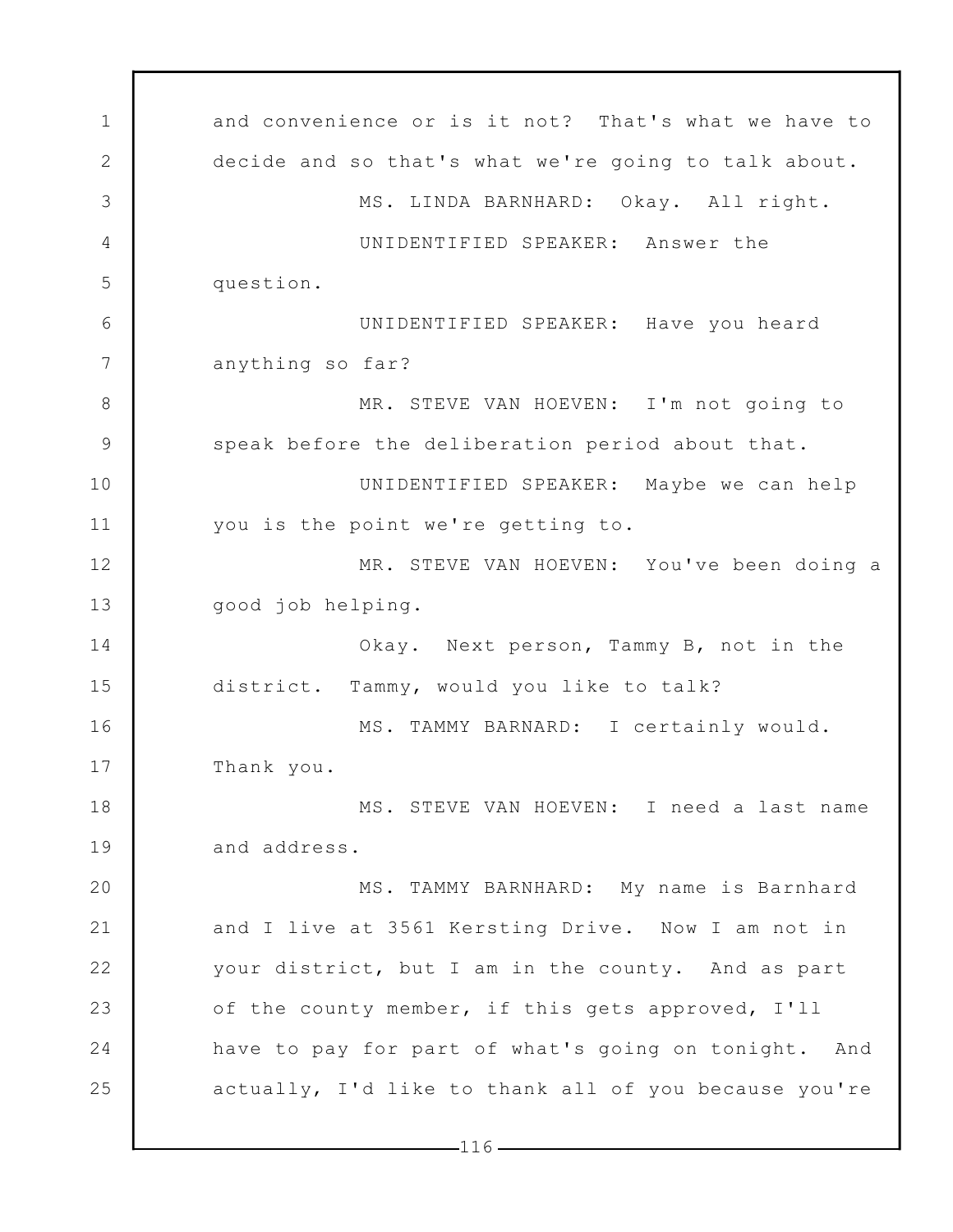in the county. You helped pay for our 2.7 million dollar drain as being part of a county member, you got a county assessment for that, so thank you for paying for part of our drain, which we don't need.

1

2

3

4

5

6

7

8

9

10

11

12

22

24

25

Now I want to tell you what happened in the Kuis Drain that -- that happened to us. And these are facts, so I'll just stick to the facts. The people got up and spoke at our Board of Determination. 26 people were for against it - against it, 26 against and 6 went with it, they wanted to have something done. They certainly didn't want the scope of what it could be.

13 14 15 16 17 18 19 20 21 So I hope that this Board listens to the facts and determines what's right for you people, not just giving the drain commissioner a blank check, and that's what will happen. If this gets approved, the drain commissioner has a blank check. Like I said, our drain cost 2.7 million, something like that, in that ballpark. And who -- And our drain -- our drain was only 3.2 or 3.3 miles. Yours is bigger than that, so you're -- God help you.

23 This happened. My personal assessment is over \$12,000 for something I've never had a problem with, that I've lived there for almost 15 years. And the water table has been increasing, but I've never

 $-117-$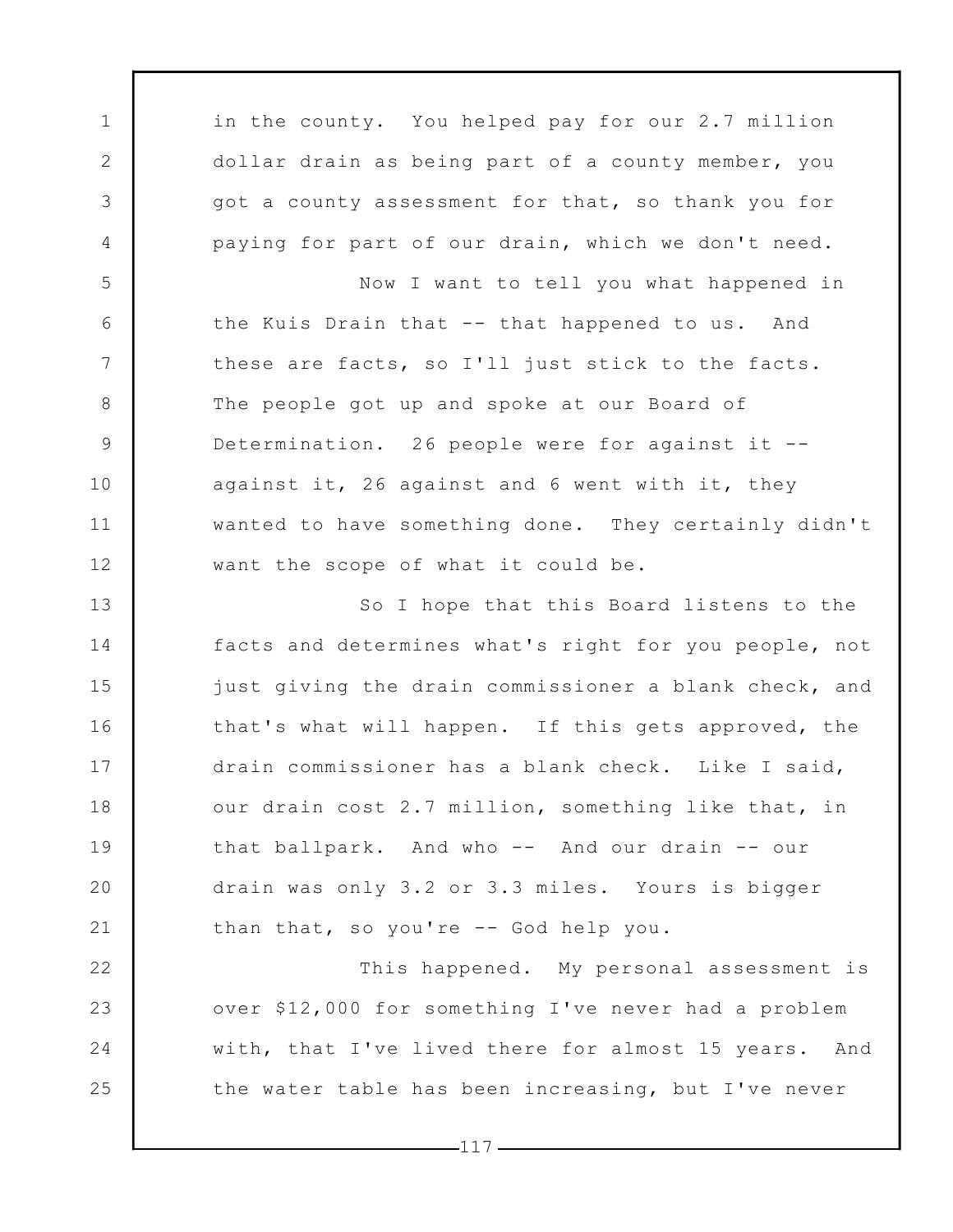1 2 3 4 5 6 7 8 9 10 11 12 13 14 15 16 17 18 19 20 21 22 23 had a problem. What the drain commissioner told me was I have a problem, I just don't know it and that's why I have to be assessed this amount of money. Now, let's see. The county drain commissioner did not back the bond. And even though every single person was -- 103 people that were in this district for contract two, and out of those people, 86 of those people signed it saying -- signed a statement, someone notarized, and even some who signed the initial petition notarized it saying we don't have a problem no more, so there was actually -- there is actually no more health or welfare condition, yet if the county board didn't give give their approval for a bond so the drain commissioner still went behind the backs of the county and what the people wanted because this Board of Determination was approved and went and got a bond approved for even a higher rate than what we should have had, even though the work shouldn't have been done anyway. Nobody has a health and welfare, there's no problems anymore. People signed that and still pushing this together. And if you think it's just for the drain

24 25 cleaning, that's what could happen. The people who have flooding, what they're going to want to do is

 $-118-$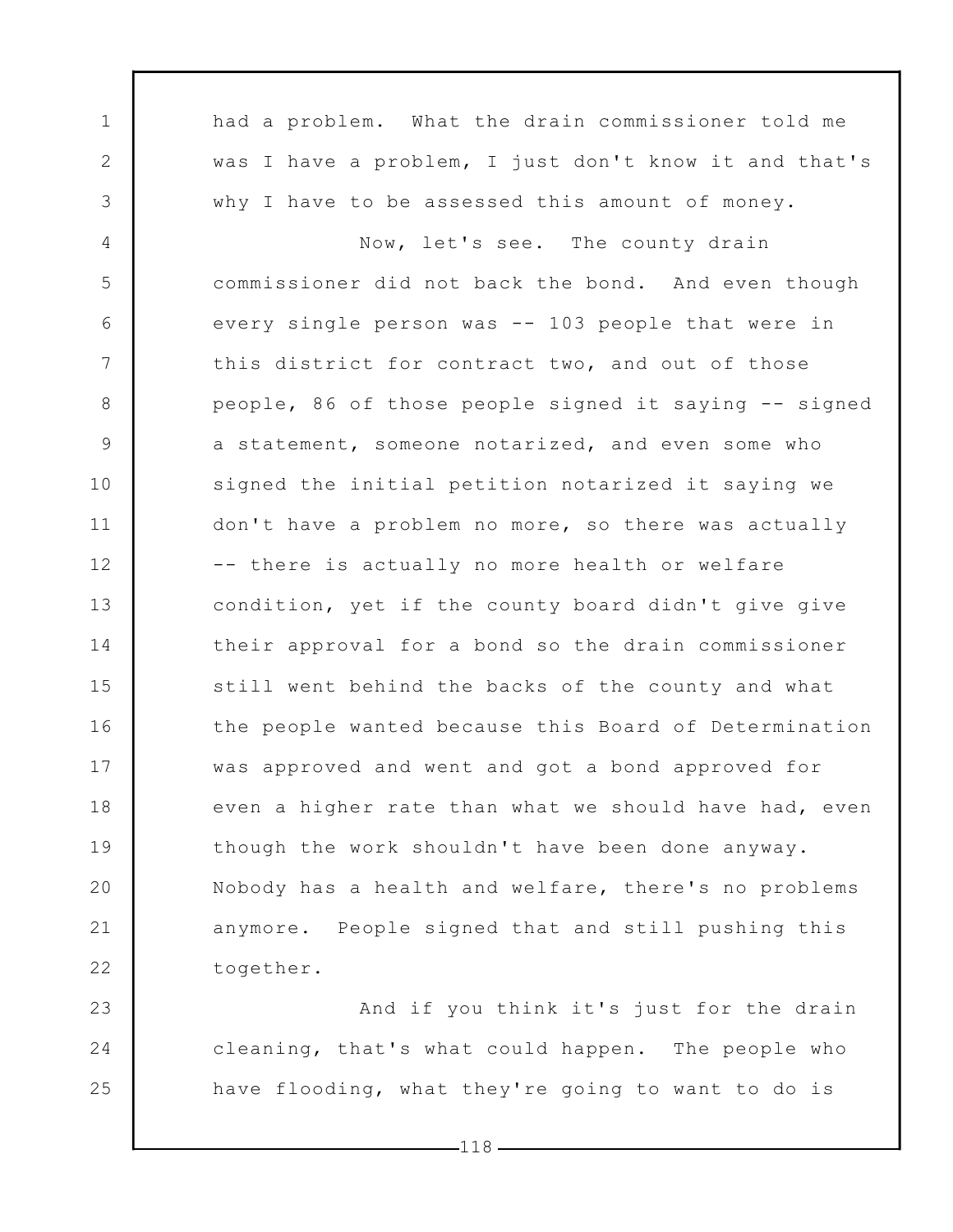1 2 3 4 5 6 7 8 9 10 11 12 13 14 15 16 17 18 19 20 21 22 23 24 25 put in a storm sewer in front of your house, and that's how I got assessment of \$12,000. And even though I wasn't initially in the district -- And that's another thing that's confusing about this that somebody should ask is  $-$  is if you're here and you're not even in the district, are you going to be in the district or are you not? If that's not determined, how can you appeal? You have only 10 days to appeal, which is very expensive. How can you even appeal that? I don't -- I don't see how you can even have a winning case with anything that goes on so far anyhow. Also, this company that -- that did it for our -- for our area, let me tell you, they wanted to replace a culvert for the tune of \$70,000. Well, the road commission came out and determined that that culvert had 25 years left of service life left in it. So what happened was the drain commissioner conceded and say, okay, well, we won't -- we'll take that off the table, then. Another thing is we have a farmer who works a greenhouse and he has a three-foot berm around his property because he wants to keep his water on his own property. The drain commissioner told him his water is still going toward the drain.

 $-119-$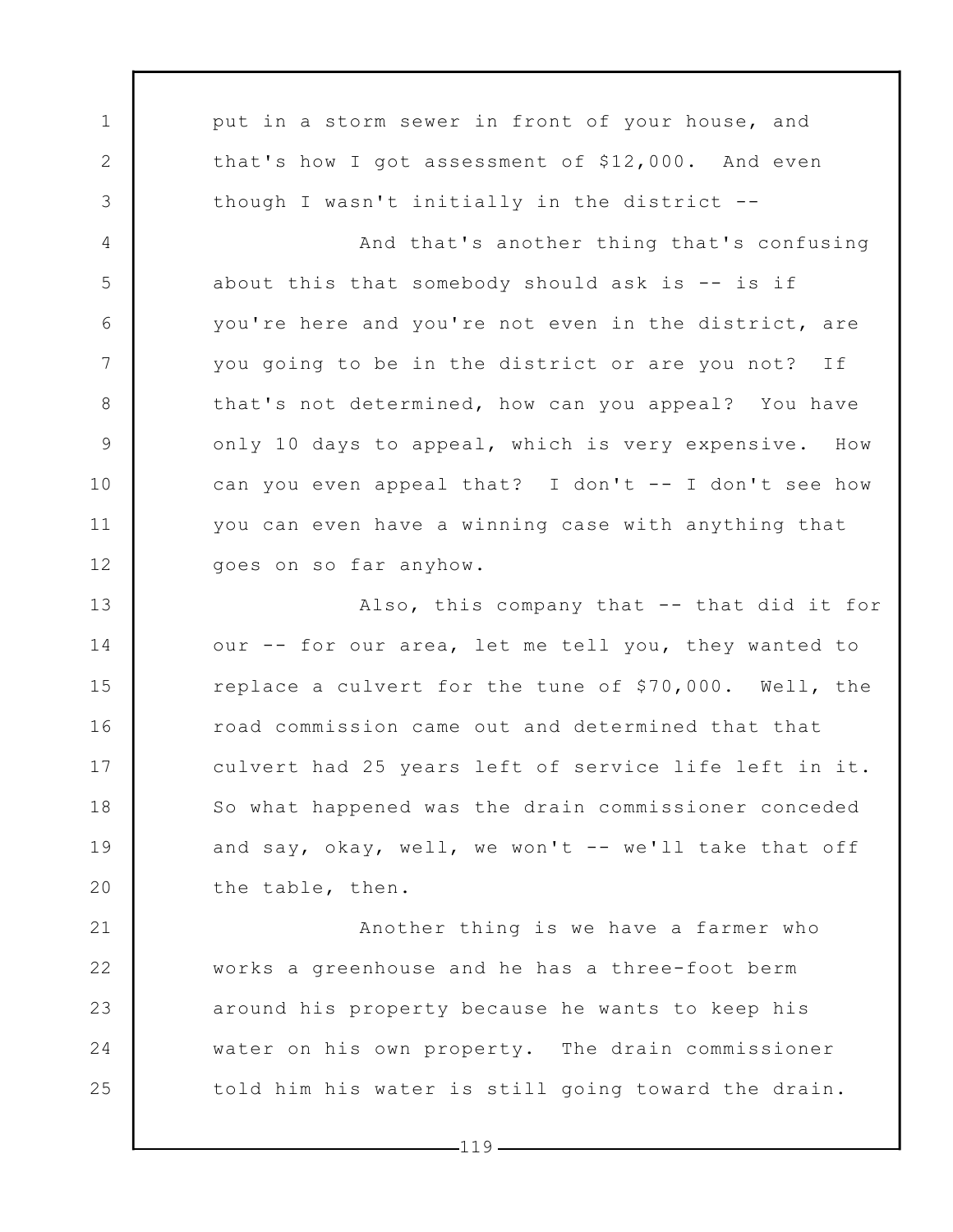I don't know how it could go uphill 3 feet and then down to the drain, yet he's being assessed it was 40,000, but he sued her and they came up with some agreement and now his is only 20,000, so I guess that did help.

1

2

3

4

5

6 7 8 9 10 11 12 13 14 15 16 17 18 Getting close to the end. Let's see. Let's see. Let's see. So again, I think it could be done with a  $5,000$  a year and it's  $--$  I don't see anywhere that anybody is pressed that this is a necessity. If people have their basements running, they're pumping water all time, they're just going to have to continue to pump or pay for their house moved up, depending how far you move it up. In our neighborhood, it was 20 and \$30, and hopefully you have good insurance to move it up. Otherwise, the only other option would be to try this storm sewer thing, which everybody has to pay for, and I don't think it's fair.

19 20 21 22 23 24 25 Good luck to you all. If you don't have a problem and you don't think this is necessary and it's not impairing your life or health, you better get up here and say something, get on the record. And if you don't, then that's on you. Every single one of you should get up here and say something. Good luck to you all. Thank you.

 $-120$  –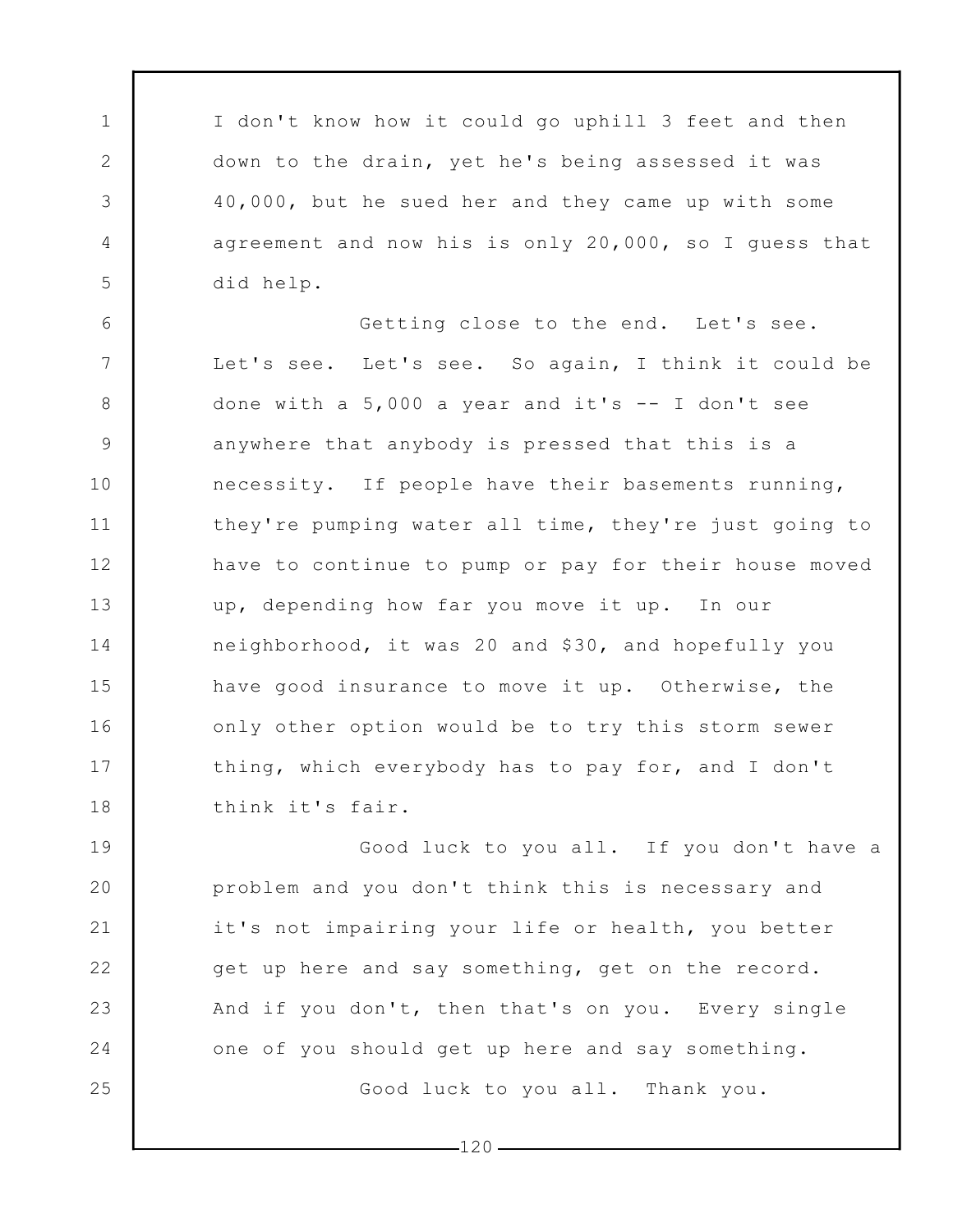| $\mathbf{1}$    | (Whereupon, applause.)                               |
|-----------------|------------------------------------------------------|
| 2               | MS. TAMMY BARNHARD: Yes. It's all                    |
| 3               | happened with -- Oh, one last thing. Can I get two   |
| $\overline{4}$  | seconds, please?                                     |
| 5               | UNIDENTIFIED SPEAKER: Sure.                          |
| 6               | (Whereupon, unintelligible conversation.)            |
| $7\phantom{.0}$ | MS. TAMMY BARNHARD: One, two seconds.                |
| $8\,$           | MS. STEVE VAN HOEVEN: This is -- can't               |
| $\mathsf 9$     | she have just one, two seconds.                      |
| 10              | MS. TAMMY BARNHARD: One second, two                  |
| 11              | seconds. We also have a petition for the drain       |
| 12              | commissioner's recall. And once that gets finalized  |
| 13              | and approved, if you wanted to do that, you're       |
| 14              | welcome to sign and find out from us. Thank you.     |
| 15              | (Whereupon, applause.)                               |
| 16              | MR. STEVE VAN HOEVEN: I also have a                  |
| 17              | comment card that was given to me from Renea Foster. |
| 18              | UNIDENTIFIED SPEAKER: Renea.                         |
| 19              | MS. STEVE VAN HOEVEN: Renea? Is she                  |
| 20              | here? Egelston Township trustee. I was under the     |
| 21              | assumption she wasn't here.                          |
| 22              | UNIDENTIFIED SPEAKER: She left.                      |
| 23              | MR. STEVE VAN HOEVEN: So I'll just read              |
| 24              | this correspondence. She comments that she's against |
| 25              | it saying the Holland Drain had such a large number  |
|                 | $-121$                                               |
|                 |                                                      |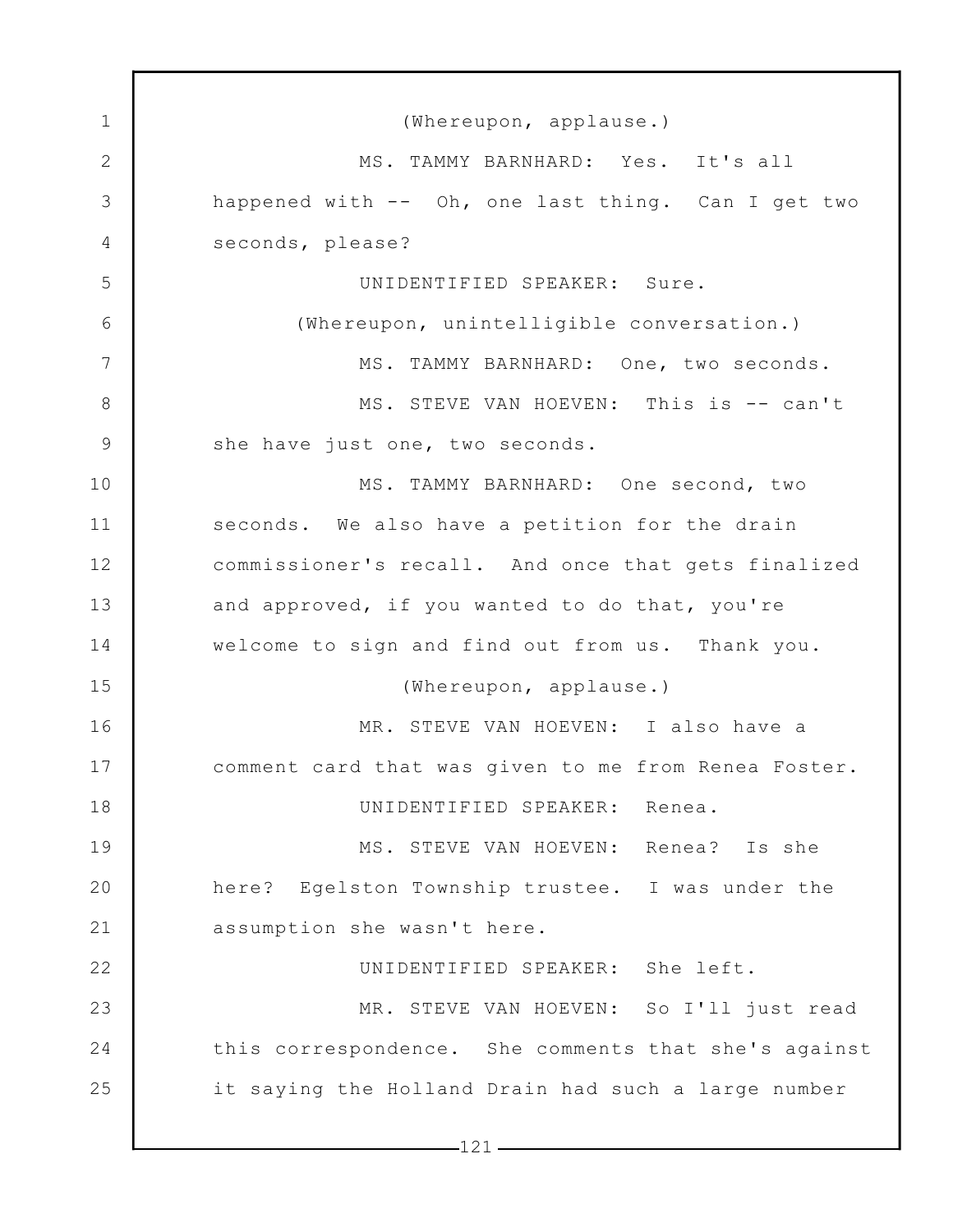1 2 3 4 5 6 7 8 9 10 11 12 13 14 15 16 17 18 19 20 21 22 23 24 25 of residents. That was Mrs. Foster's comment, Egelston Township trustee. That's the last card that I have, but it's possible -- Do you have a card? UNIDENTIFIED SPEAKER: Yes. MR. STEVE VAN HOEVEN: It's possible that I missed somebody. MS. TAMMY BARNHARD: Get up and speak. MR. STEVE VAN HOEVEN: No, I'm not going to just let anybody get up and speak. Supposed to have a card. MS. TAMMY BARNHARD: Ask for a card to fill out. MR. STEVE VAN HOEVEN: Michael Gould? MS. STACY HISSONG: Have to say the name again. MR. MIKE GOULD: My name is Mike Gould. I live at 809 Clark Street. I'm guess I'm just going to second what a lot of people have said. And I understand that the Board of Determination, it's not your -- you aren't to decide the scope of the project. But like me as a home owner, I guess I'll put it in smaller terms. Like say if I need to get my roof fixed and a roofing company came and said, hey, you know, your roof could be fixed, it needed to

 $-122-$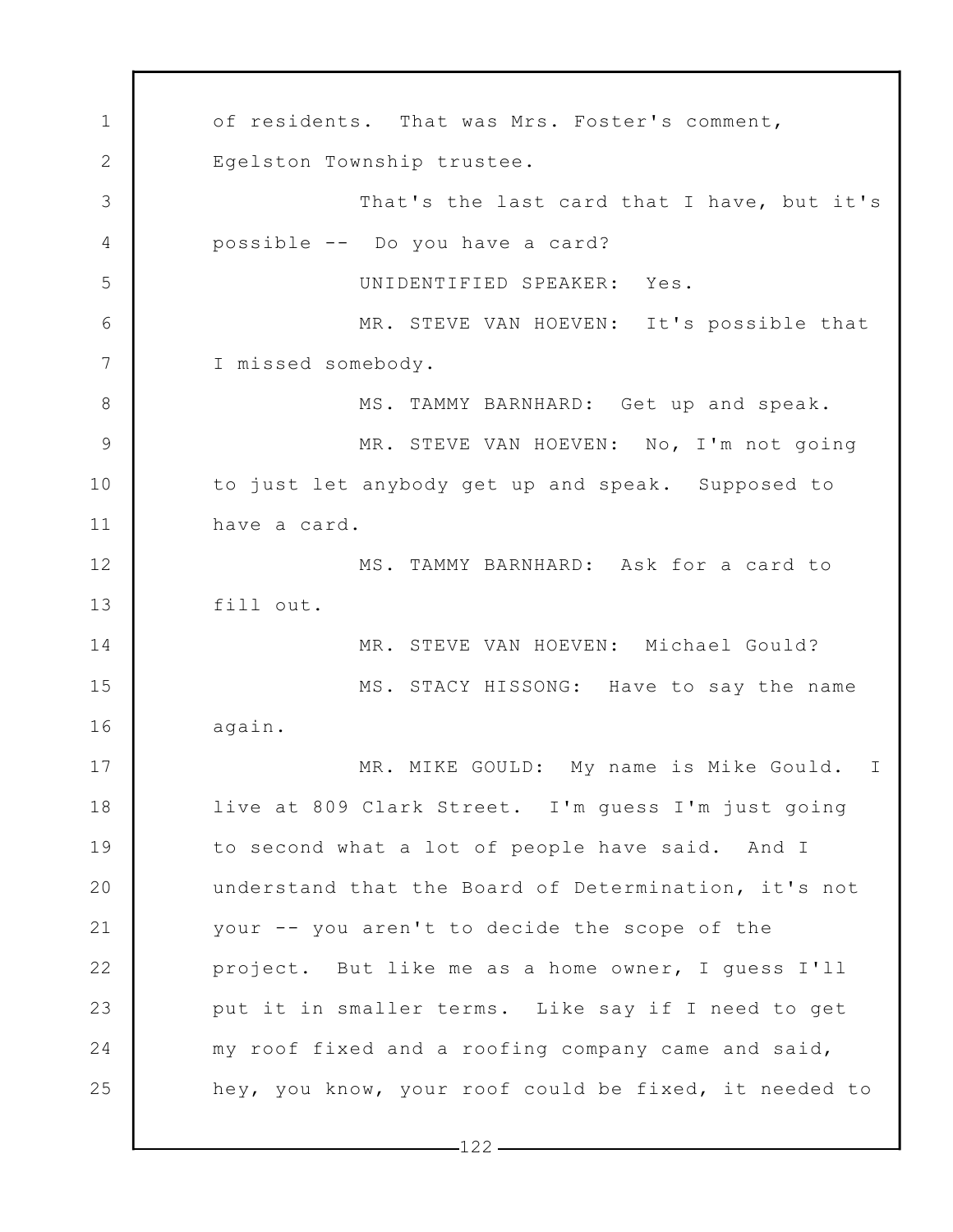be fixed, we don't know if it needs to be fixed, but how about you just let us fix it, but we're not going to tell you how much it costs. How can you make an educated decision on if something needs to be done if you don't know how big it is or how much it's going to cost us?

1

2

3

4

5

6

7

8

9

10

11

12

13

14

15

25

I have a family of four kids. There's always constant expenses, especially -- well, here actually at Orchard View to where we pretty much have to pay for everything -- band camp, summer camp, any kind of sports they play. And now if you pass this assessment where, like Fruitport, I've been hearing 10, 12, \$13,000 over a 10-year span, that could raise our house payments up 80, \$90 a month because that assessment has to be put onto our taxable value.

16 17 18 19 20 21 22 23 24 I just think you guys need to have way more -- You guys need to have kind of an idea of what scope plan this fix is going to be before you can make an educated decision that's going to affect as financially and put a lot of families that are just barely getting by to where they're eating one less meal a day or something. It's going to affect a lot of people if you guys don't make a decision and you guys don't have all the facts.

MR. STEVE VAN HOEVEN: Thanks, Mike.

 $-123-$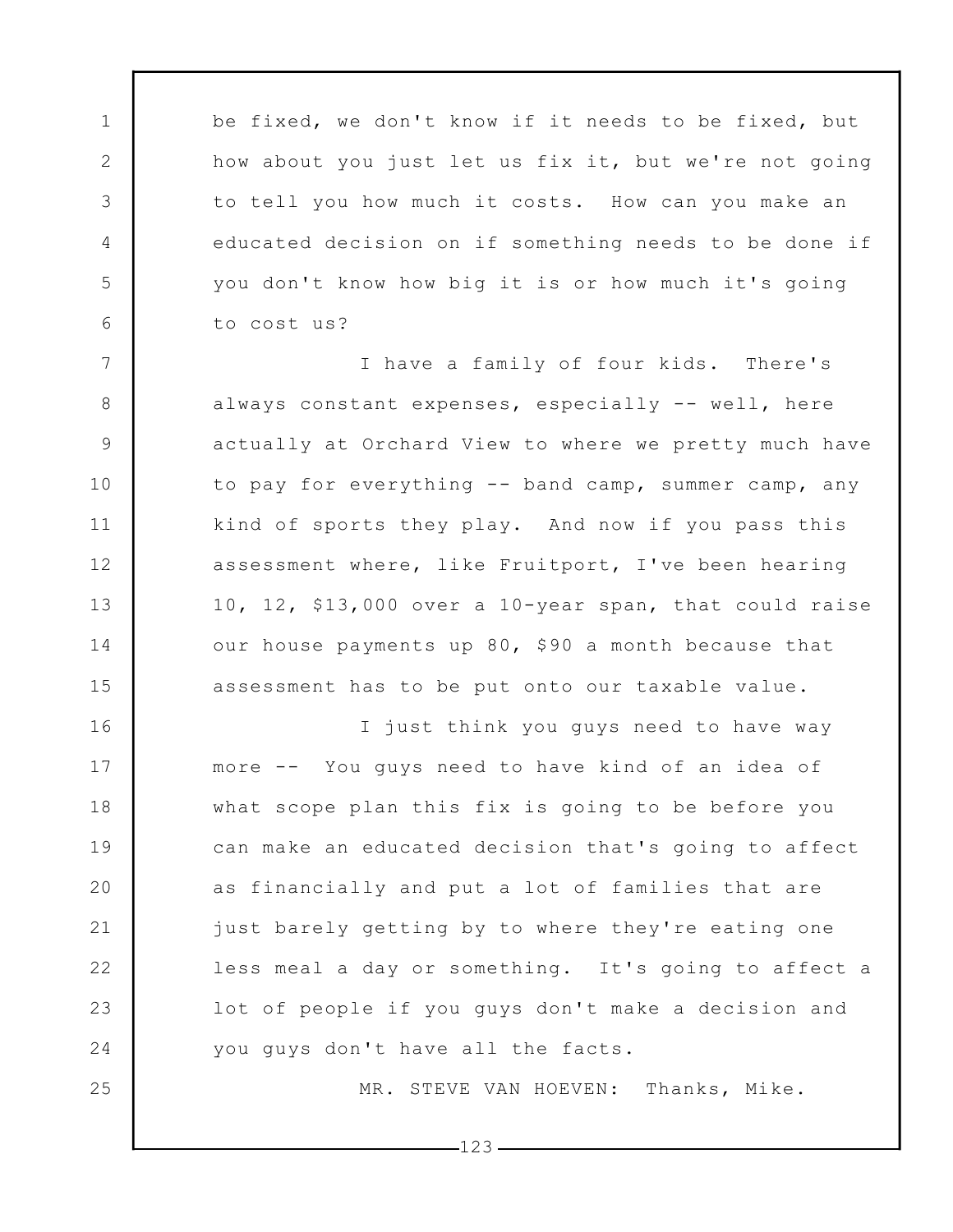1 2 3 4 5 6 7 8 9 10 11 12 13 14 15 16 17 18 19 20 21 22 23 24 25 (Whereupon, applause.) MR. STEVE VAN HOEVEN: I guess that's -that's -- those are good comments. And I think one of the issues, somebody brought up engineering costs already. Time and engineering at this point when you don't even know if you're going to have a project, how can you decide the scope if you -- if you don't know whether it's necessary or not? That's the other side of the coin. But anyways, that's all the cards I've got. And so I'm looking at my Board. It's now time to make a motion close the public part of the hearing. And once again, I'm asking everybody to bear with us at this point because we weren't -- we don't want to be talking behind closed doors or in private. We're going to talk into the microphone, give comments into the microphone so everybody can hear. This is a public meeting and what we say, you have a right to hear us, so --UNIDENTIFIED SPEAKER: Maybe you can speak loud enough so we can hear. MR. STEVE VAN HOEVEN: Yes. We're passing the microphone around so everybody can hear it. You've got the right to hear it. And do I have a motion to close the public portion of this meeting?

 $-124$  -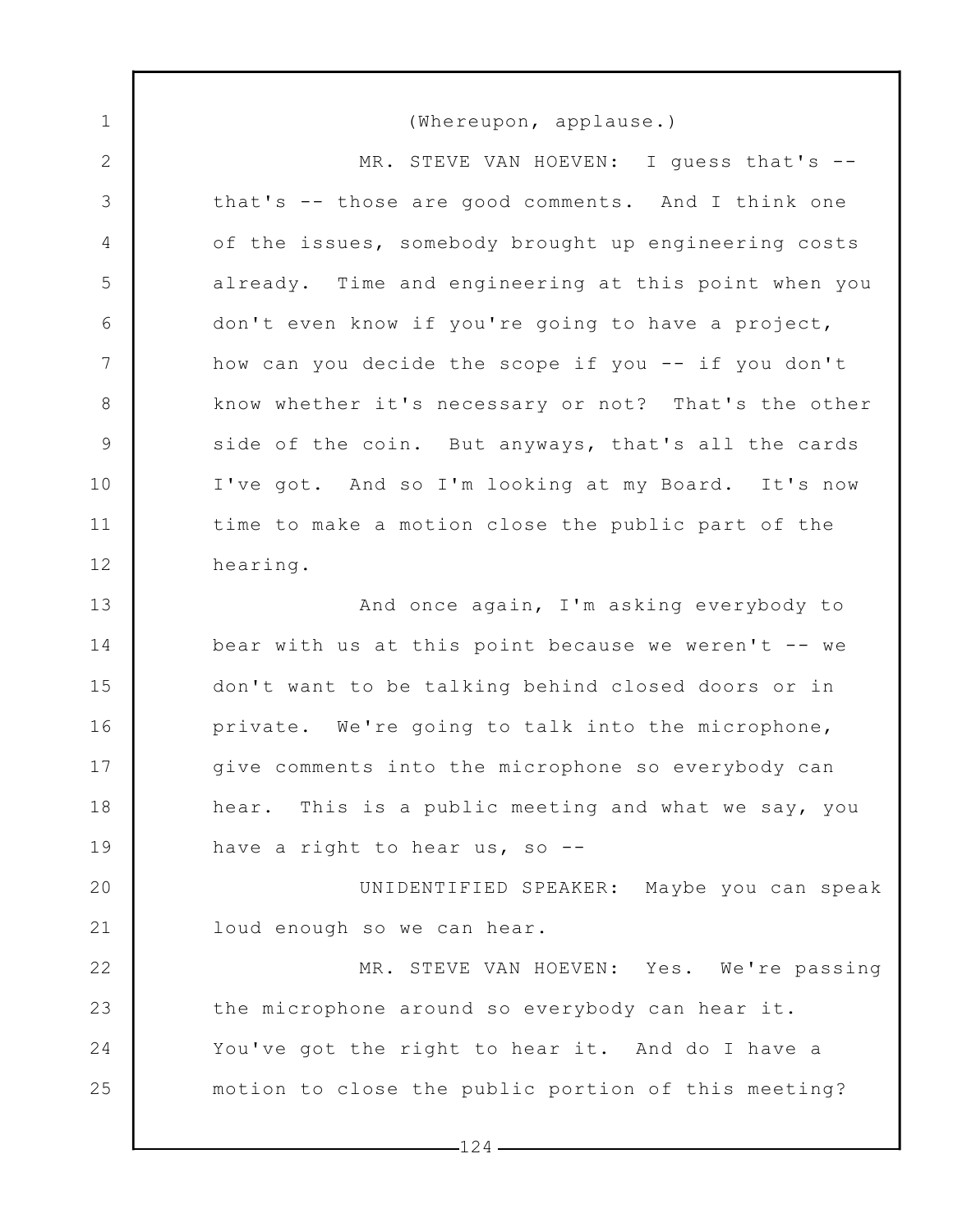1 2 3 4 5 6 7 8 9 10 11 12 13 14 15 16 17 18 19 20 21 22 23 24 25  $-125-$ UNIDENTIFIED SPEAKER: Question out here. (Whereupon, short break.) MS. STACY HISSONG: I think you can go on with your motion. MR. STEVE VAN HOEVEN: Motion to close the -- Unless you have some questions of Board -- as Board members at this point that you want to ask. UNIDENTIFIED SPEAKER: Question out here. MR. STEVE VAN HOEVEN: You can hear me out there? UNIDENTIFIED SPEAKER: Wants to talk. MR. STEVE VAN HOEVEN: Right. Well, we haven't closed the public hearing quite yet. I'm looking for a motion to do so. Do I have a motion to close the public hearing by one of my two Board members? MR. VAL JENSEN: I move that we close the public hearing. MS. JUDY MARCINKOWSKI: I second. MR. STEVE VAN HOEVEN: I've got a motion to close the public hearing portion of the meeting. MS. JUDY MARCINKOWSKI: I'll second that motion. MR. STEVE VAN HOEVEN: Any discussion? (Whereupon, no response.)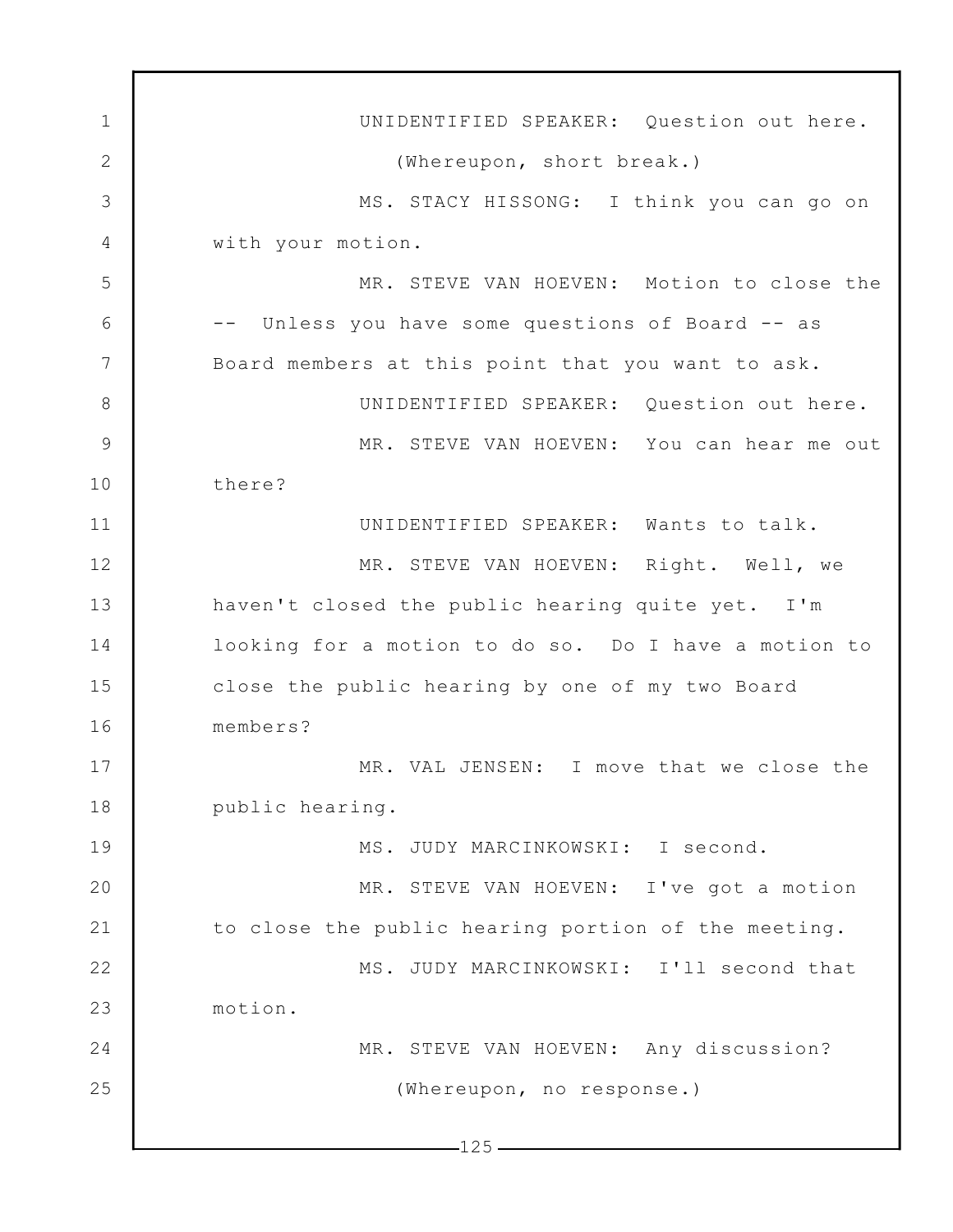1 2 3 4 5 6 7 8 9 10 11 12 13 14 15 16 17 18 19 20 21 22 23 24 25 MR. STEVE VAN HOEVEN: If not, all those in favor, say aye. MR. VAL JENSEN: Aye. MS. JUDY MARCINKOWSKI: Aye. MR. STEVE VAN HOEVEN: Aye. Okay. The public portion of the meeting is closed and now the Board members are going to talk this over and do it in front of you. Would one of you like to take the microphone? I've been doing all the talking. What are your thoughts now? MR. VAL JENSEN: The evidence submitted for us to review does not really support the idea of improving public health, convenience or welfare of the residents of this municipality, to me. I think further study is needed. I'm wanting to see more input than maybe quarter-of-a-mile or five-mile stretch. I just I really didn't see it. MS. JUDY MARCINKOWSKI: Just give me a few  $--$ MR. STEVE VAN HOEVEN: You're studying. I see that. You've got a lot of notes there. MS. JUDY MARCINKOWSKI: I wrote down what everybody said. MR. STEVE VAN HOEVEN: That's impressive. Nice job, Stacy.

 $-126-$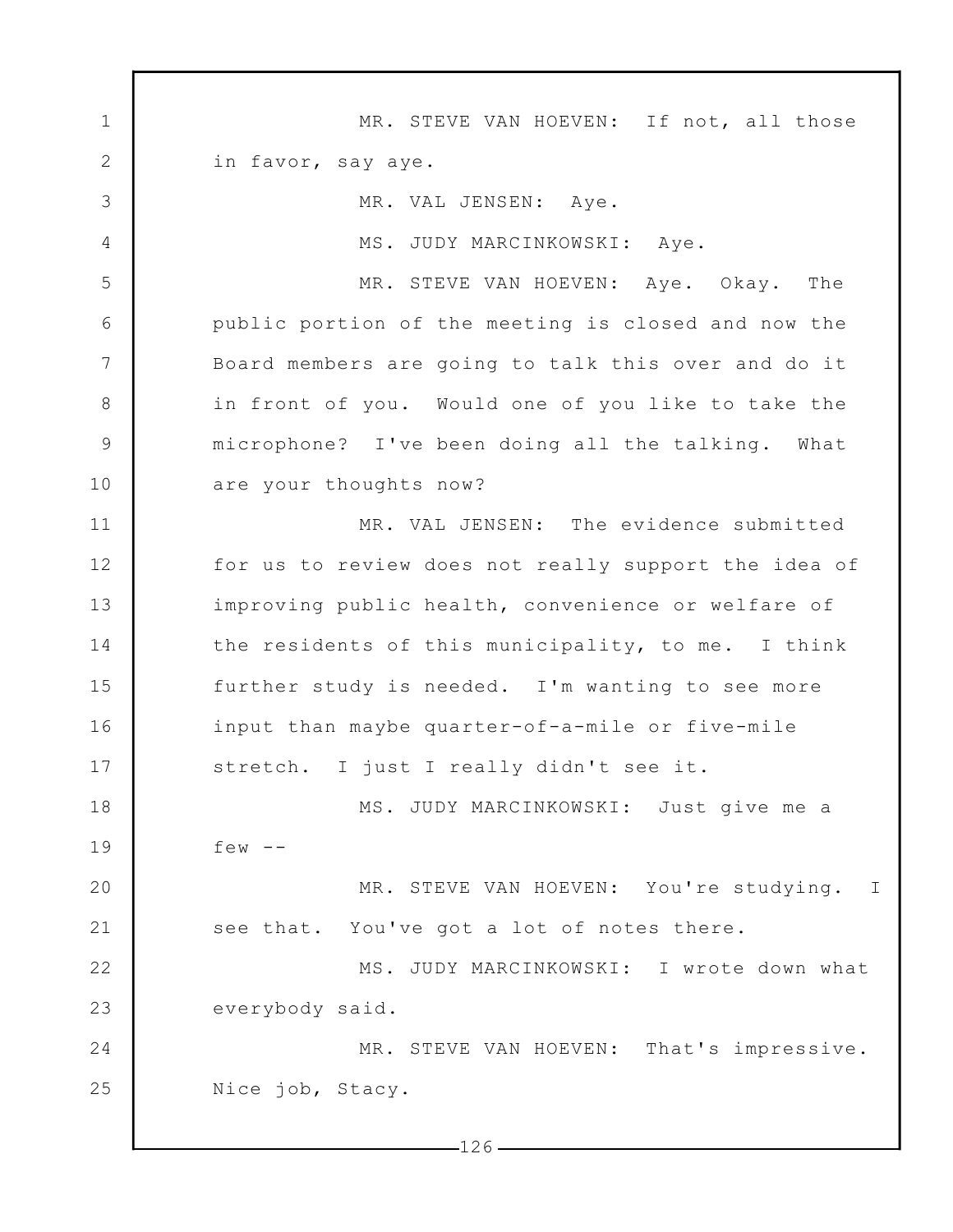1 2 3 4 5 6 7 8 9 10 11 12 13 14 15 16 17 18 19 20 21 22 23 24 25 MS. STACY HISSONG: Judy. MS. JUDY MARCINKOWSKI: It's Judy. MR. STEVE VAN HOEVEN: I'm sorry. I said Stacy. I was looking -- She took down what Stacy said. My bad. I apologize. But you're next, so I'm going to wait for you. MS. TRACY KORTHASE: Could I have -- Can I speak? MR. STEVE VAN HOEVEN: Yes. MS. STACY HISSONG: You're allowed to speak, if you wanted to. MR. STEVE VAN HOEVEN: Counsel, would it be okay for the alternate board member? You're good to go. MS. TRACY KORTHASE: I'm Tracy Korthase and I'm treasurer of Montague Township, have been for quite awhile now. And I'm not -- I'm the alternate and I don't make a vote on this Board. I wish I did sit down there, not in front of everybody. It's just I think it's hard to always envision when something starts to fail, a system like a road. In Montague Township, we have a lot of bad roads and they fail and why -- why can we just fix it or why -- why can't they do more maintenance. And sometimes they just -- they just -- they're made a

 $-127-$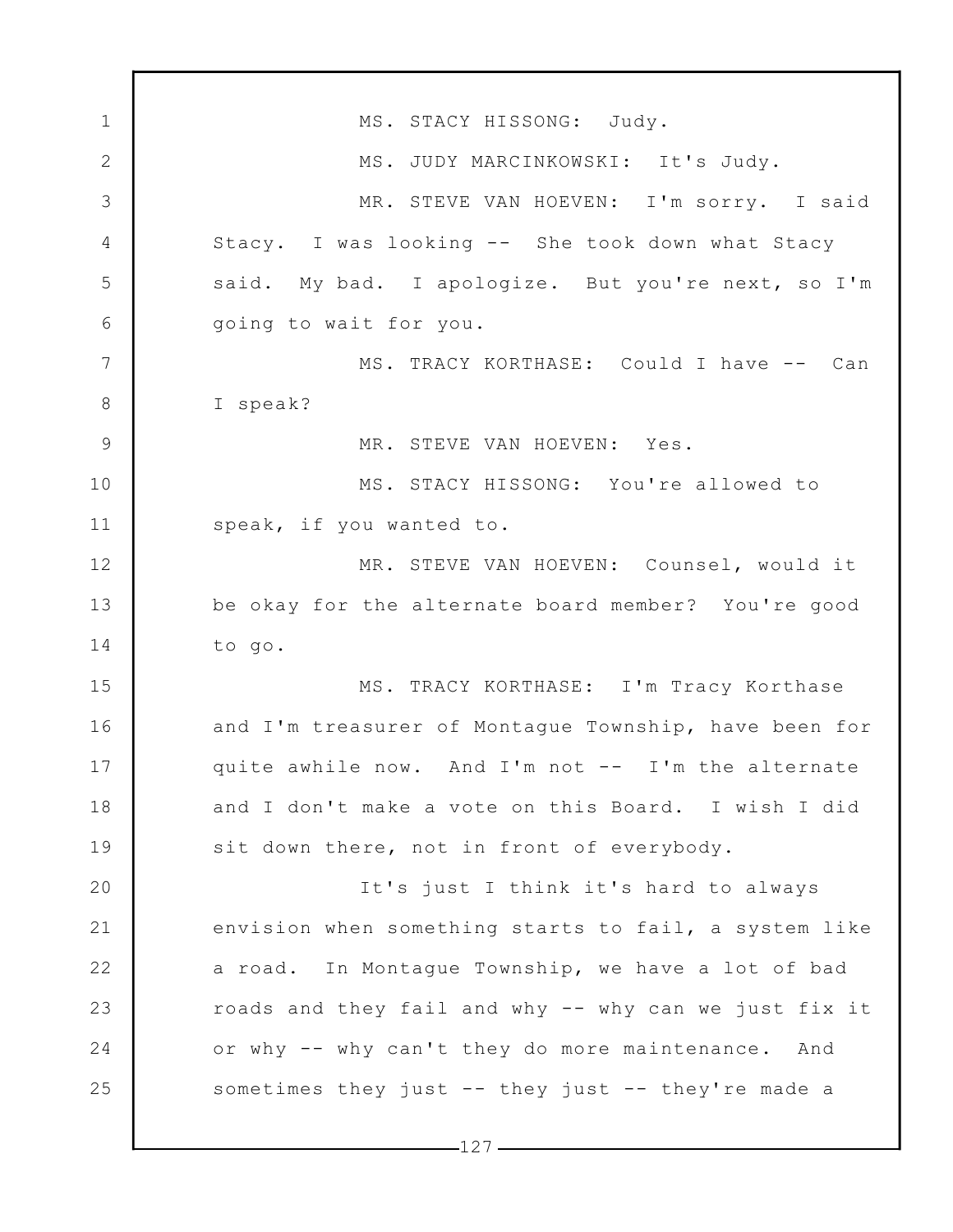1 2 3 4 5 6 7 8 9 10 11 12 13 14 15 16 17 18 19 20 21 22 23 24 25 long time ago. They're thin and they start wearing down. And I think drain systems are probably the same way. Eventually, all drains are eventually -you know, 5 years, 30 years down the road. Anything that was put in in the 1950's or '60s is going to have to be looked at again. It might not be this time but, you know, it's kind of -- it's going to be a pill for somebody to have to swallow sometime, just like with us and our roads. MR. STEVE VAN HOEVEN: Okay. Judy? MS. JUDY MARCINKOWSKI: Okay. I just want to put this out there for the next time you guys are in front of a crowd. A lot of -- There were quite a few of you when you got the microphone, you turned and you spoke to the other people in attendance. There were times for me up here, words dropped out. I'm not hard of hearing. I don't wear a hearing aid, but you talked to the people behind you. I felt you should have probably presented your case a little bit more to us, since we're the ones who have to decide this for you. That's just looking forward, okay, if you have to do this again, if you would kindly just keep that in mind. So there were some things I didn't quite

 $-128$  –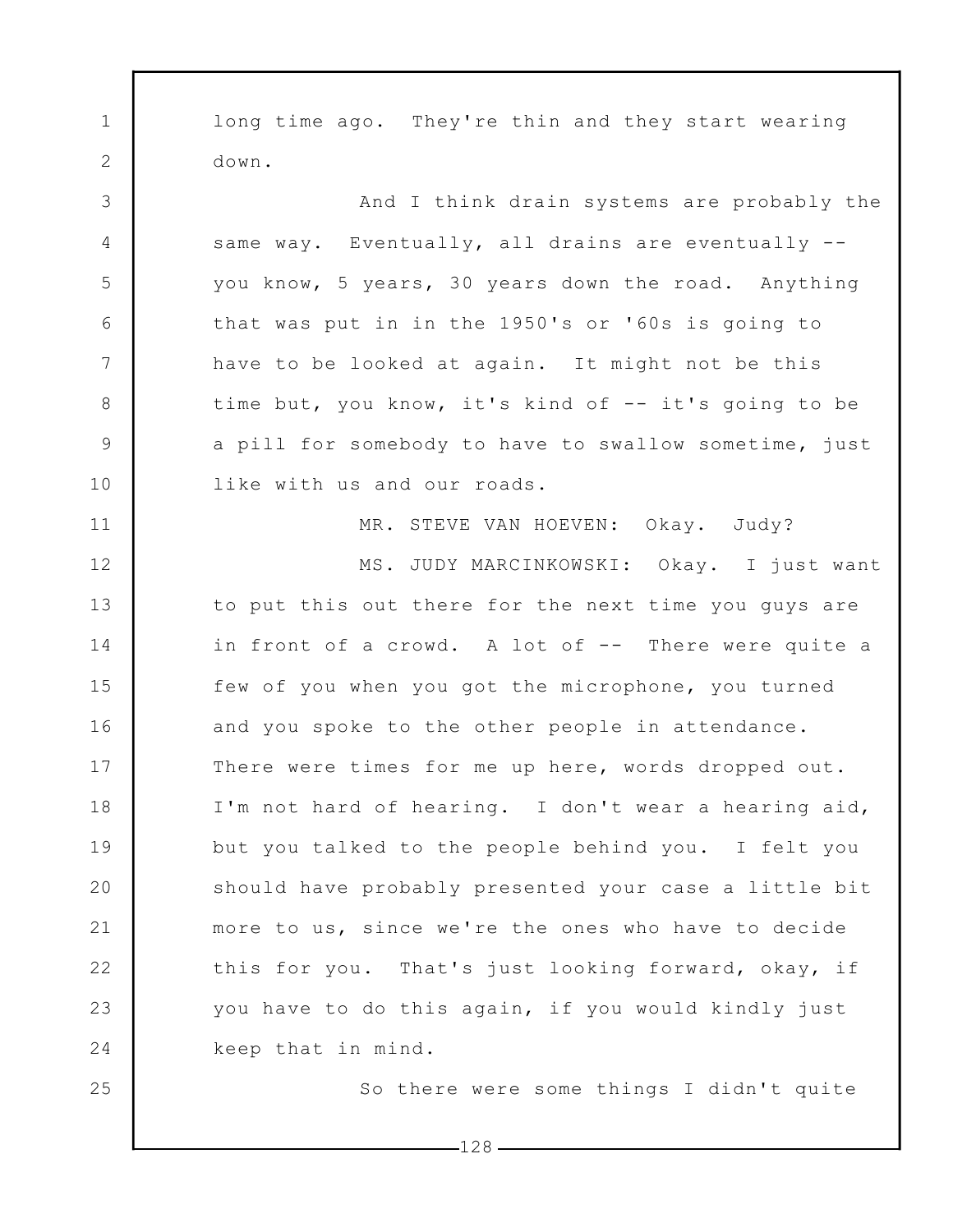catch all the way, but there  $--$  if I  $--$  there's about 157 people here in attendance tonight, plus or minus. They were moving around, it was hard to count. I took notes on what everybody said and you were all very passionate about it. From those who had the water problems, I counted about six of you who actually have flooding, some in your homes. That's not cool. That's not good at all. Mold, whatever happens in there, that is a problem. If that's part of the drain, it needs to be fixed.

1

2

3

4

5

6

7

8

9

10

11

12

13

14

15

16

Then there were plenty of you who had opinions on maintenance. I'll go get my chain saw, have some people volunteer to help. It's not my problem. I don't have that problem here. I'm not going to pay for them. A lot of different type of testimony.

17 18 19 20 21 22 23 24 25 I only heard about seven actually say I don't have a water problem who didn't get into complaining about why we are here, what our qualifications are, what we're getting paid. We're just citizens like you folks who are asked to come and do this. We've done it several times. It is our job to be objective, that's why we don't know anything about this coming into it. We don't get any literature on it beforehand. We cannot go out and

 $-129-$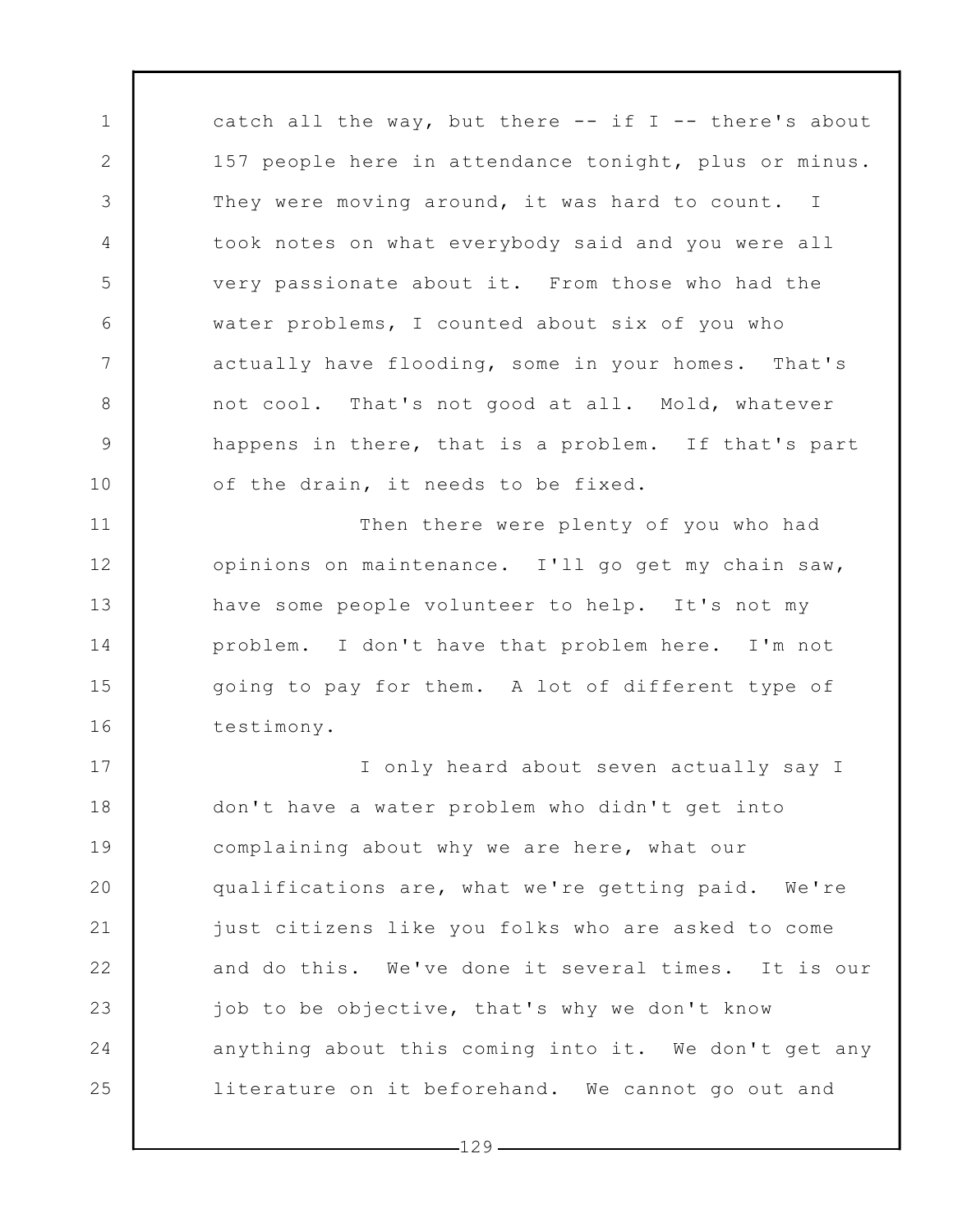1 2 3 4 5 6 7 8 9 10 11 12 13 14 15 16 17 18 19 20 21 22 23 24 25  $-130$ look at it. We can't talk to anybody about it. We're objective, so it's important for us to hear from you folks what you have to say. I'm not so sure I'm convinced that with the few who have the problem, if this big scope of work is really a bit overkill now. I hate to see anybody have flooding in their home. In their yard, it's one thing. But when it comes into their home and it's from a problem in the drainage ditch, culverts, things that are failing, that's hard. Water is one of those things, you could have a leak in your roof that's on the north side of your house but it's leaking way down on the south side of the house. Where is the problem -- the south side of the house or the north side? That's why we as the Board have to rely on our -- the information that the engineer presents to us. We have to decipher that and we're just citizens like you guys are. UNIDENTIFIED SPEAKER: You need to get a decent map -- MS. JUDY MARCINKOWSKI: You know what? I didn't talk when it was your turn. I would appreciate that same courtesy. Thank you. I'm done.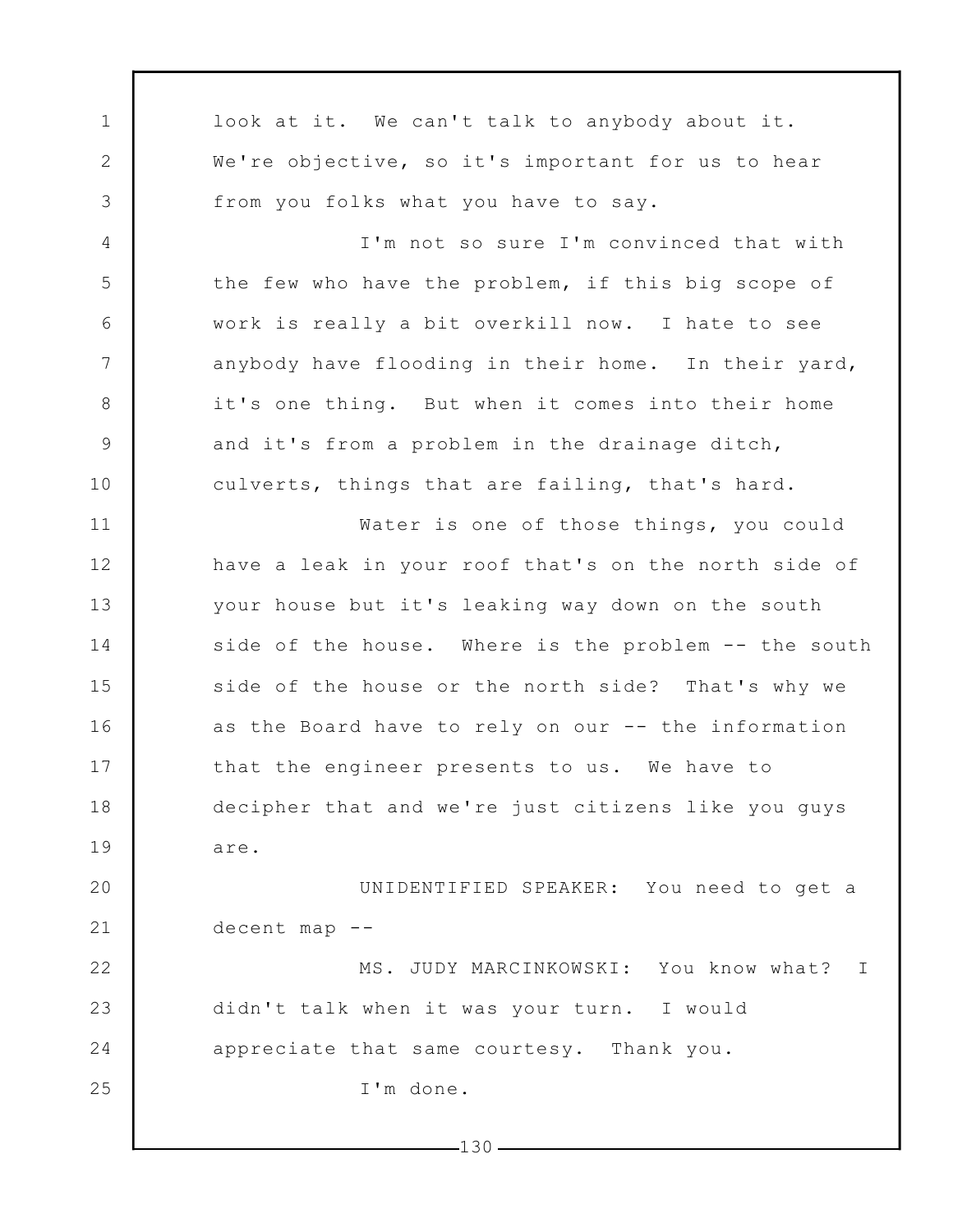1 2 3 4 5 6 7 8 9 10 11 12 13 14 15 16 17 18 19 20 21 22 23 24 25 MR. STEVE VAN HOEVEN: So how are you leaning on this? Do you want to make a motion? MS. JUDY MARCINKOWSKI: I'm thinking on that. MR. STEVE VAN HOEVEN: I'm just looking over the petition. Val, would you like to make a motion? MR. VAL JENSEN: I have a question. None of these motions present really what I want to say. Can I do a motion that you have not pre-wrote to me? MS. STACY HISSONG: So there'd only be one question to answer. MR. STEVE VAN HOEVEN: I guess I would -- I would jump into that one, unless you want to tackle it, but  $--$ MS. STACY HISSON: Sure. I'll -- MR. STEVE VAN HOEVEN: The motion is is it necessary or is it not. MS. STACY HISSONG: Yeah, those are the only two. MR. STEVE VAN HOEVEN: You can pass along a little bit of advice to the drain commissioner if you want as a side bar, but basically it's are these are -- these improvements -- petitioned improvements necessary or are they not necessary is what we have

 $-131-$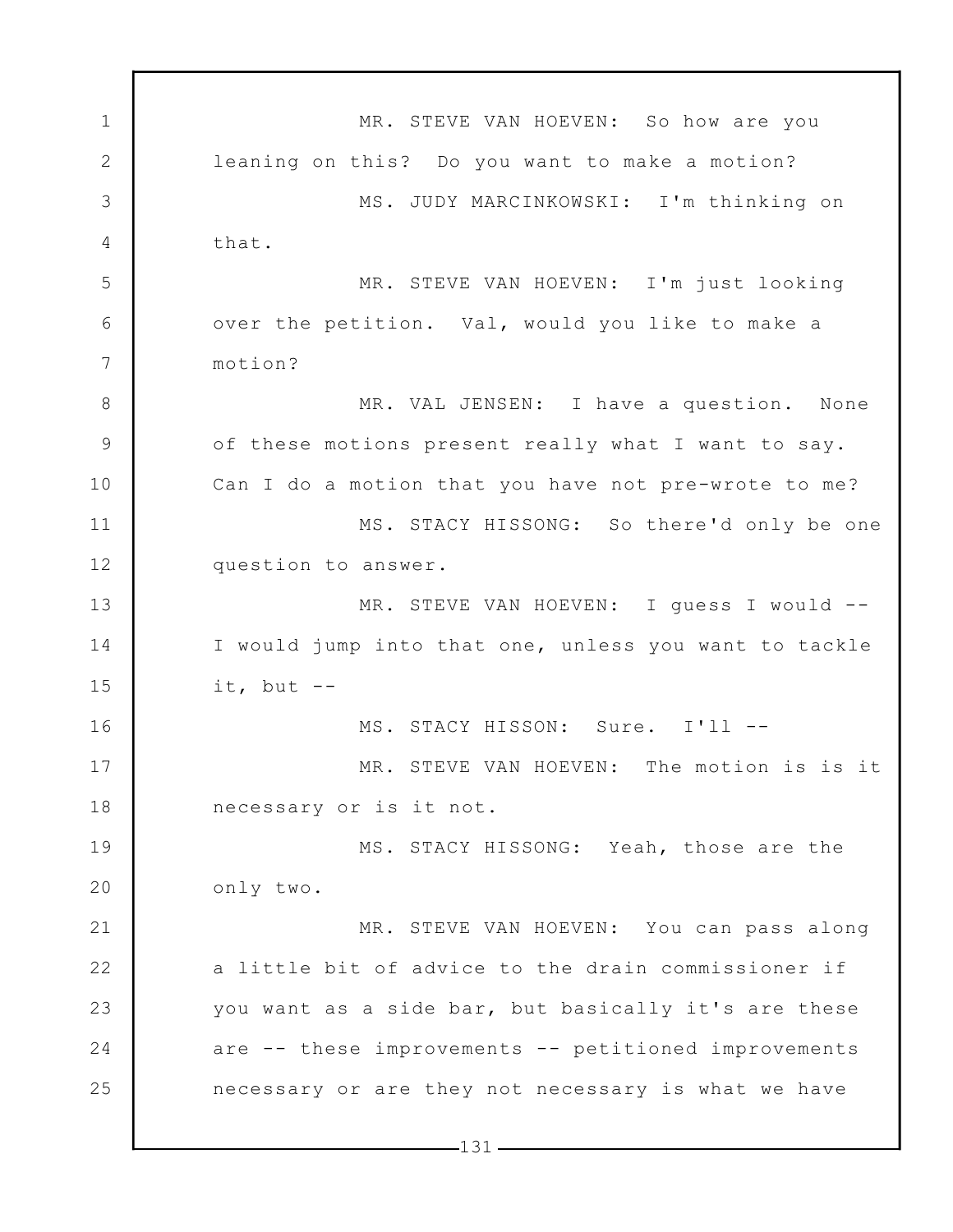1 2 3 4 5 6 7 8 9 10 11 12 13 14 15 16 17 18 19 20 21 22 23 24 25 to decide. Are you ready to make a motion? It looks like you are. MR. VAL JENSEN: I, Val Jensen, make a motion that the proposed maintenance and improvement of the Holland Drain is not necessary and conducive to the public health, convenience or welfare. (Whereupon, applause.) MR. STEVE VAN HOEVEN: Is there support for that motion? MS. JUDY MARCINKOWSKI: Yes, I support. (Whereupon applause.) MR. STEVE VAN HOEVEN: I'm set for discussion on the motion. Is there any discussion on the motion on support? (Whereupon, no response.) MS. JUDY MARCINKOWSKI: I don't have any discussion. MR. STEVE VAN HOEVEN: Okay. No discussion from Judy. Val? MR. VAL JENSEN: No discussion. MR. STEVE VAN HOEVEN: No discussion from Val. Okay. I'll question, all those in favor of the motion that improvements not being necessary please say aye.

 $-132-$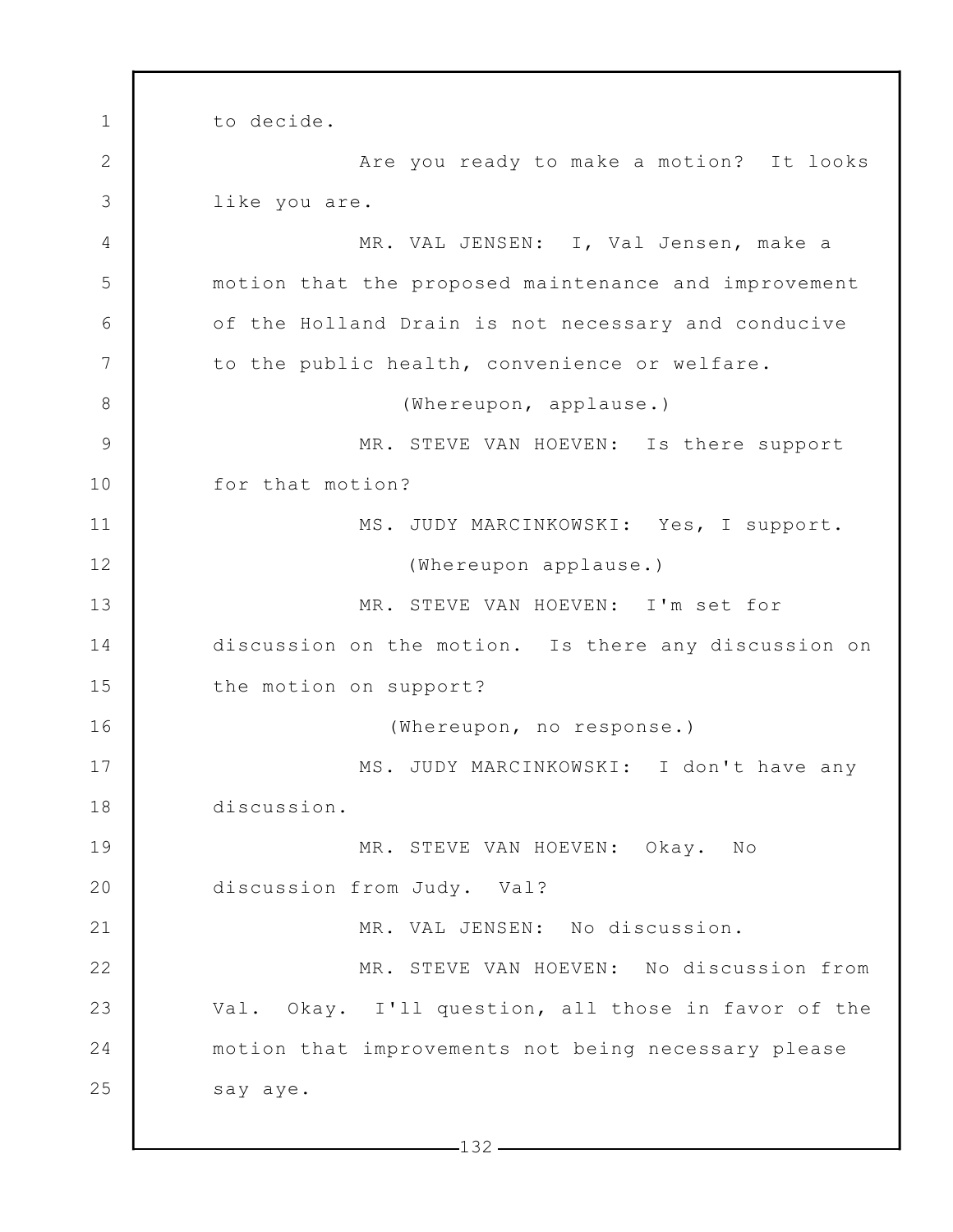1 2 3 4 5 6 7 8 9 10 11 12 13 14 15 16 17 18 19 20 21 22 23 24 25 MR. VAL JENSEN: Aye. MR. STEVE VAN HOEVEN: Aye. MS. JUDY MARCINKOWSKI: Aye. (Whereupon, applause.) MR. STEVE VAN HOEVEN: Now if you want to make some comments or recommendations for the drain commissioner, I know there's a few people that needed some help and some advice, might need to have an engineer stop out, take a look at what the problem is. If you want to talk to the drain commissioner about that, now would be a good time to move forward and  $--$ And I want to thank everybody for being very courteous tonight, sticking to the time limit. Very good public tonight. Thank you very much. Thanks for coming out. UNIDENTIFIED SPEAKER: Thank you. UNIDENTIFIED SPEAKER: Thank you. Thank you. Thank you. MR. STEVE VAN HOEVEN: Legal counsel has got a little bit more to go here. MS. STACY HISSONG: This is part of the agenda. If you do wish to appeal the determination of the necessity will be to the circuit court within 10 days of today's hearing. And you also have to

 $-133-$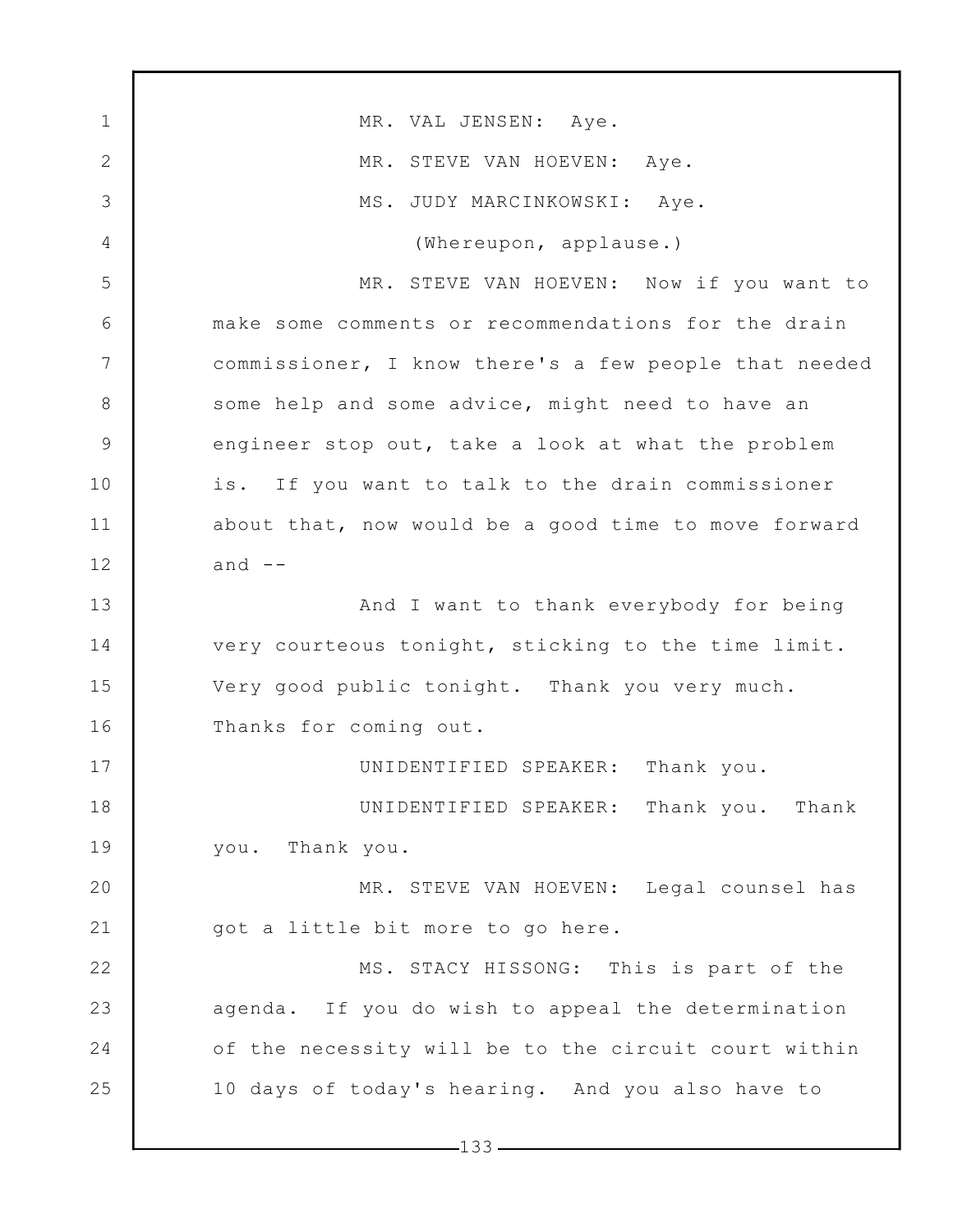1 2 3 4 5 6 7 8 9 10 11 12 13 14 15 16 17 18 19 20 21 22 23 24 25  $-134$  have a Motion to Adjourn. MR. STEVE VAN HOEVEN: I need a Motion to Adjourn the meeting. MS. JUDY MARCINKOWSKI: I'll make it. It's 9:25. I'll make a Motion to Adjourn. MR. STEVE VAN HOEVEN: We have a Motion to Adjourn. MR. VAL JENSEN: I'll second. MR. STEVE VAN HOEVEN: Val seconded the motion. All those in favor say aye. Aye. MR. VAL JENSEN: Aye. MS. JUDY MARCINKOWSKI: Aye. MR. STEVE VAN HOEVEN: We are done. (Whereupon, meeting concluded at 9:25 P.M..) --ooOoo--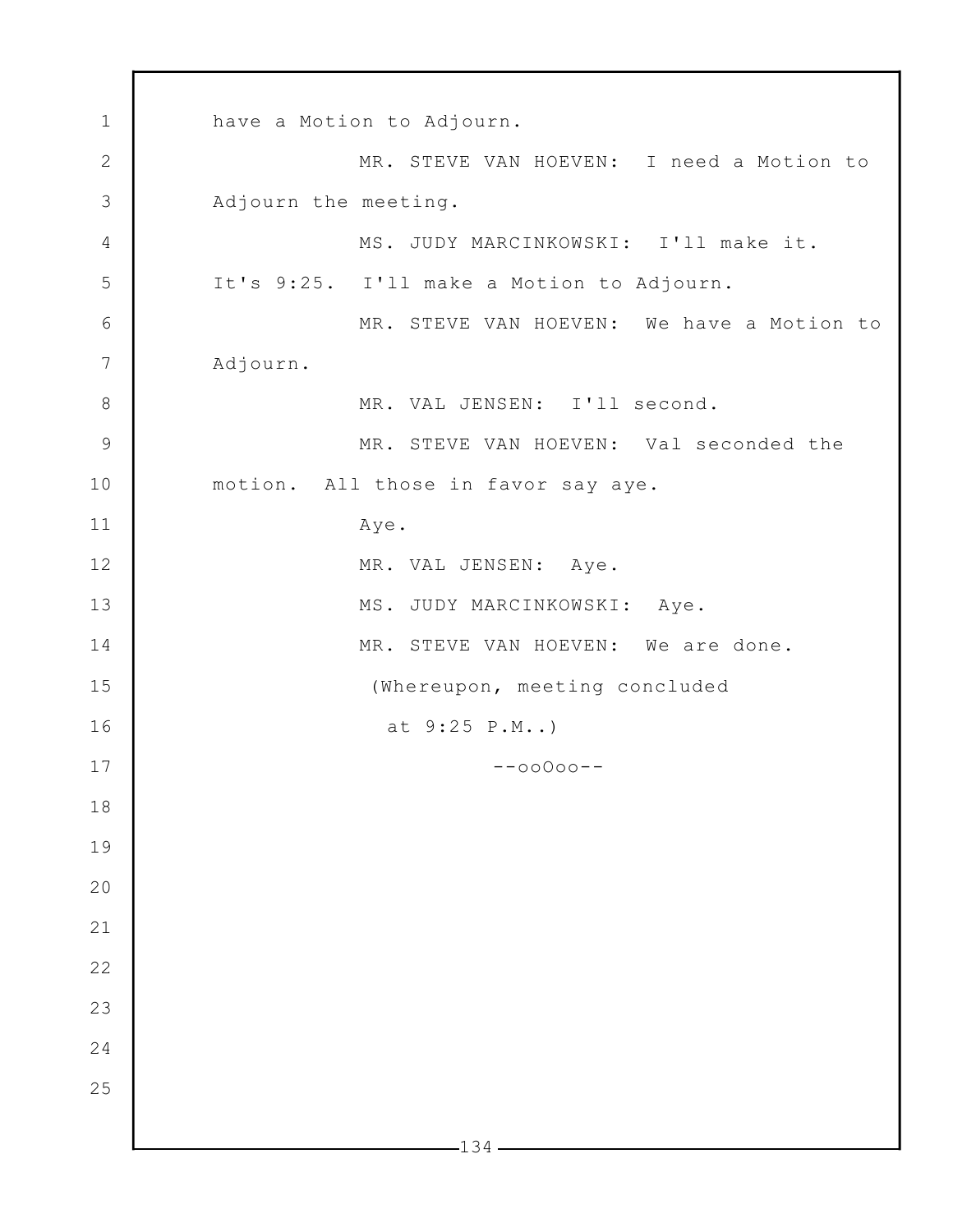1 2 3 4 5 6 7 8 9 10 11 12 13 14 15 16 17 18 19 20 21 22 23 24 25 STATE OF MICHIGAN )  $\qquad \qquad$  ss. COUNTY OF MUSKEGON ) I, Michelle M. McKee, Certified Shorthand Reporter (CSR-3841), and Notary Public in and for the County of Muskegon and State of Michigan, do hereby certify that the foregoing meeting was taken before me at the time and place herein before set forth. I further certify that said meeting was recorded by me stenographically, and subsequently transcribed under my directions and supervision; and that the foregoing is a full, true, and correct transcript of my original shorthand notes. I further certify that I am not counsel for or related to any of the parties to the foregoing cause, or employed by them or their attorneys, and am not interested in the subject matter or outcome thereof. The foregoing certification of this transcript does not apply to any reproduction of the same by any means unless under the direct control and/or supervision of the certifying reporter. Dated at Muskegon, Michigan, this 31st day of May, 2018. Illeaune III. Profie Michelle M. McKee, CSR-3841 Notary Public, Muskegon County, Michigan My commission expires June 7, 2021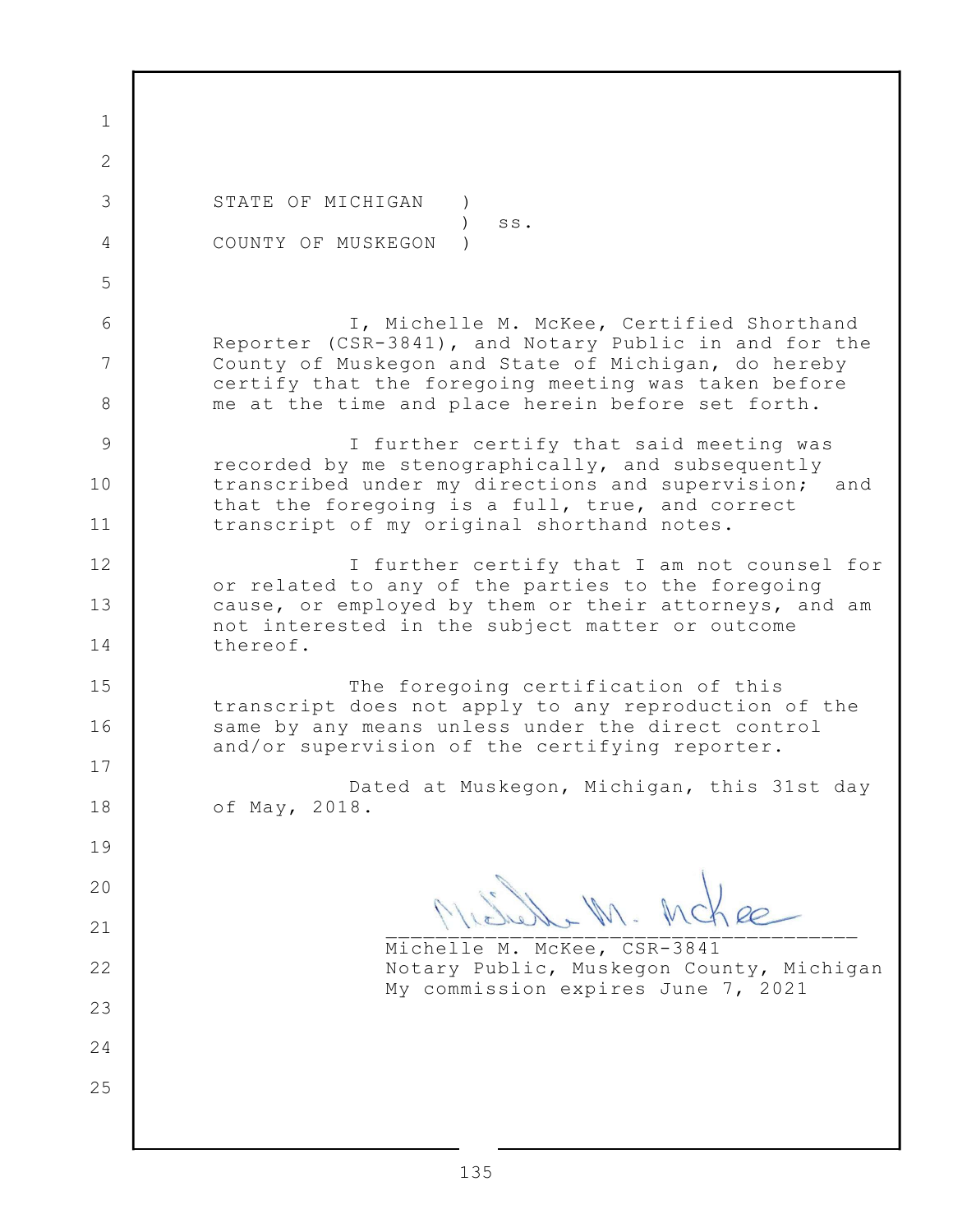| \$                                    | 1942 [1] - 24:12                        | 4                         | 9                                                           | adversely $[1]$ - 27:8                         |
|---------------------------------------|-----------------------------------------|---------------------------|-------------------------------------------------------------|------------------------------------------------|
| \$12,000 [2] - 117:23,                | 1950's [1] - 128:6                      | $4$ [1] - 107:2           | 9 [1] - 64:22                                               | advice [2] - 131:22.                           |
| 119:2                                 | 1956 $[1]$ - 16:5                       | $4 - 1/2$ [1] - 22:16     | $9,000$ [1] - 57:22                                         | 133:8                                          |
| $$13,000$ [1] - 123:13                | 1960 [1] - 23:20                        | 40 [4] - 16:5, 52:3,      | $923$ [1] - 76:12                                           | advise [1] - 42:11                             |
| $$15,000$ [1] - 107:5                 | 1974 [2] - 24:5, 24:12                  | 52:4, 61:12               | $932$ [1] - 76:15                                           | <b>affect</b> $[6] - 27:8$ ,                   |
| $$160$ [1] - 97:15                    | 1976 [3] - 24:6, 28:24,                 | 40,000 [1] - 120:3        | $9:25$ [2] - 134:5,                                         | 57:21, 59:1, 72:3,                             |
| \$20,000 [1] - 102:21                 | 29:7                                    | 400 $[1] - 60.8$          | 134:16                                                      | 123:19, 123:22                                 |
| \$200 [2] - 97:17, 97:20              | 1996 [1] - 105:14                       | 42 [2] - 23:24, 29:2      |                                                             | affected $[8] - 2:20$ ,                        |
| $$25,000$ [1] - 10:23                 |                                         | 4318 [1] - 62:21          | A                                                           | 9:11, 40:10, 40:13,                            |
| \$30 [1] - 120:14                     | $\mathbf{2}$                            | 45 [1] - 110:18           |                                                             | 40:19, 45:3, 50:23,<br>98:12                   |
| $$300$ [1] - 53:23                    | $2$ [1] - 107:14                        | 4584 [1] - 60:22          | ability $[1] - 51:13$                                       | affecting [2] - 40:17,                         |
| \$40 [3] - 74:5, 74:7,                | $2.7$ [2] - 117:1, 117:18               | 4587 [1] - 87:23          | able [11] - 2:13, 5:23,                                     | 58:20                                          |
| 74:8                                  | 20 [2] - 105:25, 120:14                 | 4599 [1] - 78:6           | 7:22, 32:11, 72:23,                                         | affects [1] - 72:12                            |
| $$5,000$ [2] - 72:13,                 | 20,000 [1] - 120:4                      | 4639 [1] - 93:21          | 72:24, 81:25, 89:11,<br>96:15, 112:17                       | affidavit [2] - 16:25,                         |
| 72:21                                 | $2006$ [1] - 105:2                      | 467 [2] - 58:11, 58:16    | absolutely $[2] - 45:13$ ,                                  | 17:1                                           |
| $$70,000$ [1] - 119:15                | $2013$ [1] - 24:15                      | 469 [1] - 93:20           | 62:5                                                        | <b>affirm</b> $[1] - 4:2$                      |
| \$90 [1] - 123:14                     | $2014$ [1] - 61:8                       | 48 [1] - 57:4             | accept [1] - 67:21                                          | <b>affixed</b> [1] - 17:5                      |
|                                       | 2016 [4] - 22:3, 25:7,                  |                           | acceptable [1] - 19:16                                      | <b>afford</b> $[2] - 57:22$ ,                  |
| ٠                                     | 31:16, 57:4                             | 5                         | accommodate [2] -                                           | 73:20                                          |
| $30s$ [1] - 23:22                     | 2017 [2] - 17:7, 25:18                  | $5$ [1] - 128:5           | 7:17, 8:15                                                  | agencies $[2] - 37:2$                          |
| $'60s$ [3] - 23:25, 24:12,            | 2018 [3] - 1:11, 92:10,                 | 5,000 $[7] - 57:25, 58:3$ | according [2] - 40:6,                                       | agenda [2] - 4:16,                             |
| 128:6                                 | 135:18                                  | 72:24, 96:10, 103:4,      | 46:5                                                        | 133:23                                         |
| $70s$ [1] - 52:3                      | 2021 [1] - 135:22<br>$2247$ [1] - 52:23 | 106:6, 120:8              | <b>accounts</b> [1] - 96:6                                  | aggregates [1] -                               |
| $72$ [1] - 75:6                       | 2293 [3] - 88:23,                       | $5 - 8 - 2017$ [1] - 17:6 | accused [1] - 105:3                                         | 109:20                                         |
| $"80s$ [1] - 75:8                     | 88:25, 89:2                             | $50$ [2] - 67:1, 110:18   | accusing $[1] - 57:17$                                      | ago [11] - 19:7, 57:7,                         |
|                                       | $23$ [1] - 1:11                         | 50-foot [1] - 22:20       | acknowledge [1] -                                           | 67:1, 75:1, 75:17,                             |
| 1                                     | $2310$ [1] - 1:14                       | 5450 $[1] - 100:23$       | 16:13                                                       | 76:25, 77:1, 89:15,                            |
| 1 $[1] - 107:14$                      | $2356$ [1] - 91:18                      | $5717$ [1] - 94:25        | acres $[1] - 25:4$                                          | 97:23, 111:14, 128:1                           |
| <b>10</b> $[11]$ - 32:9, 64:23,       | 24,000 [1] - 22:16                      |                           | Act $[3] - 7:11, 7:18,$                                     | <b>agree</b> [4] - 45:13,<br>84:3, 94:8, 102:9 |
| 103:1, 103:3, 103:5,                  | <b>2425</b> [2] - 68:13, 72:6           | 6                         | 16:4                                                        | agreement [1] - 120:4                          |
| 105:24, 107:9,                        | 25 [3] - 22:20, 77:5,                   | 6 [2] - 57:21, 117:10     | <b>action</b> $[2] - 25:2$ ,<br>83:24                       | agreements [1] -                               |
| 119.9, 123.13,                        | 119:17                                  | 60 [2] - 67:1, 110:15     | actual [3] - 39:22,                                         | 32:11                                          |
| 133:25                                | 25,000 [4] - 107:2,                     | 648 $[1] - 67:5$          | 80:23, 107:24                                               | ahead [6] - 15:23,                             |
| 10-year [1] - 123:13                  | 107:13, 107:14                          | 67 $[1] - 63:25$          | Ada [1] - 103:18                                            | 17:17, 41:1, 45:5,                             |
| $1006$ [1] - 79:8                     | $250$ [1] - 104:3                       | 6:30 $[1] - 8:16$         | add $[1] - 101.8$                                           | 64:13, 79:8                                    |
| $103$ [1] - 118:6                     | 2580 [1] - 103:24                       | $6:31$ [1] - 1:12         | added [1] - 12:10                                           | aid [1] - 128:18                               |
| <b>10:00</b> [1] - 111:16             | 26 [2] - 117:9, 117:10                  |                           | additional [1] - 27:11                                      | <b>Alexis</b> [1] - 60:17                      |
| 1199 [2] - 47:4, 74:17                | 2680 [2] - 38:9, 98:15                  | $\overline{\mathbf{r}}$   | address [7] - 16:18,                                        | ALLEN [6] - 63:22,                             |
| 11th $[1]$ - 92:10                    | 2872 [2] - 83:5, 84:13                  | 7 [2] - 56:23, 135:22     | 71:13, 94:25, 112:8,                                        | 63:24, 65:12, 65:17,                           |
| 12 [4] - 33:22, 55:14,                | 3                                       | 72-inch [1] - 29:24       | 113:25, 114:22,                                             | 66:17, 66:20                                   |
| 103:2, 123:13<br>13 [4] - 14:7, 25:4, |                                         | $7472$ [1] - 93:7         | 116:19                                                      | <b>Allen</b> $[4]$ - 19.4, 63:20,              |
| 94:14, 103:2                          | $3$ <sub>[3]</sub> - 22:17, 107:14,     | $750$ [1] - 54:16         | addressed [2] - 59:3,                                       | 63:23, 65:10                                   |
| <b>13035</b> [1] - 79:3               | 120:1                                   | $789$ [1] - 63:21         | 83:14                                                       | allergies $[1]$ - 2:12                         |
| <b>15</b> [3] $- 8.13, 8.18,$         | $3.2$ [1] - 117:20                      | 790 [1] - 104:22          | addresses [1] - 47:17                                       | <b>alleviate</b> $[2] - 16.5$ ,<br>33:2        |
| 117:24                                | $3.3$ [1] - 117:20                      |                           | adequate [1] - 31:19                                        | allowed [6] - 43:4,                            |
| 15,000 [1] - 107:9                    | <b>30</b> $[2]$ - 29:2, 128:5           | 8                         | <b>Adjourn</b> $[4] - 134:1$ ,                              | 49:16, 49:18, 73:8,                            |
| <b>15-foot</b> [1] - 108:21           | 3110 $[1]$ - 105:20                     | $8$ [3] - 16:4, 22:18,    | 134:3, 134:5, 134:7                                         | 75:3, 127:10                                   |
| <b>157</b> [1] - 129:2                | 31st $[1]$ - 135:17                     | 57:22                     | <b>adjourned</b> $[1] - 10:3$<br>adjustment $[1]$ - $25:18$ | allowing $[2] - 70:23$ ,                       |
| 16th [1] - 60:6                       | 3561 [2] - 114:23,<br>116:21            | 80 [2] - 110:15, 123:14   | administer [1] - 3:11                                       | 70:24                                          |
| 18-inch [11] - 22:7,                  | 36-inch $[1] - 30.1$                    | $809$ [1] - 122:18        | administration [1] -                                        | almost [5] - 29:25,                            |
| 22:18, 24:10, 24:19,                  | 3841 [1] - 1:25                         | <b>811</b> [1] - 108:5    | 80:22                                                       | 30:21, 53:23, 60:12,                           |
| 26:15, 27:20, 34:13,                  | 3914 $[1]$ - 63:18                      | 837 (4) - 19:4, 19:7,     | administrator [2] -                                         | 117:24                                         |
| 65:7, 66:23, 85:4,                    | 3917 $[1] - 50:14$                      | 108:13, 109:16            | 47:13, 75:16                                                | alongside [1] - 101:18                         |
| 85:9                                  | 3983 $[1] - 63:14$                      | $86$ [1] - 118:8          | Adopt [2] - 52:7, 80:11                                     | <b>alternate</b> [3] - 1:19,                   |
| 1809 [1] - 103:18                     | 3:00 [1] - 52:17                        | $893$ [1] - 14:6          | adopt $[1] - 52:7$                                          | 127:13, 127:17                                 |
| 1890 [2] - 22:14, 23:18               |                                         | <b>8th</b> $[1]$ - 17:7   | adverse [1] - 100:2                                         | alternatives [2] -                             |
| $1909$ [1] - 23:18                    |                                         |                           |                                                             | 31:25, 45:20                                   |
|                                       |                                         |                           |                                                             |                                                |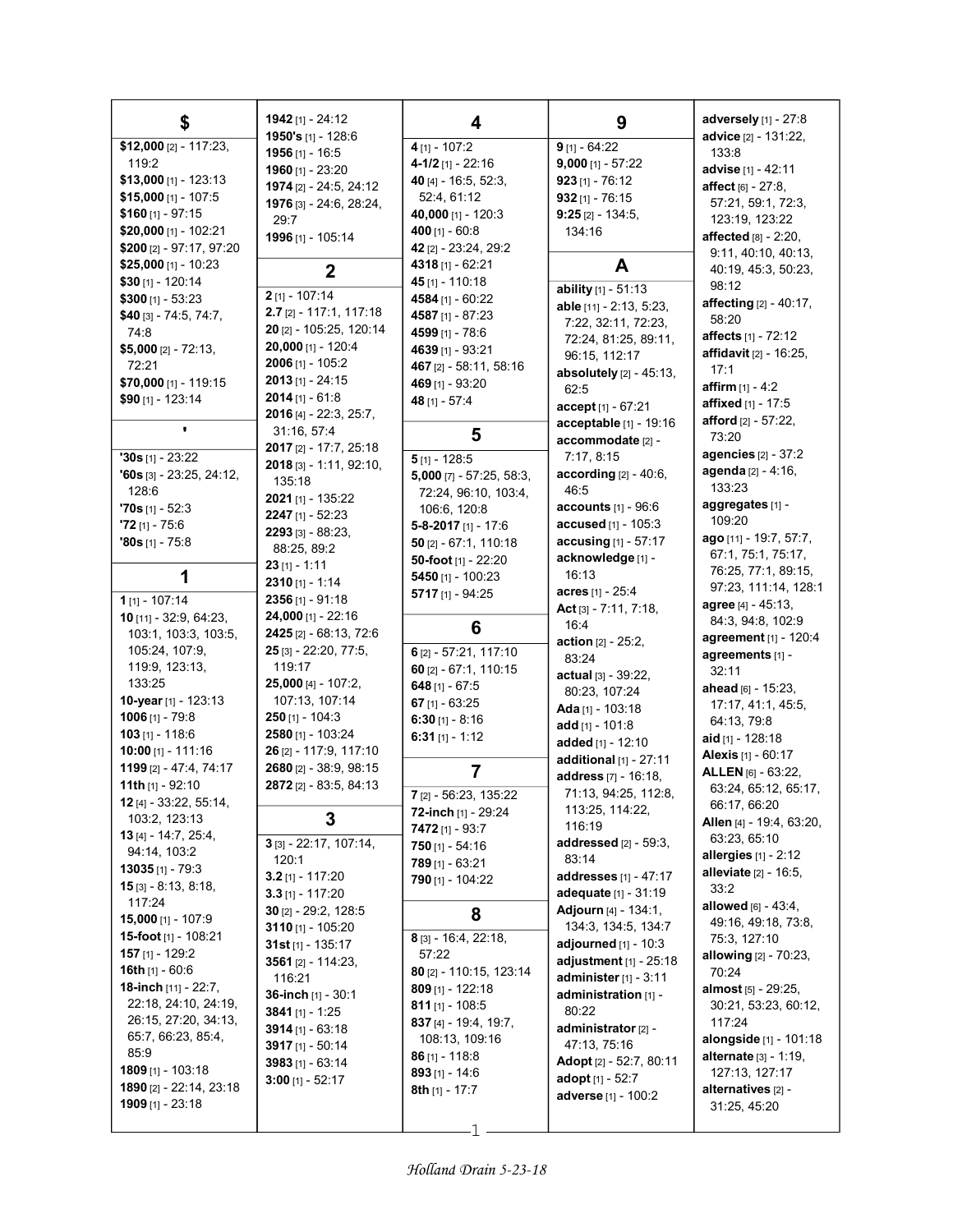| Amen [1] - 94:11               | 31:22, 35:9, 47:11,              | 67:22, 67:23, 73:3,            | 61:9                             | <b>basins</b> $[1] - 24:24$          |
|--------------------------------|----------------------------------|--------------------------------|----------------------------------|--------------------------------------|
| <b>amended</b> $[2] - 8:4$ ,   | 48:15, 48:17, 64:1,              | 94:5, 96:14, 96:18,            | backlogged [1] -                 | <b>basis</b> $[1] - 55:15$           |
| 16:5                           | 64:4, 64:6, 65:3,                | 96:20, 97:5, 102:21,           | 108:1                            | <b>bear</b> $[3] - 34:17$ ,          |
| <b>amount</b> $[4] - 21:3$ ,   | 65.9, 65.19, 65:21,              | 106:2, 117:3,                  | <b>backs</b> $[1]$ - 118:15      | 72:20, 124:14                        |
| 95:15, 107:19, 118:3           | 66:20, 71:17, 83:5,              | 117:22, 119:2,                 | <b>backyard</b> [5] - 21:24,     | beforehand [1] -                     |
| amounts [1] - 21:7             | 84:13, 84:16, 84:17,             | 123:12, 123:15                 | 60:11, 60:19, 61:3,              | 129:25                               |
| Anderson [1] - 62:21           | 101:10, 101:19,                  | assessments [11] -             | 112:22                           | <b>begin</b> $[1]$ - 102:4           |
| ANDERSON <sub>[2]</sub> -      | 104:25                           | 12:19, 12:20, 42:23,           | <b>backyards</b> [1] - 30:14     | beginning [1] - 98:1                 |
| 62:22, 63:1                    | <b>applies</b> $[1] - 41.5$      | 67:20, 82:13, 95:22,           | <b>bad</b> $[7]$ - 83:12, 108:9, | <b>behalf</b> $[3] - 37:14$ ,        |
| <b>animals</b> [3] - 89:19,    | apply [1] - 135:15               | 95:24, 96:11,                  | 114:10, 114:13,                  | 37:20, 38:1                          |
| 89:20, 89:24                   | <b>appoint</b> $[2] - 55:20$ ,   | 102:18, 102:19                 | 115:17, 127:5,                   | <b>behind</b> $[5] - 101:19$ ,       |
| <b>announced</b> [1] - $15:12$ | 56:3                             | associated [1] - 82:24         | 127:22                           | 115:8, 118:15,                       |
| <b>Answer</b> [2] - 41:7,      | <b>appointed</b> $[1] - 3:18$    | assume [1] - 17:11             | <b>ballpark</b> [2] - 113:6,     | 124:15, 128:19                       |
| 1164                           | appoints [1] - 55:6              | assuming [3] - 95:22,          | 117:19                           | below [1] - 26:5                     |
| answer [26] - 30:23,           | apportionment [1] -              | 97:17, 97:18                   | <b>band</b> [1] - 123:10         | <b>benefit</b> [12] - 40:8,          |
| 33:12, 34:9, 38:18,            | 11:11                            | assumption [1] -               | <b>banded</b> [1] - 67:23        | 45:2, 47:20, 49:4,                   |
| 42:25, 43:1, 43:16,            | apportionments [2] -             | 121:21                         | <b>bank</b> [6] - 26:8, 29:9,    | 71:2, 71:6, 73:6,                    |
| 43:17, 43:21, 64:6,            | 11:10, 43:10                     | <b>attendance</b> [3] - 7:13,  | 29:14, 30:18, 30:19              | 76:2, 82:19, 92:14,                  |
| 64:8, 64:11, 64:12,            | <b>appreciate</b> $[4] - 2:10$ , | 128:16, 129:2                  | <b>banks</b> [1] - 89:17         | 101:8, 103:8                         |
| 72:15, 80:6, 87:7,             | 69:13, 99:13, 130:24             | <b>attention</b> $[1]$ - 98:22 | $bar$ [1] - 131:23               | <b>benefits</b> $[3] - 25:15$ ,      |
| 87:15, 94:7, 95:12,            | appreciated $[1]$ - $62:2$       | attorney [2] - 2:25, 7:3       | barely [3] - 28:7,               | 43:11, 70:24                         |
| 97.9, 106.19,                  | appropriate [1] -                | <b>attorneys</b> [1] - 135:13  |                                  | <b>berm</b> $[1]$ - 119:22           |
| 106:23, 114:12,                | 19:13                            | audience [1] - 42:14           | 28:10, 123:21                    |                                      |
|                                |                                  |                                | <b>Barlow</b> [1] - 23:7         | <b>best</b> [4] - 42:15, 42:17,      |
| 115.9, 115.11,                 | approval $[1]$ - 118:14          | <b>Automotive [1] - 85:7</b>   | <b>BARNARD</b> [3] - 114:2,      | 42:19                                |
| 131:12                         | approve [3] - 57:2,              | availability $[1]$ - 55:17     | 114:16, 116:16                   | <b>bet</b> $[1]$ - 104:6             |
| <b>answered</b> [9] - 36:23,   | 57:24, 88.9                      | Ave [1] - 98:15                | <b>Barnes</b> [2] - 99:12,       | <b>better</b> $[5] - 2.8$ , $25.9$ , |
| 41:22, 45:15, 52:5,            | approved [5] - 116:23,           | <b>Avenue</b> [23] - 24:10,    | 99:17                            | 45:1, 61:19, 120:21                  |
| 74:12, 86:9, 86:11,            | 117:16, 118:17,                  | 24:17, 28:15, 48:17,           | <b>BARNES</b> [1] - 99:16        | <b>Betts</b> $[1]$ - 58:11           |
| 86:13, 112:16                  | 121:13                           | 64:1, 65:3, 65:9,              | <b>barnes</b> [1] - 100:17       | <b>BETTS</b> [1] - 58:14             |
| <b>answering</b> [2] - 42:20,  | approximate [1] - 6:4            | 65:19, 65:21, 66:20,           | BARNHARD [14] -                  | <b>between</b> $[5] - 22:2$          |
| 114:24                         | APS [1] - 101:19                 | 83:6, 84:13, 84:16,            | 114:5, 114:8,                    | 24:12, 79:4, 104:25,                 |
| <b>anyhow</b> [1] - 119:12     | aquatic [1] - 28:11              | 88:23, 89:1, 89:2,             | 114:20, 114:23,                  | 108:21                               |
| anytime [1] - 27:3             | area [23] - 21:2, 21:11,         | 90:21, 94:25,                  | 115:9, 115:15,                   | <b>beyond</b> [1] - 51:17            |
| anyway [4] - 101:4,            | 21:21, 21:23, 21:24,             | 100:24, 101:10,                | 115:22, 116:3,                   | <b>biased</b> $[1] - 50:1$           |
| 102:4, 103:6, 118:19           | 22:23, 23.9, 25.5,               | 101:19, 103:19,                | 116.20, 121:2,                   | <b>bid</b> $[1] - 11:8$              |
| anyways [2] - 77:9,            | 26:20, 30:25, 31:4,              | 104:25                         | 121.7, 121.10,                   | <b>bids</b> $[1]$ - 107:17           |
| 124:9                          | 48:5, 48:19, 54:2,               | <b>average</b> [1] - 107:8     | 122:8, 122:12                    | $big$ [7] - 26:11, 26:14,            |
| apart [1] - 111:1              | 57:24, 59:4, 59:11,              | aware [2] - 7:10, 66:4         | <b>Barnhard</b> [4] - 114:17,    | 30:16, 71:5, 71:17,                  |
| apologize [5] - 21:2,          | 66:25, 75:16, 85:24,             | <b>awhile</b> [2] - 43:8,      | 114:19, 114:22,                  | 123:5, 130:5                         |
| 24:17, 26:22, 31:3,            | 101:6, 101:9, 119:14             | 127:17                         | 116:20                           | <b>bigger</b> [4] - 2:8, 70:25,      |
| 127:5                          | areas [6] - 26:7, 29:11,         | <b>awkward</b> [1] - 7:6       | <b>Barrett</b> [3] - 2:15,       | 93:12, 117:20                        |
| appeal [5] - 55:11,            | 29:13, 47:24, 61:18,             | <b>aye</b> [7] $-5.1, 5.11,$   | 17:9, 18:4                       | <b>biggest</b> $[1] - 67:18$         |
| 119.8, 119.9,                  | 101:22                           | 6:22, 36:4, 126:2,             | <b>BARRETT</b> $[4] - 14:22$     | <b>bill</b> $[1]$ - 110:1            |
| 119:10, 133:23                 | <b>arm</b> $[1] - 62:12$         | 132.25, 134:10                 | 14:25, 60:1, 74:5                | <b>bit</b> $[17] - 21.6$ , 22:8,     |
| <b>applaud</b> [1] - 76:2      | <b>Army</b> [1] - 104:15         | Aye [21] - 5:2, 5:3, 5:4,      | <b>barricade</b> [1] - 53:23     | 26.9, 41.3, 45.1,                    |
| applause [31] - 47:22,         | <b>arrivals</b> $[1]$ - 13:18    | 5:12, 5:13, 5:14,              | <b>base</b> [1] - 67:19          | 51:10, 57:18, 61:6,                  |
| 49:6, 54:14, 54:24,            | Artie's [1] - 85:7               | 6:21, 6:23, 6:24,              | <b>based</b> [11] - 7:11,        | 62:4, 62:18, 65:3,                   |
| 57:19, 58:9, 68:5,             | assess [5] - 72:24,              | 36:5, 36:6, 36:7,              | 7:14, 12:13, 20:13,              | 73:2, 98:24, 128:20,                 |
| 72.5, 74.15, 76.9,             | 73:8, 103:4, 106:6,              | 126:3, 126:4, 126:5,           | 25:21, 25:25, 40:14,             | 130:6, 131:22,                       |
| 77:20, 79:15, 84:9,            | 107:11                           | 133:1, 133:2, 133:3,           | 43:11, 46:1, 107:1               | 133:21                               |
| 88:21, 90:13, 92:25,           | assessed $[9] - 67.9$ ,          | 134:11, 134:12,                | basement [5] - 31:18,            | <b>bits</b> $[1] - 52:1$             |
| 93:18, 98:13, 99:7,            | 73:15, 90:16, 91:8,              | 134:13                         | 32:23, 94:2, 95:3,               | <b>Black</b> [3] $-57:3$ ,           |
| 100:15, 103:12,                | 92:11, 92:12,                    |                                | 95.6                             | 101:18                               |
| 104:14, 105:16,                | 107:25, 118:3, 120:2             | B                              | basements [4] -                  | <b>blank</b> [4] - 57:25, 58:4,      |
| 111:24, 113:22,                | <b>assessing</b> $[3] - 106:7$ , |                                | 58:21, 58:23, 90:10,             | 117:15, 117:17                       |
| 121:1, 121:15,                 | 107:1, 107:24                    | backgrounds [1] -              | 120:10                           |                                      |
| 124:1, 132:8,                  | assessment [24] -                | 39:6                           | <b>basic</b> $[2] - 31:19$ ,     | <b>blockage</b> $[1]$ - 92:19        |
| 132:12, 133:4                  | 9.21, 11.3, 11.13,               | <b>backing</b> $[3] - 59.5$ ,  | 81:14                            | <b>blockages</b> [1] - 29:17         |
| <b>Apple</b> [25] - 24:10,     | 16:11, 20:1, 20:14,              | 100:1, 102:1                   | <b>basics</b> $[1] - 93.2$       | <b>blocked</b> [1] - 29:25           |
| 24:16, 26:20, 28:15,           | 23:1, 43:14, 67:9,               | backlog [2] - 52:5,            |                                  | <b>blow</b> $[1]$ - 24:19            |
|                                |                                  |                                | <b>basin</b> $[2] - 25:5, 32:20$ | <b>blow-outs</b> $[1] - 24:19$       |

 $-2 -$ 

 $\mathbf{I}$ 

I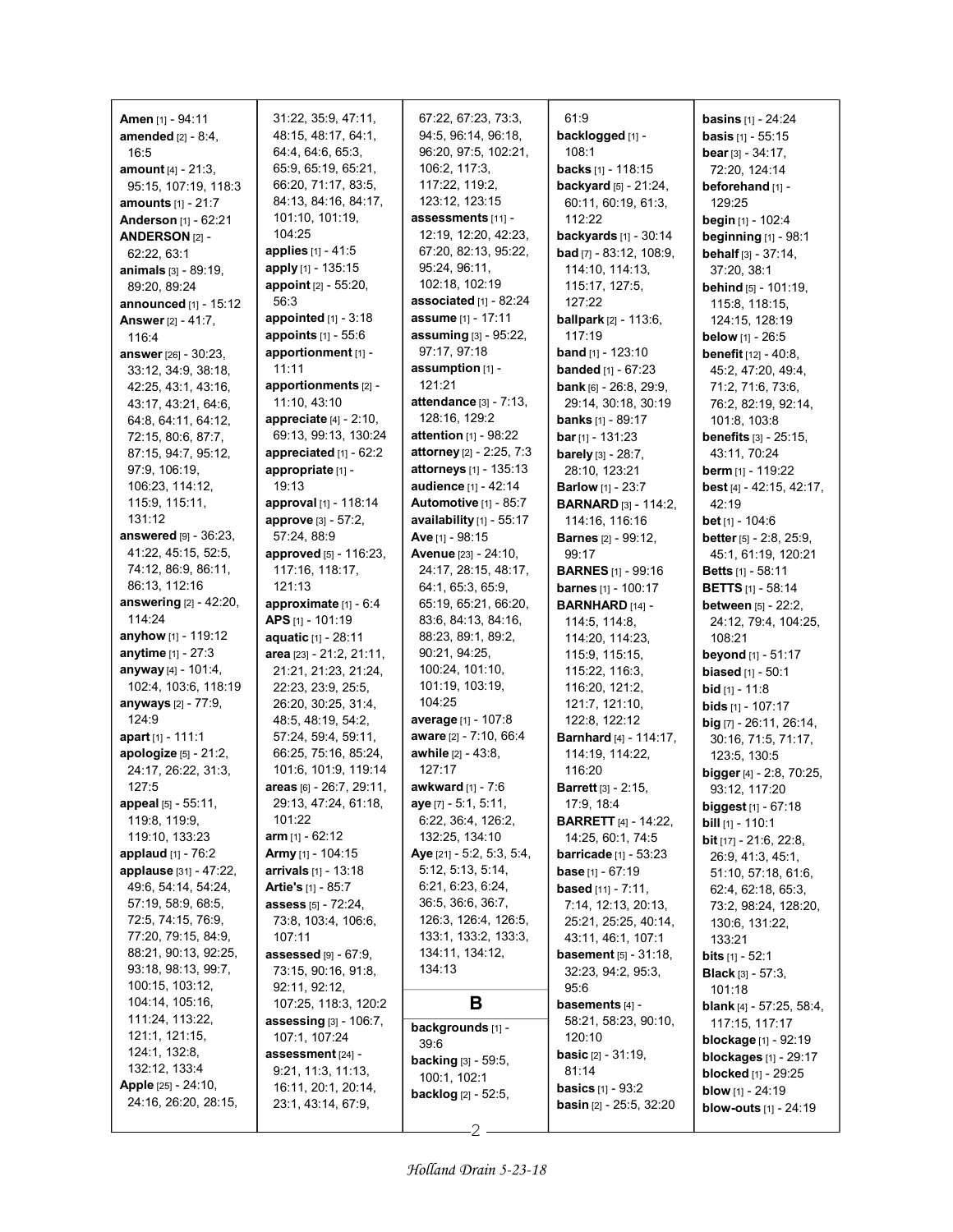| <b>blown</b> [1] - 53:14        | 55:4, 56:9, 60:6,               | <b>busy</b> [1] - 112:25        | 135:15                             | 19:15                      |
|---------------------------------|---------------------------------|---------------------------------|------------------------------------|----------------------------|
| <b>board</b> $[8] - 9.8, 9.9,$  | 61:6, 69:10, 72:18,             | <b>butts</b> $[1] - 88:15$      | certified [1] - 105:2              | citizens [3] - 2:18,       |
| 27:23, 33:25, 86:2,             | 77:14, 87:12, 88:16,            | $BY$ <sub>[1]</sub> - 1:25      | Certified [2] - 1:25,              | 129:21, 130:18             |
| 115:4, 118:13,                  | 91:4, 96:3, 104:1,              |                                 | 135:6                              | City $[9] - 3.22, 4.5,$    |
| 127:13                          | 104:17, 106:4,                  | C                               | <b>certify</b> $[4] - 17:2$ ,      | 16:8, 20:22, 37:18,        |
| <b>Board</b> [70] - 1:8, 1:17,  | 106:9, 106:23,                  |                                 | 135:7, 135:9, 135:12               | 37:19, 71:4, 72:11,        |
| 2:16, 3:12, 3:17,               | 108:3, 109:21,                  | C-H-A-R-N-E-Y[1] -              | certifying [1] - 135:16            | 92:3                       |
| 6:14, 6:25, 8:20,               | 110:12, 110:23,                 | 94:23                           | chain [1] - 129:12                 | clarification [1] - 73:9   |
| 8:22, 9:22, 9:25,               | 114:14, 114:16                  | <b>Calhoun</b> $[1]$ - 13:3     | Chair [3] - 19:12,                 | clarify [1] - 45:1         |
| 10:5, 10:14, 10:21,             | <b>BRENDA</b> $[29] - 2:1$ ,    | camp [2] - 123:10               | 38:17, 43:16                       | clarifying $[2] - 40:3$ ,  |
| 10:22, 11:16, 12:11,            | 2.3, 4.2, 4.10, 4.14,           | campaign [1] - 57:17            | chair $[2] - 4:23, 13:12$          | 44:25                      |
| 13.9, 13.11, 14.9,              | 14:21, 17:14, 51:12,            | candidates $[1]$ - 55:1         | <b>Chairman</b> $[2] - 14:5$       | Clark [3] - 23:4, 24:7,    |
| 19:12, 33:15, 35:16,            | 55:2, 55:5, 56:7,               | cannot [9] - 15:15,             | chairman $[2] - 1:18$ ,            | 122:18                     |
| 38:13, 38:25, 39:8,             | 61:7, 62:9, 62:15,              | 33:21, 33:22, 40:8,             |                                    |                            |
| 39.9, 39.20, 41.3,              | 63:15, 64:9, 64:13,             | 44: 3, 57: 22, 82: 9,           | 115:2                              | <b>class</b> [1] - 39:14   |
| 42:12, 43:3, 43:16,             | 72:15, 72:19, 91:6,             | 92:13, 129:25                   | chance [4] - 108:14,               | classes [1] - 38:16        |
| 43:18, 45:6, 45:10,             | 96.4, 96.8, 96.21,              | capture [1] - 25:5              | 108:15, 114:25,                    | clean [5] - 23:24, 51:1,   |
|                                 | 96:24, 97:1, 97:4,              | car [1] - 53:17                 | 115:20                             | 104:9, 111:19,             |
| 46 3, 49 14, 54 19,             |                                 | card [15] - 5:22, 5:23,         | change [5] - 7:8, 8:1,             | 111:20                     |
| 54:23, 56:1, 56:17,             | 97:11, 102:23,                  | 13:21, 13:22, 36:11,            | 8:6, 26:23, 57:18                  | cleaned $[8] - 22:3$ ,     |
| 56:24, 57:7, 57:20,             | 106:24                          | 36:22, 36:23, 44:7,             | changed [1] - 59:3                 | 25:10, 53:11, 78:24,       |
| 67:7, 70:8, 73:23,              | <b>Brenda's</b> [1] - 57:16     | 52:9, 115:1, 121:17,            | changes [1] - 25:23                | 83:19, 88:12, 104:8,       |
| 74:10, 79:18, 84:11,            | <b>Brian</b> $[1]$ - 16:19      |                                 | channel [6] - 26:6.                | 110:2                      |
| 91:15, 98:5, 98:20,             | brief [4] - 20:9, 22:13,        | 122:3, 122:4,                   | 26:7, 27:16, 27:18,                | cleaning [2] - 83:18,      |
| 99:9, 100:13,                   | 23:8, 23:16                     | 122.11, 122.12                  | 34:14, 85:5                        | 118:24                     |
| 100:19, 103:6,                  | <b>briefly</b> $[2] - 20:15$ ,  | <b>Cardinal</b> $[1]$ - 1:14    | Chapter [1] - 16:4                 | cleanup [2] - 79:1,        |
| 106:17, 117:8,                  | 26:9                            | cards $[7] - 5:17$ ,            | charge [3] - 95:24,                | 79:4                       |
| 117:13, 118:16,                 | <b>bring</b> [7] - 5:19, 13:23, | 13:19, 36:8, 49:9,              | 98:5, 100:7                        | clear [1] - 49:24          |
| 122:20, 124:10,                 | 14:19, 87:13,                   | 50:14, 69:25, 124:9             | charged $[3] - 40.8$ ,             | cleared [1] - 90:12        |
| 125.6, 125.7,                   | 103:23, 110:1, 113:8            | care [14] - 45:20,              | 92:13, 104:13                      | <b>Clem</b> $[1]$ - 79:3   |
| 125:15, 126:7,                  | <b>bringing</b> $[1]$ - 95:25   | 45:22, 67:23, 68:2,             | Charney [2] - 94:21,               | clogs [3] - 26:16,         |
| 127:18, 130:16                  | <b>brings</b> $[1] - 45:14$     | 72:14, 78:18, 86:19,            | 94:22                              | 30:16, 31:13               |
| <b>Board's</b> [1] - 99:20      | broke [1] - 105:1               | 88.6, 88.19, 93.2,              | CHARNEY [10] -                     | close [10] - 30:25,        |
| <b>boards</b> $[3] - 7.13$ ,    | <b>Brooks</b> [9] - 22:9,       | 108:23, 109:22,                 |                                    | 99:14, 115:2, 120:6,       |
| 55:11, 56:9                     | 27:16, 28:12, 28:16,            | 110:22, 112:22                  | 94:22, 95:2, 95:19,                | 124:11, 124:25,            |
| <b>boats</b> $[1] - 75.9$       | 48:16, 57:13, 70:16,            | <b>Carr</b> [19] - 22:10,       | 96:7, 96:19, 96:23,                | 125:5, 125:15,             |
| <b>Bock</b> $[1] - 48:6$        | 92:4, 108:5                     | 23:19, 24:8, 26:20,             | 96:25, 97:2, 97:10,                |                            |
| <b>BOD</b> [2] - 33:15, 55:6    | <b>brother</b> [1] - 95:4       | 31:22, 35:9, 47:11,             | 97:14                              | 125:17, 125:21             |
| <b>bond</b> $[4] - 100.9$ .     | <b>Broton</b> $[3] - 58:11$ ,   | 63:21, 63:25, 64:3,             | <b>Charter</b> [3] - $3:21, 4:5$ , | closed [7] - 22:6,         |
| 118:5, 118:14,                  | 58:15, 58:16                    | 64:19, 65:1, 65:20,             | 16:8                               | 34:17, 53:19, 53:25,       |
| 118:17                          | brought [3] - 47:15,            | 66:10, 66:13, 66:21,            | cheaper <sub>[1]</sub> - 110:19    | 124:15, 125:13,            |
| <b>bordering</b> [1] - 92:4     |                                 | 71:17, 85:14, 98:2              | check [4] - 57:25,                 | 126:6                      |
|                                 | 100:21, 124:4                   | case [3] - 9:3, 119:11,         | 58:4, 117:15, 117:17               | closely [1] - 98:24        |
| <b>bothers</b> [1] - 88:4       | <b>Brown</b> [1] - 112:7        | 128:20                          | <b>Cheryl</b> [6] - 83.3, 83.6,    | closes [1] - 22:8          |
| <b>bottom</b> $[4] - 16:25$ ,   | <b>BROWN</b> [2] - 112:12,      | cases [1] - 62:5                | 83:7, 84:12, 86:2,                 | Cloverville [2] - 63:14,   |
| 22:17, 27:18, 77:3              | 112:15                          | catch $[1]$ - 129:1             | 86:22                              | 63:18                      |
| <b>bought</b> $[2] - 94:18$ ,   | brush [2] - 31:7, 45:21         | cattails [1] - 27:12            | <b>CHERYL</b> [10] - 83:4,         | clutter $[1] - 92:18$      |
| 105:14                          | <b>bub</b> $[1] - 2:7$          | caused [2] - 26:13,             | 83:7, 85:6, 86:8,                  | Clyde [2] - 112:7,         |
| boundaries $[1] - 12:7$         | <b>build</b> $[3] - 32:19$ ,    | 69.3                            | 86:12, 86:17, 86:25,               | 113:21                     |
| <b>boundary</b> $[2] - 25:19$ , | 34:14, 53:23                    |                                 | 87:5, 87:9, 87:18                  | <b>CLYDE</b> [2] - 112:12, |
| 25:21                           | <b>building</b> $[1] - 47:12$   | causing [1] - 87:14             | chief [1] - 92:7                   | 112:15                     |
| <b>Boy</b> [1] - 79:7           | <b>buildup</b> $[1] - 35:11$    | <b>cement</b> [2] - 109:10,     | child [1] - 89:20                  | coat $[1] - 92:23$         |
| <b>branches</b> $[1] - 90:1$    | built [6] - 21:4, 21:8,         | 109:12                          | children [3] - 89:16,              | code $[8] - 8.21, 9.6,$    |
| <b>Brandon</b> $[4] - 50:14$ ,  | 53:17, 53:22, 93:9,             | Center [4] - 19:4, 19:7,        | 89:18, 89:24                       | 9:16, 39:12, 54:1,         |
| 50:18, 51:7, 112:3              | 93:10                           | 108:13, 109:17                  | choking $[1] - 31.8$               | 55:5, 73:3, 74:10          |
| <b>BRANDON</b> [6] - 50:16,     | <b>bullet</b> $[1]$ - 92:12     | centerline [1] - 22:21          | circle $[1] - 38:10$               | coin $[1]$ - 124:9         |
| 50:19, 50:22, 52:6,             | <b>bunch</b> $[2] - 26:15$ ,    | certain [3] - 39:5,             | circuit $[1]$ - 133:24             | collapse [1] - 29:4        |
| 52:12, 112:5                    | 112:1                           | 62:5, 107:19                    |                                    | collapsed $[2] - 46.4$ ,   |
| break [1] - 125:2               | <b>buried</b> $[1] - 28:3$      | <b>certainly</b> $[5] - 62:2$ , | circular $[1] - 17:1$              | 97:6                       |
| <b>breeding</b> $[1]$ - 27:10   | <b>business</b> [2] - 54:2,     | 107:16, 107:23,                 | circulate $[2] - 17.3$ ,           |                            |
| <b>Brenda</b> [28] - 2:14,      | 112:22                          | 116:16, 117:11                  | 77:23                              | collect [2] - 106:11,      |
| 15:12, 17:23, 51:9,             |                                 | certification [1] -             | circulated [1] - 16:14             | 107:2                      |
|                                 | busted [1] - 53:24              |                                 | circulator $[2] - 17:1$ ,          | collecting [1] - 28:8      |

3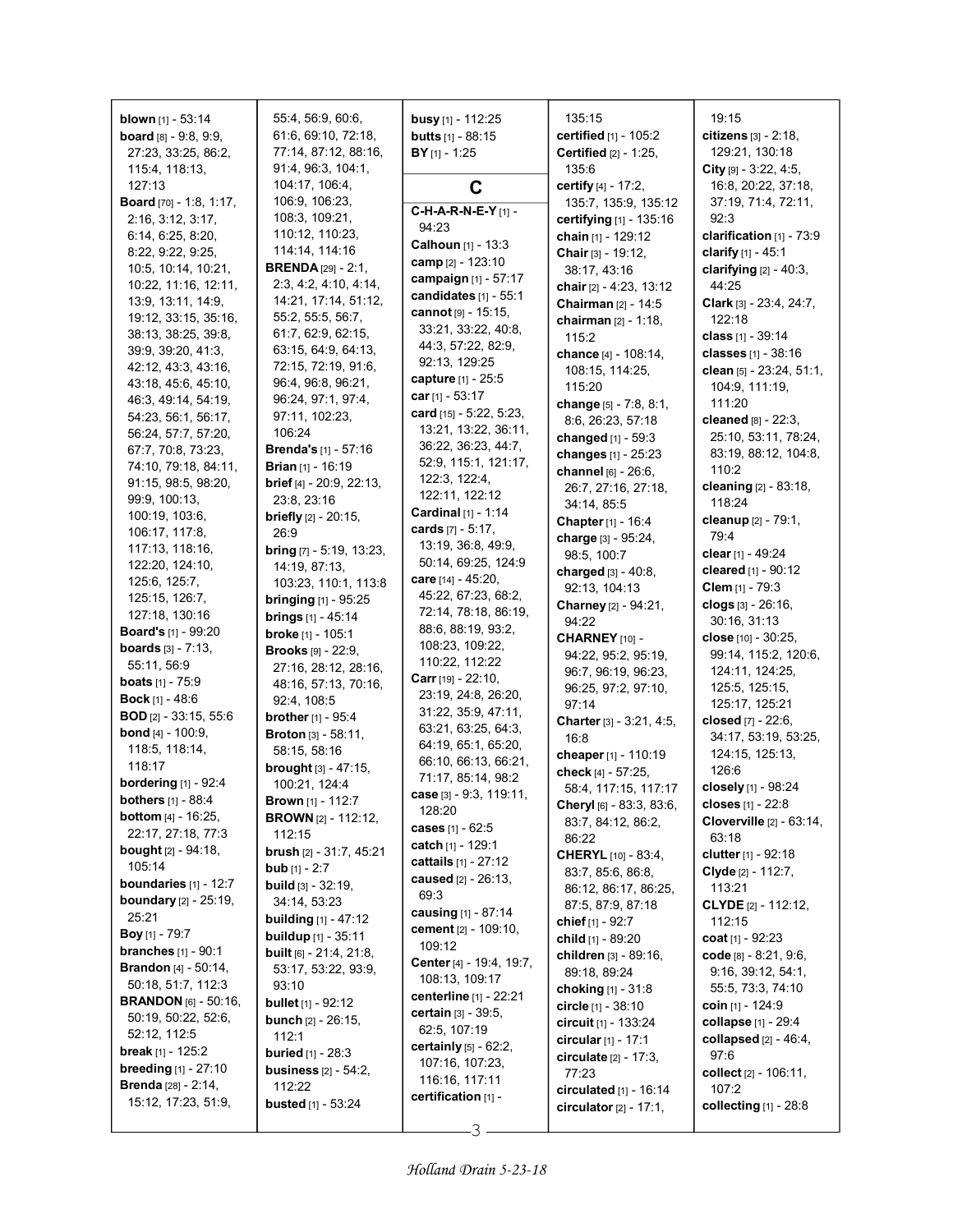| <b>COLLINS</b> $[9] - 18:13$ | 118:14, 119:18,               | 71:12                             | costs [7] - 10:10,            | creates [2] - 27:10.              |
|------------------------------|-------------------------------|-----------------------------------|-------------------------------|-----------------------------------|
| 18:18, 18:22, 19:3,          | 119:24, 131:22,               | considered $[1] - 81:13$          | 95:23, 96:1, 96:16,           | 27:11                             |
| 108:12, 108:15,              | 133:7, 133:10                 | constant [1] - 123:8              | 104.6, 123.3, 124.4           | creating [2] - 27:5               |
|                              |                               |                                   | council [1] - 79:3            |                                   |
| 108:18, 111:12,              | <b>COMMISSIONER [1] -</b>     | constantly $[4] - 33:1$ ,         |                               | creative [1] - 62:16              |
| 112:1                        | 1:3                           | 58:21, 90:9, 95:5                 | counsel [4] - 38:22,          | Creek [4] - 20:23.                |
| Collins [4] - 19:4,          | Commissioner [3] -            | constitute [1] - 16:16            | 127:12, 133:20,               | 57:3, 101:18                      |
| 108:11, 108:12,              | 3:19, 15:25, 16:2             | construction [1] -                | 135:12                        | crew $[1] - 51:16$                |
| 108:13                       | commissioner's [8] -          | 73:17                             | <b>counsel's</b> [1] - 44:22  | crosses $[3] - 21:1$ ,            |
| <b>Columbus</b> [1] - 79:2   | 8:8, 9:18, 17:12,             | consultation [1] -                | count [2] - 44:23,            | 21:16, 23:6                       |
| comfortable [2] -            | 18:12, 39:7, 51:11,           | 10:19                             | 129:3                         | crossing [2] - 28:15,             |
| 7:21, 43:20                  | 81:17, 121:12                 | contact [1] - 87:12               | counted [1] - 129:6           | 28:22                             |
| coming [5] - 2:4, 2:5,       | commissioning [1] -           | contacted [4] - 47:12,            | counterparts [2] -            | crowd $[2] - 6:1$ ,               |
| 106.5, 129.24,               | 98:25                         | 60:15, 70:20, 71:22               | 16:15                         | 128:14                            |
| 133:16                       | commissions [1] -             | continual $[1] - 24:19$           | counties [1] - 81:5           | CSR $[1]$ - 1:25                  |
| <b>commend</b> [2] - 80:10,  | 39.4                          | continue [3] - 73:10,             | County [17] - 3:18,           | CSR-3841 [2] - 135:6,             |
| 81:7                         | common [1] - 57:7             | 90:8, 120:12                      | 4:3, 9:10, 13:2, 13:3,        | 135:21                            |
| comment [27] - 5:15,         | communities [1] -             |                                   | 14:8, 15:24, 16:1,            |                                   |
| 5:17, 5:22, 5:23,            | 2:19                          | continues [2] - 21:17,            |                               | culvert [18] - 21:5,              |
|                              |                               | 22:9                              | 16.9, 17:7, 37:10,            | 21:6, 21:7, 27:21,                |
| 6:15, 13:19, 13:21,          | community [1] - 55:10         | contract [1] - 118:7              | 71:21, 71:22, 102:3,          | 28:6, 28:10, 29:24,               |
| 13:22, 19:18, 33:12,         | company [4] - 67:17,          | contractor [1] -                  | 105.4, 135.7, 135.22          | 29:25, 30:17, 51:21,              |
| 35:19, 35:22, 36:8,          | 73:17, 119:13,                | 107:17                            | <b>county</b> $[33] - 2:14$ , | 51:22, 53:21, 97:7,               |
| 36.9, 36.10, 36.11,          | 122:24                        | contribute [1] -                  | 2:18, 3:22, 8:6, 8:7,         | 107:8, 107:9,                     |
| 36.22, 36:23, 37:1,          | compared [1] - 72:2           | 106:23                            | 14:6, 17:8, 39:2,             | 110:16, 119:15,                   |
| 49.9, 50.14, 52.9,           | complaining [1] -             | control [2] - 5:20,               | 56:21, 56:23, 60.16,          | 119:17                            |
| 68:7, 84:11, 85:17,          | 129:19                        | 135:16                            | 64:20, 65:25, 68:18,          | culverted [1] - 89:18             |
| 121:17, 122:1                | complaint $[1] - 26:18$       | convenience [8] -                 | 75:2, 75:22, 77:16,           | culverts [22] - 21:8,             |
| <b>comments</b> [8] - 38:10, | complaints [2] -              | 9:15, 45:7, 98:7,                 | 77:17, 81:16, 91:11,          | 26:2, 26:3, 26:5,                 |
| 79:19, 86:5, 99:8,           | 26:19, 31:17                  | 98:11, 99:24, 116:1,              | 96:12, 101:16,                | 26:6, 26:24, 26:25,               |
| 121.24, 124.3,               | complete [1] - 49:14          | 126:13, 132:7                     | 102:4, 106:1,                 | 27:1, 27:2, 27:15,                |
| 124:17, 133:6                | completed [1] - 24:6          | conversation [17] -               | 116:22, 116:23,               | 27:19, 27:21, 28:4,               |
| commercial [1] -             |                               |                                   | 117:1, 117:2, 117:3,          | 28:25, 29:1, 29:6,                |
| 23:13                        | completely [1] - 29:3         | 14:18, 18:8, 40:23,               | 118.4, 118.13,                | 105:7, 105:9, 130:10              |
| commission [13] -            | computer [1] - 26:22          | 41.6, 41.18, 42.16,               | 118:15                        |                                   |
|                              | conceded [1] - 119:18         | 44:5, 46:13, 49:12,               |                               | current [5] - 12:2,               |
| 31:17, 53:9, 55:10,          | concern [5] - 30:25,          | 54:10, 58:13, 78:2,               | <b>COUNTY</b> $[2] - 1:3$ ,   | 20:13, 23:19, 23:20,              |
| 56:21, 62:12, 64:22,         | 31:4, 70:23, 101:12,          | 80:5, 90:20, 104:20,              | 135:4                         | 32:10                             |
| 64:24, 71:19, 77:12,         | 104:22                        | 106:15, 121:6                     | couple [9] - 7:7,             | <b>CURTIS</b> $[3] - 52:24$       |
| 78:25, 98:4, 119:16,         | concerned [1] -               | convinced [1] - 130:4             | 11:25, 22:22, 24:1,           | 53:2, 54:11                       |
| 135:22                       | 102:17                        | cool [1] - 129:8                  | 26:10, 68:19, 75:17,          | Curtis [4] - 16:24,               |
| Commission [4] -             | concerning [1] - 54:19        | copies [1] - 8:11                 | 80:8, 91:22                   | 52:22, 53:1                       |
| 37:11, 71:21, 71:22,         | concerns [2] - 40:15,         | copy [2] - 14:16, 14:24           | course [5] - 20:23,           | cut [3] - 62:7, 77:7,             |
| 105.4                        | 99:5                          | corner [1] - 91:3                 | 42:18, 61:25, 84:3,           | 77:9                              |
| commission's [1] -           | concluded [1] -               | <b>Corp</b> [1] - 104:15          | 87:2                          | cutting [2] - 62:11,              |
| 36:12                        | 134:15                        | corporation [1] - 3:1             | <b>COURT</b> $[7] - 18.9$ ,   | 71:8                              |
| commissioner [53] -          | condition [3] - 28:24,        | correct [5] - 45:13.              | 18:20, 19:1, 46:24,           | cycle [1] - 35:3                  |
| 2:14, 2:15, 7:25, 8:3,       | 29:7, 118:13                  | 66:2, 69:7, 92:5,                 | 47:2, 50:21, 68:15            |                                   |
| 8:21, 8:24, 9:2, 9:6,        | conditioned $[1]$ - $9:21$    | 135:10                            | court $[5] - 3.3, 15.12,$     | D                                 |
| 10:19, 11:23, 12:4,          | conditions $[1] - 27:4$       |                                   | 43:24, 82:23, 133:24          |                                   |
| 14:7, 14:11, 19:13,          |                               | correctly [2] - 109:23,<br>110:21 | <b>Court</b> [4] - 14:5,      | Dalton [3] - 99:12,               |
| 19:25, 24:15, 34:12,         | conducive [4] - 9:14,         |                                   | 60:23, 78:6, 87:24            | 99:18, 99:19                      |
| 34:21, 39:15, 40:7,          | 98:7, 115:25, 132:6           | correspondence [3] -              | courteous [1] - 133:14        | <b>damn</b> $[3] - 53:7$ ,        |
| 53:20, 54:21, 54:23,         | conducted [1] - 24:16         | 59:17, 59:25, 121:24              | courtesy [1] - 130:24         | 54:12, 77:16                      |
| 55:6, 56:2, 56:23,           | conductive [1] - 99:22        | corridor $[1] - 30:13$            |                               | <b>DAN</b> $[30] - 14.2$ , 14:14, |
| 59:21, 60:21, 61:5,          | confusing $[1]$ - 119:4       | corroded [1] - 26:3               | <b>cover</b> $[2] - 66:24$ ,  | 19:22, 20:6, 28:21,               |
| 64:11, 68:18, 69:2,          | conjecture [1] - 85:18        | corrugated [1] - 28:25            | 96:16                         | 30:21, 33:8, 34:9,                |
| 70:21, 73:20, 75:2,          | <b>Conley</b> $[5] - 16:19$ , | cost $[15] - 10:21$ ,             | covered [1] - 25:17           | 35:6, 48:24, 64:12,               |
|                              | 17:6, 76:12, 76:15            | 10:25, 11:4, 11:12,               | covering [1] - 112:15         | 64:17, 66:2, 66:7,                |
| 77:13, 80:19, 83:14,         | <b>CONLEY</b> [4] - 76:13,    | 25:17, 53:22, 57:9,               | crazy $[1] - 53.4$            | 66:19, 66:22, 68:11,              |
| 92:10, 95:21, 98:23,         | 76:24, 77:25, 78:3            | 80:22, 100:11,                    | create $[5] - 24.24$ ,        | 84:24, 85:3, 85:10,               |
| 100.6, 103:17,               | consider [2] - 71:25,         | 101:8, 103:8,                     | 27:7, 27:9, 29:17,            | 85:19, 85:22, 95:10,              |
| 117:15, 117:17,              | 100:13                        | 104:12, 112:1,                    | 29:21                         | 95:14, 100:25,                    |
| 118:1, 118:5,                | consideration [1] -           | 117:18, 123:6                     | created [1] - 93:12           | 101:4, 102:12,                    |
|                              |                               |                                   |                               |                                   |

4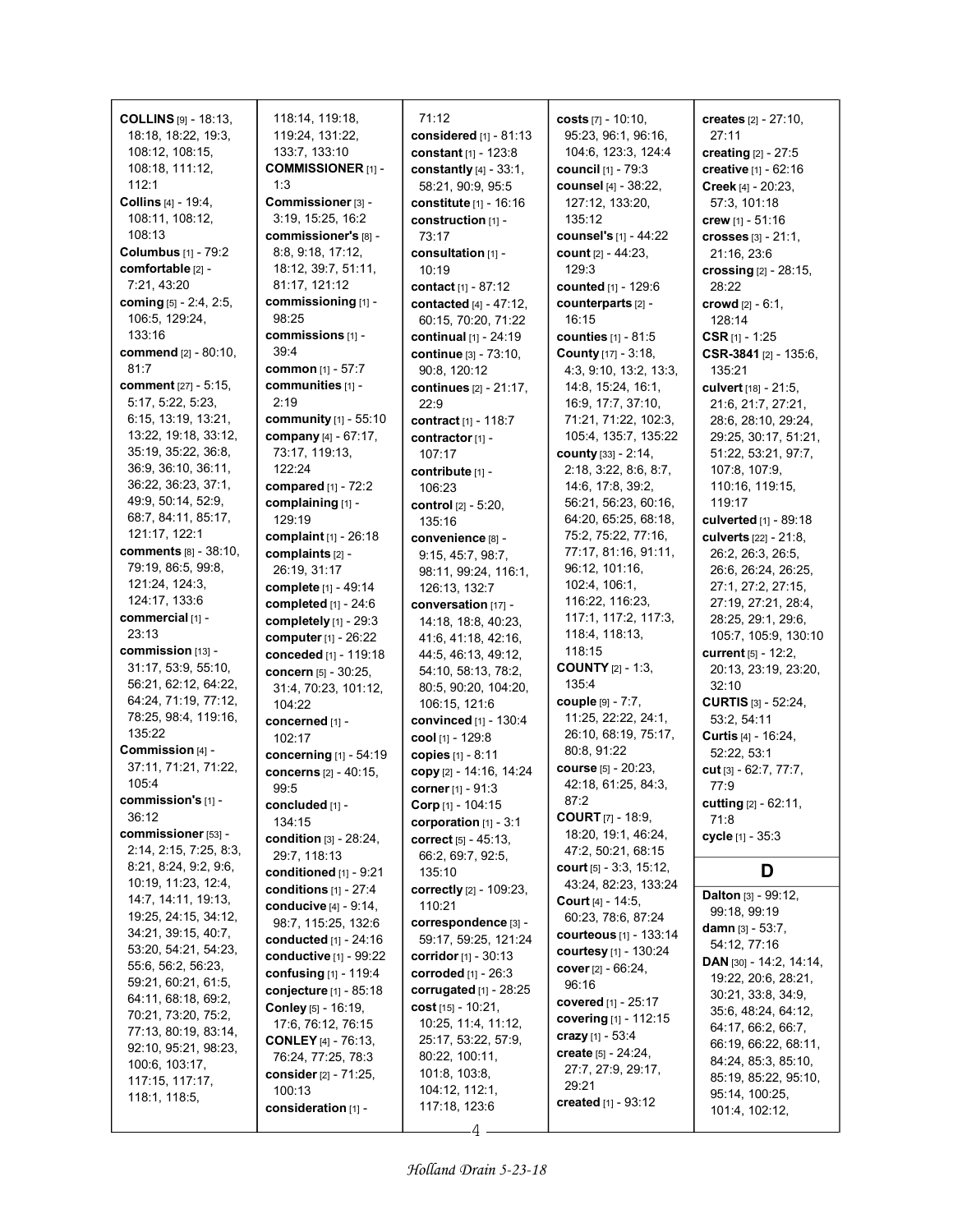| 102:15, 102:24,                                   | 66:24                                               | development [1] -                       | 130:9                                       | 127.4, 127:19,                           |
|---------------------------------------------------|-----------------------------------------------------|-----------------------------------------|---------------------------------------------|------------------------------------------|
| 103:3                                             | deeper [2] - 32:10,                                 | 82:7                                    | ditches [12] - 34:8,                        | 128:2, 128:5, 130:13                     |
| <b>Dan</b> [25] - 1:21, 3:6,                      | 61:19                                               | developments [1] -                      | 64:2, 64:3, 64:4,                           | downstream [15] -                        |
| 13:15, 19:21, 19:23,                              | defined [1] - 33:20                                 | 71:18                                   | 64.6, 64.15, 64.21,                         | 20:25, 21:4, 23:20,                      |
| 20:5, 35:5, 64:17,                                | <b>definitely</b> $[4] - 34:13$ ,                   | diagonally [1] - 89:15                  | 65:20, 66:11, 76:6,                         | 25:11, 28:23, 29:12,                     |
| 66:4, 66:8, 67:4,                                 | 35:10, 90:7, 103:17                                 | diameter [2] - 21:22,                   | 88:4, 98:3                                  | 29:23, 30:1, 30:12,                      |
| 84:12, 85:2, 85:16,                               | degree [1] - 40:1                                   | 22:7                                    | diverts $[1] - 30:19$                       | 31:1, 31:7, 51:23,                       |
| 86.1, 87.1, 87.13,                                | deliberate $[2] - 115:4$ ,                          | dictates $[1] - 38:25$                  | <b>Dollar</b> [1] - 48:22                   | 61:21, 78:16, 85:8                       |
| 95:11, 95:13, 95:17,                              | 115:5                                               | different [16] - 6:16,                  | dollar $[2] - 54:12$ ,                      | <b>DRAIN</b> $[1] - 1:3$                 |
| 100:23, 100:24,                                   | deliberation [2] -                                  | 7:9, 31:25, 39:5,                       | 117:2                                       | drain [185] - 2:14,                      |
| 101:4, 103:13,                                    | 115:20, 116:9                                       | 43:12, 43:13, 50:5,                     | dollars $[1] - 58.5$                        | 2:15, 7:25, 8:3, 8:8,                    |
| 105:17                                            | department [2] -                                    | 55:8, 55:14, 55:17,                     | dolls [1] - 12:24                           | 8:21, 8:24, 9:1, 9:3,                    |
| dang [2] - 77:8, 88:7                             | 23:23, 88:5                                         | 63:16, 80:11, 81:5,                     | Domke [1] - 93:20                           | 9.5, 9.6, 9.14, 9.16,                    |
| Dangl [1] - 79:4                                  | Department [1] - 37:5                               | 81.9, 81.22, 129.15                     | <b>DOMKE</b> $[3] - 93:22$                  | 9:18, 9:22, 9:25,                        |
| dash [1] - 27:17                                  | deposit [1] - 29:16                                 | <b>difficult</b> $[2] - 15:18$          | 94:14, 94:18                                | 10:7, 10:13, 10:14,                      |
| date [1] - 16:19                                  | depositing [1] - 30:9                               | 81.6                                    | done [43] - 10:16,                          | 10:19, 10:25, 11:23,                     |
| Dated [1] - 135:17                                | deposition $[2] - 26:8$ ,                           | difficulties [1] - 51:21                | 10:17, 18:25, 20:12,                        | 12:3, 14:11, 17:12,                      |
| dated [2] - 17:5, 60:6                            | 28:9                                                | dig $[3] - 61:19, 75:24,$               | 25:8, 25:11, 25:14,                         | 18:12, 19:13, 19:25,                     |
| <b>David</b> $[3] - 91:17$ ,                      | depositions [1] -                                   | 111:15                                  | 30:21, 31:20, 32:15,                        | 20:9, 20:11, 20:14,                      |
| 91:19, 93:19                                      | 27:11                                               | digs $[1] - 61:18$                      | 38:14, 38:16, 45:9,                         | 20:20, 21:15, 21:23,                     |
| <b>DAVID</b> [4] - 91:20,                         | depth [1] - 67:3                                    | direct $[2] - 8:10$ ,                   | 45:11, 46:6, 49:20,                         | 22.3, 22.9, 22.11,                       |
| 92:3, 92:8, 93:1                                  | deputy $[5] - 2:15$ ,                               | 135:16                                  | 50:24, 56:6, 56:17,                         | 22:14, 22:15, 22:17,                     |
| days [4] - 60:10,                                 | 7:25, 8:3, 18:2,                                    | directions [1] - 135:10                 | 60:14, 62:1, 62:16,                         | 23:15, 23:17, 23:25,                     |
| 75:17, 119:9, 133:25                              | 19:13                                               | directly $[2] - 32:13$ ,                | 73:14, 76:8, 83:21,                         | 24:15, 26:18, 27:6,                      |
| dead [1] - 59:9                                   | <b>DEQ</b> $[1] - 81:13$                            | 40:19                                   | 86:13, 86:18, 86:23,                        | 27:18, 28:2, 28:12,                      |
| deal [3] - 26:14, 53:8,                           | derive [1] - 92:14                                  | directs [1] - 43:17                     | 87:3, 89:16, 90:3,                          | 29:15, 29:20, 29:21,                     |
| 93:15                                             | described [1] - 22:15                               | dirt $[3] - 108.22, 111.3$              | 100.6, 101.7,                               | 29:22, 30:6, 31:6,                       |
| dealing [2] - 52:4,                               | design [1] - 9:24                                   | discharge [2] - 3:16,                   | 110:21, 115:3,                              | 31:8, 31:17, 32:10,                      |
| 81:10                                             | designed $[2] - 9:20$ ,                             | 79:22                                   | 117:11, 118:19,                             | 32:14, 34:12, 34:18,                     |
| Dean [2] - 104:22,                                | 48:22                                               | discretion $[1]$ - 8:24                 | 120.8, 123.4,                               | 34:21, 35:2, 35:11,                      |
| 104:23                                            | detail [1] - 22:13                                  | discuss [1] - 103:16                    | 129:22, 130:25,                             | 35:14, 36:12, 39:7,                      |
| <b>DEAN</b> [1] - 104:24                          | detention [2] - 24:24,                              | discussion $[10] - 5:10$ ,              | 134:14                                      | 39:12, 39:15, 40:7,                      |
| debris [12] - 21:25,                              | 25:5                                                | 6:8, 36:1, 125:24,                      | door $[1]$ - 60:12                          | 40.9, 46.4, 49.15,                       |
| 26:10, 26:12, 26:16,                              | deteriorated [3] -                                  | 132:14, 132:18,                         | doors $[1]$ - 124:15                        | 50:2, 50:8, 51:11,<br>52:7, 53:8, 53:11, |
| 30:11, 30:15, 30:24,                              | 26:3, 27:1, 28:24                                   | 132:20, 132:21,                         | <b>DOT</b> $[15] - 22:4$ , 24:2,            | 53:20, 54:22, 55:5,                      |
| 31:8, 50:25, 68:21,                               | determination [7] -                                 | 132:22                                  | 24:22, 25:3, 25:6,                          | 55:6, 56:2, 57:8,                        |
| 69:3, 92:19                                       | 7:13, 9:8, 9:9, 11:6,                               | <b>district</b> $[37] - 2:19, 3:1,$     | 25:15, 25:16, 32:9,                         | 58:20, 59:1, 59:4,                       |
| decades [2] - 58:18,                              | 12:4, 43:15, 133:23                                 | 3:2, 7:4, 10:9, 12:7,                   | 32:11, 37:4, 37:6,                          | 59:21, 61:2, 61:5,                       |
| 58:24                                             | Determination [27] -                                | 16:6, 20:10, 20:17,                     | 37:9, 65:8, 66:15,                          | 61:15, 62:12, 63:16,                     |
| December [1] - 57:4                               | 1:8, 1:17, 2:16, 3:12,                              | 22:24, 25:19, 25:21,                    | 96:16                                       | 64:10, 64:20, 64:25,                     |
| decent [1] - 130:21                               | 3:18, 8:20, 8:22,                                   | 35:7, 37:3, 37:16,                      | $doubt$ [1] - $95:20$                       | 65:7, 65:18, 65:21,                      |
| decide [12] - 9:17,                               | 9:22, 9:25, 10:15,                                  | 37:25, 40:18, 40:20,                    | <b>Douglas</b> [3] - 88:23,                 | 65:25, 68:7, 68:21,                      |
| 10:15, 10:16, 10:20,                              | 10:21, 11:17, 12:12,                                | 63:16, 69:19, 72:25,                    | 88.24, 88.25<br><b>DOUGLAS</b> [5] - 88:25, | 69:2, 70:10, 70:21,                      |
| 10:21, 93:4, 116:2,                               | 13:11, 14:10, 33:16,                                | 92:14, 96:5, 96:6,                      | 89:4, 89:7, 89:13,                          | 71:9, 71:14, 71:19,                      |
| 122:21, 124:7,                                    | 38:13, 39:1, 39:8,                                  | 99:13, 103:15,                          | 91:1                                        | 71:24, 73:3, 73:12,                      |
| 128:21, 132:1                                     | 39:9, 39:20, 54:20,                                 | 106:12, 106:20,                         | down [41] - 3:3, 20:5,                      | 73:16, 73:19, 74:10,                     |
| decided $[3] - 45.9$ ,                            | 56:1, 56:25, 117:9,                                 | 106:22, 114:1,                          | 29:12, 30:19, 31:3,                         | 75:2, 77:3, 77:13,                       |
| 45:10, 67:2                                       | 118:16, 122:20                                      | 116:15, 116:22,<br>118:7, 119:3, 119:6, | 31.5, 31.9, 31.23,                          | 78:25, 80:12, 80:15,                     |
| decides $[2] - 9:1, 10:1$                         | <b>determine</b> [6] - 3:19,                        | 119:7                                   | 32:2, 32:7, 45:20,                          | 80:16, 80:18, 80:19,                     |
| decipher [1] - 130:18<br>decision $[14] - 9.13$ , | 45.6, 45.15, 79.18,                                 | <b>District</b> $[4] - 12.3$ ,          | 48:17, 48:18, 49:3,                         | 81:1, 81:17, 83:14,                      |
| 10.1, 10.4, 10.5,                                 | 98.5, 100:21                                        | 16:12, 48:5, 56:23                      | 58:18, 59:13, 65:4,                         | 83:20, 84:1, 84:2,                       |
| 10.6, 33.16, 45.8,                                | determined $[8]$ - $7:15$ ,<br>33:17, 33:18, 39:15, | <b>districts</b> $[4] - 12:23$ ,        | 75:24, 77:2, 77:7,                          | 84:20, 84:24, 85:13,                     |
| 46:1, 49:19, 88:15,                               | 82:10, 82:16, 119:8,                                | 12:25, 13:4, 39:16                      | 77:9, 77:13, 77:16,                         | 89:17, 90:15, 90:18,                     |
| 115.8, 123.4,                                     | 119:16                                              | <b>ditch</b> $[17] - 30:3$ ,            | 92:24, 93:17, 105:4,                        | 90:19, 90:22, 91:5,                      |
| 123:19, 123:23                                    | determines [2] -                                    | 61:18, 65:5, 66:5,                      | 107:4, 109:9,                               | 91:11, 91:24, 92:10,                     |
| decisions $[2] - 2:23$ ,                          | 100:19, 117:14                                      | 66:10, 66:11, 66:13,                    | 109:25, 110:11,                             | 92:20, 95:21, 96:7,                      |
| 81:20                                             | determining [1] -                                   | 75:9, 83:18, 84:25,                     | 110:15, 110:17,                             | 96:20, 97:8, 98:3,                       |
| <b>Deeds</b> $[1] - 14.8$                         | 39:22                                               | 95:7, 104:10, 105:3,                    | 110:20, 113:12,                             | 98:23, 100:5, 100:6,                     |
| deep $[3] - 61:20, 64:2,$                         | <b>develop</b> [1] - 71:9                           | 110:17, 111:15,                         | 120:2, 126:22,                              | 100:19, 101:15,                          |
|                                                   |                                                     |                                         |                                             | 102:19, 103:10,                          |

5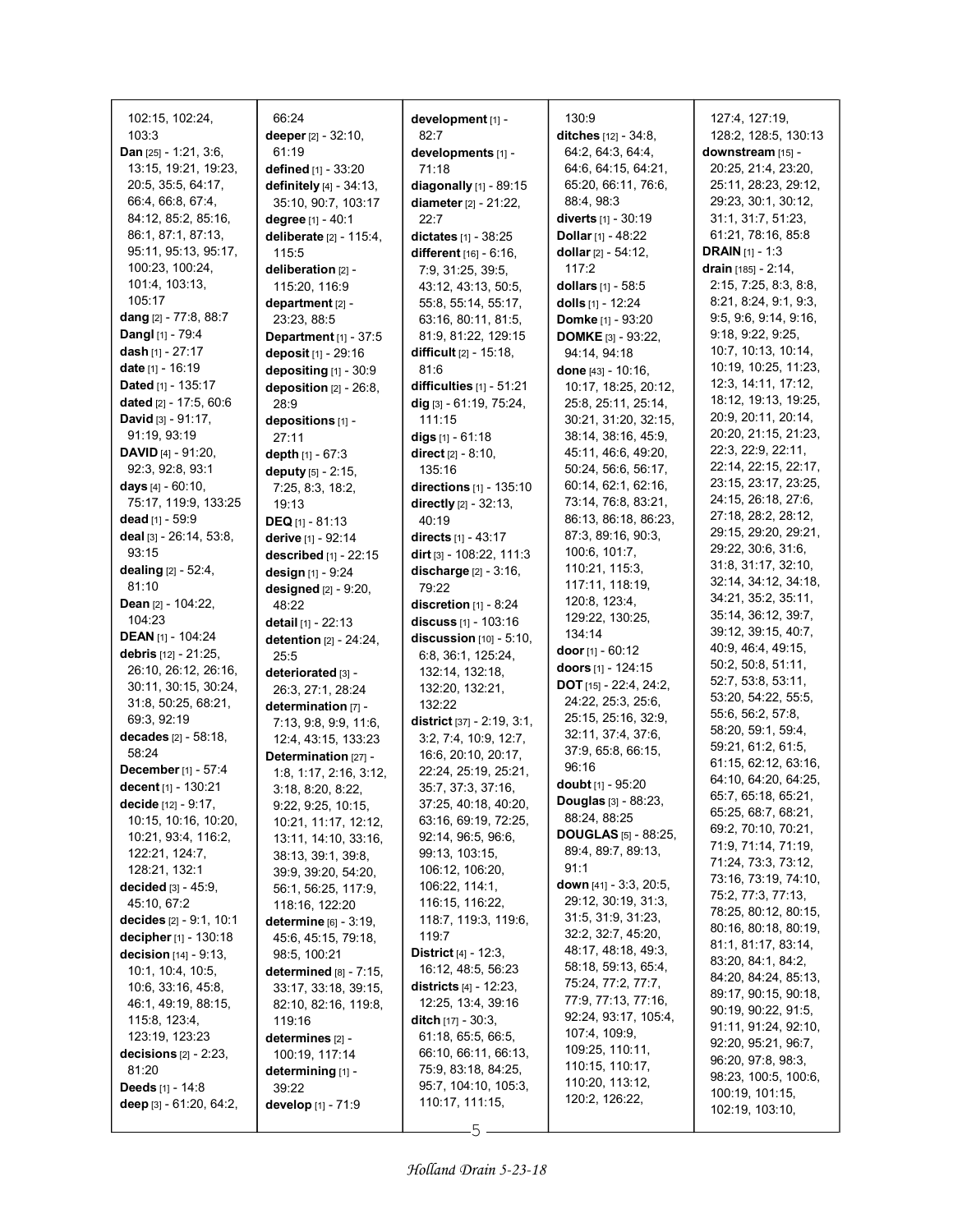| 103:16, 104:8,                             | drawing [1] - 79:21      | elect $[1] - 4:22$            | established $[12]$ - $9:3$ ,       | fair $[3] - 56.5, 113.10,$                      |
|--------------------------------------------|--------------------------|-------------------------------|------------------------------------|-------------------------------------------------|
| 111:9, 111:19,                             | Drent [5] - 47:4, 48:14, | elected [1] - 55:22           | 12:6, 12:14, 20:12,                | 120:18                                          |
| 115:17, 117:2,                             | 64:5, 74:20, 75:8        | election $[2] - 4:12$ ,       | 22:14, 23:18, 64:20,               | <b>FAIRCHILD</b> $[6] - 14:4$ ,                 |
| 117:4, 117:15,                             | drill [1] - 104:7        | 4:17                          | 64:25, 65:25, 82:8,                | 90:15, 91:8, 91:12,                             |
| 117:17, 117:18,                            | Drive [1] - 116:21       | Elementary $[1] - 1:14$       | 91:5, 91:11                        | 92:7, 100:16                                    |
| 117:19, 117:20,                            |                          |                               | evaluate [1] - 87:3                |                                                 |
|                                            | driven [1] - 92:17       | elevation $[1]$ - 32:5        |                                    | Fairchild [1] - 14:6                            |
| 118:1, 118:4,                              | driveway [3] - 27:22,    | emergency [1] - 97:6          | evening [3] - 2:1, 7:2,            | fairchild $[1] - 15:2$                          |
| 118:14, 118:23,                            | 105:7, 105:9             | employed [1] - 135:13         | 60:7                               | faithfully $[1]$ - $3:16$                       |
| 119:18, 119:24,                            | drop [4] - 20:18,        | enclosed [1] - 65:7           | eventually $[2] - 128.4$           | fall $[3] - 21:25$ , 32:7,                      |
| 119:25, 120:2,                             | 27:11, 27:14, 29:20      | end [8] - 2:22, 20:25,        | everywhere [1] -                   | 89:19                                           |
| 121:11, 128:3,                             | dropped [1] - 128:17     | 30:1, 35:8, 40:24,            | 75:21                              | fallen $[1] - 21:23$                            |
| 129:10, 131:22,                            | dropping [1] - 29:15     | 58:5, 65:21, 120:6            | evidence [2] - 9:12,               | falling [3] - 109:25,                           |
| 133.6, 133.10                              |                          |                               | 126:11                             | 110:11, 110:20                                  |
| <b>Drain</b> $[53] - 1.6, 1.9$             | Ducey [2] - 38:9,        | ending [1] - 24:7             |                                    |                                                 |
|                                            | 98:15                    | ends [2] - 10:2, 107:15       | evidently $[1]$ - 70:19            | falls [3] - 20:19, 30:19,                       |
| 3.19, 3.20, 9.4, 12.3,                     | <b>ducks</b> [1] - 94:1  | <b>Engineer</b> [2] - 1:20,   | exacerbate [1] - 27:13             | 67:13                                           |
| 12:15, 12:16, 12:17,                       | due $[1] - 35:3$         | 98:8                          | exact [1] - 95:14                  | familiar [1] - 85:24                            |
| 15:25, 16:1, 16:2,                         | dug $[1] - 109:17$       | engineer [30] - 2:22,         | <b>example</b> [7] - 27:15,        | families [1] - 123:20                           |
| 16:4, 16:7, 16:12,                         | duties [1] - 3:16        | 3:6, 3:9, 9:23, 10:20,        | 28:1, 28:22, 30:3,                 | <b>family</b> $[2] - 83:19$ ,                   |
| 20:20, 20:21, 23:3,                        |                          | 11:17, 13:25, 19:19,          | 31:6, 61:22, 80:13                 | 123:7                                           |
| 23:5, 25:8, 25:9,                          |                          | 34:1, 34:7, 34:21,            | examples [3] - 28:13,              | far $[25] - 21:18$ , 33:9,                      |
| 25:10, 31:23, 32:2,                        | Е                        |                               | 30:16, 31:15                       |                                                 |
| 32:3, 32:4, 32:5,                          | e-mail [1] - 59:21       | 35:16, 36:20, 36:21,          |                                    | 35:6, 43:2, 47:16,                              |
| 48:2, 48:8, 48:10,                         | e-mails [1] - 59:8       | 45:19, 46:5, 48:22,           | except <sub>[1]</sub> - 112:16     | 59:9, 64:19, 64:25,                             |
| 54:21, 57:14, 66:16,                       | early [1] - 75:8         | 50:3, 57:11, 61:16,           | excuse [6] - 5:5, 15:8,            | 67:24, 74:25, 91:7,                             |
|                                            |                          | 68:7, 70:16, 71:1,            | 57:10, 61:18, 93:20,               | 101:5, 101:15,                                  |
| 67:10, 68:10, 75:20,                       | earning $[1] - 2:3$      | 82:5, 82:19, 87:2,            | 99:23                              | 102:9, 102:15,                                  |
| 78:15, 79:6, 82:8,                         | earthquake [1] -         | 98:2, 102:8, 130:17,          | <b>Excuse</b> [1] - 14:4           | 102:17, 102:18,                                 |
| 82:9, 82:11, 82:20,                        | 111:14                   | 133.9                         | existing [1] - 24:21               | 103.8, 107:10,                                  |
| 89:14, 92:11, 93:7,                        | easement [2] - 22:20,    | engineer's [2] - 45:25,       | exists $[1] - 9.23$                | 113:14, 115:15,                                 |
| 96:15, 97:3, 101:11,                       | 80:16                    | 46:1                          | expansion [2] - 97:24,             | 116:7, 119:12,                                  |
| 108:24, 117:6,                             | easily [1] - 15:10       | engineered $[1]$ - 11:7       | 98:1                               | 120:13                                          |
| 121:25, 132:6                              | east [13] - 20:25,       |                               |                                    |                                                 |
|                                            |                          |                               |                                    |                                                 |
|                                            |                          | Engineering [5] -             | <b>expect</b> $[3] - 12:13$ ,      | farmer [1] - 119:21                             |
| <b>Drainage</b> [2] - 12:3,                | 21:12, 24:17, 27:16,     | 19:24, 39:23, 39:24,          | 77:1, 77:15                        | fast $[1] - 46.17$                              |
| 48.5                                       | 28:12, 28:16, 59:5,      | 64:18, 66:9                   | expenses [1] - 123:8               | Fathers [1] - 79:3                              |
| <b>drainage</b> [44] - 7:3,                | 59:11, 64:5, 83:8,       | engineering $[5] - 40:1$ ,    | expensive [3] - 73:12,             | favor [7] - 4:25, 5:11,                         |
| 10:9, 10:11, 12:7,                         | 98.2, 105:11             | 79:21, 91:23, 124:4,          | 107:22, 119:9                      | 36:4, 53:20, 126:2,                             |
| 12:23, 12:25, 13:4,                        | East [3] - 83:5, 84:13,  | 124:5                         |                                    | 132:23, 134:10                                  |
| 16:5, 16:6, 17:13,                         | 84:17                    | <b>Engineers</b> [1] - 104:16 | experiencing [2] -<br>58:16, 58:17 | fed [1] - 66:11                                 |
| 20:10, 20:13, 20:17,                       | easterly $[1] - 21:17$   |                               |                                    |                                                 |
| 22:24, 25:16, 25:19,                       | easy [1] - 113:24        | ensure [2] - 8:15, 12:9       | expertise [1] - 104:10             | feet [12] - 22:16,                              |
| 25:21, 25:25, 31:19,                       | eating $[1] - 123.21$    | enter [1] - 81:3              | expires [1] - 135:22               | 22:18, 22:20, 26:5,                             |
| 33:14, 35:7, 37:3,                         |                          | <b>entire</b> $[3] - 6:15$ ,  | explain [1] - 9:17                 | 26:7, 32:10, 62:3,                              |
| 37:16, 37:24, 39:16,                       | economy [1] - 107:20     | 23:25, 91:24                  | explained $[2] - 98.1$ ,           | 77:6, 93:10, 110:15,                            |
|                                            | edge [1] - 83:16         | environment [1] -             | 111:17                             | 110:18, 120:1                                   |
| 60:16, 61:1, 64:23,                        | educated [2] - 123:4,    | 23:15                         | express [1] - 93:23                | fell [2] - 111:15,                              |
| 65:24, 69:19, 75:9,                        | 123:19                   | envision [1] - 127:21         | extended [2] - 23:18,              | 111:17                                          |
| 83:15, 84:6, 87:3,                         | education [1] - 38:13    | equates [1] - 22:16           | 23:20                              | fellow $[2] - 13:3$ ,                           |
| 88:11, 95:7, 99:13,                        | educational [1] - 39:6   | equipment [1] -               | <b>extra</b> [1] - 76:6            | 112:21                                          |
| 103:15, 105:1,                             | effort $[1] - 2:11$      | 104:10                        |                                    | <b>felt</b> [1] - 128:19                        |
| 105:13, 106:11,                            | Egelston [17] - 3:21,    |                               |                                    |                                                 |
| 106:20, 106:21,                            | 4:4, 16:8, 46:15,        | eroded [2] - 29:11,           | F                                  | fence [15] - 19:6, 19:8,<br>54:3, 89:23, 109:5, |
| 130:9                                      | 46:23, 47:3, 47:19,      | 89:17                         | face [1] - 71:1                    |                                                 |
| <b>drained</b> [1] - 23:10                 | 48:17, 56:24, 71:4,      | eroding [1] - 29:11           | Facebook $[1] - 2.6$               | 109:7, 109:9,                                   |
| draining [3] - 23:13,                      | 72:11, 75:7, 75:21,      | erosion $[7] - 26:8$ ,        | <b>facility</b> $[1] - 2.5$        | 109:11, 109:12,                                 |
| 65:22, 92:20                               |                          | 29:9, 29:14, 29:20,           |                                    | 109:25, 110:11,                                 |
| drains $[17] - 12:14$ ,                    | 88:6, 102:15,            | 30:18, 81:15                  | fact $[2] - 55:7, 107:1$           | 110:19, 110:20                                  |
| 12:15, 12:18, 12:21,                       | 121:20, 122:2            | especially $[8]$ - 2:5,       | <b>factor</b> [1] - 101:8          | <b>fertilized</b> $[1] - 111:2$                 |
| 12:22, 34:8, 39:17,                        | eight [3] - 16:17,       | 28:15, 35:8, 71:23,           | <b>factors</b> $[1] - 43:12$       | <b>few</b> [11] - 29:13, 38:9,                  |
|                                            | 40:11, 40:14             | 87:16, 88:2, 101:9,           | facts [4] - 117:7,                 | 72:19, 88:3, 90:5,                              |
| 50:25, 51:1, 58:3,<br>71:20, 72:14, 80:12, | either $[10] - 22.20$ ,  | 123:8                         | 117:14, 123:24                     | 98:24, 99:2, 126:19,                            |
|                                            | 24:21, 26:3, 31:3,       | essentially $[2] - 20:17$ ,   | <b>fail</b> [3] - 29:4, 127:21,    | 128:15, 130:5, 133:7                            |
| 99:3, 101:18,                              | 32:1, 54:3, 67:16,       | 24:6                          | 127:23                             | <b>figure</b> $[3] - 68.2$ ,                    |
| 101:20, 128:4                              | 78:14, 96:16, 111:23     | establish $[1] - 66:13$       | <b>failing</b> $[1]$ - 130:10      | 112:18, 113:6                                   |

Holland Drain 5-23-18

6

 $\mathbf{I}$ 

 $\overline{\phantom{a}}$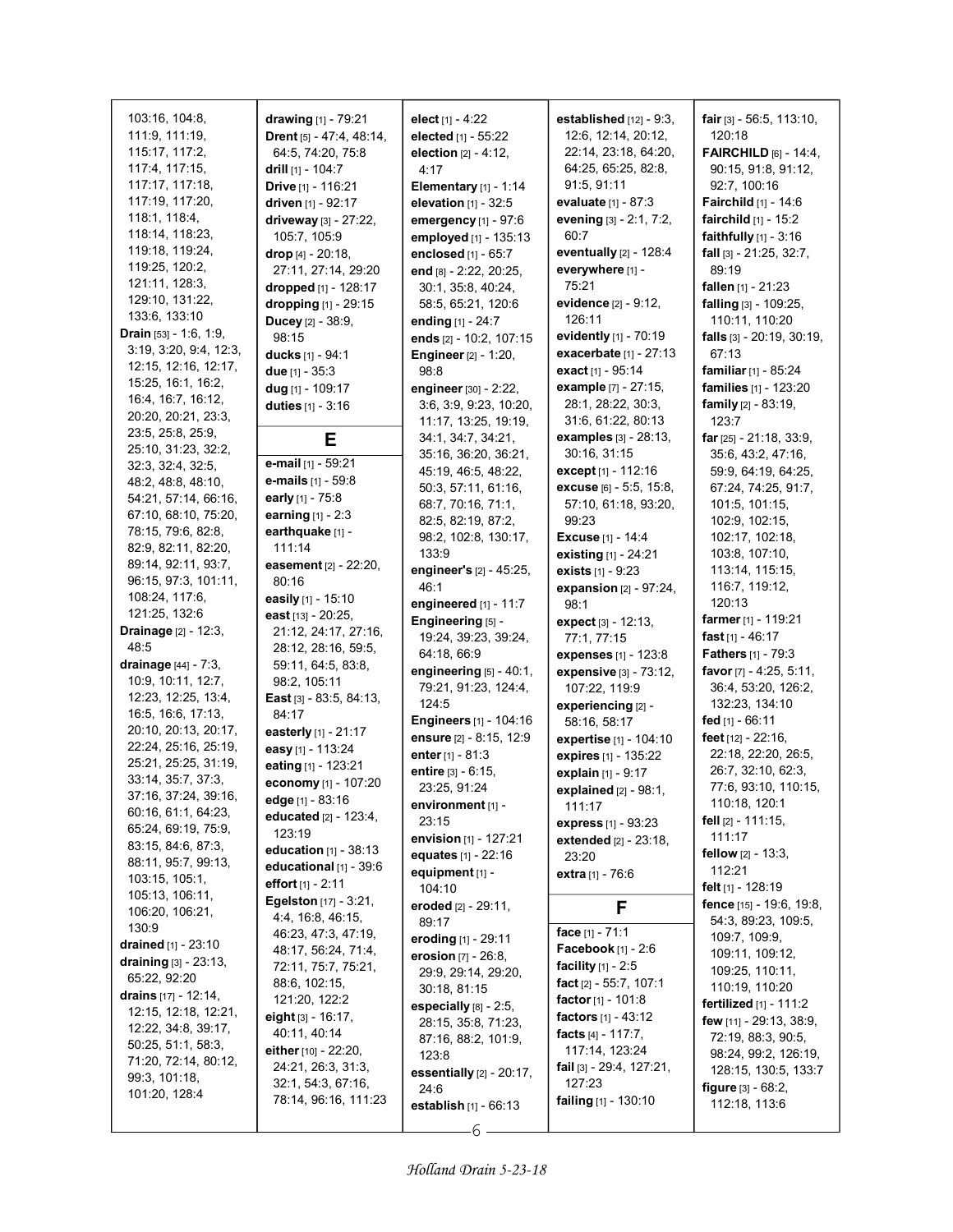file  $[1]$  - 33:5 filed [2] - 14:11, 69:19 fill [4] - 13:19, 13:21, 36:22, 122:13 filled [5] - 26:4, 27:3, 36:23, 44:7, 105:7 filling [2] - 94:2, 105:3 finalized [1] - 121:12 financial [2] - 34:17, 71:6 financially  $[2]$  -  $70:24$ , 123:20 findings [1] - 20:3 finish [2] - 30:22, 61:22 fire [1] - 88:5 first [11] - 4:13, 7:8, 7:17, 10:12, 33:25, 38:12, 72:13, 88:9, 93:16, 94:16, 105:22 Fisher [1] - 54:4 five [12] - 6:10, 13:4, 16:10, 40:12, 47:17, 64:2, 71:10, 75:12, 83:11, 101:17, 104:8, 126:16 **Five** [1] - 75:15 five-mile [1] - 126:16 fix [9] - 34:12, 71:2, 91:12, 94:10, 105:1, 110:8, 123:2, 123:18, 127:23 fixed [14] - 19:10, 57:23, 83:23, 90:15, 91:2, 97:22, 98:12, 111:18, 113:1, 122:24, 122:25, 123:1, 129:10 flatten [1] - 21:16 float  $[1]$  -  $75:8$ flooded [1] - 83:17 flooding [10] - 25:1, 27:8, 31:18, 32:23, 60:18, 83:12, 86:24, 118:25, 129:7, 130:7 floodplain [1] - 21:11 floor  $[1]$  - 33:11 flow [12] - 12:17, 27:7, 27:13, 28:2, 29:5, 29:17, 30:17, 31:9, 31:14, 35:12, 39:17, 59:4 flowers [1] - 109:3 flows [4] - 12:22, 20:24, 23:4, 23:6 focus [1] - 99:3 folks [6] - 8:15, 81:8, 97:16, 107:3, 129:21, 130:3 follow [4] - 39:19,

54:25, 56:4, 109:1 follow-up [2] - 54:25, 56:4 foot [6] - 21:22, 30:2, 64:2, 75:24, 77:8, 119:22 foregoing [4] - 135:7, 135:10, 135:12, 135:15 forgot [1] - 59:24 former [1] - 48:3 forms [1] - 80:20 forth [2] - 101:5, 135:8 forward [9] - 9:18, 19:19, 33:19, 43:3, 44:21, 70:23, 100:23, 128:22, 133:11 Foster [4] - 56:21, 56:22, 56:23, 121:17 FOSTER [2] - 56:22, 57:20 Foster's [1] - 122:1 foundation [1] - 92:24 four [14] - 40:12, 40:20, 56:6, 56:12, 62:3, 64:2, 75:12, 83:10, 83:11, 100:10, 102:5, 112:16, 123:7 Four  $[1]$  - 56:11 four-mile [1] - 112:16 freak [2] - 55:12, 55:23 Fredricks [8] - 1:21, 3:6, 13:25, 19:23, 64:17, 66:8, 95:13, 96:17 FREDRICKS [24] - 14:2, 14:14, 19:22, 20:6, 28:21, 30:21, 33:8, 34:9, 35:6, 48:24, 64:12, 64:17, 66:2, 66:7, 66:19, 66:22, 68:11, 84:24, 85:3, 85:10, 85:19, 85:22, 95:10, 95:14 freeholders  $[1]$  - 16:11 **front**  $[15] - 5:19$ , 13:23, 18:6, 30:16, 50:15, 58:12, 74:18, 93:25, 94:1, 114:4, 115:5, 119:1, 126:8, 127:19, 128:14 **Fruitport** [3] - 92:11, 102:20, 123:12 frustrating [1] - 89:25 fuel [2] - 104:6, 104:12 full [3] - 30:8, 87:3, 135:10 function [1] - 13:10

fund [2] - 72:22, 84:2 funded [2] - 22:4, 25:15 funds [4] - 72:23, 78:24, 79:9, 83:24 furnaces [1] - 58:22 G gal [1] - 113:13 gang [1] - 19:9 garage [1] - 77:6 garbage [2] - 62:5, 111:4 garden [1] - 109:4 Gary [4] - 56:21, 56:22, 56:23, 63:18 GARY [2] - 56:22, 57:20 gazillion [1] - 54:12 general [4] - 23:12, 29:9, 51:12, 72:21 generally [1] - 65:6 generate [1] - 86:3 gentleman [1] - 76:3 gentlemen [2] - 71:7, 97:18 genuine [1] - 17:4 George [4] - 78:5, 78:6, 78:7, 82:22 GEORGE [8] - 78:8, 79:14, 79:16, 80:2, 82:2, 82:5, 82:18, 83:1 girl [2] - 17:18, 17:19 given [3] - 32:18, 112:8, 121:17 Glotzbach [2] - 91:18, 101:25 GLOTZBACH [4] - 91:20, 92:3, 92:8, 93:1 God [1] - 117:21 goodness [1] - 113:17 Gould [2] - 122:14, 122:17 GOULD [1] - 122:17 government [4] - 37:2, 37:14, 41:5, 106:21 grabbing [1] - 38:20 grade [4] - 21:13, 21:15, 26:5, 26:7 grand [1] - 79:2 grant [3] - 72:22, 95:15, 96:17 grass [3] - 108:20, 108:21, 109:3 gray [1] - 30:4 great [2] - 81:23, 99:15

green [3] - 20:16, 20:19, 22:23 greenhouse [1] - 119:22 grew [1] - 63:25 ground [8] - 32:6, 33:1, 65:21, 66:18, 93:9, 102:6, 109:13, 109:19 grounds [1] - 27:10 groundwater [7] - 23:11, 31:18, 32:20, 32:24, 33:3, 35:10, 68:1 grow [2] - 27:12, 58:5 growing [4] - 28:11, 30:8, 31:5, 31:8 growth [1] - 48:14 guarantee [1] - 58:5 Guard [1] - 104:2 guess [16] - 6:11, 11:14, 22:22, 41:2, 44:25, 69:10, 69:17, 85:11, 91:22, 106:12, 120:4, 122:18, 122:22, 124:2, 131:13 guessing [1] - 70:19 guy [3] - 52:10, 54:4, 71:9 guys [18] - 19:8, 21:19, 32:23, 33:11, 38:16, 56:25, 69:14, 70:18, 83:17, 104:2, 105:8, 111:22, 123:16, 123:17, 123:23, 123:24, 128:13, 130:18 H H-O-L-T-E-R [1] - 47:1 half [6] - 26:4, 29:24, 76:25, 77:16, 77:17, 111:2 halfway [1] - 114:6 Hall [4] - 47:25, 58:19, 64:3, 101:14 hammered [2] - 102:20, 102:25 **hand**  $[1]$  - 38:4 Hand [1] - 76:17 handle [3] - 42:12, 82:21, 108:2 handled [2] - 25:23, 51:10 hands [2] - 3:14, 113:9

happy [2] - 33:12, 43:1 hard [12] - 26:23, 60:9,

61:11, 69:13, 86:4, 87:15, 108:4, 108:11, 127:20, 128:18, 129:3, 130:10 Hardenburgh [1] -63:20 HARDENBURGH [6] -63:22, 63:24, 65:12, 65:17, 66:17, 66:20 hat [1] - 56:25 hate [1] - 130:6 haul  $[1]$  - 90:1 head [1] - 55:13 heading [1] - 21:11 health [16] - 9:15, 10:8, 45:7, 98:7, 98:9, 98:11, 99:22, 100:2, 114:11, 115:18, 115:25, 118:12, 118:20, 120:21, 126:13, 132:7 hear [26] - 2:12, 2:13, 7:22, 8:16, 9:12, 11:18, 12:11, 19:18, 36:16, 38:21, 46:2, 46:8, 72:20, 75:11, 85:21, 89:11, 106:13, 114:8, 115:7, 124:18, 124:19, 124:21, 124:23, 124:24, 125:9, 130:2 Hear [1] - 107:6 heard [13] - 7:22, 69:23, 72:19, 78:17, 98:10, 99:1, 99:24, 102:21, 114:10, 114:12, 115:16, 116:6, 129:17 hearing [10] - 3:8, 123:12, 124:12, 125:13, 125:15, 125:18, 125:21, 128:18, 133:25 hearings [1] - 59:20 hearsay [1] - 54:4 heaters [1] - 58:23 heck [1] - 113:14 hell [2] - 88:13, 102:5 help [16] - 32:23, 36:13, 53:5, 67:10, 75:4, 77:14, 79:1, 86:23, 90:7, 92:15, 94:4, 116:10, 117:21, 120:5, 129:13, 133:8 helped [1] - 117:1 helping [2] - 51:24,

-7 -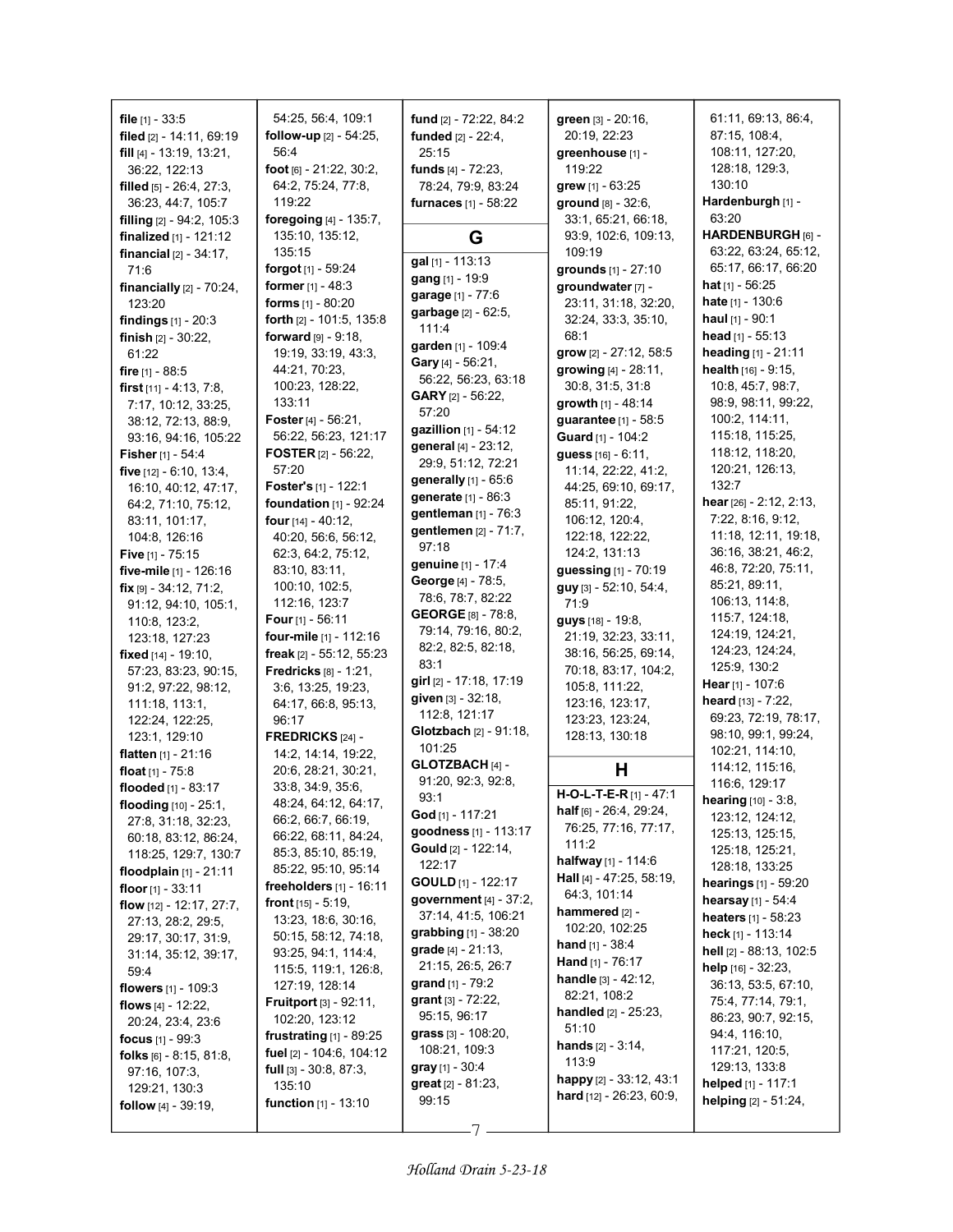| 116:13                         | 4.6, 4.19, 4.25, 5.4,                    | 111:25, 112:3,                         | 70:16                         |                                |
|--------------------------------|------------------------------------------|----------------------------------------|-------------------------------|--------------------------------|
| hereby [3] - 17:2,             | 5:7, 5:10, 5:14, 6:8,                    | 112:7, 112:10,                         | HOLTER [10] - 46:22,          |                                |
| 135.7                          | 6:11, 6:19, 6:22,                        | 112:14, 113:21,                        | 47:1, 47:3, 47:23,            | idea [6] - 15:21, 78:20,       |
| herein [1] - 135:8             | 6:24, 13:13, 13:17,                      | 113:23, 114:3,                         | 49:10, 49:13, 49:18,          | 78:21, 80:23,                  |
| HERNANDEZ [17] -               | 14:3, 14:16, 14:19,                      | 114:7, 114:14,                         | 74:18, 74:22, 74:24           | 123:17, 126:12                 |
| 38:3, 38:7, 39:13,             | 14:24, 15:3, 15:8,                       | 114:18, 114:21,                        | <b>Holter</b> $[2] - 46:22$   | identify [1] - 84:13           |
| 39:21, 39:24, 40:2,            | 15:20, 17:11, 17:15,                     | 114:24, 115:13,                        | 74:16                         | $II$ [1] - 1:19                |
| 41:9, 41:12, 41:20,            | 17:21, 17:25, 18:7,                      | 115:19, 115:24,                        | <b>Holton</b> $[1] - 57:6$    | imagine [1] - 42:14            |
| 42.9, 43.9, 44.24,             | 18:11, 19:17, 33:24,                     | 116:8, 116:12,                         | <b>home</b> $[5] - 67:12$ ,   | <b>impact</b> [1] - 99:1       |
| 45:12, 45:18, 46:10,           | 34:4, 34:19, 34:24,                      | 116:18, 121:8,                         | 68:23, 122:22,                | impaired $[3]$ - 26:2,         |
| 98:16, 98:18                   | 35:4, 35:15, 35:18,                      | 121:16, 121:19,                        | 130:7, 130:8                  | 26:24                          |
| <b>Hernandez</b> [4] - 16:22,  | 35:23, 35:25, 36:3,                      | 121:23, 122:6,                         | <b>homes</b> $[3] - 69:9$ ,   | <b>impairing</b> [1] - 120:21  |
| 16:23, 38:8, 98:15             | 36:7, 36:18, 37:9,                       | 122.9, 122.14,                         | 72:4, 129:7                   | impairments [1] -              |
| Herzhaft [2] - 87:20,          | 37:13, 37:18, 37:23,                     | 123.25, 124.2,                         | homework [2] - 93:11,         | 34:10                          |
| 87:22                          | 38.5, 38.20, 41.2,                       | 124:22, 125:5,                         | 93:14                         | impartial $[1]$ - 2:21         |
| HERZHAFT $[2]$ -               | 41:14, 43:20, 44:4,                      | 125.9, 125.12,                         | honest [1] - 80:18            | <b>impede</b> [1] - 30:17      |
| 87:21, 87:25                   | 44.6, 44.10, 44.18,                      | 125:20, 125:24,                        | hope [3] - 2:12, 88:8,        | impedes [1] - 27:13            |
| <b>hi</b> $[2]$ - 56:23, 98:18 | 45:4, 45:24, 46:14,                      | 126:1, 126:5,                          | 117:13                        | implement [1] - 32:15          |
| <b>Hibbs</b> $[1]$ - 104:22    | 49.8, 49.25, 50.6,                       | 126:20, 126:24,                        | hopefully $[4] - 2.9$ ,       | important $[3]$ - 12:1,        |
| HIBBS [1] - 104:24             | 50:13, 50:18, 51:7,                      | 127:3, 127:9,                          | 46:12, 52:5, 120:14           | 113:19, 130:2                  |
| high [14] - 23:11, 27:2,       | 52:8, 52:13, 52:17,                      | 127:12, 128:11,                        | <b>Hopefully</b> $[1]$ - 2:13 | <b>importantly</b> [1] - 10:14 |
| 31:18, 32:4, 32:21,            | 52:21, 52:25, 54:15,                     | 131:1, 131:5,                          | house [16] - 83:16,           | <b>imposed</b> $[1] - 3:16$    |
| 32:24, 35:3, 35:10,            | 54:22, 55:4, 55:25,                      | 131:13, 131:17,                        | 93:10, 94:13, 94:18,          | impressive [1] -               |
| 75:17, 78:12, 93:8,            | 56:8, 56:12, 56:14,                      | 131:21, 132:9,                         | 102:22, 105:14,               | 126:24                         |
| 95:4, 102:4                    | 56:16, 56:19, 58:10,                     | 132:13, 132:19,                        | 108:20, 109:2,                | <b>improve</b> [1] - 25:16     |
| higher $[2] - 93:10$ ,         | 59:15, 59:19, 60:20,                     | 132:22, 133:2,                         | 110.4, 119:1,                 | <b>improved</b> $[1] - 50.8$   |
| 118:18                         | 61:4, 62:17, 62:20,                      | 133.5, 133.20,                         | 120:12, 123:14,               | improvement [6] -              |
| <b>Highway</b> $[2] - 52:7$ ,  | 63.2, 63.12, 63.17,                      | 134:2, 134:6, 134:9,                   | 130:13, 130:14,               | 3:20, 9:5, 9:14, 16:3,         |
| 80:11                          | 63.20, 63.23, 64:7,                      | 134:14                                 | 130:15                        | 98:6, 132:5                    |
| highway [3] - 23:22,           | 64:14, 65:10, 65:14,                     | <b>Hold</b> $[4]$ - 36:18,             | households [1] -              | Improvement [1] -              |
| 37:7, 49:3                     | 65:23, 66:3, 67:4,                       | 40:14, 41:20, 41:21                    | 40:12                         | 16:1                           |
| <b>hill</b> $[1]$ - 95:6       | 68:6, 68:12, 68:16,                      | hold $[13] - 9.7, 34.19,$              | Houseman [1] - 60:22          | improvements [8] -             |
| <b>hire</b> $[1] - 67:17$      | 69:17, 69:24, 70:2,                      | 34:21, 36:18, 39:6,                    | HOUSEMAN <sub>[3]</sub> -     | 24:3, 46:3, 67:10,             |
| <b>HISSON</b> [1] - 131:16     | 70.8, 70.11, 72:6,                       | 39:7, 40:1, 46:20,                     | 60:24, 62:6, 62:13            | 93:3, 100:20,                  |
| <b>HISSONG</b> $[34] - 2:2$ ,  | 72:17, 73:10, 74:3,                      | 52:8, 65:14, 70:11,                    | <b>houses</b> $[2] - 87:4$ ,  | 131:24, 132:24                 |
| 4:12, 4:16, 7:2,               | 74.7, 74.14, 74.16,                      | 95:11                                  | 101:13                        | improving [1] - 126:13         |
| 13:15, 15:9, 18:15,            | 74:20, 74:23, 76:10,                     | HOLDER [1] - 48:25                     | <b>hub</b> $[1] - 2:7$        | $IN [1] - 1.5$                 |
| 18:24, 19:11, 28:19,           | 76:14, 76:20, 77:21,                     | hole [1] - 75:24                       | huge [4] - 67:18, 71:5,       | inches $[3] - 27:23$ ,         |
| 38:17, 38:24, 39:18,           | 78:1, 78:5, 79:25,                       | holes [2] - 34:11,                     | 77:2, 94:6                    | 83:12, 102:5                   |
| 39:23, 39:25, 40:21,           | 80:6, 82:1, 82:22,<br>83:2, 83:5, 84:10, | 113:16                                 | Hughes [3] - 68:13,           | <b>include</b> $[1] - 86:5$    |
| 40:24, 42:11, 42:17,           | 84:19, 85:2, 85:8,                       | <b>Holland</b> $[34] - 1.6, 1.9$ ,     | 72:6, 72:9                    | included [1] - 47:10           |
| 43:10, 43:24, 59:18,           | 85:16, 86:1, 86:7,                       | 3:20, 9:3, 9:4, 12:3,                  | HUGHES [10] - 68:17,          | includes [1] - 36:19           |
| 60:3, 80:4, 80:8,              | 86:10, 86:15, 86:21,                     | 12:17, 12:23, 16:1,                    | 69:1, 69:22, 70:1,            | income $[2] - 57:23$ ,         |
| 82:4, 82:6, 122:15,            | 87:1, 87:6, 87:11,                       | 16:4, 16:7, 16:12,                     | 70:4, 70:10, 70:13,           | 113:1                          |
| 125:3, 127:1,                  | 87:19, 87:23, 88:22,                     | 20:20, 25:9, 31:23,                    | 72:8, 73:11, 74:12            | increasing [1] -               |
| 127:10, 131:11,                | 89:2, 89:5, 89:9,                        | 32:3, 32:4, 32:5,<br>48:2, 48:8, 48:9, | Hulka [2] - 75:10,            | 117:25                         |
| 131:19, 133:22                 | 90:14, 90:17, 90:21,                     | 66:16, 68:10, 75:20,                   | 83:14                         | indeed $[1] - 8:17$            |
| <b>Hissong</b> $[4] - 2:25$ ,  | 90:25, 91:4, 91:10,                      | 78:14, 79:6, 82:20,                    | humps [1] - 29:21             | indicated [3] - 70:16,         |
| 3:13, 7:3, 80:7                | 91:14, 91:17, 93:19,                     | 96:15, 97:3, 101:11,                   | hundreds [3] - 69:9,          | 71:16, 71:18                   |
| <b>historic</b> $[1] - 22:17$  | 94:12, 94:16, 94:20,                     | 107:1, 121:25, 132:6                   | 72:3                          | indicating $[1] - 4:11$        |
| historically [2] -             | 94:24, 95:11, 95:17,                     | <b>Hollow</b> $[17] - 26:19$ ,         | <b>HUNT</b> [2] - 103:23,     | individual [2] - 37:15,        |
| 20:23, 66:10                   | 96.3, 97.12, 98.14,                      | 31:16, 31:22, 32:1,                    | 104:1                         | 98:21                          |
| <b>history</b> $[2] - 20:11$ , | 98:17, 99:8, 99:11,                      | 32:20, 35:8, 47:6,                     | Hunt $[1]$ - 103:22           | <b>inertia</b> $[1] - 61.12$   |
| 23:17                          | 100:18, 103:13,                          | 60:23, 71:17, 78:6,                    | <b>hurt</b> $[1]$ - 110:1     | <b>infancy</b> $[1] - 47:11$   |
| <b>hit</b> $[1]$ - 64:18       | 103:21, 103:24,                          | 78:9, 79:17, 79:22,                    | hydraulic [1] - 31:12         | information $[4]$ -            |
| Hoeker [2] - 105:18,           | 104:17, 104:21,                          | 87:23, 88:2, 93:21,                    | hydrologists [1] -            | 11:11, 12:12, 98:8,            |
| 105:19                         | 105:17, 105:20,                          | 93:23                                  | 75:24                         | 130:16                         |
| <b>HOEKER</b> [2] - 105:19,    | 106.9, 106.16,                           | <b>Holmes</b> $[5] - 20:21$ ,          | hydroseeded [1] -             | infrastructure [2] -           |
| 105:22                         | 108:3, 108:8,                            | 21:1, 21:6, 23:21,                     | 111:4                         | 81:19, 81:20                   |
| <b>HOEVEN</b> [237] - 3:24,    | 108:13, 108:16,                          |                                        | <b>Hysell</b> [1] - 63:18     | <b>initial</b> $[1]$ - 118:10  |
|                                |                                          |                                        |                               |                                |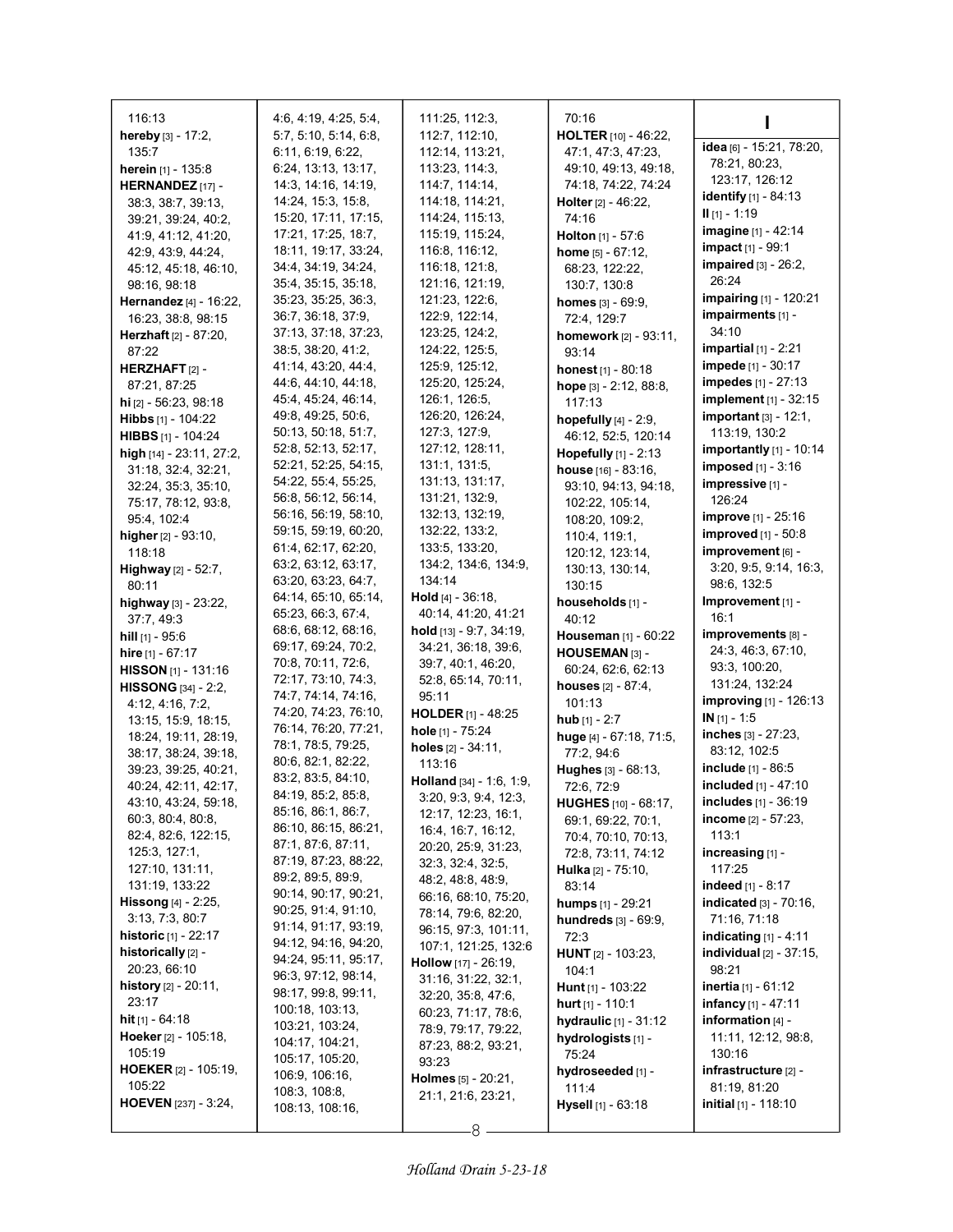| inlet $[1] - 66:14$                                       | 38:7, 39:13, 39:21,                         | 5:5, 127:1, 127:2,                         | <b>knight</b> $[1]$ - 79:2                          | <b>legislature</b> $[1] - 38:25$                 |
|-----------------------------------------------------------|---------------------------------------------|--------------------------------------------|-----------------------------------------------------|--------------------------------------------------|
| input [2] - 115:2,                                        | 39.24, 40.2, 41.9,                          | 128:11, 132:20                             | Knights [1] - 79:2                                  | legs [1] - 113:7                                 |
| 126:16                                                    | 41:12, 41:20, 42:9,                         | JUDY [38] - 3:23, 4:7,                     | known [1] - 11:13                                   | $length_{[1]} - 22:15$                           |
| <b>inspection</b> $[1] - 61:10$                           | 43.9, 44.24, 45.12,                         | 4:18, 4:21, 5:2, 5:6,                      | <b>KORTHASE</b> [4] - 4:1,                          | lengthy [2] - 43:16,                             |
| inspects [1] - 3:10                                       | 45:18, 46:10, 98:16,                        | 5:12, 6:7, 6:21,                           | 4:9, 127:7, 127:15                                  | 43:17                                            |
| installed [1] - 24:11                                     | 98:18<br>Jennifer [2] - 38:7,               | 15:24, 16:22, 18:4,                        | Korthase [3] - 1:19,                                | less [4] - 22:6, 85:14,                          |
| instead [6] - 78:23,                                      | 98:15                                       | 20:4, 34:2, 35:21,<br>36.5, 46.20, 49:16,  | 2:16, 127:15                                        | 104:12, 123:22                                   |
| 79.9, 92.23, 93.16,<br>110:9, 113:7                       | <b>JENSEN</b> [24] - 3:25,                  | 49:21, 49:24, 56:11,                       | Kuis [2] - 92:10, 117:6                             | letter $[6] - 59:22$ ,<br>59:24, 92:9, 105:2,    |
| insurance [3] - 67:17,                                    | 4.8, 4.24, 5.3, 5.9,                        | 56:13, 60:5, 86:6,                         | L                                                   | 108:10                                           |
| 104:5, 120:15                                             | 5:13, 6:23, 34:3,                           | 125:19, 125:22,                            |                                                     | level [5] - 27:7, 32:20,                         |
| interested $[2] - 56:1$ ,                                 | 34:6, 34:15, 34:23,                         | 126.4, 126.18,                             | lack [2] - 31:19, 35:13                             | 33:19, 65:22, 66:18                              |
| 135:13                                                    | 35:1, 35:24, 36:6,                          | 126:22, 127:2,                             | lady [2] - 44:2, 112:20                             | levels [3] - 31:18,                              |
| interesting $[1]$ - 92:8                                  | 56:15, 125:17,                              | 128:12, 130:22,                            | lake [1] - 81:11                                    | 35:10, 35:12                                     |
| interrupted [1] - 44:11                                   | 126:3, 126:11,                              | 131:3, 132:11,                             | Lake [3] - 48:4, 101:9,<br>101:11                   | levied [1] - 12:19                               |
| intersection [1] - 83:9                                   | 131:8, 132:4,                               | 132:17, 133:3,                             | <b>Lakes</b> [1] - $75:15$                          | levy [2] - 95:22, 95:24                          |
| <b>inverts</b> [1] - 27:20                                | 132:21, 133:1,                              | 134:4, 134:13                              | <b>Land</b> $[3] - 19:24$ ,                         | levying [1] - 94:5                               |
| investigation [1] -                                       | 134:8, 134:12                               | jump [1] - 131:14                          | 64:18, 66:8                                         | liabilities $[2] - 62.9$ ,                       |
| 26:1                                                      | <b>Jensen</b> [3] - 1:19,<br>2:17, 132:4    | jumping [2] - 45.5,<br>113:15              | land [2] - 4:3, 25:4                                | 80:19                                            |
| invite [1] - 107:6                                        | Jerald [1] - 16:23                          | June [1] - 135:22                          | landowner [1] - 37:15                               | <b>liability</b> [1] - 34:17                     |
| <b>invites</b> [1] - 61:21                                | Jeremy [2] - 105:18,                        | justify [3] - 40:9,                        | lands $[2] - 4.4, 16.11$                            | <b>liable</b> $[2] - 16:11$ ,<br>22:25           |
| involve [1] - 69:8<br>involves [2] - 3:9, 37:6            | 105:21                                      | 40:13, 45:3                                | Lane [4] - 68:13, 72:7,                             | life [2] - 119:17,                               |
| Iron [2] - 22:6, 60:8                                     | <b>JEREMY</b> [2] - 105:19,                 |                                            | 94:25, 105:20                                       | 120:21                                           |
| isolated [2] - 92:15,                                     | 105:22                                      | Κ                                          | large [7] - 21:21,                                  | light $[1] - 74.25$                              |
| 94:7                                                      | Jerome [5] - 88:23,                         | keep [11] - 22:1, 22:5,                    | 73:17, 96:13, 98:25,                                | likely [3] - 12:7, 12:20,                        |
| issue $[16] - 13.5$ ,                                     | 89:1, 89:2, 90:21,                          | 55:13, 64:4, 76:19,                        | 101:6, 121:25                                       | 27:4                                             |
| 26:17, 33:3, 33:4,                                        | 91:3                                        | 76.21, 84:1, 86:24,                        | larger [1] - 7:17                                   | $\lim$ it $[3] - 6.5, 99.14,$                    |
| 35:13, 59:11, 64:23,                                      | job [7] - 15:18, 45:6,                      | 89.23, 119.23,                             | <b>Larry</b> [4] - 87:19,<br>87:21, 87:24, 88:22    | 133:14                                           |
| 70.5, 70.6, 78.17,                                        | 69.13, 99.20,                               | 128:24                                     | <b>LARRY</b> [2] - 87:21,                           | <b>limited</b> $[1] - 11.21$                     |
| 92:17, 102:10,                                            | 116:13, 126:25,<br>129:23                   | keeps [1] - 106:10                         | 87:25                                               | <b>limiting</b> $[1] - 68:1$                     |
| 102:13, 103:17,                                           | <b>Joe</b> [1] - 54:16                      | Kemp [1] - 54:16                           | last [22] - 8:18, 24:4,                             | $\lim$ its $[2] - 22:11$ ,                       |
| 106:18, 108:9                                             |                                             |                                            |                                                     |                                                  |
|                                                           |                                             | <b>KEMP</b> [3] $-54:18$ ,                 | 33.9, 46.24, 52.2,                                  | 51:18                                            |
| <b>issues</b> [18] - 11:24,                               | JOE [4] - 54:18, 54:25,                     | 56:4, 56:18                                | 58:23, 75:12, 80:1,                                 | Linda [5] - 113:25,                              |
| 16:5, 20:13, 21:25,                                       | 56:4, 56:18<br><b>John</b> $[11] - 36:17$ , | Kent [9] - 12:15, 23:5,                    | 80:2, 80:7, 83:10,                                  | 114:3, 114:7,                                    |
| 25:1, 25:25, 35:2,                                        | 46:17, 46:22, 49:7,                         | 25:8, 25:9, 93:7,                          | 83:11, 90:16, 91:2,                                 | 114:16, 114:22                                   |
| 35:11, 40:18, 71:20,                                      | 72.6, 72.8, 74.16,                          | 93:8, 96:22, 97:4,                         | 91:9, 94:25, 100:22,                                | <b>LINDA</b> $[10] - 114:2$ ,                    |
| 71:23, 72:1, 75:23,<br>78:16, 92:21, 93:3,                | 74:23, 78:21,                               | 103:24                                     | 114:15, 116:18,                                     | 114:5, 114:8,                                    |
| 99:2, 124:4                                               | 103:18, 103:19                              | <b>KEPT</b> $[1]$ - 54:25                  | 121:3, 122:3                                        | 114:16, 114:20,<br>114:23, 115:9,                |
| it'd [1] - 113.4                                          | <b>JOHN</b> $[14]$ - 46:22,                 | Kerry [1] - 103:22                         | late [3] - 13:18, 36:11                             | 115:15, 115:22,                                  |
| it'll [1] - 58:5                                          | 47:1, 47:3, 47:23,                          | <b>KERRY</b> [2] - 103:23,<br>104:1        | law [4] - 3:17, 55:7,                               | 116:3                                            |
| <b>items</b> [1] - 11:25                                  | 48:25, 49:10, 49:13,                        | <b>Kersting [2] - 114:23,</b>              | 55:20, 81:24                                        | <b>line</b> $[1]$ - 27:17                        |
| itself [6] - 22:9, 32:14,                                 | 49:18, 72:8, 73:11,                         | 116:21                                     | laws [2] - 80:11, 81:24<br><b>leak</b> [1] - 130:12 | lines $[2] - 48.4, 77.2$                         |
| 35:11, 64:19, 82:8,                                       | 74:12, 74:18, 74:22,<br>74:24               | <b>kid</b> $[2] - 64:1, 109:25$            | <b>leaking</b> $[1]$ - 130:13                       | <b>list</b> [1] - 55:14                          |
| 82:11                                                     | Jones [3] - 54:16,                          | <b>kids</b> [1] - 123:7                    | <b>leaning</b> $[1] - 131:2$                        | listen [4] - 2:21, 2:22,                         |
|                                                           | 104:22, 104:25                              | <b>Kim</b> $[2] - 58:11, 59:15$            | <b>learned</b> $[1] - 88:3$                         | 97:21, 98:23                                     |
| J                                                         | <b>Joseph</b> $[2] - 60:22$ ,               | <b>KIM</b> $[1]$ - 58:14                   | least [2] - 16:10, 56:9                             | <b>listened</b> [1] - 45:25                      |
| <b>jail</b> $[1]$ - 75:3                                  | 60:23                                       | kind [30] - 2:13, 12:24,                   | leave $[2] - 47:14$ ,                               | <b>listening</b> $[4] - 6:15$ ,                  |
| <b>jam</b> $[2] - 30:16, 100:6$                           | <b>JOSEPH</b> $[3] - 60.24$ ,               | 17:20, 20:21, 21:9,                        | 94:12                                               | 46:6, 53:13, 99:4<br><b>listens</b> [1] - 117:13 |
| <b>Jeff</b> [1] - 108:11                                  | 62:6, 62:13                                 | 21:20, 21:21, 22:13,                       | leaves [1] - 76:5                                   | literally [1] - 94:1                             |
| <b>JEFF</b> [5] - 108:12,                                 | <b>Joshua</b> [5] - 94:20,                  | 23:8, 23:16, 25:1,<br>26:21, 26:24, 28:23, | <b>left</b> $[10] - 41:13, 62:18,$                  | literature [1] - 129:25                          |
| 108:15, 108:18,                                           | 95:1, 95:18, 97:12,                         | 31.4, 31.8, 32.21,                         | 63:15, 109:10,                                      | <b>litter</b> [4] $-$ 26:13, 30:9,               |
| 111:12, 112:1                                             | 98:14                                       | 45:5, 45:14, 54:18,                        | 109:12, 110:2,                                      | 31:10, 31:15                                     |
| <b>JEFFERY</b> [1] - 18:13<br><b>JEFFREY</b> [3] - 18:18, | <b>JOSHUA</b> $[10]$ - 94:22,               | 55:19, 61:11, 92:5,                        | 112.20, 119:17,                                     | <b>live</b> [17] - 2:18, 2:19,                   |
| 18:22, 19:3                                               | 95:2, 95:19, 96:7,<br>96:19, 96:23, 96:25,  | 98:1, 108:10, 113:5,                       | 121:22<br>$\log$ al [4] - 38:22,                    | 9:11, 11:19, 17:13,                              |
| <b>Jeffrey</b> [1] - 19:3                                 | 97:2, 97:10, 97:14                          | 123:11, 123:17,                            | 39:19, 44:22, 133:20                                | 19:4, 38:9, 48:19,                               |
| <b>JENNIFER</b> [17] - 38:3,                              | Judy [7] - 1:18, 2:17,                      | 128:8                                      | legally $[1]$ - $77:7$                              | 58:15, 58:16, 60:8,                              |
|                                                           |                                             | <b>kindly</b> [1] - 128:23<br>9            |                                                     | 99:18, 101:9,                                    |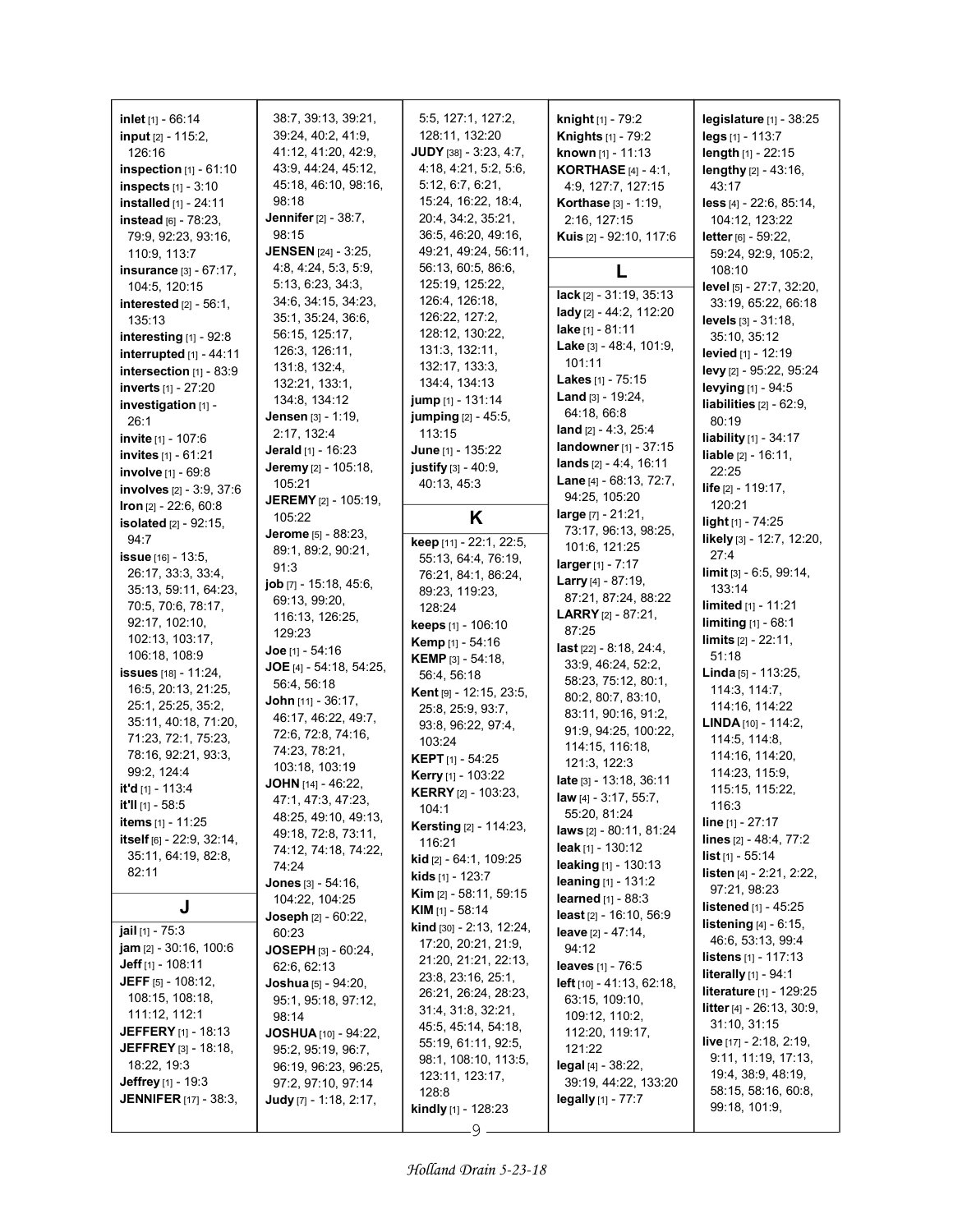| 104:24, 109:17,<br>116:21, 122:18<br>lived [5] - 83:8, 93:7,<br>94:14, 109:4, 117:24<br>lives $[4] - 54:16$ ,<br>93:20, 95:4, 95:6<br><b>living</b> $[2] - 58:17$ ,<br>83:13<br>local [1] - 106:20<br>localized [2] - 26:8,<br>29:9<br>located $[4] - 3:21$ ,<br>16:7, 32:14, 84:13<br><b>location</b> [14] - 7:8,<br>7:10, 7:16, 7:20, 8:1,<br>8.3, 8.7, 8.9, 8.10,<br>8:11, 86:15, 86:16,<br>86:23<br><b>locations</b> $[1]$ - $98:22$<br>$log$ [2] - 30:16, 31:5<br>$logs$ [1] - 61:25<br>look [29] - 3.4, 11:23,<br>15:21, 19:8, 24:20,<br>27:18, 27:24, 28:14,<br>28:16, 31:20, 31:21,<br>49:15, 51:25, 60:14,<br>65.4, 75.12, 80.14,<br>85:23, 87:8, 87:14,<br>103:10, 104:4,<br>105:5, 107:7,<br>110:22, 111:12,<br>130:1, 133:9<br>looked $[4] - 31:24$ ,<br>97:5, 110:6, 128:7<br><b>looking</b> $[12] - 30.4$ ,<br>30:24, 31:3, 41:2,<br>50:2, 53:10, 59:7,<br>124:10, 125:14, | 32:9, 32:11, 37:4,<br>37:6, 37:9, 65:8,<br>66:15, 96:16<br>Madalene [1] - 52:25<br>mail [2] - 11.9, 59:21<br>mails $[1] - 59.8$<br><b>maintain</b> $[2] - 88.9$ ,<br>109:2<br>$maintained$ [5] - 50:8,<br>84.2, 88.5, 90.3,<br>92:22<br>maintaining [3] -<br>48:12, 90:6, 99:3<br>Maintenance [1] -<br>15:25<br>maintenance [40] -<br>3:20, 9:5, 9:13, 16:3,<br>22:4, 24:4, 35:13,<br>51:8, 51:10, 51:13,<br>51:14, 51:17, 52:1,<br>52.4, 61.1, 61.6,<br>61.9, 68.3, 73.1,<br>73:7, 75:1, 78:17,<br>78:18, 82:12, 83:9,<br>84:1, 92:21, 93:16,<br>98:6, 102:10,<br>102:13, 106:5,<br>106:8, 106:12,<br>106:18, 112:19,<br>113:15, 127:24,<br>129:12, 132:5<br>maintenance/<br>improvement [2] -<br>9:2, 99:21<br>major $[2] - 23:2, 93:3$<br><b>majority</b> $[4] - 25:14$ ,<br>25:17, 28:14, 102:17<br><b>man</b> $[1]$ - 103:9 | <b>MARK</b> [6] - 14:4.<br>90:15, 91:8, 91:12,<br>92:7, 100:16<br><b>mark</b> [1] - 110:5<br><b>Mark</b> $[1] - 14.6$<br><b>Marquette [1] - 1:14</b><br>Marsh [18] - 12:16,<br>23:3, 32:1, 67:10,<br>78:15, 79:21, 82:3,<br>82:8, 82:9, 82:11,<br>89:13, 90:23, 90:24,<br>91:1, 91:7, 96:22,<br>97:6, 108:24<br><b>Marty</b> $[2] - 75.10$ ,<br>83:14<br><b>massive</b> $[1]$ - 29:11<br>matter $[2] - 50:16$ ,<br>135:13<br><b>MATTER</b> $[1] - 1:5$<br>McCombs [1] - 60:17<br>McKee [5] - 1:25, 3:2,<br>15:11, 135:6, 135:21<br>meal [1] - 123:22<br>mean [12] - 23:11,<br>34:10, 45:6, 57:13,<br>61:25, 69:7, 69:15,<br>71:1, 73:22, 96:21,<br>111:4, 112:20<br>meandering [1] -<br>21:10<br>meaning [1] - 43:5<br>means $[4] - 12:16$ ,<br>20:18, 29:15, 135:16<br>meant $[1]$ - 13:15<br>meantime [1] - 45:22<br>media $[1] - 7:14$<br>meet [2] - 87:13, 114:5<br>meeting [29] - 7:9, | 115:16, 125:7,<br>125:16, 126:7<br>Memorial [1] - 83:19<br>mentioned $[2] - 68:9$ ,<br>80.9<br>message [2] - 60:6,<br>60:7<br><b>metal</b> $[1]$ - 29:1<br>mic [9] - 38:21, 65:15,<br>65:16, 70:12, 70:14,<br>76:17, 101:3,<br>103:23, 112:11<br>Michael [1] - 122:14<br>Michelle [4] - 1:25,<br>3:2, 135:6, 135:21<br><b>Michelli</b> $[1]$ - 63:13<br><b>MICHIGAN</b> $[2] - 1:2$ ,<br>135:3<br>Michigan [10] - 1:15,<br>13:2, 16:9, 17:6,<br>37:5, 81:18, 95:16,<br>135.7, 135.17,<br>135:22<br>microphone $[15] - 2:2$ ,<br>5:21, 7:1, 7:4, 40:22,<br>76:19, 80:1, 86:4,<br>87:24, 89:8, 124:16,<br>124:17, 124:23,<br>126:9, 128:15<br>middle [1] - 85:15<br><b>might</b> [14] - 26:4, 26:5,<br>26:6, 50:3, 50:7,<br>69:20, 81:15, 81:21,<br>87:14, 89:11, 99:16,<br>113:2, 128:7, 133:8<br>Mike [4] - 67:4, 67:5,<br>122:17, 123:25<br>MIKE [3] - 67:6, 67:16, | 42.3, 42.6, 42.7,<br>59:9<br><b>minimal</b> [1] - 66:24<br>$minor_{[3]} - 23:23,$<br>25:20, 72:1<br>minus $[1]$ - 129:2<br>minute [4] - 6:5, 41:3,<br>43:2, 43:4<br>minutes $[14] - 6:13$ ,<br>6:17, 8:13, 8:18,<br>43.6, 43.23, 44.3,<br>46:19, 49:14, 52:16,<br>52:20, 58:8, 111:10<br>missed $[2] - 59:16$ ,<br>122:7<br>$mix$ [1] - 55:16<br>mobilization [1] -<br>107:21<br>mobilize [2] - 107:16,<br>107:18<br>mold $[1]$ - 129:8<br>moment $[1] - 20.4$<br>money [21] - 57:5,<br>57:8, 71:8, 71:9,<br>72:22, 73:7, 88:16,<br>88:18, 95:20, 96:1,<br>96.9, 97:3, 97:15,<br>100:11, 106:11,<br>106:19, 107:9,<br>109:9, 110:14,<br>112:2, 118:3<br>Monica [1] - 91:18<br>Montague [3] - 104:3,<br>127:16, 127:22<br><b>month</b> $[2] - 102.5$ ,<br>123:14<br>months $[2] - 33:22$ ,<br>57:6 |
|------------------------------------------------------------------------------------------------------------------------------------------------------------------------------------------------------------------------------------------------------------------------------------------------------------------------------------------------------------------------------------------------------------------------------------------------------------------------------------------------------------------------------------------------------------------------------------------------------------------------------------------------------------------------------------------------------------------------------------------------------------------------------------------------------------------------------------------------------------------------------------------|----------------------------------------------------------------------------------------------------------------------------------------------------------------------------------------------------------------------------------------------------------------------------------------------------------------------------------------------------------------------------------------------------------------------------------------------------------------------------------------------------------------------------------------------------------------------------------------------------------------------------------------------------------------------------------------------------------------------------------------------------------------------------------------------------------------------------------|---------------------------------------------------------------------------------------------------------------------------------------------------------------------------------------------------------------------------------------------------------------------------------------------------------------------------------------------------------------------------------------------------------------------------------------------------------------------------------------------------------------------------------------------------------------------------------------------------------------------------------------------------------------------------------------------------------------------------------------------------------------------------------------------------------------------------------------------------------------------------------------------|----------------------------------------------------------------------------------------------------------------------------------------------------------------------------------------------------------------------------------------------------------------------------------------------------------------------------------------------------------------------------------------------------------------------------------------------------------------------------------------------------------------------------------------------------------------------------------------------------------------------------------------------------------------------------------------------------------------------------------------------------------------------------------------------------------------------------------------------------------------------|---------------------------------------------------------------------------------------------------------------------------------------------------------------------------------------------------------------------------------------------------------------------------------------------------------------------------------------------------------------------------------------------------------------------------------------------------------------------------------------------------------------------------------------------------------------------------------------------------------------------------------------------------------------------------------------------------------------------------------------------------------------------------------------------------|
|                                                                                                                                                                                                                                                                                                                                                                                                                                                                                                                                                                                                                                                                                                                                                                                                                                                                                          |                                                                                                                                                                                                                                                                                                                                                                                                                                                                                                                                                                                                                                                                                                                                                                                                                                  |                                                                                                                                                                                                                                                                                                                                                                                                                                                                                                                                                                                                                                                                                                                                                                                                                                                                                             |                                                                                                                                                                                                                                                                                                                                                                                                                                                                                                                                                                                                                                                                                                                                                                                                                                                                      |                                                                                                                                                                                                                                                                                                                                                                                                                                                                                                                                                                                                                                                                                                                                                                                                   |
| 127:4, 128:22, 131:5<br>looks $[5] - 47:24$ ,<br>103:21, 109:15,                                                                                                                                                                                                                                                                                                                                                                                                                                                                                                                                                                                                                                                                                                                                                                                                                         | map [7] - 85:11, 92:1,<br>97:24, 101:5,<br>101:23, 130:21                                                                                                                                                                                                                                                                                                                                                                                                                                                                                                                                                                                                                                                                                                                                                                        | 7:15, 7:16, 7:17,<br>7:20, 9:8, 9:9, 10:2,<br>11:5, 14:10, 15:14,                                                                                                                                                                                                                                                                                                                                                                                                                                                                                                                                                                                                                                                                                                                                                                                                                           | 122:17<br>mile [12] - 8:2, 57:25,<br>58:3, 72:13, 72:24,                                                                                                                                                                                                                                                                                                                                                                                                                                                                                                                                                                                                                                                                                                                                                                                                             | Moore [6] - 2:14, 51:9,<br>60:7, 72:18, 78:10,<br>88:16                                                                                                                                                                                                                                                                                                                                                                                                                                                                                                                                                                                                                                                                                                                                           |
| 110:7, 132:2<br>loose $[1] - 71.8$<br>Lorainne [1] - 57:14<br><b>loud</b> [3] - 55:12,<br>65:17, 124:21<br>$low$ [2] - 7:13, 27:1<br>luck [2] - 120:19,<br>120:25                                                                                                                                                                                                                                                                                                                                                                                                                                                                                                                                                                                                                                                                                                                        | $maps$ [1] - 8:12<br><b>Mar</b> [1] - 5:5<br>Marcinkowski [4] -<br>1:18, 2:17, 5:6, 5:7<br><b>MARCINKOWSKI</b> [38]<br>$-3.23, 4.7, 4.18,$<br>4:21, 5:2, 5:6, 5:12,<br>6.7, 6.21, 15.24,<br>16:22, 18:4, 20:4,                                                                                                                                                                                                                                                                                                                                                                                                                                                                                                                                                                                                                   | 35:20, 37:1, 39:11,<br>39:16, 39:20, 42:24,<br>50:7, 72:20, 105:5,<br>124:18, 124:25,<br>125:21, 126:6,<br>134:3, 134:15,<br>135:7, 135:9<br>meetings [3] - 55:11,<br>55:23, 78:10                                                                                                                                                                                                                                                                                                                                                                                                                                                                                                                                                                                                                                                                                                          | 95:24, 101:10,<br>106:6, 106:7,<br>112:16, 126:16<br><b>mileage</b> [4] - 74:4,<br>74.6, 74.8, 97.17<br>miles [10] - 22:16,<br>40:12, 40:20, 47:20,<br>57:4, 91:24, 100:10,<br>104:8, 107:2, 117:20                                                                                                                                                                                                                                                                                                                                                                                                                                                                                                                                                                                                                                                                  | MOORE [29] - 2:1, 2:3,<br>4:2, 4:10, 4:14,<br>14:21, 17:14, 51:12,<br>55:2, 55:5, 56:7,<br>61.7, 62.9, 62.15,<br>63:15, 64:9, 64:13,<br>72:15, 72:19, 91:6,<br>96:4, 96:8, 96:21,<br>96:24, 97:1, 97:4,                                                                                                                                                                                                                                                                                                                                                                                                                                                                                                                                                                                           |
| Μ<br><b>M-40</b> [1] - 30:3<br><b>M-46</b> [7] - 21:17, 23:6,                                                                                                                                                                                                                                                                                                                                                                                                                                                                                                                                                                                                                                                                                                                                                                                                                            | 34.2, 35.21, 36.5,<br>46:20, 49:16, 49:21,<br>49:24, 56:11, 56:13,<br>60:5, 86:6, 125:19,                                                                                                                                                                                                                                                                                                                                                                                                                                                                                                                                                                                                                                                                                                                                        | <b>Meetings</b> $[2] - 7:11$ ,<br>7:18<br><b>melting</b> $[1] - 60:12$<br><b>member</b> $[6] - 6:14$ ,                                                                                                                                                                                                                                                                                                                                                                                                                                                                                                                                                                                                                                                                                                                                                                                      | <b>Mill</b> $[2]$ - 22:6, 60:8<br>million $[2] - 117:1$ ,<br>117:18<br><b>millions</b> $[1] - 58.4$                                                                                                                                                                                                                                                                                                                                                                                                                                                                                                                                                                                                                                                                                                                                                                  | 97:11, 102:23,<br>106:24<br><b>morning</b> $[2] - 8:1$ ,<br>52:18                                                                                                                                                                                                                                                                                                                                                                                                                                                                                                                                                                                                                                                                                                                                 |
| 24:3, 30:3, 31:23,<br>37:6, 65:9<br>$M-6$ [1] - 66:11<br><b>M-DOT</b> $[15] - 22:4$ ,<br>24:2, 24:22, 25:3,                                                                                                                                                                                                                                                                                                                                                                                                                                                                                                                                                                                                                                                                                                                                                                              | 125:22, 126:4,<br>126:18, 126:22,<br>127:2, 128:12,<br>130:22, 131:3,                                                                                                                                                                                                                                                                                                                                                                                                                                                                                                                                                                                                                                                                                                                                                            | 70:8, 106:17,<br>116:23, 117:2,<br>127:13<br>members [11] - 3:17,                                                                                                                                                                                                                                                                                                                                                                                                                                                                                                                                                                                                                                                                                                                                                                                                                           | mind $[4] - 28.21$ ,<br>30:22, 41:22, 128:24<br>minded $[1] - 62:15$<br><b>mindful</b> $[1]$ - 15:18                                                                                                                                                                                                                                                                                                                                                                                                                                                                                                                                                                                                                                                                                                                                                                 | <b>mosquitos</b> [1] - 27:10<br>$most$ [8] - 12:20, 14:7,<br>39:4, 47:6, 47:7,<br>73:18, 79:5, 88:1                                                                                                                                                                                                                                                                                                                                                                                                                                                                                                                                                                                                                                                                                               |
| 25:6, 25:15, 25:16,                                                                                                                                                                                                                                                                                                                                                                                                                                                                                                                                                                                                                                                                                                                                                                                                                                                                      | 132:11, 132:17,<br>133:3, 134:4, 134:13                                                                                                                                                                                                                                                                                                                                                                                                                                                                                                                                                                                                                                                                                                                                                                                          | 33:25, 39:9, 39:10,<br>46:3, 55:17, 74:10,<br>-10                                                                                                                                                                                                                                                                                                                                                                                                                                                                                                                                                                                                                                                                                                                                                                                                                                           | <b>minds</b> $[1]$ - 55:22<br>mine $[6] - 42:1, 42:2,$                                                                                                                                                                                                                                                                                                                                                                                                                                                                                                                                                                                                                                                                                                                                                                                                               | <b>motion</b> $[29] - 4:20$ ,<br>4:22, 5:5, 6:4, 6:20,                                                                                                                                                                                                                                                                                                                                                                                                                                                                                                                                                                                                                                                                                                                                            |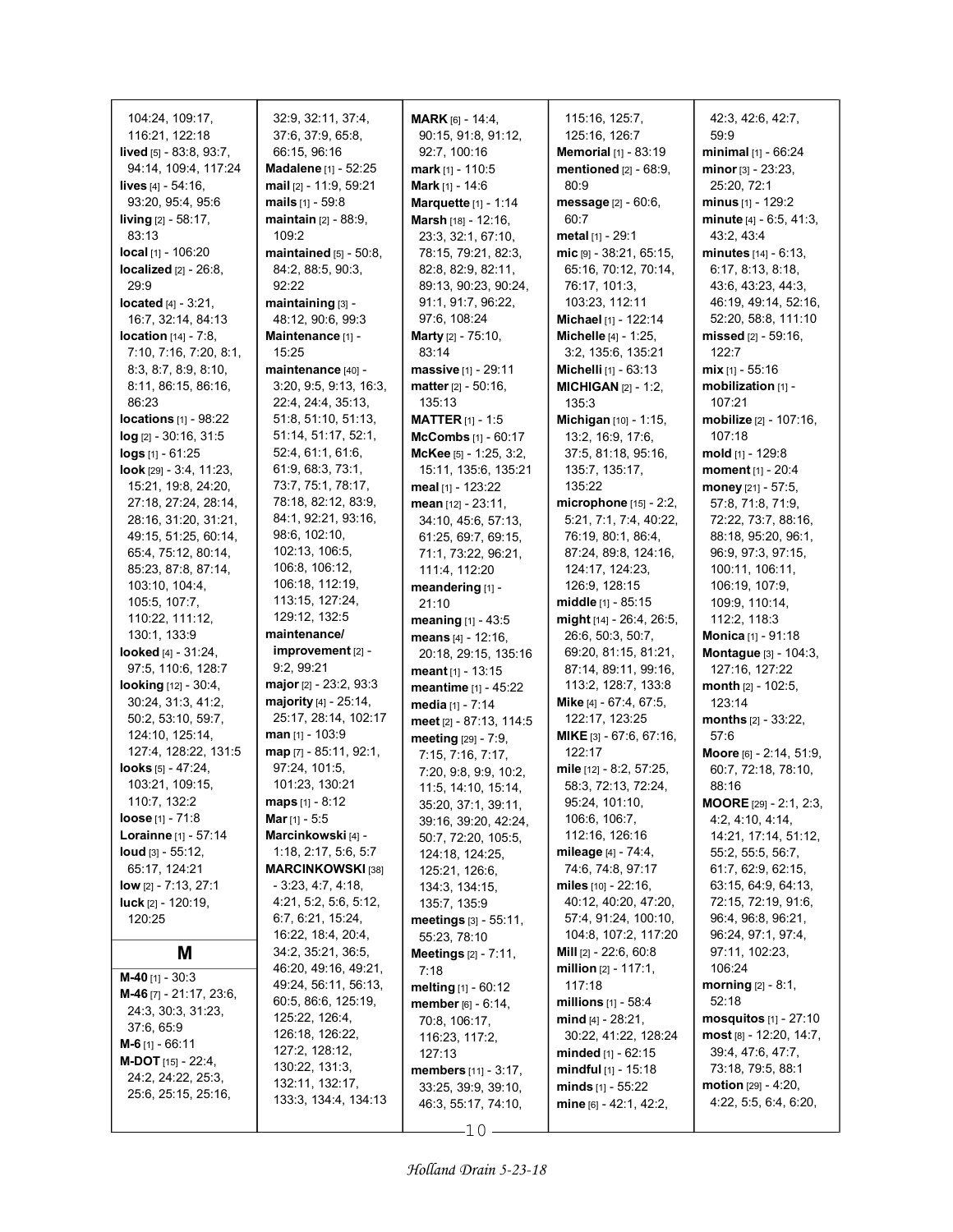| 35:19, 35:22, 35:23,<br>36:4, 113:13,<br>124:11, 124:25,<br>125:4, 125:5,<br>125:14, 125:20,<br>125:23, 131:2,<br>131.7, 131.10,<br>131:17, 132:2,<br>132:5, 132:10,<br>132:14, 132:15,<br>132.24, 134:10<br><b>Motion</b> $[4] - 134:1$ ,<br>134:2, 134:5, 134:6<br><b>motions</b> $[1] - 131:9$                                                                                                                                                                                                                                                                                                                                                                                                                                                                                                                                                                                               | 52:13, 52:17, 52:21,<br>52:24, 52:25, 53:2,<br>54:11, 54:15, 54:18,<br>54:22, 54:25, 55:4,<br>55:25, 56:4, 56:8,<br>56:12, 56:14, 56:15,<br>56:16, 56:18, 56:19,<br>56:22, 57:20, 58:10,<br>59:15, 59:19, 60:20,<br>60.24, 61.4, 62.6,<br>62:13, 62:17, 62:20,<br>62.22, 63.1, 63.2,<br>63:12, 63:17, 63:20,<br>63:22, 63:23, 63:24,                                                                                                                                                                                                                                                                                                                                                                                                                                                                                                                                                                                                               | 102:12, 102:15,<br>102:24, 103:3,<br>103:13, 103:21,<br>103:23, 103:24,<br>104:1, 104:17,<br>104:21, 104:24,<br>105:17, 105:19,<br>105:20, 105:22,<br>106.9, 106.16,<br>108:3, 108:8,<br>108:12, 108:13,<br>108:15, 108:16,<br>108:18, 111:12,<br>111:25, 112:1,                                                                                                                                                                                                                                                                                                                                                                                                                                                                                                                                                              | 40.24, 41:9, 41:12,<br>41:20, 42:9, 42:11,<br>42:17, 43:9, 43:10,<br>43:20, 43:24, 44:24,<br>45:12, 45:18, 46:10,<br>46:20, 49:16, 49:21,<br>49:24, 51:12, 55:2,<br>55.5, 56.7, 56.11,<br>56:13, 58:14, 59:18,<br>60:1, 60:3, 60:5,<br>61:7, 62:9, 62:15,<br>63:15, 64:9, 64:13,<br>68:17, 69:1, 69:22,<br>70:1, 70:4, 70:10,                                                                                                                                                                                                                                                                                                                                                                                                                                                                                     | Muskegon [40] - 1:15,<br>3.18, 3.21, 3.22, 4.3,<br>4:5, 9:10, 13:1, 14:8,<br>15:24, 16:1, 16:7,<br>16:9, 17:7, 20:22,<br>37:10, 37:19, 37:20,<br>37:24, 38:1, 38:8,<br>53:18, 68:18, 71:4,<br>71:21, 72:9, 72:11,<br>72:12, 75:21, 92:3,<br>92:4, 102:3, 102:17,<br>105:4, 135:7,<br>135:17, 135:22                                                                                                                                                                                                                                                                                                                                                                                                                                                                                                                                                                                     |
|-------------------------------------------------------------------------------------------------------------------------------------------------------------------------------------------------------------------------------------------------------------------------------------------------------------------------------------------------------------------------------------------------------------------------------------------------------------------------------------------------------------------------------------------------------------------------------------------------------------------------------------------------------------------------------------------------------------------------------------------------------------------------------------------------------------------------------------------------------------------------------------------------|----------------------------------------------------------------------------------------------------------------------------------------------------------------------------------------------------------------------------------------------------------------------------------------------------------------------------------------------------------------------------------------------------------------------------------------------------------------------------------------------------------------------------------------------------------------------------------------------------------------------------------------------------------------------------------------------------------------------------------------------------------------------------------------------------------------------------------------------------------------------------------------------------------------------------------------------------|-------------------------------------------------------------------------------------------------------------------------------------------------------------------------------------------------------------------------------------------------------------------------------------------------------------------------------------------------------------------------------------------------------------------------------------------------------------------------------------------------------------------------------------------------------------------------------------------------------------------------------------------------------------------------------------------------------------------------------------------------------------------------------------------------------------------------------|-------------------------------------------------------------------------------------------------------------------------------------------------------------------------------------------------------------------------------------------------------------------------------------------------------------------------------------------------------------------------------------------------------------------------------------------------------------------------------------------------------------------------------------------------------------------------------------------------------------------------------------------------------------------------------------------------------------------------------------------------------------------------------------------------------------------|-----------------------------------------------------------------------------------------------------------------------------------------------------------------------------------------------------------------------------------------------------------------------------------------------------------------------------------------------------------------------------------------------------------------------------------------------------------------------------------------------------------------------------------------------------------------------------------------------------------------------------------------------------------------------------------------------------------------------------------------------------------------------------------------------------------------------------------------------------------------------------------------|
| mountain [1] - 95:5                                                                                                                                                                                                                                                                                                                                                                                                                                                                                                                                                                                                                                                                                                                                                                                                                                                                             | 64: 7, 64: 12, 64: 14,                                                                                                                                                                                                                                                                                                                                                                                                                                                                                                                                                                                                                                                                                                                                                                                                                                                                                                                             | 112:3, 112:5, 112:7,                                                                                                                                                                                                                                                                                                                                                                                                                                                                                                                                                                                                                                                                                                                                                                                                          | 70:13, 72:15, 72:19,                                                                                                                                                                                                                                                                                                                                                                                                                                                                                                                                                                                                                                                                                                                                                                                              | N                                                                                                                                                                                                                                                                                                                                                                                                                                                                                                                                                                                                                                                                                                                                                                                                                                                                                       |
| move [13] - 2:8, 7:16,<br>7:20, 9:18, 19:19,<br>33:18, 35:19, 43:3,<br>44.21, 120.13,<br>120:15, 125:17,<br>133:11<br>moved [2] - 75:6,<br>120:12<br>movement $[1]$ - 64:16<br>moving $[3] - 22:1$ ,<br>100:23, 129:3<br>MR [380] - 3:24, 3:25,<br>4.6, 4.8, 4.19, 4.24,<br>4:25, 5:3, 5:4, 5:7,<br>5:9, 5:10, 5:13, 5:14,<br>6.8, 6.11, 6.19, 6.22,<br>6:23, 6:24, 13:13,<br>13:17, 14:2, 14:3,<br>14:4, 14:14, 14:16,<br>14:19, 14:24, 15:3,<br>15:8, 15:20, 17:11,<br>17:15, 17:21, 17:25,<br>18:7, 18:11, 18:13,<br>18:18, 18:22, 19:3,<br>19:17, 19:22, 20:6,<br>28:21, 30:21, 33:8,<br>33:24, 34:3, 34:4,<br>34:6, 34:9, 34:15,<br>34:19, 34:23, 34:24,<br>35:1, 35:4, 35:6,<br>35:15, 35:18, 35:23,<br>35:24, 35:25, 36:3,<br>36:6, 36:7, 36:18,<br>37:9, 37:13, 37:18,<br>37:23, 38:5, 38:20,<br>41.2, 41.14, 44.4,<br>44 6, 44 10, 44 18,<br>45.4, 45.24, 46.14,<br>46:22, 47:1, 47:3, | 64:17, 65:10, 65:12,<br>65:14, 65:17, 65:23,<br>66:2, 66:3, 66:7,<br>66:17, 66:19, 66:20,<br>66:22, 67:4, 67:6,<br>67:16, 68:6, 68:11,<br>68:12, 68:16, 69:17,<br>69.24, 70.2, 70.8,<br>70:11, 72:6, 72:8,<br>72:17, 73:10, 73:11,<br>74 3, 74 7, 74 12,<br>74:14, 74:16, 74:18,<br>74:20, 74:23, 74:24,<br>76:10, 76:13, 76:14,<br>76:20, 76:24, 77:21,<br>77:25, 78:1, 78:3,<br>78:5, 78:8, 79:14,<br>79:16, 79:25, 80:2,<br>80:6, 82:1, 82:2,<br>82:5, 82:18, 82:22,<br>83:2, 83:5, 84:10,<br>84:19, 84:24, 85:2,<br>85:3, 85:8, 85:10,<br>85:16, 85:19, 85:22,<br>86.1, 86.7, 86.10,<br>86:15, 86:21, 86:25,<br>87:1, 87:6, 87:11,<br>87:19, 87:21, 87:23,<br>87:25, 88:22, 89:2,<br>89.5, 89.9, 90.14,<br>90:15, 90:17, 90:21,<br>90.25, 91.4, 91.8,<br>91:10, 91:12, 91:14,<br>91:17, 91:20, 92:3,<br>92:7, 92:8, 93:1,<br>93:19, 94:12, 94:16,<br>94:20, 94:22, 94:24,<br>95:2, 95:10, 95:11,<br>95:14, 95:17, 95:19,<br>96:3, 96:7, 96:19, | 112:10, 112:12,<br>112:14, 112:15,<br>113:21, 113:23,<br>114:3, 114:7,<br>114:14, 114:18,<br>114:21, 114:24,<br>115:13, 115:19,<br>115:24, 116:8,<br>116:12, 121:16,<br>121:23, 122:6,<br>122:9, 122:14,<br>122:17, 123:25,<br>124:2, 124:22,<br>125:5, 125:9,<br>125:12, 125:17,<br>125:20, 125:24,<br>126:1, 126:3, 126:5,<br>126:11, 126:20,<br>126:24, 127:3,<br>127:9, 127:12,<br>128:11, 131:1,<br>131:5, 131:8,<br>131:13, 131:17,<br>131:21, 132:4,<br>132.9, 132.13,<br>132:19, 132:21,<br>132:22, 133:1,<br>133:2, 133:5,<br>133:20, 134:2,<br>134:6, 134:8, 134:9,<br>134:12, 134:14<br>MS [173] - 2:1, 2:2, 2:3,<br>3.23, 4.1, 4.2, 4.7,<br>4.9, 4.10, 4.12, 4.14,<br>4:16, 4:18, 4:21, 5:2,<br>5.6, 5.12, 6.7, 6.21,<br>7:2, 13:15, 14:21,<br>14:22, 14:25, 15:9,<br>15:24, 16:22, 17:14,<br>18:4, 18:15, 18:24, | 74:5, 80:4, 80:8,<br>82.4, 82.6, 83.4,<br>83:7, 85:6, 86:6,<br>86.8, 86.12, 86.17,<br>87:5, 87:9, 87:18,<br>88:25, 89:4, 89:7,<br>89:13, 91:1, 91:6,<br>93:22, 94:14, 94:18,<br>96.4, 96.8, 96.21,<br>96:24, 97:1, 97:4,<br>97:11, 98:16, 98:18,<br>102.23, 106:24,<br>114:2, 114:5, 114:8,<br>114:16, 114:20,<br>114:23, 115:9,<br>115:15, 115:22,<br>116:3, 116:16,<br>116:18, 116:20,<br>121:2, 121:7, 121:8,<br>121:10, 121:19,<br>122:8, 122:12,<br>122:15, 125:3,<br>125:19, 125:22,<br>126.4, 126:18,<br>126:22, 127:1,<br>127:2, 127:7,<br>127:10, 127:15,<br>128:12, 130:22,<br>131:3, 131:11,<br>131:16, 131:19,<br>132:11, 132:17,<br>133.3, 133.22,<br>134.4, 134.13<br>multi [2] - 67:9, 67:20<br>multi-year $[2] - 67.9$ ,<br>67:20<br>multiple [3] - 15:15,<br>60:10, 99:2<br>municipalities [5] - | name [21] - 7:2, 16:18,<br>18:21, 19:1, 19:3,<br>19:23, 38:5, 46:25,<br>50:20, 62:12, 77:22,<br>83:7, 88:18, 90:22,<br>99:17, 113:12,<br>114:15, 116:18,<br>116:20, 122:15,<br>122:17<br><b>named</b> [1] - 54:4<br><b>names</b> [4] - 16:17,<br>17:5, 36:9, 63:13<br><b>narrow</b> [1] - $68:3$<br><b>National</b> [1] - 104:2<br><b>natural</b> [2] - 20:23,<br>21:10<br>$near$ [8] - 20:21,<br>22:10, 23:4, 23:6,<br>23:19, 23:21, 24:7,<br>31:4<br>necessarily [2] -<br>50:10, 66:4<br>necessary [24] - 9:14,<br>10:7, 10:22, 10:23,<br>11:21, 12:9, 24:1,<br>33:17, 33:18, 33:21,<br>45:7, 46:4, 82:10,<br>98:6, 99:22, 100:20,<br>120:20, 124:8,<br>131:18, 131:25,<br>132:6, 132:24<br><b>necessity</b> $[11] - 3.19$ ,<br>10:1, 10:2, 10:4,<br>10:5, 10:11, 10:18,<br>11:7, 43:15, 120:10,<br>133:24<br>need [29] - 3:11, 7:20,<br>10:17, 13:19, 45:16,<br>51:15, 51:17, 53:12, |
| 47:23, 48:24, 48:25,<br>49.8, 49.10, 49.13,<br>49:18, 49:25, 50:6,<br>50:13, 50:16, 50:18,<br>50:19, 50:22, 51:7,<br>52:6, 52:8, 52:12,                                                                                                                                                                                                                                                                                                                                                                                                                                                                                                                                                                                                                                                                                                                                                         | 96:23, 96:25, 97:2,<br>97:10, 97:12, 97:14,<br>98:14, 98:17, 99:8,<br>99:11, 99:16,<br>100:16, 100:18,<br>100:25, 101:4,                                                                                                                                                                                                                                                                                                                                                                                                                                                                                                                                                                                                                                                                                                                                                                                                                           | 19:11, 20:4, 28:19,<br>34:2, 35:21, 36:5,<br>38:3, 38:7, 38:17,<br>38:24, 39:13, 39:18,<br>39:21, 39:23, 39:24,<br>39:25, 40:2, 40:21,<br>$-11$                                                                                                                                                                                                                                                                                                                                                                                                                                                                                                                                                                                                                                                                               | 9.11, 10.9, 39.3,<br>70:20, 105:24<br>municipality [4] - 8:4,<br>9:1, 34:16, 126:14<br><b>MUSKEGON</b> $[2]$ - 1:3,<br>135:4                                                                                                                                                                                                                                                                                                                                                                                                                                                                                                                                                                                                                                                                                      | 54:2, 57:8, 68:2,<br>71:13, 84:4, 86:17,<br>86:18, 88:8, 88:15,<br>89:7, 92:22, 94:3,<br>94:9, 116:18, 117:4,<br>122:23, 123:16,                                                                                                                                                                                                                                                                                                                                                                                                                                                                                                                                                                                                                                                                                                                                                        |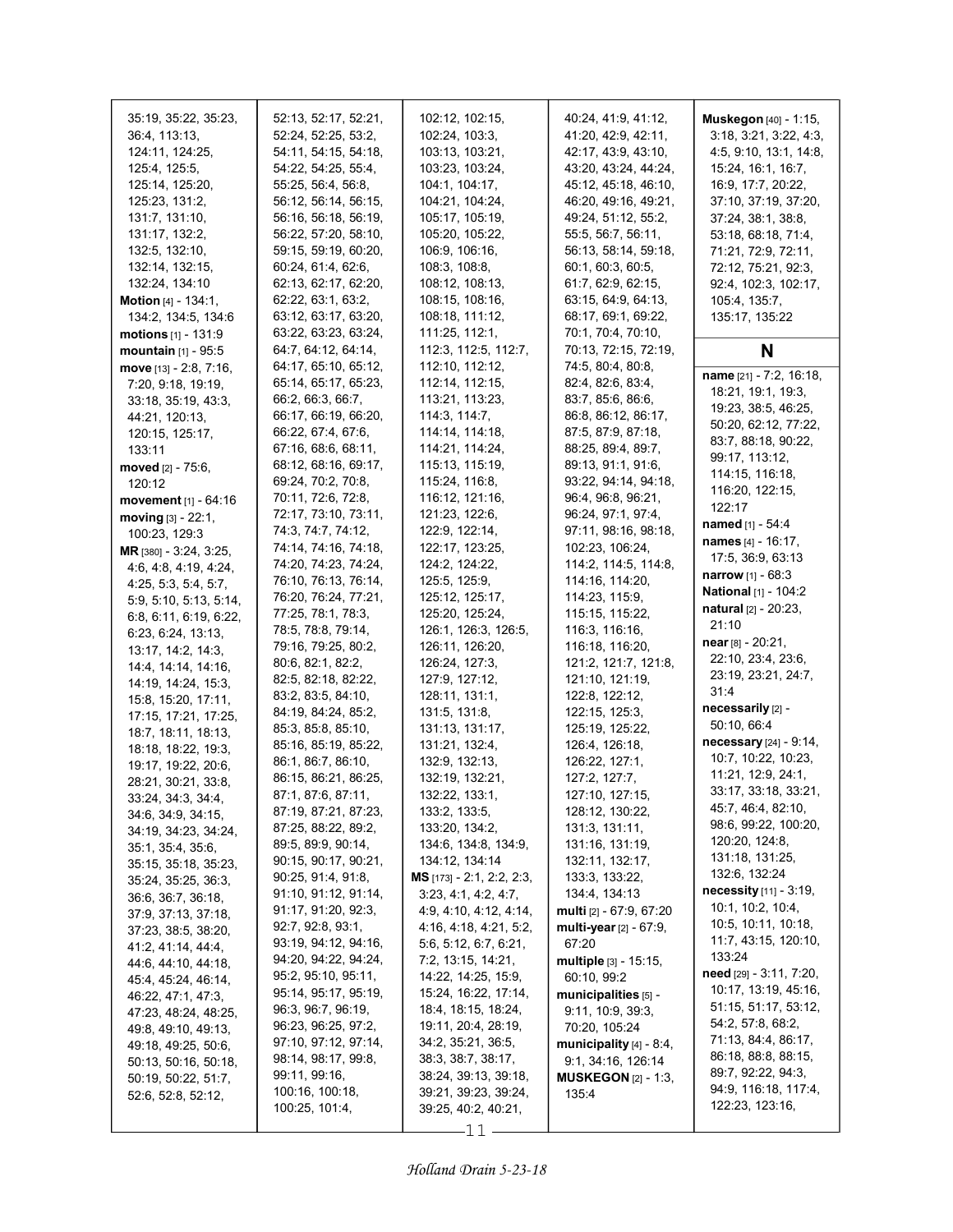| 123:17, 130:20,<br>133:8, 134:2<br>needed [6] - 34:7,<br>53:4, 111:17,<br>122:25, 126:15,    | 19:14<br>notarized [2] - 118:9,<br>118:10<br><b>Notary</b> $[2] - 135.6$ ,<br>135:22              | old [4] - 29:2, 64:1,<br>88:7, 109:7<br>once $[10] - 8:21$ ,<br>13:14, 19:23, 36:8,<br>41:23, 86:21, 100:6, | 5:16, 5:20, 5:24, 6:5,<br>12:11, 13:24, 19:20,<br>36:14, 36:15, 37:4,<br>59:2, 69:20, 104:18,<br>115:3 | packet [1] - 14:23<br>page [1] - 16:25<br>paid [11] - 73.23, 74:4,<br>74:8, 95:15, 95:21,<br>104:12, 109:8, |
|----------------------------------------------------------------------------------------------|---------------------------------------------------------------------------------------------------|-------------------------------------------------------------------------------------------------------------|--------------------------------------------------------------------------------------------------------|-------------------------------------------------------------------------------------------------------------|
| 133:7<br>needs [10] - 10:16,<br>38:15, 49:19, 50:8,<br>90:11, 92:22, 123:1,<br>123:4, 129:10 | notary [6] - 17:8,<br>17:18, 17:20, 17:25,<br>18:12, 19:14<br>$note$ [3] - 21:18,<br>22:22, 26:21 | 108:8, 121:12,<br>124:13<br>One [1] - 121:7<br>one [93] - 2:5, 7:4, 8:2,<br>10:3, 12:20, 12:22,             | <b>opposed</b> [1] - 40:20<br>option [2] - 107:23,<br>120:16<br><b>options</b> [2] - 74:25,<br>78:13   | 109:13, 110:14,<br>129:20<br><b>paint</b> $[1]$ - 92:23<br>parcels [1] - 40:13<br>part $[26] - 10:24$ ,     |
| negatively $[1]$ - 40:16<br>neighbor [1] - 53:5                                              | notes $[3] - 126:21$ ,<br>129:4, 135:11                                                           | 13:4, 13:7, 13:21,<br>14:22, 15:1, 15:9,                                                                    | Orchard [1] - 123:9<br>order [2] - 25:8, 38:14                                                         | 11:16, 22:2, 22:3,<br>51:25, 67:11, 72:22,                                                                  |
| neighborhood [6] -                                                                           | nothing [7] - 10:25,                                                                              | 18:9, 18:16, 18:18,                                                                                         | organization [1] -                                                                                     | 79:22, 79:24, 81:12,                                                                                        |
| 67:22, 78:11, 82:18,                                                                         | 50:24, 53:19, 98:2,                                                                               | 19:5, 21:18, 21:23,                                                                                         | 104:11                                                                                                 | 82:9, 94:25, 96:11,                                                                                         |
| 91:25, 110:6, 120:14                                                                         | 100:1, 105:12,                                                                                    | 27:4, 27:21, 34:20,                                                                                         | organize [1] - 79:1                                                                                    | 96:12, 106:21,                                                                                              |
| neighbors [3] - 67:8,                                                                        | 111:18                                                                                            | 34:22, 35:5, 36:12,<br>38:22, 40:15, 40:22,                                                                 | original $[6] - 8.3, 8.9,$                                                                             | 107:4, 107:11,                                                                                              |
| 90:9, 93:13<br><b>nervous</b> $[1] - 61:23$                                                  | $notice$ [9] - 8:5, 8:6,<br>8.12, 11:8, 12:2,                                                     | 41:11, 44:19, 45:4,                                                                                         | 8:10, 12:11, 97:20,<br>135:11                                                                          | 115:2, 115:19,<br>116:22, 116:24,                                                                           |
| nesting [1] - 12:24                                                                          | 12:4, 12:5, 13:7                                                                                  | 47.9, 49.10, 51.1,                                                                                          | originally $[3]$ - $7.9$ ,                                                                             | 117:2, 117:4,                                                                                               |
| never $[12] - 47:8$ ,                                                                        | noticed [1] - 26:1                                                                                | 51:3, 51:21, 51:22,                                                                                         | 8:14, 22:14                                                                                            | 124:11, 129.9,                                                                                              |
| 53:24, 54:3, 58:22,                                                                          | notified $[1] - 8.4$                                                                              | 53:2, 53:11, 53:19,                                                                                         | otherwise [1] - 120:15                                                                                 | 133:22                                                                                                      |
| 64:20, 75:10, 75:17,                                                                         | number [11] - 7:12,                                                                               | 57:16, 59:4, 59:16,                                                                                         | outcome [2] - 57:9,                                                                                    | particular [2] - 9:19,                                                                                      |
| 78:9, 88:4, 105:14,                                                                          | 7:14, 24:18, 34:25,                                                                               | 60:25, 61:17, 64:15,                                                                                        | 135:13                                                                                                 | 61:17                                                                                                       |
| 117:23, 117:25                                                                               | 35:1, 43:12, 47:8,                                                                                | 65:12, 66:17, 68:8,<br>68:20, 69:17, 70:22,                                                                 | outlet [3] - 25:9,                                                                                     | parties [1] - 135:12                                                                                        |
| new [3] - 8:11, 88:5,<br>94:18                                                               | 47:11, 68:20, 81:4,<br>121:25                                                                     | 71.9, 73.22, 76:11,                                                                                         | 31:19, 31:21                                                                                           | <b>parts</b> $[2] - 65.4, 65.6$<br>pass $[7] - 60:21$ ,                                                     |
| next [19] - 13:16,                                                                           |                                                                                                   | 77:14, 77:23, 78:13,                                                                                        | outline [3] - 20:16,<br>20:19, 66:5                                                                    | 62:22, 63:5, 63:6,                                                                                          |
| 20:15, 26:10, 29:8,                                                                          | O                                                                                                 | 79:16, 83:12, 86:2,                                                                                         | outlying [1] - 61:18                                                                                   | 76:18, 123:11,                                                                                              |
| 29:18, 30:10, 33:10,                                                                         |                                                                                                   | 88:7, 91:18, 92:19,                                                                                         | outs [1] - 24:19                                                                                       | 131:21                                                                                                      |
| 37:18, 52:18, 54:16,                                                                         | o'clock [1] - 111:16<br>Oak [4] - 21:7, 21:9,                                                     | 93:5, 97:7, 97:18,                                                                                          | outside [3] - 12:6,                                                                                    | <b>Pass</b> $[4] - 62:23$ ,                                                                                 |
| 60:22, 68:12, 80:24,                                                                         | 70:17, 105:10                                                                                     | 98:19, 99:23, 100:8,                                                                                        | 34:18, 99:12                                                                                           | 62:24, 62:25, 63:1                                                                                          |
| 99:11, 108:10,                                                                               | oath $[1] - 3:12$                                                                                 | 104:19, 106:17,<br>108:10, 112:20,                                                                          | overflowing [2] -                                                                                      | passes [1] - 63:7                                                                                           |
| 113.1, 116.14,<br>127:5, 128:13                                                              | objective [4] - 55:13,                                                                            | 113:24, 114:9,                                                                                              | 92:20, 102:1                                                                                           | passing [2] - 7:5,                                                                                          |
| nice [3] - 21:9, 113:4,                                                                      | 55:22, 129:23, 130:2                                                                              | 114:11, 115:16,                                                                                             | overhaul [2] - 24:4,<br>24:21                                                                          | 124:22<br>passionate [1] - 129:5                                                                            |
| 126:25                                                                                       | obligated $[1]$ - 3:8                                                                             | 120:24, 121:3,                                                                                              | overkill [2] - 49:1,                                                                                   | <b>past</b> $[1] - 75:1$                                                                                    |
| night [2] - 52:14,                                                                           | obstructing [2] - 28:2,                                                                           | 121:9, 121:10,                                                                                              | 130:6                                                                                                  | <b>patch</b> $[1] - 30.5$                                                                                   |
| 111:16                                                                                       | 35:12                                                                                             | 123:21, 124:3,                                                                                              | <b>overview</b> [5] - 20:8,                                                                            | Patricia [1] - 16:23                                                                                        |
| nobody $[5] - 37:9$ ,                                                                        | obstruction [1] - 27:6<br>obvious [1] - 93:2                                                      | 125:15, 126:8,                                                                                              | 20:9, 22:13, 23:8,                                                                                     | paving [1] - 67:25                                                                                          |
| 47:12, 109:23,                                                                               | obviously [3] - 26:11,                                                                            | 130:8, 130:11,<br>131:11, 131:14                                                                            | 23:16                                                                                                  | pay [15] - 67:14,                                                                                           |
| 118:20                                                                                       | 30.17, 31.11                                                                                      | ones [2] - 113:9,                                                                                           | <b>own</b> [12] $-3.1, 4.4,$                                                                           | 77:17, 77:18, 83:25,                                                                                        |
| non [2] - 90:11, 93:25<br><b>non-stop</b> $[2] - 90:11$ ,                                    | occurred [1] - 72:1                                                                               | 128:21                                                                                                      | 9:10, 17:17, 17:20,                                                                                    | 84:4, 92:15, 95:9,                                                                                          |
| 93:25                                                                                        | occurring $[1]$ - 35:2                                                                            | <b>online</b> $[1] - 2:6$                                                                                   | 18:14, 61:3, 62:1,<br>73:17, 81:21, 104:4,                                                             | 104:5, 113:2,<br>116:24, 117:1,                                                                             |
| <b>none</b> $[4] - 70.19$ ,                                                                  | occurs [1] - 10:11                                                                                | $00000$ [1] - 134:17                                                                                        | 119:24                                                                                                 | 120:12, 120:17,                                                                                             |
| 71:18, 99:25, 131:8                                                                          | odd $[1] - 55:19$                                                                                 | Open [2] - 7:11, 7:18                                                                                       | owned [1] - 94:13                                                                                      | 123:10, 129:15                                                                                              |
| normal [2] - 78:17,                                                                          | <b>OF</b> [5] - 1:2, 1:3, 1:5,<br>135:3, 135:4                                                    | open [10] - 27:16,                                                                                          | owner [10] - 8:25,                                                                                     | <b>payer's</b> [1] - 71:9                                                                                   |
| 83:24                                                                                        | offering [1] - 81:9                                                                               | 33:11, 34:7, 34:14,<br>35:22, 62:15, 80:17,                                                                 | 39:2, 40:8, 48:6,                                                                                      | <b>paying</b> $[14] - 17:13$ ,                                                                              |
| <b>Normally</b> [1] - 7:12                                                                   | office $[12] - 8.8, 9.18,$                                                                        | 81:12, 85:1, 85:5                                                                                           | 62:4, 68:23, 72:10,                                                                                    | 47:18, 57:5, 67:19,                                                                                         |
| <b>normally</b> $[2] - 34:16$ ,<br>43.4                                                      | 17:12, 18:12, 26:19,                                                                              | opens [1] - 22:7                                                                                            | 80:20, 94:17, 122:22<br>owners [11] - 4:3, 9:1,                                                        | 96:16, 105:23,<br>105:25, 106:1,                                                                            |
| north $[9] - 23:4, 23:6,$                                                                    | 36:13, 39:7, 51:11,                                                                               | operating [1] - 96:1                                                                                        | 9.4, 9.10, 11.19,                                                                                      | 106:2, 107:20,                                                                                              |
| 47:25, 65:2, 65:3,                                                                           | 55.8, 61.8, 62.12,                                                                                | operation [1] - 108:2                                                                                       | 12:2, 12:5, 47:25,                                                                                     | 112:17, 113:1, 117:4                                                                                        |
| 101:13, 104:24,                                                                              | 83:15                                                                                             | opinion [5] - 19:15,                                                                                        | 61:23, 67:12, 92:13                                                                                    | <b>payment</b> [1] - 74:4                                                                                   |
| 130:12, 130:15                                                                               | <b>OFFICE</b> [1] - 1:3<br><b>officers</b> $[1] - 4:17$                                           | 41:4, 50:9, 50:10,<br>54:7                                                                                  | <b>owning</b> [1] - 48:13                                                                              | payments [1] - 123:14                                                                                       |
| <b>Norwood</b> [2] - 16:24,                                                                  | officials $[2] - 8:6$ ,                                                                           | opinions [1] - 129:12                                                                                       |                                                                                                        | people [68] - 5:24,                                                                                         |
| 52:22<br>NORWOOD [3] -                                                                       | 55:22                                                                                             | opportunities [1] -                                                                                         | P                                                                                                      | 7:19, 8.9, 8.18,                                                                                            |
| 52:24, 53:2, 54:11                                                                           | <b>offline</b> [1] - 62:11                                                                        | 81:23                                                                                                       | <b>P.M</b> [1] - 1:12                                                                                  | 11:22, 12:19, 13:18,<br>14:7, 15:6, 15:15,                                                                  |
| notarize [2] - 18:13,                                                                        | <b>often</b> $[2] - 11:2, 58:6$                                                                   | opportunity [14] -                                                                                          | <b>P.M.</b> [1] - 134:16                                                                               | 36:19, 36:23, 38:14,                                                                                        |
|                                                                                              |                                                                                                   |                                                                                                             |                                                                                                        |                                                                                                             |

12

ı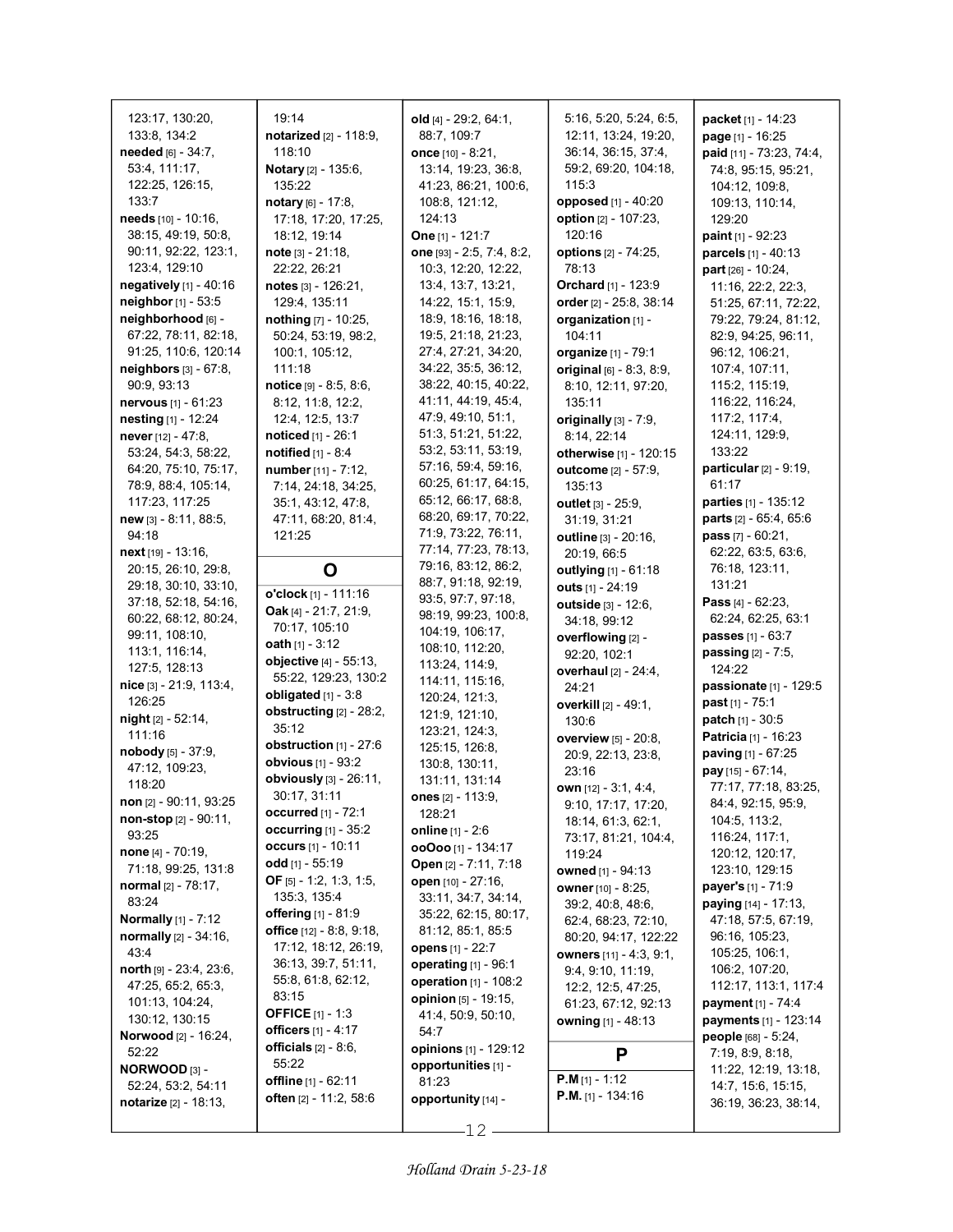| 41:4, 46:2, 46:8,<br>47:5, 53:3, 55:11, | 40:19, 47:8, 47:18,<br>51:14, 53:3, 53:6, | places [2] - 57:12,<br>113:19                 | <b>present</b> $[3] - 20:2$ ,<br>39:10, 131:9 | 118:20, 129:6<br>procedures [1] - 39:19      |
|-----------------------------------------|-------------------------------------------|-----------------------------------------------|-----------------------------------------------|----------------------------------------------|
| 55:12, 55:14, 55:21,                    | 69:4, 69:6, 69:18,                        | plan $[2] - 113:1$ ,                          | presentation [5] -                            | proceed [1] - 5:14                           |
| 57:5, 57:22, 57:23,                     | 70:18, 70:22, 71:19,                      | 123:18                                        | 11:18, 14:1, 20:8,                            | process [6] - 3:8, 3:9,                      |
| 58:15, 59:20, 61:14,                    | 72:2, 76:3, 76:25,                        | planning [2] - 39:4,                          | 33:25, 68.9                                   | 8:23, 12:8, 45:19,                           |
| 62:1, 69:4, 70:20,                      | 77:15, 77:24, 78:9,                       | 55:10                                         | presented [3] - 93:6,                         | 55:21                                        |
| 71:10, 72:25, 73:14,                    | 79:23, 82:11, 82:14,                      | plans $[1] - 61:16$                           | 113:5, 128:20                                 | <b>produce</b> [1] - 14:12                   |
| 73:18, 75:11, 84:4,                     | 89:15, 91:24, 92:16,                      | play [1] - 123:11                             | presents [1] - 130:17                         | professionals [1] -                          |
| 88:8, 89:10, 93:24,                     | 97:4, 107:4, 107:24,                      | pleased [2] - 42:21,                          | pressed [2] - 113:18,                         | 60:15                                        |
| 95:3, 98:24, 99:1,                      | 118:10, 121:11,                           | 42:22                                         | 120:9                                         | program $[1] - 61:1$                         |
| 99:2, 102:20,                           | 131:6                                     | plenty [1] - 129:11                           | presuming $[1] - 45:10$                       | progresses [1] - 20:24                       |
| 106:13, 109:8,                          | Petition [1] - 15:25                      | plight [1] - 47:6                             | <b>pretty</b> $[6] - 24.17$ ,                 | project [40] - 3:6, 9:19,                    |
| 109:14, 113:19,                         | petitioned [3] - 23:24,                   | plus [1] - 129:2                              | 27:20, 27:24, 74:12,                          | 9:20, 10:11, 10:20,                          |
| 114.9, 117:8, 117:9,                    | 24:5, 131:24                              | podium [1] - 44:20                            | 91:21, 123:9                                  | 11:5, 11:7, 11:20,                           |
| 117:14, 118:6,                          | petitioners [7] - 11:21,                  | Poe $[2] - 83.3, 83.8$                        | prevalent $[1]$ - 35:2                        | 22:4, 23:24, 24:5,                           |
| 118.8, 118.16,                          | 21:19, 40:16, 69:11,                      | POE $[10] - 83.4, 83.7,$                      | preventative [1] -                            | 25:8, 28:24, 29:7,                           |
| 118:21, 118:24,                         | 69:12, 69:21, 77:23                       | 85:6, 86:8, 86:12,                            | 60:25                                         | 33:17, 33:19, 33:21,                         |
| 120:10, 122:19,                         | petitions [2] - 51:19,                    | 86:17, 86:25, 87:5,                           | <b>previous</b> [2] - 24:15,                  | 38:15, 43:13, 54:12,                         |
| 123:23, 128:16,                         | 107:13                                    | 87:9, 87:18                                   | 67:20                                         | 67:20, 70:25, 71:5,                          |
| 128:19, 129:2,                          | phone [3] - 7:12, 7:14,                   | point [17] - 24:7, 25:3,                      | previously [1] - 83:21                        | 76:2, 79:24, 82:9,                           |
| 129:13, 133:7                           | 12:14                                     | 31:20, 33:15, 45:23,                          | primarily [5] - 21:20,                        | 82:15, 88:17, 98:20,                         |
| people's [7] - 6:5,                     | photo [1] - 92:19                         | 66:25, 67:7, 73:8,                            | 22:6, 23:9, 23:13,                            | 98:25, 100:9,                                |
| 27:8, 30:14, 36:9,                      | photograph [3] - 28:5,                    | 82:17, 85:19, 85:25,                          | 25:6                                          | 100:14, 102:19,                              |
| 80:14, 114:10,                          | 30:6, 32:17                               | 98:19, 107:2,                                 | print [1] - 16:18                             | 104:5, 115:17,                               |
| 115:17                                  | photographs [1] -                         | 116:11, 124:5,                                | prioritize [1] - 40:5                         | 122:22, 124:6                                |
| per [10] - 43:6, 58:3,                  | 29:22                                     | 124:14, 125:7                                 | prisons [1] - 78:22                           | projects [4] - 20:12,                        |
| 72:24, 74:10, 95:24,                    | <b>photos</b> $[1] - 21.5$                | points [3] - 22:22,                           | private [3] - 28:15,                          | 24:1, 100:3, 104:4                           |
| 96.5, 106.6, 106.7                      | picked [1] - 79:7                         | 92:12, 112:16                                 | 28:22, 124:16                                 | properly [1] - 7:11                          |
| percent [4] - 100:8,                    | picking [2] - 21:13,                      | pond [3] - 60:10,                             | privately [1] - 80:10                         | properties [1] - 58:20                       |
| 105:24, 105:25                          | 113:10                                    | 60:18, 93:25                                  | privilege [1] - 14:5                          | property [36] - 8:25,                        |
| percentage [1] - 11:12                  | <b>picks</b> $[1] - 21:15$                | ponds [2] - 48:23,                            | problem $[55] - 6:14$ ,                       | 9:4, 9:9, 9:10, 11:18,                       |
| perched [1] - 26:6                      | picture [1] - 60:18                       | 49:2                                          | 11:23, 27:13, 32:2,                           | 12:1, 12:5, 12:21,                           |
| perform [2] - 3:16, 9:2                 | pictures [5] - 50:12,                     | poor [2] - 13:3, 29:7                         | 38:22, 40:10, 53:11,                          | 13:5, 22:25, 27:9,                           |
| perimeter [1] - 103:15                  | 51:2, 75:14, 92:18,                       | portion [7] - 10:10,                          | 59.2, 62.8, 67:11,                            | 39:2, 40:7, 47:14,                           |
| period [6] - 47:21,                     | 93:5                                      | 35:19, 36:8, 37:1,                            | 68:21, 68:22, 69:4,                           | 47:25, 48:1, 48:5,                           |
| 48:2, 48:8, 49:2,<br>49:5, 116:9        | piece [7] - 13:4, 59:16,                  | 124:25, 125:21,                               | 69:5, 69:8, 69:11,                            | 48:9, 48:13, 61:23,                          |
| permission $[1]$ - 80:25                | 77:4, 77:5, 107:21,                       | 126:6                                         | 69:12, 71:3, 71:7,                            | 62:4, 72:10, 77:7,                           |
| permissions [1] -                       | 107:22                                    | portions [1] - 34:17                          | 71:10, 71:11, 75:10,                          | 80:14, 80:20, 80:21,                         |
| 80:20                                   | piecemeal [1] - 107:15                    | position [2] - 39:6,                          | 83:13, 84:4, 84:5,                            | 80:24, 81:21, 86:19,<br>89:14, 89:25, 92:13, |
| permit [1] - 81:15                      | pieces [2] - 52:1,                        | 72:1                                          | 85:17, 85:23, 86:13,                          | 119:23, 119:24                               |
| person [16] - 18:10,                    | 104:3<br>pill [1] - 128:9                 | possibility $[1]$ - 12:10                     | 87:15, 88:11, 93:13,                          | proportion [1] - 53:15                       |
| 18:16, 43:6, 44:20,                     | <b>pine</b> $[1] - 31:16$                 | possible [3] - 6:2,                           | 95:8, 97:20, 98:4,<br>98:12, 101:22,          | <b>proposed</b> [1] - 132:5                  |
| 52:18, 54:16, 60:22,                    | Pine $[16] - 26:19$ ,                     | 122.4, 122.6                                  | 101:24, 105:15,                               | protection $[1]$ - 10:8                      |
| 64:15, 68:12, 70:24,                    | 31:22, 31:25, 32:20,                      | <b>post</b> $[2] - 3.5, 8.5$                  | 106.5, 112:20,                                | protocols [1] - 61:10                        |
| 73:13, 80:20, 99:12,                    | 35.8, 47.5, 60.23,                        | <b>posted</b> $[4] - 7:11, 8:7,$<br>8.8, 8.14 | 112:21, 113:15,                               | provide [1] - 12:5                           |
| 108:1, 116:14, 118:6                    | 71:17, 78:6, 78:9,                        | <b>potential</b> $[2] - 31:21$ ,              | 117:23, 118:1,                                | <b>provided</b> $[4] - 8.4$ ,                |
| <b>person's</b> $[1]$ - 80:21           | 79:17, 79:22, 87:23,                      | 72:3                                          | 118:2, 118:11,                                | 8:11, 16:4, 60:18                            |
| personal [1] - 117:22                   | 88:2, 93:21, 93:23                        | potentially [3] - 22:25,                      | 120:20, 129:9,                                | <b>Proxies</b> $[1] - 43.3$                  |
| <b>personally</b> $[2] - 17:2$          | <b>Pinewood</b> [1] - 105:20              | 25:4, 30:18                                   | 129:14, 129:18,                               | <b>Public</b> $[3] - 16:4$                   |
| 47:7                                    | pipe [5] - 24:25, 29:1,                   | power [1] - 77:2                              | 130:5, 130:9,                                 | 135:6, 135:22                                |
| <b>petition</b> $[56] - 3.7$ ,          | 30:1, 66:23, 83:16                        | <b>pre</b> [1] - 131:10                       | 130:14, 133:9                                 | public [43] - 3:8, 5:15,                     |
| 8:22, 9:1, 9:4, 10:3,                   | <b>pipes</b> $[3] - 26:16$ ,              | pre-1976 [1] - 24:11                          | <b>problems</b> [26] - 11:19,                 | 5:17, 5:22, 9:15,                            |
| 11:22, 14:11, 14:12,                    | 31:13, 58:18                              | pre-wrote [1] - 131:10                        | 33:14, 35:7, 46:7,                            | 10.8, 17.8, 19.14,                           |
| 14:13, 14:15, 14:17,                    | <b>Pit</b> [1] - 84:16                    | preliminarily [1] -                           | 46.8, 61:17, 67:18,                           | 19:18, 33:12, 35:19,                         |
| 15:21, 15:23, 16:2,                     | place [9] - 7:23, 9:21,                   | 82:17                                         | 67:24, 69:20, 70:18,                          | 35:22, 36:8, 37:1,                           |
| 16:10, 16:14, 16:16,                    | 10:12, 11:5, 39:11,                       | preliminary $[7] - 20:1$ ,                    | 71:15, 71:16, 75:19,                          | 37:2, 45:7, 55:23,                           |
| 16:17, 17:1, 17:3,                      | 60:16, 61:10, 82:13,                      | 20:14, 31:20, 32:15,                          | 90.8, 90.9, 91.3,                             | 78:23, 79:9, 80:12,                          |
| 25:8, 26:13, 33:21,                     | 135:8                                     | 78:13, 91:23                                  | 93:14, 93:15, 94:7,                           | 80:15, 80:17, 81:1,                          |
| 34:18, 37:15, 37:21,                    | placed [1] - 27:19                        | presence [1] - 17:4                           | 94:10, 98:9, 98:11,                           | 81:2, 81:3, 81:19,                           |
|                                         |                                           | 1 O                                           |                                               |                                              |

 $-13-$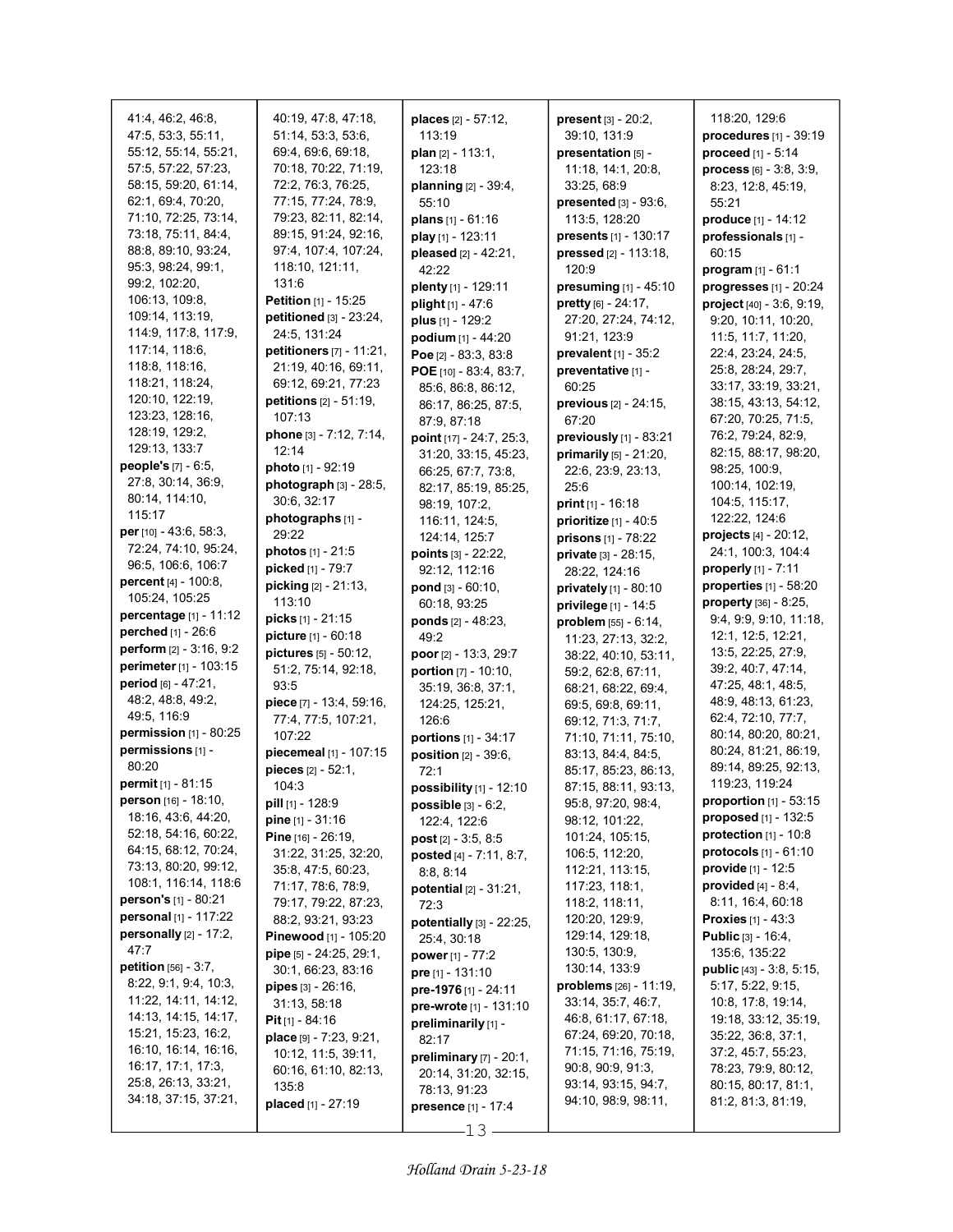81:20, 98:7, 99:22, 115:2, 115:25, 124:11, 124:18, 124:25, 125:13, 125:15, 125:18, 125:21, 126:6, 126:13, 132:7, 133:15 published [1] - 92:9 puddles [1] - 102:7 pulled [1] - 7:25 pulling [1] - 113:7 pump [2] - 93:25, 120:12 pumping [4] - 58:21, 90:9, 95:5, 120:11 pumps [2] - 32:25, 90:10 purchase [1] - 25:3 purpose [1] - 9:8 purposes [1] - 43:14 pushing [2] - 51:18, 118:21 put [34] - 6:4, 24:3, 24:13, 24:22, 29:6, 33:6, 53:19, 53:24, 54:3, 65:20, 67:1, 67:2, 75:9, 76:5, 83:16, 89:23, 95:7, 109:6, 109:7, 109:9, 109:19, 109:22, 110:16, 110:19, 111:3, 111:8, 119:1, 122:23, 123:15, 123:20, 128:6, 128:13 puts [1] - 92:5 putting [2] - 67:24, 67:25 Q qualifications [1] - 129:20 qualified [3] - 38:13, 45:15, 98:8 quality [1] - 31:11 quarter [2] - 101:10, 126:16 quarter-of-a-mile [1] - 126:16 Quarterline [8] - 21:9, 21:12, 21:14, 28:23, 29:12, 31:7, 48:18, 70:17 questions [33] - 13:10, 30:23, 33:13, 34:1, 34:3, 34:5, 34:25, 35:15, 36:20, 36:22, 38:9, 41:22, 42:10,

42:13, 42:20, 42:22,

42:25, 43:7, 46:12, 52:14, 56:20, 60:8, 60:25, 61:4, 68:20, 69:14, 74:13, 84:11, 86:3, 91:14, 91:22, 125:6 quick [7] - 30:22, 50:17, 64:19, 68:7, 68:16, 68:17, 78:13 quiet [1] - 115:6 quite [10] - 6:1, 17:21, 58:17, 58:19, 101:6, 107:22, 125:13, 127:17, 128:14, 128:25 quote [2] - 32:18, 107:3 R rabbit [1] - 113:16 raccoons [1] - 89:20 rain [2] - 20:18, 102:6 raining [1] - 60:11 rains [1] - 60:9 raise [3] - 3:14, 96:9, 123:13 raised [1] - 38:4

**raising**  $[1]$  - 35:12 Ramones [1] - 103:18 rate [2] - 100:9, 118:18 ratio [1] - 112:17 re [1] - 66:13 re-establish [1] - 66:13 reach [1] - 48:16 reaches [1] - 22:19 reaching [1] - 49:4 read [8] - 15:4, 15:22, 15:23, 59:24, 85:11, 94:24, 113:24, 121:23 reading [1] - 108:4 ready [2] - 49:8, 132:2 real [2] - 24:4, 44:16 realize [3] - 2:6, 57:1,

57:23

realized [1] - 105:8 really [26] - 21:13, 21:15, 21:21, 44:25, 49:15, 51:24, 53:13, 70:23, 71:25, 72:12, 76:8, 86:9, 87:15, 88:4, 92:16, 100:9, 100:10, 101:7, 101:8, 103:7, 106:24, 126:12, 126:17, 130:6, 131:9 Really [1] - 17:17 reason [5] - 11:16,

rebuild [1] - 92:24 rebuilding [1] - 93:17 **receive [3] - 10:10.** 11:8, 73:7 received [5] - 12:2, 26:19, 40:7, 48:6, 97:3 receives [1] - 8:22 receiving [1] - 97:15 recent [1] - 40:6 recently [1] - 24:14 recharging [1] - 32:25 recirculating [1] -33:1 recognize [1] - 98:20 recognized [1] - 44:19 recommend [1] - 110:3 recommendations [1] - 133:6 record [7] - 3:5, 15:13, 38:6, 59:6, 59:10, 59:23, 120:22 RECORDED [1] - 1:25 recorded [1] - 135:9 recoup [1] - 72:25 red [1] - 113:13 redid [1] - 58:23 redistricting [1] - 48:4 referred [1] - 68:8 referring [1] - 17:22 regard [6] - 7:15, 11:11, 13:10, 39:11, 42:18, 42:20 regarding [2] - 37:21, 92:10 regional [2] - 24:24, 25:5 Register [1] - 14:8 regular [3] - 52:3, 61:9, 61:10 regulated [3] - 81:11, 81:13, 81:21 related [1] - 135:12 relating [1] - 42:23 relevant [2] - 6:13, 43:14 relocations [1] - 23:23 rely [1] - 130:16 remember [4] - 65:8, 75:7, 105:23, 106:20 remembered [1] - 77:22 reminder [2] - 15:10, 100:19 remote [1] - 12:10 removal [1] - 51:20 removed [6] - 53:12,  $-14-$ 

14:9, 19:16, 53:6,

76:11

69:2, 69:3, 86:18, 97:19, 103:9 removing [1] - 71:23 Renea [3] - 121:17, 121:18, 121:19 repaired [1] - 24:20 repairs [2] - 34:7, 61:2 repeat [1] - 96:9 repetitioned [1] - 33:22 replace [3] - 51:22, 107:8, 119:15 replaced [2] - 28:25, 58:22 replacement [1] - 51:21 replacing [1] - 104:9 report [4] - 3:7, 19:18, 45:25, 46:1 reported [1] - 50:3 REPORTER [7] - 18:9, 18:20, 19:1, 46:24, 47:2, 50:21, 68:15 reporter [5] - 3:3, 15:12, 43:25, 82:24, 135:16 Reporter [2] - 1:25, 135:6 represent [2] - 58:15, 68:19 Representative [1] -18:11 represented [1] - 14:7 representing [3] - 3:2, 47:4, 48:10 represents  $[1]$  - 30:5 reproduction [1] -135:15 request [2] - 6:9, 16:3 requested [1] - 8:12 requesting [1] - 106:13 require [2] - 39:5, 81:15 required [4] - 3:17, 8:20, 9:7, 42:18 requires [3] - 7:18, 7:20, 9:16 reside [3] - 4:4, 9:10, 47:4 resident [2] - 46:22, 58:1 residential [1] - 54:2 residentially [1] -23:14 residents [15] - 4:3, 40:12, 47:7, 47:19, 47:25, 48:2, 48:11, 48:19, 61:2, 76:5, 78:9, 96:13, 99:4,

122:1, 126:14 resides [1] - 39:2 resolve [1] - 40:17 resolved [2] - 70:5, 70:7 Resource [3] - 19:24, 64:18, 66:8 respectfully [1] -46:11 respond [1] - 38:18 responded [1] - 59:9 responding [1] - 38:22 response [15] - 6:18, 35:17, 36:2, 37:8, 37:12, 37:17, 37:22, 62:19, 63:19, 91:16, 99:10, 103:20, 108:7, 125:25, 132:16 responsibility [2] - 64:22, 64:24 responsible [3] - 45:22, 64:4, 64:16 rest [3] - 63:3, 97:2, 97:7 restriction [1] - 29:5 restricts [1] - 31:14 result [2] - 7:24, 32:12 retained [1] - 19:24 retention [2] - 32:19, 48:22 review [3] - 11:10, 25:22, 126:12 reviewed [1] - 25:19 revised [1] - 12:8 ridiculous [1] - 110:4 road [19] - 53:16, 53:19, 53:24, 59:14, 64:22, 64:24, 75:9, 77:12, 79:4, 80:25, 81:1, 84:20, 89:18, 98:3, 105:11, 119:16, 127:22, 128:5 Road [37] - 22:6, 23:19, 27:16, 28:12, 28:16, 28:23, 37:10, 47:4, 48:16, 50:15, 58:11, 58:15, 58:16, 58:19, 60:9, 63:18, 63:21, 63:25, 64:3, 64:5, 64:19, 65:2, 65:20, 66:10, 66:13, 71:21, 71:22, 74:21, 75:8, 83:8, 84:16, 85:14, 98:2, 101:11, 101:14, 105:4, 108:6 roads [3] - 67:25, 127:23, 128:10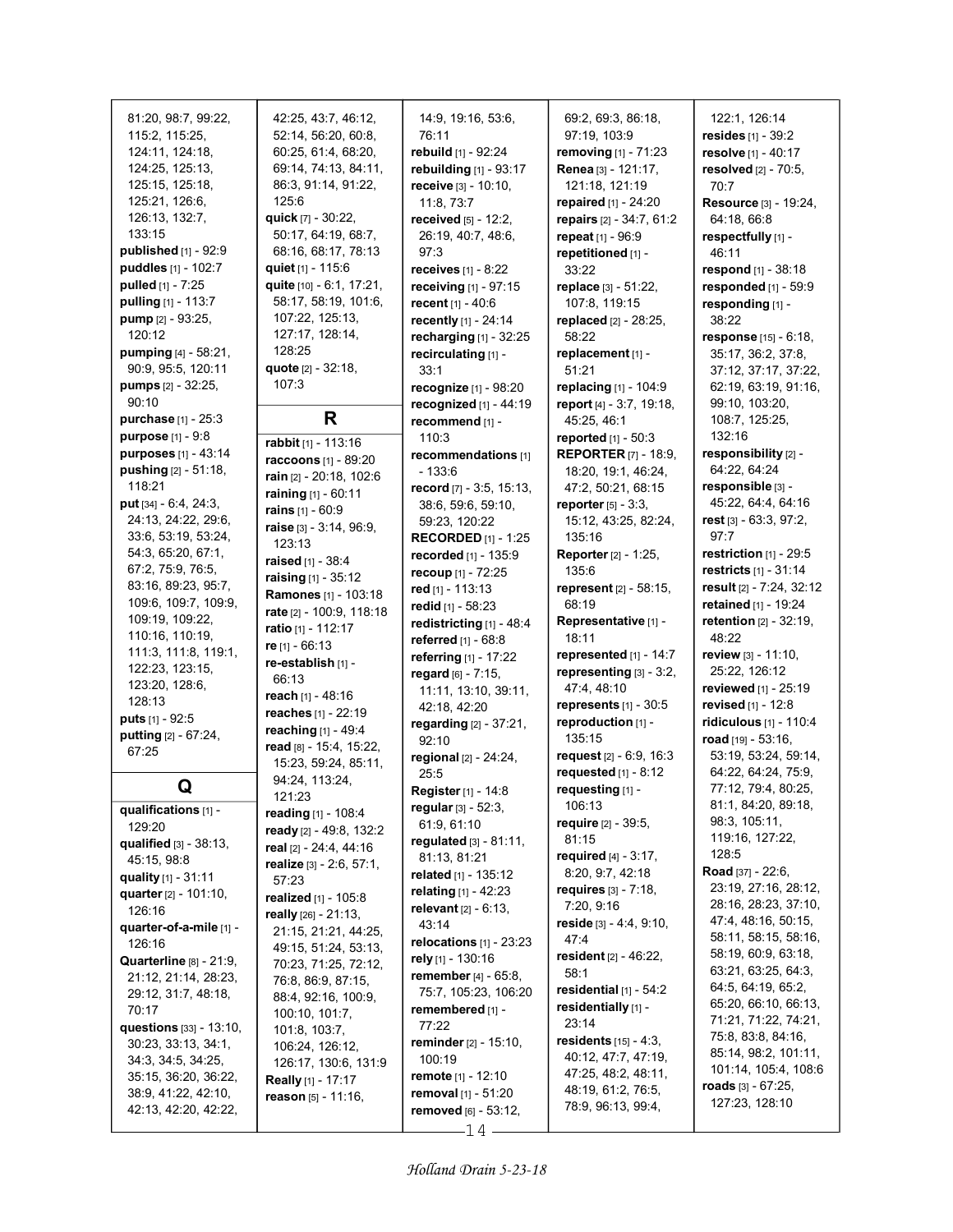| <b>roadside</b> $[1] - 66:4$     | 11:4, 11:20, 33:19,           | <b>selected</b> $[1]$ - 54:20    | <b>Shorthand</b> [2] - 1:25,      | 122:23                               |
|----------------------------------|-------------------------------|----------------------------------|-----------------------------------|--------------------------------------|
| Robert [8] - 16:19,              | 68.3, 82.15, 98.20,           | selection [1] - 54:19            | 135:6                             | <b>snow</b> $[1] - 60:11$            |
| 17:6, 63:13, 63:17,              | 100:21, 117:12,               | selects [1] - 54:23              | shoulder [2] - 2:8, 2:9           | social [1] - 7:14                    |
| 76:12, 76:15, 77:21              | 122:21, 123:18,               | send [1] - 59:21                 | show [4] - 9:22, 21:5,            | soil [2] - 81:15, 109:20             |
| <b>ROBERT</b> [4] - 76:13,       | 124:7, 130:5                  | sense [2] - 7:16, 57:7           | 84:12, 115:25                     | soils [4] - 23:9, 23:10,             |
| 76:24, 77:25, 78:3               | <b>Scott</b> $[4] - 62:20$ ,  | sent [2] - 59.8, 70:21           | showed [1] - 28:6                 | 23:13                                |
| role $[2] - 6.25, 13.10$         | 62:21, 108:4, 108:6           | <b>separate</b> [2] - 82:13,     | shows $[5] - 93.6$ ,              | <b>solemnly</b> $[1] - 3:15$         |
| rolling [1] - 104:3              | <b>SCOTT</b> $[2] - 62:22$    | 96:6                             | 114:10, 114:12,                   | <b>solution</b> [2] - 90:12,         |
| roof $[3] - 122:24$ ,            | 63:1                          | serious [1] - 57:21              | 115:16, 115:23                    | 106:5                                |
| 122:25, 130:12                   | <b>scour</b> [1] - $29:14$    | seriously [1] - 100:13           | side [11] - 22:20, 65:2,          | <b>solve</b> [10] - 68:22,           |
| roofing $[1]$ - 122:24           | <b>Scout</b> $[1] - 79:7$     | serve [2] - 38:25,               | 65.3, 84.20, 89.25,               | 69:5, 69:8, 69:11,                   |
| room $[3]$ - 12:19, 63:3,        | screen [1] - 50:12            | 55:16                            | 124:9, 130:12,                    | 69:12, 71:3, 88:11,                  |
| 83:13                            | <b>screwed</b> [1] - 53:18    | served [3] - 55:9, 56:6,         | 130.14, 130.15,                   | 95:7                                 |
| roughly [1] - 32:6               | Scribs [1] - 101:20           | 56:8                             | 131:23                            | someone [4] - 53:23,                 |
| Round [16] - 12:16,              | <b>second</b> $[20] - 4:24$ , | service [3] - 67:17,             | Sidell [6] - 21:14,               | 60:13, 61:24, 118:9                  |
| 23:3, 32:1, 67:10,               | 5.9, 10:6, 34:19,             | 97:19, 119:17                    | 31:1, 31:2, 91:3                  | someplace [1] - 88:19                |
| 78:15, 79:21, 82:3,              | 35:24, 36:19, 40:15,          | <b>serving</b> [2] - 55:18,      | <b>sides</b> [2] - 64:3           | sometime [2] - 24:12,                |
| 82:7, 82:8, 82:11,               | 51:8, 51:9, 56:15,            | 56:1                             | sign [10] - 4:11, 4:18,           | 128:9                                |
| 89:13, 90:23, 90:24,             | 61:2, 65:14, 70:11,           | <b>session</b> [1] - 39:8        | 5:17, 16:18, 17:17,               | <b>sometimes</b> [2] - 65:2.         |
| 91:1, 91:6, 96:22                | 86:2, 99:23, 121:10,          | set [10] - 26:5, 27:1,           | 17:19, 18:12, 53:19,              | 127:25                               |
| <b>round</b> $[1] - 97:6$        | 122:19, 125:19,               | 27:2, 32:4, 41:3,                | 53:25, 121:14                     | somewhere [2] -                      |
| <b>route</b> $[1]$ - 75:5        | 125:22, 134:8                 | 82:25, 83:1, 83:10,              | signature [1] - 19:14             | 29:16, 59:2                          |
| <b>routed</b> $[1] - 32:1$       | seconded [2] -                | 132:13, 135:8                    | signatures [4] - 17:3,            | sorry [11] - 16:20,                  |
| row $[1] - 60:10$                | 113:14, 134.9                 | seven [2] - 58:24,               | 17:5, 40:11, 40:14                | 20:6, 28:18, 54:6,                   |
| Ruby [1] - 16:19                 | <b>seconds</b> $[4] - 121:4,$ | 129:17                           | <b>signed</b> $[15] - 16:10$ ,    | 57:11, 85:2, 95:3,                   |
| rude [1] - 55:12                 | 121:7, 121:9, 121:11          | Seventh [1] - 14:6               | 16:14, 47:8, 47:17,               | 110:25, 112:14,                      |
| Rudy [1] - 79:3                  | secretary [5] - 1:18,         | several [5] - 29:5.              | 52:9, 53:3, 53:6,                 | 114:18, 127:3                        |
|                                  | 5.8, 15.22, 56.10,            |                                  | 69:4, 70:18, 70:22,               | sort $[1]$ - 94:4                    |
| rule [5] - 43:2, 43:4,           | 59:24                         | 34:11, 44:11, 54:4,              | 76:3, 118:8, 118:10,              | sound [1] - 112:19                   |
| 81:16, 81:17, 81:18              | <b>section</b> $[1] - 29:12$  | 129:22                           | 118:21                            | <b>sounds</b> [1] - 69:7             |
| <b>rules</b> $[1] - 5:15$        | sediment [15] - 21:3,         | <b>sewer</b> $[21] - 22:7$ ,     | signers [2] - 16:2,               |                                      |
| <b>run</b> $[6]$ - 58:18, 62:14, | 21:8, 26:4, 26:8,             | 22:18, 24:3, 24:10,              | 16:13                             | <b>south</b> $[5] - 23.6$ , $32:2$ , |
| 63:13, 65:2, 88:13,              | 27:3, 27:11, 27:14,           | 24:19, 24:22, 24:23,             | significant $[2]$ - 21:7,         | 32:8, 130:13, 130:14                 |
| 108:10                           | 28:9, 29:15, 29:20,           | 32:9, 34:13, 65:8,               | 24:18                             | South [5] - 58:11,                   |
| running [3] - 32:25,             | 29:25, 30:5, 34:13,           | 65:9, 66:15, 66:24,              | simple $[2] - 69.7$ ,             | 60:8, 63:21, 67:5,                   |
| 90:11, 120:10                    | 35:11, 51:20                  | 71:20, 83:10, 84:25,             | 100:10                            | 108:5                                |
| runoff [1] - 71:15               | sedimentation [1] -           | 85:5, 85:9, 119:1,               | simply $[1]$ - 11:15              | space [1] - 7:17                     |
| runs $[3]$ - 39:16,              | 28:2                          | 120:16                           | single $[4]$ - 16:16,             | span $[1]$ - 123:13                  |
| 89:14, 105:11                    | see [53] - 7:22, 14:12,       | <b>sewers</b> [4] - 26:15,       | 99:4, 118:6, 120:23               | speaker [1] - 100:22                 |
| <b>Rupe [2] - 16:23</b>          | 14:20, 19:9, 20:5,            | 33:7, 67:25, 99:25               |                                   | <b>SPEAKER</b> [98] - 6:9,           |
| rush $[1] - 61:21$               | 25:12, 27:17, 27:25,          | <b>Shannahan</b> $[1]$ - 67:5    | <b>sink</b> $[1]$ - 34:11         | 15:1, 15:5, 15:6,                    |
| <b>Russ</b> $[1] - 100:23$       | 28:7, 28:8, 28:10,            | SHANNAHAN <sub>[2]</sub> -       | sit [2] - 73:22, 127:19           | 16:21, 17:16, 17:23,                 |
| <b>Russian</b> $[1]$ - 12:24     | 29:22, 30:2, 30:7,            | 67:6, 67:16                      | $\textsf{site}$ [1] - $3:10$      | 18:2, 18:5, 30:20,                   |
| <b>rust</b> $[1]$ - 29:3         | 30:15, 31:4, 34:25,           | <b>shape</b> $[1] - 51:23$       | sits $[1] - 32:21$                | 33:6, 36:16, 41:7,                   |
| <b>Ruve</b> [1] - 16:23          | 41:10, 41:11, 41:23,          | <b>Sharri</b> [3] - 93:20,       | <b>sitting</b> $[5] - 18:5$ ,     | 41:11, 41:16, 41:19,                 |
| <b>Ryerson</b> [1] - 20:23       | 42:15, 46:14, 46:21,          | 93:21                            | 50:25, 51:1, 53:13,               | 41:24, 42:1, 42:2,                   |
|                                  | 48:1, 49:1, 50:2,             | <b>SHARRI</b> [3] - 93:22,       | 57:1                              | 42:3, 42:5, 42:7,                    |
| S                                | 53:2, 58:6, 60:14,            | 94:14, 94:18                     | situation $[3]$ - $28:3$ ,        | 43:22, 44:1, 44:8,                   |
| Safari [2] - 68:13, 72:7         | 75:25, 89:16, 92:19,          | <b>shed</b> [1] - 109:5          | 51:24, 81:10                      | 44:12, 44:14, 44:15,                 |
| <b>safe</b> [1] - 89:24          | 93:3, 101:25, 102:9,          | sheet [2] - 40:4, 42:21          | <b>six</b> [3] - 47:17, 58:23,    | 45:17, 46:17, 46:18,                 |
| <b>sand</b> [2] - 109:20,        | 108:11, 109.6,                | <b>Sheridan</b> [6] - 21:16,     | 129:6                             | 49:7, 49:23, 50:4,                   |
| 111.3                            | 110:3, 110:13,                | 22:2, 25:10, 25:11,              | <b>size</b> [1] - 48:13           | 50:11, 51:5, 52:10,                  |
| sandy [2] - 23.9, 23.12          | 111:2, 111:12,                | 30:13, 48:18                     | <b>skunks</b> [1] - 89:19         | 52:16, 52:19, 54:21,                 |
|                                  | 118:4, 119:10,                | <b>Shirley</b> [8] - 21:14,      | <b>slide</b> $[5]$ - 29:8, 29:18, | 59:13, 62:23, 62:24,                 |
| sat [1] - 39:14                  | 120:6, 120:7, 120:8,          | 21:20, 47:17, 53:17,             | 30:10, 33:9, 100:25               | 62:25, 63:4, 63:6,                   |
| saw [4] - 21:7, 25:25,           | 126:15, 126:17,               | 76:12, 76:15, 94:8               | slides $[4] - 26.10$ ,            | 63:7, 63:8, 63:10,                   |
| 50:11, 129:12                    | 126:21, 130:6                 | shit [1] - 109:15                | 26:23, 57:12, 57:15               | 64:10, 67:15, 68:23,                 |
| scale [1] - 107:20               |                               | <b>short</b> $[3] - 34.9, 65.1,$ | <b>sliding</b> [1] - 60:12        | 68:24, 73:24, 73:25,                 |
| scheduled $[1]$ - $7:9$          | seem $[4]$ - $26:14$ ,        | 125:2                            | <b>slotter</b> $[1]$ - 91:18      | 74:1, 74:2, 76:17,                   |
| School [1] - 1:14                |                               |                                  |                                   |                                      |
|                                  | 88:16, 101:21,                | shorthand [1] -                  | <b>small</b> $[1]$ - 89:16        | 76:18, 76:22, 79:12,                 |
| <b>scope</b> $[13] - 10:20$ ,    | 113:10                        | 135:11                           | <b>smaller</b> [2] - 97:25,       | 79:13, 84:15, 84:17,                 |

 $-15 -$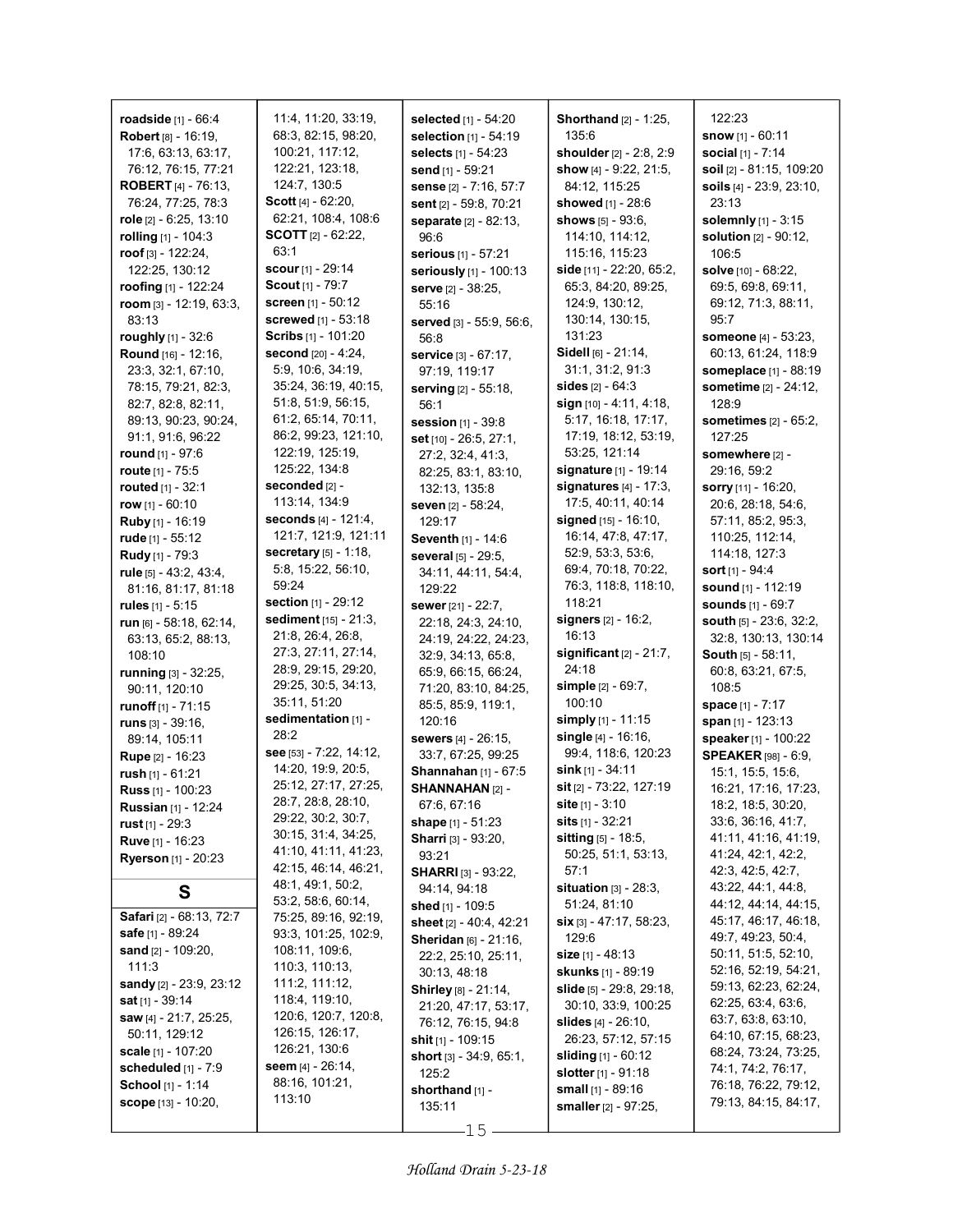| 84:21, 84:22, 84:23,<br>85:7, 85:20, 90:23,  | 127:4<br>stage [1] - 47:12                  | 44.6, 44.10, 44.18,<br>45:4, 45:24, 46:14, | 125:24, 126:1,<br>126:5, 126:20,              | <b>studies</b> [2] - 24:14,<br>24:16                  |
|----------------------------------------------|---------------------------------------------|--------------------------------------------|-----------------------------------------------|-------------------------------------------------------|
| 90:24, 92:2, 94:11,                          | <b>stagnant</b> $[4] - 25:13$ ,             | 49:8, 49:25, 50:6,                         | 126:24, 127:3,                                | study [11] - 19:25,                                   |
| 101:2, 102:11,                               | 27:9, 28:8, 75:14                           | 50:13, 50:18, 51:7,                        | 127:9, 127:12,                                | 25:21, 31:20, 32:13,                                  |
| 102:14, 103:1,                               | stand [1] - 76:3                            | 52:8, 52:13, 52:17,                        | 128:11, 131:1,                                | 32:15, 78:14, 87:3,                                   |
| 103:2, 104:15,                               | standing [2] - 77:5,                        | 52:21, 52:25, 54:15,                       | 131:5, 131:13,                                | 91:23, 95:9, 95:15,                                   |
| 106.14, 111:10,                              | 93:6                                        | 54:22, 55:4, 55:25,                        | 131:17, 131:21,                               | 126:15                                                |
| 112.6, 112.9,                                | <b>standpoint</b> $[2] - 31:11$ ,           | 56:8, 56:12, 56:14,                        | 132.9, 132.13,                                | <b>studying</b> [1] - 126:20                          |
| 115:11, 116:4,                               | 31:12                                       | 56:16, 56:19, 58:10,                       | 132:19, 132:22,                               | stuff $[10] - 18:14$ ,                                |
| 116:6, 116:10,                               | start $[15] - 3:8, 6:3,$                    | 59:15, 59:19, 60:20,                       | 133:2, 133:5,                                 | 48:11, 57:15, 78:19,                                  |
| 121:5, 121:18,                               | 8:13, 20:9, 21:11,                          | 61:4, 62:17, 62:20,                        | 133:20, 134:2,                                | 78:24, 79:20, 88:1,                                   |
| 121:22, 122:5,<br>124:20, 125:1,             | 30:12, 36:25, 37:4,                         | 63:2, 63:12, 63:17,<br>63.20, 63:23, 64:7, | 134:6, 134:9, 134:14                          | 88:9, 108:1, 109:19                                   |
| 125:8, 125:11,                               | 41:14, 50:9, 89:15,                         | 64:14, 65:10, 65:14,                       | Steve [7] - 1:18, 2:17,<br>4:22, 19:22, 60:4, | <b>stump</b> [1] - 97:19                              |
| 130:20, 133:17,                              | 91:22, 92:1, 93:1,<br>128:1                 | 65.23, 66.3, 67.4,                         | 80:4, 80:13                                   | sturdy [1] - 109:7<br>Subdivision [3] -               |
| 133:18                                       | started [8] - 8:19,                         | 68:6, 68:12, 68:16,                        | <b>STEVEN</b> [1] - 73:10                     | 26:20, 79:18, 88:2                                    |
| speaking [2] - 18:19,                        | 8:23, 8:25, 23:23,                          | 69:17, 69:24, 70:2,                        | stick [1] - 117:7                             | subdivision [2] -                                     |
| 37:14                                        | 40:25, 41:9, 76:24                          | 70:8, 70:11, 72:6,                         | sticking [2] - 99:14,                         | 48:19, 92:17                                          |
| special [1] - 12:18                          | <b>starting</b> $[2] - 8:16$ ,              | 72:17, 74:3, 74:7,                         | 133:14                                        | subdivisions [2] -                                    |
| <b>specific</b> $[3] - 10:20$ ,              | 20:25                                       | 74:14, 74:16, 74:20,                       | still [19] - 43:22, 44:1,                     | 92:16, 101:13                                         |
| 86:23, 113:25                                | starts [5] - 20:21,                         | 74:23, 76:10, 76:14,                       | 44:2, 44:12, 47:11,                           | subject [5] - 42:23,                                  |
| specifically [3] -                           | 21:13, 21:16, 25:13,                        | 76.20, 77:21, 78:1,                        | 50:10, 72:25, 73:2,                           | 43:13, 54:1, 54:7,                                    |
| 40.16, 85.23, 106.4                          | 127:21                                      | 78:5, 79:25, 80:6,                         | 75:3, 77:2, 77:5,                             | 135:13                                                |
| Specifically [1] -                           | <b>state</b> $[9] - 18:20$ ,                | 82:1, 82:22, 83:2,                         | 90:2, 91:2, 109:13,                           | submitted [2] - 10:3,                                 |
| 86:16                                        | 23:22, 37:7, 38:24,                         | 83:5, 84:10, 84:19,                        | 109:25, 112:17,                               | 126:11                                                |
| specify [1] - 39:3                           | 47:24, 48:21, 72:22,                        | 85:2, 85:8, 85:16,                         | 118:15, 118:21,                               | subsequently [1] -                                    |
| speculate [1] - 85:25                        | 95:20, 104:11                               | 86:1, 86:7, 86:10,                         | 119:25                                        | 135:9                                                 |
| spend [1] - 10:23                            | State [7] - 13:2, 17:6,                     | 86:15, 86:21, 87:1,                        | stipend [3] - 74:5,                           | subsets [2] - 96:20,                                  |
| spending [1] - 51:18                         | 19:1, 38:5, 81:18,                          | 87:6, 87:11, 87:19,<br>87:23, 88:22, 89:2, | 74:8, 74:9                                    | 96:21                                                 |
| <b>SPERR</b> [1] - 108:5                     | 95:16, 135:7                                | 89.5, 89.9, 90.14,                         | stock [1] - 104:3                             | substantial $[1]$ - 21:3                              |
| Sperr [1] - 108:5                            | <b>STATE</b> $[2] - 1.2, 135.3$             | 90:17, 90:21, 90:25,                       | stop [5] - 27:6, 90:11,                       | sudden [1] - 65:6                                     |
| sports [1] - 123:11                          | statement [2] - 40:6,                       | 91:4, 91:10, 91:14,                        | 93:25, 113:17, 133:9<br>Stop [1] - 84:16      | Sue [1] - 16:22                                       |
| spot [3] - 2:8, 60:2,                        | 118:9                                       | 91:17, 93:19, 94:12,                       | stopped [2] - 41:21,                          | sue [2] - 110:8, 110:9                                |
| 97.7                                         | <b>statute</b> $[2] - 39:1, 39:3$           | 94:16, 94:20, 94:24,                       | 65:1                                          | sued [1] - 120:3                                      |
| spread [1] - 108:21<br><b>ss</b> [1] - 135:3 | stay [2] - 39:14,<br>106:16                 | 95:11, 95:17, 96:3,                        | stopping [1] - 106:6                          | suffering [2] - 93:24,                                |
| stability [1] - 29:10                        | stenographically [1] -                      | 97:12, 98:14, 98:17,                       | Store [1] - 48:22                             | 94:3                                                  |
| Stacey [6] - 88:23,                          | 135.9                                       | 99:8, 99:11, 100:18,                       | storm [23] - 22:6,                            | suing [1] - 110:10                                    |
| 88:25, 89:3, 90:14,                          | Stephanie [2] - 17:9,                       | 103:13, 103:21,                            | 22:18, 24:3, 24:10,                           | summer [1] - 123:10<br>sump [2] - 32:25,              |
| 90:17                                        | 18:4                                        | 103:24, 104:17,                            | 24:19, 24:22, 24:23,                          | 90:10                                                 |
| <b>STACEY</b> [5] - 88:25,                   | STEPHANIE [4] -                             | 104:21, 105:17,                            | 25:6, 26:15, 32:9,                            | supervision [2] -                                     |
| 89:4, 89:7, 89:13,                           | 14:22, 14:25, 60:1,                         | 105:20, 106:9,                             | 34:13, 47:14, 65:7,                           | 135:10, 135:16                                        |
| 91:1                                         | 74:5                                        | 106:16, 108:3,                             | 65:8, 66:15, 66:24,                           | Supervisor $[1]$ - 47:3                               |
| <b>STACY</b> [35] - 2:2, 4:12,               | <b>STEVE</b> [236] - 3:24,                  | 108:8, 108:13,<br>108:16, 111:25,          | 71:20, 84:25, 85:5,                           | supervisor [5] - 38:8,                                |
| 4:16, 7:2, 13:15,                            | 4 6, 4 19, 4 25, 5 4,                       | 112:3, 112:7,                              | 85:9, 119:1, 120:16                           | 44:17, 44:19, 46:23,                                  |
| 15:9, 18:15, 18:24,                          | 5:7, 5:10, 5:14, 6:8,                       | 112:10, 112:14,                            | strain [1] - 29:10                            | 99:18                                                 |
| 19:11, 28:19, 38:17,                         | 6:11, 6:19, 6:22,                           | 113:21, 113:23,                            | stream [3] - 21:10,                           | supervisors $[2]$ - 55:9,                             |
| 38:24, 39:18, 39:23,                         | 6:24, 13:13, 13:17,                         | 114:3, 114:7,                              | 81:11, 81:13                                  | 55:21                                                 |
| 39:25, 40:21, 40:24,                         | 14:3, 14:16, 14:19,                         | 114:14, 114:18,                            | <b>Street</b> $[25] - 14.6$ ,                 | supplemental [2] -                                    |
| 42:11, 42:17, 43:10,                         | 14:24, 15:3, 15:8,                          | 114:21, 114:24,                            | 19:4, 20:22, 21:1,<br>21:6, 21:7, 21:9,       | 25:15, 73:6                                           |
| 43:24, 59:18, 60:3,<br>80:4, 80:8, 82:4,     | 15:20, 17:11, 17:15,<br>17:21, 17:25, 18:7, | 115:13, 115:19,                            | 21:14, 21:20, 22:2,                           | <b>support</b> [9] - 5:8, 6:6,                        |
| 82:6, 122:15, 125:3,                         | 18:11, 19:17, 33:24,                        | 115:24, 116:8,                             | 22:5, 22:10, 23:5,                            | 6:7, 6:20, 35:25,                                     |
| 127:1, 127:10,                               | 34:4, 34:19, 34:24,                         | 116:12, 116:18,                            | 23:7, 23:21, 24:7,                            | 126:12, 132:9,                                        |
| 131:11, 131:16,                              | 35:4, 35:15, 35:18,                         | 121:8, 121:16,                             | 24:18, 25:11, 70:16,                          | 132:11, 132:15                                        |
| 131:19, 133:22                               | 35:23, 35:25, 36:3,                         | 121:19, 121:23,                            | 93.8, 104.23,                                 | <b>Supposed</b> [1] - 122:10<br>supposed [3] - 49:25, |
| Stacy [14] - 2:24, 2:25,                     | 36:7, 36:18, 37:9,                          | 122:6, 122:9,                              | 105:10, 108:14,                               | 68:4, 109:21                                          |
| 7:1, 7:3, 13:13, 23:2,                       | 37:13, 37:18, 37:23,                        | 122:14, 123:25,<br>124:2, 124:22,          | 109:17, 122:18                                | <b>surfaces</b> [1] - 32:6                            |
| 39:14, 45:1, 60:1,                           | 38:5, 38:20, 41:2,                          | 125:5, 125:9,                              | <b>stretch</b> [1] - 126:17                   | <b>survey</b> [2] - 20:2,                             |
| 80:7, 82:1, 126:25,                          | 41:14, 43:20, 44:4,                         | 125:12, 125:20,                            | <b>stuck</b> [1] - 100:5                      | 27:18                                                 |
|                                              |                                             | -16                                        |                                               |                                                       |
|                                              |                                             |                                            |                                               |                                                       |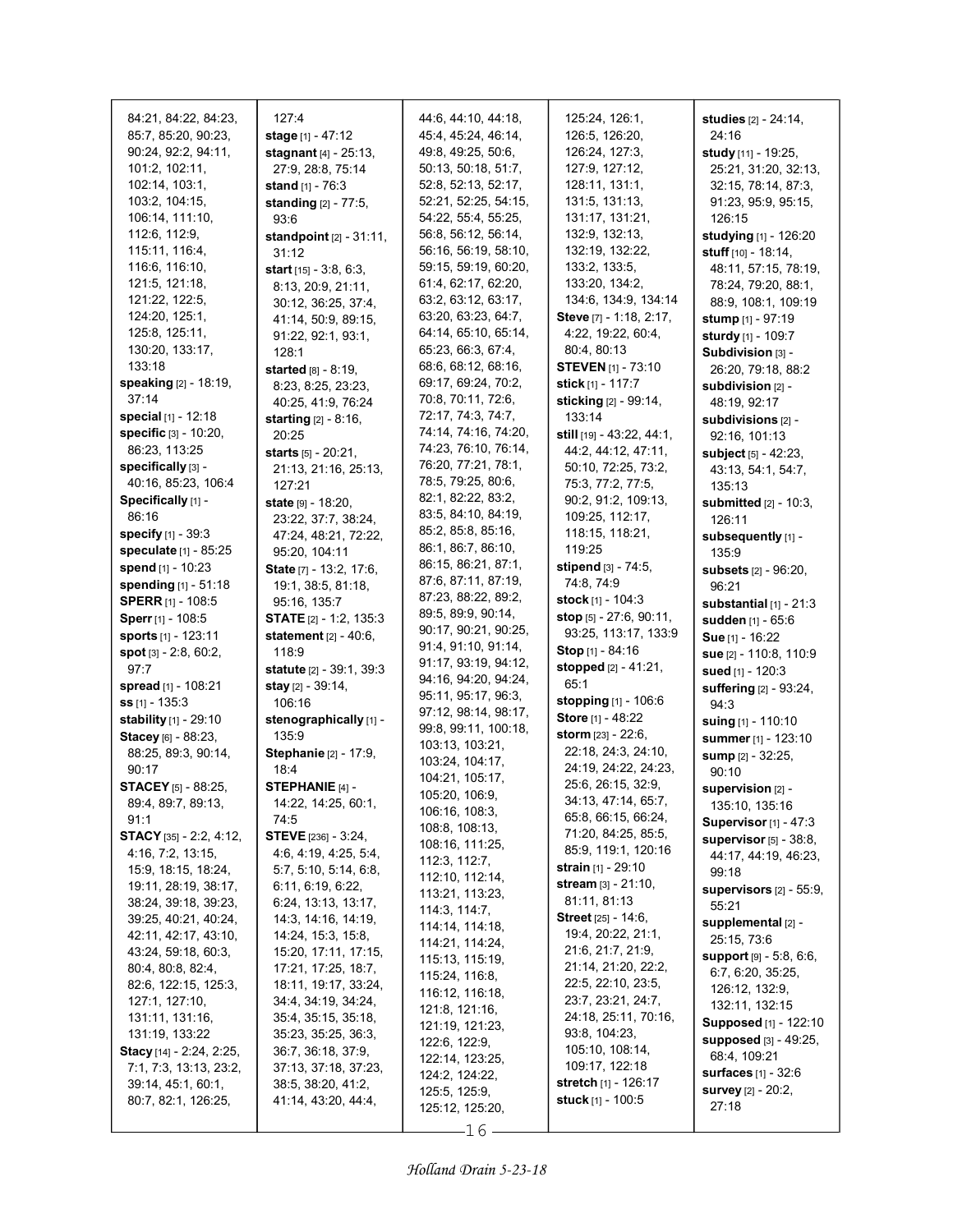| <b>surveyed</b> $[1] - 21:2$<br>Susie [1] - 68:13<br><b>SUSIE</b> [7] - 68:17,<br>69:1, 69:22, 70:1,<br>70:4, 70:10, 70:13<br>swallow [1] - 128:9<br><b>swear</b> [1] - 3:15<br>sympathy [1] - 67:12<br>system [17] - 17:13,<br>23:15, 24:4, 24:22,<br>24:23, 51:22, 51:25,<br>61.1, 61.3, 65.24,<br>66.25, 75:3, 83:10,<br>84:6, 97:5, 101:17,<br>127:21<br><b>systems</b> [1] - 128:3 | themselves [2] -<br>73:19, 83:20<br>there'd [1] - 131:11<br>thereof [1] - 135:14<br>they've [3] - 29:1,<br>47:8, 98:10<br>thin $[1]$ - 128:1<br><b>thinking</b> $[3] - 50:7$ ,<br>53:14, 131:3<br><b>thinks</b> $[2] - 111.21$ ,<br>111:22<br><b>third</b> $[1]$ - 56:24<br><b>Thomas</b> $[1] - 16:23$<br>thorough $[1]$ - 95:15<br>thoughts [1] - 126:10<br>thousands $[1] - 109:3$<br>three [34] - 6:5, 6:12, | <b>Tompkins</b> $[1]$ - 62:21<br>tonight [26] - 2:4,<br>2:23, 4:23, 5:23, 6:1,<br>7:4, 7:5, 13:22, 14:1,<br>14:10, 15:14, 36:10,<br>36:15, 57:2, 88:3,<br>99:15, 99:17, 99:25,<br>103:10, 113:12,<br>114:10, 115:16,<br>116:24, 129:2,<br>133:14, 133:15<br>tonight's $[1]$ - 7:15<br><b>Tony</b> [3] - 99:12,<br>99:15, 99:17<br><b>TONY</b> [1] - 99:16<br>took [6] - 61:8, 67:23,<br>68:20, 77:2, 127:4, | 135:15<br>transitions $[1]$ - 85:4<br>Transportation [1] -<br>37.6<br>trash [9] - 26:13,<br>26:15, 28:8, 30:9,<br>31:10, 31:15, 50:24,<br>51:16, 79:7<br>treasurer [1] - 127:16<br>treat $[1] - 81:19$<br>tree $[23] - 21:22$ ,<br>21:25, 30:19, 53:6,<br>53:12, 54:8, 62:3,<br>62:14, 67:13, 67:17,<br>68:20, 69:3, 71:23,<br>73:12, 73:16, 77:2,<br>77:19, 78:4, 81:14, | 109:23, 111:14,<br>118:7, 121:3, 121:7,<br>121:9, 121:10,<br>125:15, 131:20<br>two-person [1] - 108:1<br>two-to-three-foot [1] -<br>21:22<br>type [1] - 129:15<br>types [1] - 81:25<br>U<br>ultimately [1] - 20:19<br>unbelievable [1] -<br>110:7<br>under $[14] - 7:11, 8:21,$<br>9:5, 10:18, 24:15, |
|-----------------------------------------------------------------------------------------------------------------------------------------------------------------------------------------------------------------------------------------------------------------------------------------------------------------------------------------------------------------------------------------|------------------------------------------------------------------------------------------------------------------------------------------------------------------------------------------------------------------------------------------------------------------------------------------------------------------------------------------------------------------------------------------------------------------|-------------------------------------------------------------------------------------------------------------------------------------------------------------------------------------------------------------------------------------------------------------------------------------------------------------------------------------------------------------------------------------------------------------|---------------------------------------------------------------------------------------------------------------------------------------------------------------------------------------------------------------------------------------------------------------------------------------------------------------------------------------------------------------------------|-------------------------------------------------------------------------------------------------------------------------------------------------------------------------------------------------------------------------------------------------------------------------------------------------------|
| Т                                                                                                                                                                                                                                                                                                                                                                                       | 6:16, 9.9, 21.21,                                                                                                                                                                                                                                                                                                                                                                                                | 129:4                                                                                                                                                                                                                                                                                                                                                                                                       | 86:17, 97:19, 103:9,                                                                                                                                                                                                                                                                                                                                                      | 39:12, 43:4, 82:11,<br>82:13, 89:18, 113:8,                                                                                                                                                                                                                                                           |
| table [9] - 23:12,                                                                                                                                                                                                                                                                                                                                                                      | 21:22, 27:23, 34:25,                                                                                                                                                                                                                                                                                                                                                                                             | top [5] - 27:25, 28:7,                                                                                                                                                                                                                                                                                                                                                                                      | 107:3                                                                                                                                                                                                                                                                                                                                                                     | 121:20, 135:10,                                                                                                                                                                                                                                                                                       |
| 75:13, 75:14, 78:12,                                                                                                                                                                                                                                                                                                                                                                    | 35:1, 39:9, 41:3,<br>43:2, 43:4, 43:6,                                                                                                                                                                                                                                                                                                                                                                           | 28:10, 30:2, 67:22<br>topographic $[1]$ - 20:2                                                                                                                                                                                                                                                                                                                                                              | trees $[5] - 45.20$ ,<br>48:14, 58:1, 71:3,                                                                                                                                                                                                                                                                                                                               | 135:16                                                                                                                                                                                                                                                                                                |
| 93:12, 95:4, 102:4,                                                                                                                                                                                                                                                                                                                                                                     | 43:23, 44:3, 46:19,                                                                                                                                                                                                                                                                                                                                                                                              | tore $[3] - 108:22$ ,                                                                                                                                                                                                                                                                                                                                                                                       | 90:1                                                                                                                                                                                                                                                                                                                                                                      | underground [2] -                                                                                                                                                                                                                                                                                     |
| 117:25, 119:20                                                                                                                                                                                                                                                                                                                                                                          | 47:20, 49:13, 51:23,                                                                                                                                                                                                                                                                                                                                                                                             | 109:5, 110:19                                                                                                                                                                                                                                                                                                                                                                                               | trespass $[1] - 80:15$                                                                                                                                                                                                                                                                                                                                                    | 65:18, 66:12<br>underneath $[4]$ - $77:3$ ,                                                                                                                                                                                                                                                           |
| <b>tables</b> $[1] - 35.3$<br>tabulated [1] - 112:24                                                                                                                                                                                                                                                                                                                                    | 52:16, 52:19, 52:20,                                                                                                                                                                                                                                                                                                                                                                                             | total $[1] - 22:15$                                                                                                                                                                                                                                                                                                                                                                                         | tributaries $[2] - 23:2$ ,                                                                                                                                                                                                                                                                                                                                                | 105:7, 105:9, 105:10                                                                                                                                                                                                                                                                                  |
| tackle [1] - 131:14                                                                                                                                                                                                                                                                                                                                                                     | 56.9, 57.6, 58.7,                                                                                                                                                                                                                                                                                                                                                                                                | totally [4] - 46:4, 94:8,                                                                                                                                                                                                                                                                                                                                                                                   | 68.8                                                                                                                                                                                                                                                                                                                                                                      | unfortunately [3] -                                                                                                                                                                                                                                                                                   |
| <b>talks</b> $[1]$ - 92:11                                                                                                                                                                                                                                                                                                                                                              | 62:3, 74:9, 75:12,                                                                                                                                                                                                                                                                                                                                                                                               | 103:7, 110:4                                                                                                                                                                                                                                                                                                                                                                                                | tributary [7] - 12:15,                                                                                                                                                                                                                                                                                                                                                    | 51:15, 52:2, 81:5                                                                                                                                                                                                                                                                                     |
| Tammy [2] - 116:14,                                                                                                                                                                                                                                                                                                                                                                     | 77:8, 83:10, 104:7,<br>119:22                                                                                                                                                                                                                                                                                                                                                                                    | tough $[1] - 63:13$                                                                                                                                                                                                                                                                                                                                                                                         | 12:16, 12:21, 65:24,<br>68:10, 90:18, 91:5                                                                                                                                                                                                                                                                                                                                | <b>UNIDENTIFIED [97] -</b>                                                                                                                                                                                                                                                                            |
| 116:15                                                                                                                                                                                                                                                                                                                                                                                  | <b>Three</b> $[1]$ - 111:10                                                                                                                                                                                                                                                                                                                                                                                      | <b>toward</b> $[1]$ - 119:25<br>towards [1] - 32:1                                                                                                                                                                                                                                                                                                                                                          | <b>Tributary</b> $[1]$ - 90:25                                                                                                                                                                                                                                                                                                                                            | 6:9, 15:1, 15:5, 15:6,                                                                                                                                                                                                                                                                                |
| TAMMY [7] - 116:16,                                                                                                                                                                                                                                                                                                                                                                     | three-foot [1] - 119:22                                                                                                                                                                                                                                                                                                                                                                                          | Township [33] - 3:21,                                                                                                                                                                                                                                                                                                                                                                                       | tried $[4] - 32:19$ ,                                                                                                                                                                                                                                                                                                                                                     | 16:21, 17:16, 17:23,                                                                                                                                                                                                                                                                                  |
| 116:20, 121:2,                                                                                                                                                                                                                                                                                                                                                                          | three-minute $[4]$ - 6:5,                                                                                                                                                                                                                                                                                                                                                                                        | 4:4, 4:5, 16:8, 37:24,                                                                                                                                                                                                                                                                                                                                                                                      | 66:13, 90:12, 104:2                                                                                                                                                                                                                                                                                                                                                       | 18:2, 18:5, 30:20,                                                                                                                                                                                                                                                                                    |
| 121:7, 121:10,                                                                                                                                                                                                                                                                                                                                                                          | 41:3, 43:2, 43:4                                                                                                                                                                                                                                                                                                                                                                                                 | 37:25, 38:2, 38:8,                                                                                                                                                                                                                                                                                                                                                                                          | tripped [1] - 111:15                                                                                                                                                                                                                                                                                                                                                      | 33:6, 36:16, 41:7,<br>41:11, 41:16, 41:19,                                                                                                                                                                                                                                                            |
| 122:8, 122:12                                                                                                                                                                                                                                                                                                                                                                           | <b>threw</b> $[1]$ - 109:12                                                                                                                                                                                                                                                                                                                                                                                      | 46:15, 47:4, 47:19,                                                                                                                                                                                                                                                                                                                                                                                         | Troop [1] - 79:7                                                                                                                                                                                                                                                                                                                                                          | 41:24, 42:1, 42:2,                                                                                                                                                                                                                                                                                    |
| <b>tamper</b> $[1] - 61:23$<br>tax $[4] - 17:13$ , 71:8,                                                                                                                                                                                                                                                                                                                                | throughout $[1]$ - 13:2                                                                                                                                                                                                                                                                                                                                                                                          | 48:18, 53:18, 56:24,                                                                                                                                                                                                                                                                                                                                                                                        | true [3] - 59:17,                                                                                                                                                                                                                                                                                                                                                         | 42:3, 42:5, 42:7,                                                                                                                                                                                                                                                                                     |
| 106:11, 106:19                                                                                                                                                                                                                                                                                                                                                                          | throw [1] - 93:24                                                                                                                                                                                                                                                                                                                                                                                                | 68:18, 71:5, 72:9,                                                                                                                                                                                                                                                                                                                                                                                          | 106:14, 135:10                                                                                                                                                                                                                                                                                                                                                            | 43:22, 44:1, 44:8,                                                                                                                                                                                                                                                                                    |
| <b>taxable</b> [1] - 123:15                                                                                                                                                                                                                                                                                                                                                             | tie $[1] - 32:7$                                                                                                                                                                                                                                                                                                                                                                                                 | 72:11, 75:7, 75:22,                                                                                                                                                                                                                                                                                                                                                                                         | <b>trustee</b> $[3] - 72.9$ ,                                                                                                                                                                                                                                                                                                                                             | 44:12, 44:14, 44:15,                                                                                                                                                                                                                                                                                  |
| taxes [3] - 106:2,                                                                                                                                                                                                                                                                                                                                                                      | tiles [1] - 104:9                                                                                                                                                                                                                                                                                                                                                                                                | 92:4, 99:12, 99:18,                                                                                                                                                                                                                                                                                                                                                                                         | 121:20, 122:2                                                                                                                                                                                                                                                                                                                                                             | 45:17, 46:17, 46:18,                                                                                                                                                                                                                                                                                  |
| 113:2, 113:3                                                                                                                                                                                                                                                                                                                                                                            | Timberwood [1] -                                                                                                                                                                                                                                                                                                                                                                                                 | 99:19, 102:16,<br>102:18, 102:20,                                                                                                                                                                                                                                                                                                                                                                           | <b>trustees</b> $[2] - 75:2$ ,<br>78:22                                                                                                                                                                                                                                                                                                                                   | 49:7, 49:23, 50:4,                                                                                                                                                                                                                                                                                    |
| taxpayer $[1] - 67:19$                                                                                                                                                                                                                                                                                                                                                                  | 50:15                                                                                                                                                                                                                                                                                                                                                                                                            | 121:20, 122:2,                                                                                                                                                                                                                                                                                                                                                                                              | $try$ [9] - 35:4, 52:2,                                                                                                                                                                                                                                                                                                                                                   | 50:11, 51:5, 52:10,                                                                                                                                                                                                                                                                                   |
| taxpayers [2] - 67:14,                                                                                                                                                                                                                                                                                                                                                                  | timer $[5] - 41:10$ ,<br>41:15, 41:23, 42:14,                                                                                                                                                                                                                                                                                                                                                                    | 127:16, 127:22                                                                                                                                                                                                                                                                                                                                                                                              | 55:16, 62:15, 64:8,                                                                                                                                                                                                                                                                                                                                                       | 52:16, 52:19, 54:21,                                                                                                                                                                                                                                                                                  |
| 95:21                                                                                                                                                                                                                                                                                                                                                                                   | 46:21                                                                                                                                                                                                                                                                                                                                                                                                            | <b>township</b> $[11] - 47.5$ ,                                                                                                                                                                                                                                                                                                                                                                             | 64:9, 90:1, 106:10,                                                                                                                                                                                                                                                                                                                                                       | 59:13, 62:23, 62:24,                                                                                                                                                                                                                                                                                  |
| Taylor [1] - 57:14                                                                                                                                                                                                                                                                                                                                                                      | <b>timetable</b> $[1] - 41.4$                                                                                                                                                                                                                                                                                                                                                                                    | 48:10, 49:3, 53:5,                                                                                                                                                                                                                                                                                                                                                                                          | 120:16                                                                                                                                                                                                                                                                                                                                                                    | 62:25, 63:4, 63:6,<br>63:7, 63:8, 64:10,                                                                                                                                                                                                                                                              |
| tear [3] - 92:23, 109:4,                                                                                                                                                                                                                                                                                                                                                                | <b>Tina</b> $[2] - 103.18$ ,                                                                                                                                                                                                                                                                                                                                                                                     | 53:7, 53:24, 55:8,                                                                                                                                                                                                                                                                                                                                                                                          | trying $[3] - 61.9, 70.2$ ,                                                                                                                                                                                                                                                                                                                                               | 67:15, 68:23, 68:24,                                                                                                                                                                                                                                                                                  |
| 111:1                                                                                                                                                                                                                                                                                                                                                                                   | 103:19                                                                                                                                                                                                                                                                                                                                                                                                           | 75:18, 75:19, 77:11,                                                                                                                                                                                                                                                                                                                                                                                        | 90:6                                                                                                                                                                                                                                                                                                                                                                      | 73:24, 73:25, 74:1,                                                                                                                                                                                                                                                                                   |
| tearing [1] - 93:16<br>tend $[1] - 61:15$                                                                                                                                                                                                                                                                                                                                               | <b>Tinbeck</b> [1] - $78.5$                                                                                                                                                                                                                                                                                                                                                                                      | 96:12                                                                                                                                                                                                                                                                                                                                                                                                       | <b>tune</b> [1] - 119:15                                                                                                                                                                                                                                                                                                                                                  | 74:2, 76:17, 76:18,                                                                                                                                                                                                                                                                                   |
| <b>tendency</b> $[1]$ - 100:3                                                                                                                                                                                                                                                                                                                                                           | <b>Tindall</b> $[2] - 78.6$                                                                                                                                                                                                                                                                                                                                                                                      | TRACY [4] - 4:1, 4:9,                                                                                                                                                                                                                                                                                                                                                                                       | turn $[8] - 3.12, 5.19$ ,                                                                                                                                                                                                                                                                                                                                                 | 76:22, 79:12, 79:13,                                                                                                                                                                                                                                                                                  |
| <b>terminus</b> $[2] - 23:19$ ,                                                                                                                                                                                                                                                                                                                                                         | <b>TINDALL</b> $[8] - 78.8$                                                                                                                                                                                                                                                                                                                                                                                      | 127:7, 127:15<br>Tracy $[4] - 1:19, 2:16$ ,                                                                                                                                                                                                                                                                                                                                                                 | 7:1, 13:11, 36:24,                                                                                                                                                                                                                                                                                                                                                        | 84:15, 84:17, 84:21,                                                                                                                                                                                                                                                                                  |
| 23:21                                                                                                                                                                                                                                                                                                                                                                                   | 79:14, 79:16, 80:2,                                                                                                                                                                                                                                                                                                                                                                                              | 56:7, 127:15                                                                                                                                                                                                                                                                                                                                                                                                | 44:6, 44:7, 130:23<br>turned [3] - 5:18,                                                                                                                                                                                                                                                                                                                                  | 84:22, 84:23, 85:7,                                                                                                                                                                                                                                                                                   |
| <b>terms</b> $[7] - 51:12$ ,                                                                                                                                                                                                                                                                                                                                                            | 82:2, 82:5, 82:18,                                                                                                                                                                                                                                                                                                                                                                                               | <b>traffic</b> $[1] - 53:22$                                                                                                                                                                                                                                                                                                                                                                                | 115:1, 128:15                                                                                                                                                                                                                                                                                                                                                             | 85:20, 90:23, 90:24,                                                                                                                                                                                                                                                                                  |
| 51:20, 55:17, 55:20,                                                                                                                                                                                                                                                                                                                                                                    | 83:1<br><b>today</b> $[11]$ - 9:7, 9:23,                                                                                                                                                                                                                                                                                                                                                                         | <b>Trail</b> $[1]$ - 62:21                                                                                                                                                                                                                                                                                                                                                                                  | <b>turning</b> $[1] - 70:25$                                                                                                                                                                                                                                                                                                                                              | 92:2, 94:11, 101:2,<br>102:11, 102:14,                                                                                                                                                                                                                                                                |
| 81:6, 96:14, 122:23                                                                                                                                                                                                                                                                                                                                                                     | 10:4, 11:9, 11:13,                                                                                                                                                                                                                                                                                                                                                                                               | training $[8] - 38.14$ ,                                                                                                                                                                                                                                                                                                                                                                                    | twice [1] - 56:17                                                                                                                                                                                                                                                                                                                                                         | 103:1, 103:2,                                                                                                                                                                                                                                                                                         |
| test $[1]$ - 105:12                                                                                                                                                                                                                                                                                                                                                                     | 13:5, 20:3, 20:8,                                                                                                                                                                                                                                                                                                                                                                                                | 38:16, 39:4, 39:8,                                                                                                                                                                                                                                                                                                                                                                                          | two [29] - 8:9, 12:14,                                                                                                                                                                                                                                                                                                                                                    | 104:15, 106:14,                                                                                                                                                                                                                                                                                       |
| testimony $[3] - 9.12$ ,                                                                                                                                                                                                                                                                                                                                                                | 39:10, 68:19, 76:7                                                                                                                                                                                                                                                                                                                                                                                               | 39:11, 39:18, 39:22,                                                                                                                                                                                                                                                                                                                                                                                        | 12:18, 12:20, 12:22,                                                                                                                                                                                                                                                                                                                                                      | 111:10, 112:6,                                                                                                                                                                                                                                                                                        |
| 99:25, 129:16                                                                                                                                                                                                                                                                                                                                                                           | today's $[1]$ - 133:25                                                                                                                                                                                                                                                                                                                                                                                           | 55:15                                                                                                                                                                                                                                                                                                                                                                                                       | 13.6, 19.6, 21.22,                                                                                                                                                                                                                                                                                                                                                        | 112:9, 115:11,                                                                                                                                                                                                                                                                                        |
| <b>THE</b> [9] $- 1:3, 1:5,$<br>18.9, 18.20, 19.1,                                                                                                                                                                                                                                                                                                                                      | together [8] - 16:15,                                                                                                                                                                                                                                                                                                                                                                                            | <b>transcribe</b> $[1] - 15:15$                                                                                                                                                                                                                                                                                                                                                                             | 26:5, 26:6, 27:23,                                                                                                                                                                                                                                                                                                                                                        | 116:4, 116:6,                                                                                                                                                                                                                                                                                         |
| 46:24, 47:2, 50:21,                                                                                                                                                                                                                                                                                                                                                                     | 51:16, 55:18, 67:23,                                                                                                                                                                                                                                                                                                                                                                                             | transcribed [1] -                                                                                                                                                                                                                                                                                                                                                                                           | 47:11, 60:24, 75:24,                                                                                                                                                                                                                                                                                                                                                      | 116:10, 121:5,                                                                                                                                                                                                                                                                                        |
| 68:15                                                                                                                                                                                                                                                                                                                                                                                   | 78:23, 79:9, 80:9,<br>118:22                                                                                                                                                                                                                                                                                                                                                                                     | 135:10<br><b>transcript</b> $[2] - 135:11$ ,                                                                                                                                                                                                                                                                                                                                                                | 77:1, 83:12, 87:13,<br>93:10, 104:7, 108:1,                                                                                                                                                                                                                                                                                                                               | 121:18, 121:22,<br>122:5, 124:20,                                                                                                                                                                                                                                                                     |

17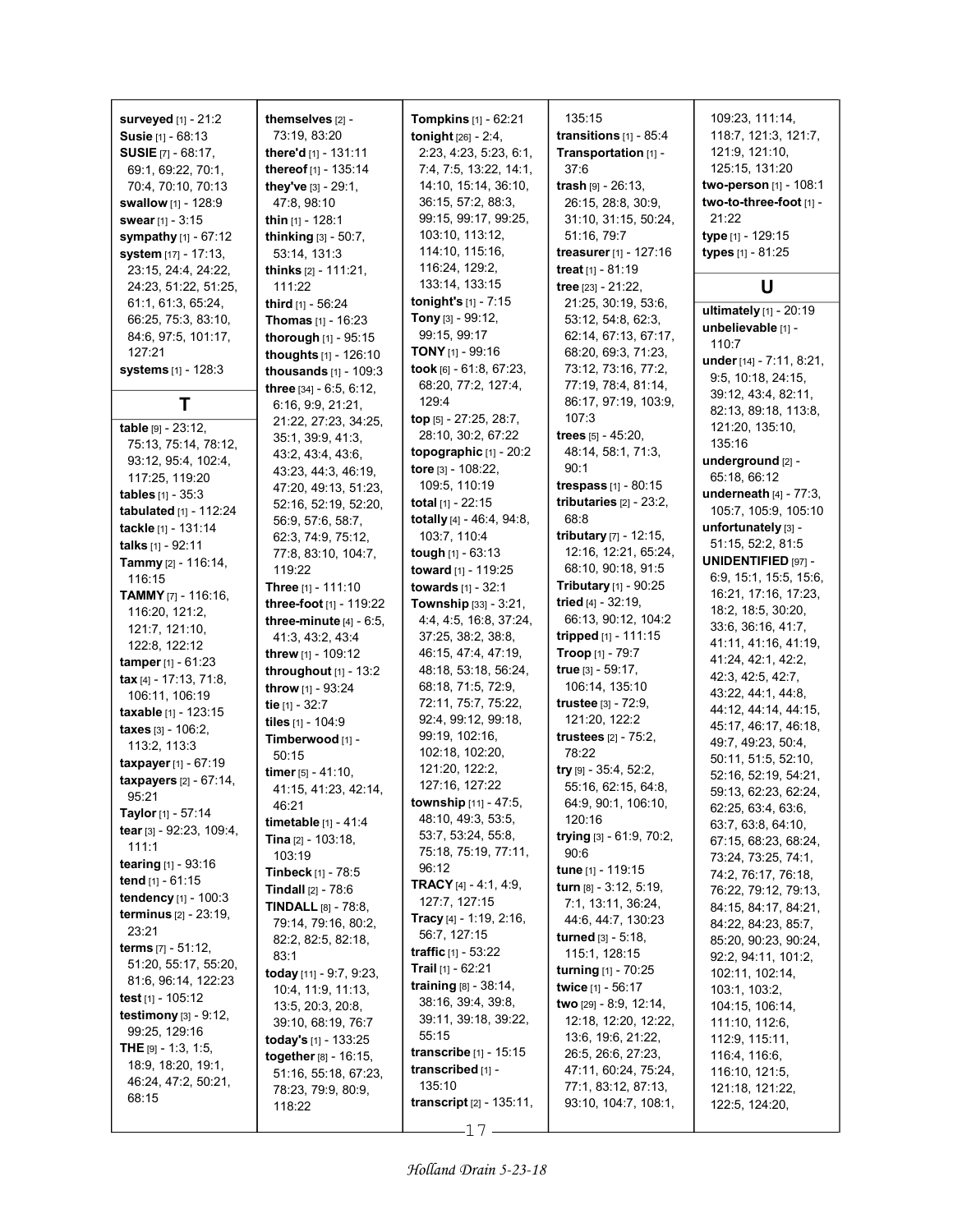| 125:1, 125:8,                             | 120:3, 120:13,                            | 52:25, 54:15, 54:22,                     | 131:5, 131:13,                      | 20:23, 25:6, 25:12,                          |
|-------------------------------------------|-------------------------------------------|------------------------------------------|-------------------------------------|----------------------------------------------|
| 125:11, 130:20,                           | 120:15, 120:22,                           | 55:4, 55:25, 56:8,                       | 131:17, 131:21,                     | 27:9, 27:25, 28:8,                           |
| 133:17, 133:18                            | 120:24, 122:8,                            | 56:12, 56:14, 56:16,                     | 132.9, 132.13,                      | 30:7, 30:19, 31:11,                          |
| uNIDENTIFIED [1] -                        | 122:10, 123:14,                           | 56:19, 58:10, 59:15,                     | 132:19, 132:22,                     | 31:25, 32:7, 32:22,                          |
| 63:10                                     | 124:4, 128:17                             | 59:19, 60:20, 61:4,                      | 133:2, 133:5,                       | 35:3, 35:12, 47:14,                          |
| unintelligible [21] -                     | updates [2] - 25:20                       | 62:17, 62:20, 63:2,                      | 133:20, 134:2,                      | 48:7, 48:14, 48:16,                          |
| 14:18, 18:8, 18:23,                       | uphill [1] - 120:1                        | 63:12, 63:17, 63:20,                     | 134:6, 134:9, 134:14                | 49:1, 49:2, 49:4,                            |
| 40.23, 41:6, 41:18,                       | upper [2] - 22:11,                        | 63:23, 64:7, 64:14,                      | <b>Van's</b> $[1]$ - 53:17          | 58:21, 58:23, 59:3,                          |
| 42:16, 44:5, 46:13,                       | 22:19                                     | 65:10, 65:14, 65:23,                     | VanHoeven [3] - 1:18,               | 59:10, 60:12, 61:21,                         |
| 49:12, 54:10, 58:13,                      | upsize [1] - 24:25                        | 66:3, 67:4, 68:6,                        | 2:17, 4:22                          | 64:16, 67:25, 71:14,                         |
| 62:19, 78:2, 80:5,                        | upstream [5] - 20:24,                     | 68:12, 68:16, 69:17,                     | varies [1] - 22:17                  | 75:13, 75:14, 75:20,                         |
| 90:20, 91:10,                             | 21:12, 21:17, 22:1,                       | 69:24, 70:2, 70:8,                       | vegetation [3] - 27:12,             | 75:25, 78:12, 83:13,                         |
| 104:18, 104:20,                           | 23:19                                     | 70:11, 72:6, 72:17,                      | 28:11, 30:8                         | 85:6, 86:18, 86:19,                          |
| 106:15, 121:6                             | <b>urban</b> $[2] - 23:14$ ,              | 73:10, 74:3, 74:7,                       | verbatim [1] - 3:4                  | 88:13, 90:10, 93:6,                          |
| unintelligible) [6] -                     | 23:15                                     | 74:14, 74:16, 74:20,                     | verified [1] - 17:12                | 93.8, 93.12, 93:13,                          |
| 42:10, 63:11, 84:18,                      | urge [5] - 67:7, 98:19,                   | 74:23, 76:10, 76:14,                     | Vermont [1] - 95:5                  | 93:25, 94:3, 95:3,                           |
| 87:10, 89:12, 97:3                        | 98:23, 99:5, 100:13                       | 76:20, 77:21, 78:1,                      | versus [4] - 92:4, 99:2,            | 95:4, 95:5, 102:4,                           |
| unit $[1] - 37:14$                        | $US-131$ [1] - 21:1                       | 78:5, 79:25, 80:6,<br>82:1, 82:22, 83:2, | 101:8, 103:8                        | 102:6, 117:25,<br>119:24, 119:25,            |
| units [3] - 37:1, 41:5,<br>106:21         | $US-31$ [7] - 20:21,                      | 83:5, 84:10, 84:19,                      | Vetter [2] - 50:14,                 | 120:11, 129:6,                               |
| <b>Unless</b> [1] - 125:6                 | 21:1, 21:5, 23:21,                        | 85:2, 85:8, 85:16,                       | 112:3                               | 129:18, 130:11                               |
| unless [7] - 13:9, 33:2,                  | 29.13, 29.23, 79.5                        | 86:1, 86:7, 86:10,                       | <b>VETTER</b> $[6] - 50:16$ ,       | watershed [4] - 20:10,                       |
| 43:16, 43:19, 61:15,                      | V                                         | 86:15, 86:21, 87:1,                      | 50:19, 50:22, 52:6,<br>52:12, 112:5 | 20:18, 22:24, 51:25                          |
| 131:14, 135:16                            |                                           | 87:6, 87:11, 87:19,                      | View [1] - 123:9                    | <b>ways</b> $[3] - 24.23$ ,                  |
| unnecessary [2] -                         | VAL [24] - 3:25, 4:8,                     | 87:23, 88:22, 89:2,                      | view $[1] - 50.5$                   | 100:12, 107:16                               |
| 98:21, 103:7                              | 4:24, 5:3, 5:9, 5:13,                     | 89:5, 89:9, 90:14,                       | Village [3] - 26:20,                | weak [1] - 109:6                             |
| unprejudiced [1] -                        | 6.23, 34.3, 34.6,                         | 90:17, 90:21, 90:25,                     | 31:22, 35.9                         | wear [1] - 128:18                            |
| 50:1                                      | 34:15, 34:23, 35:1,                       | 91:4, 91:10, 91:14,                      | <b>visit</b> $[1] - 45:16$          | wearing [1] - 128:1                          |
| <b>unusual</b> $[1] - 13:1$               | 35:24, 36:6, 56:15,                       | 91:17, 93:19, 94:12,                     | voice [2] - 54:7, 82:24             | website $[2] - 8:7$ ,                        |
| $up$ [96] - 5:19, 5:20,                   | 125:17, 126:3,                            | 94:16, 94:20, 94:24,                     | volunteer [2] - 62:6,               | 97:25                                        |
| 8:18, 10:18, 13:23,                       | 126:11, 131:8,                            | 95:11, 95:17, 96:3,                      | 129:13                              | Wednesday [1] - 60:6                         |
|                                           |                                           |                                          |                                     |                                              |
| 14:20, 21:4, 21:8,                        | 132:4, 132:21,                            | 97:12, 98:14, 98:17,                     | vote [5] - 10:11, 36:3,             | week $[1] - 3:5$                             |
| 21:9, 21:13, 21:15,                       | 133:1, 134:8, 134:12                      | 99:8, 99:11, 100:18,                     | 99:21, 113:11,                      | weekend [1] - 83:19                          |
| 22:8, 23:19, 25:10,                       | <b>Val</b> $[9] - 1:19, 2:16,$            | 103:13, 103:21,                          | 127:18                              | weekends [1] - 104:7                         |
| 26:4, 26:16, 27:25,                       | 5.5, 56.14, 56.16,                        | 103:24, 104:17,                          | <b>voted</b> $[1]$ - 88:5           | weird $[1]$ - 17:20                          |
| 28.8, 28.11, 30.8,                        | 132:4, 132:20,                            | 104:21, 105:17,                          |                                     | welcome [5] - 19:7,                          |
| 31:5, 31:13, 32:6,                        | 132:23, 134:9<br>val $[1]$ - 131:6        | 105:20, 106:9,                           | W                                   | 19:9, 108:20,                                |
| 32:21, 33:11, 34:14,                      | value [1] - 123:15                        | 106:16, 108:3,<br>108.8, 108.13,         |                                     | 109:16, 121:14                               |
| 36.9, 46.6, 46.21,                        | VAN [237] - 3:24, 4:6,                    | 108:16, 111:25,                          | Wait [3] - 41:19                    | welfare [14] - 9:15,                         |
| 47:15, 49:13, 50:15,                      | 4:19, 4:25, 5:4, 5:7,                     | 112:3, 112:7,                            | wait [3] - 18:25, 111:2,<br>127:6   | 45:7, 67:24, 98:7,                           |
| 51:8, 53:25, 54:3,                        | 5:10, 5:14, 6:8, 6:11,                    | 112:10, 112:14,                          | waited $[1] - 8:13$                 | 98:11, 99:24,                                |
| 54:17, 54:25, 55:16,                      | 6.19, 6.22, 6.24,                         | 113:21, 113:23,                          | walk [1] - 49:14                    | 114:11, 115:17,                              |
| 56.4, 57.1, 57.18,<br>58:11, 59:5, 63:25, | 13:13, 13:17, 14:3,                       | 114:3, 114:7,                            | walked [3] - 21:2,                  | 115:18, 115:25,                              |
| 69:14, 72:24, 75:13,                      | 14:16, 14:19, 14:24,                      | 114:14, 114:18,                          | 36:11, 89:20                        | 118:12, 118:20,<br>126:13, 132.7             |
| 75:15, 76:3, 77:5,                        | 15:3, 15:8, 15:20,                        | 114:21, 114:24,                          | <b>Walker</b> [10] - 22:2,          | well-drained [1] -                           |
| 78:24, 79:7, 84:2,                        | 17:11, 17:15, 17:21,                      | 115:13, 115:19,                          | 22:5, 24:18, 25:10,                 | 23:10                                        |
| 84:12, 89:23, 92:21,                      | 17:25, 18:7, 18:11,                       | 115:24, 116:8,                           | 28:16, 83:8, 84:16,                 | well-draining [1] -                          |
| 96:9, 100:1, 100:8,                       | 19:17, 33:24, 34:4,                       | 116:12, 116:18,                          | 85:12, 94:8, 104:25                 | 23:13                                        |
| 100:22, 101:8,                            | 34:19, 34:24, 35:4,                       | 121:8, 121:16,                           | <b>walking</b> $[2] - 61:10$ ,      | west $[5] - 20:21$ ,                         |
| 101:13, 101:22,                           | 35:15, 35:18, 35:23,                      | 121:19, 121:23,                          | 111:15                              | 20:25, 23:21,                                |
| 102:1, 102:7,                             | 35:25, 36:3, 36:7,<br>36:18, 37:9, 37:13, | 122.6, 122.9,                            | <b>Wants</b> $[1]$ - 125:11         | 101:10, 105:11                               |
| 102:21, 103:4,                            | 37:18, 37:23, 38:5,                       | 122:14, 123:25,<br>124:2, 124:22,        | wants [6] - 13:23,                  | whatsoever $[4]$ - $9:21$ ,                  |
| 103:5, 105:7, 106:5,                      | 38:20, 41:2, 41:14,                       | 125:5, 125:9,                            | 36:14, 37:20, 61:24,                | 82:19, 101:12,                               |
| 107:15, 108:22,                           | 43.20, 44.4, 44.6,                        | 125:12, 125:20,                          | 88:17, 119:23                       | 101:22                                       |
| 109:1, 109:4, 110:2,                      | 44:10, 44:18, 45:4,                       | 125:24, 126:1,                           | wash $[1] - 53:17$                  | white [1] - 109:2                            |
| 110:19, 111:14,<br>112:21, 113:10,        | 45:24, 46:14, 49:8,                       | 126:5, 126:20,                           | wastewater [1] -<br>101:16          | whole [16] - 19:6,                           |
| 114.4, 114.9,                             | 49:25, 50:6, 50:13,                       | 126:24, 127:3,                           | <b>Water</b> [1] - 64:18            | 19:9, 40:4, 42:21,                           |
| 115:16, 117:8,                            | 50:18, 51:7, 52:8,                        | 127:9, 127:12,                           | water $[64] - 20.18$ ,              | 51:22, 53:11, 54:12,<br>83:19, 86:12, 92:14, |
|                                           | 52:13, 52:17, 52:21,                      | 128:11, 131:1,<br>18                     |                                     |                                              |